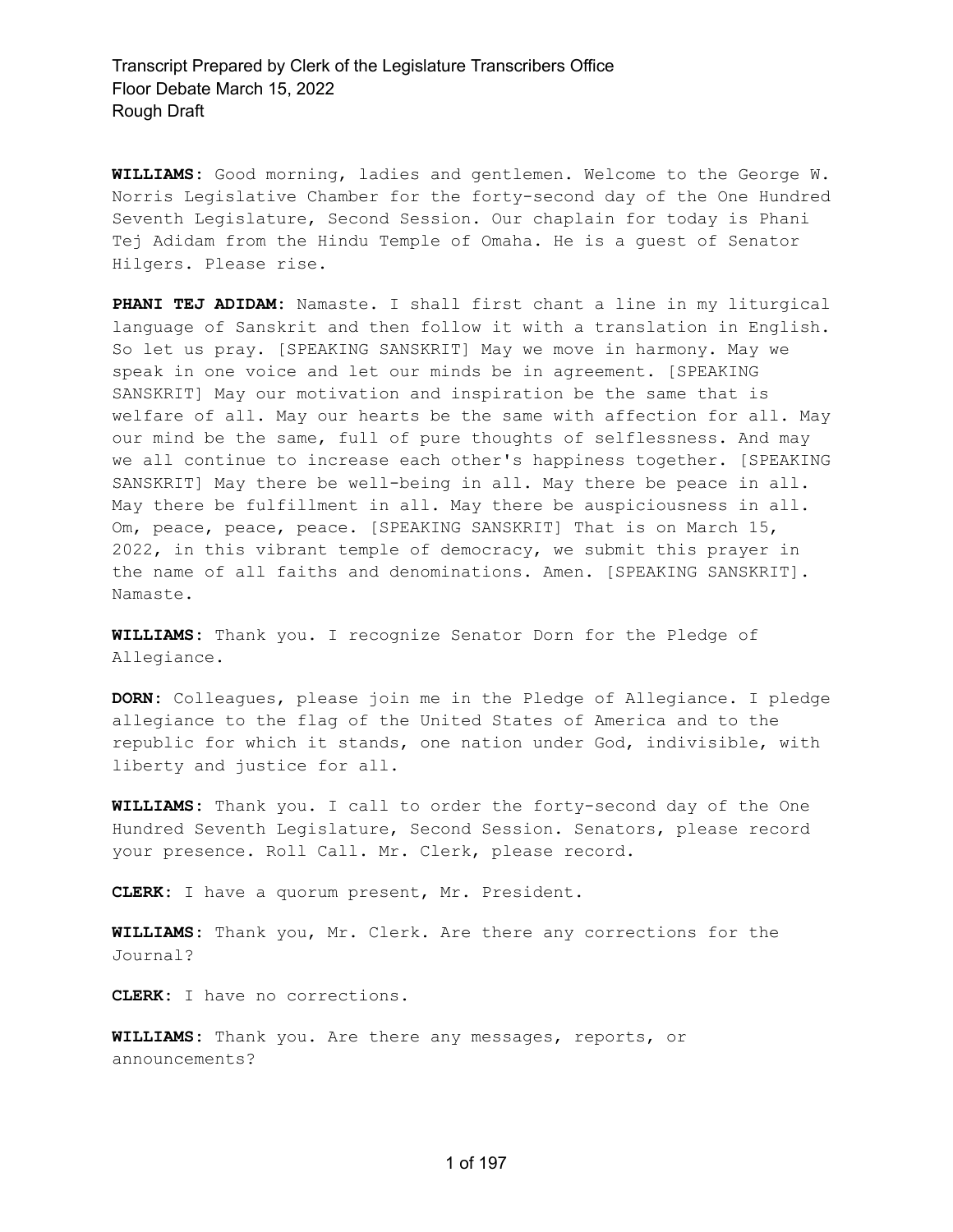**CLERK:** I have two hearing notices from Health and Human Services Committee, both signed by Senator Arch. That's all that I have.

**WILLIAMS:** Thank you, Mr. Clerk. Members, Senator John McCollister would like to recognize Dr. Steven M. Williams of Omaha, who is serving as our family physician of the day on behalf of the Nebraska Academy of Family Physicians. Dr. Williams, would you please stand and be recognized by your Nebraska Legislature. Mr. Clerk, we'll now proceed to the first item on the agenda.

**CLERK:** Mr. President, LB1012, was a bill introduced by the Speaker at the request to the Governor. It's a bill for an act relating to appropriations; and provides for transfers of funds; it creates funds; it changes provisions relating to use of a fund; it eliminates provisions regarding state agency postage reimbursement. The bill was introduced on January 13. Referred to the Appropriations Committee. Advanced to General File. There are committee amendments pending, Mr. President.

**WILLIAMS:** Thank you, Mr. Clerk. Senator Stinner, you're recognized to open on LB1012.

**STINNER:** Thank you, Mr. President. Members of the Legislature, I first want to start by thanking a whole lot of people that are involved in putting together a very complicated budget and a budget process. It is formulated over a period of time, and I certainly want to thank the Governor and his budget director and staff for putting together the recommendations. A lot of those recommendations, if not all, are incorporated in our budget. So I want to thank them for their very thoughtful and thorough approach. This year was a unique year, obviously, with the ARPA bills coming to Fiscal as well as to the Legislature. But I do want to recognize the Fiscal Office for all of their hard work. This was a record-setting year as it relates to bills in a short session. We had to cram a whole lot of stuff in so thank you Fiscal Office. I especially want to thank the, the Fiscal Office Director, Tom Bergquist, and I would like to recognize him. He is going to retire in September. He's announced that he's spent 46 years in service to the state of Nebraska. So, Tom, we'd like to recognize you and your efforts. The next person I'd like to also recognize who is, I think, going to retire, I don't know if she's announced it, at the end of the calendar year is Liz Hruska. Liz started in Fiscal Office 1982, so that's 40 years as service of great service. And thank you, Liz. And I definitely want to thank the committee members for their participation, we had two budgets to turn out both the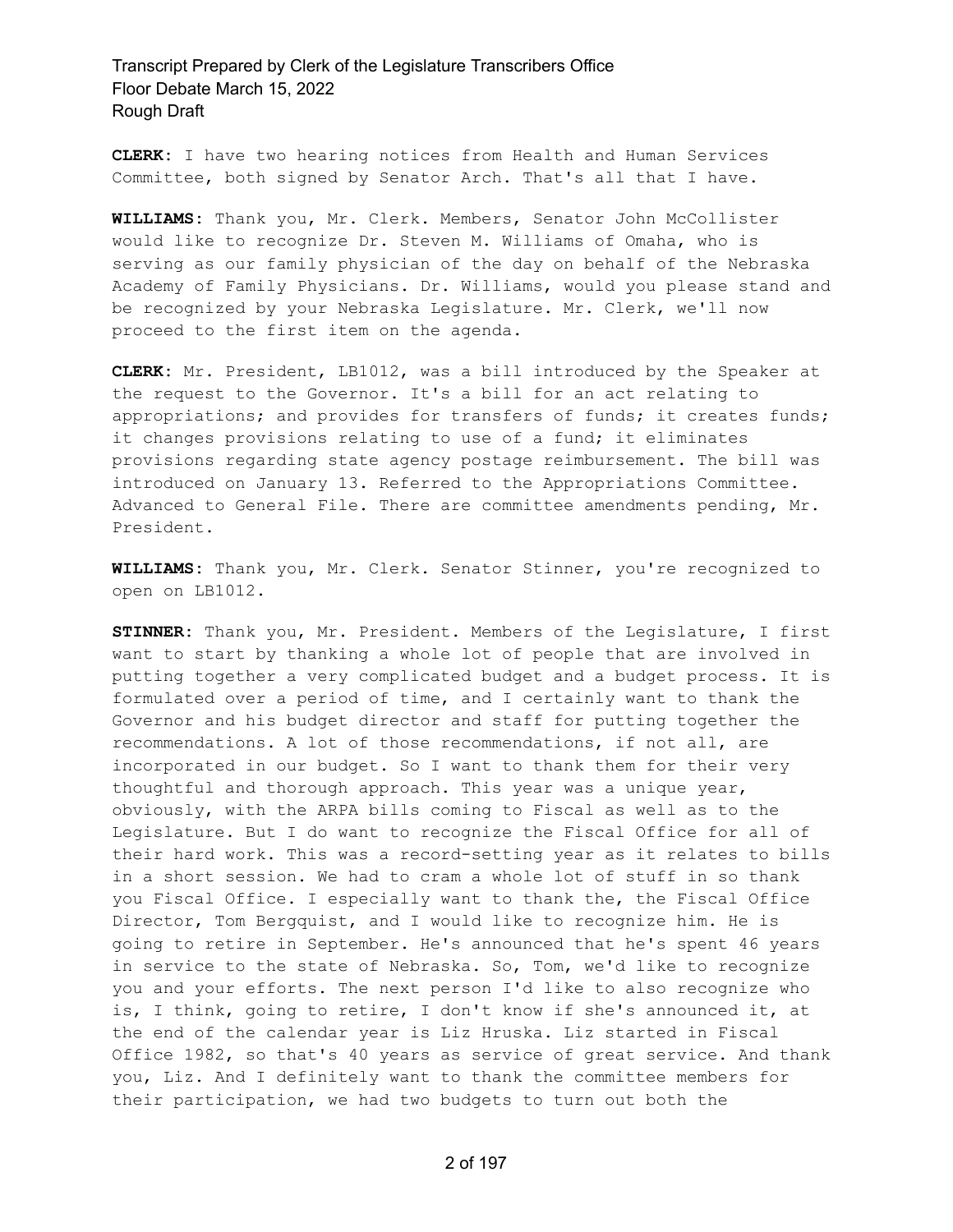mid-biennium budget, but also the ARPA budget, lots of effort, lots of good, thoughtful process and diligent work. So I want to recognize them and thank them for their efforts. LB1012 is the funds transfer bill, it contains provisions related to funds and transfer-- transfers pursuant to the Governor's recommendation for mid-biennium budget adjustments. Section 1 to 3 transfers \$500,000 on April 30, 2022 and \$1,000,000 on July 1 of 2022 from the General Fund to the Community College State Dependents Fund and create-- and created the Community College State Dependents Fund. Section 4 creates the Statewide Tourism and Recreational Water Access and Resource Sustainability Fund. Section 5 creates Perkins County Canal Project Fund. Section 6 amends the permitted uses of the United States Space Command Headquarters Assistance Fund to permit the fund to be used to contribute to the support and the profile of the, of the Strategic Air Command and Offutt Air Force Base in Bellevue. Section 7 is the repealer. Section 8 outright repeals Section 81-167. Finally, the bill has an emergency clause. And with that, Mr. President, I'd like to request that we move to AM2000.

**WILLIAMS:** Mr. Clerk, as you stated, there are amendments from the Appropriations Committee. Senator Stinner, as Chair of the committee, you're recognized to open on the committee amendment.

**STINNER:** Thank you, Mr. President. The committee amendment is AM2000 becomes the bill. It incorporates provisions from the Appropriations Committee recommendations. Detail of the committee's recommendation can be found in your budget book, Appropriations Committee Budget Proposal, Mid-Biennium Budget Adjustment and you can refer to page 21 through 23. Section 1 to, to Section 3 transfers \$500,000 on April 30, 2022 and \$1,000,000 on July 1, 2022 from General Funds to the Community College State Dependents Fund and creates the Community College State Dependents Fund. Section 4 creates the Perkins County Canal Project Fund. The fund can be used for design, engineering, permitting, and options to purchase land related to building a canal, as outlined by the South Platte River Compact and to contract with an independent firm for the purposes of completing a feasibility study of such canal. Section 5 creates the Military Base Development and Support Fund. The fund shall be used to contribute to the construction, development, or support on any military base, located in Nebraska, for the purpose of improving mission retention and recruitment; supporting morale, health, and mental wellness of military members and families; and growing the economic impact of military bases in the state of Nebraska. Section 6 creates the Trail Development and Maintenance Fund. The fund shall be used to provide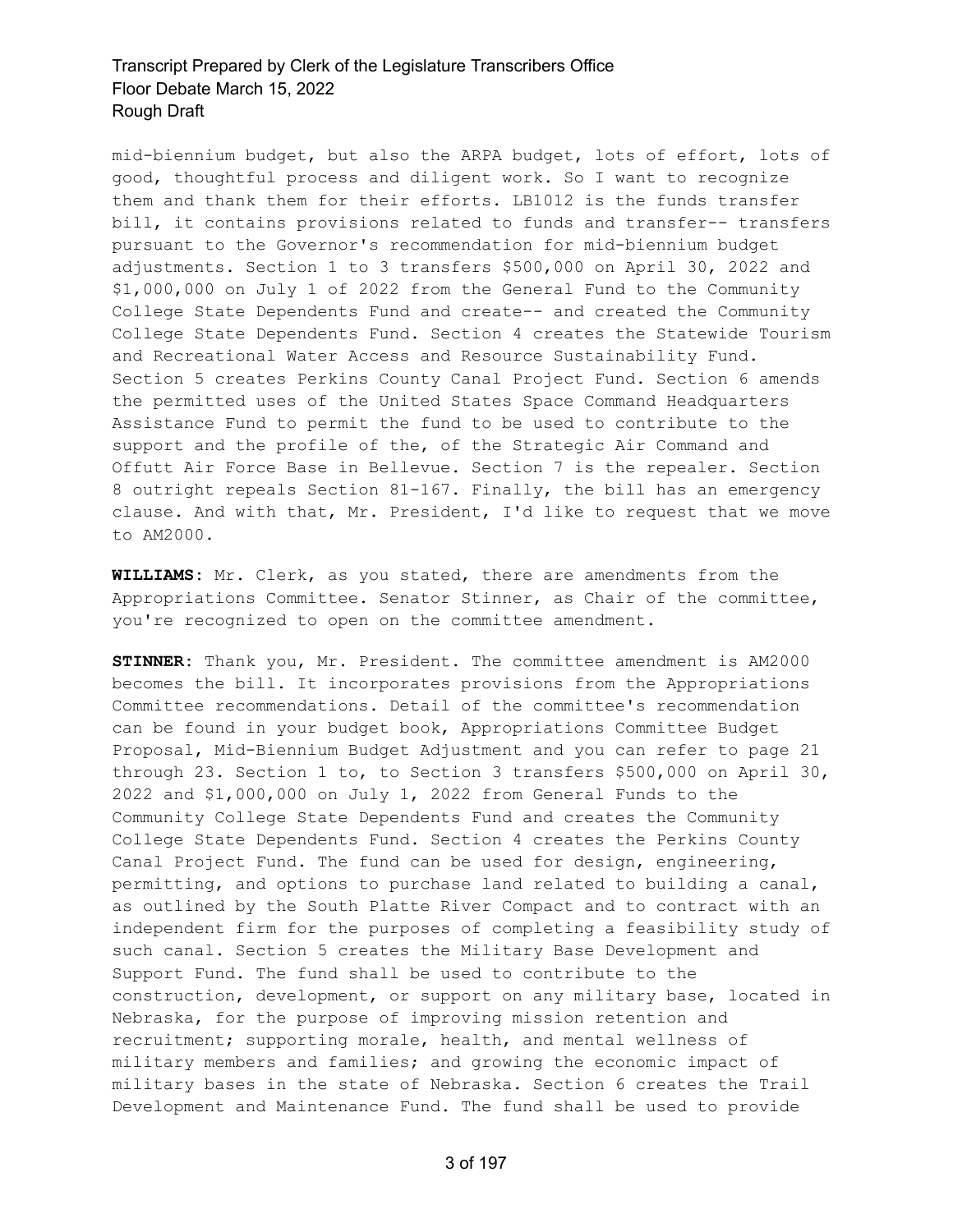grants to natural resources districts to assist in completing the Missouri-Pacific, or MoPac, trail between the cities of Lincoln and Omaha. Section 7 creates the Job and Economic Development Initiative Fund. The fund shall be used for water and recreation projects pursuant to the Jobs and Economic Development Initiative Act. An amount not to exceed \$20 million shall be available for the selection costs, feasibility and public water supply studies, and the flood mitigation costs related to any projects pursuant to the Job and Economic Development Initiative Act. No funds shall be expended for any other project unless additional conditions are met. Section 7 [SIC] creates the Water Recreation Enhancement Fund. The fund shall be used for water and recreation projects pursuant to the Water Recreation Enhancement Fund. Section 9 and 10 creates Surface Water Irrigation Infrastructure Fund, which shall be used to provide grants to irrigation districts and authorize the Department of Natural Resources to accept-- to establish procedures and criteria for awarding grants for repair or construction of physical structures for irrigation projects. Section 11 amends the Health Care Cash Fund statute to amend the transfer on July 15, 2022, to the fund from \$51 million to \$66.2 million, and to authorize the transfer of \$15 million from the Health Care Cash Fund to the University of Nebraska for pancreatic cancer research at the University of Nebraska Med Center. Such transfer is contingent upon certification of matching funds. Section 12, provision related to 2000-- or 211 Information and Referral Network to increase grants awarded amounts from \$300,000 per year to \$955,000 per year. Section 13 amends the Governor's Emergency Cash Fund to authorize transfers to the Cash Reserve and to the General Fund at the discretion of the Legislature, and includes a transfer of \$14 million to the Cash Reserve Fund by June 30, 2023. Section 14 and 16 amend provisions related to internship programs to redefine terms, expand eligibility, increase grants awarded amounts for internships, clarify eligible reimbursement expenses, require reporting, and provide for a contracting of a not-for-profit entity to carry out the provisions. Section 17 and 20 amend provisions related to the Site and Building Development Fund to allow initiatives that improve military installations to include a grant for establishment of the United States Strategic Command, Nuclear Command, Control, and Communications public-private partnership facility, and to require matching funds for any such projects. Section 21 to 24 amend provisions of the Business Innovation Act to define redevelopment areas to require preferences for projects within the economic development areas and to include innovation hubs within the scope of the act, to increase the annual amount of microloans from \$2 million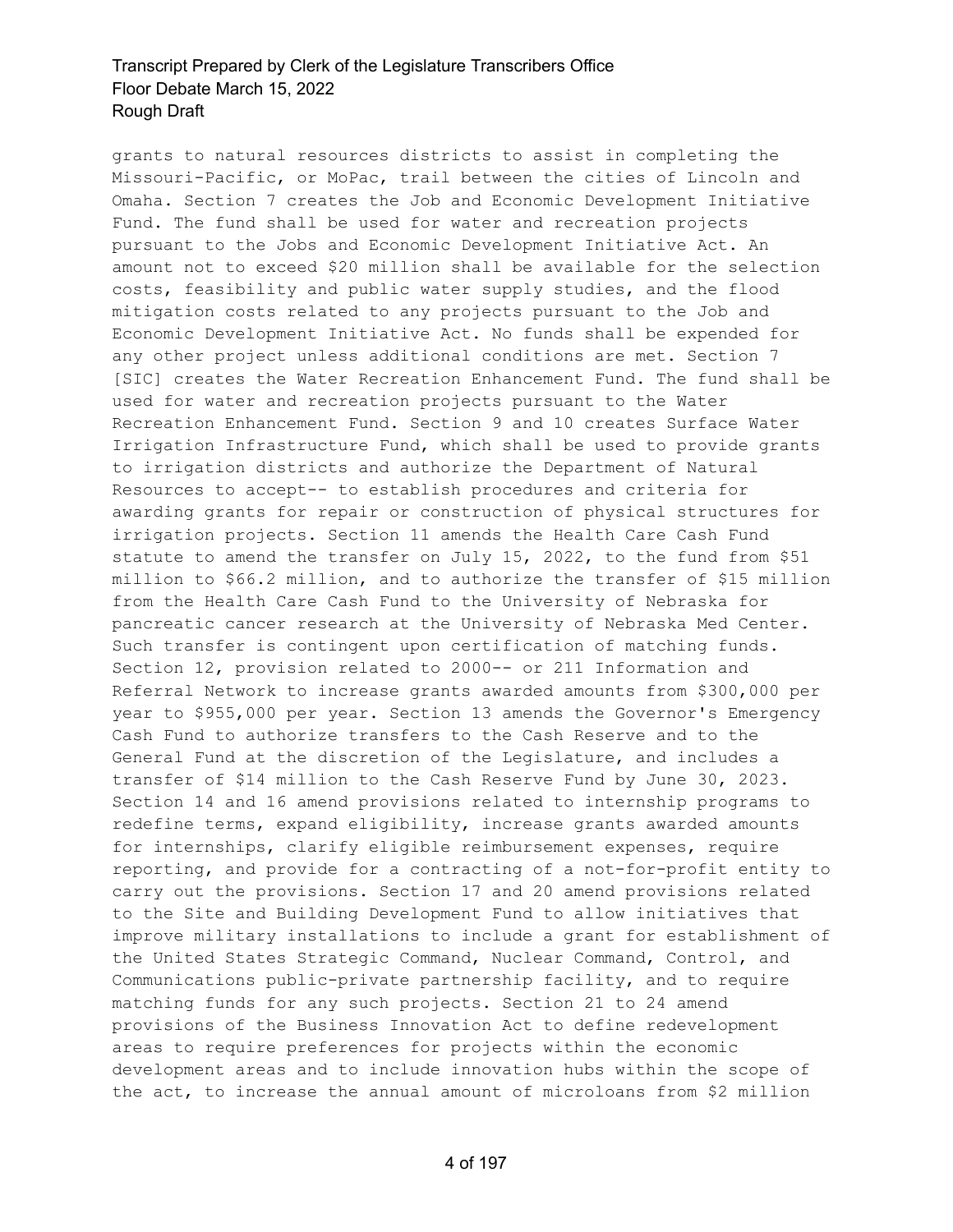to \$3 million and to increase the maximum award amount for microloans from \$100,000 to \$150,000. Section 25 and 26 amend provisions of the Nebraska Rural Projects Act to specify that no less than \$50 million of matching funds shall be paid to-- under the act, and more than \$30 million out of the initial \$50 million appropriated can be paid for one project. And if more than \$50 million is appropriated, no one project can receive more than 60 percent of the amount appropriated in excess of \$50 million. Section 7 [SIC] amends the Cultural Preservation Endowment Fund to extend transfers of the General Fund until 2030. This is a technical correction from 2021 enacted bill. Section 28 amends the Vocational and Life Skills Programming Fund to limit use of the fund to grants for certain entities and to expand the list of priorities for the Department of Corrections in awarding such grants. There's also an annual transfer of \$5 million from the Prison Overcrowding Contingency Fund for each of the next three years. Section 29 amends the Prison Overcrowding Contingency Fund to permit transfers to the Vocational and Life Skills Programming Fund. Section 30 amends provisions related to the State College Facilities Program to specify certain projects at Peru State College and Wayne State College pursuant to the program. Section 31 amends the Universal Service Fund to increase the annual transfer of \$300,000 to \$950,000-- \$955,000 to 211 Cash Fund beginning July 1, 2022 for the purpose of the 211 Information and Referral Network grants. Section 32 is the repealer. Section 33 outright repeals Section 81-167. Section 34 is the, is the emergency clause. The bill, as amended, came out of committee at a 9-0 vote. With that, I would ask for your green vote. Thank you, Mr. President.

**WILLIAMS:** Thank you, Senator Stinner. Mr. Clerk, there is an amendment to the committee amendment.

**CLERK:** Mr. President, there is. The first is Senator Friesen. AM2344 is what I have, Senator.

**WILLIAMS:** Thank you, Mr. Clerk. Senator Friesen, you're recognized to open on your amendment to the committee amendment.

**FRIESEN:** Thank you, Mr. President. Well, I think this is what we've been waiting all session for. We get to talk about the money. Show me the money. I think when I looked at what we're doing this year and it's a, it's a challenge because of the volume of dollars that we're working with. I'm having this feeling that we're not going to make the wisest of choices when we're forced to do this much in one session. So as a term-limited senator, I'm more than happy to see some of the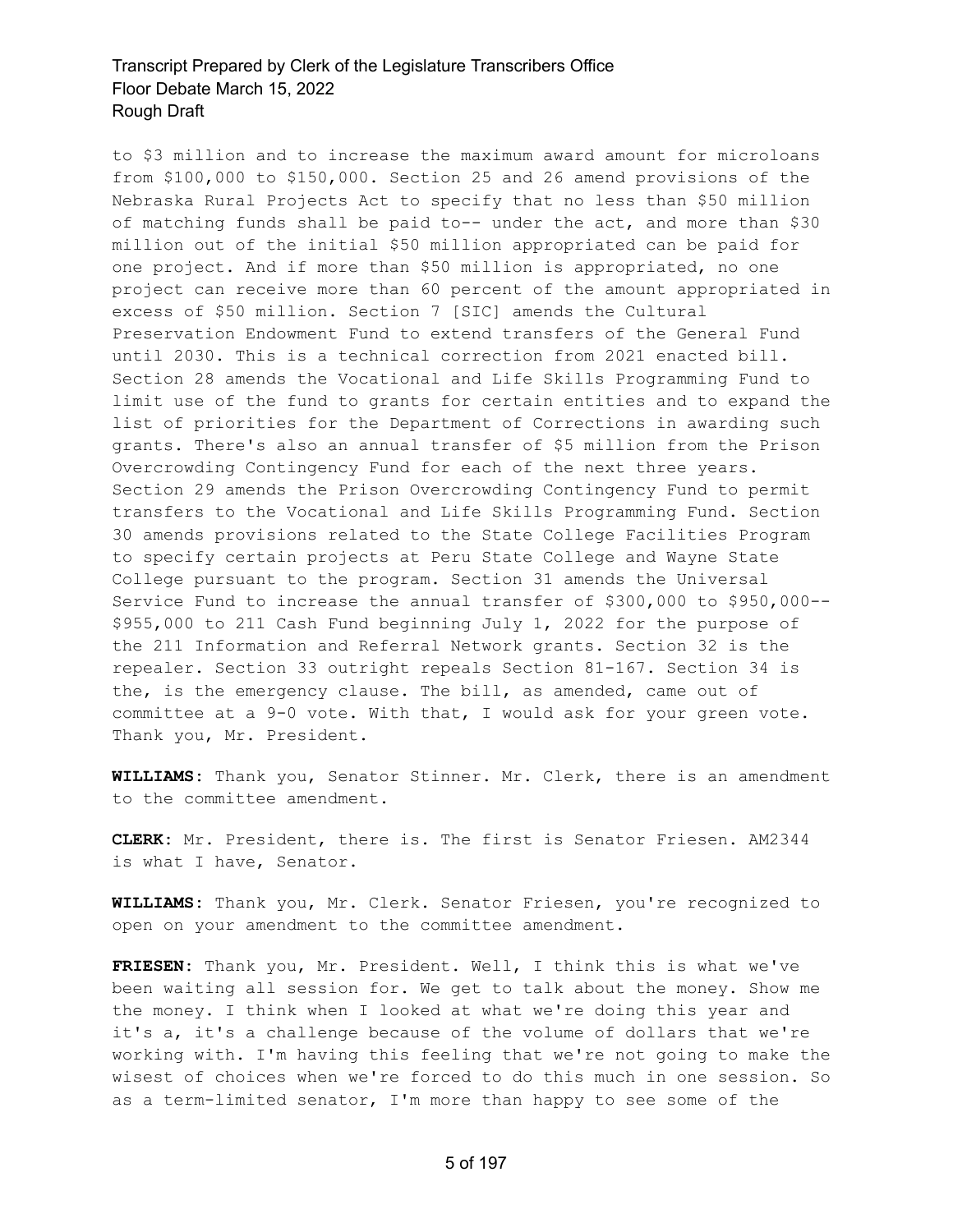dollars carried over to next year, where maybe a new body will make even better decisions than what we did and they'll have a little time to work on it. So with that, I thought I'd kind of start things off with some sections that I at least feel personally that I'm not too supportive of, and, and this gives everybody an opportunity to talk about, I think, their portion of our spending bills that are out there. And so my first amendment is-- removes Section 5 and that talks about the, the military base development and support. You know, it goes into the-- and we've heard them talk about the track and field, the outdoor amenity pavilion, parade-ground, those types of things. So when I, when I look at the needs out there, I guess this doesn't rise to the top of one of them. We have what we've always talked about, try to get rural Nebraska to grow. We've got north Omaha who's-- we keep struggling to find a fix for and I'm not saying that I'm supportive of putting more money into that right now. I'm just saying that I think our priorities need to be maybe looked at a little closer. And so as we get a chance to talk about some of these sections that are in here, at least the ones that I'm concerned about and others may have different concerns, I'm hoping that people get up and talk about why they support this over some other projects or why they support this over tax relief or what makes this project rise to the top of funding when there are so many other needs out there. So that's, that's what this is. It's a simple amendment. It just strikes Section 5 in the transfer portion. Obviously, the other budget bills have numerous amendments to them already, so it's kind of hard to jump the line there. So this is just an opportune time to start talking about some of the spending. And I guess in the overall picture of, of how we want to proceed forward when we have such high revenues in the state and what we're going to do and what the citizens of the state expect us to do with it, if they want it spent in some projects. You know, in my entire eight years here, I don't think I've ever been in front of the Appropriations Committee. In my district, we have Aurora, which will, you know, they like to do things the Aurora way. And I know they did get a rural housing grant and they're putting it to good use, but they put a lot of money up themselves. But they in the past have been doing a lot of their economic development with their foundations and with leadership in the community. When there is a need there, when there was a need for a nursing home, a group of individuals got together and raised money and built a nursing home. Those are the types of things that happen in some of the communities out there that step up and do things themselves, and that's what we need more of. But sometimes they'll need help. And so that's why when we look at bills that we're introducing here, are we, are we helping communities? Are we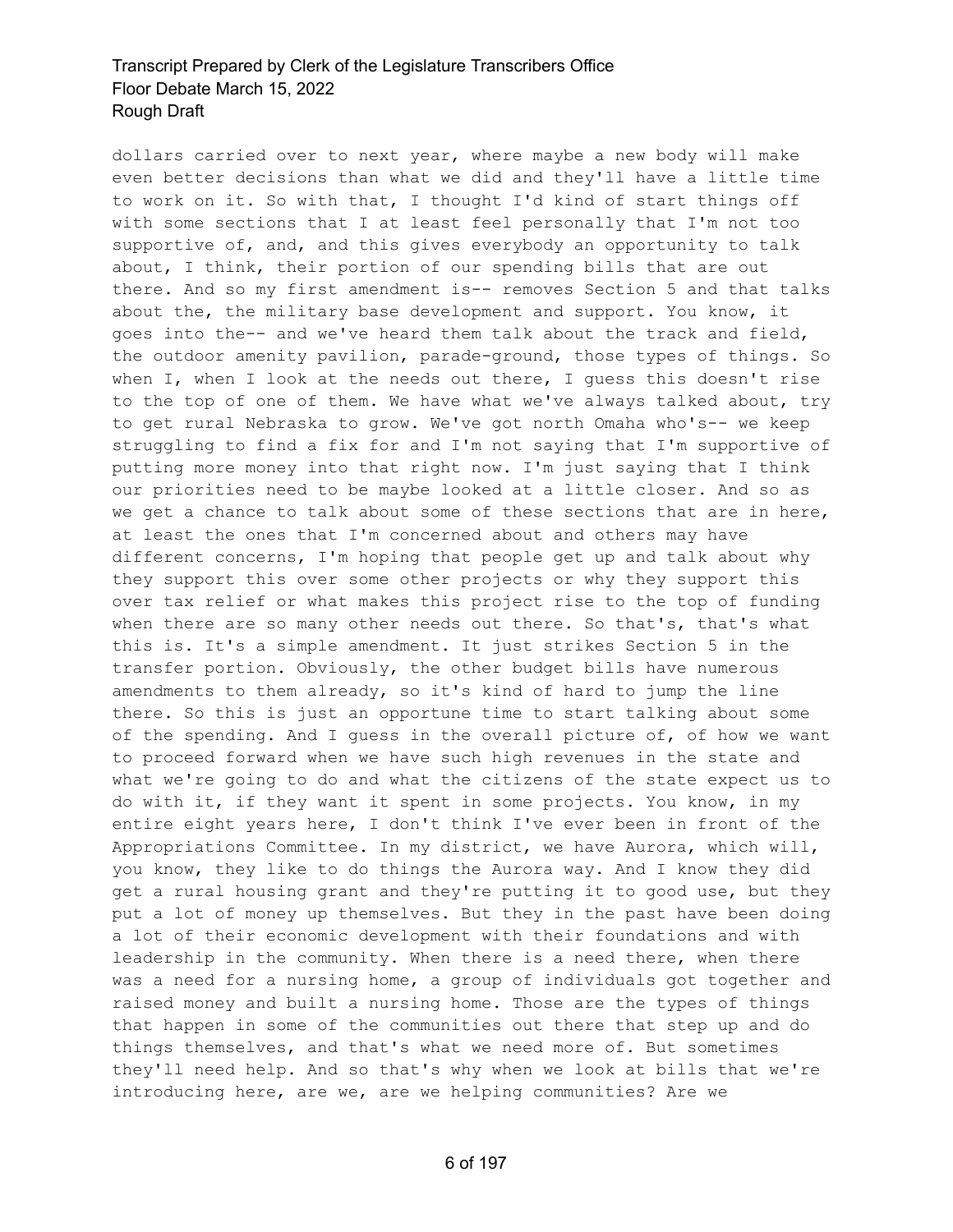facilitating more spending? Is it a priority that most of us feel that we should do? And I'm saying, I guess, that I feel that some of these don't rise to that level that I think they should be a priority. And if there's extra money left over, it can either be appropriated next year or we can provide tax relief because I think our citizens are asking for that too. I'm looking forward to the discussion. I know these next couple of days are going to be kind of brutal, but I think that's why we're here. This is our-- one of our main issues that we work with year in and year out is spending. Thank you, Mr. President.

**WILLIAMS:** Thank you, Senator Friesen. Debate is now open on the amendments and LB1012. Senator Wishart, you're recognized.

**WISHART:** Thank you, Mr. President. Good morning, colleagues. This is a pretty bittersweet day for me. It is the last budget I will get to work on with some of the, I call them, top five people I've ever worked with in my life and known. I'm going to deeply miss Senator Hilkemann, Senator Kolterman, and Senator Stinner. And this is really the last time our entire Appropriations Committee is going to be together. And, and I can't thank everyone enough for being such a wonderful team to work with over the years. I rise in particular to this amendment in, in opposition. I do think that the funding for Offutt is a necessary appropriation and so I will be supporting that. But I do appreciate Senator Friesen getting up and starting a dialog about the budget. What we put before you, colleagues, is what our best thoughts were in terms of moving forward this year. And we welcome a healthy dialog about what issues should be funded above and beyond the budget and, and what shouldn't. So I, I look forward to that. I do want to step back a moment and talk about the incredible leadership that I have gotten to witness in Chairman Stinner over the years of serving with him on the Appropriations Committee. And try to put a little perspective in how we got here today. When I came in as a freshman senator, our state was over a billion dollars in the red. A billion dollar deficit that our committee and then many people in this Legislature helped lead this state out of without having to raise taxes on Nebraskans, without having to gut essential services. And then you fast forward to today, and we're one of the few states that was able to get through this pandemic without having revenue shortfalls, with having a healthy budget and building our cash reserve back up to \$1.4 billion. Think about that, colleagues. Look at what's going on in the world and think about the fiscal posture that us as a state are leaving the future Legislature in terms of a cash reserve. I was just reading this morning about fertilizer prices squeezing farmers. I don't see that changing in the near future. And for us to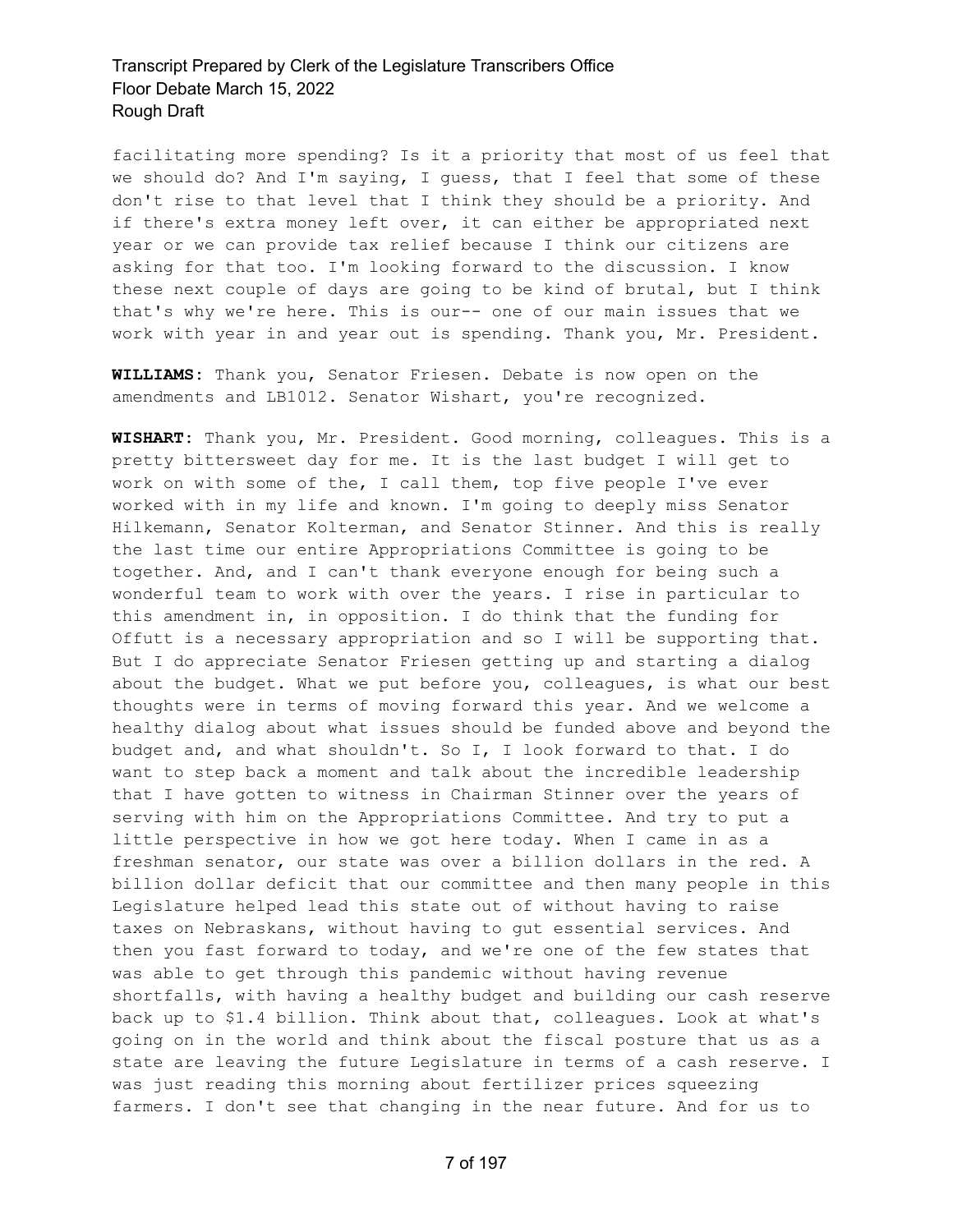have a healthy savings account and to have built that back up from \$200 million to \$1.4 billion. And I want to add on top of that that one of the number one issues that I've heard this year and last year and the year before and the year before that and the year before that was property tax relief. And our committee and this Legislature was able to lead our budget to be able to hold the level-- a level of property tax investment across the state. That's unheard of for Nebraska. Billions of dollars going into property tax relief. And I want to remind you, we started with a billion dollar revenue deficit. I am so honored to have worked with Chairman Stinner, just absolutely honored, chance of a lifetime--

**WILLIAMS:** One minute.

**WISHART:** --to get to work with him. And so I, I hope when this body is looking at this budget and looking at the ARPA budget that you take into account the level of leadership that has gotten us to today. Thank you.

**WILLIAMS:** Thank you, Senator Wishart. Senator Arch, you're recognized.

**ARCH:** Thank you, Mr. President. I have a, I have a question. I have questions concerning the Health Care Cash Fund transfer. And if Senator, Senator Stinner would yield to a question?

**WILLIAMS:** Senator Stinner, would you yield?

**STINNER:** Yes, I will.

**ARCH:** I, I see-- thank you. I, I see two references in Section 11 of this bill to the Health Care Cash Fund transfer. One is \$66.2 million, which I'm assuming is that, is that normal transfer. Did you make any adjustments to the Health Care Cash Fund transfer items for the 66.2? It appears to be slightly higher than last year, so I, I guess I'm--

**STINNER:** Yeah, we, we adjusted the Health Care Cash Fund down last, last part of the-- or the first budget process from about 62 to about 50 to 51, somewhere in that neighborhood. That's your baseband that did not change. The only thing that we did change is have to bring up the disbursement level to the 66 to accommodate the 15. Interestingly, the corpus of the Health Care Cash Fund went from \$450-some million to \$550 million. So we are not encroaching on the principle and there is sufficient cash flow to support that. Onetime, onetime transfer has to be matched by the University of Nebraska Med Center.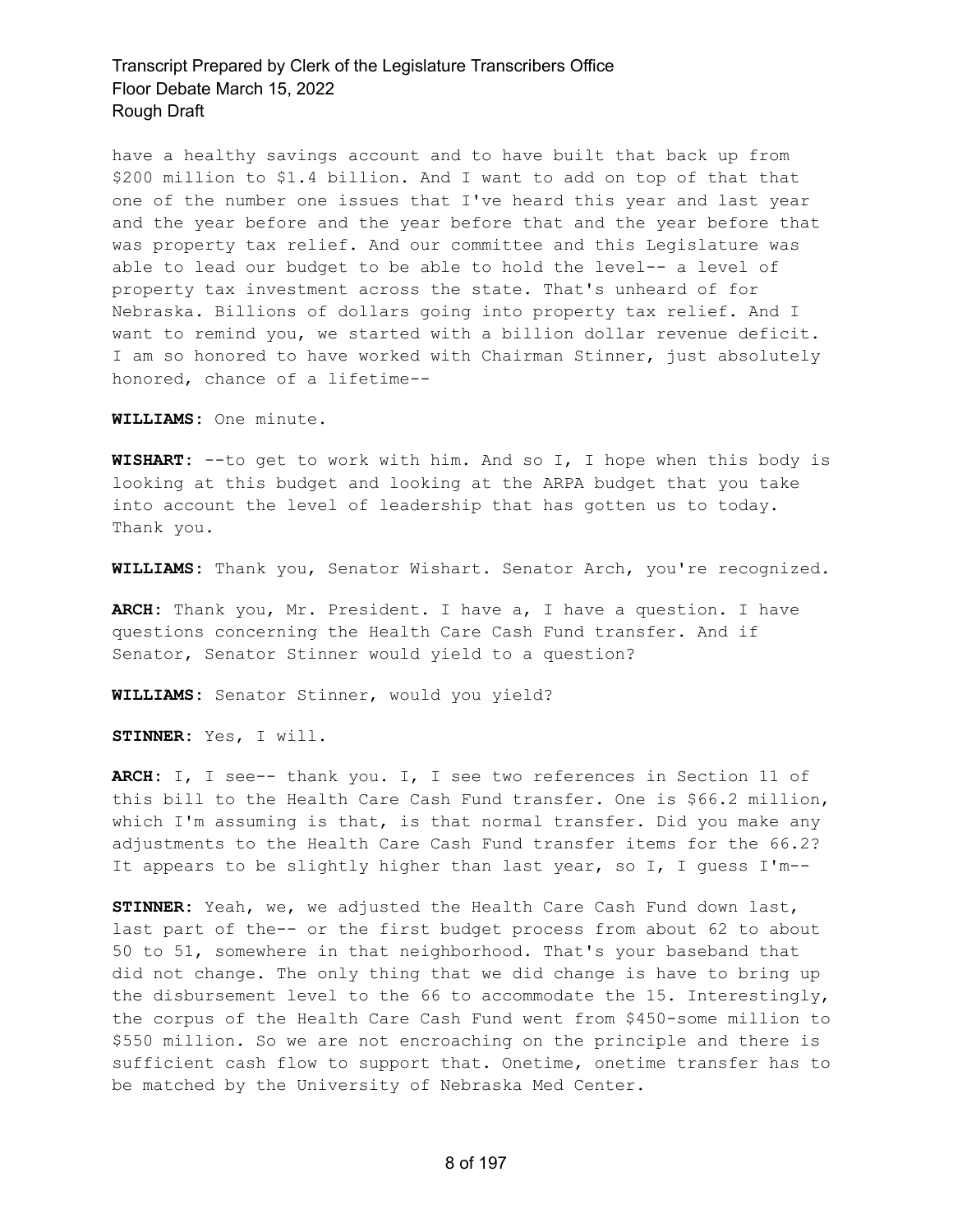**ARCH:** It sounds like it's time to sell at 550, right? OK. OK, so that, that's helpful. So in that, in that 66 number is the 15 that's referenced in sub (7) of Section 11. Is that correct?

**STINNER:** Yes.

**ARCH:** OK. Thank you. I, I have a question for Senator Kolterman.

**WILLIAMS:** Senator Kolterman, would you yield?

**KOLTERMAN:** Yes, I will.

**ARCH:** Senator Kolterman, I know that this has been a project of yours for a number of years. And, and I guess the question is, first of all, from what Senator Stinner was saying, it requires a match from the university to receive. And so it's not a transfer of 15, it's a transfer as-- and perhaps they've raised the match already. I don't know. Could you tell us a little bit about that?

**KOLTERMAN:** Yeah, several years ago, they established a Center of Excellence at the University Med Center for pancreatic cancer research. And I brought this bill originally four years ago, and what it says is before the university would get any money towards this, they have to raise their \$15 million. I believe they're probably over halfway there. And so it's a dollar-- and that has to come from the private sector that cannot be used-- money that they have in their budget.

**ARCH:** So, so what you just said was they have to raise 100 percent of the 15 before we transfer the 15 then. It's not a dollar for dollar as they go along, but they have to hit the 15 mark.

**KOLTERMAN:** No, I'm sorry, it is a dollar for dollar as they go along. So if they show us right now that they have \$7 million raised, they could qualify for the \$7 million towards their project.

**ARCH:** Yeah. OK. And this is a onetime transfer. Is that correct?

**KOLTERMAN:** Onetime transfer. I, I originally put the bill in is an ARPA request. But the more we thought about it, if we could give more to ARPA, people for the other programs, this fits very well into the Health Care Cash Fund. The Tobacco Settlement Fund was there to help with healthcare issues like this. And it-- and, and, again, it's a onetime deal. And it's a situation, whereas, we've-- we feel like it can benefit a lot of people.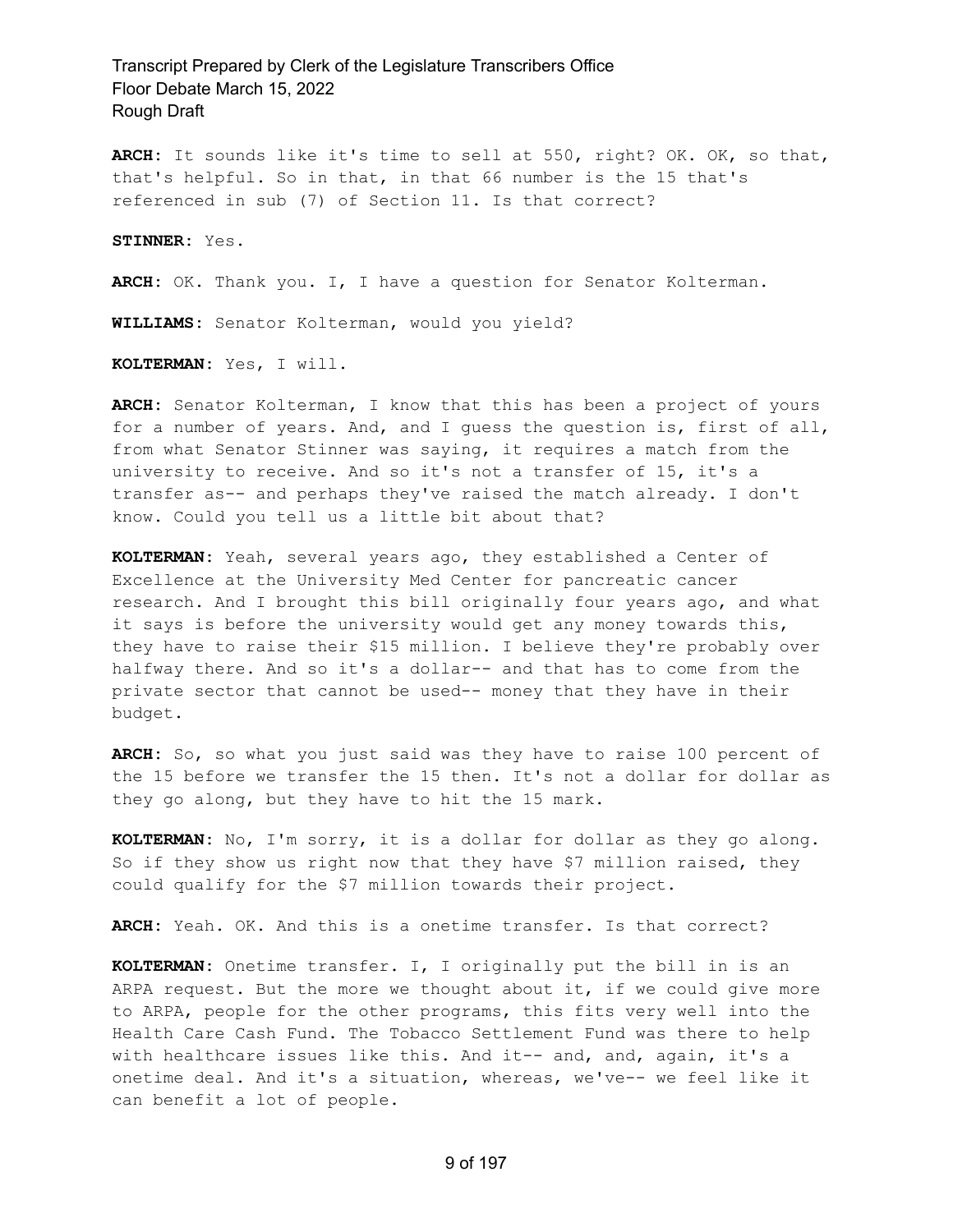**ARCH:** You've done-- I'm sure you've done quite a bit of research into the ability of the university to launch a pancreatic cancer research effort. Lots of other universities are doing pancreatic cancer research. Why do you feel as though this-- that our university should, should get into this area of cancer research? And do they have the capabilities of doing that?

**WILLIAMS:** One minute.

**KOLTERMAN:** I believe they have strong capabilities. They've recruited one of the best cancer researchers in the nation from the University of-- it's, it's out west. And, and he is, he is renowned in his field. He's coming. He will bring a bunch of research dollars with him. They already have Dr. Hollingsworth and Dr. Klute there, who do-- who have been doing a lot of research for the last four years. Trial studies. This has-- this type of cancer, there's no early detection. So the bulk of this is going to find early detection as well as a cure.

**ARCH:** Let me just ask one other question. Is there a report required with this? Does a report come back to the, to the Legislature for the \$15 million investment?

**KOLTERMAN:** I don't believe so.

**ARCH:** That's something maybe we can look into. I think that would be very appropriate. Thank you.

**KOLTERMAN:** Thank you.

**ARCH:** Thank you, Mr. President.

**WILLIAMS:** Thank you, Senator Arch, Senator Kolterman, and Senator Stinner. Senator Linehan, you're recognized.

**LINEHAN:** Good morning, Mr. President. Good morning, colleagues. So I have a follow-up on a question that Senator Arch just asked. Am I understanding it right-- Senator Arch, would you yield for a question?

**WILLIAMS:** Senator Arch, would you yield?

**ARCH:** Yes, I will.

**LINEHAN:** That the money, the \$15 million for UNMC is coming out of the Health Cash Fund?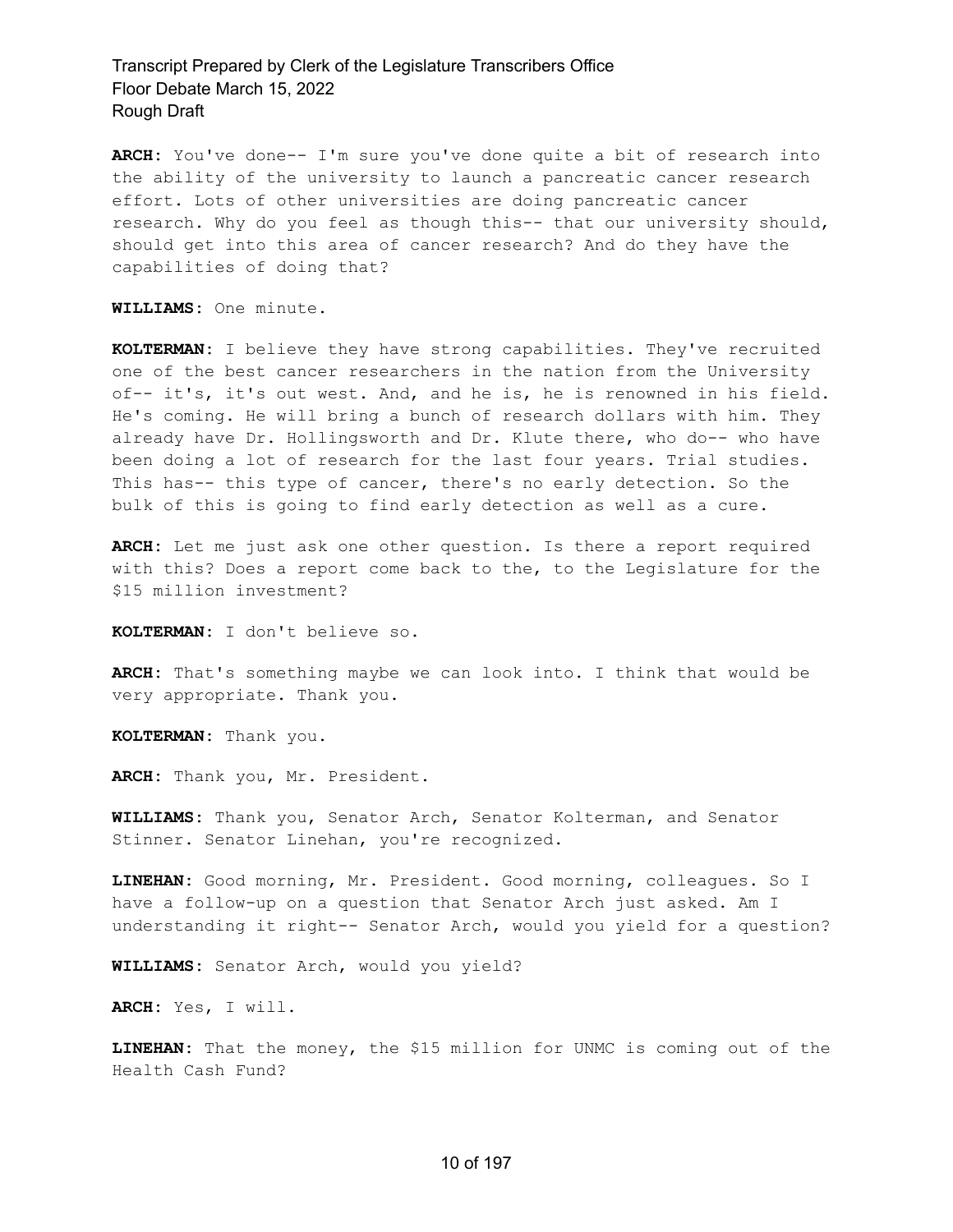**ARCH:** That's, that's the way the bill reads. That's my understanding.

**LINEHAN:** OK. So would Senator Stinner yield for a question?

**WILLIAMS:** Senator Stinner, would you yield?

**STINNER:** Yes, I will.

**LINEHAN:** Didn't we put \$50 million in the Health Cash Fund last year because we thought there wasn't enough money in the Health Care Cash Fund?

**STINNER:** We actually cut the Health Care Cash Fund required distributions by \$10 million, a little over \$10 million, almost \$11 million. So we went from a required distribution--

**LINEHAN:** No, my question was if we took General Fund or Cash Reserve Funds and put \$50 million in the Health Care Cash Fund last year?

**STINNER:** We did not. No.

**LINEHAN:** We did not?

**STINNER:** No. Here's, here's how the Health Care Cash Fund works. We got tobacco settlement money.

**LINEHAN:** I understand that.

**STINNER:** It, it varies from \$35 million to \$40 million. Then the interest is usually somewhere close to the \$25 to \$30 million of the earnings off of that. So that really supported the 62, 63. I always maintained that it was a [INAUDIBLE].

**LINEHAN:** Thank you, Senator Stinner. Thank you. This you don't have to answer, Senator Stinner, but could you make-- I'm hoping that your comments that you read at the opening would be made available because it was hard to follow all of it. So if you have a printed copy of that, that would be helpful. Then the other question, and somebody on Appropriations can answer this when they're on the mike. When are we going to have the ARPA appropriations? Because I think it's pretty hard to look at this budget without knowing what's going on with ARPA. And since there was a story in the paper about it this morning, I, I assume that there's paper that we could all look at to see what's going on with the ARPA funding. Then I was going to have a question for Senator Williams, but he's preoccupied so I'll just state my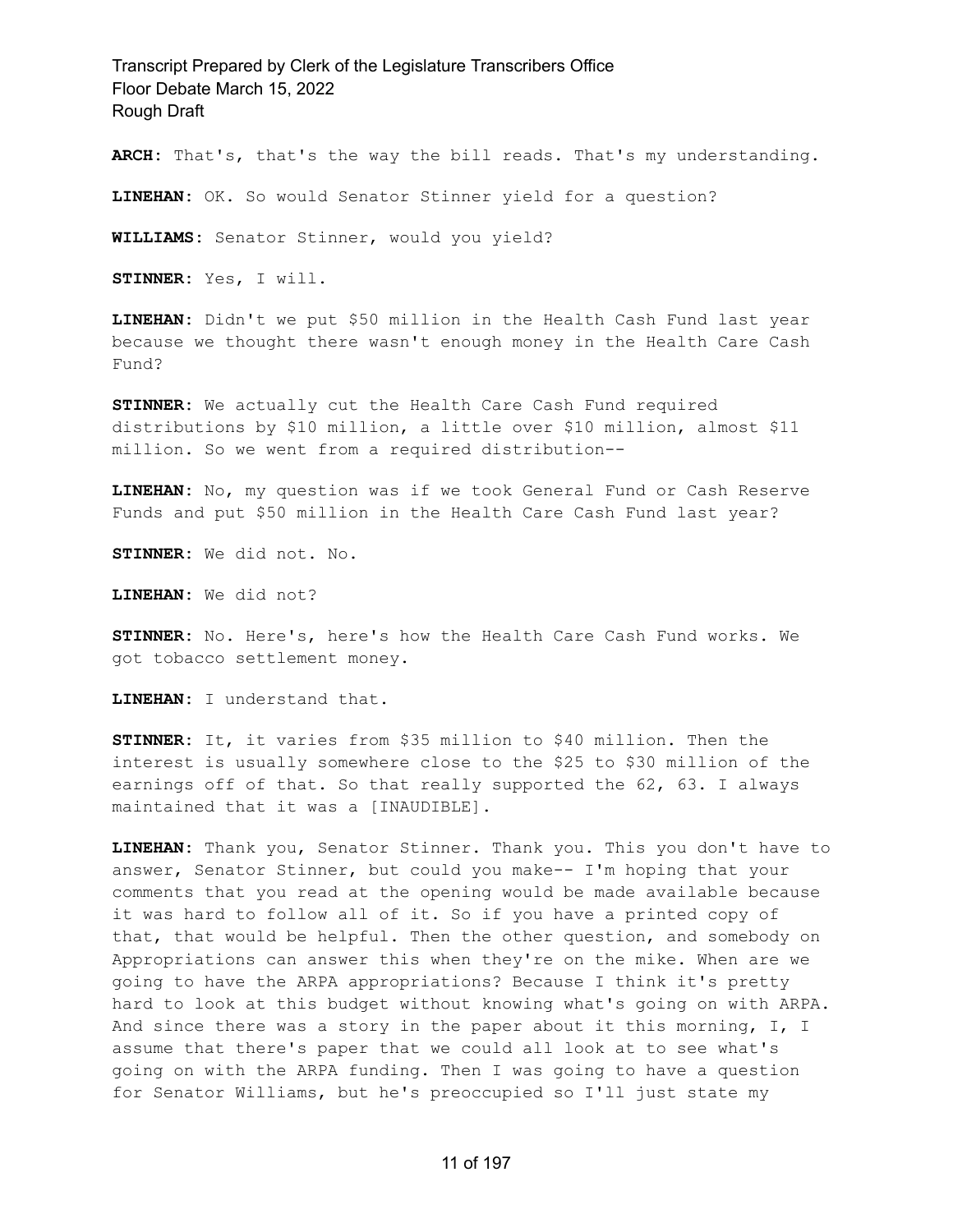question and then he can maybe respond when he's not in the chair. So the \$25 million for the university to create a companion facility located adjacent to the National Center. So this is on page 9, if anybody have your books, at the bottom of page, USDA is creating an Agricultural Research Service National Center. How much money has actually been appropriated from the federal government for that? And what is the total expected expenditure by USDA for that project? Because my understanding is so far the federal government, I think this is what's happened, I've been trying to figure this out for the last couple of days, that \$20 million was in the regular appropriations bill. I don't know if it's in the House and Senate or if it's just in the House, because that happens sometimes. And I don't, I don't have enough. I've got calls in trying to figure it out. So if the USDA is only spending \$20 million, how, how are we a companion billion at \$25 million? I just need some clarity on that. Then I have other questions that I'm hoping the appropriators will respond to. So on page 4, there is a list of, I think, 22, 24, 25 bills. I went through them yesterday and it appears the vast majority are Appropriation Committee members' bills. So is that--

**WILLIAMS:** One minute.

**LINEHAN:** --and then there's some that are the Governor's bill, so is there, could the Appropriations Committee provide a side by side on this bill of what the Governor requested and what the appropriators did? I think that's been in these books before. Maybe I'm confused, but it would be, I think, very helpful for all of us if we could see the Governor's proposal versus the Appropriations Committee amendment. Thank you, Mr.--

**WILLIAMS:** Thank you, Senator Linehan. Senator Vargas, you're recognized.

**VARGAS:** Thank you very much. You know, originally I was going to get up and talk about what Senator Wishart did, and here's all, here's all I'll say. I, I do want to thank Senator Stinner. It was-- it's been amazing for these last going on six years to be working in this committee. I've only been in one committee my entire time in the Legislature, and I will say Senator Stinner has been an amazing Chairman and he hates when we talk about him on the mike, which makes it easier for us to do this because he really, really despises it. But I will say this, the reason why I'm most proud of this work that we do-- and, and bear in mind, this isn't-- like, we did our budget last year, this is a mid-biennium budget adjustment. It's just the last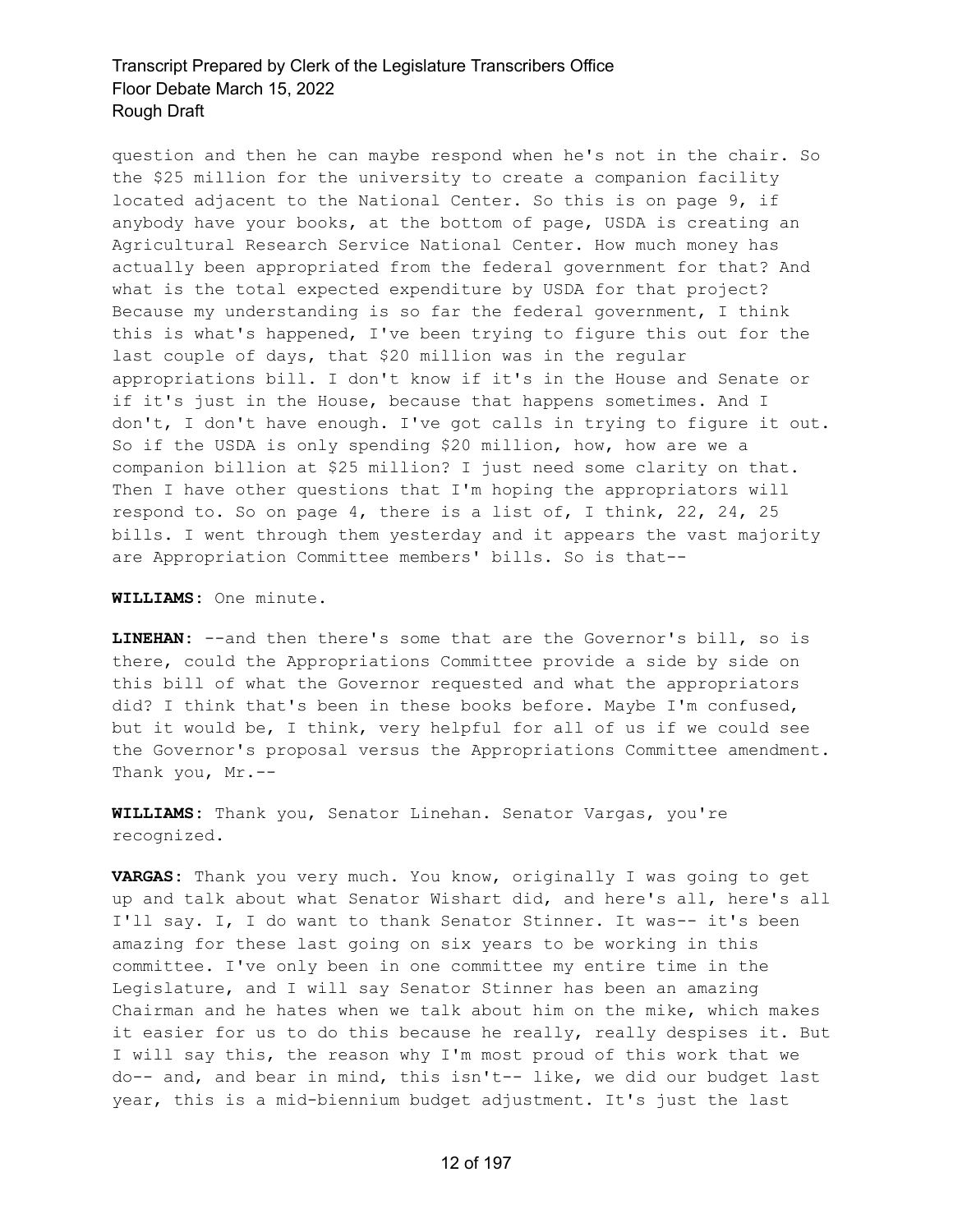time we're making changes to this last year's budget. You're not seeing this as we talk about a moral document. The moral document we put forward was last year. This is making adjustments to things. There's a lot of things that I think are important to keep in mind here. One, we tried everything in our power to make sure any funding requests that you see here are, are, are largely onetime spends. They're not something that we're trying to do ongoing. We don't use the cash reserve largely to do ongoing funding sources. That's important because there were several other bills that came to the Legislature, came to our committee that were General Fund requests that didn't get into the budget. And the reason is we really didn't want to pick winners and losers in this process. There are bills in here from senators that are both on the committee and off the committee. There are bills in here that the Governor pushed forward and/or supported in some way, shape, or form, and some that did not. I think that balance is really important. It's, it's partly in response to some of the questions, you know, as one example is obviously the rural workforce housing and the urban workforce housing. The rural side is Senator Williams' bill that's going to help rural Nebraska. It's a good program that has been existing for a long time and then the urban side also. And there will be more that comes out in future- in the future ARPA budget. But for the, for the purpose of this conversation, when we're looking at this, these are largely onetime spends and any other funds that were brought to the General Fund requests were either kicked out of committee, stayed in committee, and we didn't add these additional things. We found, we found ways to make sure we weren't increasing the base funding that we're going to have in the next cycle. So I just wanted to say that just for clarity and transparency, this was one important thing we needed to do. Again, I want to thank Senator Stinner, Chairman Stinner and the rest of my committee. And with that, I'll yield the remainder of my time to Senator Stinner.

**HILGERS:** Senator Stinner, 2:15.

**STINNER:** Thank you, Senator Vargas. And I'll try to answer Senator Linehan's. Certainly, you can have my notes and I will copy and make them available to anybody that would like to have them. As far as the ARPA situation, we, we as a committee Execed yesterday at noon and it ran a little over. If you saw, a lot of the Appropriations people were late. During that Exec Session, we allowed the press in there. You know, it's what we do here in an effort of transparency. We do have available, if you would like, we can actually pass it out. If you would like to have copies of it, we can definitely do that so that you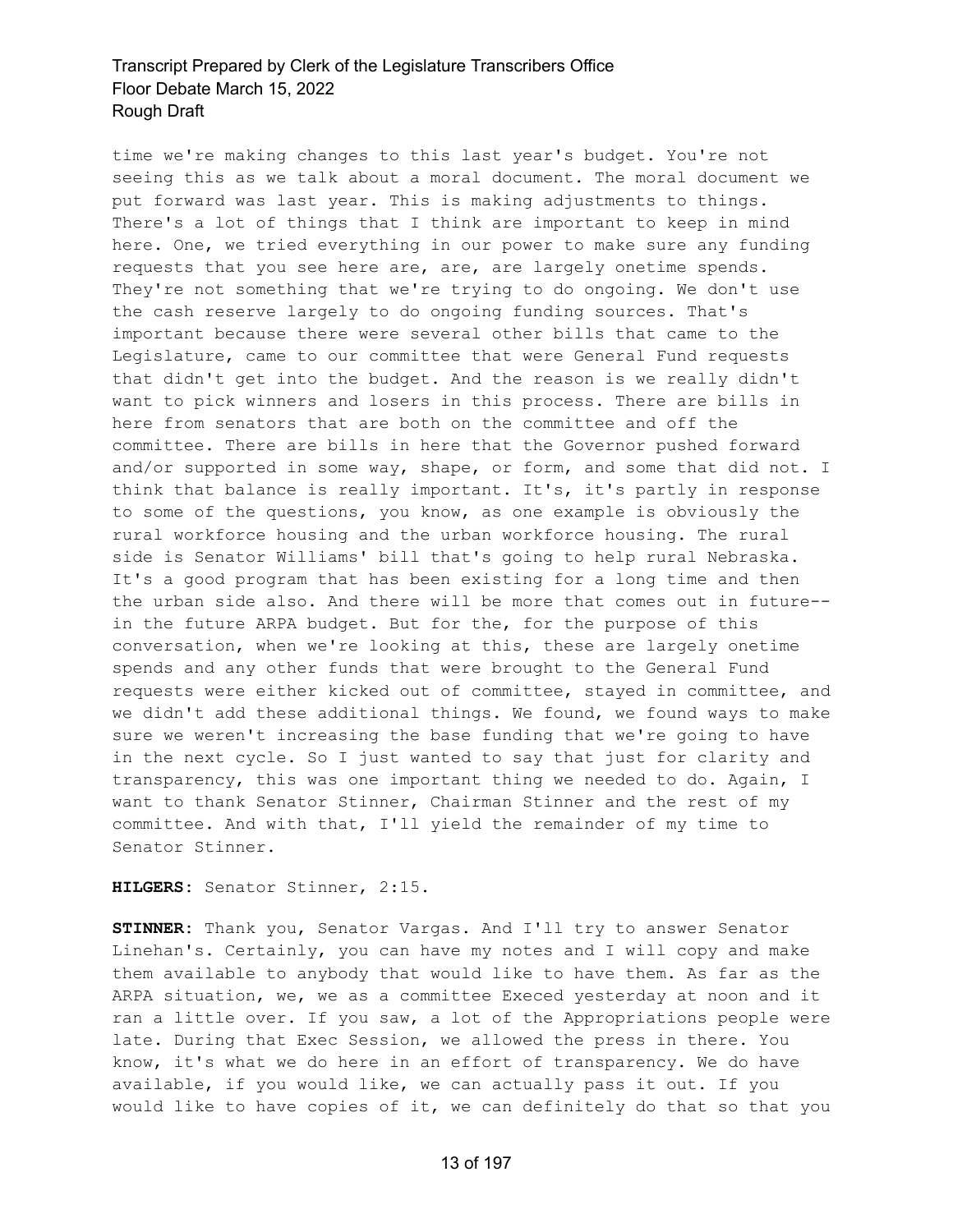can see what the committee had decided upon as it relates to ARPA. It's still going to take us about three to four days to formulate all the language that's associated with it. There's like 30 bills there or even, I think, there's 38 bills, actually. So it's going to take some time to formulate that. In the preliminary budget, which is passed out to all the members, we do have comparisons between what the committee decided versus what the Governor had proposed.

**HILGERS:** One minute.

**STINNER:** So you can take a look at what the comparisons are. We only deviated, I believe, on the Perkins Canal on the preliminary. We deviated on the amount that was put in his proposed budget as it relates to a move on the Department of Education. And the third one was the Crime Lab. So those were the three. The Crime Lab was put into the budget certainly was also the Department of Education and the Perkins Canal has been modified, which you can see. Those are the only deviation-- deviations that I know of off the top of my head, so. Also on page 3, there's a cash reserve comparison between what the cash reserve is. So if you want to take a look at page 3, there is a difference of what the committee had recommended to the Legislature versus what the Governor had put into his. With that, thank you, Mr. President.

**HILGERS:** Thank you, Senator Stinner and Senator Vargas. Senator Briese, you're recognized.

**BRIESE:** Thank you, Mr. President. Good morning, colleagues. I'd first like to thank Senator Stinner and the Appropriations Committee for their yeoman's work on, on, on the budget and all the work they've done on the budget on the ARPA distribution, and like to commend them for the time and effort they've put in. But the amendment, AM2344, from Senator Friesen has perked my interest here. I want to talk about one issue to start with and that goes back to LB385 from last year that set aside \$50 million for a project called the Space Command. Or at least, that's what I call it anyway, it might have a slightly different name than that. But I'd like to ask Senator McDonnell a question if he would yield? Couple of questions.

**HILGERS:** Senator McDonnell, will you yield?

**McDONNELL:** Yes.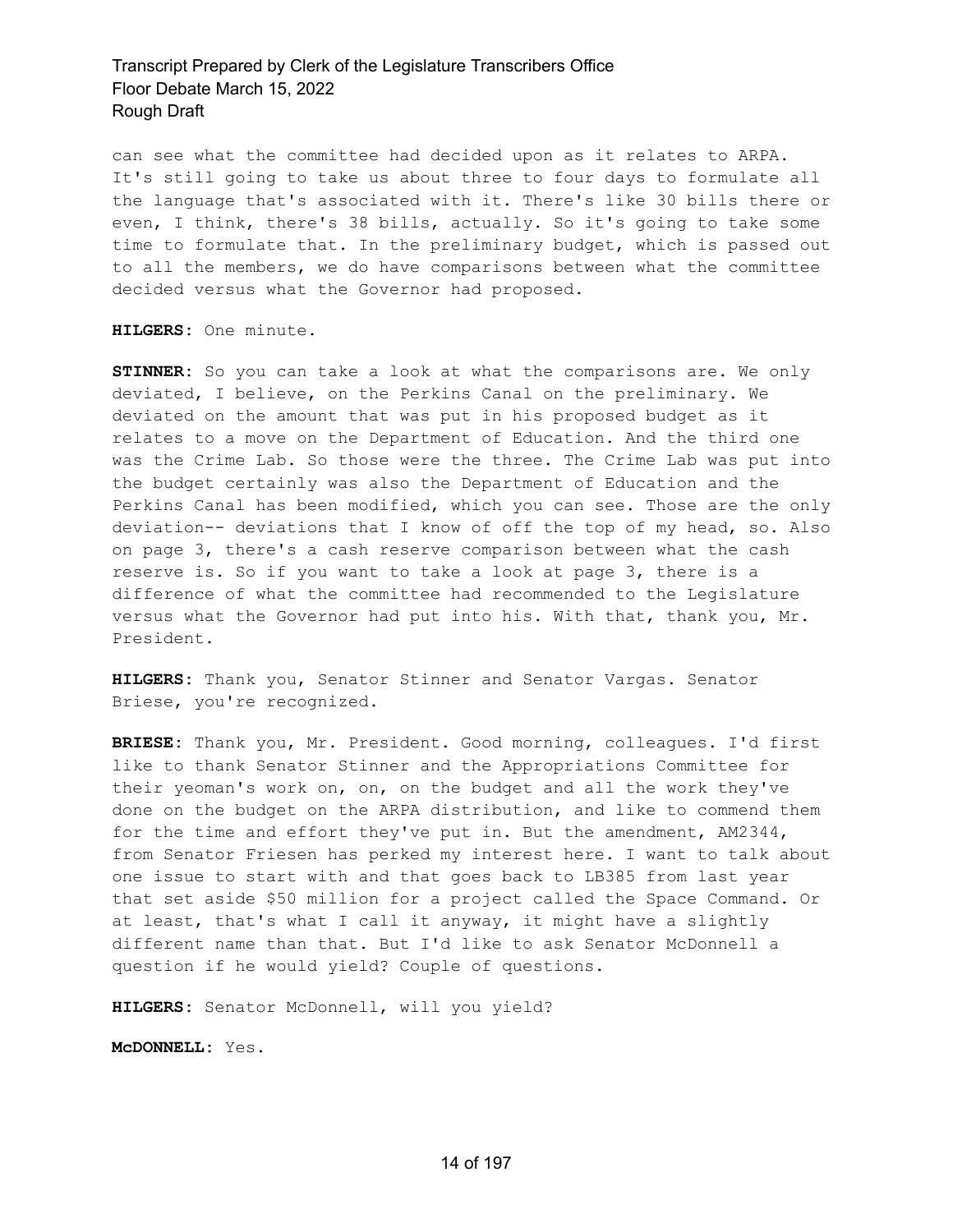**BRIESE:** Yes, Senator McDonnell, you're familiar with the Space Command project that we discussed a little over a-- or about a year ago. Correct?

**McDONNELL:** I am.

**BRIESE:** Yes. Has that been built?

**McDONNELL:** No, we, we did never-- we never received Space Command. We were in the process of, of competing with other states for Space Command, but we were not successful. The \$50 million that was set aside was for us to be competitive through the Governor's Office, and we were not successful with acquiring Space Command in the state of Nebraska.

**BRIESE:** Yeah, and has that been built? That's kind of an elementary question, I guess. I probably should have asked, has the project been awarded or dedicated to any one location and what is your knowledge on that?

**McDONNELL:** Yeah, we did, we did not receive it. I believe it went to Colorado.

**BRIESE:** OK. I see on page 13 of the budget the final decision on the Space Command project was not forthcoming until spring of '23. So could it still be in play for Nebraska, Senator?

**McDONNELL:** No, my knowledge is that we are no longer in a competitive position to have Space, Space Command come to the state of Nebraska.

**BRIESE:** And you don't think there's any way possible it could be coming back to us?

**McDONNELL:** I do not.

**BRIESE:** OK, thank you for that. On April 8, April 8 of '21, we were talking about the Space Command on the floor here. I was expressing some concerns. Maybe some other folks were, I don't know, but I did have some concerns back then and I was assured at that time that, quote, the funds are sequestered, unquote. Quote, We've got brackets around it, unquote. And so my question is, where's the money now? Senator McDonnell, could you yield to another question?

**McDONNELL:** Yes.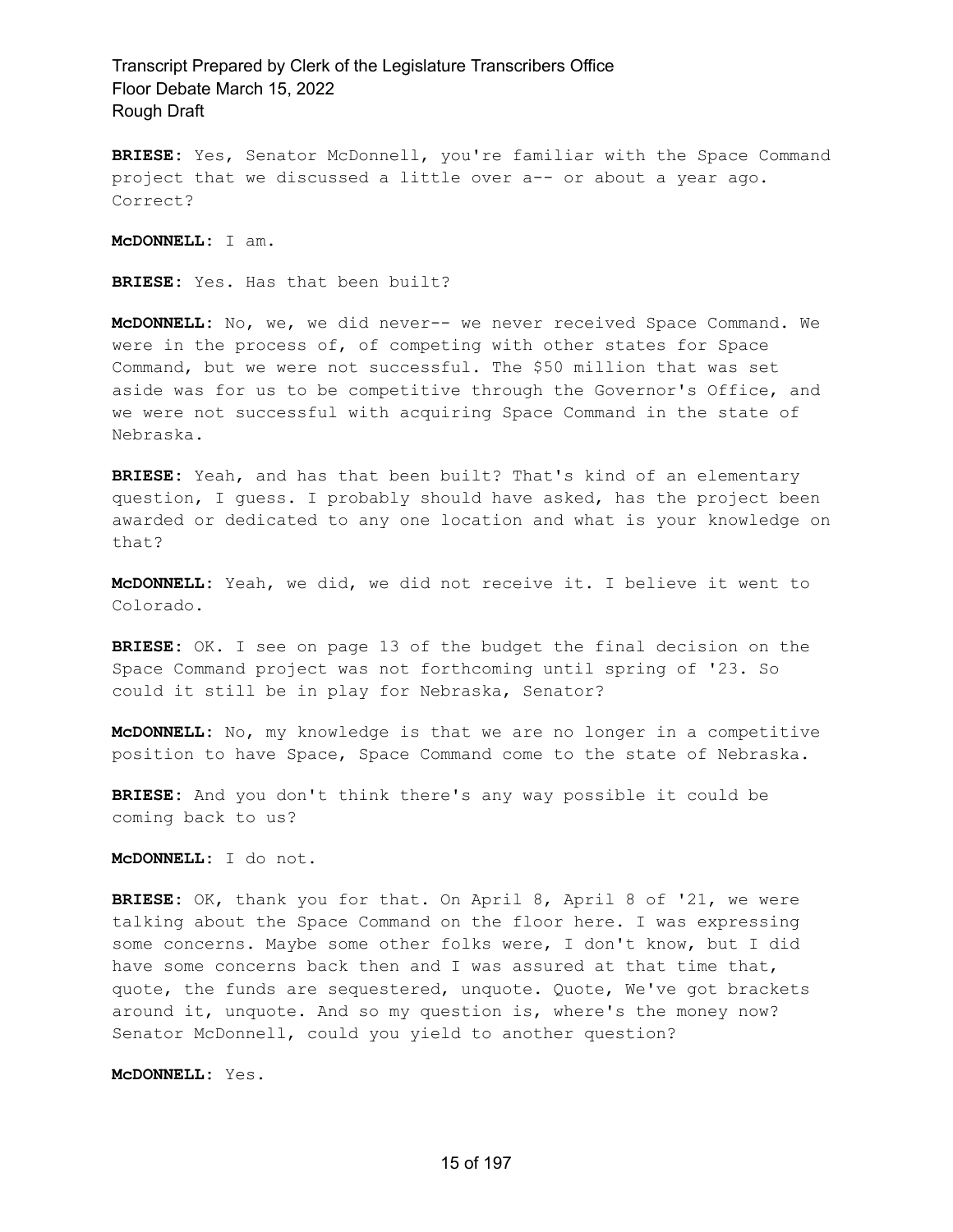**BRIESE:** Thank you, thank you, Senator. So where is that \$50 million now?

**McDONNELL:** We repurposed it into three bills that has to do with Senator Sanders' bill, Senator Brewer's bill, and, and my bill based on NC3, communicate, control, and command. The next generation of nuclear software that we were awarded in 2018 to STRATCOM.

**BRIESE:** OK. And most of that would be reflected in LB1232 and LB1233. Correct?

**McDONNELL:** There's a total of \$50 million that we had set aside for- and repurposed it into those three bills, which Senator Sanders' bill had \$30 million, my bill had \$20 million, and Senator Brewer's bill had \$5 million.

**BRIESE:** OK, thank you very much, Senator. Appreciate that. And so as I look at this, we dedicated that money to the Space Command project, and the Space Command project was represented as a project that can drive economic development in the metro area that could promote growth. It could promote jobs. It could attract, attract business, residents, investment. And now we have those dollars dedicated to projects found in LB1232 and LB1233, and I question whether those dollars are going to drive economic growth and development. Are these amenities that I see listed in the bill, are they going to attract people--

**HILGERS:** One minute.

**BRIESE:** to fill jobs? Thank you, Mr. President. Or are they simply amenities given to folks that are going to be here anyway and or, or worst case scenario, are these amenities going to compete with the private sector? And so I think Senator McDonnell and Senator Sanders are in the queue. They can respond to that given a chance here, but. And I, I look at Senator Wayne's proposal and Senator McKinney's proposal for north Omaha development. You know, what, what I see there are ideas that can drive economic growth. It can create jobs and can promote the growth of our state. Could it go to tax relief? And I appreciate Senator Wishart's comments about tax relief, property tax relief, and I'm very thankful for what the Appropriations Committee has done in that regard. But we need to remember it's not an us versus them. The bulk of the tax relief we've enacted in the last couple of years really goes to all Nebraskans. It's distributed fairly equally to all Nebraskans. Your constituents, my constituents. And, and,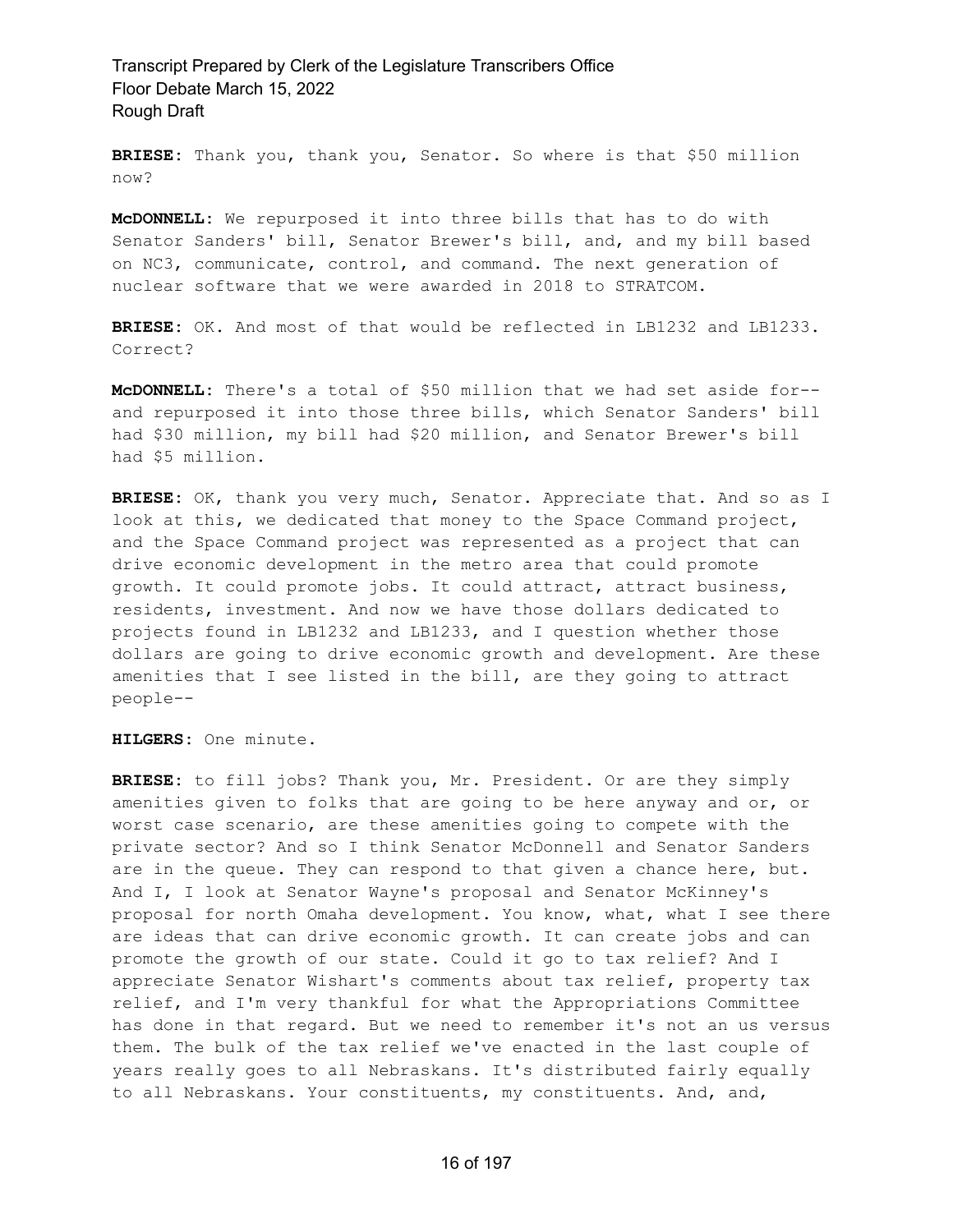again, I thank the Appropriations Committee for what they've done in that regard. But we have really been targeting--

**HILGERS:** That's time, Senator.

**BRIESE:** --all Nebraskans. Thank you, Mr. President.

**HILGERS:** Thank you, Senator Briese and Senator McDonnell. Senator Wayne, you're recognized.

**WAYNE:** Thank you, Mr. President. Today is a wonderful day. We can talk about the budget. We can talk about priorities and we can talk about what communities are left behind. So I'm generally going to say I went through last night and I calculated we are going to spend in cash transfers, \$336.8 million on water and trails. We are spending zero on economic development in some of our hardest hit areas. But I think it's important to stick to the motion at hand and why we should support this motion to strike Section 5. If you just turn to page 3, they-- there's a clear list of things that will be used for this 20-- \$25 million. And I don't know if parade-ground walking trail, a golf course that's actually owned by the city, the Base Lake improvements, which, by the way, are already under construction, Deterrence Park, Looking Glass Heritage Park. There's actually a living quarters that is privately owned, Quarters 13, and then Rooftop Garden. I don't know if that's where we really want to spend our dollars. When there are people who are actually outside of the base that pay taxes, that do things here that are looking for economic development. Again, I have nothing against, and I support our military, but when you go on that base, you are a-- you are going on to basically a sovereign nation. Not just anybody can get on. An everyday Nebraskan can't just go on to the base. You have to go through security checks, you have to be escorted if you have, if you have certain records. And by the way, you can't even work on the base if you have an open misdemeanor charge. Misdemeanor charge. So who are these jobs going to go to? Not necessarily Nebraskans, because most of the Offutt Air Force Base work, because I worked on Offutt Air Force Base or out-of-town companies who do National Air Force Base work across the world, across the world, but across, across America. This is not where we right now should be putting our dollars. So I agree with Senator Friesen, we should strike this and maybe from here to Select, we can have a conversation about what we might want to put in. But to put in money to update a public golf course is beyond me when I look at no investment. This overall budget, and I'm talking about 1012-- LB1012 has-- sets up funds to do the following-- we'll talk a little bit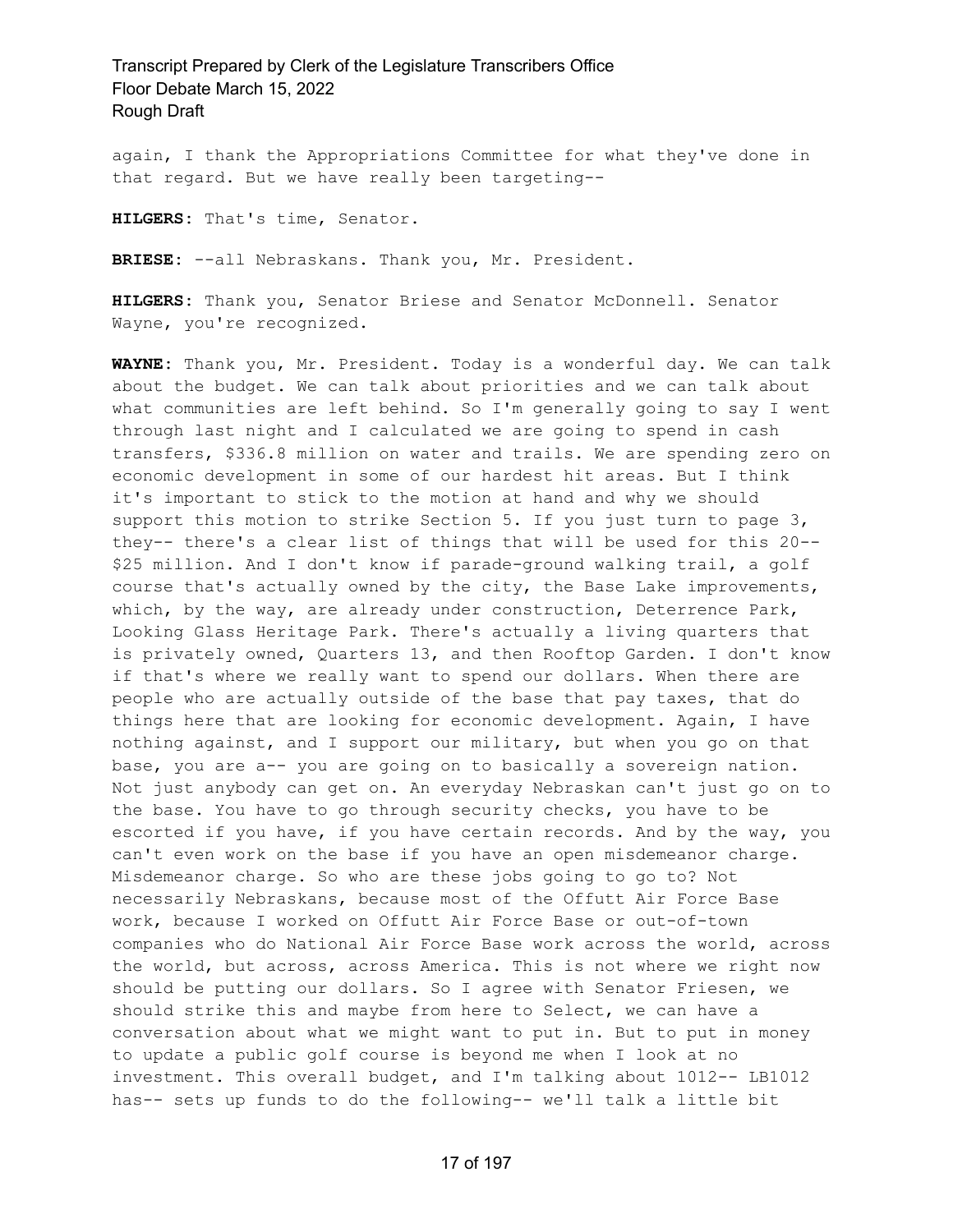about water-- \$53.8 million to Perkins Canal; Peru levee, \$5 million, STAR WARS, \$100 million; surface water irrigation, \$50 million; new cabins at Mahoney State Park for around a million; and trails for \$8.3. I fundamentally have an issue. I fundamentally have an issue with the cash transfers, and with this overall budget, when you look at the states investment. And I'm sorry, Appropriations Committee, I know you worked hard, all the committees work hard, but using federal dollars is a cop out for the state not investing in north and south Omaha. It is a strict cop out. So I said it today on social media, and I'm saying it here, there's no more pass in north Omaha. You don't get to come down and say that you support north Omaha, that you understand redlining, that you understand past discrimination, and all the things people do to come get north Omaha a vote when it's election time if you support these three bills as written today. These three bills will be at every event you show up to because north Omaha--

**HILGERS:** One minute.

**WAYNE:** --is on notice that we are being left out again and we don't get a pass by saying it's ARPA. So let's stick to this amendment. There's a lot more amendments that we're going to talk about. But tell me why we are paying for a track and field stadium improvement on the base. Tell me why we are paying for a lake that is strictly used by the Air Force that we're paying for that everyday Nebraskans can't go to. Why are we paying for those improvements? Everyday Nebraskans can't go there, but we're going to spend our tax dollars to beautify the base. That's why we should support AM2344. And from General to Select once it's removed, we can figure out what we can support on the base. Thank you, Mr. President.

**HILGERS:** Thank you, Senator Wayne. Senator Matt Hansen, you're recognized.

**M. HANSEN:** Thank you, Mr. President, and good morning, colleagues. You know, I rise in kind of a similar perspective to what Senator Wayne just shared. Normally, looking at the budget, I do see it as a comprehensive set of statewide priorities, and I've learned my ears to kind of agree with people that the budget sometimes is actually easier when you're cutting. In this situation, I do have similar concerns that there are some broad areas of need in Omaha in Lincoln that probably need to be better addressed and be in better focus of the state of Nebraska. And that seeing kind of some more specific appropriations, like the one we're discussing on the board, raises some concern. Not because I have a concern, concern with the specific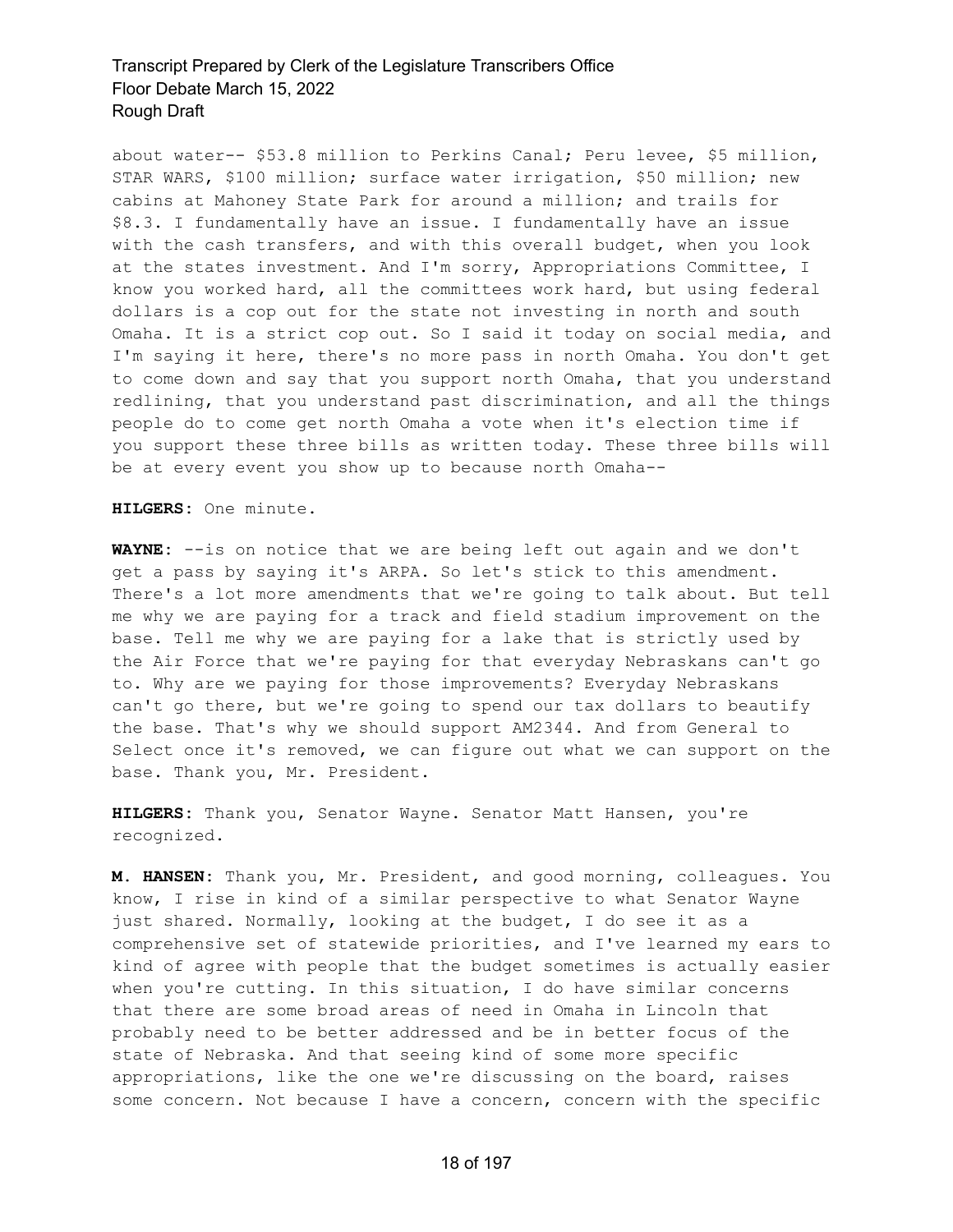proposal for Sarpy County or specific proposal with the base, but kind of in the absence of other priorities or other things that are being spent in appropriated money. I personally don't know enough about the, the upgrades to the base and what is intended for that or its overall impact. But it is tough to see kind of some of the other things from this, the limited amount of money going to, to housing, or maybe not limited, but the amount of money going to housing versus the amount of money going to some of these things that Senator Wayne just listed off, such as recreation, especially recreation on a place that is not public accessible. And I wanted to start off by giving the speech kind of on the first bill, on the first item to say that this is kind of a year where I've shifted over from kind of being in general support of the budget and having to be convinced to change it to being in kind of general skepticism of some of the state's spending priorities and having to be convinced to support them. I look forward to kind of continued debate and continued discussion on where we are going, especially with this cash transfer bill before we get to some of the mainline budget. But that's how I'm going to be approaching this and looking at this. I agree with some of the other senators who have mentioned already trying to digest the overall ARPA funds and see what impact that will have on the state and the state spending priority, but also recognizing that and say onetime federal money isn't always the same as, you know, a committed appropriation of our General Fund dollars. So with that, thank you, Mr. President.

**HILGERS:** Thank you, Senator Hansen. Senator Clements would like to welcome 48 fourth-grade students, five teachers and five sponsors from Elmwood-Murdock Public Schools. They are seated in the north balcony. Please rise and be recognized by your Nebraska Legislature. Returning to debate. Senator McDonnell, you're recognized.

**McDONNELL:** Thank you, Mr. President. Good morning, colleagues. To continue our discussion and we're going to have a-- an opportunity because I believe Senator Sanders is, is after me and Senator Brewer is after Senator Sanders to discuss the idea of why we repurposed the \$50 million. If you look at when we were competing for Space Force and we no longer were in competition because it was clear it was not coming to Nebraska. One of the things we talked about with Space Force was the economic development, the economic impact. One thing about NC3, we're not competing for it. It was awarded to us in 2018. The idea of the \$20 million that we're talking about for NC3 is going to have to be matched, and we're last dollar in at \$60 million by the private sector. Why would the private sector want to match that? The idea of the economic impact with a minimum of to begin with 400 jobs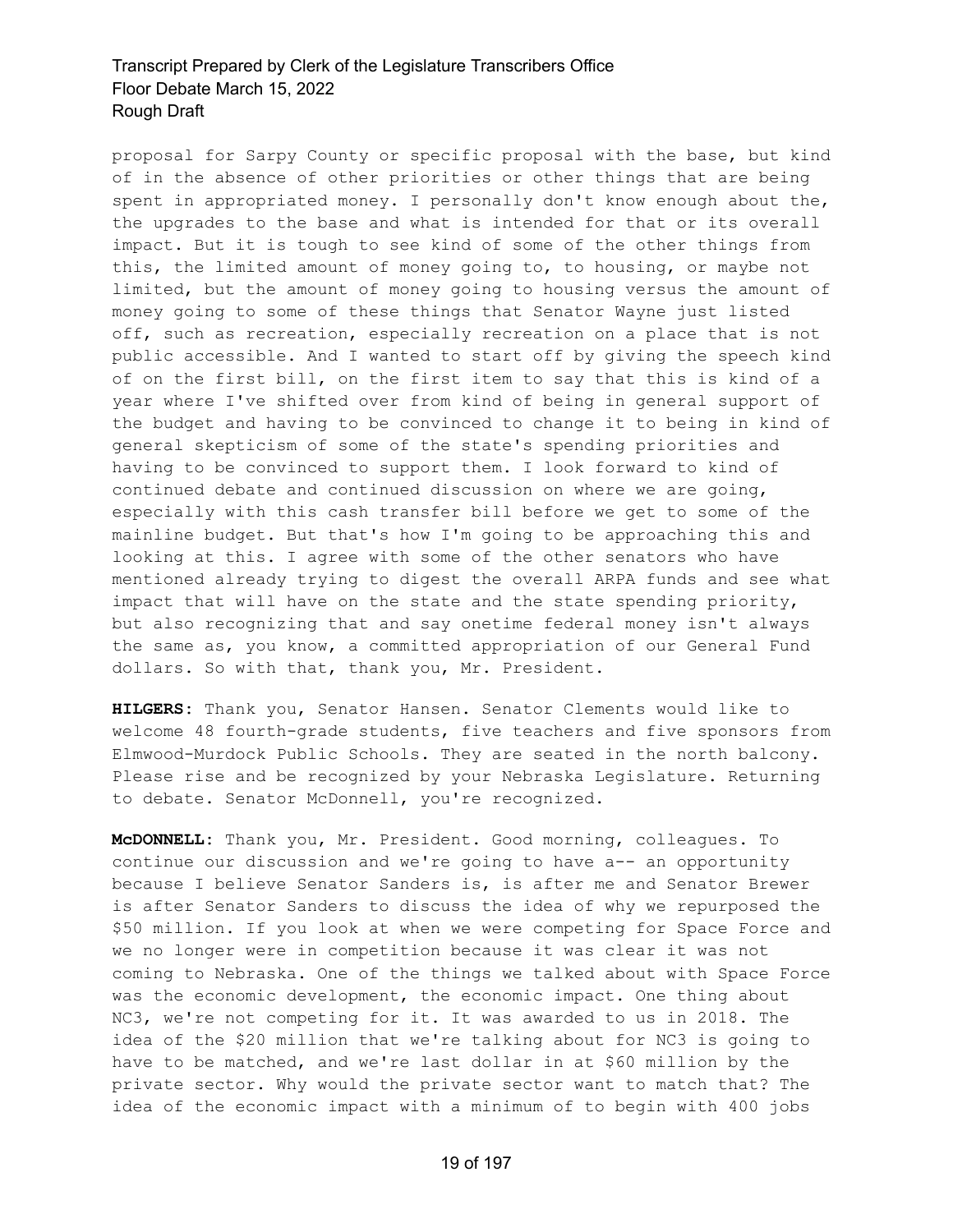at an average salary of \$170,000 a year is a game changer for this part of Nebraska and our state. The idea that we are developing the next nuclear software for our country, the idea of the people that are going to come in here from the private sector, the different companies based on this structure that would not be on base, NC3 is clear based on the idea that it will be near the base. But we have a partnership with the city of Bellevue. We have a partnership with the city of Bellevue based on they're also going to invest a minimum of \$5 million in infrastructure and site location. You think about that coming together. We had an opportunity for Space Command. We lost it-- or Space Force, excuse me. And now we have NC3 right in our backyard since 2018. And who approached me on this was STRATCOM. The people that are actually serving and protecting our country came to me and said, here's an opportunity to work with government and the private sector, the military. And let's look at one of our largest employers in the state of Nebraska is Offutt Air Force Base. So I know Senator Sanders is going to address the idea of what some of the facilities look like and the lack of care over the years. And Senator Brewer is going to discuss about the idea of documenting how important STRATCOM is to our state and the country. But I don't want to lose focus on the idea if you're talking about economic impact. I don't know if there is a bill that is going to make a larger economic impact based on bringing the private sector together with government, with the military, but also with the idea of having a shining star for the state of Nebraska for us to recruit. And for us to be responsible for that software for the next generation of nuclear defense for our country. Thank you, Mr. President.

**HILGERS:** Thank you, Senator McDonnell. Senator Sanders, you're recognized.

**SANDERS:** Thank you, Mr. President. Good morning, colleagues. I rise today in support of the budget package that is in front of us. But first, I want to recognize the excellent work of Chairman Stinner and the entire Appropriations Committee. I respect the process. Thank you for the committee and the committee staff, the Governor's budget division and the Legislature's Fiscal Office for the hours of hard work they have put into this package. I also want to thank the committee for including my bill, LB1233, in the budget. LB30-- LB1233 was heard in Appropriations Committee on February 10, and it had no opposition. This proposal capitalizes on a onetime opportunity to invest in one of Nebraska's biggest economic driver. One year ago, the Legislature publicly recognized the value that the military base- bases offered to our economy, especially Offutt Air Force Base. To be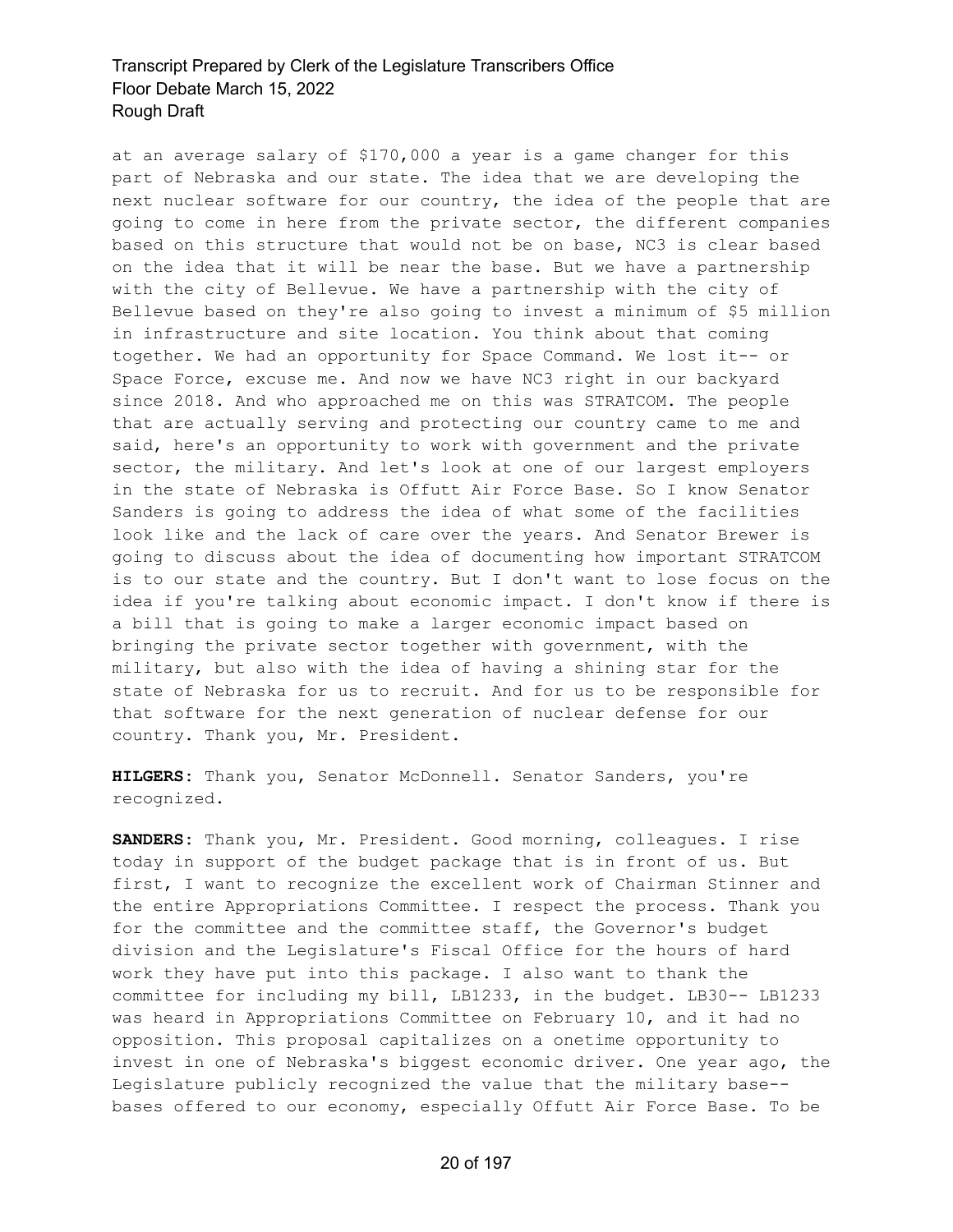clear, let's acknowledge what Offutt provides for our community. The big number is \$2.9 billion. That's the annual impact this-- to the state of Nebraska that comes from nearly 4,000 civilian jobs on the base. And while Offutt neighbor Bellevue, over 50 percent of active service members are not living on the base reside outside of Bellevue, let alone the thousands of civilians, employees there on the base. Offutt provides jobs for young men and women from north Omaha to Plattsmouth. And that's the beginning. With the prospect of Senator McDonnell's bill, LB1232, and the Nuclear Command and Control Communications project, we could see the impact rise by \$2 billion immediately prompting an influx of moderate to high-paying jobs. Offutt's mission is even more relevant today. Planes from Offutt's 55th Wing are flying over Ukraine right now. They are detecting any nuclear activity and closely observing Russia's invasion. We take this asset for granted. The reality of the base realignment and closure is that bases can move or be closed any time, missions die out and they must be replaced at Offutt. When missions are looking for new homes, they look at amenities for service members to keep our service members close or in Bellevue. Offutt has identified several needs on the base. If they are fixed, it enhances the appeal for more missions in the future. If you only hear one thing I say today, let it be this. These funds are fully matched by the private sector. These dollars are matched 100 percent or more. This fully matched list of projects will help us keep military retirees, attract new missions, support our service members' mental health, and keep Offutt for generations to come. I'm excited for the opportunity to protect one of the-- one of Nebraska's biggest resources. I would encourage your support to vote on this bill, not on the amendment by Senator Friesen. Thank you, Mr. President.

**HILGERS:** Thank you, Senator Sanders. Senator Brewer, you're recognized.

**BREWER:** Thank you, Mr. President. I will echo those comments about Offutt and USSTRATCOM. Most of the people in this room, I'm guessing, have no clue what USSTRATCOM does. I was fortunate enough to spend three years of my life aboard the NAOC, the National Airborne Operations Center. It's that 747 you see landing out here at the base. It looks very similar to Air Force One. That platform is what keeps the free world free. In the event of a first strike, that platform becomes the ability of the United States to sustain its government. So understand that if we are going to take a very small amount of money and we're going to tell the story that includes all of our nuclear submarines, our bombers and our missiles that are based in silos, the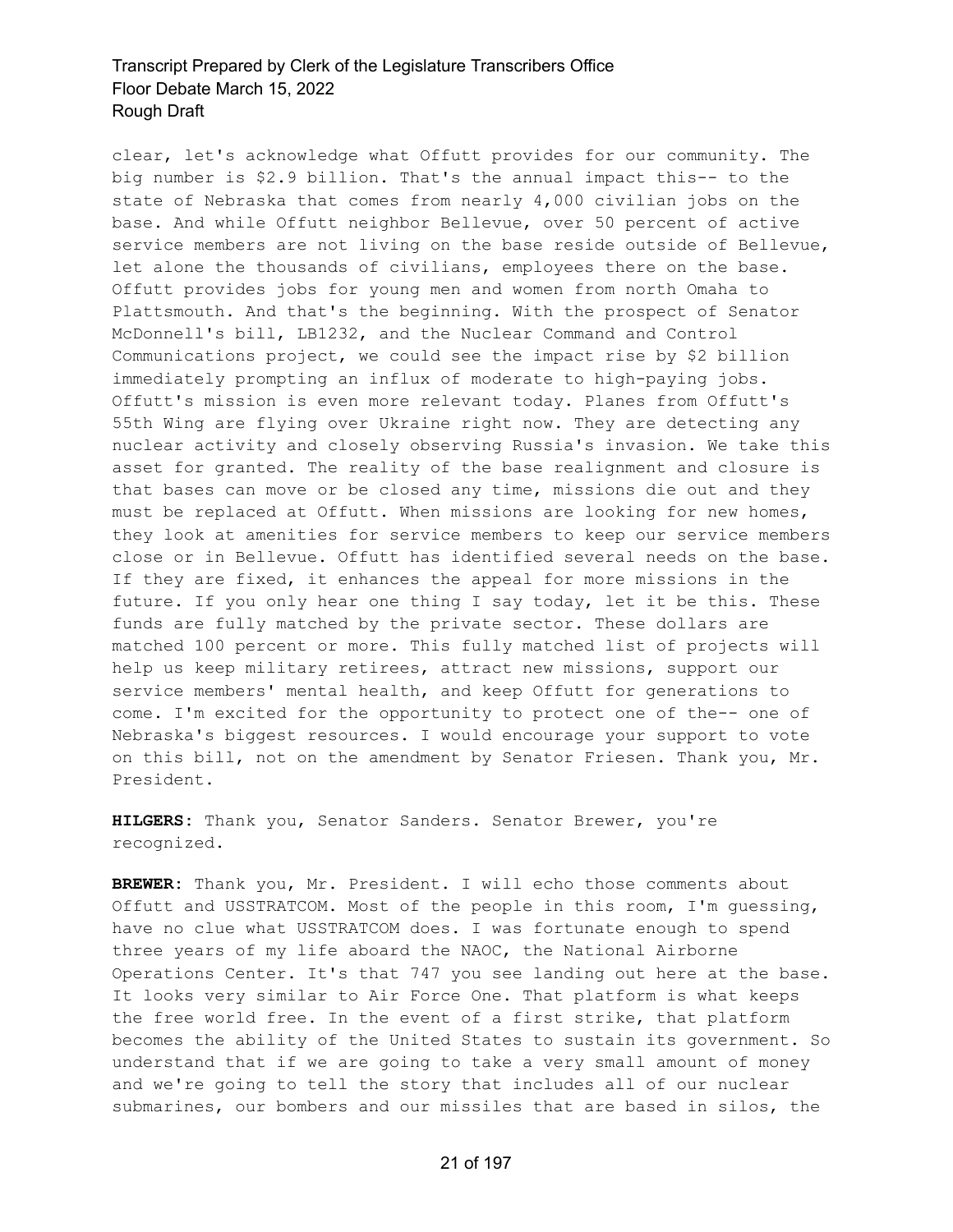ability to coordinate a response to a first strike means the survivability of the free world. So I understand you guys want to cut budgets and you want to move money around, but let's stop and think about this for a second. Look at the evening news. The Russians will do what the Russians want to do and the only thing keeping this country and the other countries of the free world free is the ability for us to be a bigger dog on the block than they are. Now a lot of people don't understand the mission and how you coordinate nuclear submarines and bombers and silo missiles. All we're saying is give us a chance to tell the story of STRATCOM so that even Putin understands the potential that the United States has. I'm shocked that we're discussing this small amount of money and this mission. If you look at Offutt and what they've done over the years for Nebraska and for Omaha, for us to quibble over this is crazy. And I'm not, I'm not against providing more resources for north Omaha. Don't get me wrong. But when we're talking about the future of the free world and our ability to support USSTRATCOM, I'm puzzled why we're going through this. Now pause for a moment and think if you're going to tell that story, you're going to take a, a team aboard a submarine. First off, they're going to have to have special clearances to do that. They're going to have to go aboard bombers. They're going to go into these nuclear silos. So, yeah, it costs a little bit to make that story become a reality. But I think if we're going to be honest and say that we support the military and we support STRATCOM, we've got to give them the ability to tell their story. It has never been done. No one has ever made a documentary to tell the story of what USSTRATCOM does. So for us to abandon Offutt, and when I say that if STRATCOM leaves, that is a four-star command that is fair game for anybody in this country that wants it. They got a base that is better able to support it. It would be the equivalent of this Capitol having nothing but the Supreme Court and the rest of it gutted. That's what you have at Offutt if STRATCOM leaves. That's a pretty ugly picture. So let's just pause for a moment and, and be reasonable in how we're moving forward with these budgets, because there are certain things that are items that we're not going to, we're not going to give up on because it's too important. We've heard Senator Wayne's comments on north Omaha, and I think he's got a fair point. But when it comes to Offutt and our ability to sustain operations with USSTRATCOM, it is critical to the future of that base--

**HILGERS:** One minute.

BREWER: --and our country. Thank you, Mr. President.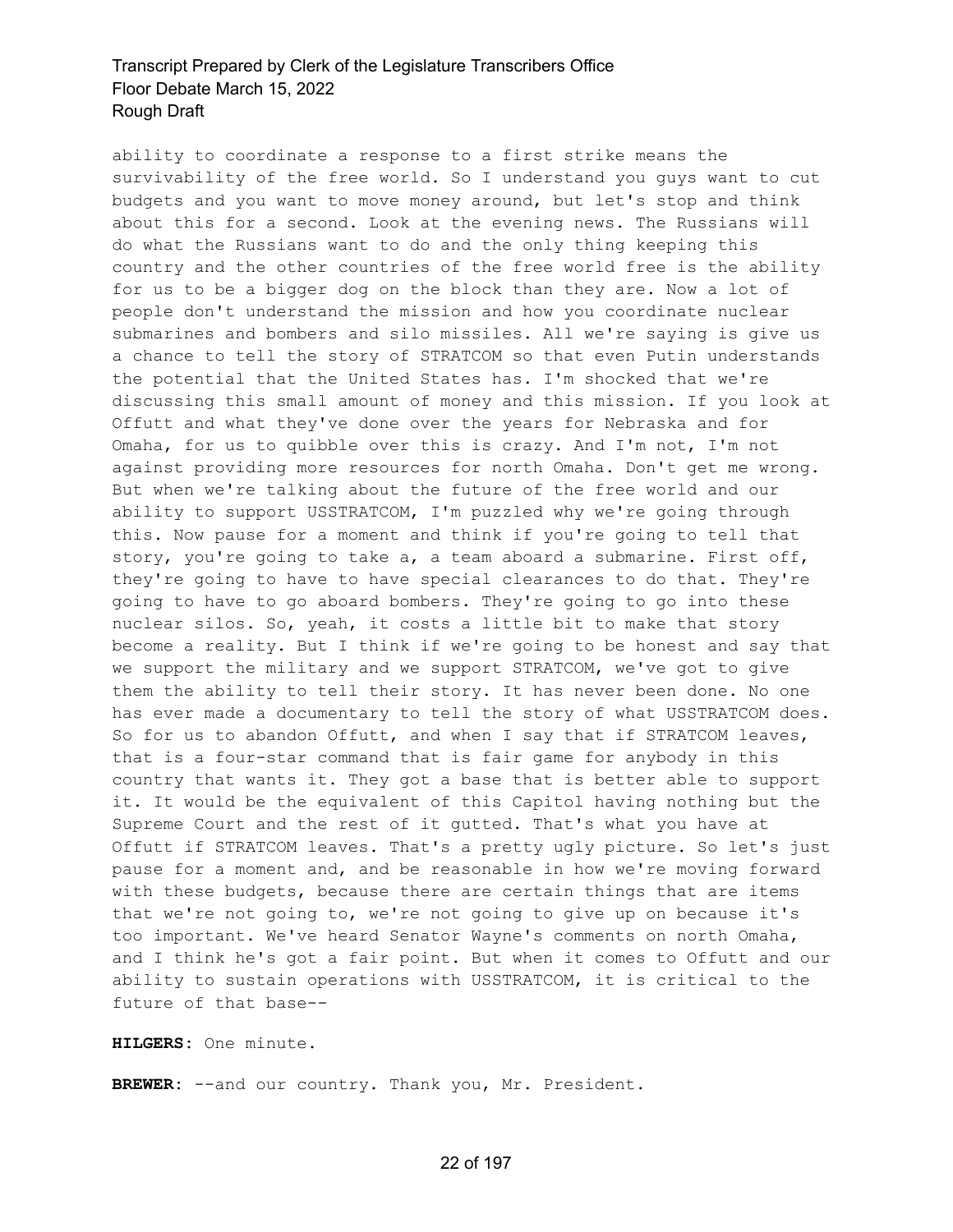**HILGERS:** Thank you, Senator Brewer. Senator Hilkemann, you're recognized.

**HILKEMANN:** Thank you, Mr. Speaker. I rise, this is the-- be the last budget that I'll be involved with. Worked with that committee for eight years and that Senator Wishart said beforehand, working with Senator Stinner has been an honor and the tireless hours and energy that he's put into this process, everybody in the state of Nebraska owes him a deep debt of gratitude. It's been an honor to work with him, and it's been an honor to work with the committee. This was a, this was a different year with all of the ARPA funding that we had to deal with, with actually having an excess of dollars to deal with. I remember coming down my first day that we had thought about the challenges that we have on our committee. We've, we've dealt with having to make huge cuts. We've dealt with having to readjust. We've had to readjust during the middle of a budget cycle and this year was going to be different and indeed it was different. And it is different. When I came in the first year I was here, we had a cash reserve of \$775 million and we felt pretty good about that. It got down, I think, as low as \$400 million. And as you look at the document today, unless we change that significantly, it'd be at one point- almost \$1.4 billion as a cash reserve. And I'm-- like to be optimistic, but I think that that's fantastic that we had that kind of a cash reserve and we should be very careful of spending that cash reserve. I think things are going to change as we with all the dollars that the federal government has poured in to this economy. I think we're dealing with kind of an artificial type of an economy and therefore I think we need to be prepared that what we dealt with when I was here, the fourth year when we were dealing with huge budget deficits. During this period, one of the things when I ran for office was property tax relief, property tax relief, property tax relief. The way I figured, kind of roughly estimate, we've given well over \$2 billion to the Property Tax Relief Fund during that period of time. I'm not-- as I-- as many of you well know, I, I oftentimes thought we should find a different vehicle. And I still think if we could find a different vehicle would be good. We now have the refundable tax credit, so we've given over three, over-- you could-- at least \$3 billion in property tax relief over this eight-year period of time. So over a period of time, just ask Senator Friesen, when most, most property values have probably increased at least 50 percent and therefore we can't say that, that we haven't been doing something for the property tax relief. I want to talk a little bit about the pancreatic center since that was brought up earlier. One of the things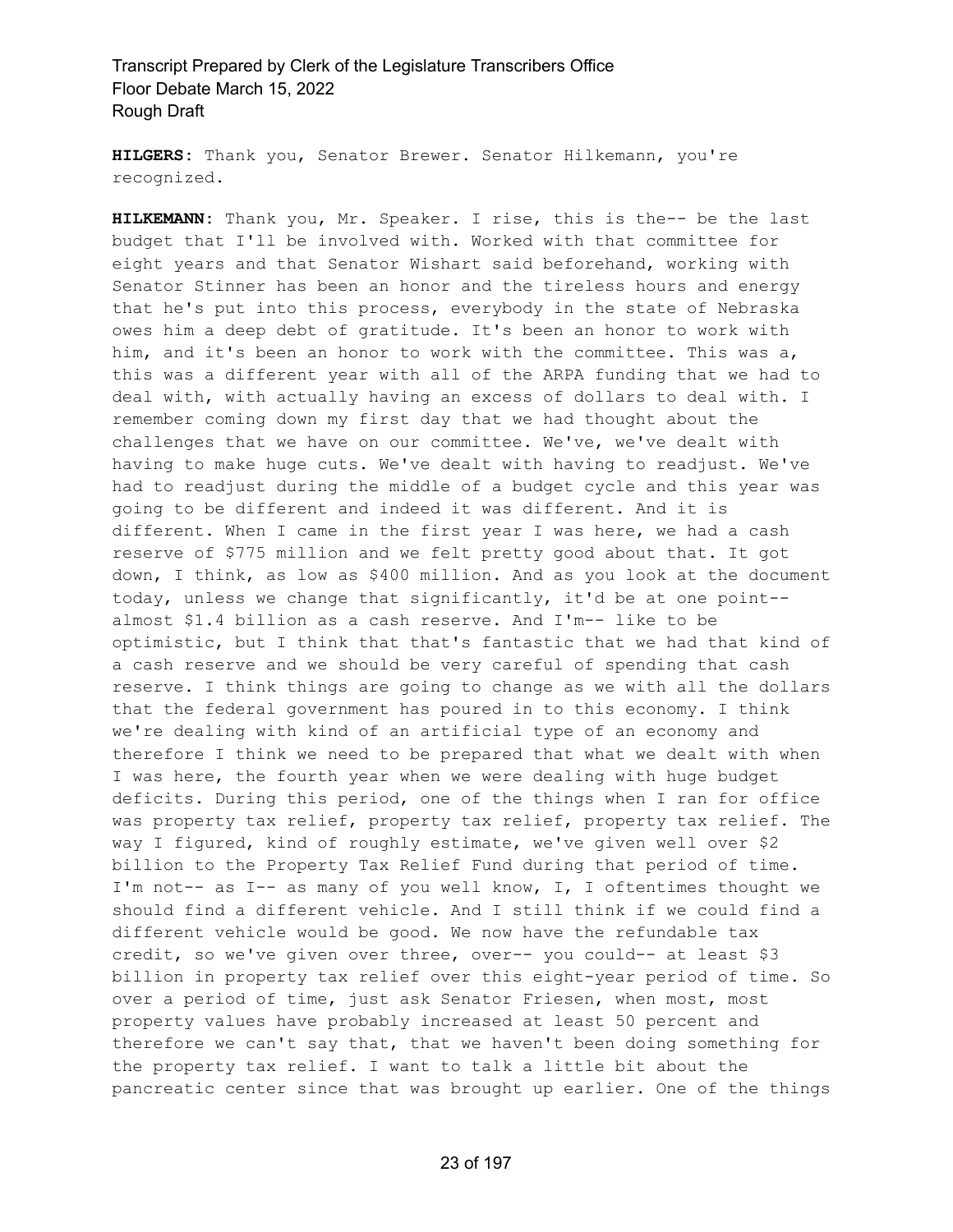that I've been very-- that's just blown me away is the excellence that we're seeing in our university and particularly at UNMC. I want to tell you about the very first time I met Dr. Gold. I was invited to a breakfast, this was even I think even this was between when I had just won the election and started serving here. We were walking down the hallway and there was a, a, a tissue or a napkin--

#### **HILGERS:** One minute.

**HILKEMANN:** --on the side, Dr. Gold stopped, picked it up, took it to the next, next trash receptacle. He's so proud of what our university looks like. So when we look at about a pancreatic center to making it a world class with \$15 million, I can tell you that with the leadership that we have at UNMC and the new director is coming from the Fred Hutchinson Cancer Research Center in Seattle, with the resources that we have at the Buffett Center, if you look at the iEXCEL that we've developed during that eight-year period of time, the Lauritzen Outpatient Center, the Truhlsen Eye Center, our Medical Center is, is, is booming. Let's take that advantage. Let's invest in it. Let's take this-- let's be a world leader in pancreatic cancer. We have the foundation. Let's build on that and I'll support that. Thank you, Mr. Speaker.

**HILGERS:** Thank you, Senator Hilkemann. Senator Wishart, you're recognized.

**WISHART:** Thank you, Mr. President. Once again, colleagues, I rise in opposition to AM2344. I don't know how after hearing Senator Brewer's speech, anyone would be voting for that amendment, but nevertheless, I also support AM2000 and LB1012. I did want to answer some of the questions and commentary that have been going on this morning. First of all, it was asked about the bills incorporated into the committee proposal. If you went down and calculated all of those bills and those that were brought from someone outside of the Appropriations Committee, you would quickly realize that as the Appropriations Committee, we supported more funding that was brought from members of this Legislature outside of the Appropriations Committee than those of us who brought them inside the committee. I just wanted to answer that question. Second of all, it's been brought to our attention a lot today that we're investing quite a bit of money into the lake and canal. Colleagues, I want to remind everybody that sitting on Select File are two bills that came out of another committee that fund a canal and that fund a lake and other recreational opportunities in the state. If this body is so adamantly opposed to funding water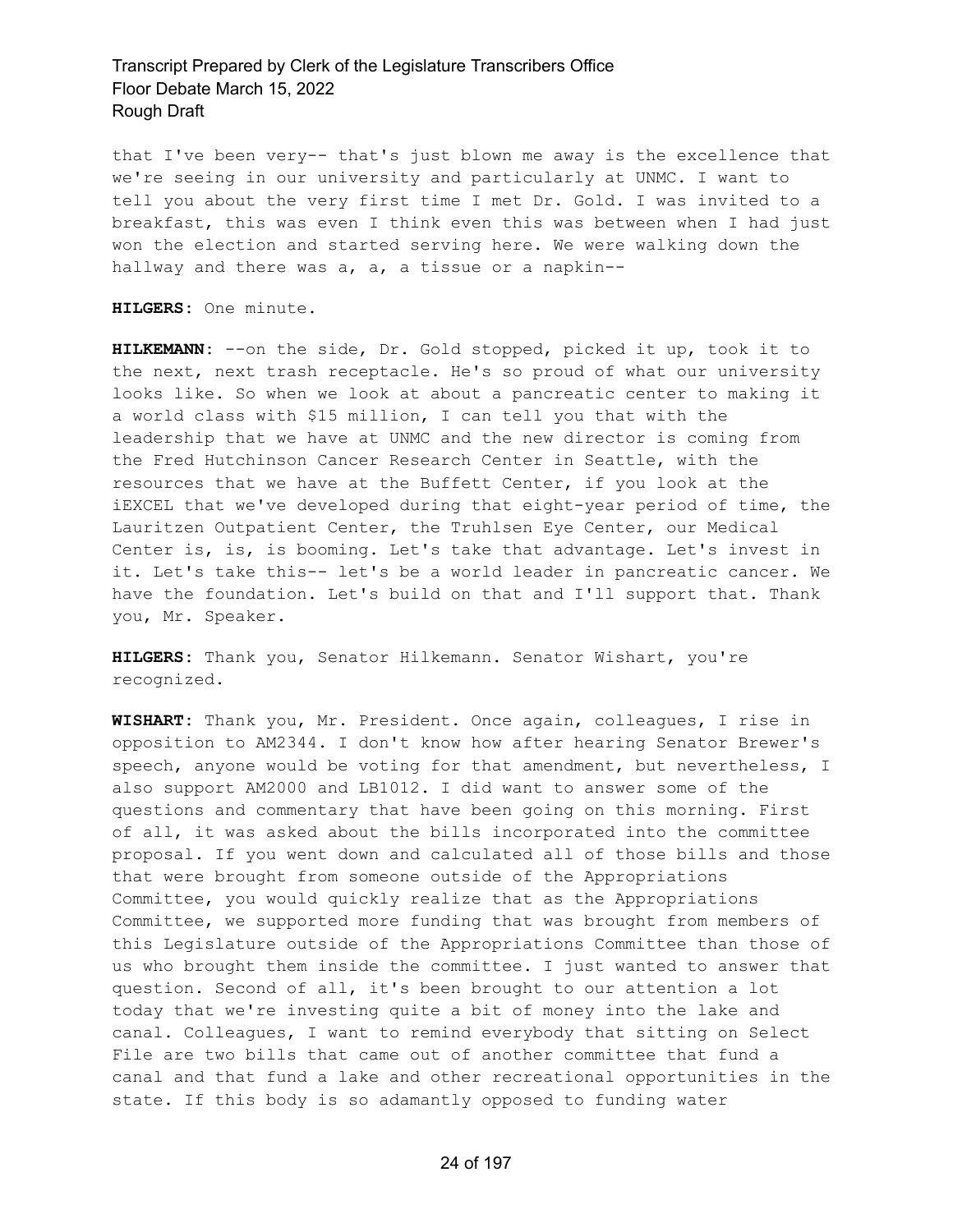infrastructure, then you can't vote on those bills. When you vote on those bills, they come with a price tag and that is reflected in our budget. I think Senator Erdman, frankly, and Senator Stinner and, and Kolterman have-- are the only three people who have been consistent on this water issue. And I will also remind everyone that Senator Stinner got on the mike and asked us not to vote for the canal and not to vote for the water, STAR WARS project. That's on us, everyone. We voted those bills through. They are going to be reflected in the budget. So if people are complaining about water infrastructure projects, then you can't vote for them when they're on the floor because they do come with a price tag. Last, I want to talk to the funding for north Omaha. I remember being on the top of Kilimanjaro and talking with Senator Wayne about the enormous pressure that he and Senator McKinney and Senator Vargas have to come through for their districts. You can see that pressure on Senator Wayne to make that happen. Our committee has focused not only on ARPA in terms of investing a sizable amount that will go to the vision that Senator Wayne has for transforming his committee-- his community, but also we have left room in our cash reserve for innovative ideas that Senator Wayne, I believe, is bringing tomorrow to talk with us about north Omaha and his priority. And I think it's fair, colleagues, when you have two senators who are asking for \$450 million in appropriation to a community that has been underinvested for hundreds of years, I think it's fair for us to look at the fact that at the same time, there is a prison proposal out there to invest \$500 million in a prison that disproportionately--

**HILGERS:** One minute.

**WISHART:** --locks up people who live in Senator Wayne and Senator McKinney's district. So yes, I actually am very supportive of us trying an alternative of investing, potentially an equal amount into those communities. I think that's a good idea, and that's something where I can't wait to hear what Senator Wayne has to propose to us tomorrow. I think we should all be open minded to it. But I will point out that one of the reasons we have such a significant cash reserve set aside is our committee has been dutiful about not appropriating money for that prison, not appropriating \$500 million for the canal. So I want everyone to have that in perspective that when we have these opportunities to invest in historically underinvested communities, it's because we didn't take a billion dollars out that was requested of our cash reserve and we've left money to be able to do something this year. Thank you.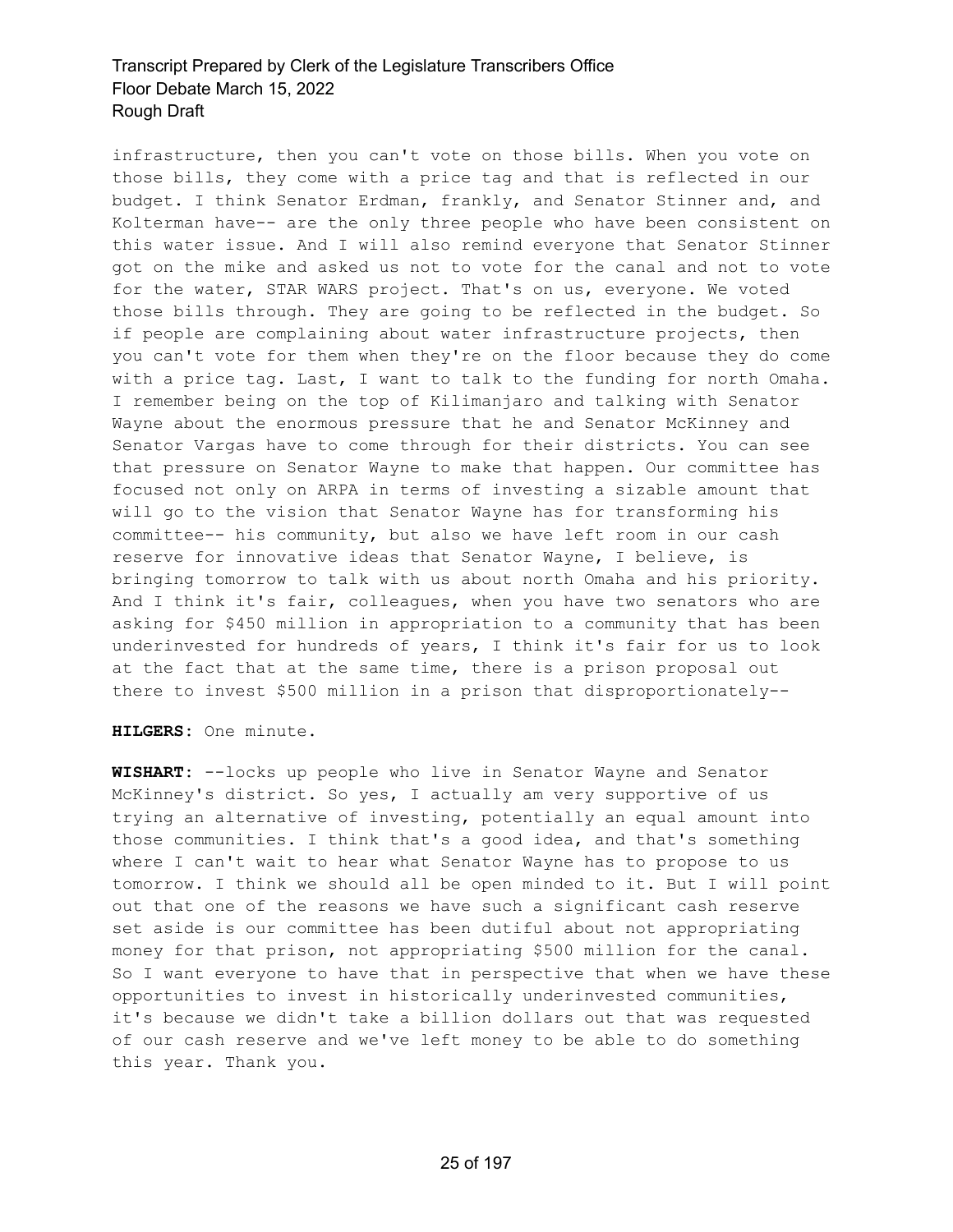**HILGERS:** Thank you, Senator Wishart. Senator Vargas, you're recognized.

**VARGAS:** Thank you very much, Speaker. I want to kind of pick up on where Senator Wishart left off, because in committee I was one of the people along with Senator Kolterman and a few others that weren't jazzed or supportive of the STAR WARS project, not because of the project itself only, but because of the priorities and what matters most to our state and for recovery. I say that because there is an overall majority of people that voted for it to move it along. I also say for the canal, I didn't want to support the canal more than what we already did in Appropriations because of the exact same reason on what we're arguing. It wasn't a priority for our state. I understand the rationale behind it, but we have competing priorities. I say that because there are people on the-- in this body, an overwhelming number of people that voted for that. And in terms of priorities, look, the thing that I defend is process. Right now, everything in this right now, win or lose, whether or not we supported it or not supported it in committee, a bill was brought for pretty much most of these things, overwhelmingly. They were onetime cash fund transfers and the overwhelming majority are actually outside the committee. I think there's only, of all these items, three of them are from members within the committee, which is much different from what people expected. These are priorities from committees like Natural Resources, from-- I mean, from different committee members outside of Appropriations. So when we're looking at this mid-biennium budget, not our budget, changes to it, this is coming from people that made it some sort of a compelling argument for enough members of the committee. And I lost in some of these issues. I didn't want to support some of them, some of them I did. We'll have an opportunity to make sure that we do our investments in north and south Omaha, and I guarantee you we'll have that conversation and I'm going to be supportive of whatever we can do in that arena because it's something I care about and I fought for within the committee. But in terms of process, I just want to make sure it's crystal clear that if a bill was brought and it asked for onetime funds in a cash fund transfer that they were taking up as part of this committee mid-biennium and budget adjustment. And if it had more than five votes, then it passed, and if it didn't, it didn't. And we try to stand as the committee together, but this is not encompassing everything that we plan to do or going to do in terms of the priorities for the state of Nebraska. We still have our federal ARPA budget, which we will get to. It is but one very simple-- not simple, but a step. And it's not reflective of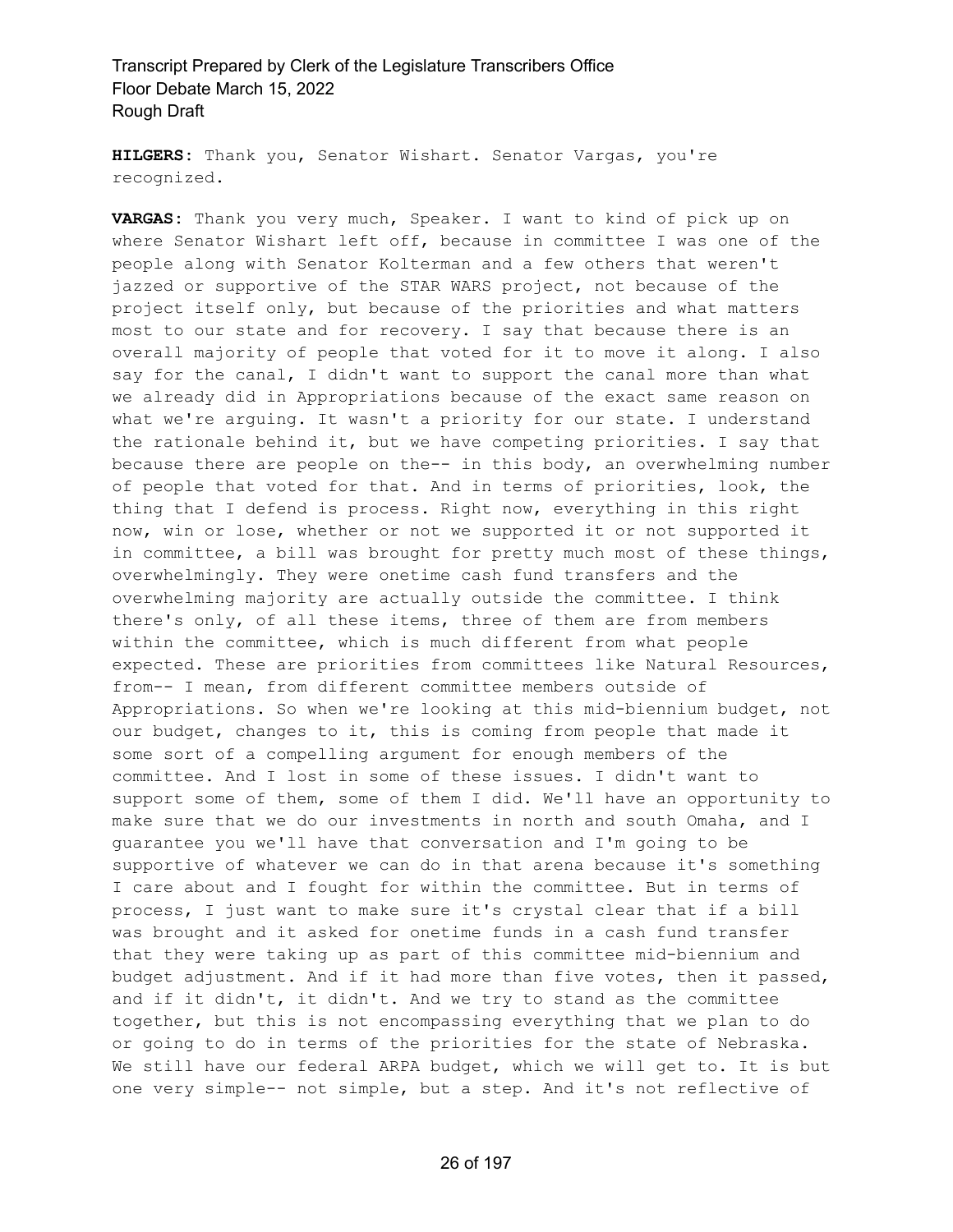everything that we're planning on doing. I just want that to be crystal clear, because when you're looking at this and you're thinking that this is something that is driven only by Appropriations, most of these bills came from outside the Appropriations Committee. The onetime spends, they're largely cash reserve transfers, and they were bills that were brought. And we will be debating other items that are going to be coming up in ARPA and you will see strategic investments. Many of the things that Senator Wishart and Senator Wayne, Senator McKinney and myself, we've talked about for many different times over the years on where we should be investing in economic recovery. And bear in mind, there are still Select File bills that are being debated right now that take huge chunks away from our cash reserve.

**HILGERS:** One minute.

**VARGAS:** We'll have the opportunity to decide what really is the priority for the state. And I hope we make that very abundantly clear. So I do appreciate the dialog. I appreciate my members, and I know Senator Kolterman will speak to an item that is not only near and dear to our hearts, but that we supported overwhelmingly in our committee. Thank you.

**HILGERS:** Thank you, Senator Vargas. Senator Kolterman, you're recognized.

**KOLTERMAN:** Thank you, Mr. President. Good morning, colleagues. I rise-- I passed out an, an article for all of you to take a look at. I wasn't, I wasn't sure where Mr. Sangorani came from-- or Hingorani came from, but he's coming from Seattle, Washington. He's going to lead the pancreatic cancer research center in Omaha, Nebraska, which will become a world class center. I rise in support of the bill that I put in. It had a fair hearing. It came out of committee 9-0 after we moved it into the Health Care Cash Fund, and I would like to thank my colleagues on the committee for doing so. This bill is important not only to me, but it's important to the state of Nebraska. If we start this program and give the University of Nebraska Medical Center \$15 million, they have to match that \$15 million. But after that, they're on their own. The question came up. I think Senator Erdman asked several times how much continuing money will we have to put into this program? And the answer to that is zero, because once the university sets up a research program, it's up to the researchers to go out and bring in their own money to fund their programs. That's a neat part about Dr. Hingorani. He's world renowned, and he will bring a lot of research dollars with him, as well as a lot of excellent researchers.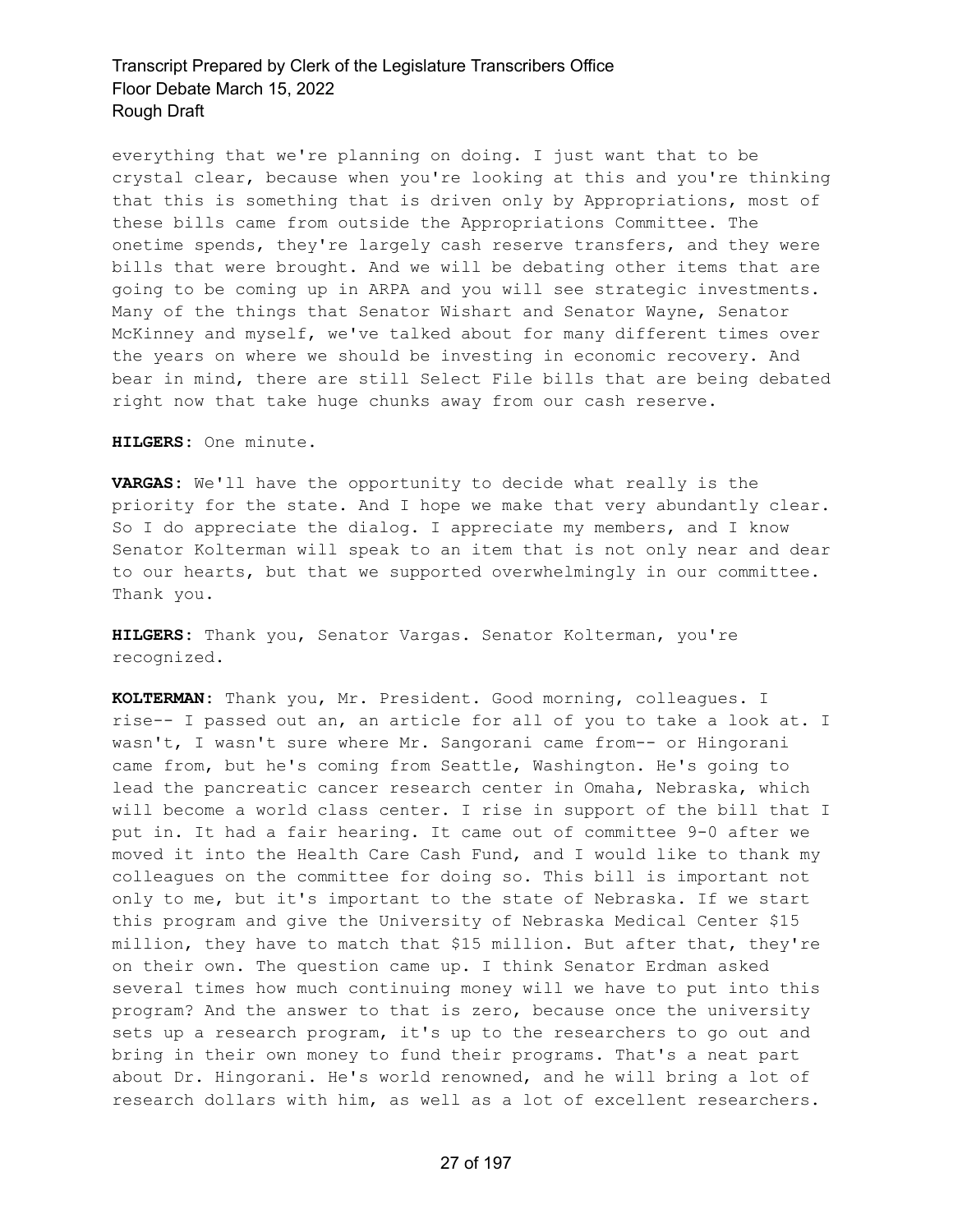As, as many of you know, this is important to me because I lost my wife to pancreatic cancer four years ago. But you know what, if we find a, if we find an early detection or a cure for this, that's not going to bring her back. That's not going to bring her back. But there isn't anybody in this room that doesn't know somebody that's been affected by pancreatic cancer. The reality is, there's an inadequate focus on this specific type of cancer. It's, it's considered unfunded research, largely because how rare it is and, and the high mortality rate. While it's a relatively rare type of cancer, approximately 62,000 Americans or 170 people everyday are diagnosed with this disease, and it's known as a silent killer because you don't know you have it until it's too late. I'd like to remind you this just isn't about one person because it's my bill. Kitty Kearns was a friend of each and every one of us. I had the privilege of having an extra 18 months with my wife. Kitty Kearns, who was a colleague of ours had about 90 days and she was gone. She didn't even know what she had. So if we can help one person get early detection and we can have our own University of Nebraska, who is world class, make that happen, we're creating one heck of a good program. So if you don't like, if you don't like that aspect of it, come up with 25 votes and vote it out. That's how strongly I feel about it. I challenge you to get me 25 votes to vote against that bill. It's good, it's good logical. And it's not going to cost the state a nickel. It's coming out of the Health Care Cash Fund, which was designed to help people with medical conditions. One good thing that came out of the tobacco Health Care Cash Fund is a lot of good research. So again, I'd like to thank my colleagues on the committee for supporting that bill unanimously. And I would hope that we can continue to support it through the Health Care Cash Fund and find an early detection so one of your family members doesn't end up with pancreatic cancer and have a short-lived life. Thank you.

**HILGERS:** Thank you, Senator Kolterman. Senator Williams, you're recognized.

**WILLIAMS:** Mr. President, and good morning colleagues. And I would like to again, as others have, thank the Appropriations Committee for including LB703 in the budget. We have a special and unique opportunity that is facing our state right now with LB703. It only happens because agriculture is our number one industry and that's something we all want to support. It only happens because we have a world-class research university right here in Lincoln. It also only happens because of the investment that this group made 10 to 12 years ago in creating Innovation Campus and what has happened with that.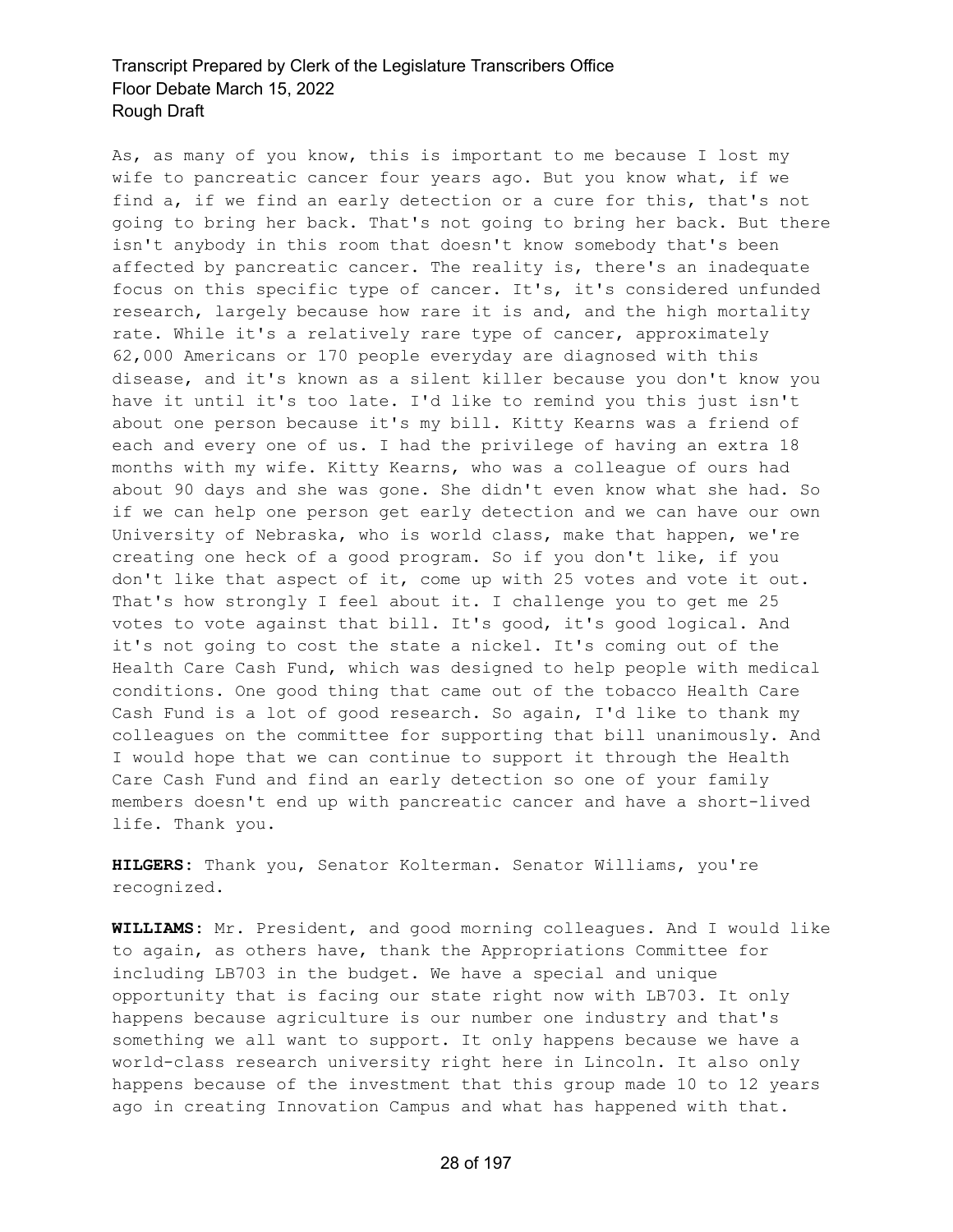LB703 is designed to magnify the benefits to Nebraska from a major \$140 million investment the U.S. Department of Agriculture is planning to make on Innovation Campus. This project will create a world-class agriculture and natural resource research facility, and to support that, LB703 will support the creation of a companion facility to convert the center's research findings into real-world solutions for our area farmers and farmers across the world. This effort will involve a partnership of the University of Nebraska, the USDA, and the private sector. The benefits to Nebraska from this collaboration are significant. First, innovative agricultural natural resource research findings will help our producers to, among other things, boost yields, better use of water, and improved animal health. Second, an efficient commercialization process will get those innovations more quickly to Nebraska producers. And third, Nebraska will receive a major boost in our state's ability to nurture homegrown ag startups for our economy. The USDA is set to make this innovation happen through their appropriations. They have already appropriated over \$32 million of the total amount. The \$140 million building will be a 120,000 square foot building, but more importantly, it will house at least 42 federal scientists and 100 scientific support staff. This is about jobs. This is about growing our state. This is an investment that will help make that happen. The impressive scale of the department's investment here is strong and clear statement about the importance the USDA places on Nebraska as a major center for cutting edge agricultural research. It makes tremendous sense then that Nebraska provide the complementary projects, and that's what we're talking about with LB703. The funding from that would create an 80,000 square foot building sitting next to the USDA Research Center that would let us quickly turn those research dollars into real-world solutions for our producers. I think it's right, I think it's something we should do as a Legislature to make smart investments and strategic investments to ensure the long-term viability of Nebraska and, in particular, our state's number one industry agriculture. That's what the investment of \$25 million does. Now that \$25 million is required to be matched by \$25 million or it doesn't happen and there will be no match coming if the federal government doesn't build the USDA building. So I think this is something that we--

**HILGERS:** One minute.

**WILLIAMS:** --clearly should have in our budget, and I again would like to thank the Appropriations Committee for their willingness to include this investment into those dollars. It makes sense. It creates high-paying jobs. Those people will be living in homes, paying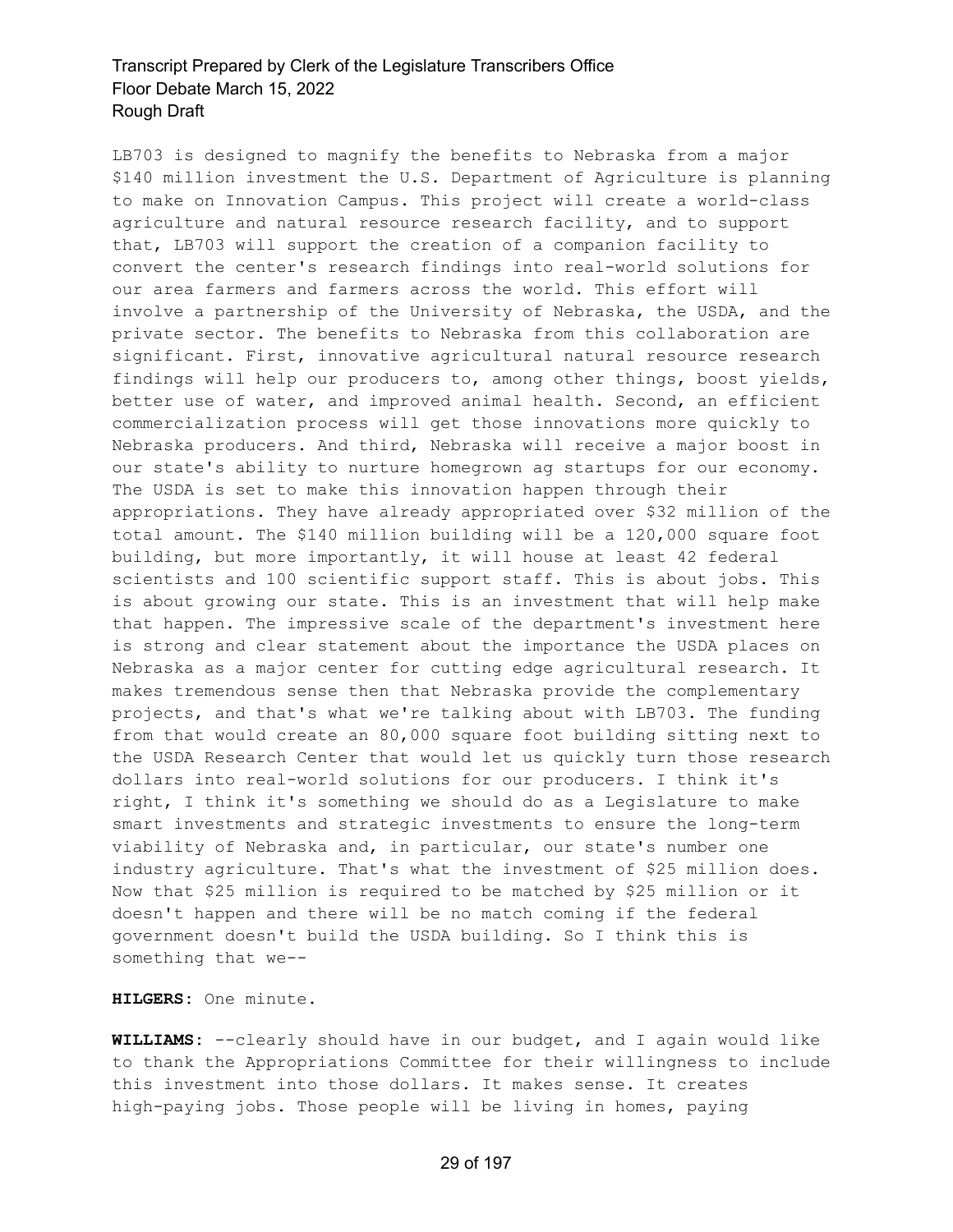property tax, paying income tax, paying sales tax. And beyond that, it will create new innovation for our state's number one industry. Thank you, Mr. President.

**HILGERS:** Thank you, Senator Williams. Senator Machaela Cavanaugh, you're recognized.

**M. CAVANAUGH:** Thank you, Mr. Speaker. Good morning, colleagues. I am semi-supportive of Senator Friesen's amendment for some of the reasons that have been stated this morning about access by the public, and I understand that it would be difficult to have the base be accessible by the public. But I also understand the need for some of these improvements on the base and the federal matching. And so I am a little bit torn. I do think it's important that we could create the cash fund. I'm just not sure that when it comes to the actual amount that we put into that cash fund that I don't know that I can agree to that. That seems like an exorbitant amount of money that doesn't go to the people of Nebraska directly. They can't enjoy the recreational activities on the base. And so if there were an opportunity to do some recreational activities that are outside of the base, but next to the base, I-- that would be much more acceptable to me. So I, I know there's a lot of amendments and there's a lot of people in the queue still. So I'm going to end with that and I'm leaning in favor of this amendment, but I'm still undecided. Thank you.

**HILGERS:** Thank you, Senator Cavanaugh. Senator Friesen, you're recognized.

**FRIESEN:** Thank you, Mr. President. So I've been trying to listen to a lot of the debate, some of it kind of got off track a little bit on to some other issues. But you know, one of the things about this is, you know, I have-- last year, I supported STRATCOM. I supported the \$50 million. But to me, when a project that, that doesn't go through, then that money comes back and we start over. We don't repurpose it into some other use or some other thing. And again, I will, I will tell you that this is specifically for an outdoor airman amenity pavilion, track and field stadium improvements, a parade-ground walking trail, improvements at Willow Lakes Golf Course, Bass Lake improvements, landscape enhancements, Deterrence Park, Looking Glass Heritage Park, and then Quarters for comprehensive repair, design, and construction, and Rooftop Garden. So again, Senator McDonnell, would you yield to a question?

**McDONNELL:** Yes.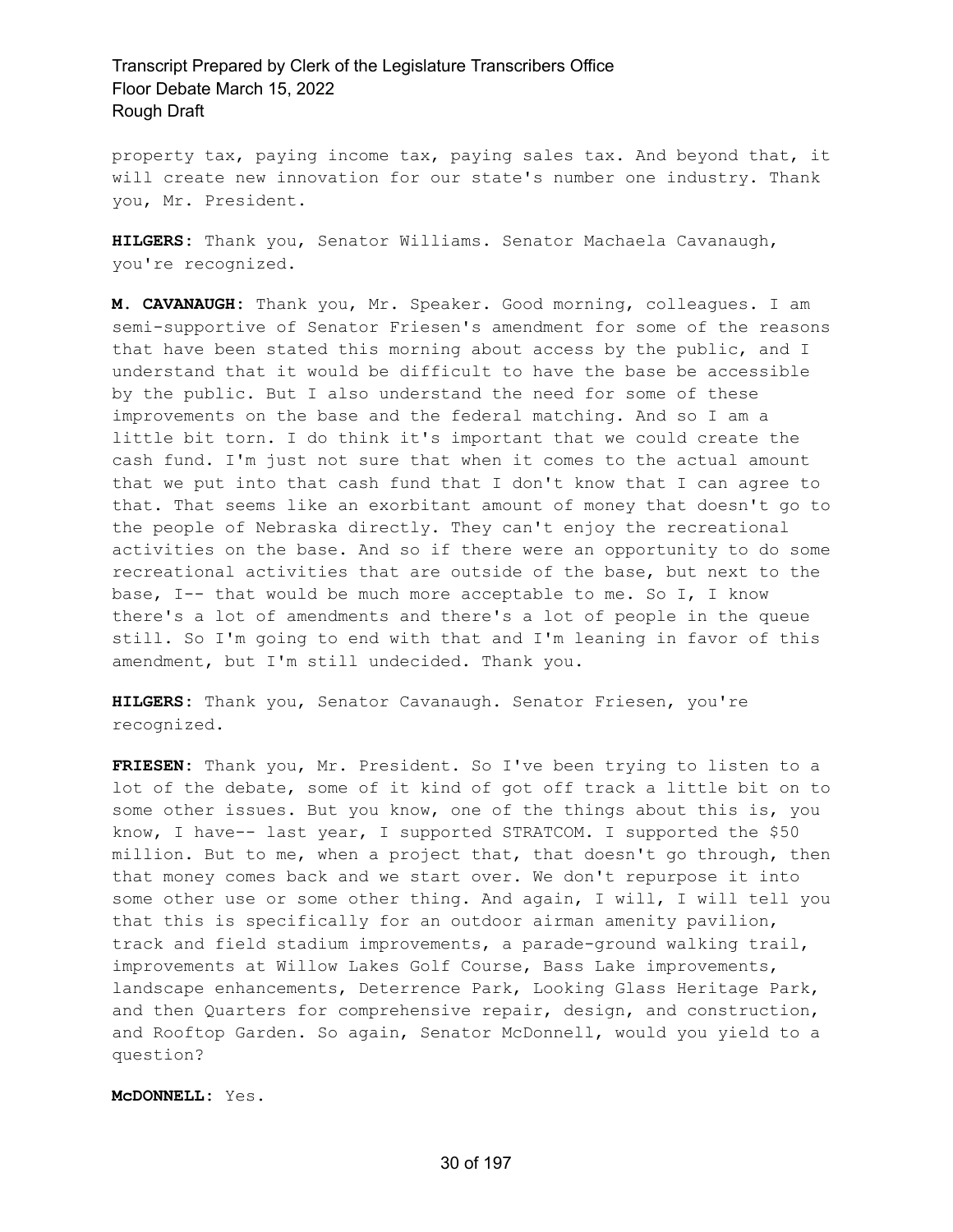**HILGERS:** Senator McDonnell, would you yield?

**FRIESEN:** So, Senator McDonnell, you know, in Revenue Committee, I remember a couple of years ago they-- some people came to us for a tax credit to, to work on base housing. Is that housing on the base, is that owned by the federal government?

**McDONNELL:** There is housing that is owned by the military that is on and off the base.

**FRIESEN:** So is there housing on the base that is not owned by the government?

**McDONNELL:** I, I don't believe so. I believe all the housing is owned by the military and then they contract out potentially for, for maintenance.

**FRIESEN:** That's, that's-- I guess that's not what I understand it was because when they asked for tax credits, it wasn't-- it was for a private company. Thank you, Senator McDonnell. Senator Wayne, would you yield to a question?

**HILGERS:** Senator Wayne, would you yield?

**WAYNE:** Yes.

**FRIESEN:** So the housing on the base, majority of it, is it owned privately or is it owned by the federal government?

**WAYNE:** It is operated and maintained by private individuals and I believe owned, but it is definitely operated and maintained by private individuals.

**FRIESEN:** OK, thank you, Senator Wayne. So again, what we're doing here and  $I$ , I think we have to look at this in a bigger picture this, this base housing, at least to my knowledge, when we were talking a couple of years ago about some tax credits and how property taxes were assessed on there and were not assessed because it was on federal lands, but it was privately owned housing, it gets a little complicated. And, and now to say that we're going to put money into fixing up some of that housing, it, it bothers me a little bit. And so I'm just going to talk a little bit about a few other things that have popped up. It was mentioned here recently, the building for ag at UNL. You know, I don't care if we fund that. I've been speaking to UNL for my eight years here and they keep telling me how important a land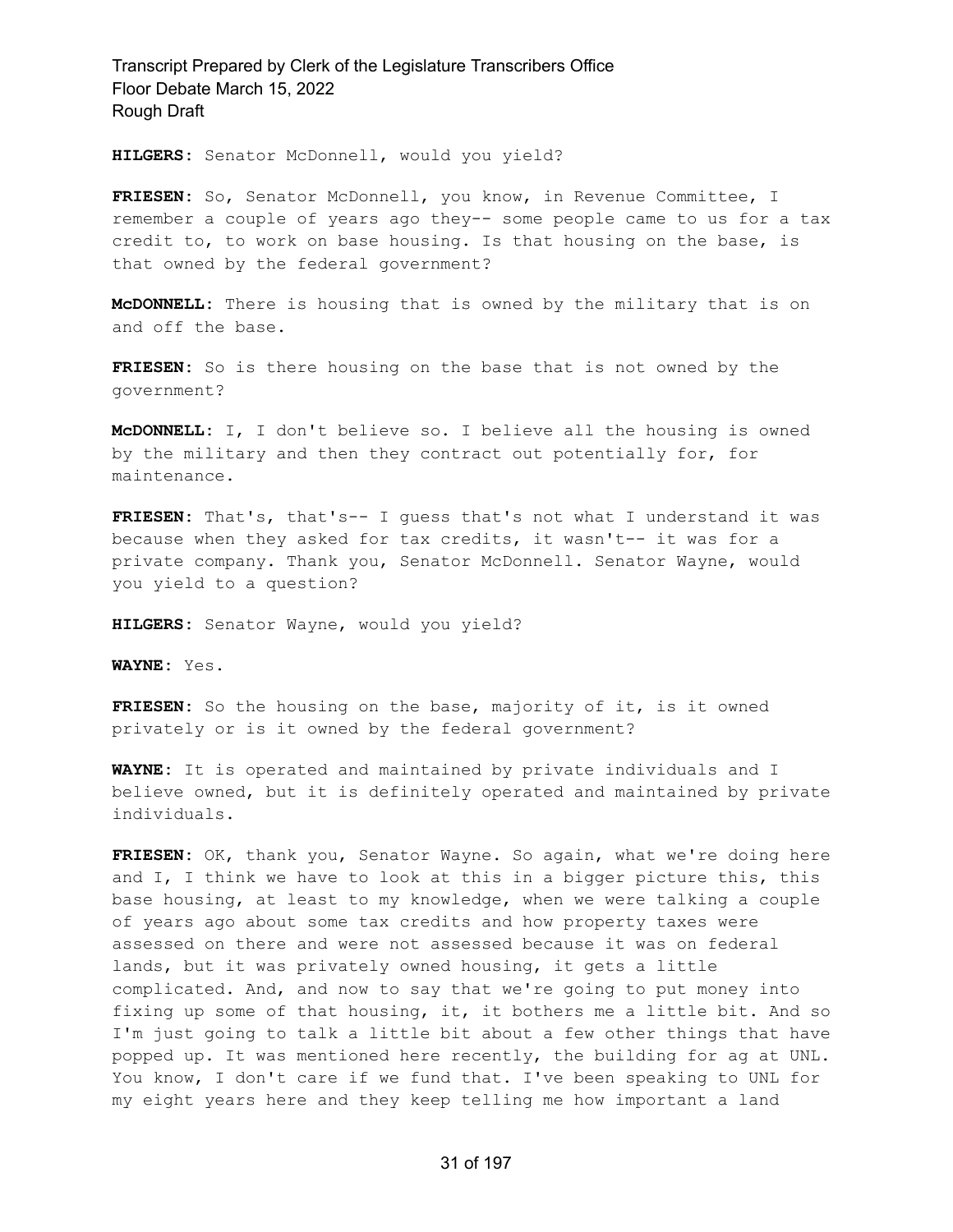grant university they are. And at the same time, they keep cutting extension. That is what land grant university is. And the more they cut the extension, the more I understand that they're more of a liberal arts college. They're not a land grant university anymore. Talk to some of your extension people, and they'll tell you that they're not filling positions. They're making extension educators cover more and more counties. And yet they talk about building this ag building for research. We have research out on the farm. So me being an ag producer, I'm not tickled about spending money on a new building at the university if their focus has drifted away from being an ag-- a land grant university. So again, going back to this here, I mean, we can go through these items and talk about them, and I appreciate what the Appropriations Committee did. That's the committee's job. They went through and they picked them out. Our job now as a body is to decide which one rises to the level that we want to fund them. And it's not--

**HILGERS:** One minute.

**FRIESEN:** --a, a, a negative impact on the Appropriations Committee and not at all. They looked through things they decided to prioritize. Those are nine members that worked hard together and came up with this bill. We've had bills in Transportation before that can come out 8-0 doesn't mean they go anywhere. The rest of this body still has to make a decision, and that's what we're going to do today. We're going to go through these things and see which one is a priority for everyone, which one is not. Do our constituents want us to spend this kind of money or would they like to see more tax relief? What are our priorities for spending? We've got a federal government that's \$30 trillion in debt. Interest rates are going up. I don't think we have in the past kept our military up to where--

**HILGERS:** That's time, Senator.

**FRIESEN:** --they were ready for what we're looking at today.

**HILGERS:** Thank you. That's time, Senator.

**FRIESEN:** Thank you, Mr. President.

**HILGERS:** Thank you, Senator Friesen, Senator McDonnell, and Senator Wayne. Senator Geist would like to welcome 13 members of TeenPact Nebraska, who are from all over the state. They are seated in the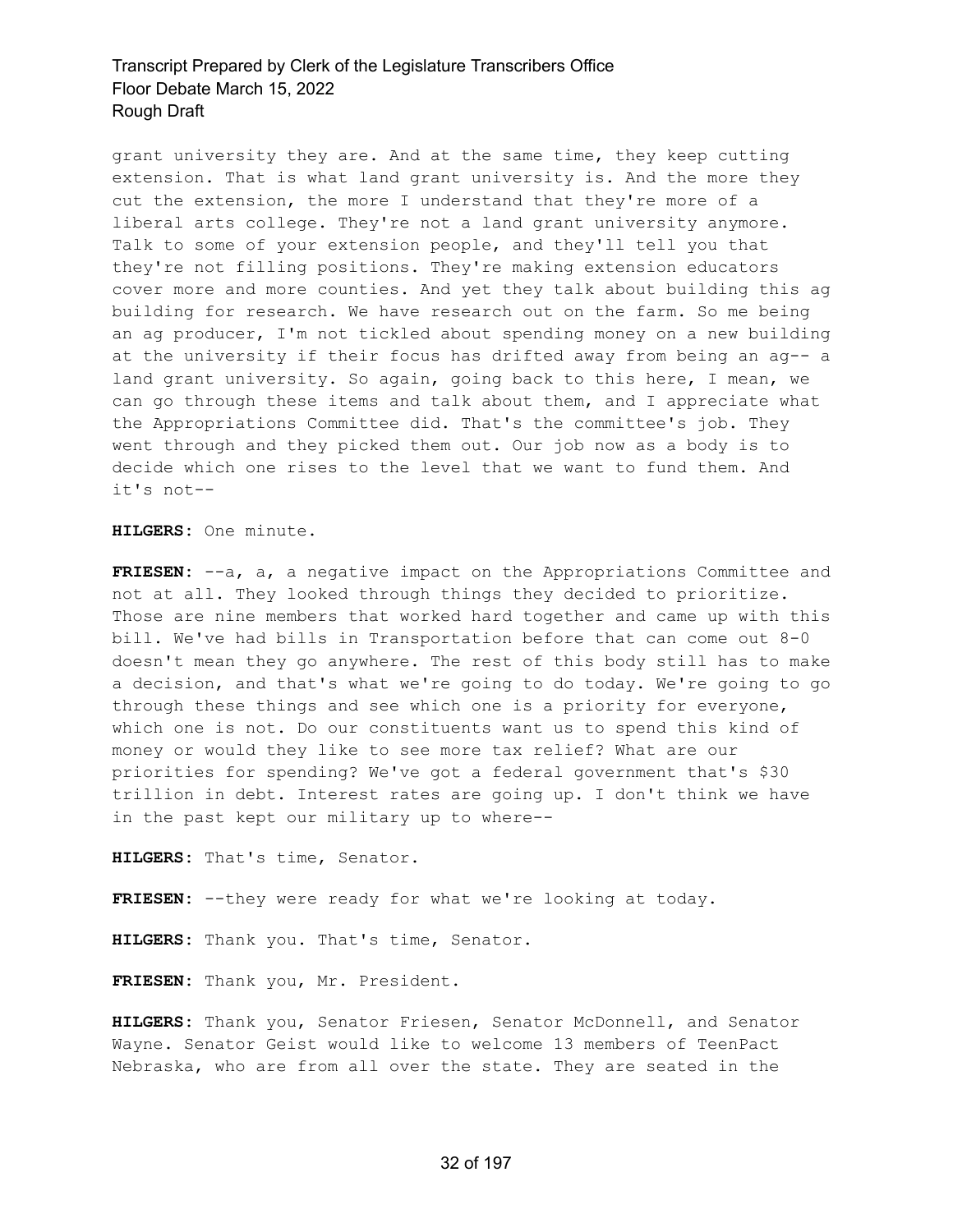north balcony. Please rise and be recognized by your Nebraska Legislature. Returning to debate. Senator Wayne, you're recognized.

**WAYNE:** Thank you, Mr. President. I'll let-- is Miss-- Senator Sanders here? I'm going to ask her some questions when she gets there. But first I'm going to say before I ask her some questions. The agriculture bill or Innovation Campus is not in this bill, so I won't address it at this time. I'll just say you can't have agriculture innovation if you don't have a veterinarian school. So I think we should start with that. Let's get the basics done first. But nevertheless, let me tell you the fundamental difference of what we're talking about in this bill, and I support Senator McDonnell's bill. I support Senator Brewer's bill. Those are different. I think we should have a promotional opportunity to tell about STRATCOM history while I'm adding an amendment saying we should tell about Standing Bear. As far as the biggest difference between Senator McDonnell's bill and Senator Sanders' bill is, Senator McDonnell's bill is a public-private investment for jobs that is outside of the base. That means everyday people have opportunity to be a part of that. Now there might be some security clearance and things like that once they get their nuclear program established. But part of the reason why I'm hesitant on even McDonnell's bill is because I don't-- I think we should get away from nuclear weapons and I don't support anything that facilitates that along. But I do want to ask Senator Sanders some questions.

**HILGERS:** Senator Sanders, would you yield?

**SANDERS:** Yes.

**WAYNE:** How, how many servicemen will stay if we improve these amenities that are listed here, (a) through (i) or (j)?

**SANDERS:** We hope all of them and the, the fact is that we also want to recruit and build on what Offutt has now.

**WAYNE:** So has, has there been any surveys done or data to support that if we improve these amenities there's a direct correlation to people coming or people staying?

**SANDERS:** Yes, and I'll get that feasible-- feasibility study for you.

**WAYNE:** Thank you. And as it relates to these properties, is the only one that is not on base the Willow Lakes Golf Course?

**SANDERS:** Correct.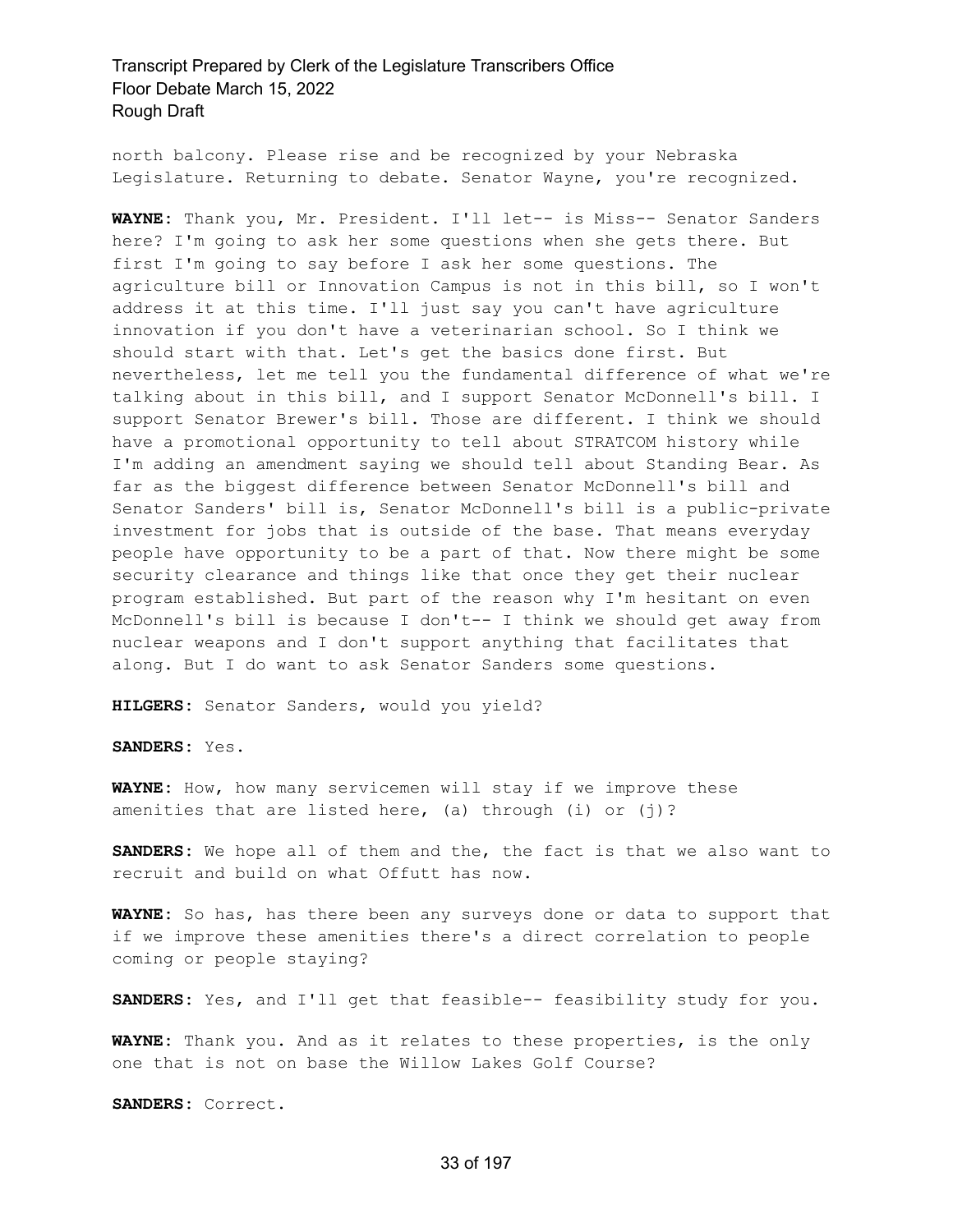**WAYNE:** So everything else is on base? **SANDERS:** Correct. **WAYNE:** So who owns the Quarter-- the, the Quarters 13? **SANDERS:** That's still federal property. **WAYNE:** Who, who maintains it? **SANDERS:** The Burlington Capital has the contract. **WAYNE:** So it's a, it's a private company who we're, we're paying-- **SANDERS:** It's a contract. **WAYNE:** --to keep it, upkeep? **SANDERS:** Um-hum. Yes.

**WAYNE:** So we're paying a private keeper. We don't-- colleagues, we don't do that for any other apartment complex in the state. We don't allow a private company to come in here and get funds. So do you know, can anybody with a current violation of the law, a misdemeanor, go on to the base and go to any of these facilities that we pay for?

**SANDERS:** I do not believe so.

**WAYNE:** Is there any other one of these properties that are privately maintained that are listed here?

**SANDERS:** Quite a bit of that is privately maintained because the federal government, the base themselves, no longer have the manpower for maintenance.

**WAYNE:** Thank you, Senator Sanders. So, colleagues, what we're doing is paying private contractors who already have a contract with the military to run and operate these facilities extra money to obtain- so they're making money both ways. We're giving them money to maintain them, but they have a contract with the federal government to maintain them. So where are those dollars going to help maintain them? More importantly, again, the difference between Senator McDonnell's bill and this part of the bill is that this is on the base and, and Nebraskan tax dollars are going to an area that they can't even access. So that's like us building a lake and then saying people can't go access it. Is that a wise choice for our tax dollars? So this has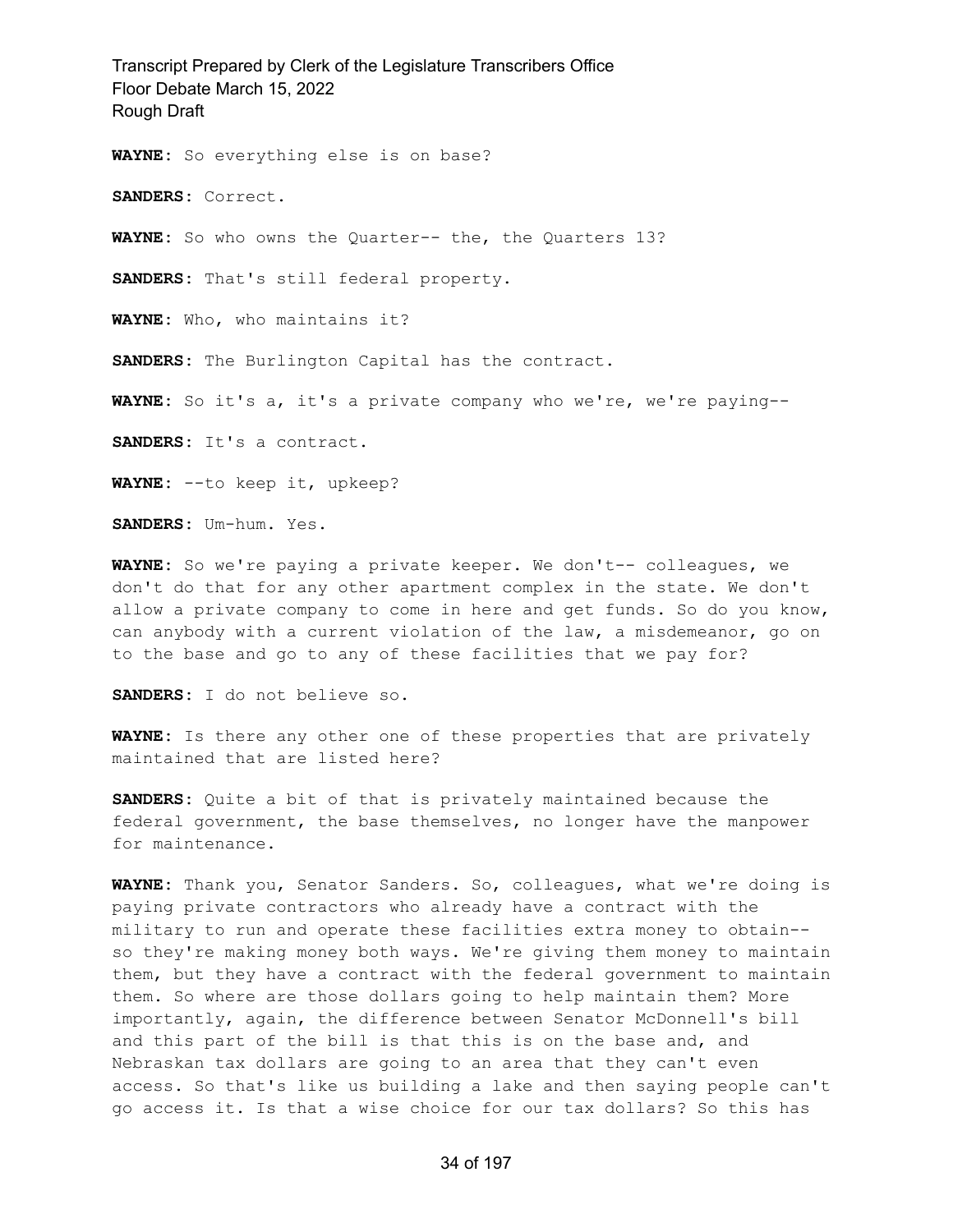nothing to do with the promotional video. This has nothing to do with NC3.

**HILGERS:** One minute.

**WAYNE:** That's a separate conversation for a separate amendment. This is strictly on page 3. If you look at all of these things that are federally owned but privately maintained that not everybody can access, is this where we want to spend our dollars? And just because we improve these, there's no guarantee in four years there's not a base closure. There's no guarantee that people are going to stay in Nebraska. The only guarantee is we are going to put \$25 million into private federal contractors' hands to do what they already should be doing underneath their federal contracts. That's why I'm supporting AM2344, and I would ask for your green vote. Thank you, Mr. President.

**HILGERS:** Thank you, Senator Wayne and Senator Sanders. Senator Arch, you're recognized.

**ARCH:** Thank you, Mr. Speaker. I want to go back to the Health Care Cash Fund transfer. Since I spoke on the, on the mike at the beginning of this debate, I went and retrieved the interim study for 2021, which is dated September 3, 2021. And, and I understand much better, having seen exactly what these numbers are, what's happening and what Senator Stinner said was correct. We have seen an increase in the corpus itself in the fund and, and, and the dollars are being removed from, from that. However, I want to, I want to, I want to quote something because I think it's important to the debate and to the understanding of this Health Care Cash Fund. And here's the quote: To shore up the sustainability of the Cash Fund, the Legislature in 2021 session permanently removed \$10.1 million in base funding for behavioral health to the General Fund. The required report by the state investment officer will not be done until next year. However, this permanent reduction in annual expenditures from the Health Care Cash Fund should greatly assist in maintaining the longevity of the fund. So what happened last year, Senator Stinner and I discussed this, and he, and he put it into the, into the budget where we had at one time approximately \$10 million in behavioral health rate funding that was put into the Health Care Cash Fund at a time when we did not have the dollars to pay for any type of increase in behavioral health rates. And it was-- and we felt-- and the Legislature felt it was necessary to do that. However, that's a General Fund obligation, ongoing rates, General Fund obligation, not appropriate out of the Health Care Cash Fund, we felt there was an opportunity to move that in order to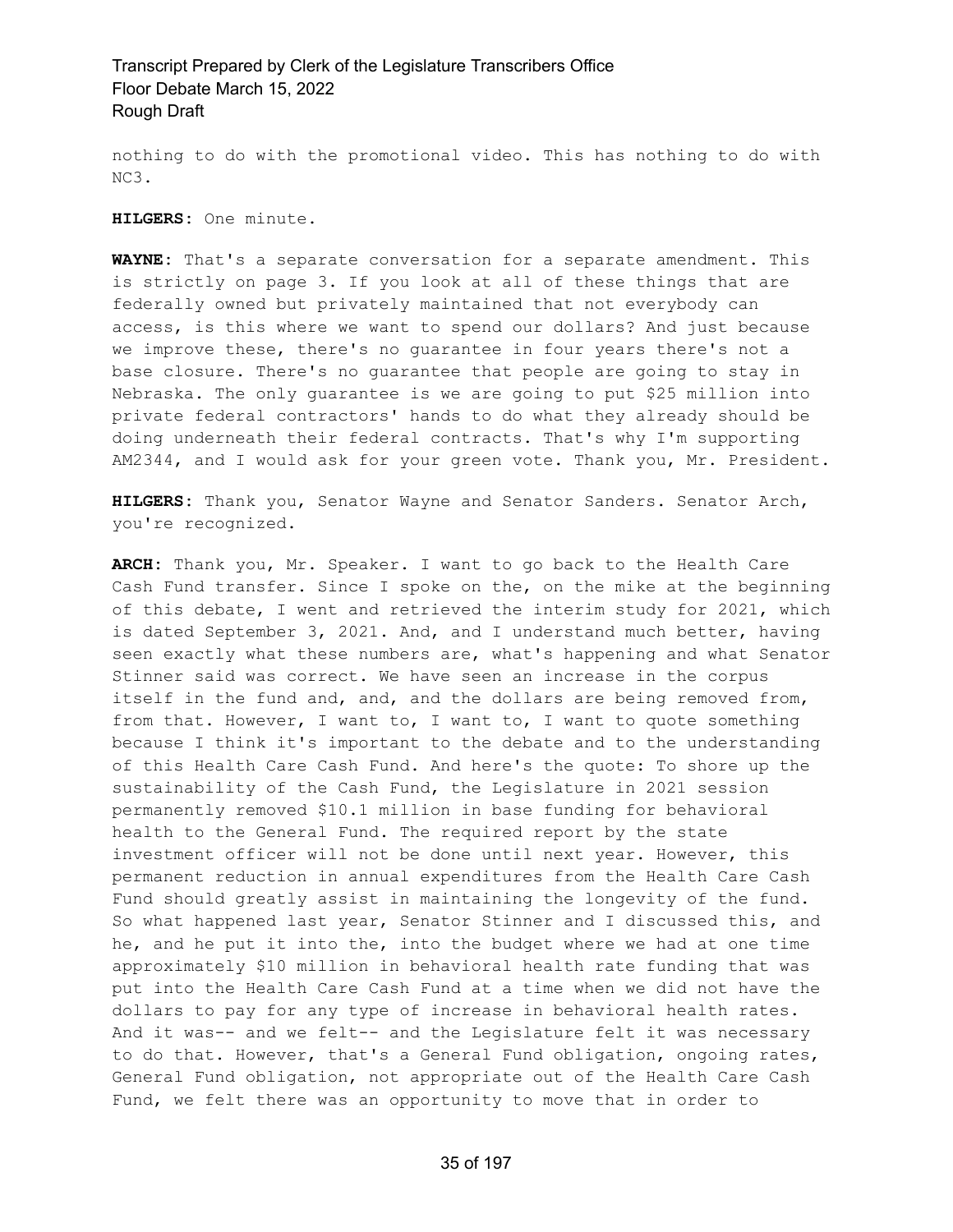increase or to, to improve the sustainability of the fund. And this gets to the question of what exactly is this Health Care Cash Fund because it is identified as a cash fund. However, there has always been this discussion of sustainability that we don't overspend out of this cash fund so that it is sustainable. Now that is the quasi-investment fund that sounds like more of an investment fund than a cash fund. But it is called a cash fund. And so I, I just want to alert people that this Health Care Cash Fund is extremely important, that it be used appropriately, that it not be overspent. It's something that the Health and Human Services Committee watches very carefully every year to make sure that the sustainability is there. And you, you know, you've heard, you heard Senator Howard, make this a large issue in the past on the floor. I will continue to make it a large issue as long as I'm the Chair of Health and Human Services because of the importance of this cash fund. Appreciate the work the Appropriations Committee has done to preserve that sustainability, and it's something that we will act like a watchdog on to make sure that that is not hindered in the future. And with that, I'll yield the balance of my time. Thank you.

**HILGERS:** Thank you, Senator Arch. Senator Dorn, you're recognized.

**DORN:** Thank you, Mr. Speaker. Want to get up as a member of the Appropriations Committee. This is the first time I'm speaking today, but wanted to do as many of the others have really want to thank Chairman Stinner for all the work he's done. I've been on the committee for four years and the process that we go through, how we look at everything, how we work with the Fiscal Office, and how we put everything together. He has shown tremendous, tremendous leadership and he's going to be greatly, greatly missed on our committee and in this body. Also like to thank everybody else on the committee. I really enjoy working with all of the other eight people and how we work through the process of putting a budget together, and this year also the ARPA funds and how we worked through that process. I thank many of them for their comments they make, how we look at specific things or how a certain thing might be brought up. Really want to thank them for all they've done in being a part of this. One thing I wanted everybody to notice is then the Fiscal Office talked about it yesterday when we voted the ARPA budget out. Everybody should have a green sheet on your schedule of your stuff today. Underneath that's a green sheet. That's the thing we'll kind of be going by as we go forward. I brought it up last year so everybody could look at it. There's a thing down there, I call it in a box or whatever. That's kind of the money that's somewhat brought to the floor and that will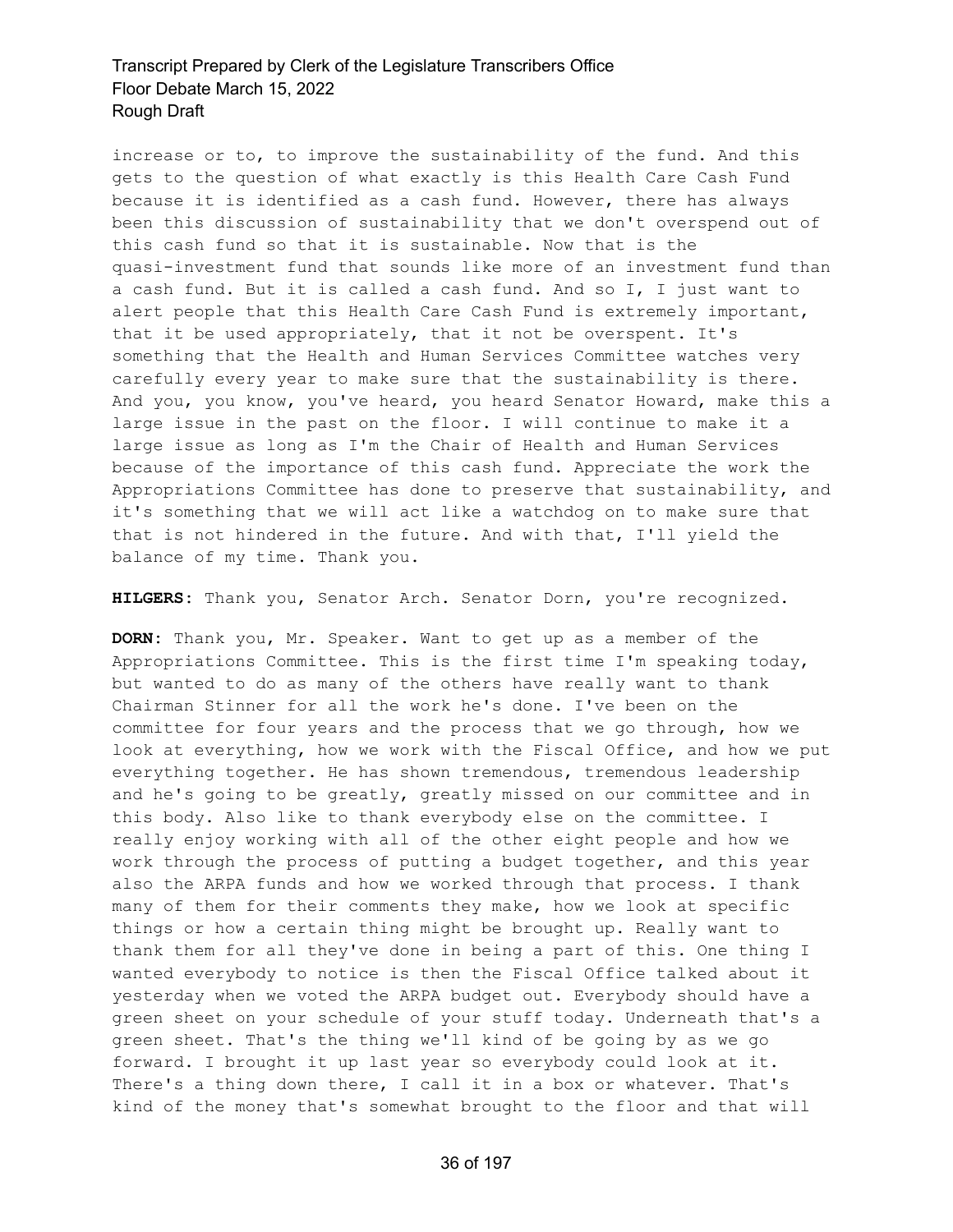be adjusted as we pass different things here or as we look at different things. So as you come to the floor any of these days and you want to look at what we've done and how it's affected us, it will show up on there. When I came on to the Appropriations Committee four years ago, I still remember Senator McDonnell, he made a comment when we were in that group and a year or two years before the body and that committee had to make a billion in cuts. And he made a comment to me that he said, you will like a lot better being here when we make cuts than when we have money. And wow, is he right. Because when we had a short budget, when I came on the committee, we had about \$300 million in the rainy day fund give or take. Now we have a billion five. That year, you did not have near as many people visit with you about funding or funding issues. And if they did, you knew darn well right, they were very important because we didn't have extra money to spend. Well, as we've gone, gone, gone along and as our rainy day fund, as our cash reserve has increased over the years, I've noticed more people, I call it, approaching me or visiting with me, and maybe because I'm on the committee longer, they want to talk to you about it. Well, this year, especially with the ARPA funds has been, I call it, almost amazing, all of the requests, all of the people wanting to have a discussion or a talk about something going on. He was exactly right, and as we go through this body this year and as we have the last 18 or 19 days and we talk about all of the funding and we, we have on the floor, we have, you know, income tax cuts, Social Security tax cuts, and all of that and property tax cuts and how they all fit in on this budget with the ARPA, one thing I've always talked about is looking at the long term and the long-term vision of where we are as a state. We started four years ago with \$300 million in the rainy day fund. Now we're at a billion five. Part of where that came from, though, in 2020, our personal income in the state of Nebraska was over \$100 billion, \$100 billion. We also that year got \$22 billion, roughly, from federal sources, other than the normal federal sources.

**HILGERS:** One minute.

**DORN:** So that puts a part of the equation in there that we don't normally have. So we need to be mindful of that. We need to be aware of that as we go through all of these discussions. To me, it's more critical-- we will get this budget done. We will get ARPA done. We will get ourselves in solid fiscal shape today. But for me, it's more critical where are we at in four or five years. Because if this body has to come back and make cuts in four or five years, everybody will blame that group, but it's this group. It's not that group. We need to make sure-- and I really enjoy some of the discussions and, and, and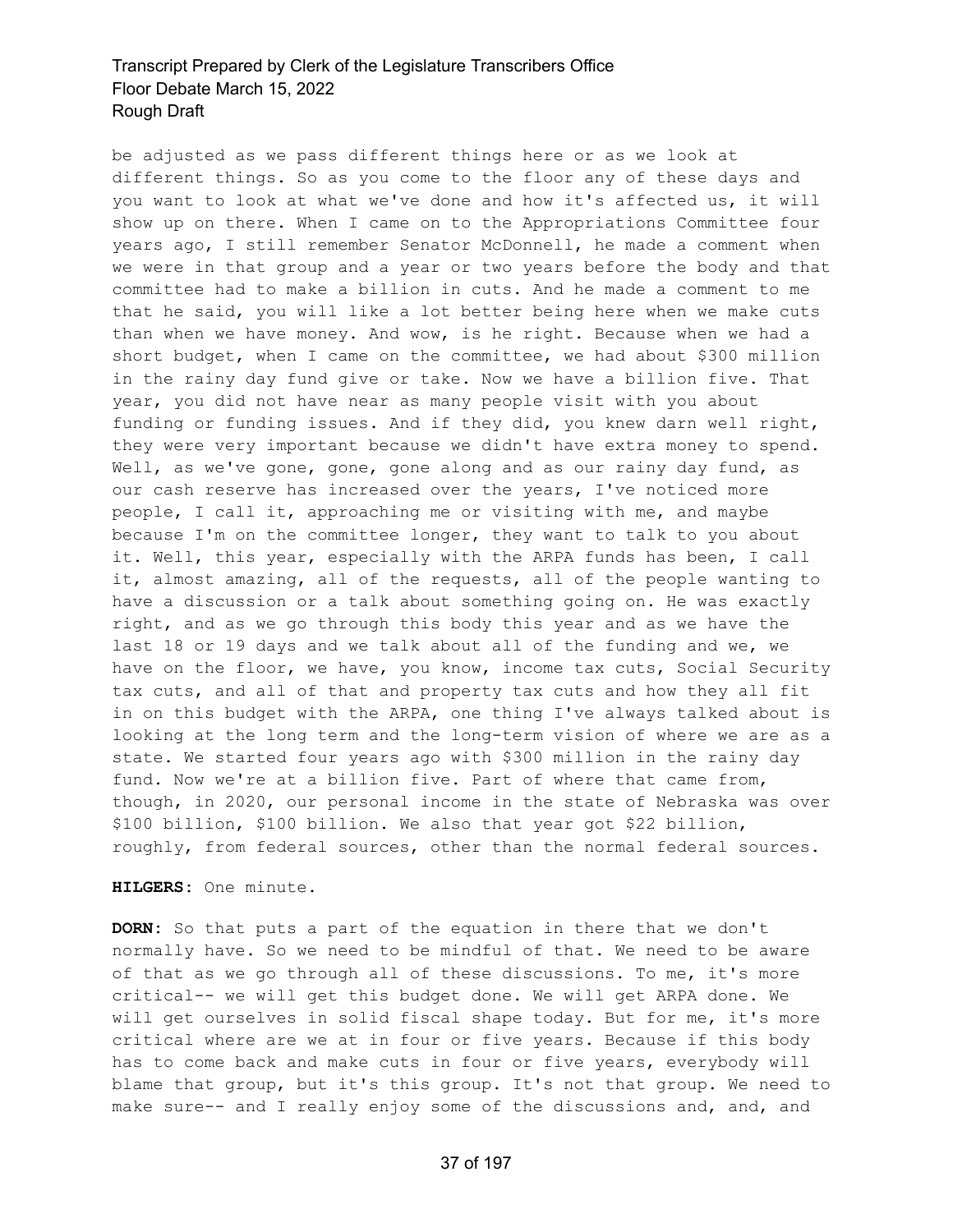what we're looking at. One, one quick thing on-- I'll, I'll talk about Offutt, Offutt a minute. Part of what we're looking on those three bills, we're looking at, I call it the immediate financial or fiscal impact it's going to have. Look at the bigger picture. What has Offutt done for us? How do we maintain Offutt here? How do we keep them a viable part of the state of Nebraska?

**HILGERS:** That's time, Senator.

**DORN:** I think somebody mentioned 2.8 or 2.9 billion.

**HILGERS:** That's time, Senator.

**DORN:** Thank you.

**HILGERS:** Thank you, Senator Dorn. Senator Albrecht, you're recognized.

**ALBRECHT:** Thank you, President. Colleagues, I rise today to, to thank the Appropriations Committee, and Senator Stinner has always kept us in a very sound and fiscal position in the state since I've been here for the last six years and I applaud all of their efforts. I've-- I went my very first time before the Appropriations Committee this year, and we'll talk more about that on the next bill. But I just want to rise today to, to talk about the AM2344, and I, I could not support that in any way, shape, or form. Because, you know, I really believe, like, there may very well have been a reason that Offutt Air Force Base was not selected as the, as the-- to spend that \$50 million because we weren't ready for them. If you all remember that we had the Papio NRD that had taken over ten years when we had the flood to take care of things around the base. At that point, we almost lost them. They thought about moving somewhere else. We have to take care of our military. I lived in Sarpy County my whole life, and I'm here to tell you I'm watching what's happened over the last 12 years. It was really hard to leave there and move up north and leave all my friends behind. But I've been watching them. Love my new life, by the way. Mike Albrecht, you're amazing. But I'm here to tell you that you cannot look the other way with what's happening in our world. So I would not even question STRATCOM in any way, shape, or form. And whether that's just for them or and improving those, those facilities, we need to do that. We need to maintain that. Sarpy County wouldn't be what it is today without Offutt Air Force Base. So I'll move on to, I never rose to talk about the STAR WARS project, but I did hear Senator, Senator Stinner say loud and clear that this is, this is onetime money that needs to go. But if we're going to strap future legislators on a bill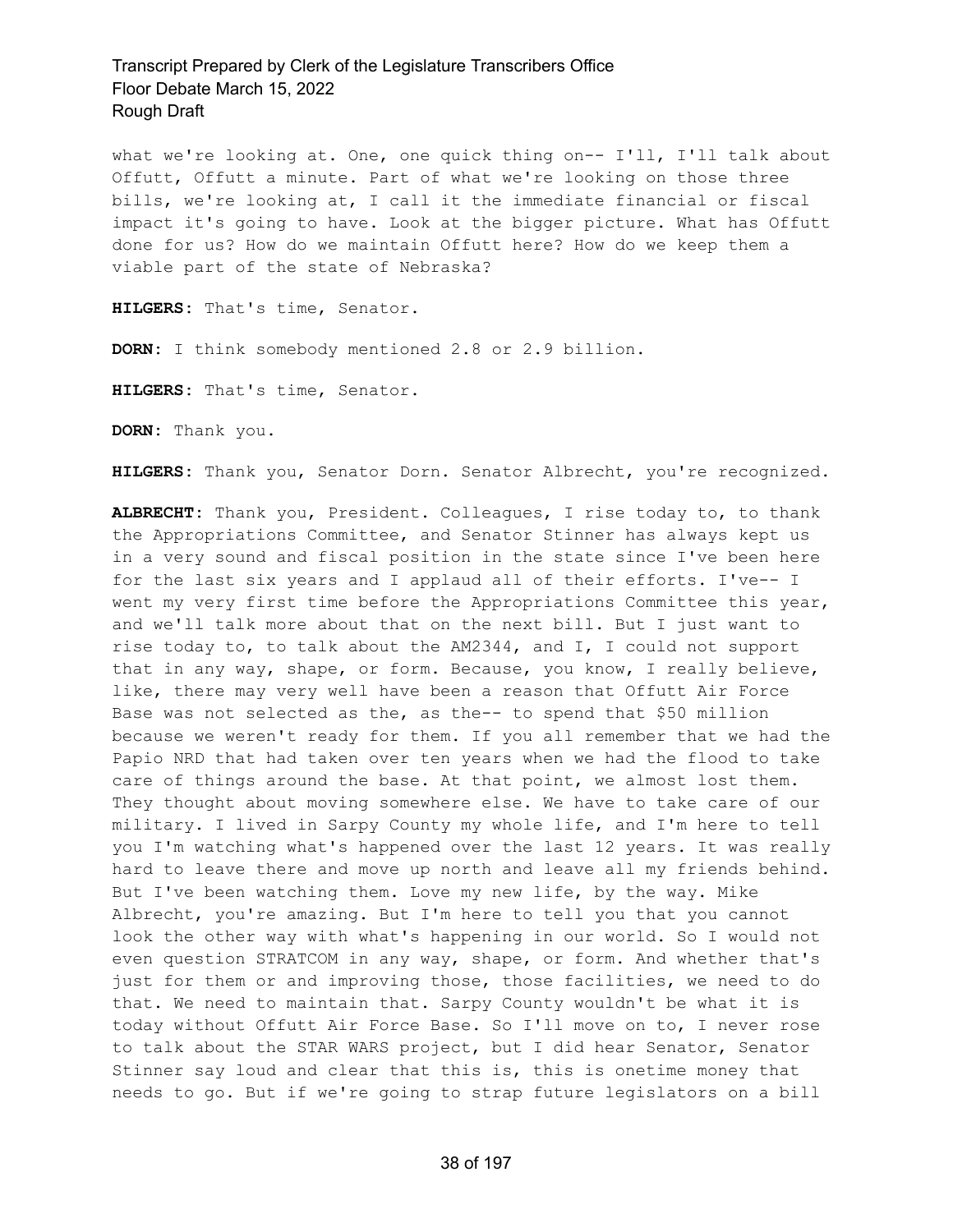that for recreation, you know, we have a Game and Parks agency that could certainly do some of the things. I'm all in on, on enhancing our parks and putting boat slips in up by the Niobrara and taking care of Lake McConaughy and, and having other areas for our families to enjoy. But what I'm not OK with is taking farm ground out of production for such a large project that they're talking about with the lakes. Again, you're taking the water away from farm ground, you know, up north to the, to the west to the east. We-- I don't believe that that's something that I could support. So if there are 25 votes, sorry, Governor Ricketts and those of you working on the STAR WARS project, that is just not something that I can wrap my, my mind around. And also sitting on the Revenue Committee and knowing what we have been working on the last six years, whether it be with the government and military income tax, you know, relief, whether it's the, the Social Security for, for the elderly, whether it's trying to keep our, our folks staying and wanting to, to come to Nebraska to live. I'm talking about income tax, corporate tax. We have a lot of things going on in a lot of different committees, but how that all plays into what we're going to talk about today and the next three to four days on the budget, I need to see that. I, I want to know how much money's coming to the floor.

**HILGERS:** One minute.

**ALBRECHT:** I'd like to, to talk even about the workforce housing. You know, ever since I've been here, when I was Business and Labor Chair, that's the first thing I did. It was my priority bill out of the committee is to give rural housing money to spend to help grow our communities in the rural areas. Well, it's been six years. We've been, been giving it out every single year. More money, more money, more money. But if, if Senator Wayne and Senator Vargas want some of that money, move it over there. I'm OK with that. I'll share. They've been gracious to us, but there's only so many houses you can get built in so much time. But again, I'm going to be very careful not to strap future legislators with the bills that we are saying are a onetime. Something as large as the STAR WARS project is certainly not going to be a onetime. Senator Flood has roads that he wants to build to the different parts.

**HILGERS:** That's time, Senator.

**ALBRECHT:** Thanks.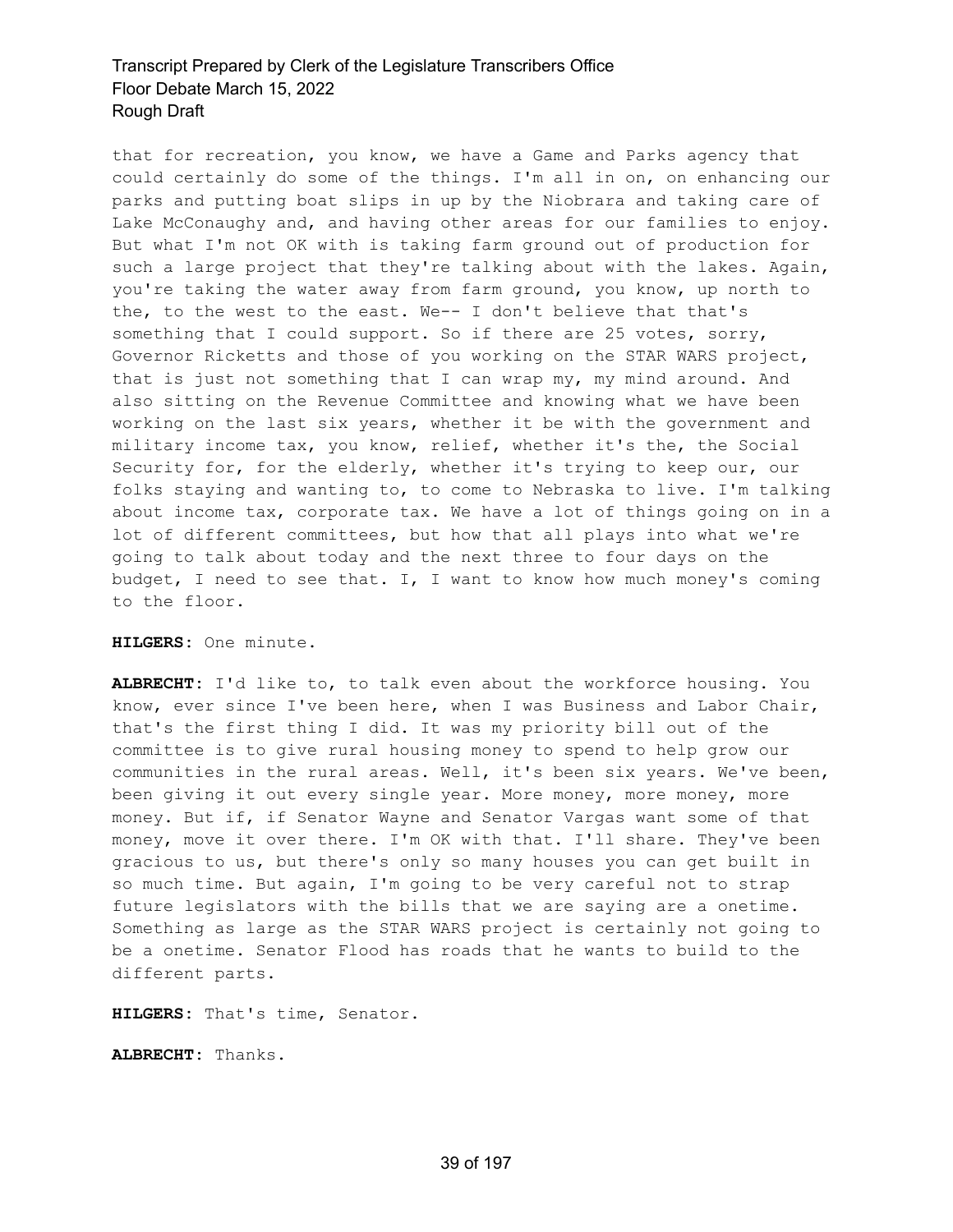**HILGERS:** Thank you, Senator Albrecht. Senator Arch would like to welcome 60 fourth-grade students from St. Columbkille in Papillion. They're seated in the north balcony. Please rise and be recognized by your Nebraska Legislature. Returning to debate. Senator McDonnell, you're recognized.

**McDONNELL:** Thank you, Mr. President. Getting involved in the discussion earlier on I, I did not take time to thank Senator Stinner and Senator Kolterman and Senator Hilkemann for their service on Appropriations. For the last six years, I've enjoyed working with them and I've learned a great deal from them and we've had some, some good, good discussions. But I never doubted that I, I knew their, their heart was in the right place. They were trying to do its best, agree or disagree for the, the state of Nebraska and for the citizens east, west, north, south, not just in, in their district. And I always appreciated and respected that and they will be missed now that they're, they're termed out. But again, what they've given us as appropriators and the experience that we gathered from them will, will move on into the future and, I believe, help the, the citizens. So thank you. Earlier, Senator Friesen was asking about a, a bill that was introduced by myself years ago, and we were having some discussion on how that worked with military property and the land. The military continues to, of course, own that property. But years ago they said, who's going to manage this property? So at that point, there was some discussions we had where in around the base, inside the fence, inside the secured area and outside, there is property that's being managed by outside companies, but again, the land is owned by the base. But therefore they had to start paying property tax. And were they getting the services based on paying that property tax? Or was the the county at some point saying, well, shouldn't the military be taking care of that? So we were trying to clarify that. So I think that helps what Senator Friesen was trying to discuss earlier that there is property managers and there is buildings going up, again, but the, the land is owned by the military. So back to the discussion and why I'm opposed to AM2344, I, I believe Senator Sanders has, has done a good job trying to answer those questions, of course. Senator Brewer, with his experience and his service to our, our country, knows more about this than I think most of us can, can ever learn. But at the same, same time is when you have people come to you from the military and they sit with you and, and they say, we've served all over this country and this world. And you can tell a base where you go and you can tell that the community is either, one, putting up with us. Just putting up with you being there, you're trying to serve your country, you and your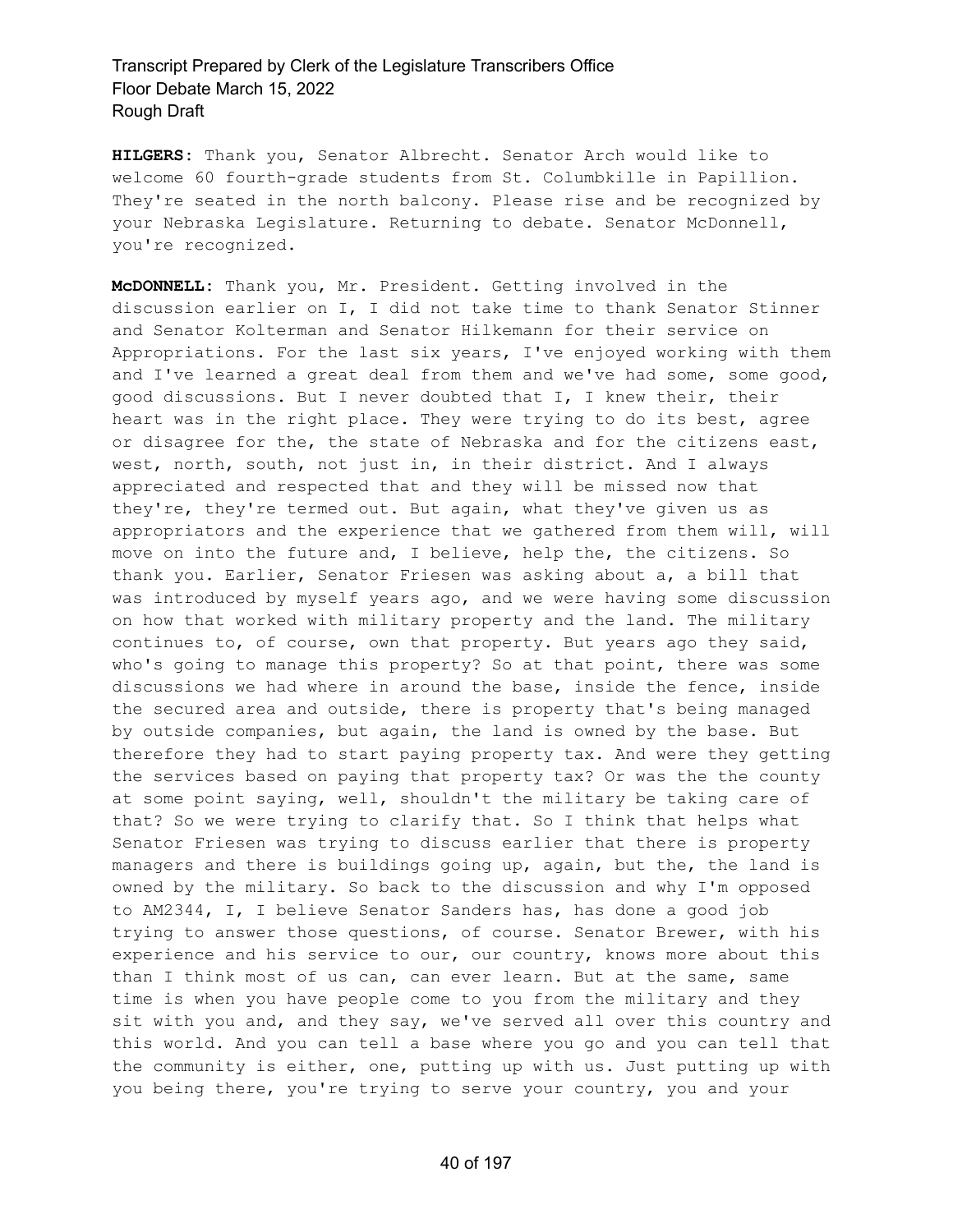family are stationed there and they're just putting up with you or the community is opposed to you. They don't want you there. And this is coming from sitting with military people that are currently serving their country in the United States where they don't want them in their community or they said there's communities where you know you're welcomed and they embrace you. They embrace you by how they treat you and your family. That's coming directly from people that are currently serving their country right now. Now again, my bill had to do with the NC3, the next nuclear generation of, of, of our nuclear software. I don't know how much more important we can get based on having that and embracing that since it was given to us in 2018 and the trust was put in Offutt Air Force Base. And learning about that, I think we should be awful proud that they wanted that to be here in our state. But also they're saying we have to grow that and we have to have that private-public partnership. And if we can be last dollar in at \$20 million, then they're going to raise the other \$60 million, including the city of Bellevue, as I mentioned earlier, with providing the property and the infrastructure off base. So you can have that collaboration, you can have that collaboration where you're bringing in different companies, different military--

**HILGERS:** One minute.

**McDONNELL:** --based-- thank you, Mr. President-- military-based companies that are looking at how do we, how do we partner, how do we partner with those people leaving the base in the morning? How do we hire that private sector, which I mentioned earlier? The beginning of this would be well over 400 jobs at a-- at an average salary of \$170,000. This is the next generation. If I-- in testimony, I discussed this. If I'm a kid out there right now in the state of Nebraska and we can tell them the future's coming here and for you to pursue this and in three, four, five years when you're graduating to look at a future inside of Nebraska where you are going to be able to make this kind of difference and protect your fellow citizens and make this kind of impact to the world, as Senator Brewer said, we are protecting the world right now as we speak. We are keeping it from going into World War III because of the work that's going on at Offutt Air Force Base and the people that are serving their country. Thank you, Mr. President.

**HILGERS:** Thank you, Senator McDonnell. Senator Erdman, you're recognized.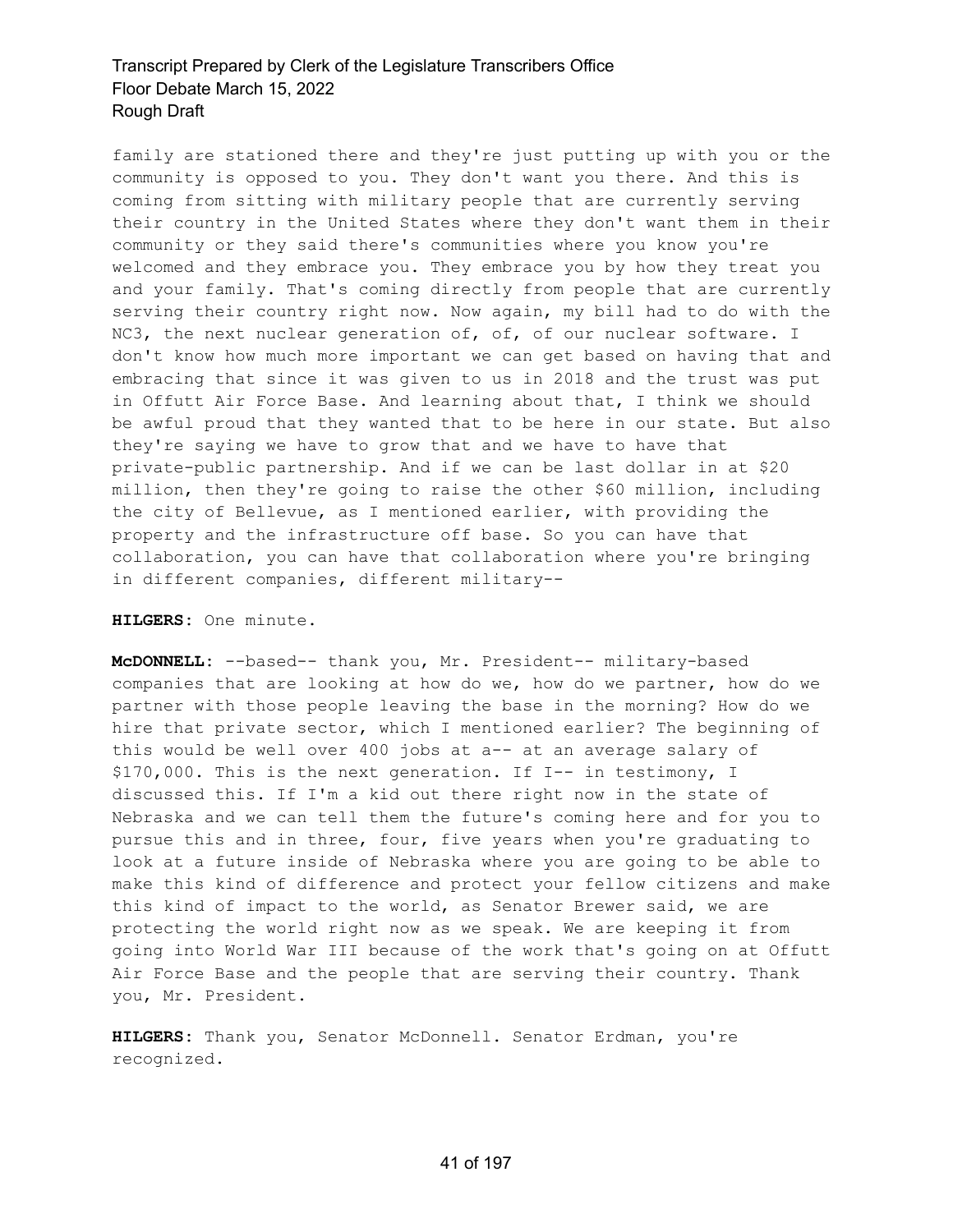**ERDMAN:** Thank you, Mr. President. Good morning. There's been a significant amount of conversation made about how hard the Appropriations Committee works. We all, when I say we all, every one of us on the Appropriations Committee have been there at least four years, and at the end of each biennium we have a choice and we can choose to move to a different committee or we can stay there. And we've all made that choice to continue on. So we knew after the first two years what the process was and what the requirement was, and all committees in this body work hard. All of them. And I appreciate the fact that you recognize that we work hard in Appropriations. But I want to tell you that we all do. And every one of us, whatever committee we serve on, have our challenges. And in Appropriations this year has been more challenging than the prior years. And Senator Wishart had commented about when we came in '17, we had a deficit of over a billion dollars and some believe that we made cuts and some believe that we did things to reduce our budget so that we could be balanced. But what we really did was we decreased the amount of increase. And we took out some of the fat, but we really didn't make any cuts about any signifi-- of any significance. But we filled in a \$1.1 billion hole. And I wasn't on Appropriations in '17, but I would say those that were there would have found that to be maybe less arduous than when we have a billion to spend. And so we had an enormous amount of bills come to us that we normally don't get because of the money that was available. And we try to make decisions that made sense that would be something that the voters would appreciate and the taxpayers would appreciate. And this will be no surprise to any of you in this room that I did not vote for every one of those bills you see in the budget. That's not a surprise to you, because some of this money that we've appropriated, I believe, could have been used differently or maybe better, but it is a committee bill that came out and I voted for it because there are things in that bill that I think are important and there are things in there that I wasn't appreciative of or voted no. And as it has been said on this floor, some will get some things and some won't. And some will be happy with what they get and others are going to be disappointed. But that's the way the negotiation goes. And so at the end of the day, we will make a decision on this budget bill. And as I said, some will think it's a good budget and some won't. This will be-- this is probably the first budget that I have voted out of committee. Because most often I don't have a dog in the fight and a lot of those appropriations don't affect me. But this bill has a lot of things in it that means something to the people in my district and the people in agriculture and I thought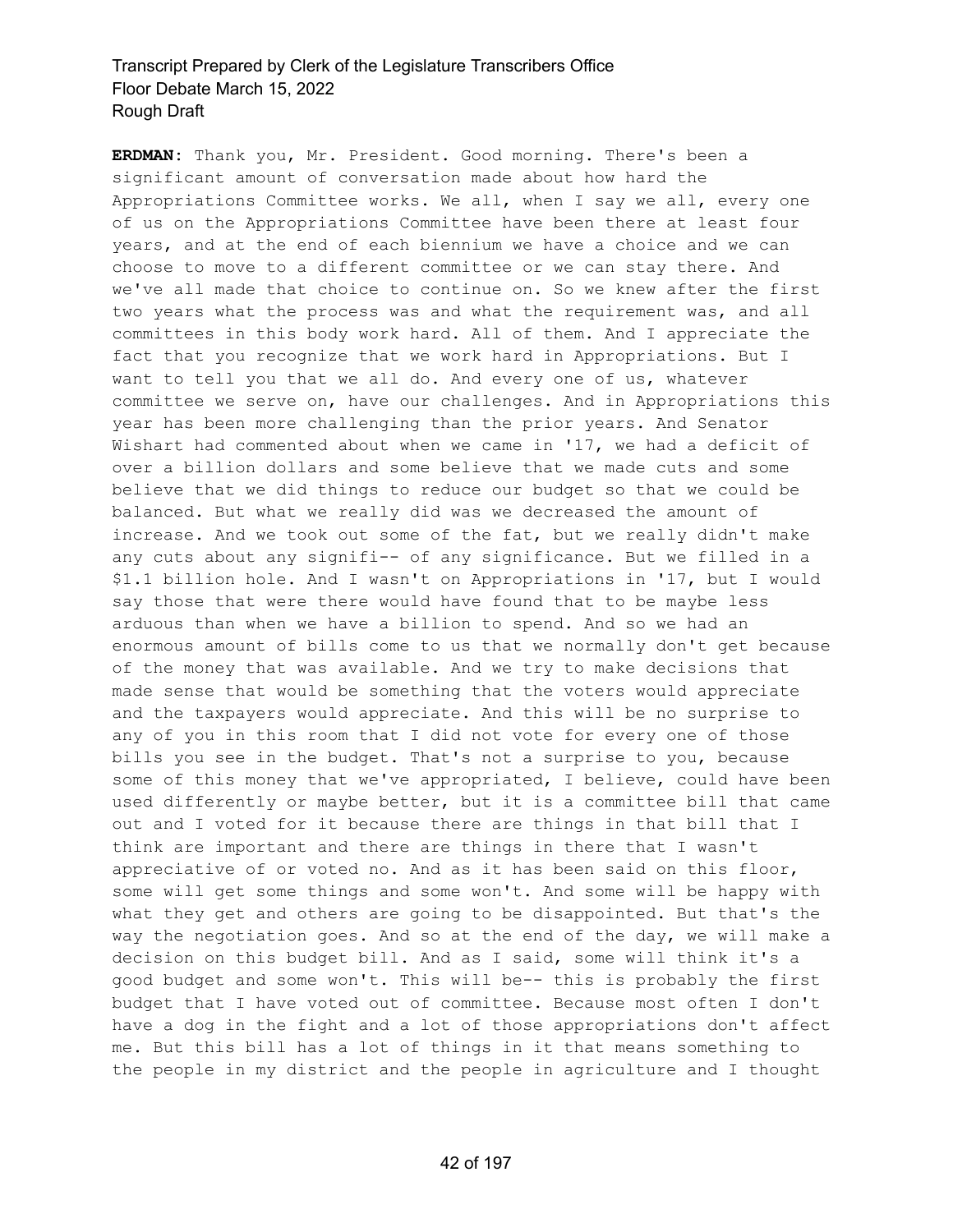it was important that I cast my vote in favor of bringing the bill to the floor. So what we're talking about here today, Senator Friesen--

**HILGERS:** One minute.

**ERDMAN:** --thank you-- Senator Friesen is striking the appropriations for the, the Offutt Air Force Base, he wants to make it a, make it a discussion issue, and I think it was wise that he bring that up. That's what this is all about. We have a discussion and then we decide what we should do going forward. And there'll be 25 of us will vote one way or the other and we'll know what the decision is. And so it's disappointing that a lot of these bills that are on the floor for discussion don't have a committee statement so that you can see what the support was or was not in Appropriations. So going forward, I would hope that when a bill comes to the floor, it will be like other bills and they will have a committee statement so that you will know what the support was and who it came from. So we will continue the discussion until we've gotten our questions answered and then we'll vote.

**HILGERS:** That's time, Senator.

**ERDMAN:** Thank you.

**HILGERS:** Thank you, Senator Erdman. Senator Matt Hansen, you're recognized.

**M. HANSEN:** Thank you, Mr. President and good morning, colleagues. I rise to continue my thoughts on the overall state of the budget. I think I am inclined to support Senator Friesen's amendment for the moment in order to kind of show, again, if we're going to commit public dollars, it should be for the benefit of the whole state. And this does really, genuinely appear to be an issue that only selective people who have access to the base can have an issue to. And I think in light of our spending priorities and some of our other things, that's something we need to at least examine between General and Select. One of the things that I didn't really expect for this debate to turn on to so fast was the two large water infrastructure projects the lake and the canal. And I didn't vote for the canal. I was skeptical, including I didn't fully understand the basic question of where does the canal-- where will the canal actually be built? Where will it start and stop? But I was skeptical of its efficacy and its benefit to Nebraska. I did vote for at least the first round of the lake bill because it did seem to be a balance of multiple recreation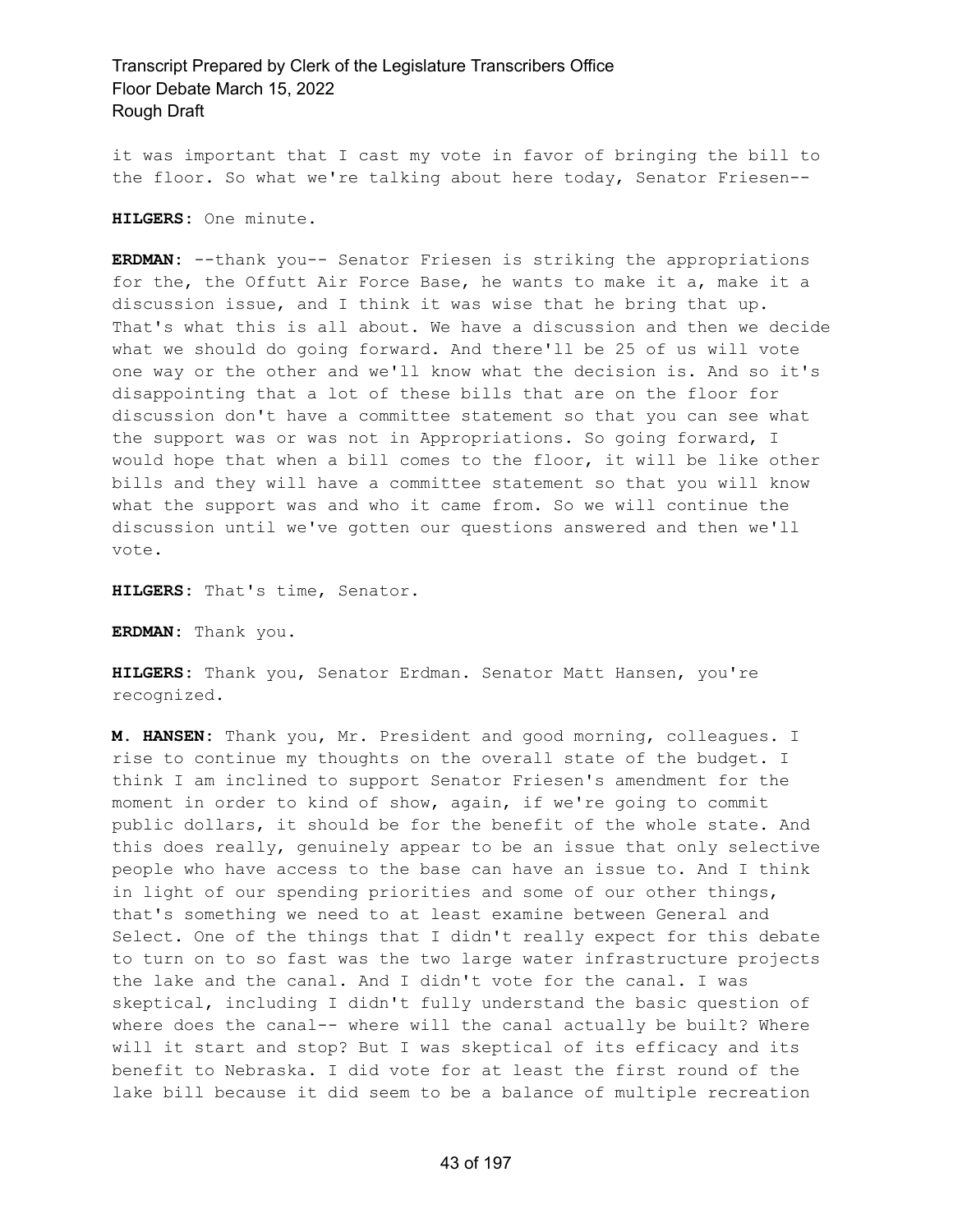improvements throughout the state that were going to benefit different regions and in initial study for here in kind of the Lincoln, Omaha corridor. If I-- if what I'm hearing from Appropriations Committee members is that both of those bills are continuing to be rivals of any other spending priorities, any other long-term investments in the state of Nebraska, I'm going to be harder pressed to support either of them on Select File. Again, I gave initial approval to the lake bill so that's something I'll have to kind of seriously consider. And I bring all that up in the sense that we have this opportunity-- we do have this opportunity to invest in a lot of things this year. It is between kind of the unique things in terms of direct federal dollars and ARPA, some initial federal investment that has stimulated our economy, some other things. We do realize we have some kind of short-term and onetime money to invest. And that's where I think there's some of these issues in some of these things that a number of us have been working on over the course of our entire careers in the Legislature. And I really want to flag and address some of those, and address some of those before we get to some of the things that have really only come up in conversation in the last year, in the last few months. For me, a big one is housing. Housing is going to be the thing that I think I staked the second half of my legislative career on working on it, supporting it in a number of different ways, and including that the kind of the notion of rural workforce housing versus the middle-income workforce housing, which between the two bills you have every city, it's either one is less than 100,000, one is more than 100,000. I have an amendment to increase the amount of funding to middle-income housing later. It granted is, I think, the 29th or 45th or something amendment on the budget. So we'll see if we ever get to it. But if that's a discussion about if we have an opportunity to invest, we know access to housing has been an issue and it's been an issue to my whole, my whole tenure down here. The state of Nebraska seriously has not recovered still from the '08 housing market collapse and all of the ripple effects in terms of construction and that industry on housing in the state. By all estimates, somewhere across the state, we're between 50,000 and 100,000 units short already, and it's not getting better with supply chain issues and price and increasing costs. I think there's a need. I think there's a desire and those are things that I know have had a need and desire prior to this ability of federal funds. We've already heard several people, Senator Albrecht, Senator Williams, speak about rural workforce housing. That's something I've been happy to support in the past. And we saw that, you know, pre-pandemic, we saw that a long time ago, and there's an opportunity to continue investing in those areas.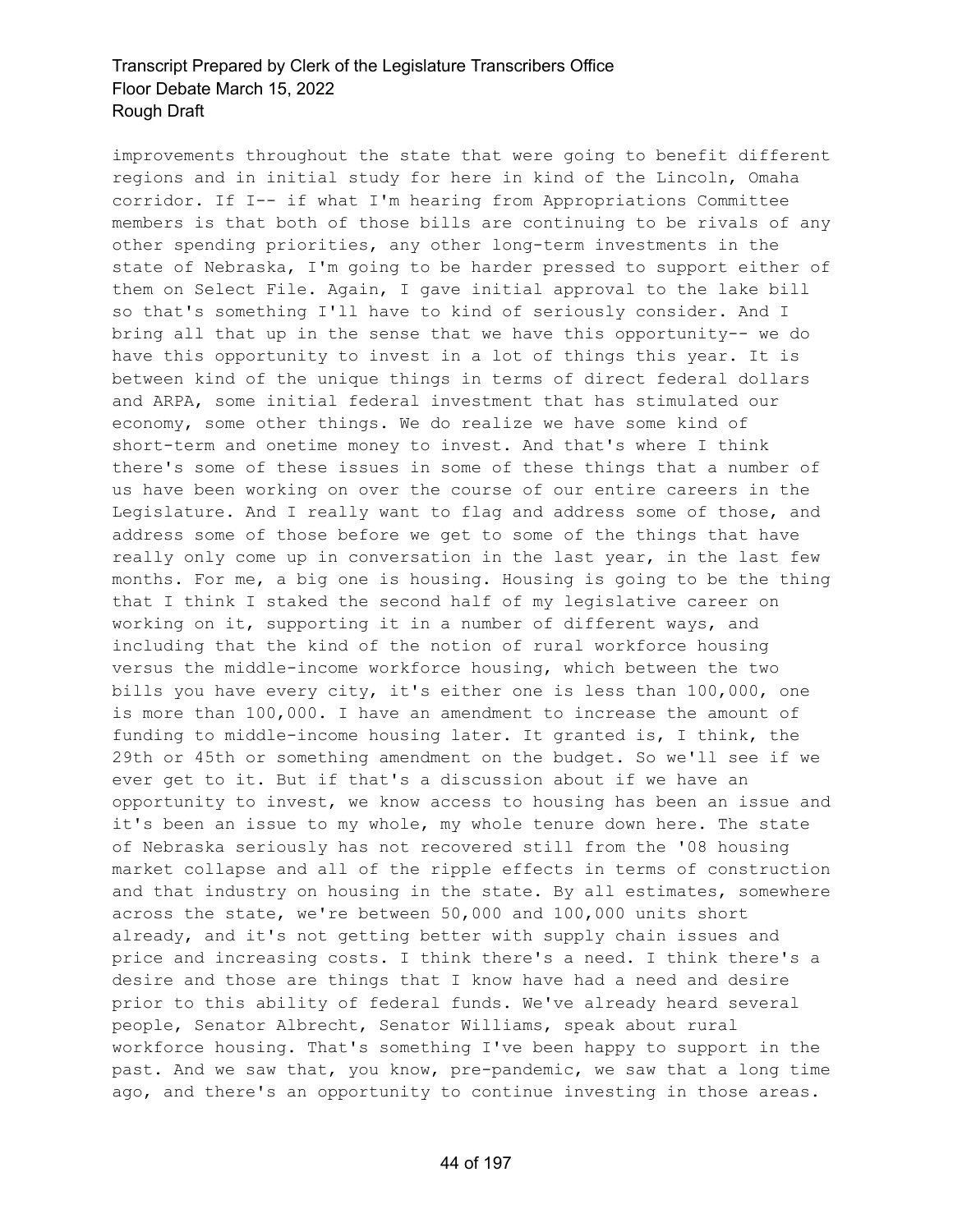Some of these other things that we're hearing of, including in this year, including on some of the water infrastructure projects, you know,--

**HILGERS:** One minute.

**M. HANSEN:** --water security has always been a concern. But I had, you know, literally never heard of this canal or this concept until, you know, several months ago when it was announced. Seeing that being held up as a larger investment in a more hurried priority than something we know we've been struggling with for decades or, you know, my whole tenure down here is concerning. So again, that's kind of where I'm approaching all this. I generally don't like to hold up bills as rivals, but sometimes when you're generically talking about the budget and saying we've tied our hands in the budget because of the other bills on Select File, and I'll note that many times bills on their own typically just have their own A bills. We don't necessarily make room for it in the budget, so that's already held an unique standard in my mind. So with that, hopefully we get to vote soon this morning on this first amendment and we can go from there. Thank you, Mr. President.

**HILGERS:** Thank you, Senator Hansen. Senator Brewer, you're recognized.

**BREWER:** Thank you, Mr. President. I'm going to shift gears a little bit from talking about the need to tell the story of USSTRATCOM to talking a little about Offutt itself. So there's two types of reservations, fairly familiar with both of them, the military reservation and Indian reservation. Some ways they both have the same issues. But for purposes of our discussion here today, the challenge we have with Offutt or any base is that it has to be ready 24/7/365, has to be staffed and manned, and they can't leave. So if you're a member of one of those crews that's on alert when the klaxon goes off, the klaxon is an alarm, you have X amount of time to get to that aircraft and for that aircraft to be airborne. And you say, well, why, why do you have this limited amount of time? That's the amount of time it takes a Russian submarine off either coast to launch a nuclear missile. Probably a good reason to not be on the ground. But then that airframe has to then be able to assume the responsibility of running the United States government because it's assumed that Washington, D.C., will be gone. Now there's a lot of classified things I can't talk about, but just pause for a moment and think about that mission they have. OK, so they're trapped on this base, and part of the problem with Offutt is it's a small footprint. You take out the unusable parts, the parts that were flooded, the parts that are just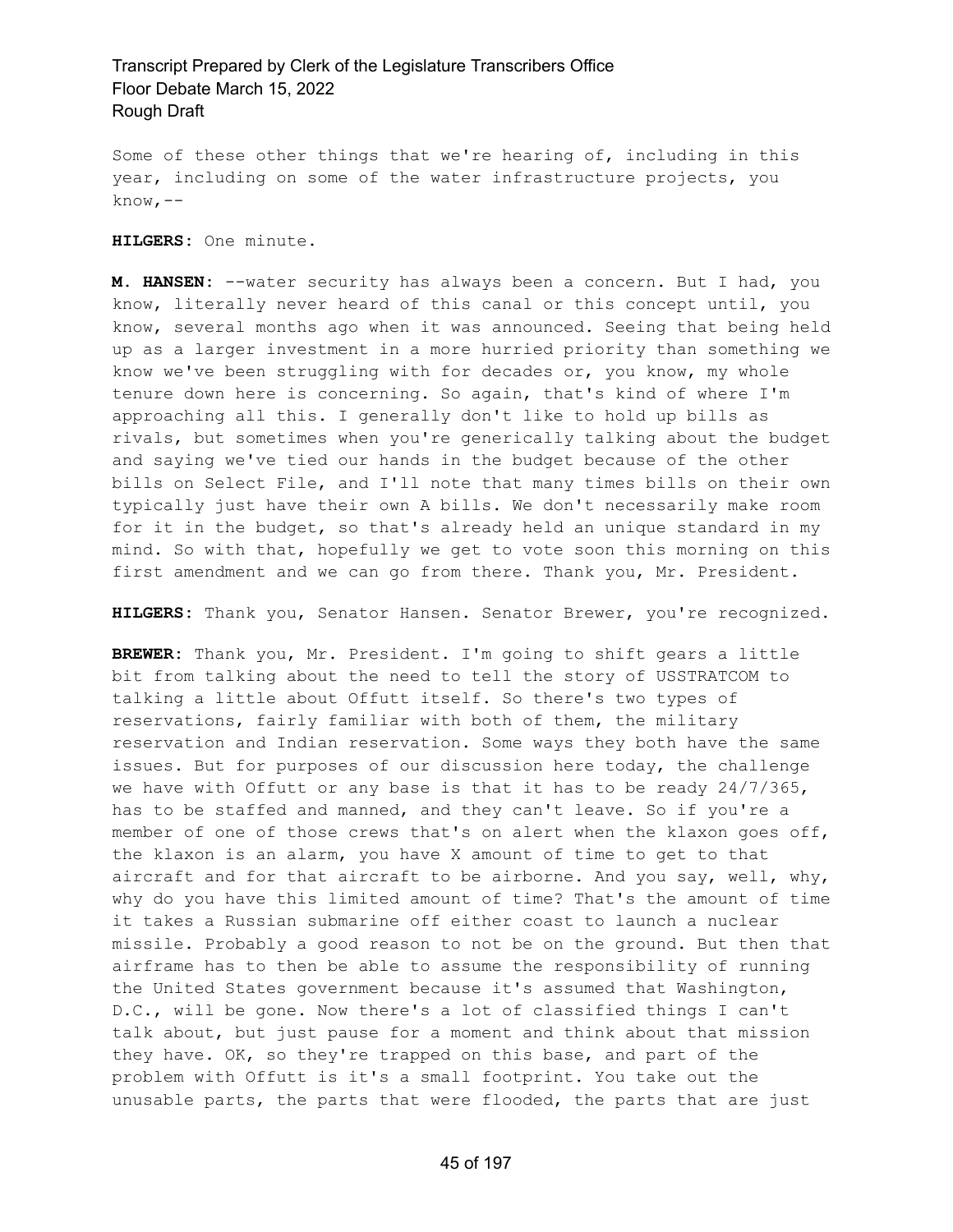for purposes of building something unusable. There's not much left besides a runway and what's there now. We bulldozed the golf course that was on the base to build the new STRATCOM headquarters. If we make Offutt a place that's undesirable for airmen, you get a choice. At some point, the government will tell you where to go if there's not enough people that want to go to certain bases. And I, I would agree with Senator McDonnell. I think Offutt sits kind of in the middle. The community doesn't reject them. They support them. Tolerate them. I'd like to get to the point where we welcome them so that it becomes a, a situation that people want to come and will stay here after their time at Offutt is done. But again, that mission they have is so critical to our country, because at some point those airframes are airborne for an unknown amount of time. Again, it's classified how long they can stay airborne, but you can make a lot of trips back and forth to Europe on that amount of time that they can stay airborne. The reason why STRATCOM came to Omaha was it has always been a, a bomber command, a strategic command location. I mean, it, it built the bombers in World War II. If you go up there and look at the giant building, which is really the recreation facility now, that's where the bombers were built, rolled out, and then took off from. So there's a, there's a history with Offutt that goes back to the Second World War of where they were very strategic to the United States. If you look at these projects, they're not extreme projects. They're just things that help keep a facility that's reasonable for folks to have available to use. And the military has a very fine focus of--

**WILLIAMS:** One minute.

BREWER: --of preparing to go to war to find, fix, and kill the enemy. As I said earlier, all you got to do is turn on the evening news and see what's happening in the Ukraine, and you can see the potential that not just Europe, the whole world is subject to those kind of things and they are the guardians. They are that dome of freedom that makes sure that we don't have cruise missiles crashing into buildings. So I would just ask that you think carefully about not funding Offutt. I think it's important for Nebraska, it's important for Omaha, and it's important for our country. Thank you, Mr. President.

**WILLIAMS:** Thank you, Senator Brewer. Senator Wayne, you're recognized and this is your third opportunity.

**WAYNE:** Thank you, Mr. President. Colleagues, I've been thinking since I got off the mike earlier. I think the problem what I'm hearing from multiple people coming up is that we just-- we don't have a full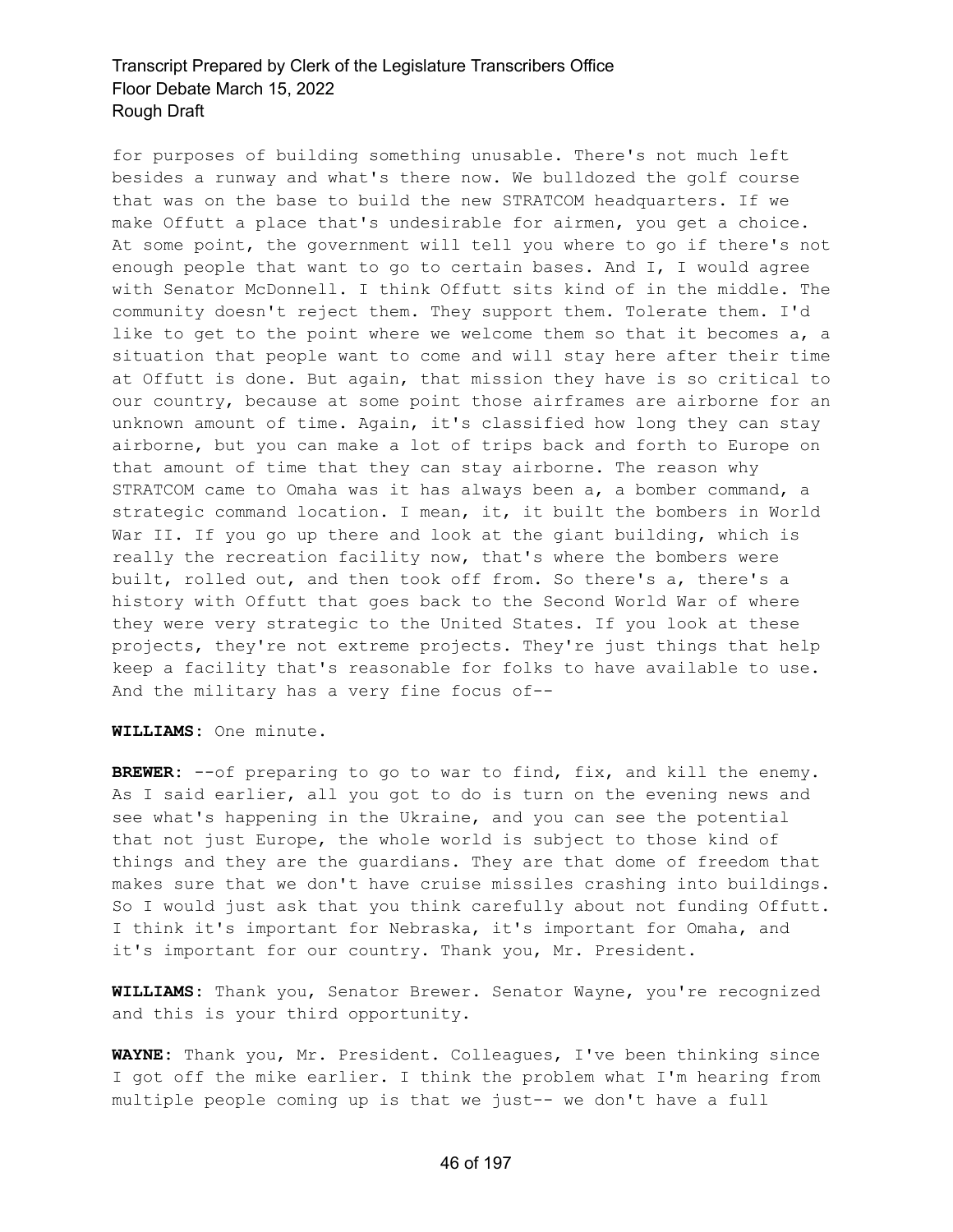picture. And here's, here's what I'll say about committee process. Many times a bill comes out of our committee. I mean, I mean, just think of land bank, how many times that died because of Speaker Hilgers the first three years I was here. We, we, we, we just don't always just approve stuff just because it came out. We have amendments. We kill bills. We change things. We do it all the time on the floor. But this is unprecedented amount of extra dollars, at least, that I can recall in this Legislature. So the process has to be different. So I just want to open up a crazy idea that I want to take this to eight hours and get on a cloture vote. And I want us not to pass cloture. We won't get to the ARPA bill until next week. We can't vote on something unless we see the language. None of us have a clear picture. Let's bring everything to the floor and let's have a conversation about where we're going. It takes 17 votes to stop the budget process. Nothing against the committee. It's just that if I had a bill that's unprecedented in my committee, I'm going to recognize it is going to be totally different than any other process. But we need to have that conversation because the spreadsheet that I got doesn't match what the paper reported, doesn't match the amendment that I actually saw in the committee as it relates to north Omaha, because actually it was every census track across the state and that a minimum amount will go to south Omaha and a minimum amount will go to north Omaha, which is not actual language on the spreadsheet. My point is, is we don't have a clear picture. I don't know enough about the Health Care Fund that I would love to have a conversation more about. And we're going to continue to have this conversation. But unless we know where all the cash is really going and what's out there and what projects, we're not on Appropriations, we don't know all the other projects. But there seems to be angst about where we're going and because of the amount of dollars, we're talking \$1.7 billion in extra money, \$1.7 billion. We should be able to see a clearer picture of where we're going. And the only way to do that is to start now. If we pass this bill on General File, we create the funds and we actually start the process. If you ever try to do an amendment on just this bill, you have to do an amendment on all three bills because they're all tied together. So, colleagues, I'm asking for a few people to step up, and I'm asking for people who say they care about north and south Omaha to step up to say, let's halt everything. This is the biggest issue we are going to be dealing with. The biggest issue that is transformative for this state. And we don't have a clearer picture and we're going to nibble our way through it until we get to a Final Reading and we say, hey, we forgot or, hey, we missed something or, hey, we didn't have a clearer picture. That's all I'm asking for. I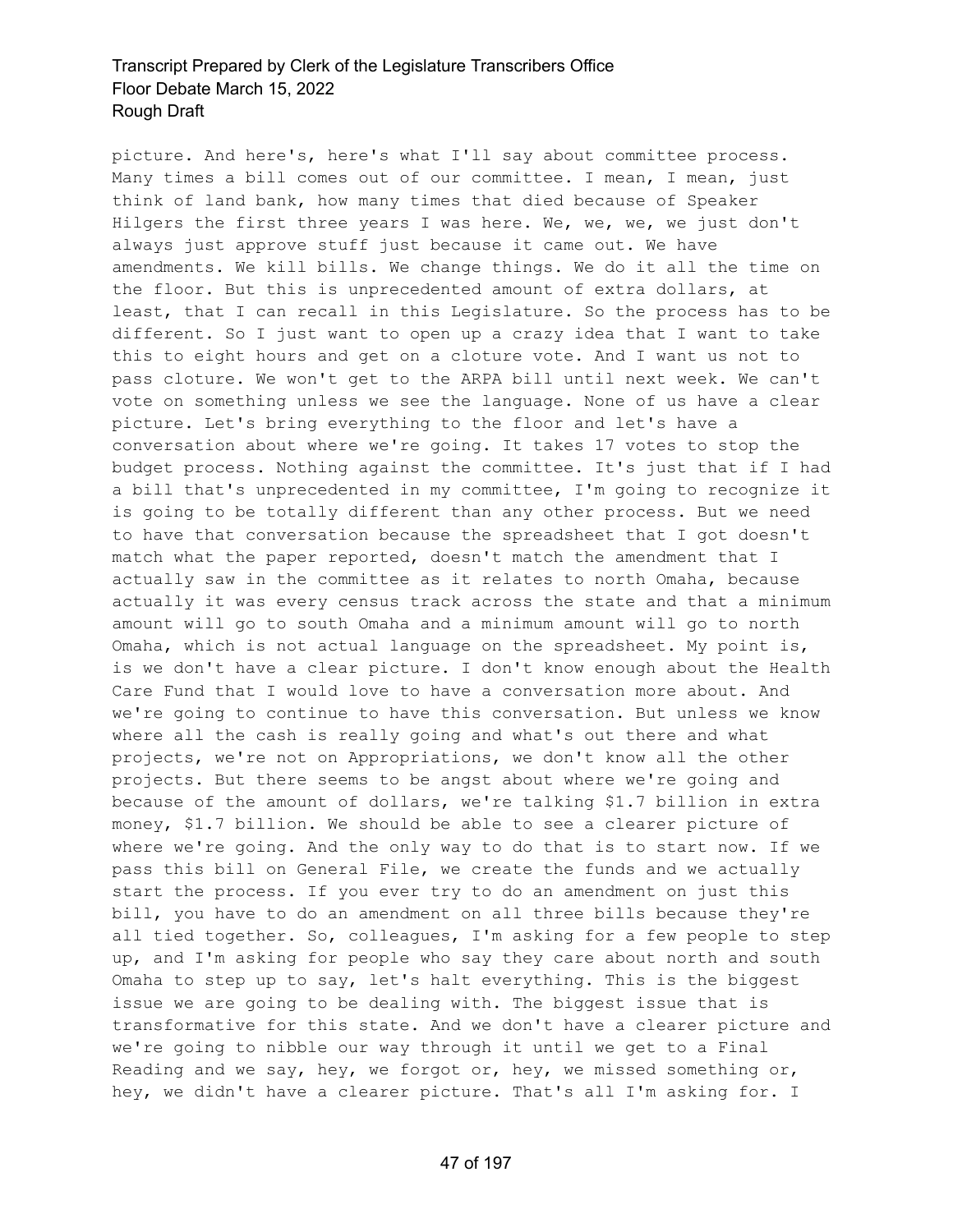don't like that we're giving private, private contractors who are supposed to maintain these dollars, extra dollars because they didn't maintain them on a facility that not everybody can access. Got a problem with that. But my bigger problem is, is everybody kept saying north Omaha is going to get something. But the amendment, the paper, and what I was told personally were two different-- or actually three different things yesterday. And that's what everybody's saying, what's the big picture? The only way we get the big picture is to stop. And here's why I know that's possible because Senator Kolterman stood up last week and stopped a bill out of Telecommunications and said go back and have a hearing. That we got to get a full--

**WILLIAMS:** One minute.

**WAYNE:** --picture. But if we did that for a simple dig call hotline, how come we're not doing that for the \$1.7 billion transformative money that we are going to have in this body? So I think it's important. So we'll have eight hours on this bill, but all we have to do is stop one bill, and if you're afraid of voting on the main budget line, you don't have to. Let's just stop this bill. Bring everything out and have a broader conversation. So we're not just seeing spreadsheets as we move down this process. Let's have a broader conversation. Thank you, Mr. President.

**WILLIAMS:** Thank you, Senator Wayne. Senator John Cavanaugh, you're recognized.

**J. CAVANAUGH:** Thank, thank you, Mr. President. This is my first time talking on the budget, and I appreciate everybody's comments so far. And Senator Erdman, your comments made me think it's-- I think it's called the compliment sandwich, where you say something nice and then something bad and something nice, or it's like a spoonful of sugar helps the medicine go down. So I appreciate the work of the committee, obviously. I do think it is a big task. I agree with what Senator Wayne just said, though, that this is a big, big endeavor, a big project to undertake spending this amount of money and that we are having a very, I think, robust conversation thanks to Senator Friesen and Senator Wayne and others with Senator Sanders and Senator Brewer about this particular section. I think it's Section 5 of the, the bill that is one small portion of this. I think it's-- is it \$20 million, \$30 million, \$30 million total on that section. And I think we should have that level of conversation about all of the sections of this bill, everything. Those of us who don't sit on the committee and don't do all of that work that is much lauded, don't-- aren't privy to all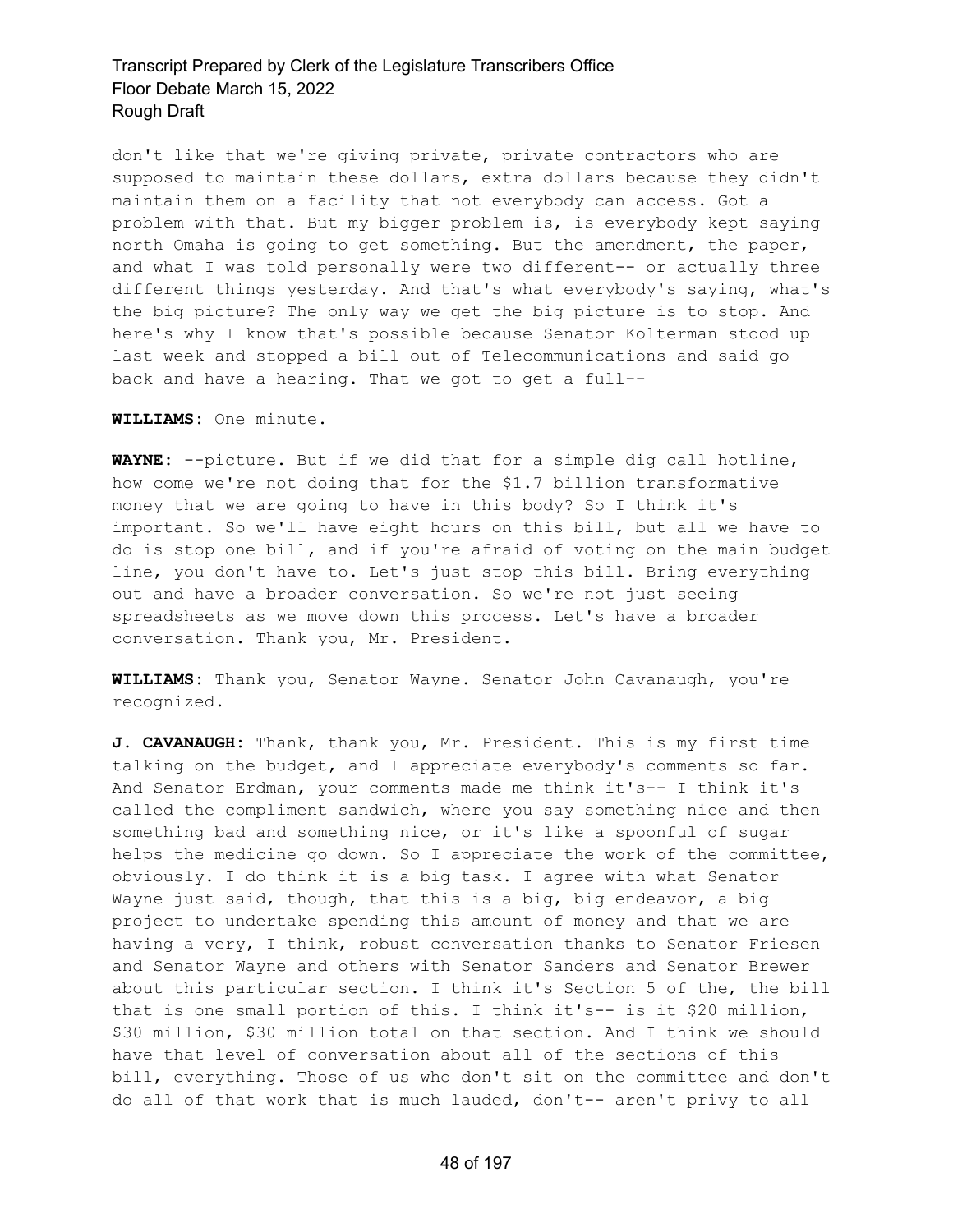of the hearings. We don't know what didn't get put in here, necessarily, unless we proposed one of the things that didn't get put in. And we don't really know all the justification for all of the things that are put in here. And so I think it is important to stop, to slow down, to have that conversation on every little piece of this budget. And as to Senator McDonnell did a, I thought, a nice job of describing the necessity and the value of the NC3, I think, is what it's described as. It's a \$20 million investment that, I just did some quick math, he said would create 400 jobs at an average salary of \$170,000 a year, which is about \$68 million in payroll generated by a \$20 million investment that is, that is actually going to be, as he said, the last dollars in which means \$40 million of other investment. So \$60 million project that's going to generate \$68 million in payroll year over year. And that's not the houses that these folks are going to buy. That's not the, the groceries that these folks are going to buy with these jobs. And so that is the type of thing and the conversation we need to put in context when we're having these conversations is we are making investments in the state of Nebraska. We're making investments and we need to make a decision about which ones are the best and going to get us the most return on investment. And so Senator McDonnell made that argument, articulated the necessity for that as it pertains to that project. And I think it's important that we make sure that we talk about that. These projects, everything that's in here, perhaps we would all agree with all of them. We- there may be some that some people just don't like for certain reasons. But the question is not whether or not you like a project, whether or not you think it has value. The question is whether it is one of the things that you're going to put ahead of other projects, whether it is your top priority, where it falls in the order of priority. And that is hard to understand without the whole picture, without understanding what other things we're, we're spending. And Senator Wayne is 100 percent correct that we've gotten some information about the other portion of this conversation we're having, which is the ARPA funds that is difficult to tell exactly how that money is going to be spent and where it's going to go and how, how it's going to address these priorities. And so it's important that we slow down, that we have these conversations, that we talk about every individual piece because even if you like every project-- I'm sitting here looking at, I see the YRTC-Kearney project. I'm looking at the back of Senator Lowe's head. You might agree with that project 100 percent. He's nodding his head. Of course, he agrees with that project. But ultimately, if we fund that project, that's \$15 million-- \$15,046,000 that can't go to something else. And that needs to be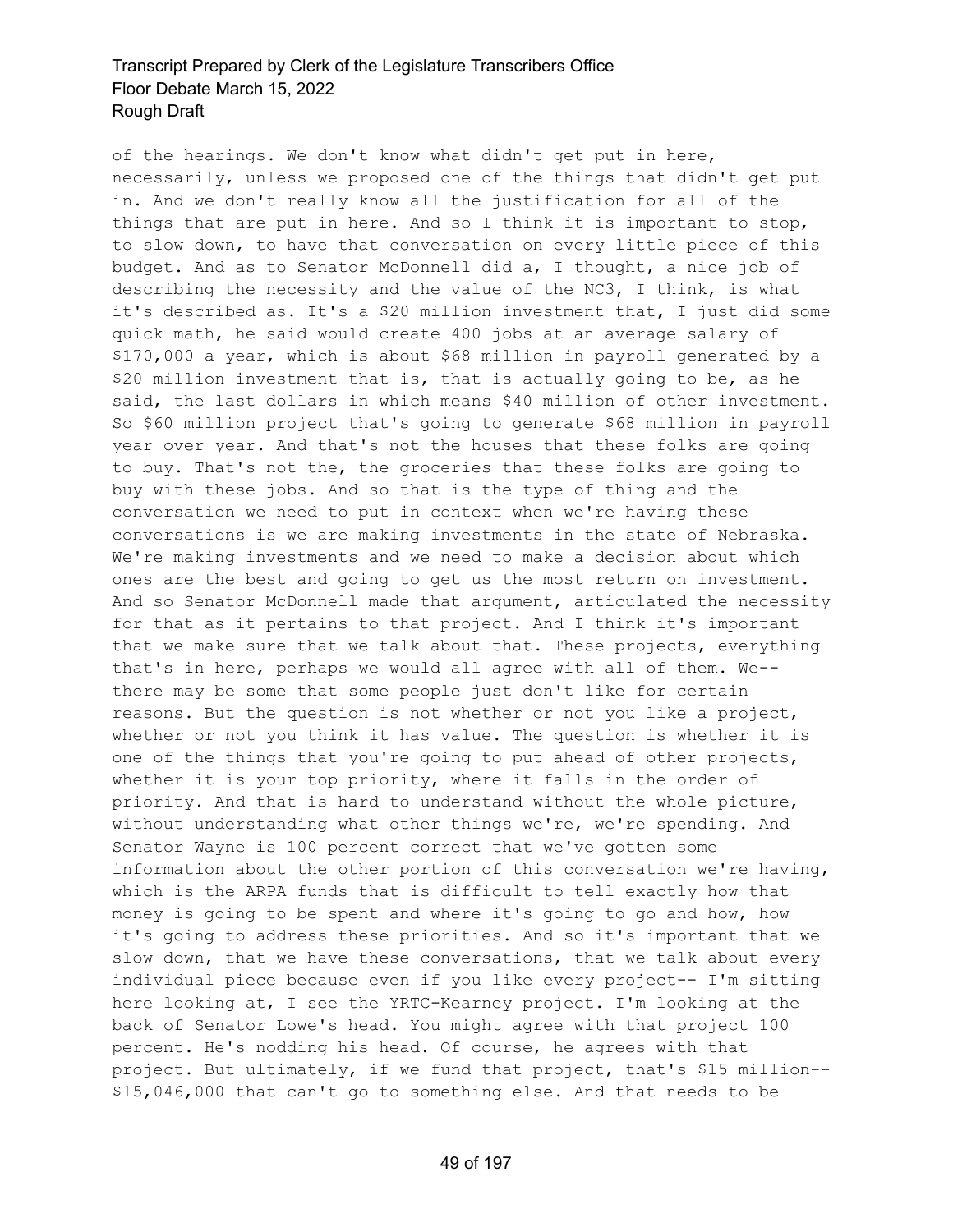having that conversation in the whole context of everything that we're talking about. So I think it is-- I appreciate everyone slowing down, talking about these parts. I, I very much appreciate Senator Brewer and Senator Sanders standing up--

**WILLIAMS:** One minute.

**J. CAVANAUGH:** --thank you, Mr. President-- and explaining to us the, the justification and necessity as they see it for this project. I, I don't know where I'm at on Senator Friesen's amendment yet because I'm still trying to-- I'm sitting here going through all of these other line items and putting things together and writing notes on things. This is-- it is coming fast. I'll push my light again because I actually rose to talk about something else. But I think it's important that we talk about every single section of this. And it's not an attack on the Appropriations Committee, it's not an attack on any one project. It is about having all of us take the responsibility and the due diligence of understanding the budget before we approve it. And before we pass on other projects that could have been funded and other things that, that need funding and make sure that this is the best budget that we as a body of 49 individuals can come to together for the state of Nebraska going forward in this bigger, more complex context of having the ARPA funds as well. Thank you, Mr. President.

**WILLIAMS:** Thank you, Senator Cavanaugh. Senator Ben Hansen, you're recognized.

**B. HANSEN:** Thank you, Mr. President. First, I just want to thank the Appropriations Committee for all the time and work they put into this. Anybody who's looked through this book can tell that they've spent a lot of time and a lot of effort trying to, I think, carefully spend taxpayer money. And so I appreciate the fact that they are very thorough with this. I also want to just echo a little bit what Senator Cavanaugh just said about our ability as representatives of the people in our district to make sure that we ask appropriate questions, make sure that we do scrutinize every aspect of the, of the budget because I think that's our job and it is not a knock on the Appropriations Committee. It's just us making sure that every dollar that somebody works and it comes to us that we spend it appropriately. I just do have a couple of questions for Senator Stinner if he would yield, please?

**WILLIAMS:** Senator Stinner, would you yield?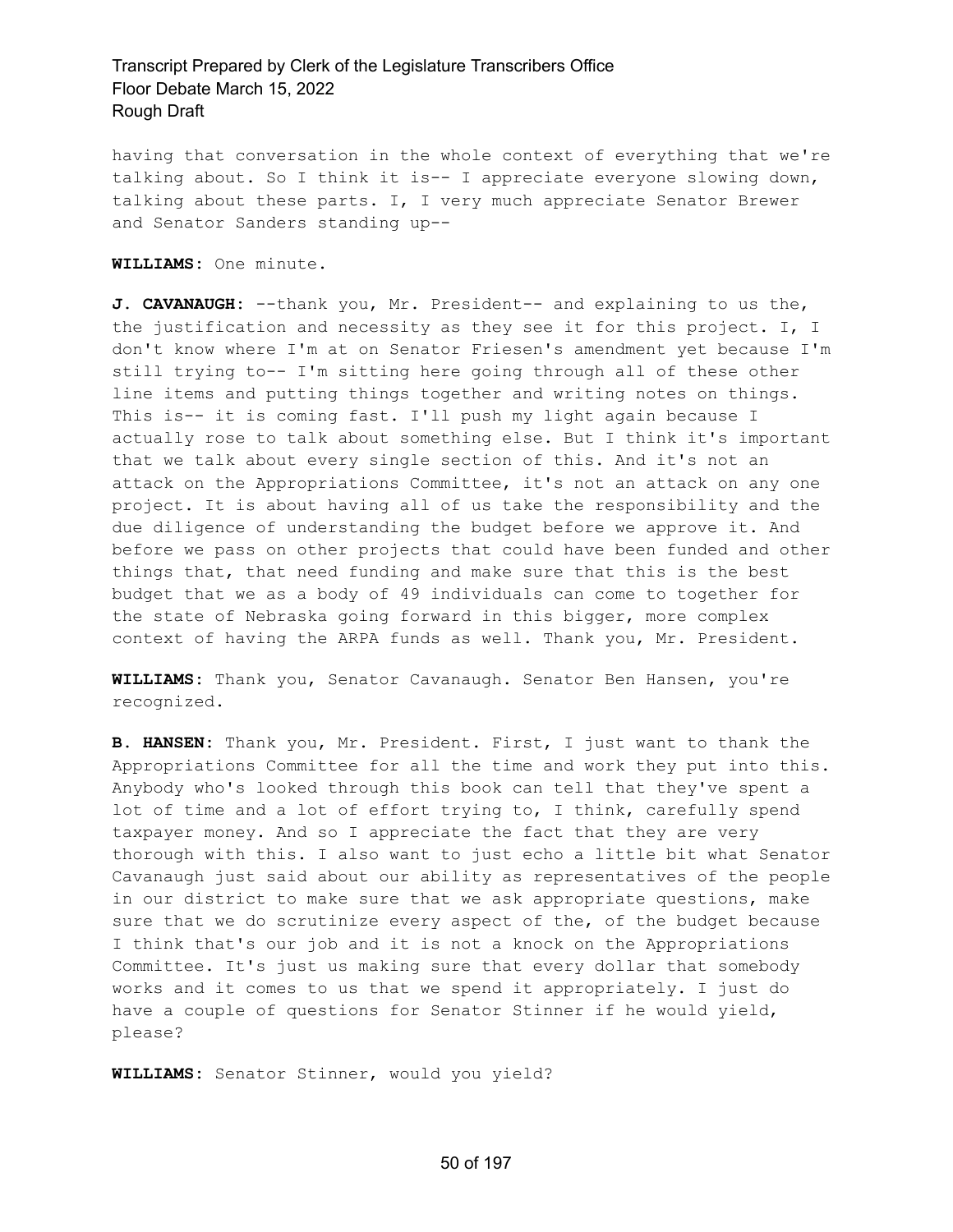**STINNER:** Yes, I will.

**B. HANSEN:** Thank you. Just more of a procedural or a kind of process question. Is, is there a reason why the Appropriations Committee does not vote on the bills that are included in the budget, like in the booklet here?

**STINNER:** Well, we, we are actually the only committee that has a time commitment. OK? And during our process, there's probably, oh, I'd, I'd say, in a short session like this we probably had, I'm going to guess about 100 items that we had to decide on. So we used a faster mechanism so that on the 40th day, we actually can put a budget to the floor. Now on other bills outside of this, unless somebody asked for an actual count of a recordation, and we do that from time to time, a senator will request a roll call. But if we had to roll call everything, we'd probably be here until like August.

**B. HANSEN:** OK. All right. And this is maybe a question for Senator Williams, but maybe you can answer it. When it with-- when it comes to the university innovation agriculture facility, do we know how much that's going to cost the taxpayer after we build the building?

**STINNER:** After you build the building, this is an accompanying building to a structure that will bring in jobs, you'll actually gain, and it has to be matched by, by the university \$25 million and \$25 million. So you will have jobs being created and taxes being paid by those folks who have the jobs.

**B. HANSEN:** Jobs as in, like, people who, like, innovate and--

**STINNER:** First of all, to build it. OK? There's jobs there. Second of all, once they build these structures, 165 jobs will be created that are science-- scientists, PhDs. Those type of folks will come in and actually do the research. But we need to have a mechanism to take that research to actual products and services. That's what the second level is, it's kind of an incubator-type thing.

**B. HANSEN:** The, the jobs that we do create, who pays for those jobs?

**STINNER:** Research grants. They are not, they are not to be taken out of the state budget.

**B. HANSEN:** OK.

**STINNER:** This is all research.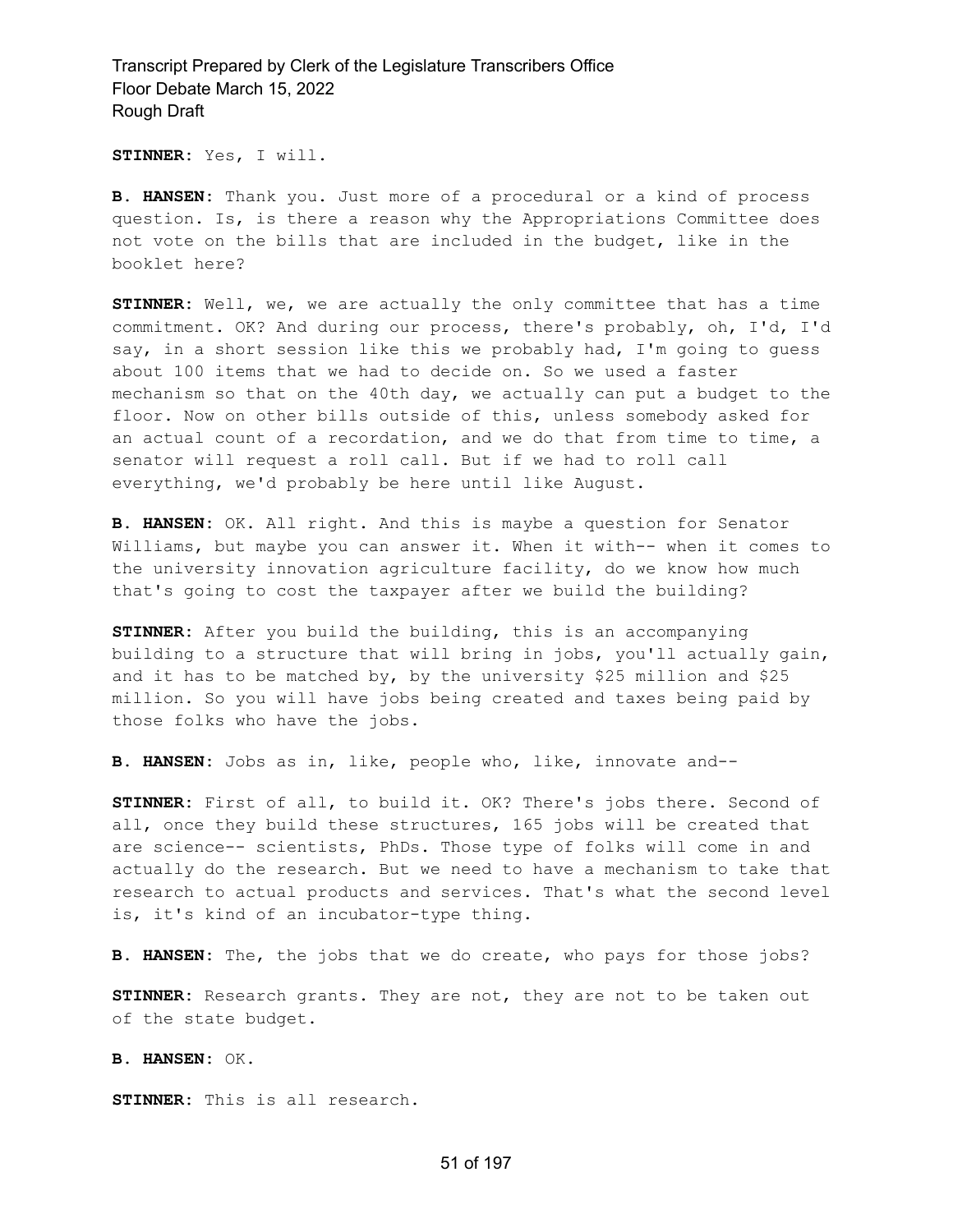**B. HANSEN:** OK. And when it comes to the, the, the Military Base Development Fund that pertains to the amendment, I think, that we're talking about here. Is it typical-- again, this, this is more because I just maybe don't know, is it typical for us to fund federal facilities?

**STINNER:** I would say this-- and I asked that question and other, other communities have done these public-private partnerships before. If you want to make your way through BRAC, the communities that do these types of projects enhance these. These facilities show that they want to participate in a-- in an active role--

**WILLIAMS:** One minute.

**STINNER:** --in maintaining jobs and people there. Those are the ones who usually survive BRAC.

**B. HANSEN:** OK. And when you say communities, are those local communities or is that you talking about the state?

**STINNER:** No, there's-- well, Cheyenne has a big-- which I'm very much familiar with. They participate on an ongoing basis in different developments around the base, on the base to make sure that, you know, they have an adequate facility to attract and retain the people there because there are families that live there.

**B. HANSEN:** All right. Thank you. Appreciate you answering my questions. Thank you, Mr. President.

**WILLIAMS:** Thank you, Senator Hansen and Senator Stinner. Senator Gragert, you're recognized.

**GRAGERT:** Thank you, Mr. President. I just felt it is my duty to get up and talk a little bit about this Offutt Air Force Base after spending 40 years in the military and traveling around the world to a lot of air force bases, spent four years on Travis Air Force Base in California. Of course, geographic location is, is very important, a lot of, a lot of things go into decision of why Offutt Air Force Base is where it's at. But I got to tell you, after traveling around and, and visiting many, many air force bases, Offutt Air Force Base has its mission. But more importantly, Offutt Air Force Base isn't there for Sarpy County or Bellevue, Nebraska. They, they reap the benefits maybe being right next door, but Offutt Air Force Base is there for the state of Nebraska and, more importantly, our nation. The geographic location is strategic for why it's there. We need, we need to look at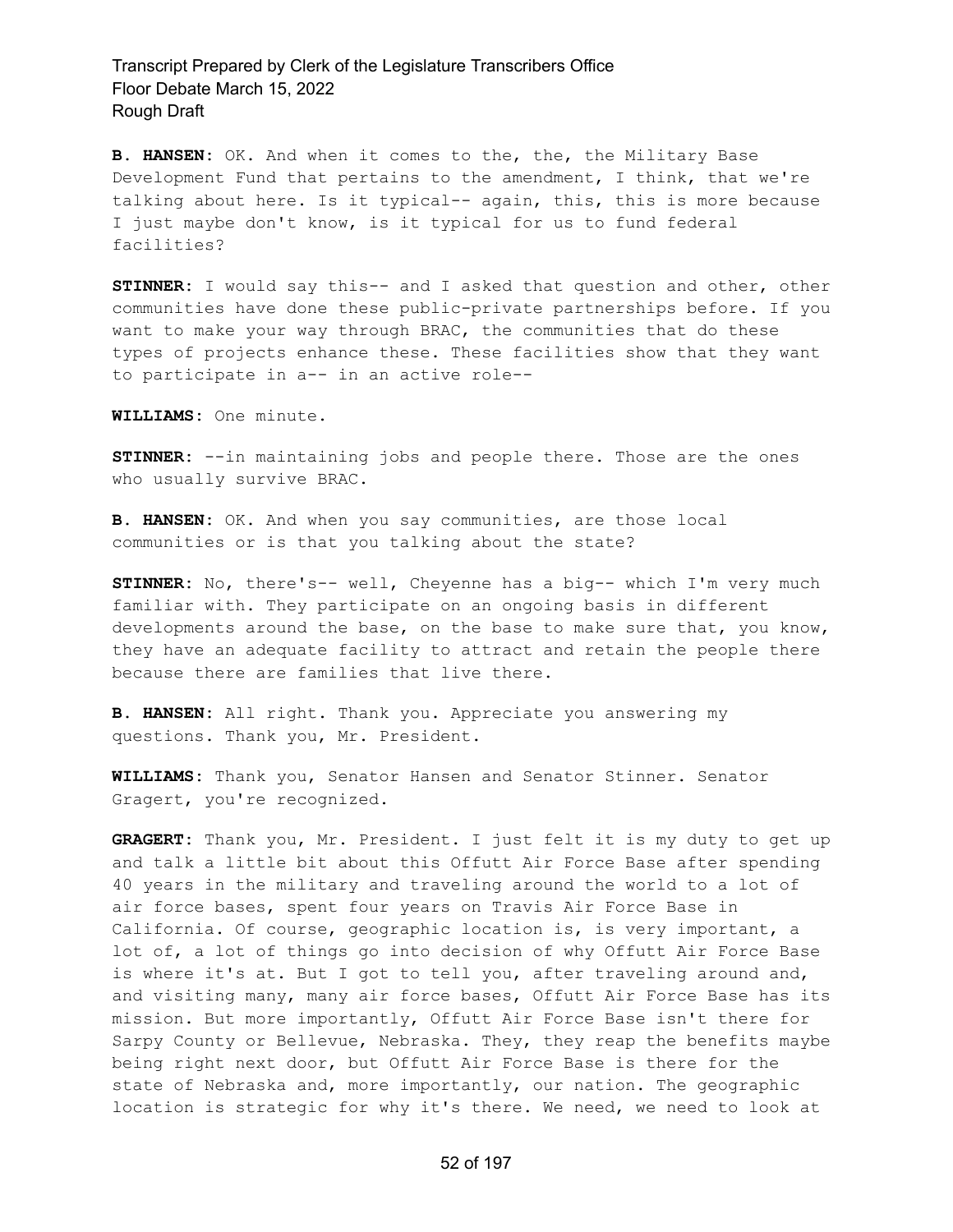this as was stated earlier. This is an investment in keeping this, this base in Nebraska. I can't imagine the defense spending that goes on and comes to Nebraska because of Offutt Air Force Base. And, and, again, some of these bases that were closed when I was in the military in the 1980s, air force bases and, and military bases were starting to be closed down because of were they really needed anymore. Offutt Air Force Base went through that. But a lot of bases were closed down for many different decisions-- or reasons. But the-- in that decision making process was a condition of that base. It's important for, for us to put a little into, into the investment of Offutt to keep it in Nebraska. We, we oftentimes don't realize really the importance and until discussion today, probably a lot of us really didn't know how important Offutt Air Force Base is to Nebraska. If, if I can, I'll just kind of correlate some of my experiences with the four deployments I made to the Middle East with the Army National Guard Nebraska. Nebraska invests into the National Guard as it should into Offutt. And I've seen some of the best aircrafts. I got to fly some of the best aircraft because of the maintenance that was provided in Nebraska, because Nebraska put money towards, towards that maintenance. We, we look out for Nebraskans, especially in the, in the National Guard. And that's just another way to, to say we're, we're committed to the military and we're willing to put some money and invest money back into the military and keep those bases and that military installation here in Nebraska. Thank you, Mr. President.

**WILLIAMS:** Thank you, Senator Gragert. Senator Erdman, you're recognized.

**ERDMAN:** Thank you, Mr. President, and good afternoon or good morning again. I guess it is still morning. Unless I left the wrong impression, I'm not trying to say that the Appropriations Committee did not work hard, did not accomplish their purpose, they did. The point I was trying to make, we all, all committees work hard and I was reminded by one of the Appropriations Committee members that we did make some cuts in '17. But the point is this every one of those agencies that we may have taken money from or decreased the increase are still here. None of them failed. None of them went away. That's the point. All right. And I would be remiss if I didn't comment about the committee statements in Appropriation. All right. Senator Stinner said if we didn't vote by five hands we'd be here till August. There was a significant number of bills that I requested a record vote and it may have taken two minutes maybe three to take those votes. I went into the Appropriations Committee office here a week ago and asked to get a copy of all the recorded votes. I've never seen that. So what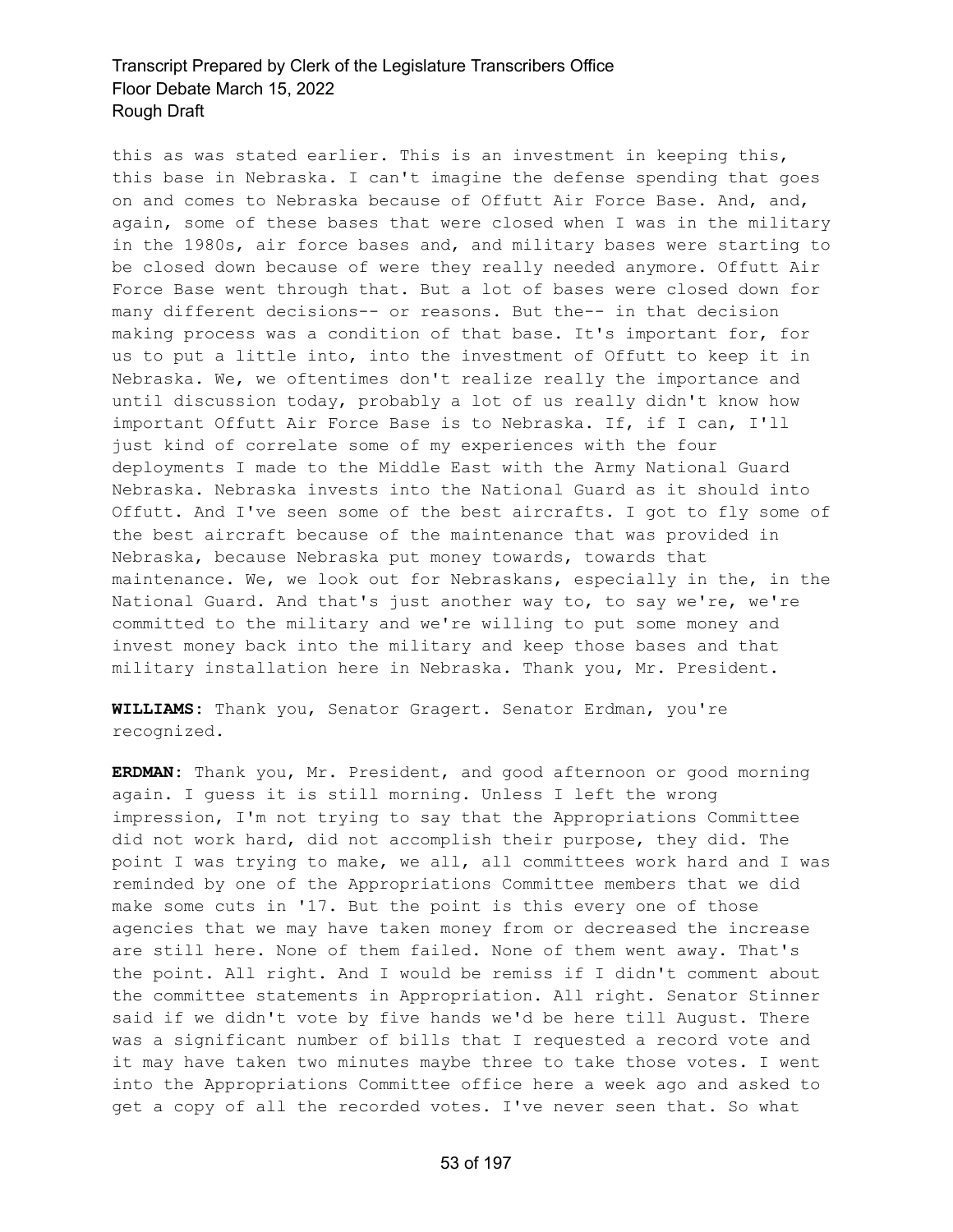I'm trying to tell you is if the Appropriations Committee think it takes too much time, how does that circumvent the rule? And the rule says every committee shall have a committee statement. How does that circumvent the rule? How does it circumvent the constitution that says all votes shall be recorded so that someone in the public can review your vote? How does it circumvent that? It doesn't. Every bill that shows up on this floor should have a committee statement, no matter how long it takes. That's the rule. And Senator Stinner is right, we do a lot of show of hands of five, and if you get five, you move on. Most often those bills aren't. It's an amendment or some other portion of the bill we're talking about. It's not significant enough to have it recorded. But in every one of your other committees, when there's amendment, there's a recording, recorded vote. And when the bill comes to the floor, there's a record vote that shows who supported, who voted yes, who didn't vote, and who voted no. Appropriations doesn't get a pass. Appropriations Committee doesn't get a pass on having committee statements. But we've allowed this for years, and we just think it's normal. It's not. So going forward, we need to figure out how to implement and we also need to figure out how to enforce the rules that are in our book, that are in the Rule Book. We have to have a committee statement. There are two bills that you've seen yesterday that came from Appropriations, LB977 and LB1163. Both of those bills have a committee statement. This bill today, LB1012, had a committee, had a committee statement. They can do it. It's not impossible.

**WILLIAMS:** One minute.

**ERDMAN:** It's not difficult. It doesn't take till August. That has been one of the things that has bothered me ever since the first day I walked into Appropriations. You as the body here, when you're considering a bill, should know exactly what the support was in the committee. But you don't. And you won't be able to see that I voted against the trails. And other things that I voted against as well. But that is water under the bridge. But going forward, we need to fix this. Thank you.

**WILLIAMS:** Thank you, Senator Erdman. Senator McKinney, you're recognized.

**McKINNEY:** Thank you, Mr. President. I yield the balance of my time to Senator Wayne.

**WILLIAMS:** Senator Wayne, you're yielded 4:54.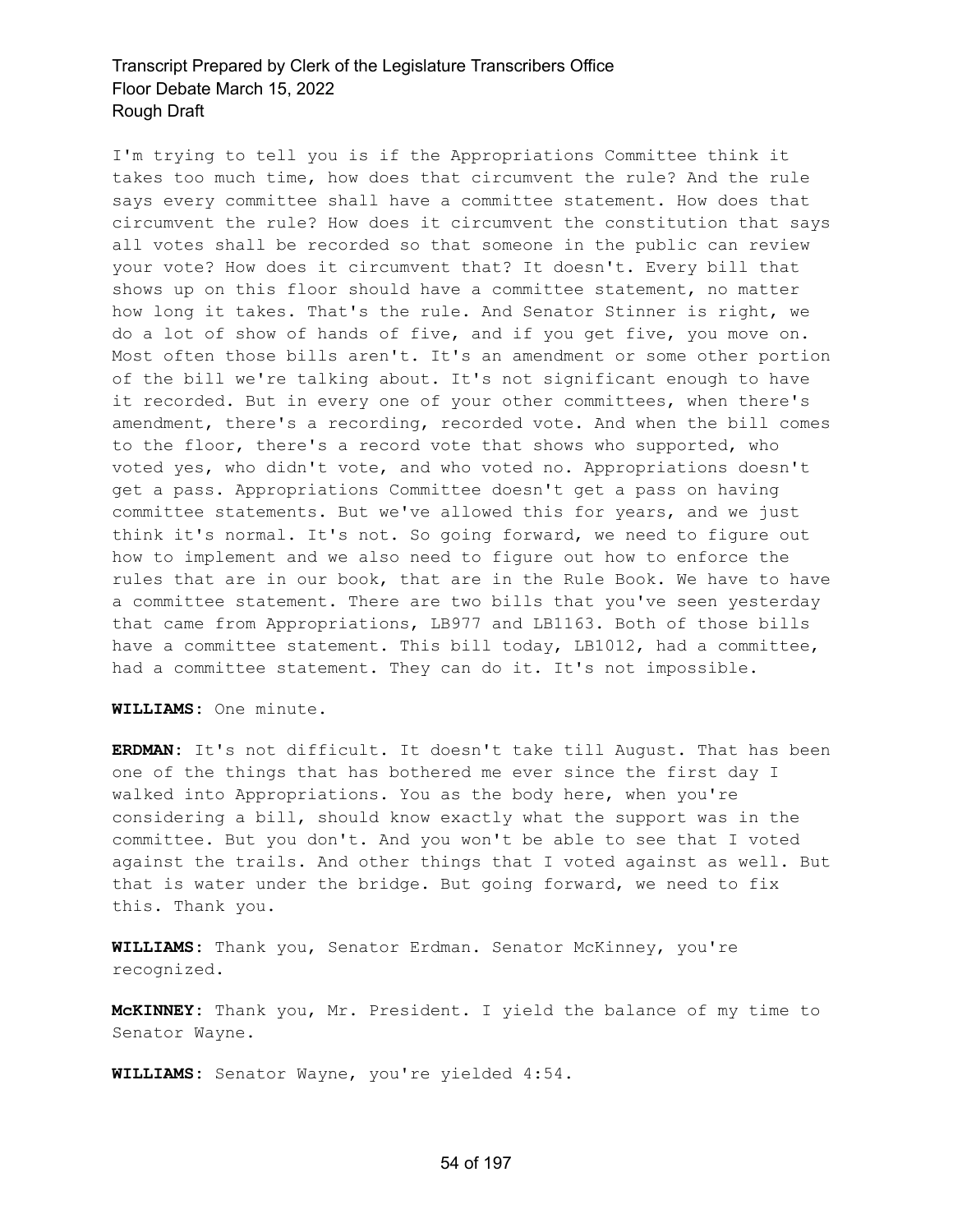**WAYNE:** Thank you, Mr. President. Thank you, Senator McKinney. Senator Erdman, I agree with you. So what we do in our committee and I think every committee is we vote on each bill that we want to advance and then we vote on a big package at the end. And that way, you can go through and read each committee amendment separately as part of the big package. And I recall this issue came up two and a half, three years ago and Speaker Scheer at that time said this is how the committee should do it at. And every committee has done it since then, except for Appropriations. Colleagues, that just goes back to my point that today I don't know if we'll take a vote on any of these amendments. There's one amendment about Standing Bear I'd like to take a vote on. I probably will file a motion to recommit just to see how many people are willing to recommit this. It's not, it's not a negative. It's just this is unprecedented times with unprecedented amount of dollars. And I don't think we should nitpick and move along real, real fast on some part, slowly on the other parts because then we get discombobulated. And I'll tell you the best example of this, in which I was 100 percent against was LB1107. If you remember how this body did LB1107 is we put everything together and moved them together. That way, everybody who maybe didn't trust on one side got to see everything move together so everybody can get to the finish line at the end. But I'm supposed to go on blind faith that north and south Omaha are going to get their dollars when we don't have it. And people may think that all I've talked about is north or south Omaha, on the mike, yes, but look at the bills I introduced. I think there should be a Standing Bear museum. I think in the Niobrara area, that is a draw for tourism that we need, that it doesn't make sense that I can go to South Dakota and see Standing Bear artifacts. That makes no sense to me. And there is a national draw for that. That should be funded. I had a bill on that. I think when we move out in the Chadron area and Fort Robinson, the history of not only Native Americans, but African-American soldiers, we should invest in that area. I've always called it like the triangle, starting with Ogallala going to Niobrara going to Fort Robinson. That is an area we should invest in, that it doesn't make sense when I cross the border going to south there is camping and hunting and fishing just everywhere. And then when I come back to Nebraska, that's not as big or not as much. I introduced bills on all that, but I had to pick a priority. My priority was north and south Omaha. But I have an amendment to try to get a, a film done for Standing Bear. It's about all Nebraska. My only point is, is if there is committee statements that need to be read, which I think we should have copies of, you wouldn't let my committee get away with that. If we have unprecedented amount of dollars and unprecedented time, why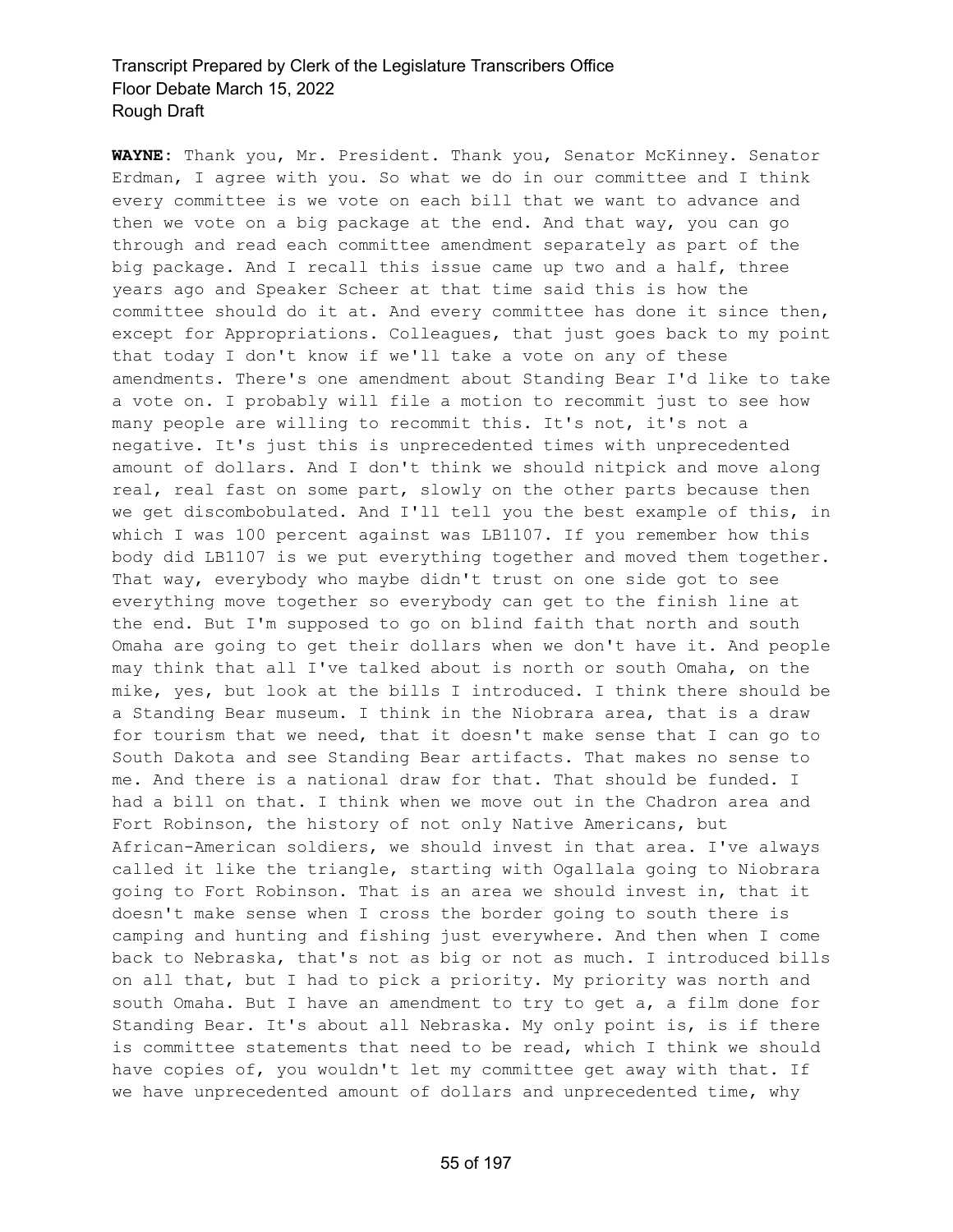aren't we seeing the whole chess piece? Why aren't we seeing the whole puzzle? So at the beginning when I say we should slow down, it was because I wanted to see the whole board. I don't want the board tucked away in the committee and then we come to the floor and we can't see it. I, I might let go, even though I'm not necessarily in favor of having a selected group of taxes go to an organization that won't allow all Nebraskans to access it. But in the grand scheme of things, if things are moving and overall the better-- the picture is better for Nebraska. I might not die on the sword for it.

**WILLIAMS:** One minute.

**WAYNE:** But I can't see that. I don't see the board. How's Grand Island play into this? How does North Platte play into this? How do we fund rail projects, but not maybe inland ports? That leaves out Sidney because Sidney is looking at inland ports. Maybe we should put some money there. How are we going to take care of all Nebraska if we piecemeal this process without looking at the whole board? That's why it's important that we stand right here, we stand strong on this one. If we don't, then we're not, we're not going to be able to stop it once it starts going. Trust me, I got rolled on LB1107. Once you start, once you start getting rolled over with the bus, you can't stop it. They just keep backing up and keep going over you. This is the only place to stop it. And I'm saying use LB1107 as an example. Move everything together so everybody can trust the process and we can't do that in the current process we're in.

**WILLIAMS:** Time, Senator.

**WAYNE:** Thank you, Mr. President.

**WILLIAMS:** Thank you, Senator Wayne and Senator McKinney. Senator John Cavanaugh, you're recognized.

**J. CAVANAUGH:** Thank you, Mr. President. I agree with that statement about, well, again, everything. But in general, the committee statements would be helpful. But I-- so I originally was-- rose last time to talk about the, the Perkins County Canal Project Fund. It's been brought up, I think, by a few folks. But the thing that jumped out at me in the particular appropriation here is obviously, I think everybody recalls, I had my questions and concerns about the canal project as we moved the original bill that I think remain unanswered. But so the part that leapt out at me in the appropriation is that the funds, any money in the Perkins County Canal Project Fund-- oh, wait,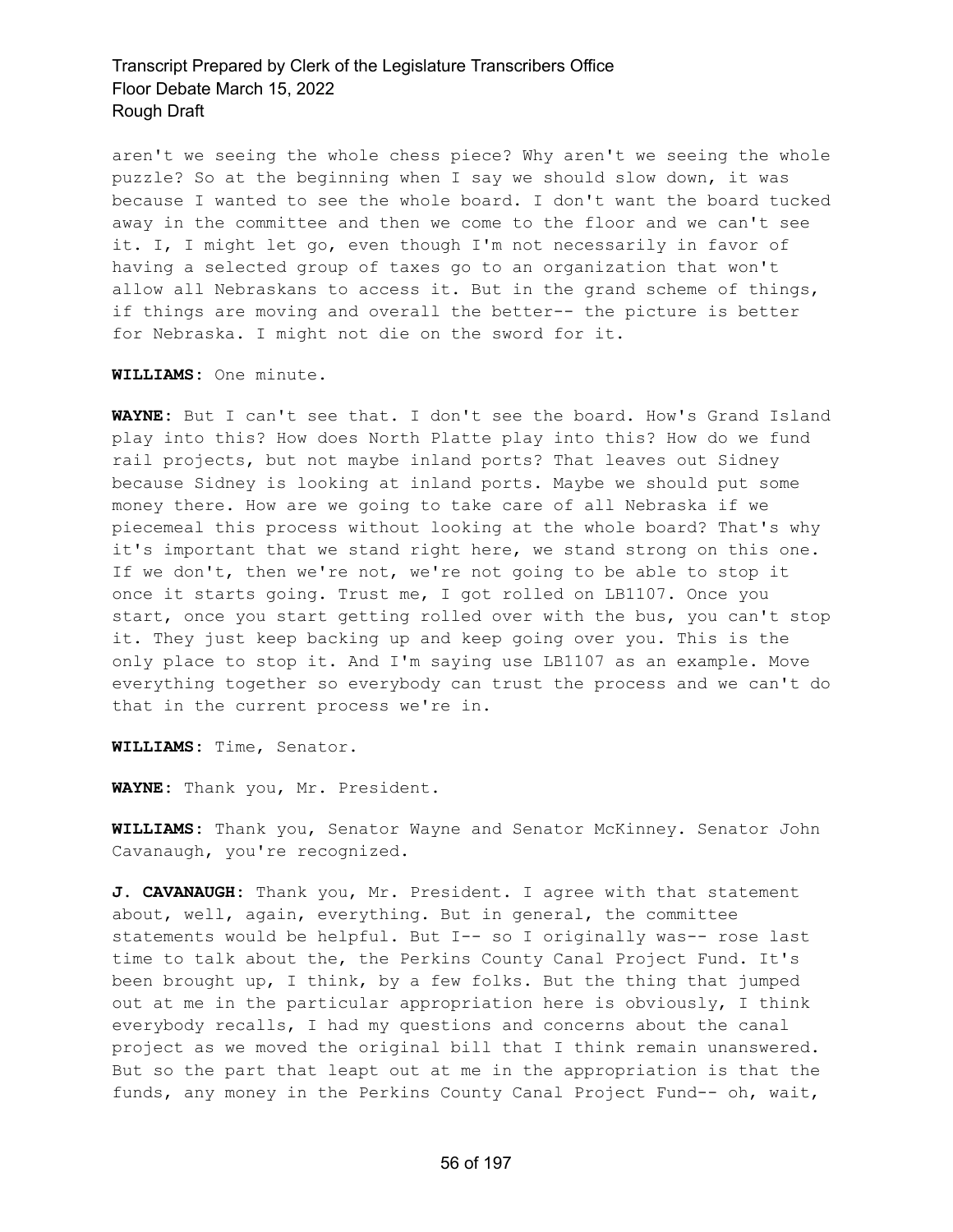let me see-- OK, the department shall use the funds for design, engineering, permitting, and options to purchase land related to building a canal outlined by the South Platte River Compact and the contract with an independent firm for the purpose of completing a study on such canal. The study shall include, but may not be limited to the following: cost to the completion of the canal and adjoining reservoirs as outlined in the compact, timeline for completion of the canal and joining reservoirs as outlined in the compact, cost effectiveness study examining alternatives, including alternatives that may reduce environmental and fiscal impacts, and the impact of the canal on drinking water supplies for the cities of Lincoln and Omaha. So the reason that jumped out at me is we were having a conversation, we had the question, actually, it says in our briefing book or on page 8 that the Governor's budget recommended \$400 million for the Cash Reserve Fund and \$100 million from ARPA funds for the canal. And I appreciate the work that the committee has done to cut that number down to \$53,500,000, although I still think that that number may be a bit high. And the reason is what this money is for, among other things, is to study whether we should do this canal, to study whether or not there is an alternative to this canal that has less of a negative impact on the environment, make sure that-- and, and it's not-- there's a most cost effective method, the impacts of the canal on drinking water of Lincoln and Omaha. Of course, we should make sure and not just Lincoln and Omaha, but anybody along the, the path as well. These are questions that should be determined. We should understand fully before we are appropriating large sums of money towards this project. What if we conduct these studies and find all of these things in the negative, meaning that there is a less costly way to do something, that there is a less environmentally impactful way to, to obtain these water rights. That if we do this canal, it will adversely affect the water rights of Lincoln and Omaha or the water supply of Lincoln in Omaha. And then we've already appropriated \$53 million and optioned land in Colorado, prepared engineering studies for a canal that will not be built. We're moving very quickly as we've all talked about, a lot of people have talked about how quickly. Senator Erdman talks about it a lot how quickly we're moving. But in this particular project, we were attempting to spend \$500 million before we've done any of the homework, before we've made any determinations about whether we should undertake this project at all. And those are not even the questions that I've asked about whether or not if we build this, if we will actually get the water that we're talking about and being promised. And so those are questions that need to be answered. And is there an appropriate amount of money to make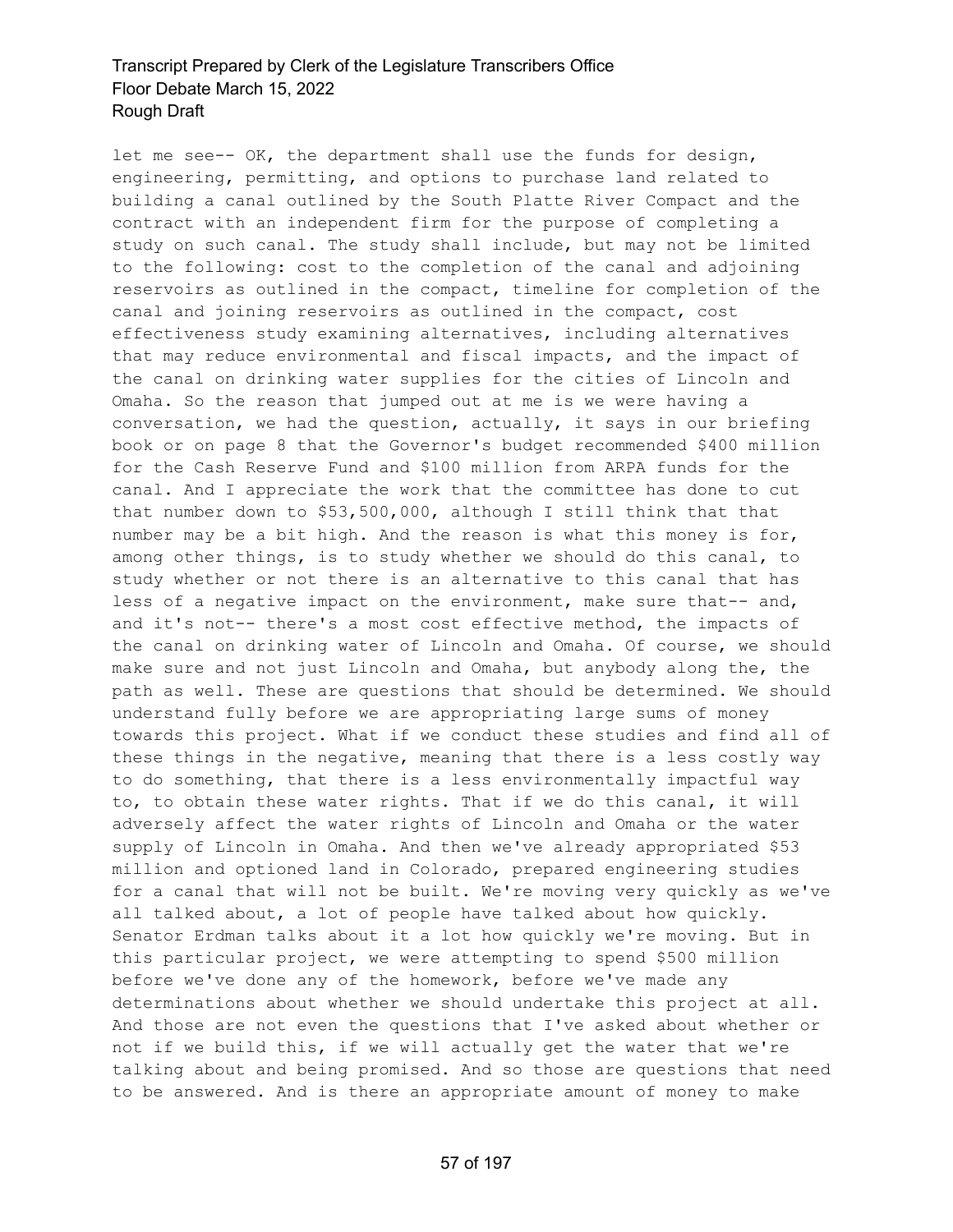those determinations to do that research, to make those findings? There probably is. This is a serious project. I've, I've said before that this is-- there's a serious need to make sure that we secure our water rights in western Nebraska and for the whole state of Nebraska going forward and making sure that we have access to water that we are entitled to. But we need to answer a lot of questions before we spend all of that money to, to do that, and we should not just appropriate a large chunk of money because we have it because there are other ongoing projects, there are other projects that may be more timely.

**WILLIAMS:** One minute.

**J. CAVANAUGH:** Thank you, Mr. President. There may be other projects that we could undertake now with some of that \$53 million, \$53,500,000 that we could appropriate this year to use for projects that are necessary now. For some of the projects that Senator Wayne just talked about, some of these other projects that we could be spending that money on that we shouldn't be spending on a project that we haven't done our homework on yet. So the appropriation specifically lays out the things, some of the things, I actually think we need to do more than this, but it lays out some of the things that we need to do, we should do before we appropriate a large chunk of money. Fifty-three million dollars that we are not ready to appropriate, we should not be appropriating. I appreciate the committee's work to cut that number down from \$500 million to that \$53 million, but I do think it should probably be a lower number. And I'll push my light and get back in. Thank you, Mr. President.

**WILLIAMS:** Thank you, Senator John Cavanaugh. Members, Senator Hilkemann would like to introduce 63 fourth graders from Cottonwood Elementary in Omaha. They are seated in the north balcony. Would you please rise and be recognized by your Nebraska Legislature. Returning to debate. Senator Moser, you're recognized.

**MOSER:** Good morning, and thank you, Mr. President. So for those of you who are at home kind of wondering where we're going with all this, the Appropriations Committee spends hours sorting through all the possible expenses that the state could fund. And they come up with a recommendation usually based on the budget that the Governor originally recommended. And then they advance it to the floor for us to talk about. And for all the work that goes into putting that budget together, it's pretty easy to understand how some members of the Appropriations Committee would feel a little bit askew, they take a kind of a sideways look at people sniping at their budget, but this is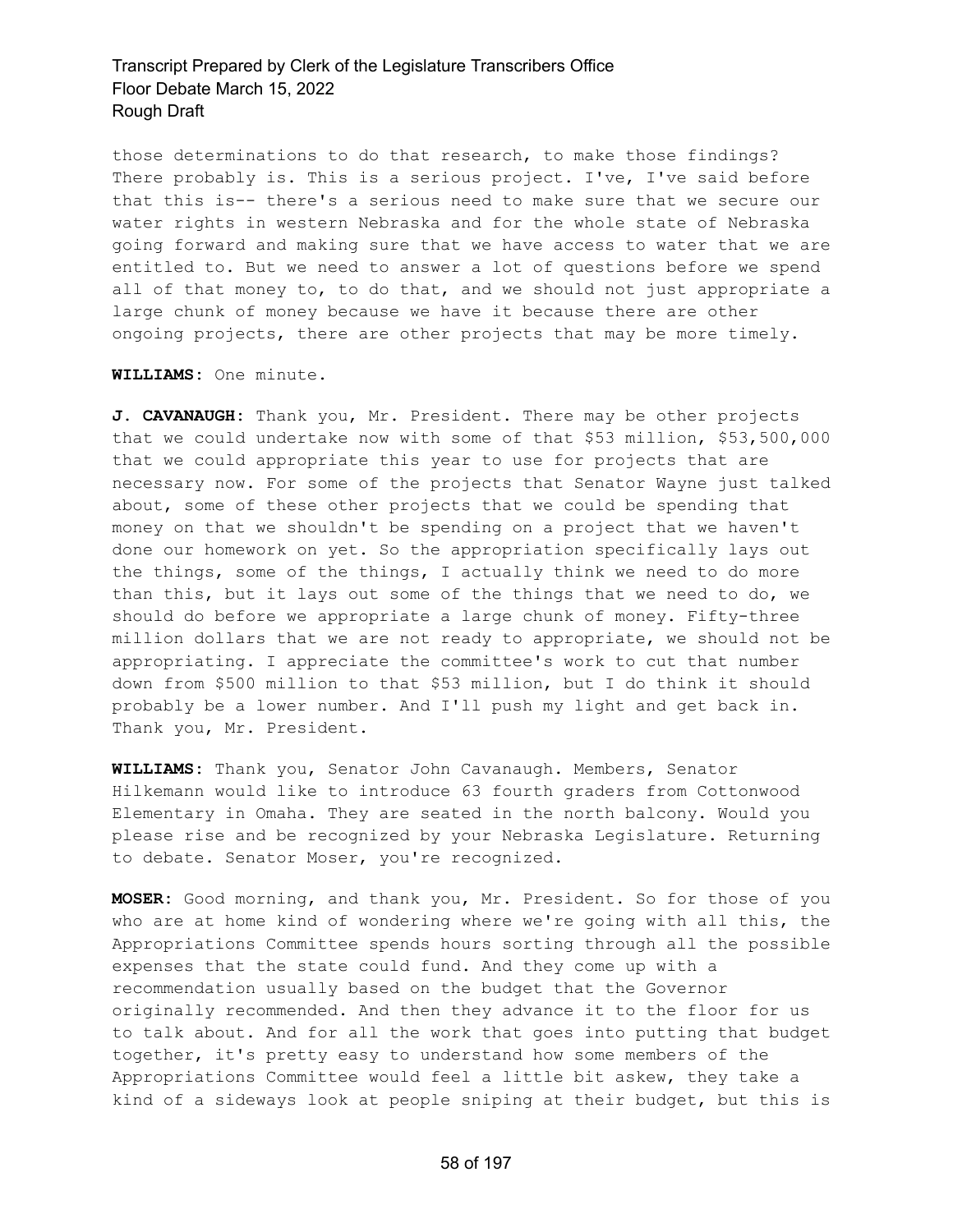kind of our time to talk about it. You know, those Appropriations Committee members have a lot of power in that committee because what they say usually happens. And so, you know, those of you at home that are trying to score what's happening here, it's pretty hard to diagram the, the debate. My principles for moving forward would be that we don't spend ourselves into a corner. We don't raise our base expenses so much that in future years, we have to have cuts in order to balance the budget. And since we have the windfall of ARPA and some of these funds, we had the, the asteroid that struck the Earth, COVID, and we're trying to recover from that. That was the bad part. OK, the good part is we've got ARPA money that we can use to try to help recover from the damages that COVID did to our economy and to our citizens. But I think we want to spend that ARPA money on things that are onetime expenses not to create new programs that we're going to have to fund every year. And I think we should bank some of that. I- looking out into the future, the predictions are that our revenue is going to be flat or possibly negative. And in other words, it would go down. And if we've increased our base and then we have revenue that goes down, we're going to have a big pinch. And you know, that's, that's not-- it's not good business. It's not good budgeting to put yourself into a situation like that. It'd be like buying a house that you can't afford. And then when the taxes come due, you can't afford to pay the taxes and then pretty soon you're in trouble. You need to plan, you know, what, what we can afford to spend, what our revenues probably are going to be, and then make that fit. So this is going to take hours. And I don't, I don't begrudge anybody spending the time to get it right. We're spending \$5 billion. However long it takes, it takes. Thank you.

**WILLIAMS:** Thank you, Senator Moser. Mr. Clerk for items.

**CLERK:** Mr. President, amendments to printed: Senator Wayne to LB1011 and LB1013. Mr. President, Senator Wishart would move to recess the body until 1:30 p.m.

**WILLIAMS:** Members, you've heard the motion to recess until 1:30. All those in favor say aye. Those opposed say nay. We are in recess, the queue will be kept for after lunch.

[RECESS]

**FOLEY:** Good afternoon, ladies and gentlemen, welcome to the George W. Norris Legislative Chamber. The afternoon session is about to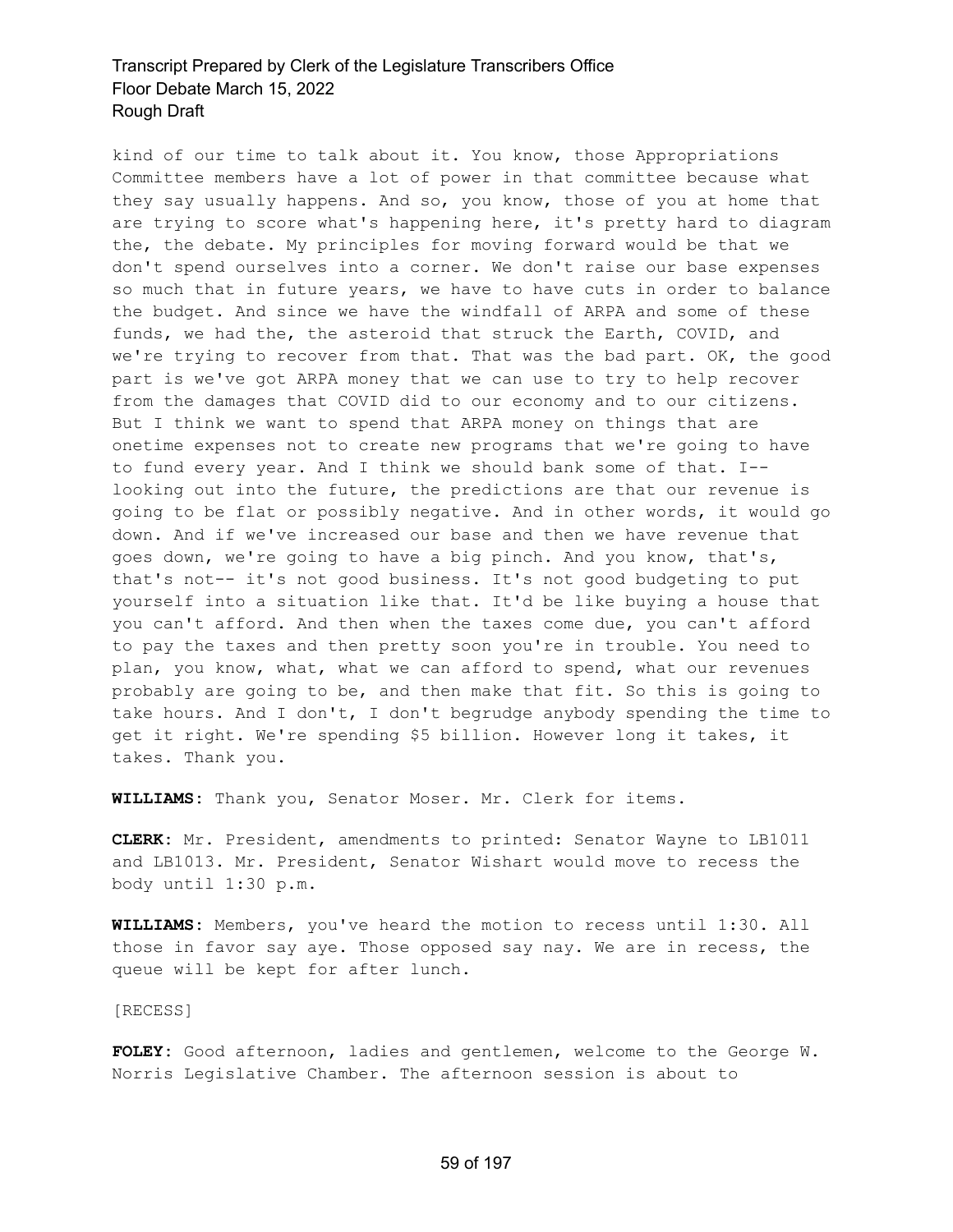reconvene. Senators, please record your presence. Roll call. Mr. Clerk, please record.

**CLERK:** I have a quorum present, Mr. President.

**FOLEY:** Thank you, Mr. Clerk. Do you have any items for the record?

**CLERK:** Two items. Amendments, Senator Lathrop to LB519; Senator Brandt to LB741. That's all that I have, Mr. President.

**FOLEY:** Thank you, Mr. Clerk. While the Legislature is in session and capable of transacting business, I propose to sign and do hereby sign the following three legislative resolutions: LR318, LR319 and LR320. If members could please come to order, the speaking queue has been preserved from this morning. Senator Hilkemann, to be followed by Senator Jacobson, John Cavanaugh and Senator McKinney. Senator Hilkemann, you are recognized.

**HILKEMANN:** Thank you, Mr. Lieutenant Governor. I rise-- I haven't spoken much today on this, but there were some comments were made about the new USDA project that, that was approved in this budget for \$25 million by, was brought by Senator Williams. And I'm going to just share with you a little bit of my eight years of experience here, that eight years ago, when I came to this body, there was an appropriation for \$25 million for the Innovation Campus. It was a revolving-type funds. And they took us on a little trip out to see the Innovation Campus back then. And frankly, it was just basically leveled dirt. And I thought, wow, I can't believe what's, what, you know, they want \$25 million. I was, I-- they needed to sell me on it. There was one, they took us to one greenhouse type of a, of a, of a facility that they had there at the time. And of course, there was some of the remodeling that have been done on some of the barns and there were structures that were there. But I thought, wow, I'm surprised. But we kickstarted that, we gave them the \$25 million. And I've been to the Innovation Campus several times for different events over the course of the of the eight years here. But two weeks ago, we were given a tour of the Innovation Campus again. Wow. To see what has happened with that Innovation Campus today, full restaurant, cafeteria there to have dinner, new hotels going up, could be managed by the Marriott. And we went to the Innovation Commons and we saw the different industries that are-- there have been companies that have started there and have already been publicly sold. And we went to one of the surgical [INAUDIBLE] type of the company there that's developing a laser-type robot surgery, state of the art. And this company too is growing and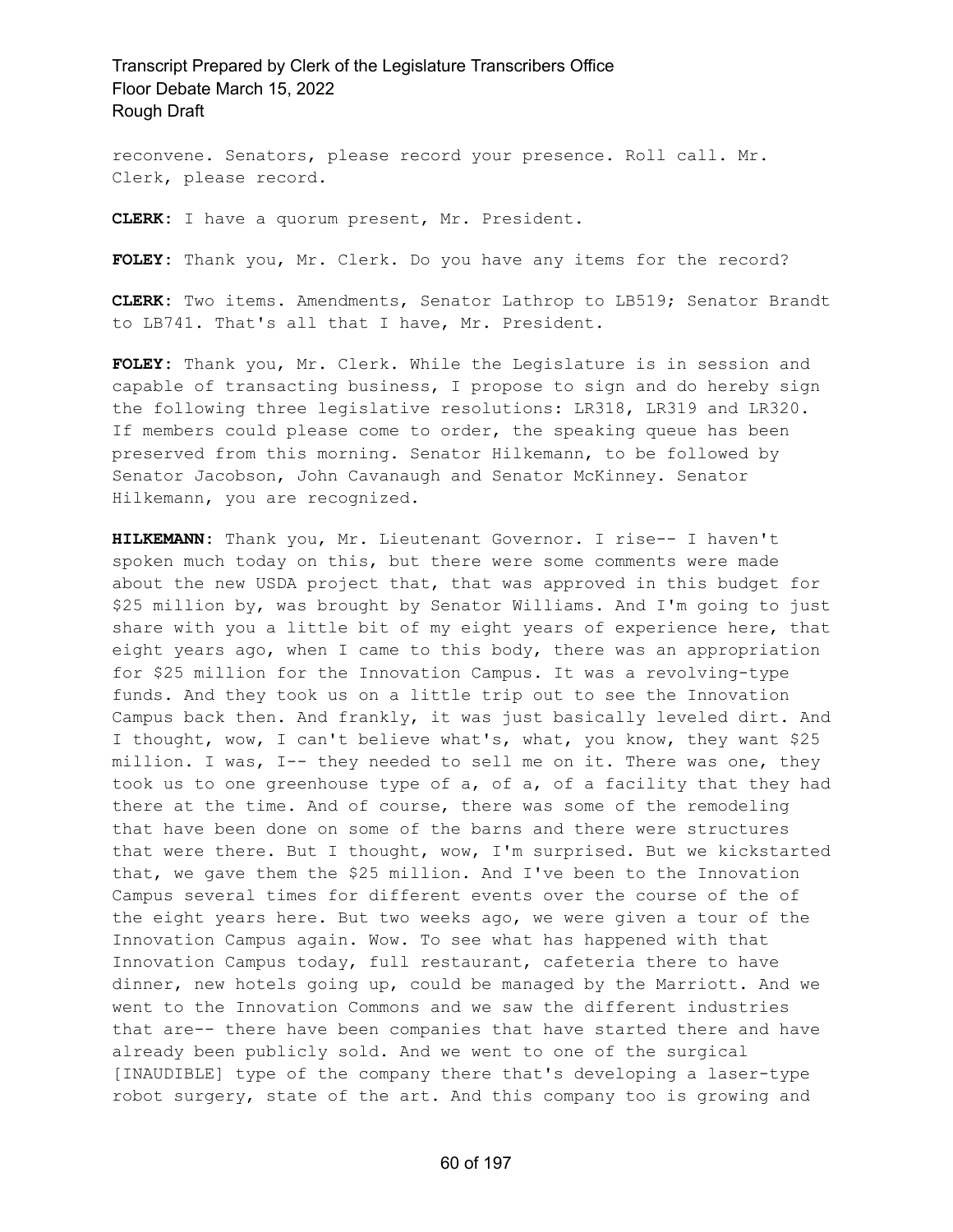will someday probably become bought out, become a public company. Eight years ago, when we went, we found out that almost all of the, what was occupied at the Innovation Campus was the university itself. Now, over 50 percent of the Innovation Campus is, is rented out or used by facilities other than the university. So we look at \$25 million for the USDA project, one on \$1. Believe me, with what has happened, we're going to get our money back and more and more and more with that, with that investment in the Innovation Campus. At the same time, eight years ago, I actually carried a bill for UNMC for the iEXCEL project. It was a \$25 million expenditure, a very big expenditure. It's for simulated learning. We had, we had to-- actually I had to learn a little bit about what I was sponsoring, took a trip out to Ohio, to, to Toledo, Ohio, to look at a project. That iEXCEL has now been completely developed, and if you ever get an opportunity to take a tour of the iEXCEL, please do. That \$25 million that we invested, before it was even done, they had money from the private in-- from private individuals for over \$100 million.

#### **FOLEY:** One minute.

**HILKEMANN:** And then they ended up getting, the CDC took another portion of it, adding another \$25 million. So that \$25 million of public-private money that we invested as a Legislature into our University of Nebraska has parlayed into a world-class, a world-leading educational facility for our medical students that we will use across our state and around the world as the Davis Global Learning Center. There were attempts at that time to take that \$25 million and put it into the Property Tax Relief Fund, had to withstand that on the Final Reading. I'm so glad, I've thought about what that \$25 million should-- would have been put into the Property Tax Relief Fund, some people would have gotten a few dollars-- to think what that's done for our University of Nebraska. So I've seen what dollars invested at the university have done, and I can tell you that, that I feel that any dollar that we expend there, that they spend it wisely and that they're growing our economy, they're are growing jobs.

**FOLEY:** That's time, Senator.

**HILKEMANN:** Thank you, Mr. President.

**FOLEY:** Thank you, Senator Hilkemann. Senator Jacobson.

**JACOBSON:** Thank you, Mr. President, and members of the body. I first too want to just echo my thanks to the Appropriations Committee for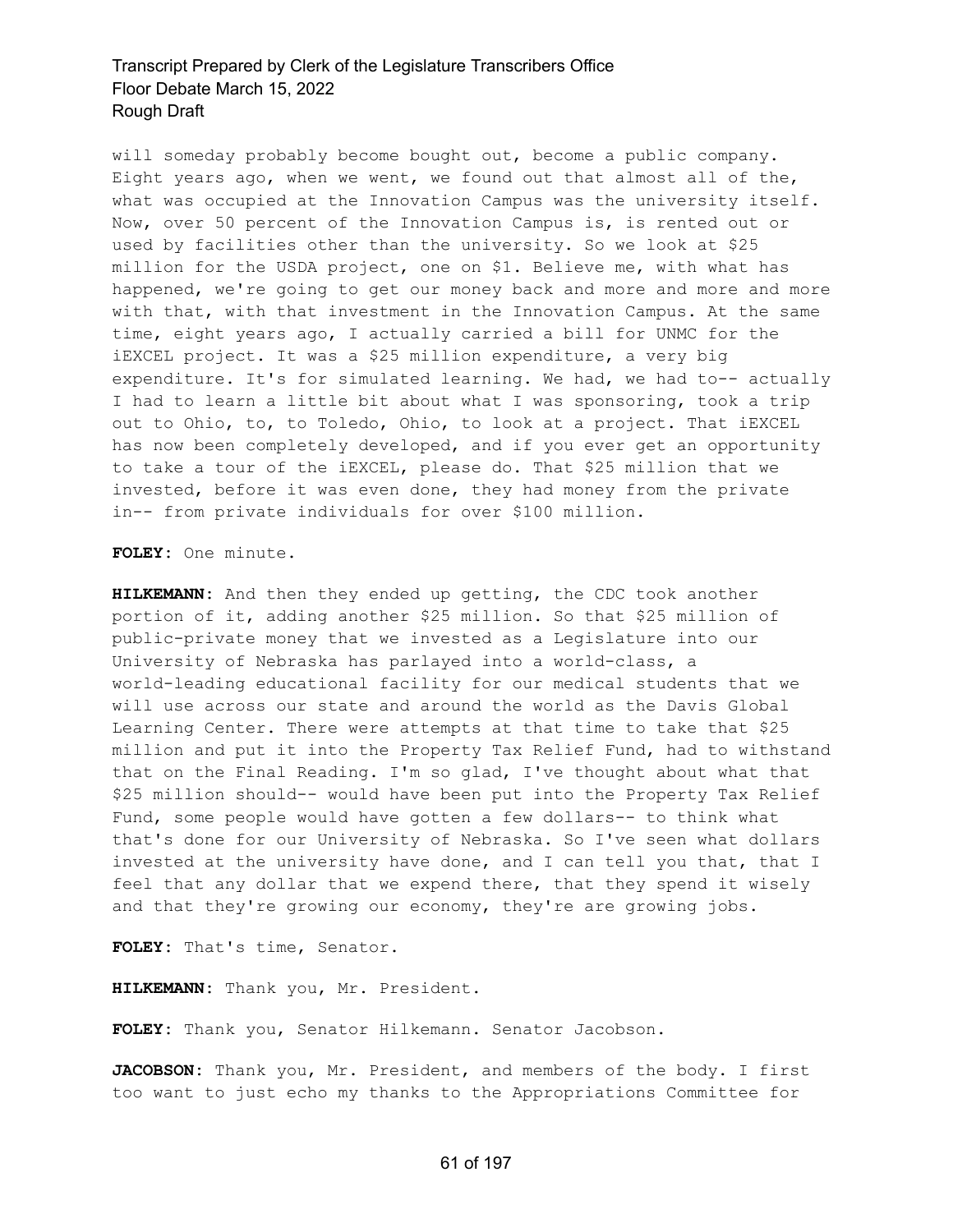the work that they've done, I'm still trying to imagine what kind of person it takes to spend five days a week in committee hearings and weekends and late nights, particularly this year, to deal with all of the spending requests, and certainly when you start looking at the dollars that they had to work with and try to allocate. I can also appreciate the concerns of the rest of the members of the body on wanting to get their input into each of these bills, and it makes sense to do so. And, and hopefully we're going to get to the finish line and, and we're going to get to what we think maybe is fair at the end of the day. I do want to specifically comment about a couple of things. One thing that was raised by Senator John Cavanaugh earlier this morning with regard to Perkins County Canal. As you recall, that project, the Governor had, had requested \$500 million, which was basically to do most of the work on the canal. The committee has scaled that way back to \$53.5 million. Those dollars would basically be used coming from the cash reserve. It would go to the Department of Natural Resources to contract with an independent firm to determine the cost of the canal, the potential for water that could be diverted and the timeline for permitting the drinking water benefits that may exist for cities and such as Lincoln and Omaha from the canal's construction. Those findings are to be done by the end of this year. We've talked a lot about feasibility studies. That's what this is. This is a feasibility study. The dollars would also be used to option the land. I would tell you that if you start doing a feasibility study and you start figuring out where the canal is going to go, if you don't have the option on the land, it's going to get pretty expensive at the end of the day. So it's incredibly important you have the land at least optioned before you purchase it, or you're going to have a lot of difficulty in being able to get that price where it needs to be. So I think that that \$53.5 million is a critically important. We are on a timeline. Colorado is not waiting, they're moving forward and continue to allocate water and structures that are going to divert that water. The time for talking is long past. We've got to make a decision this year with the dollars that are available. Are we going to move forward and stare Colorado down and get our water? Or are we going to for-- go forward and just say, we don't need that water, Colorado, we surrender. You can have it. I think this is a very important project. Speaking of feasibility studies, I want to-- I know Senator Wayne has raised this many times, and I respect Senator Wayne in terms of his intellect and the issues that he brings up. And for the most part, we agree on a lot of things. I would tell you that as we start looking at the rail park, LB788, I would refer you to there is a feasibility study that's been conducted for the North Platte,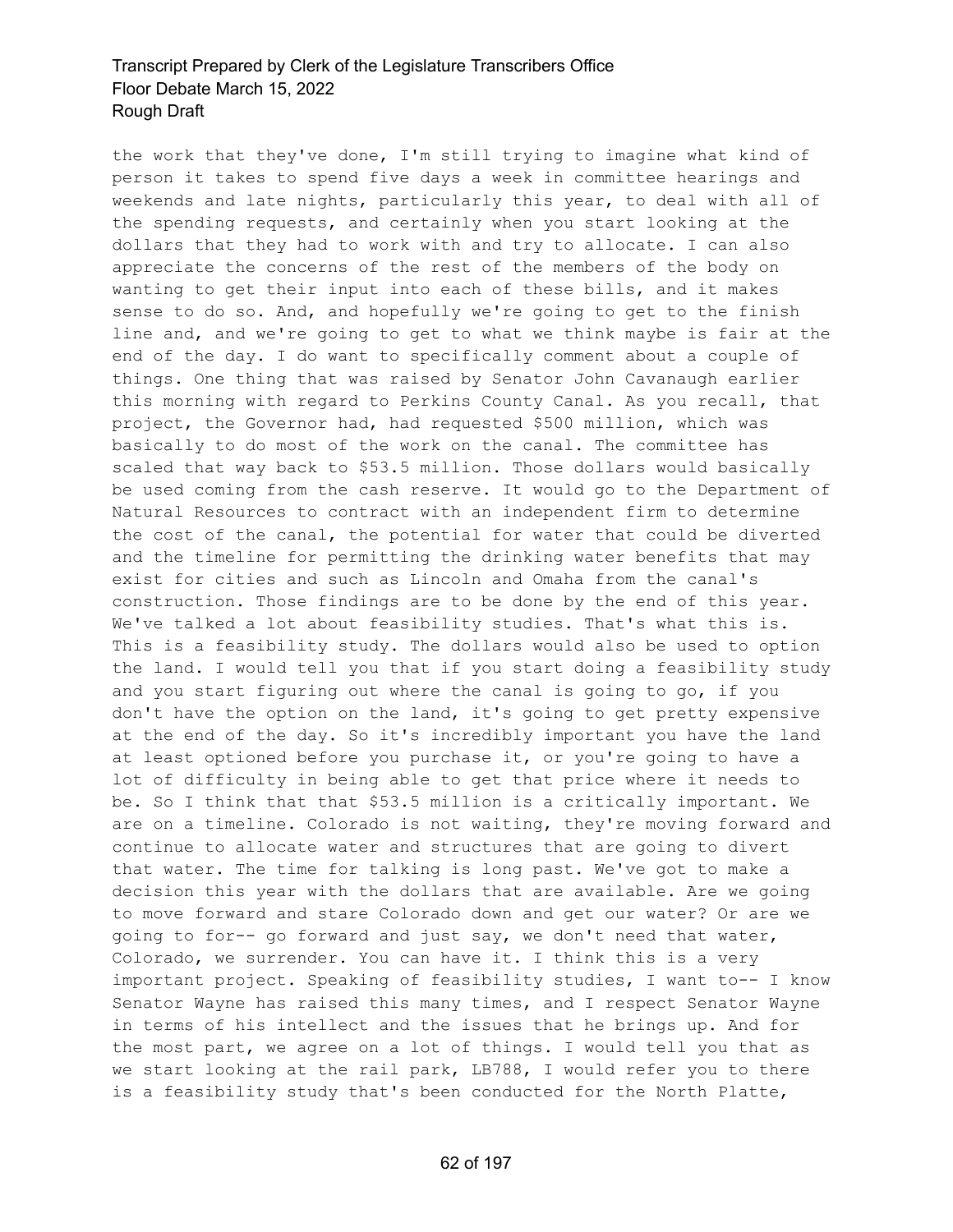Hershey area. My staff will be getting your copy of the feasibility study. This feasibility study goes into how North Platte would utilize \$30 million to begin their project. We've already optioned 25-- we already have available under contract, 25 acres where the current rail park facility had been between North Platte and Hershey. There's also ability to get another 294 acres, basically get us up to 300 acre site. North Platte, as you know, as the home of the UP rail yard, and because that rail yard has been there, we've been restricted on the ability to get any more spurs. So there's only one spur and that went to the Greenbrier site, which is where the site is that North Platte plans to use to build that rail park facility. It's also the site where they and-- and tend to get Inland Port Authority to be able to do that as well. When you look at the access to rail, access to the interstate, access to Highway 83 north and south, it's a perfect site for this in the middle of the state. But with that said, we're ready to move forward. There is a feasibility study done. You'll get a copy of the feasibility. We're ready to move forward to build out the site.

#### **FOLEY:** One minute.

**JACOBSON:** We're also prepared-- thank you, Mr. President. We're also prepared and worked with a number of companies who are prepared to come in and begin construction. This is a game-changer for our part of the state. If we're going to try to keep the exodus of people from leaving western Nebraska, moving to Lincoln and Omaha and overburdening your school system to cause you to build new schools, let's keep them in the schools that are already built in our part of the state and create quality jobs. And we think that's what will happen if this can get done. So I'd appreciate your green vote as we move forward. I'm going to be generally supportive of the Appropriations Committee's recommendations, and I hope you consider this as we move through. Thank you very much, Mr. President.

**FOLEY:** Thanks, Jacobson. Senator John Cavanaugh.

**J. CAVANAUGH:** Thank you, Mr. President. And thank you, Senator Jacobson, for your, I'd say on-point and relevant comments to my previous comments. And I appreciate people engaging on a very substantive way about this conversation. And that response certainly does give me something to think about bringing in relevant content as to how we talk about what is the appropriate amount of money to spend here. And my comments, of course, were to the suggestion, the position that we shouldn't-- we should do this study before we allocate a larger sum of money. And Senator Jacobson, I think, correctly pointed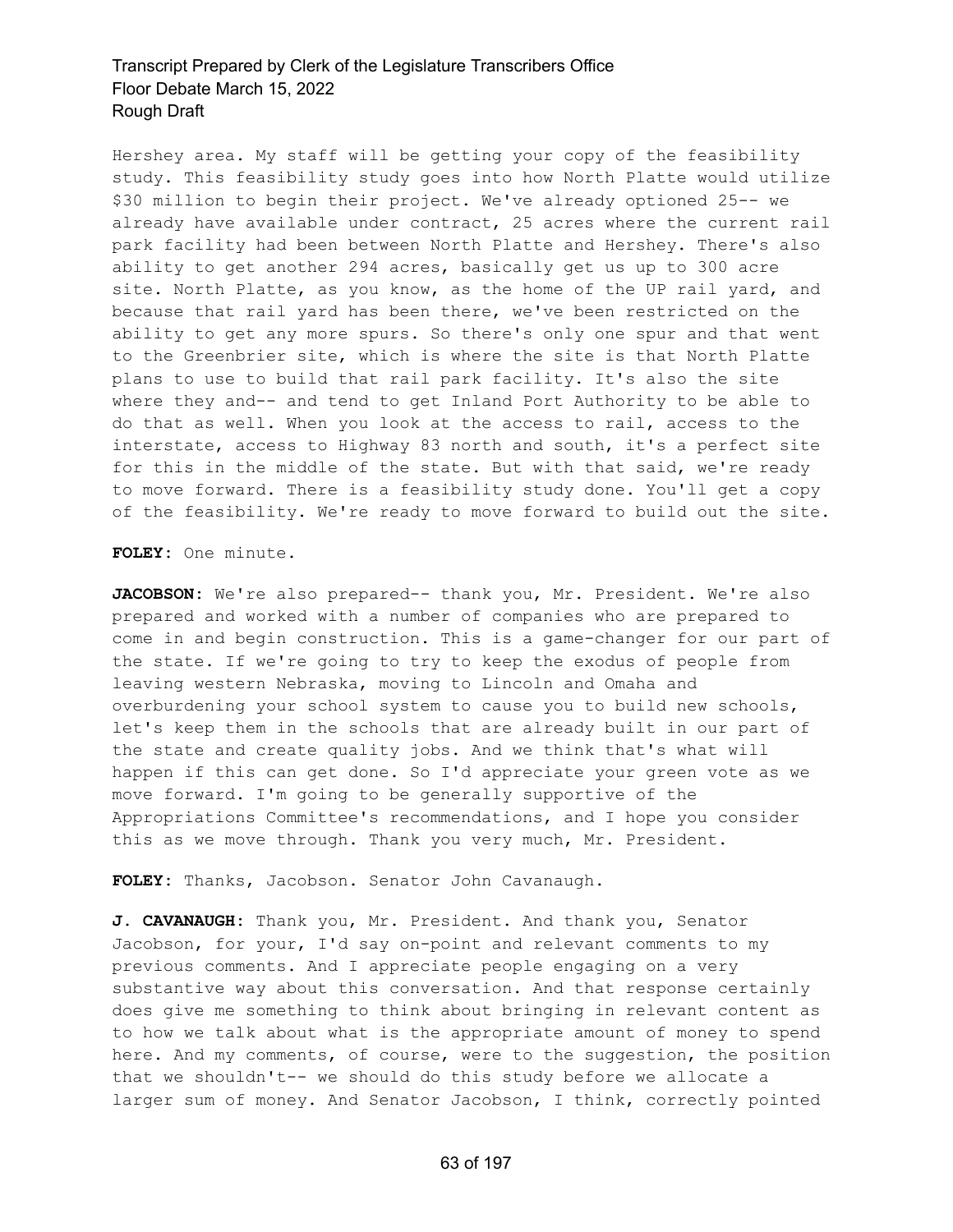out that sometimes when you delay conducted, it can end up costing you more money. And so this is, it's one of those questions of how much- when do you allocate the money, how much time-value of money, I think is what they call it, where the cost of things go up over time. If you don't spend it now, we'd spend it later. And that's one of the arguments that we've had on a lot of these big investment projects, is that the Perkins County Canal would have cost us a lot less money a long time ago. Senator Hughes actually pointed out about how much Lake McConaughy cost at the time, and we've gotten so much value out at- out of McConaughy in the generation since we built it and made that huge investment. So those are relevant considerations and those are important things to talk about about-- as we decide how to spend this money and when to spend it. And my point about raising these questions is that we, and I think Senator Jacobson just had passed out, it looks like a feasibility study that he was just talking about, and I look forward to looking at. But we have-- a lot of these things we've examined, we've gone through, we've talked about. Senator Wayne talked about they've got a plan and a study for how to invest in north Omaha, and that when we choose to spend money on things like the site preparation, purchase, land options for the canal, we are choosing not to spend it on something else. And on this particular case, and there may be others if I go through with a fine-tooth comb, which I would like to have the time to continue to do. But if you go through it, you, you see that this is one in particular where we haven't done all of the requisite homework, where we haven't made those determinations. And my point is, why are we optioning land if we are not certain that we're going to build it? And I know everybody says we need to build it, this is important. This is a really big project. This is transformational, generational, forward-looking, all those sorts of things. But the point of the articulation of the study in this bill itself says it is in question as to whether this is the right thing to do. There is a question that needs to be answered before we spend this money. And so if you want to spend the money on this, I think-- I mean, I have said it repeatedly, I probably in the end will support the canal at some point in the future because I think that there has been an articulated, a long-term look, perspective as to why we should do this and how important it is that we secure that amount of water, the rights to that water in perpetuity and we perfect that right to ensure that we have that water. However, we need to make sure that we are doing it right, we're going through the paces. We're making sure that when we build this project, we do it in the right way. We do it in the least impactful way to the environment, to the water supply of our communities, that we get the maximum benefit for the least cost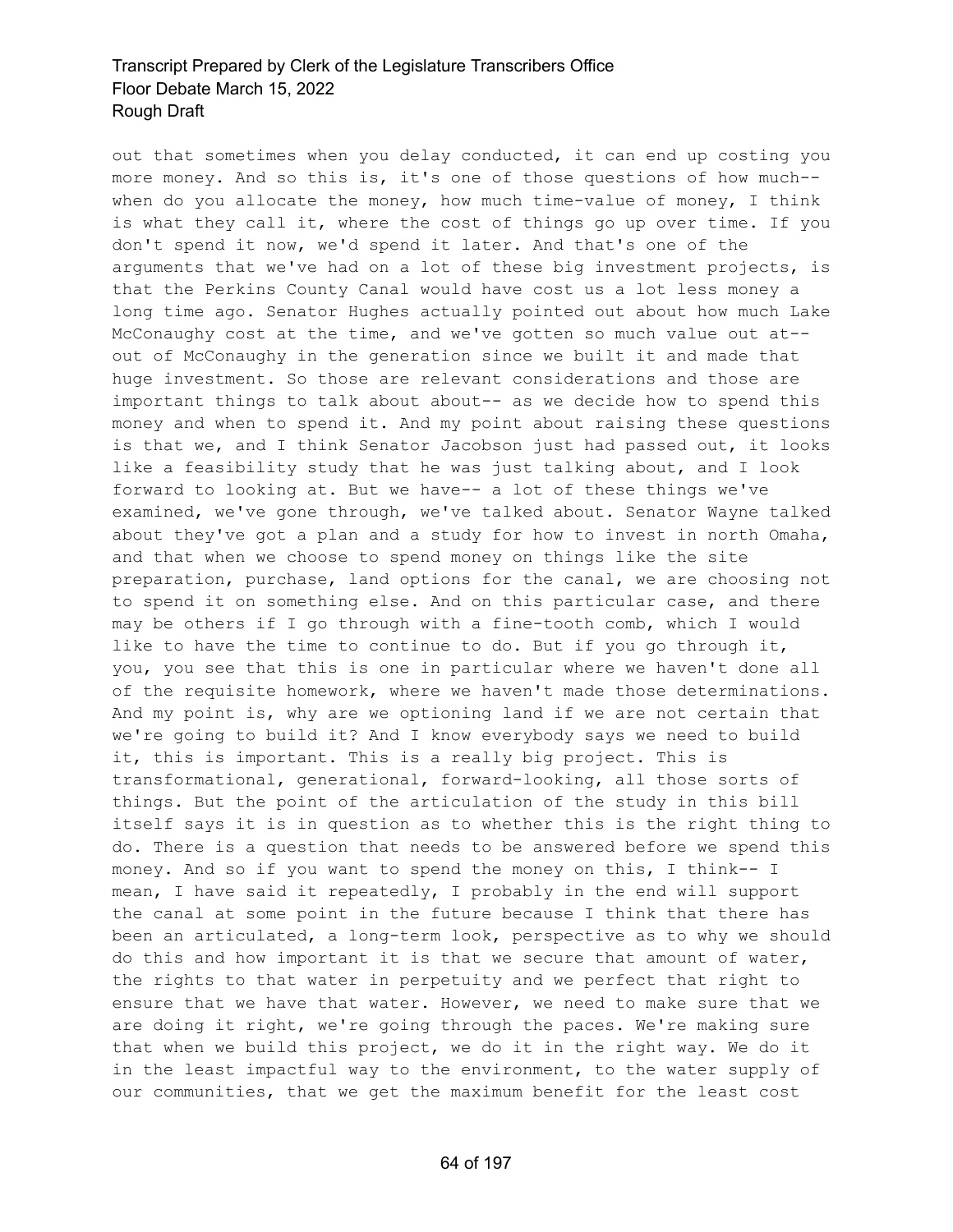and that we guarantee that we actually get that. And I think those questions remain unanswered. And that would be helpful to engage in this study that's laid out in the bill here before we become pot-committed, we go put more money in after this money, that we should only put in the amount of money required to execute the study to make those determinations, answer those questions before we start putting up the rest of the money. And once we have all those questions answered, yes, there probably-- there will be a substantial investment required, much more than the \$53 million-- \$53,500,000 that is currently in this budget. But and as we said before that the original request was \$500 million, and we had conver--

**FOLEY:** One minute.

**J. CAVANAUGH:** Thank you, Mr. President-- had conversations that it really probably will be more than that. But we can't answer any of those questions. We can't say what the true cost is. We can't say what the true hurdles are unless and until we engage in this type of objective, impartial outside research answering these questions. And we should do that before we spend, commit all of this money. And before we commit money that we have now and we should-- we shouldn't just commit money just because we have it. We should make sure that we're making the smartest investments in the time that we make them to the things that get us a maximum benefit, like some of the projects that have been talked about here today. Thank you, Mr. President.

**FOLEY:** Thanks, Senator Cavanaugh. Senator McKinney.

**McKINNEY:** Thank you, Mr. President. I yield my time to Senator Wayne.

**FOLEY:** Senator Wayne, 5:00.

**WAYNE:** Thank you, Mr. President. Thank you, Senator McKinney. We're back after lunch, feeling great. Everybody got a little energy. I just wanted to let everybody know, I now know why my feasibility study that we put out for the north Omaha plan was not accepted. I did not print it in color. If I had printed it in color, we wouldn't have to go through and create a new committee and do all this extra work, so I've learned. We even used the same font and it's about the same size of paper, so, yep, just the color part that I forgot to, forgot to do. I'll remember that next time. Colleagues, we're still talking about AM2344. Again, in no way am I am saying that this-- we are here to not to support the military. I do got a couple of questions for Senator McDonnell, if he would yield.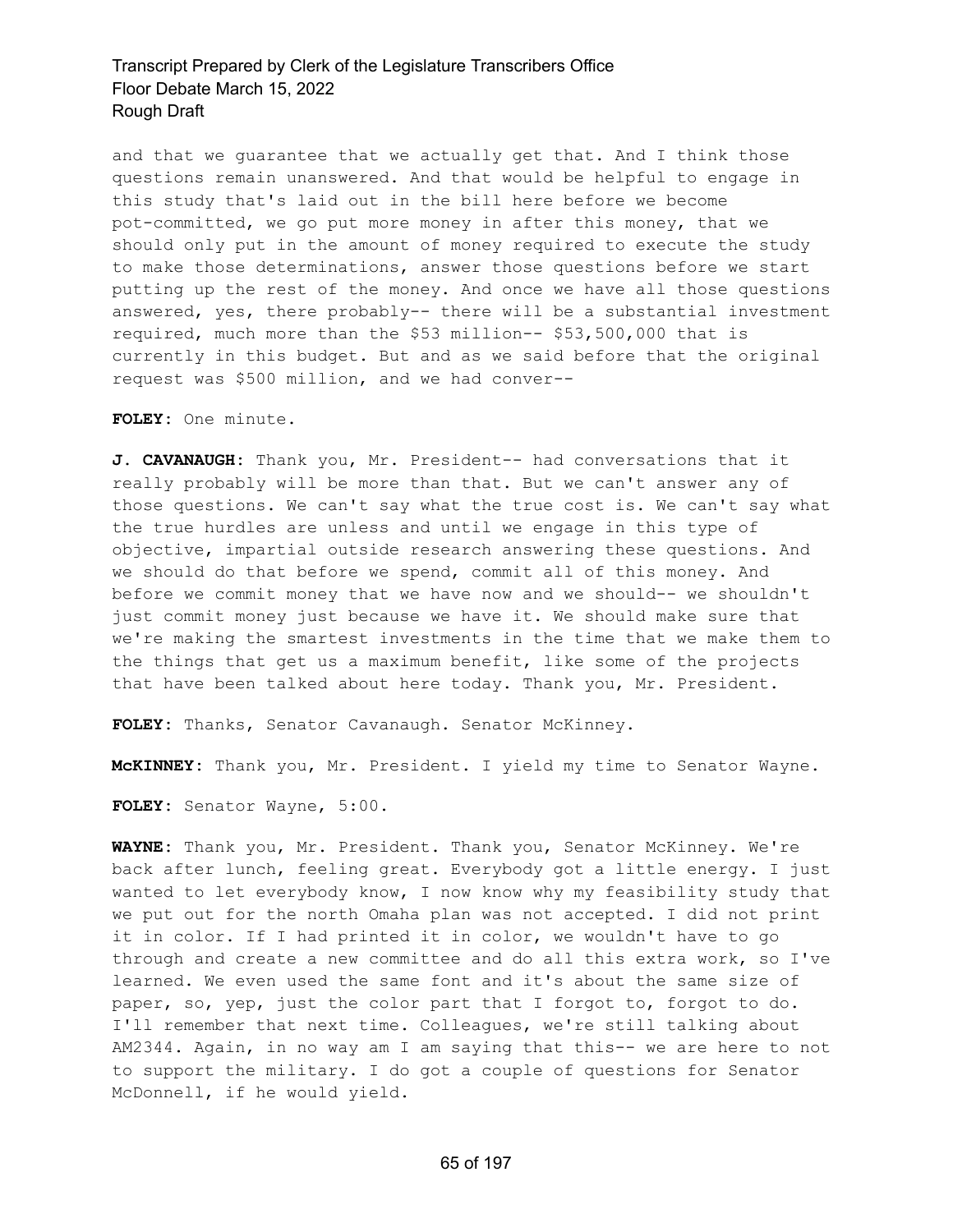**FOLEY:** Senator McDonnell, would you yield, please?

**McDONNELL:** Yes.

**WAYNE:** Senator McDonnell, has the NC3 already been established and started?

**McDONNELL:** NC3 was awarded to the state of Nebraska through the, the Air Force in, I believe, 2018.

**WAYNE:** And they are currently housed in the STRATCOM new facility?

**McDONNELL:** I don't know exactly where they're housed.

**WAYNE:** So what, where-- what is the difference without-- I don't want to say where, because it might be top secret. What is the difference in the facility they have now versus the facility you're trying to help facilitate?

**McDONNELL:** So based on the \$80 million facility that would bring private and the military-- and the private money into and the military money and the, the private sector working together to look at our next generation of software for our nuclear mission.

**WAYNE:** Has construction already started on this project?

**McDONNELL:** No. The city of Bellevue is looking at sites because they're also part of the partnership. They would have \$5-plus million into land and infrastructure.

**WAYNE:** So we're-- this, you're proposing about five times what the city is proposing to put in?

**McDONNELL:** No. Well, the city is looking at-- we're looking at \$20 million, the city is looking at \$5-plus million, the remainder coming from the private sector.

**WAYNE:** So four times. I'm just trying to get the number right, so we talk about north Omaha, whatever the city puts in for Omaha, we can do four times. So I appreciate that. The reason why I was asking those questions is the body-- thank you, Senator McDonnell. The body always gets upset about TIF, right? We always talk about the but/for test. My question to you all is what but/for test is going to happen on golf courses? What but/for test is going to happen on improvements? What real data do we have but/for we make these improvements, all of this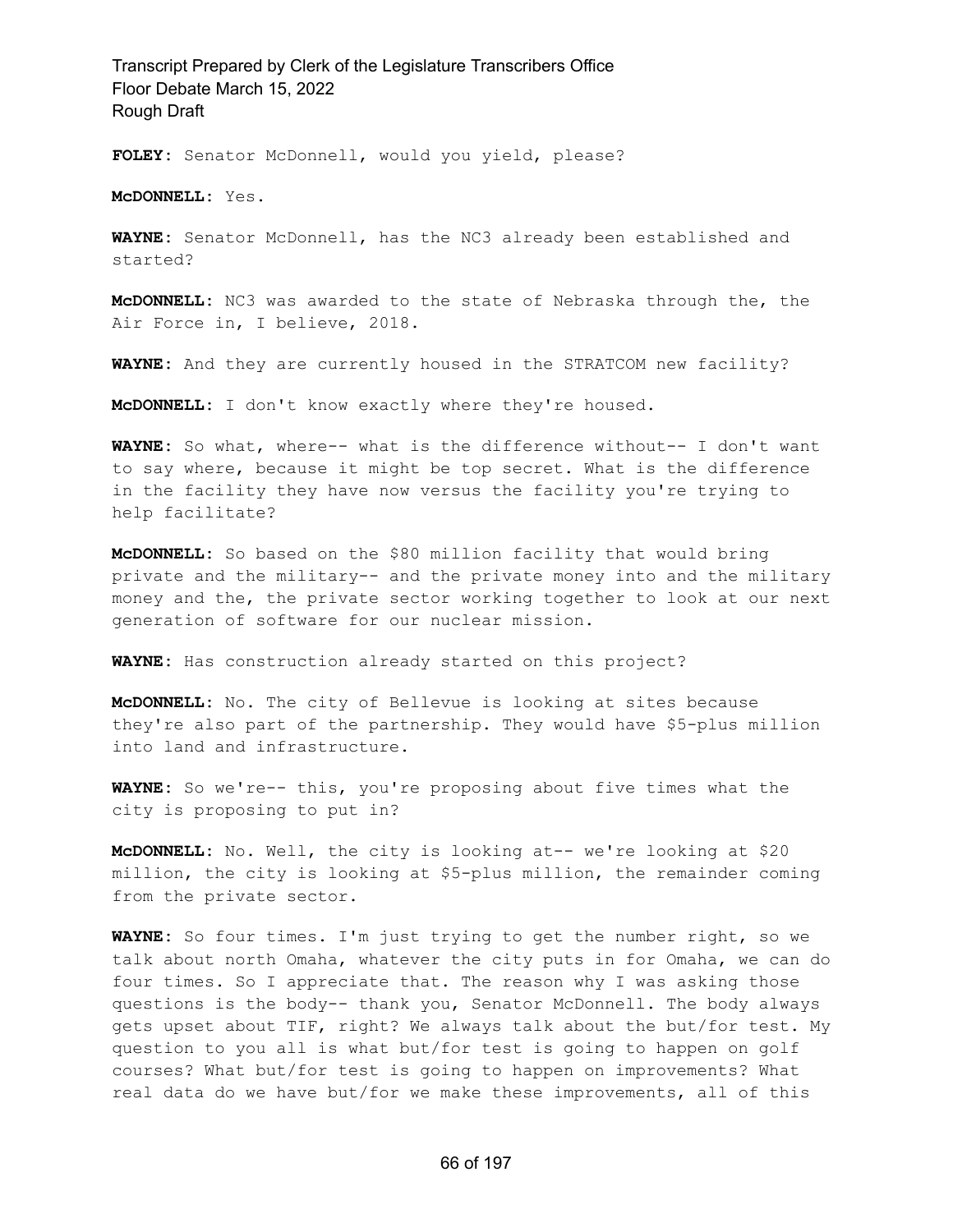is going to go away? When you look at the NC3 project, I think that'll happen either way. I think we can lower the amount or eliminate the amount, I'm not opposed to it. I think we should as a state develop in next generation technology, although I'm against nuclear weapons. I do believe that but/for has not been answered when it comes to many of the things we're going to talk about. Many of the things where we talk about putting money into water, but/for if that doesn't happen. If you were in Natural Resources, we kind of heard clearly but/for from the AG in their perspective, in their opinion. We may disagree, but they at least made a case for the but/for. What I don't see in, in the underlying bill when it comes to this particular sections of landscaping, lakes, and by the way, the construction on the lake has already started. I know I can print out the document because they actually bid it over a year ago, and I was one of the contractors who did not bid on it. My point is is there's already been federal allocation dollars. Those projects are going to happen. In addition to that, why are we, and I'm going to say it again, supplementing private contractors who already have the contract to maintain those housing units? In what other world are we doing that? And we can't just say because it's STRATCOM, because it's the base. There has to be more. So what I'm going to ask everybody to do, including challenging me on LB1024, when or if it comes up, ask me the but/for. And if I don't have the data and I don't have the testimony and I make sure that I don't have that information for you, don't vote for it. But nobody can tell me improvement on-- and if you never play Willow Lakes golf course, it's actually a really--

**FOLEY:** One minute.

**WAYNE:** --good golf course. I've actually played there multiple times. What improvements are really going to change that to keep a serviceman or woman to stay here? By changing the track and field, what are they-- they don't compete in high school track and field, I mean, it's literally just a track that people sometimes run around. They have- they're already getting renovation on their field house. And again, not every Nebraskan can access that. In fact, most Nebraskans can't. That's what I'm saying here, why we should vote for AM2344. Thank you, Mr. President.

**FOLEY:** Thank you, Senator Wayne. I see no further discussion on the amendment. Senator Friesen, you're recognized to close on AM2344.

**FRIESEN:** Thank you, Mr. President. Well, I think we've had a pretty good discussion on this amendment at least, and we've covered portions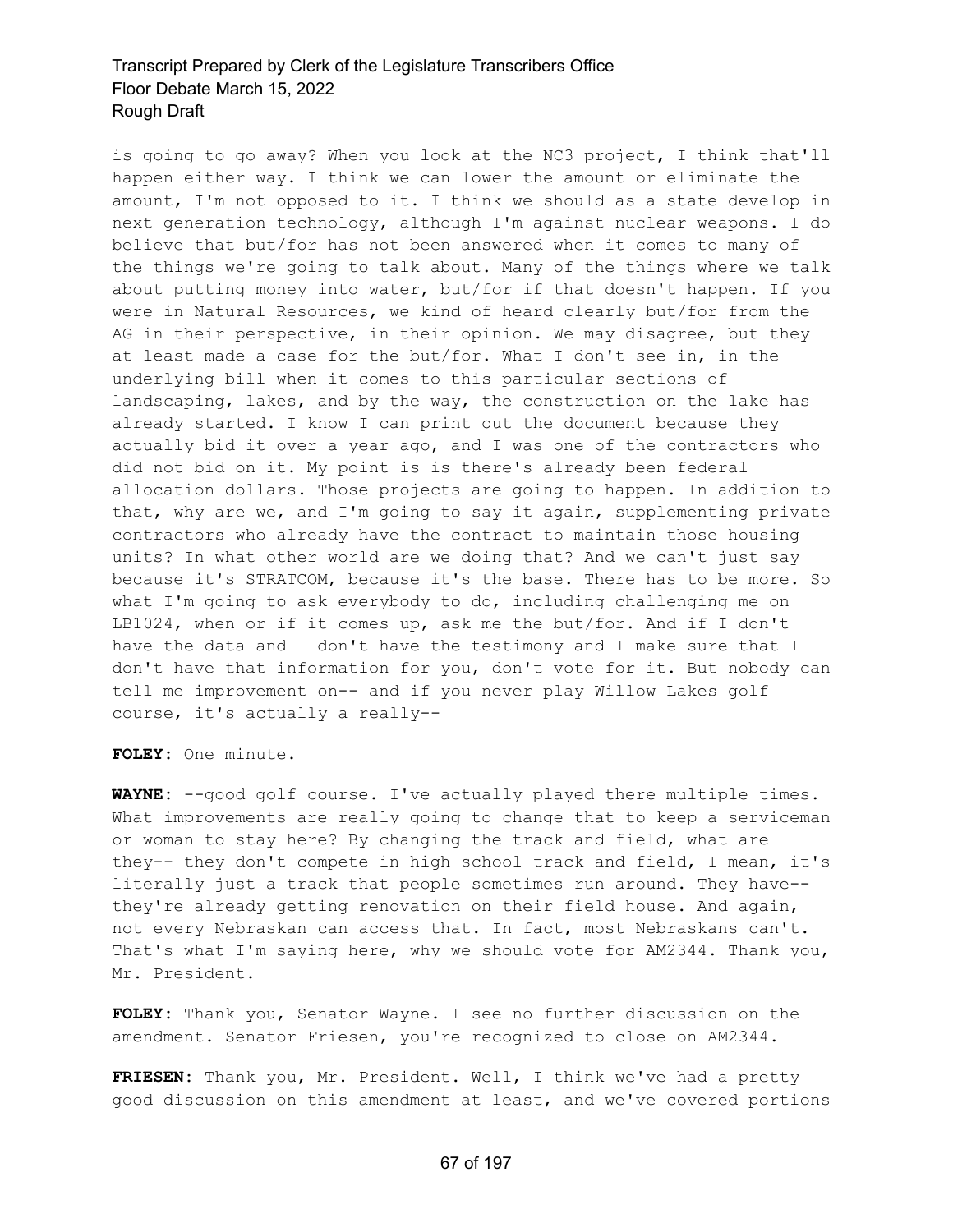of the other parts of the bill. But I think we'll probably get a little further into some of the others yet. But one thing I, I just want everybody to be thinking about as we move forward here and we're doing this, we're, we're looking at all of the different funding things that we have proposed in front of us here, and which one rise to the priority that we as state senators should make sure we fund. And when I go through this list again, I'm kind of with Senator Wayne, I'm trying to figure out why we need to do the track and field and a parade ground and walking trail, base lake improvements, you know, rooftop gardens, those types of things. And it's on a military base where the average citizen can't use it. And we do support our military, we have authorized funds over and over and over again to help make Omaha a better place for our military that serves there. And I think Omaha and Sarpy County and some of those other communities have done a lot also, and I think it is one of the top bases where people do come and serve. But there has to be a limit. There's other parts of the state, I think, who have priorities that would exceed these in my book. They're not going to make STRATCOM any more efficient, any more-- it isn't going to help them do their job. Yes, it's amenity, but I'm not convinced that it's our job to be funding some of these things. And that's what I want people to think of going forward. We have this year since I've been here, I mean, when I first started here, we had \$740 million in our cash reserve. And I, I remember our spending, I think, was in that 3.5 to 4 percent range and there was plenty of money for everybody to spend on the floor. Within a year, that money was gone. And for a number of years, we didn't have any money to the floor. Times were tough. And now, with all the influx of federal dollars, we have too much. We're going to drive up the cost of things, we're going to drive up inflation because we are going to spend, spend, spend. What are our priorities? As a term-limited senator, I'm more than willing to leave some money for the next body to spend, the next Governor to decide what their priorities might be. They'll have a good long summer to work on those issues and come up with maybe better ideas that maybe benefit the whole state. I know we've spread money clear across the state, but again, my district, there's no ARPA projects. That's OK. We've been doing things our own way, but we still haven't fixed how we fund our K-12 education system. And that's one of the things that has eluded me in my eight years here. And so as we look at priorities, that's my number one priority yet, and we're not going to do it again this year. So I just want people to be aware of what we're dealing with here, where your priorities are, because I think we're going to have lots of opportunities down the road in the next few days as we work on the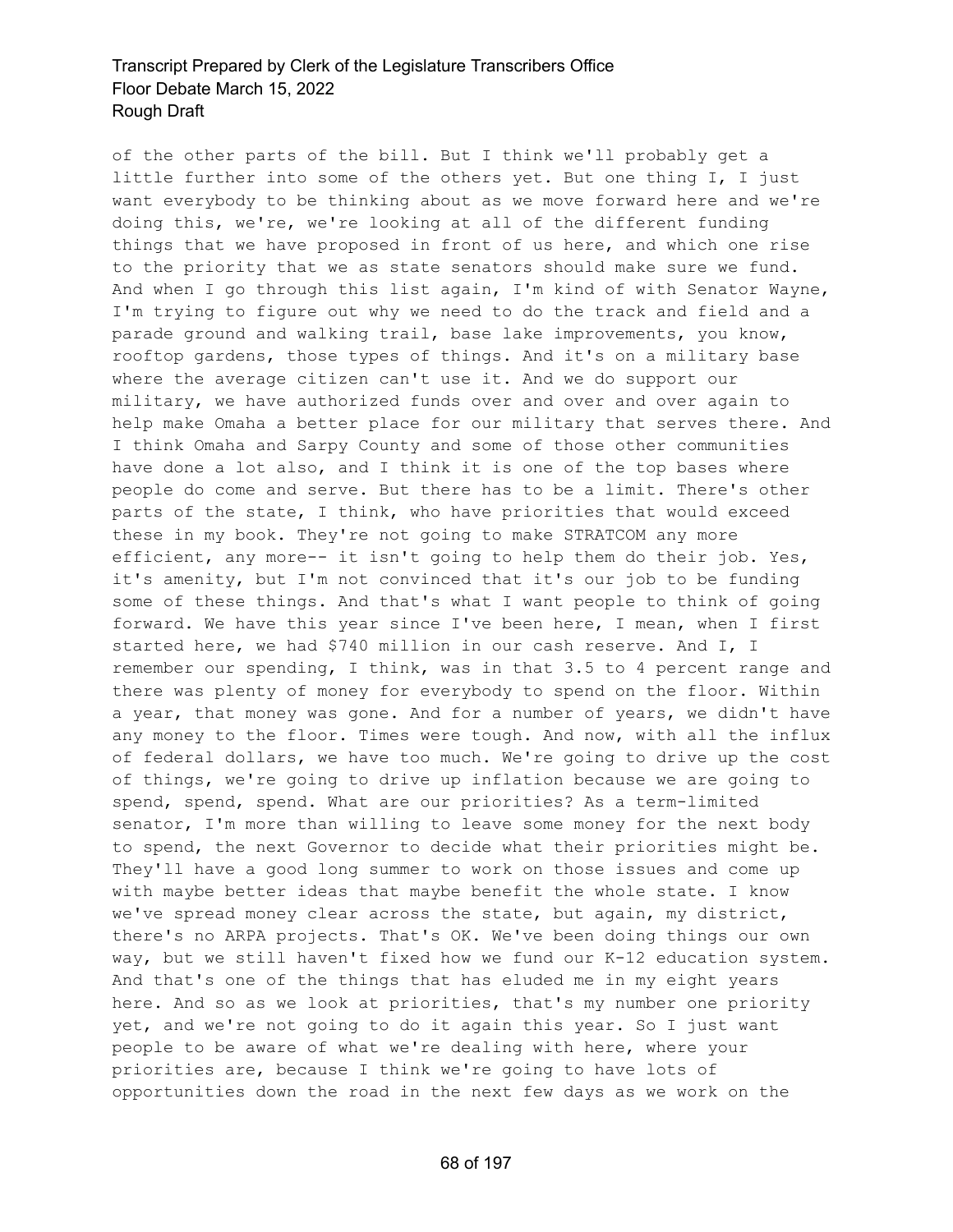budget and we work on these transfers and we work on ARPA spending. We're going to have to make some choices on some priorities. And I just want people to make the most informed choice that they can. With that, I will withdraw my amendment, Mr. President.

**FOLEY:** Thank you, Senator Friesen. AM2324-- AM2344, excuse me, has been withdrawn. Mr. Clerk.

**CLERK:** Senator Frisen, I have AM2345.

FOLEY: Senator Friesen, you're recog-- you're recognized to open on your amendment.

**FRIESEN:** Thank you, Mr. President. Again, this is my number two amendment that I had up there, and it talks about trail development and maintenance. This one, too, doesn't rise to the level that I think it should be at. I know it's just \$8.5 million, I believe, but I want to hear some of the discussion on how this is a priority for the state and what it's going to do to help, you know, grow rural Nebraska. I'm, I'm familiar with the trail system up there. I have not ridden on it. I don't know how much it's getting used, so I guess I'd like to hear for some people to know exactly what's happening with the trail there. What, what the investments have been previously, what the real need is. Does this get the trail system totally finished and maintained for the next 20 years? So I'll be listening and waiting for people to have this discussion to see once where this is on everybody's priority list. Thank you, Mr. President.

**FOLEY:** Thank you, Senator Friesen. Moving to discussion on the amendment, Senator Hilkemann.

**HILKEMANN:** Thank you, Mr. President.

**FOLEY:** Senator Hilkemann, if I can just interrupt you for a second, I forgot to recognize we've got 29 sixth graders from the Tri County Schools in DeWitt, Nebraska, Senator Brandt's guests. If those students could please rise, we'd like to welcome you to the Nebraska Legislature. Now, Senator Hilkemann, sorry.

**HILKEMANN:** It's nice to have the kids here. Thank you for being here. Senator Friesen, the \$8.3 million, is, is an appropriation to complete the MoPac Trail. This is-- the MoPac Trail begins at, on the Missouri-Iowa border, comes north, comes up to Council Bluffs. A trail called the Wabash Trace, which has been well-used and been around for a long period of time comes through Omaha and comes down to Lincoln,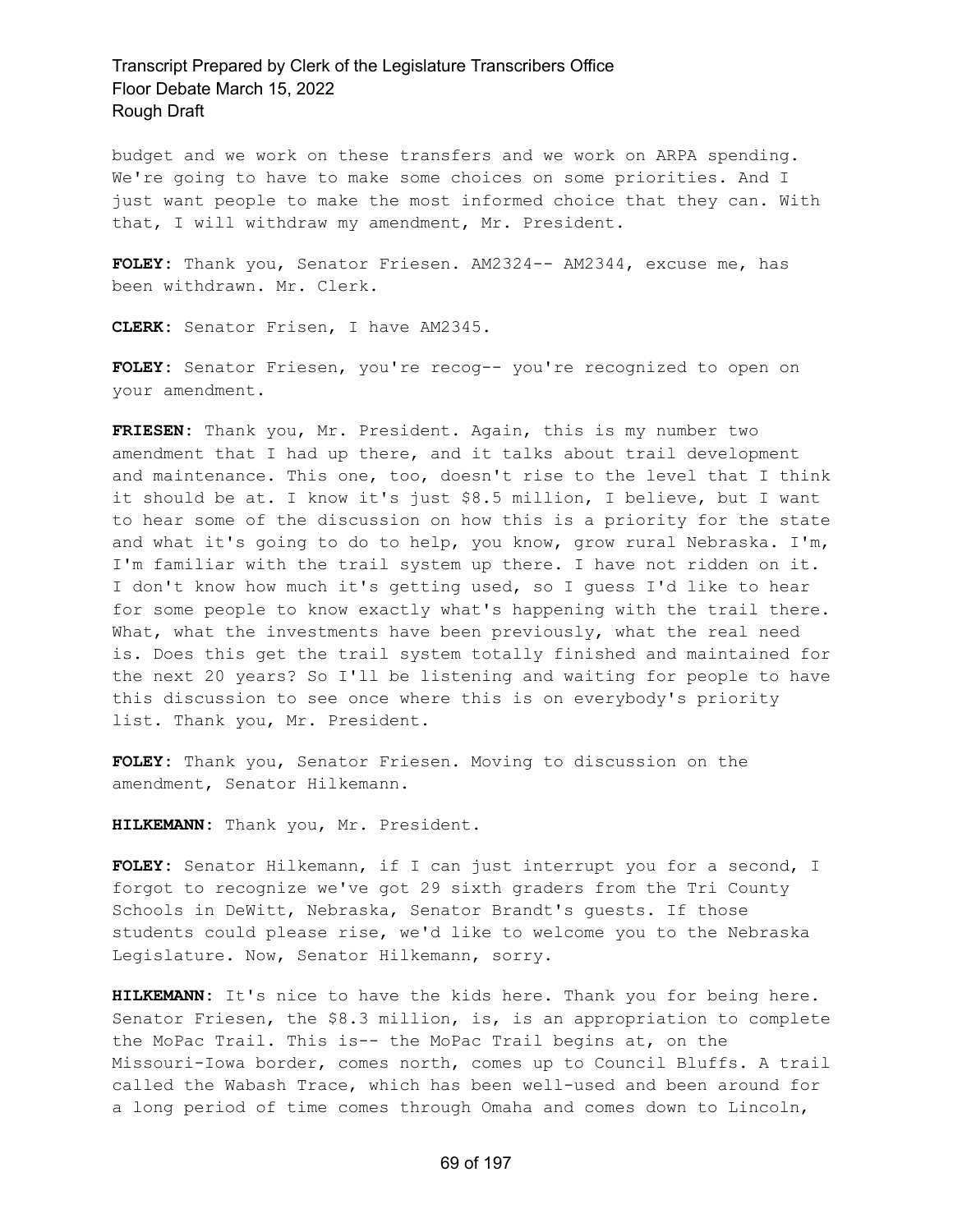passes by Senator Clements' home within a few blocks and then ends up basically at the Nebraska-Kansas border. There is a gap in that trail, about 11 miles, something, something of that sort. Eight miles, eight miles of it that have not been completed. Once that is completed, it will be a destination for people to ride from and will be a huge economic development not only for the area around Lincoln and Omaha, but it will bring people in from all across the country, will, will-they like challenges, particularly bikers, hikers and so forth. I'm going to just refer that when I did my bike ride across America, a portion of it was at, was-- went along the Greater Allegheny Trail. And the Greater Allegheny Trail has been-- I'm not-- well, it follows that the railroad track is basically what it does. And that trail, the hundreds, probably thousands of people that I saw in the two days that I was on that particular trail, is very impressive what can happen. I saw train depots that had been converted into ice cream shops, small restaurants, delis. There were, there were bed and breakfasts all the way along the line. In fact, I told Julie one day, that's my wife, when I was on that ride, I said, you know, this is an area where you could come and we could spend a week hiking, biking on these trails. They were well-developed. And so that's where we can go if we complete this particular trail. It's been, it's been a project that cyclists have been trying to find resources and so forth to, to get completed for a long time. I brought it forward this year hoping that we could, that we could complete this project and begin moving Nebraska forward. Part of-- Nebraska is part, and I, and I can, I'll-- maybe I can get my staffers to bring it down to you. There is a Rails-to-Trails bike path that's going to go across the entire United States. You may have seen it. It involves some of the MoPac Trail, and then it also involves what's called the Cowboy Trail. And originally on my bill, I wanted to have some money for the Cowboy Trail, that was taken out of the bill. And so the, the purpose is, is that, that we have to invest in these trails to make these trails for the cyclists, hikers and people who want to take a vacation, for example, and do this type of trek, that these are-- that they are trails that they want to ride on, to be quite honest with you. If you ever-- as, as a cyclist, I've been down the Wabash Trace many times. There's public money in there.

**FOLEY:** One minute.

**HILKEMANN:** There's also a lot of private money that's been added and will, and that might very well happen with this project down the line as well, Senator. But, but it was the bill that I brought. I'm pleased that the Appropriations Committee included it into it. It's an expenditure, I think, that over the years we're going to find is a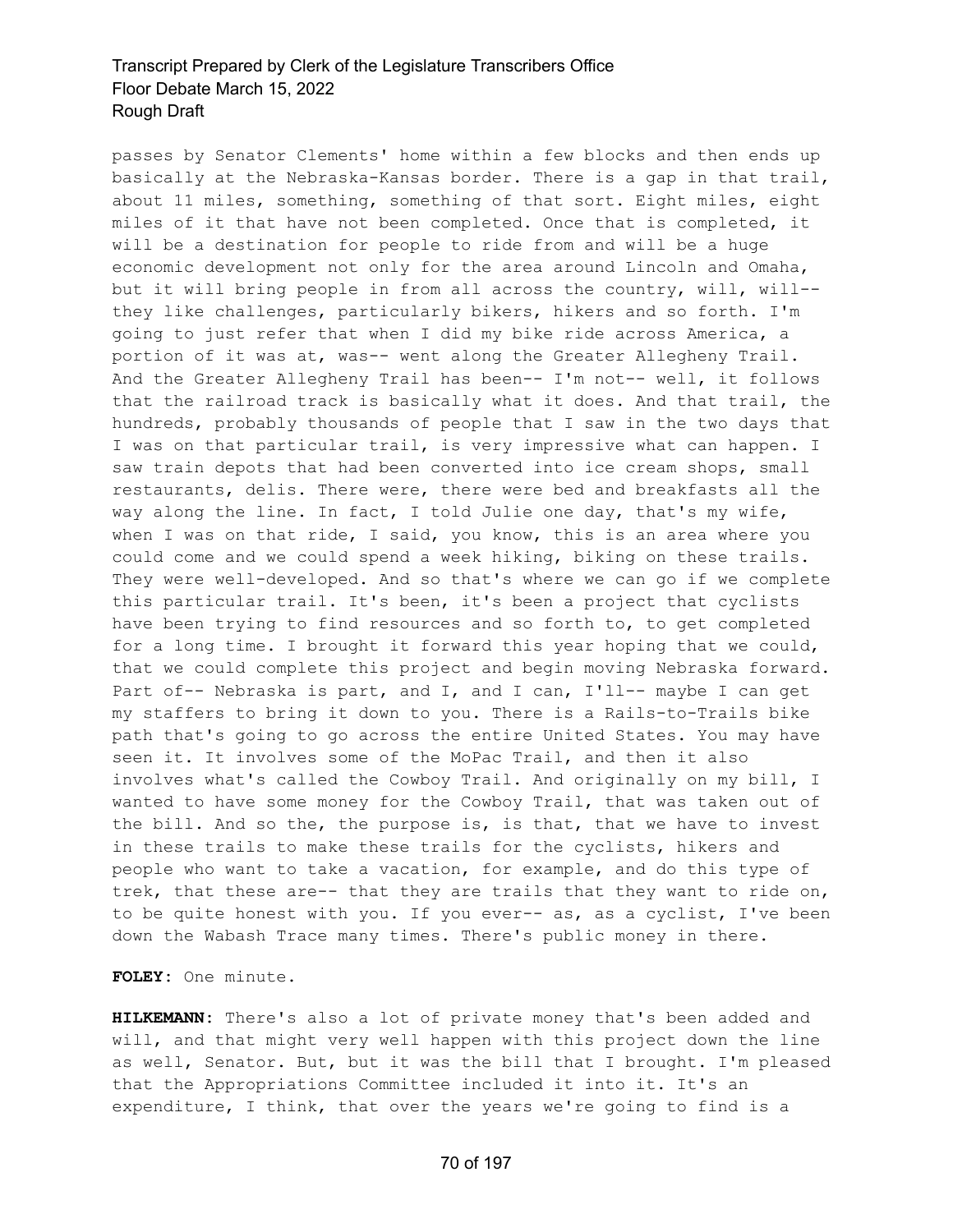well-- is \$8.3 million that completes a project. It completes a project so that we can make that project even better. Many people who are cyclists been up to the Mickelson Trail up in the, in the Black- in the Black Hills area, the Katy Trail in Missouri. These are actually destination points. And I can see the MoPac being a destination people-- where people will come, they'll camp. The development potential is there, but they have to have the product to, to come to. And so that's why I brought that bill and, and I appreciate the committee--

**FOLEY:** That's time, Senator.

**HILKEMANN:** --listening to that--

**FOLEY:** That's time, Senator Hilkemann.

**HILKEMANN:** --and then making the, the appropriation into it. Thank you, Mr. President.

**FOLEY:** Thank you, Senator Hilkemann. Senator Wayne.

**WAYNE:** Thank you, Mr. President. Will Senator Hilkemann yield to some questions?

**FOLEY:** Senator Hilkemann, would you yield, please?

**HILKEMANN:** I certainly will.

**WAYNE:** Can you tell me the difference between LB813 and LB981?

**HILKEMANN:** LB-- what's, what's the LB981, Senator?

**WAYNE:** That was the one in front of Natural Resources that was about trails.

**HILKEMANN:** Oh yes, yes. OK, the difference on it? Oh yes, thank you. The difference on that one, Senator, was it was a bill that I brought, we wanted to set aside \$15 million as a-- and put it with-- to establish a trust fund that would provide for ongoing maintenance of all of the trails and the bike trails, hiking trails in Nebraska. It would been under the Game and Parks Commission. That bill has since been modified. It's actually my priority bill and with the modification that came out of the Natural Resources Committee.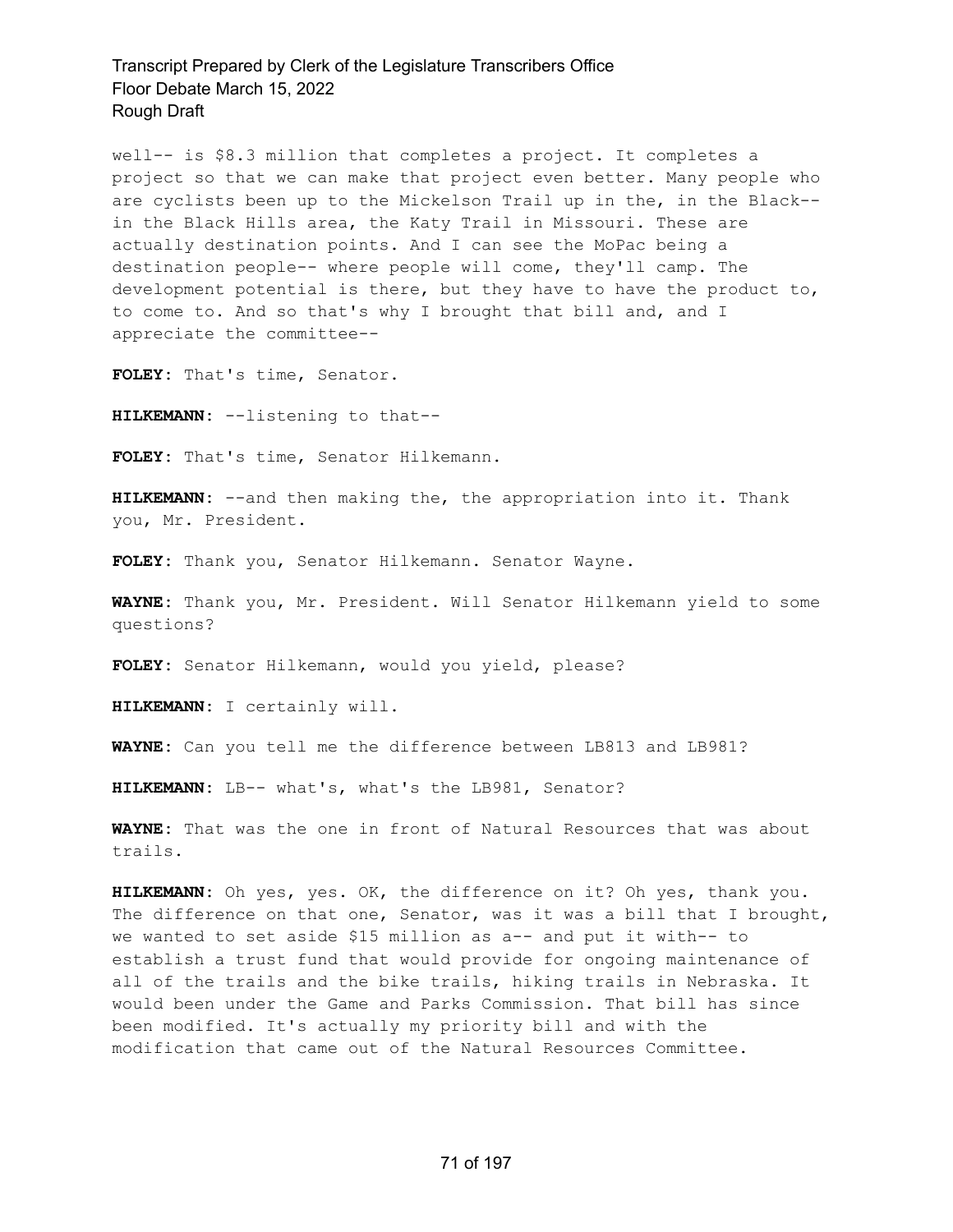**WAYNE:** Thank you, Mr.-- thank you, Senator. Colleagues, I guess that's kind of what I wanted to talk a little bit about here is process. A bill dealing with trails that actually creates a fund and tries that appropriate dollars goes to Natural Resources. A bill dealing with trails that appropriates dollars goes to Appropriations. I know about this because LB1024 went to Urban Affairs, LB1025 went to Appropriations. My point is, oftentimes Appropriations will appropriate a bill that maybe the committee itself of jurisdiction won't put out. And we as a body need to start thinking about for the long term. Actually, Senator Hansen, I have a bill that's in front of the Exec Board that would require every program who gets state dollars to come back to the committee of jurisdiction and justify its existence of why that program should exist. And we actually thought about it when we were up on the mountain in Kilimanjaro because of this. I told Senator Hansen that I was going to introduce two bills to go through two different avenues to get appropriations. And I said it's interesting, nothing against Appropriations, but the in-depth knowledge that in Urban Affairs Trevor Fitzgerald has when it comes to programs for Urban Affairs, the in-depth knowledge that legal counsel knows sit on for four years in Education, same as Natural Resources, those are the community of jurisdictions that should be having these conversations, not necessarily Appropriations. Because when people go back to appropriate, they say what they're doing well and people appropriate. I do believe, I've watched the hearings, Appropriations asked tough questions. But whether that committee of jurisdiction is actually looking at the whole chess table as it applies to that jurisdiction never gets discussed. It comes to Appropriations, and here we are again, fighting an uphill battle of whether or not that committee should-- or that program should even exist. Tell me, when has the Appropriations cut an entire program? Not since I've been here. We've reduced a couple of things. But maybe when I was sitting on Government, a certain board and commission didn't need as much money or need to exist. Maybe as I'm sitting on Urban Affairs, middle-income housing grants should have to come back before us to really talk about what they're doing and not having a, a bill that I have to introduce to figure out what they're doing. Maybe the Health Care Cash Fund, that bill should have went through HHS to have a conversation about what that should really do or really happen. That's what I mean by slowing down and seeing the whole board, because every committee of jurisdiction did not get an opportunity to weigh in on that. What if Natural Resources may have decided to combine both of these bills and come out with a number of 2.5? Or maybe talk to Game and Parks to figure out how we can create other dollars--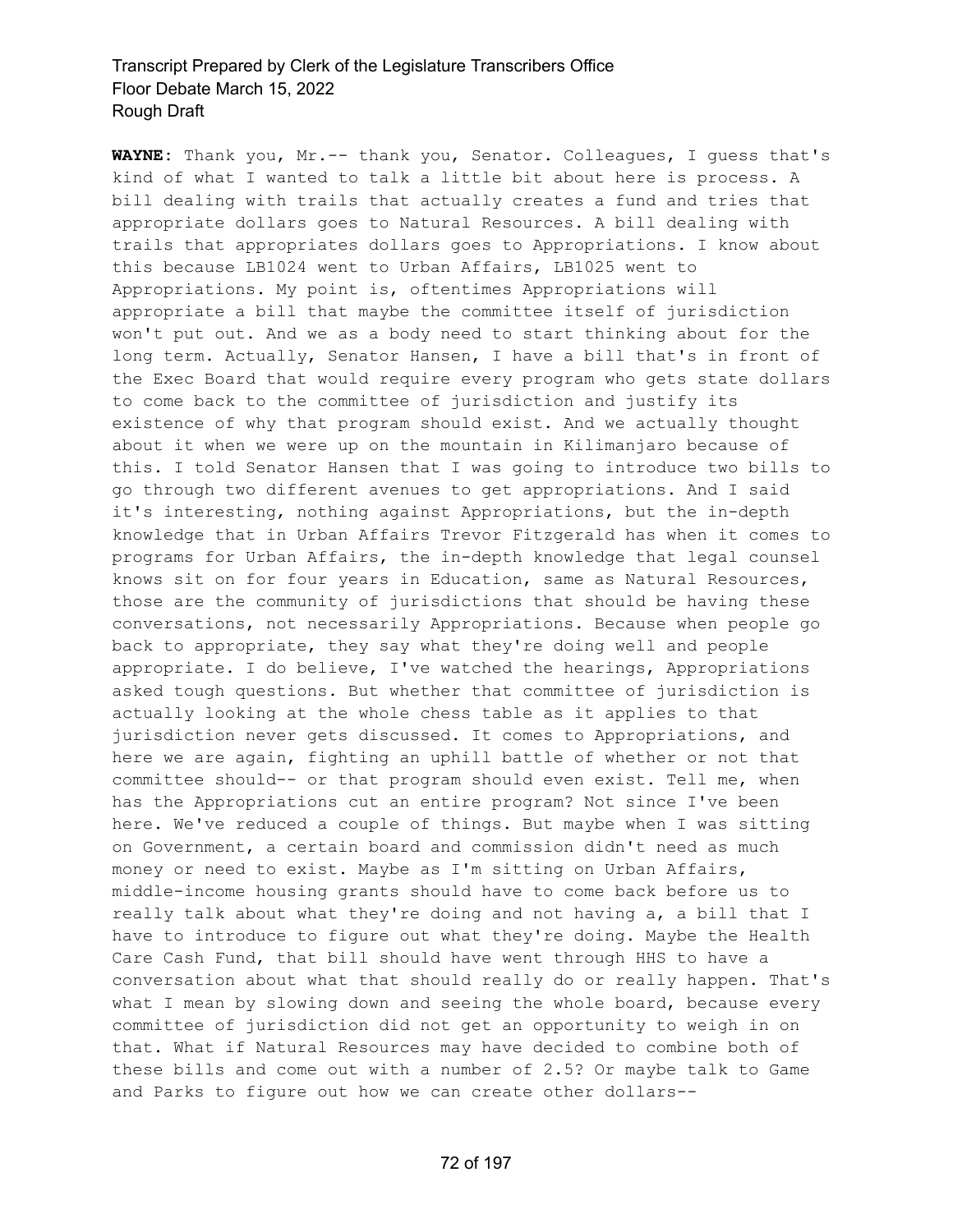**FOLEY:** One minute.

**WAYNE:** --or leverage other dollars to do those types of things? I don't think that's the Appropriations' jurisdiction to do that. And when you look at how your-- how they're the only ones truly on a time limit every year, maybe we shouldn't be sending bills like this to Appropriations. Maybe we need to look at how we do every A bill, and maybe every A bill should go through the bill that it actually is connected to, to the committee of jurisdiction. That's why I'm asking everybody to take a pause. When we get to 33, keep 18 people up there on the board to say this isn't going to move forward because we can't see the whole board right now. This should have been in Natural Resources. Two bills by the same person doing pretty much what the same topic, two different committees. That's a problem. I'm guilty, I did it on purpose in LB1024, LB1025. We shouldn't be able to do that as a body. Thank you, Mr. President.

**FOLEY:** Thank you, Senator Wayne. Senator Clements.

**CLEMENTS:** Thank you, Mr. President. The trail that we're talking about now is, goes through my district and I've been very much aware of it over the last 40-- 35 years. The, when they talk about MoPac Trail, that's Missouri Pacific Railroad. It went from Omaha to Lincoln. Let's call it-- the start from Lincoln, went from Lincoln out to my little town of Elmwood. And then it went on over toward the Platte River and then along the Platte River. And, and it was, came to Elmwood in 1886, my great-great-grandfather helped get it there. And in 1986, after a flood, the railroad abandoned the rail and then the bicycle people were able to acquire that railroad right away. And now it's owned by the natural resource district. Then the next step was from Omaha down toward the Platte River, was the Rock Island Railroad. The Rock Island Railroad went broke in about the same time in the 1980s. They abandoned that railroad, and that is what you'll see. It comes down along Highway 50 by Springfield, and the Rock Island had a bridge over the Platte River at South Bend, and that bridge survived and it was rehabilitated. And actually, you got some damage in 2019 from the floods. But it's just been restored, and Game and Parks cares for that. But so that gets you from Omaha across the Platte River to the little town of South Bend. But then you have to get to the Missouri Pacific Railroad, and there is an eight-mile gap that would connect these, as what the trail people are wanting to do. And there is the county roads that go from directly, it's 322nd Street, goes eight miles from the Platte River up to the little town of Wabash, just north of Elmwood. And the Cass County commissioners have voted to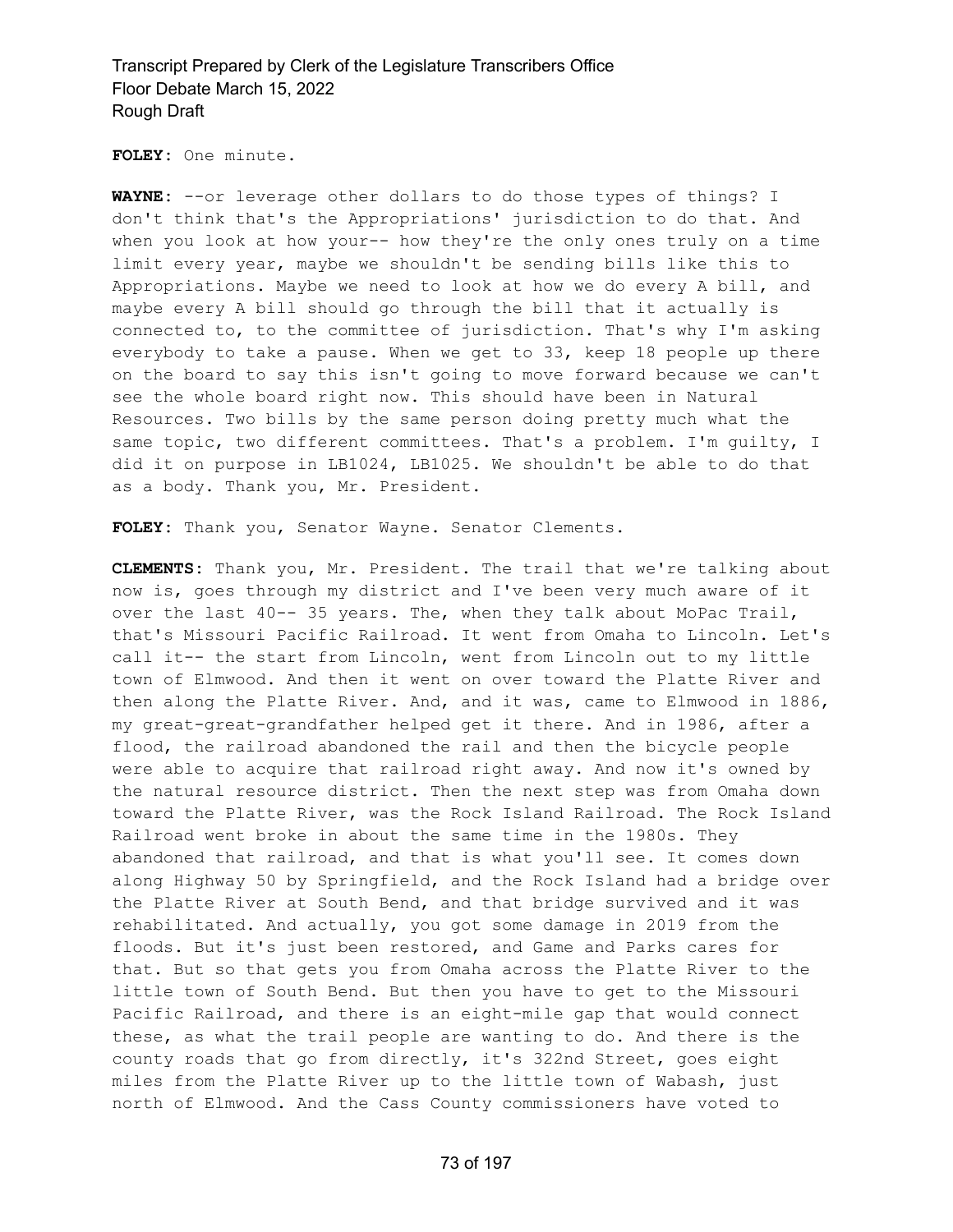allow the bike people to build the bike trail in the county right of way along the side of the county road for those eight miles. And the \$8 million is expensive for eight miles of bike trail, but they're going to have to move the road over in places and build short bike bridges, I think, on some of the small tributaries. And so that's, you know, that's what the project is, which does go by my house about a block from my bedroom window. I can see the bikers going by. When they first wanted to make that a bike trail, I was kind of skeptical about it. We thought, oh, we don't want all these troublemakers out here in the country where we have a quiet life. But the troublemakers don't come to the country. The bike people are very cordial. One thing they use, if you ever heard of they use it for, is if you ever heard of the Market to Market race. They have from the Old Market in Omaha, they race teams to the Haymarket in Lincoln once a year, and that ends up coming down these trails. But they end up on the county road for eight miles of that, having to run on gravel and a lot of it. And so that's what they're wanting to do with this, and having more events like that. There's hundreds and hundreds of people that come--

**FOLEY:** One minute.

**CLEMENTS:** --doing that race. And they do stop in Elmwood, at the gas station, get some water and buy some food, buy some gas. And the, the people of Cass County are-- the commissioners have been favorable toward it. The bike trail people have been trying to raise the money to do this, or find a different route, been trying to find a route, but they don't have eminent domain. They would like-- love to go across some farm ground, but that was-- I objected to that. And I actually didn't support this connection until I found out that they're able to use the county road right of way. And so I think I am in support of this project. Thank you, Mr. President.

**FOLEY:** Thank you, Senator Clements. Senator Friesen.

**FRIESEN:** Thank you, Mr. President. Would Senator Hilkemann yield to some questions?

**FOLEY:** Senator Hilkemann, would you yield, please? Senator Hilkemann?

**HILKEMANN:** Yes?

**FOLEY:** He's on the phone.

**HILKEMANN:** I'm sorry, it's Sprint on the line for [INAUDIBLE]. But anyway, go ahead.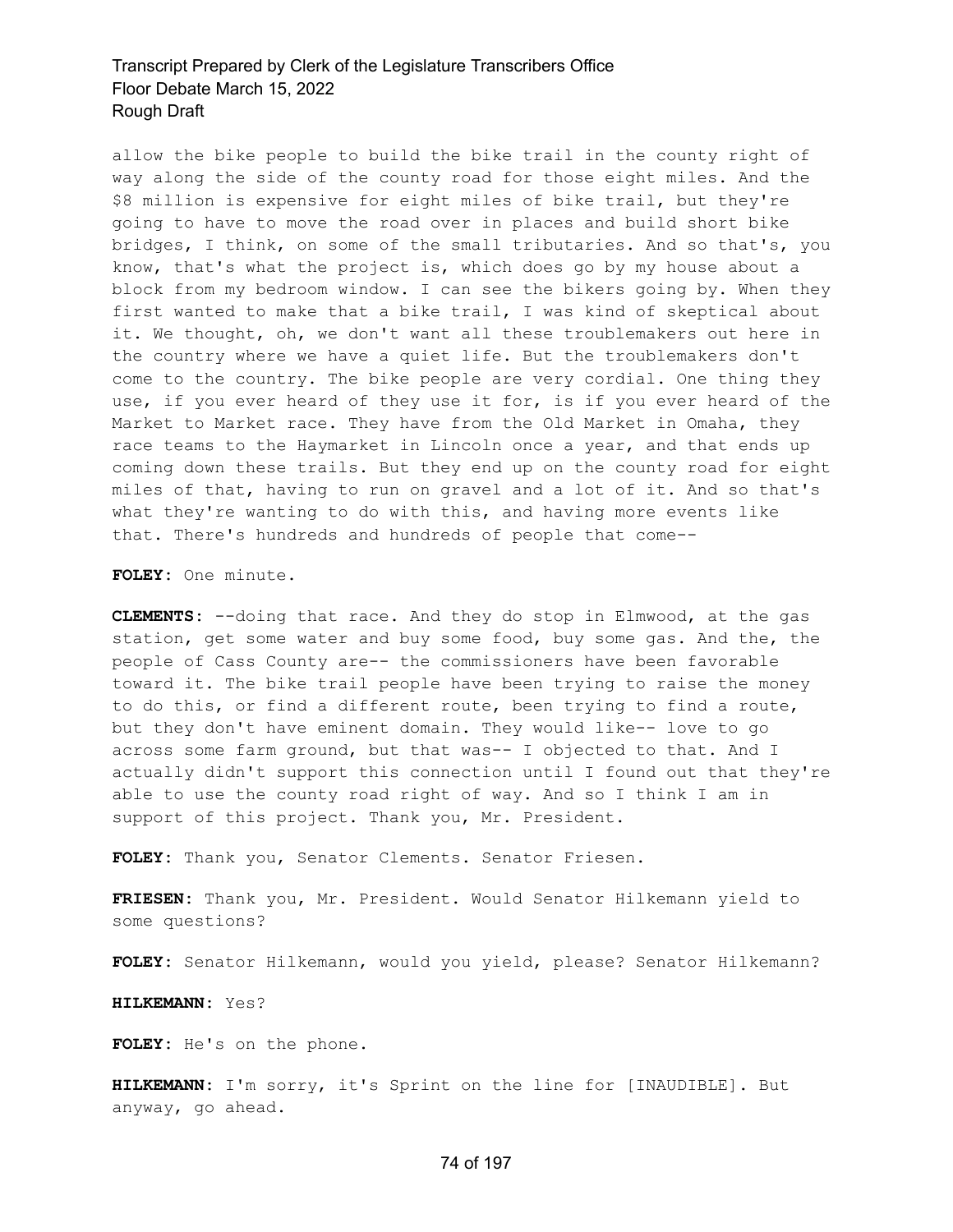**FRIESEN:** Thank you, Senator Hilkemann. So again, in this bill, you're giving money to Game and Parks, right, to develop the-- finish the trail?

**HILKEMANN:** I believe that's correct.

**FRIESEN:** So how much money do the Game and Parks get now to do maintenance on these trails?

**HILKEMANN:** The exact dollars that they've-- they've never been allocated specific dollars for the maintenance of the bike trails.

**FRIESEN:** We don't appropriate-- appropriate any money to them to maintain any trails?.

**HILKEMANN:** Not that-- we've not had a line item appropriation for it, no.

**FRIESEN:** OK. Is this, is this a high priority for Game and Parks. Or why didn't they fund it?

**HILKEMANN:** Well, this is a, this is a hold-- this is to finish the project. We also-- the other bill that, that was mentioned by Senator Wayne was another bill that I had brought that was to, was to provide for the, the ongoing maintenance of our trails.

**FRIESEN:** So if we, if we build this trail, then we're going to have to start providing for ongoing maintenance of thes trails?

**HILKEMANN:** Well, we're, we're going to have to take better care of it than we've been taking care of them. That's correct.

**FRIESEN:** So I mean, again, Game and Parks usually maintains our system through user fees and things like that. Is this not the case for bike trails?

**HILKEMANN:** There's not at this point. There are some that, for example, the Wabash Trail has a users fee that could be added to that. And, and we had a little discussion with Senator Bostelman about-- on my bill about that possibility. But at this point, there's not a user fee that's included on that. So that's correct.

FRIESEN: So are we, are we then setting a precedent that we are going to start appropriating money for maintenance down the road?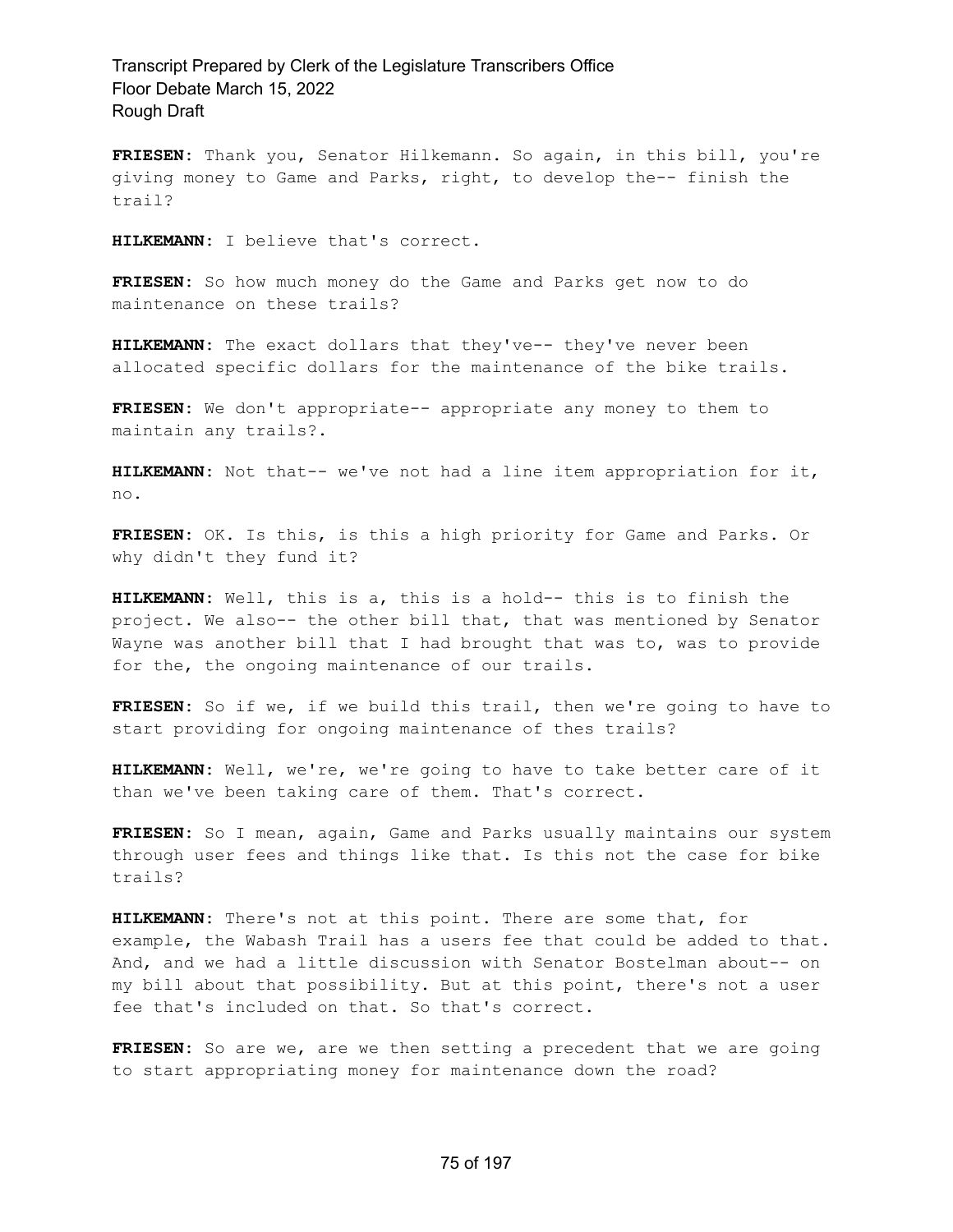**HILKEMANN:** Well, we want to get it-- and that was what we were hopeful of doing with my initial bill, or the bill I had with, with Natural Resources, was that we would establish a fund that would be ongoing for Game and Parks. And what we, what we-- and that is actually my priority bill for that and what we-- the agreement that I reached with the, with Natural Resources is that for this year that we would try to get a funding of \$750,000 into the Game and Parks for it. And then Game and Parks will try to include this in their ongoing down the line. They did not want to set aside a \$15 million fund simply for that, for the maintenance of the trails.

**FRIESEN:** OK, so--

**HILKEMANN:** Now we're talking about MoPac, the other thing that's involved in this is also the Cowboy Trail. And there, there will be if we-- and I'm, it should-- we're getting it passed out, the, the Rails to Trails across to America, the transAmerican ride, that we need, if we're going to participate, we've got to, we've got to have this trail so that it's usable.

**FRIESEN:** So could you-- I guess I maybe should have asked this clear in the beginning, who owns this trail and maintains it now, the parts that are completed?

**HILKEMANN:** I think it's owned by, I believe it's owned by the state. Senator Clements is saying the county.

**CLEMENTS:** No, the NRD.

**HILKEMANN:** The NRD, OK.

**FRIESEN:** So does the NRD own and maintain the current trail?

**FOLEY:** One minute.

**HILKEMANN:** I believe that's correct.

**FRIESEN:** OK. All right. Thank you, Senator Hilkemann. Senator Clements, can I ask you a question.

**FOLEY:** Senator Clements, would you yield, please?

**CLEMENTS:** Yes.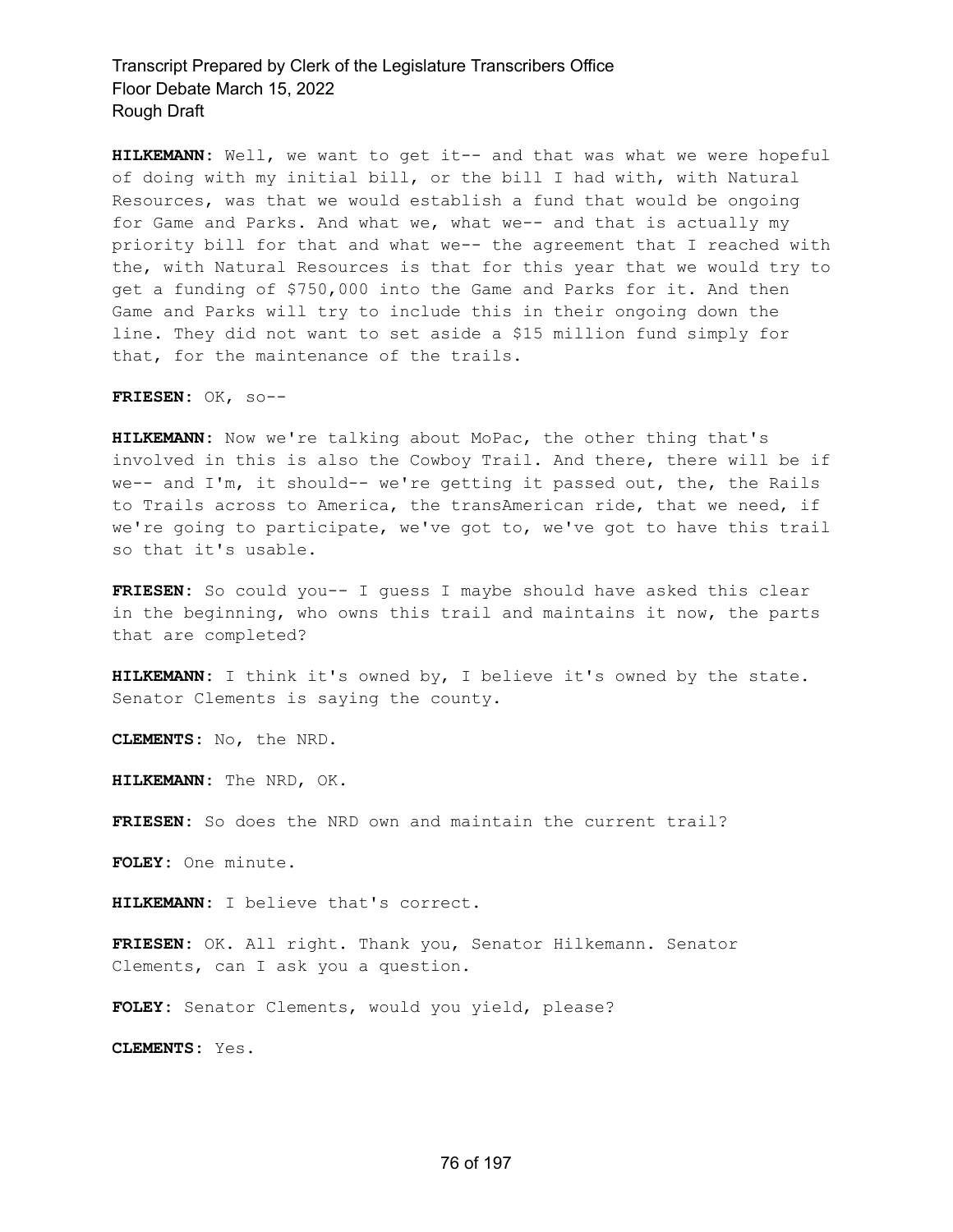**FRIESEN:** Senator Clements, are you familiar with who owns the trail and who maintains it currently?

**CLEMENTS:** Yes, the MoPac from Lincoln to Wabash is Lower Platte South NRD, I believe. And Sarpy County is the Papio-Missouri NRD, and I believe they budget some money for mowing and maintenance.

FRIESEN: So then property taxes pay for maintenance of that trail?

**CLEMENTS:** Yes.

FRIESEN: Thank you, Senator Clements. So again, it's, it's interesting to learn some of these combinations. And I know some NRDs have been involved in different trails in the past. And but again, some of these trails now, if we're going to set a precedence, if we're going to have to start looking at a maintenance fund on them, if Game and Parks doesn't put it as a priority, I'm questioning why we would. Thank you, Mr. President.

**FOLEY:** Thank you, Senator Friesen. Senator John Cavanaugh.

**J. CAVANAUGH:** Thank you, Mr. President. Well, I appreciate again the conversation on this topic. I, I don't-- I don't think I'm in favor of AM2345, but I'm still trying to figure out looking at these papers. Senator Hilkemann came and brought the, I believe, was LB981 to the Natural Resources Committee that Senator Wayne talked about, and having had these bills in two different places. And one of the things about that LB981 bill, as I think others have mentioned is, it is a maintenance fund that actually, I think was closed and we had to reactivate it as part of that bill. And then we put some money in it to take care of the trail. And so again, you know, the questions that we're talking about here are things about what is our return on investment? And I just had talked to one of our colleagues about the cost per mile of this section, which is we're asking for, I think it's \$8.3 million. I'm trying to find it again in here. Here it is, \$8.3 million for this section of the MoPac Trail. And I think Senator Clements described, I actually think I have ridden on that stretch there of the trail and the, and the bridge that goes across the Missouri River, just south of the I-80 bridge, ridden on that. And but one of the questions, so this is a several-hundred-mile-long Cowboy Trail in the state of Nebraska, and this section would finish the portion between Omaha and Lincoln. And there's talk about we had at the committee hearing in Natural Resources, talking about in LB981 the economic development aspects and value of attractions like the Cowboy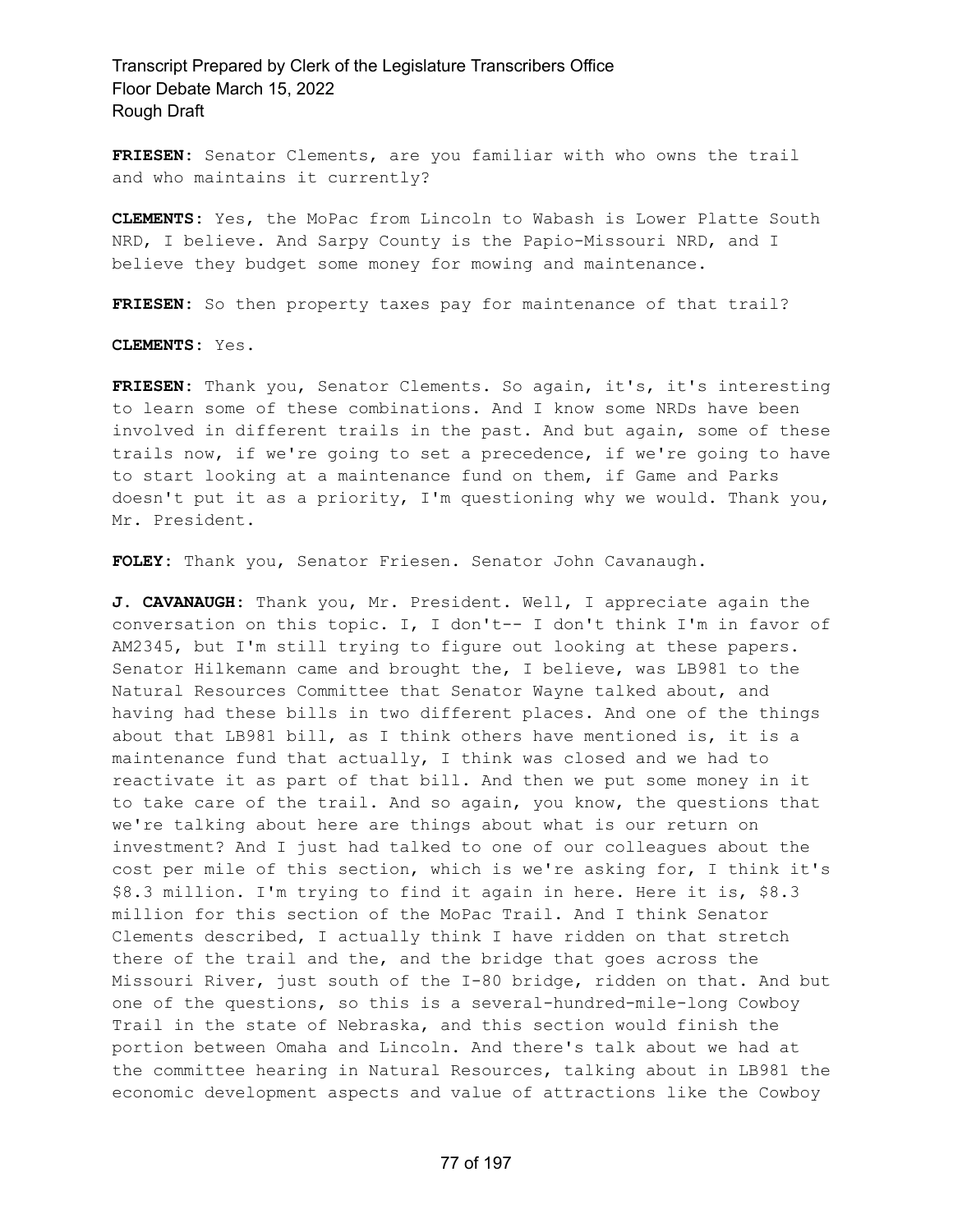Trail. Certainly, I think we've-- I assume we've all seen pictures of some of those portions. The elevated bridge of the Cowboy Trail is very picturesque. The World-Herald uses it a lot. Nebraska Tourism uses it a lot to show some of the, the more picturesque portions of Nebraska and ways we try to attract people. And so in this kind of conversation, I think it's important to think about the value added and the leveraging effect that we're having here where we, if we can connect the two bigger cities, I think there's probably a good amount of value in the trail there. I mean, of course, I'd like to see the entire trail finished. I don't think that it's likely that I would ride the whole trail, although I would have maintained that aspiration, at least for the time being in my life, to be able to do that. Something nice to do with the kids. But one of the things to make that a potential possibility for me or for any other tourists and people, not just within the interestsstate of Nebraska, but people come to Nebraska to do these sorts of things. And some people ride all the way from, I think, Senator Hilkemann handed out this Great American Rail to Trail map that goes from maybe Seattle, Washington to Washington, D.C., so Washington to Washington. That'd be pretty good. But it is a potential for tourist attraction, and they-- to finish the whole lengths. The map, the other map he handed out has these big gaps between Omaha and Columbus and Columbus and Norfolk, and then between Valentine and Gordon is a big unfinished section as well and to get all the way across. but to finish all that would probably be quite prohibitively expensive. But the question is finishing one small section to connect two major metropolitan areas, which would allow people to ride, a large number of people to have a high utilization of it. So I think those are the types of questions and considerations as we consider this amount of money. And again, it's \$8.3 million if we choose to do it now. Are we doing it because it brings the most value for that money? It solves this particular problem, it brings a return on our investment. Or, of course, are we providing an essential service to the people in the state of Nebraska that's going to make Nebraska the type of place that more people are going to come to? Those are other questions. So I think it is a high dollar amount for this particular thing, for this section, smaller section of trail, but--

**FOLEY:** One minute.

**J. CAVANAUGH:** Thank you, Mr. President. But again, it is the most densely populated area, therefore, the part of the trail that's going to get the most use. Which then maybe does allow us to find a way to capture revenue related to the trail, which then maybe does allow us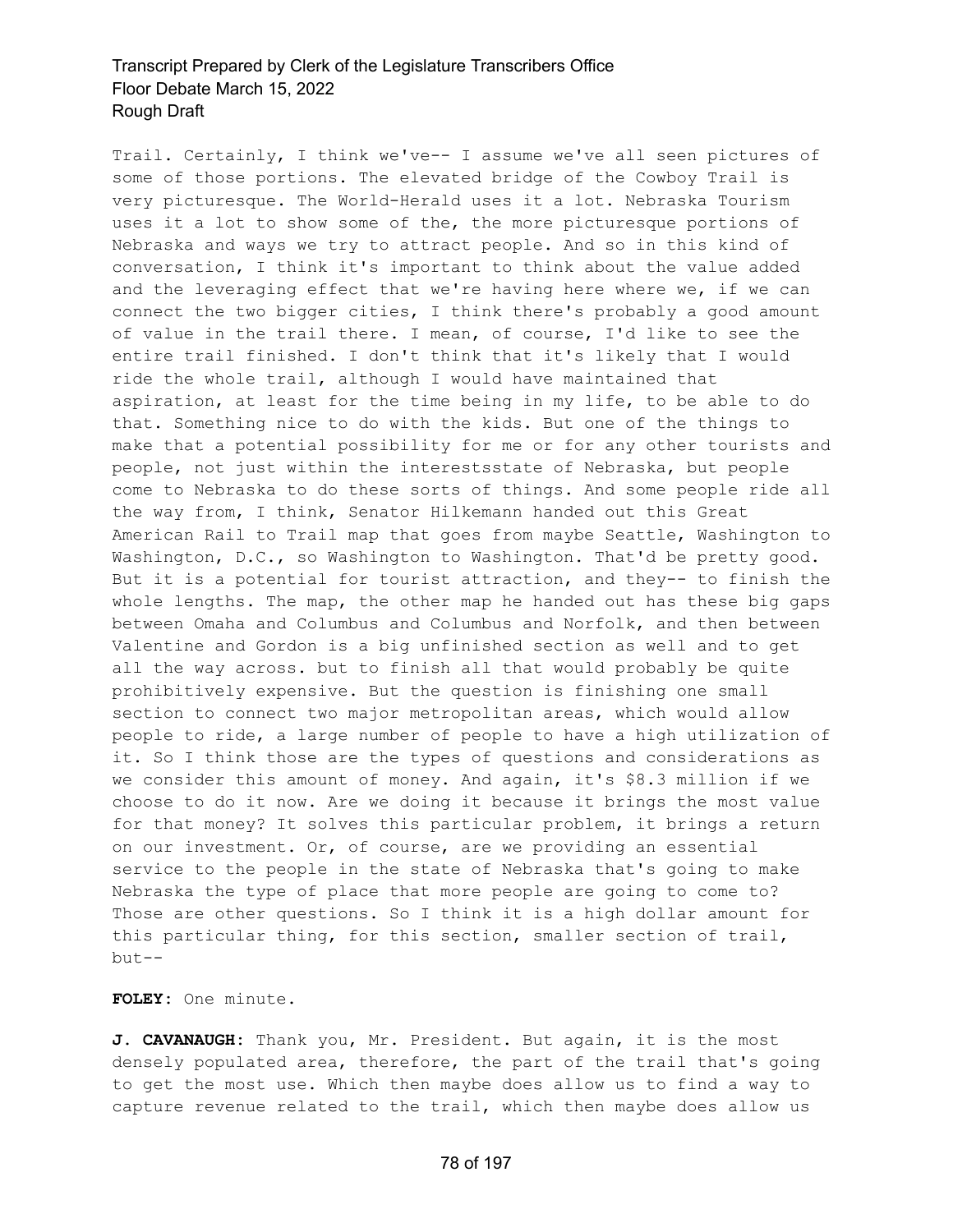to make those further expansions in the trail that then allow us to make either even further capturing a value to this trail. And of course, use of the outdoor spaces in the state of Nebraska in other ways, more ways that people aren't currently using, which then allow- make Nebraska more of an attractive place to younger people, people with families, professionals that-- with the type of people we want to attract to the state of Nebraska. Thank you, Mr. President.

**FOLEY:** Thank you, Senator Cavanaugh. Senator Erdman.

**ERDMAN:** Thank you, Mr. President. I had listened to this bill when it came to Appropriations. I live on a-- or near a spur highway, which is a highway between two major highways. And several years ago, they had announced that they were going to do the Heartland Expressway and that would go past my house. It is a currently a two-lane road and they're going to upgrade that to a four-lane road. And it's been several years now, but the estimate was that eight miles of highway was going to cost \$8 million. And there are several bridges and land to procure and things like that, \$8 million was the estimate. So here today, we're talking about building a trail, a trail for \$8.3 million, for eight miles. I don't know what kind of trail that's going to be, but obviously it's going to be really, really, really nice because that's a million dollars a mile. And Game and Parks is supposed to maintain it or keep it up, and they have a difficult time doing the maintenance on the properties they currently have. And then we have probably my second favorite agency, Natural Resources Committee, NRD, is going to get involved and they're going to do something creative as well. So I wonder if Senator Hilkemann would yield to a question or two.

**FOLEY:** Senator Hilkemann, would you yield, please?

**HILKEMANN:** I'm here.

**ERDMAN:** Senator Hilkemann, tell me about the-- I think in Appropriations they talked about they're going to build a bridge. Do you remember about that conversation?

**HILKEMANN:** I do.

**ERDMAN:** And do you remember what the cost of that bridge was?

**HILKEMANN:** Not specifically.

**ERDMAN:** Was it in the millions, do you remember?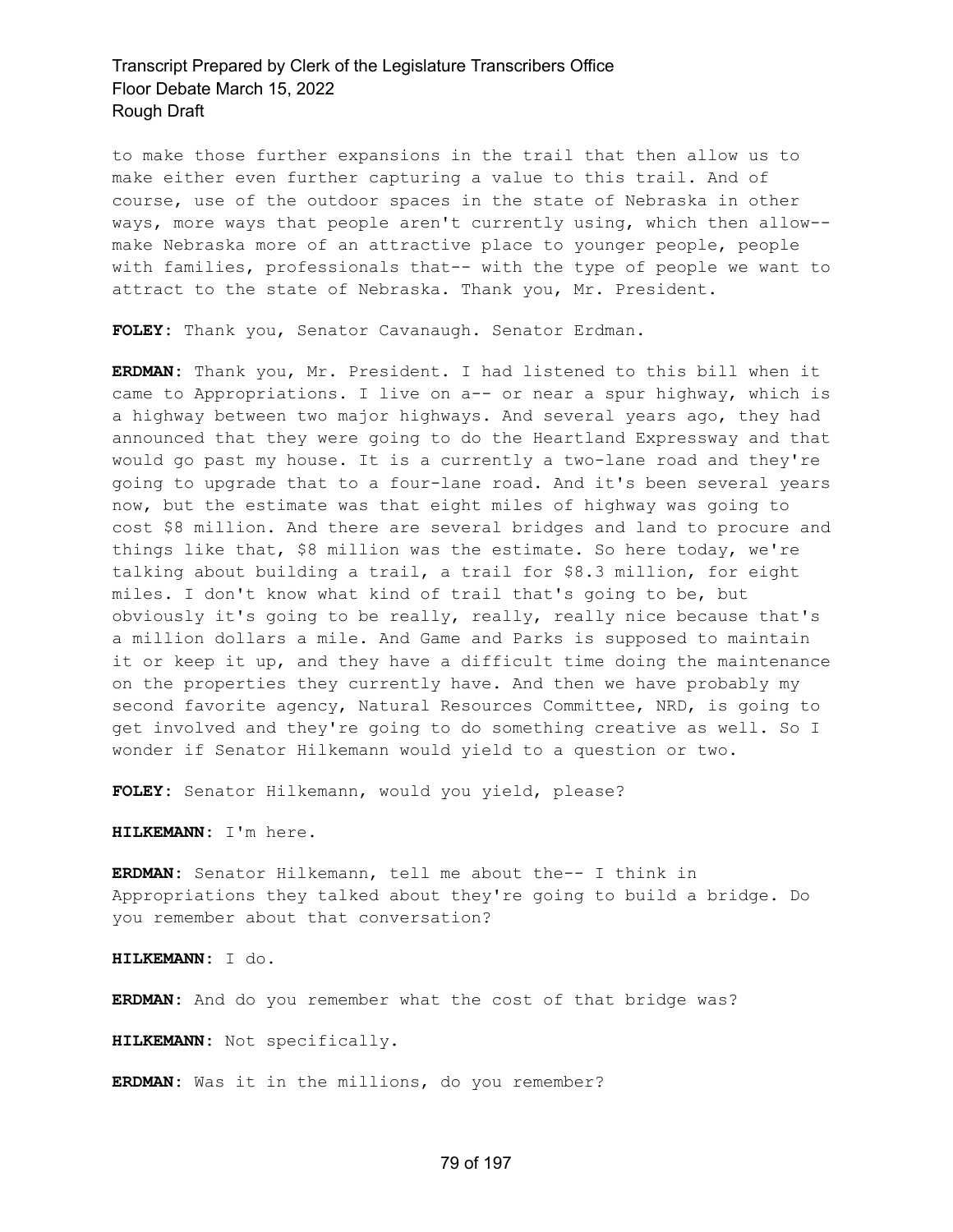**HILKEMANN:** That would sound-- that could be very good possibility.

**ERDMAN:** So does \$8.3 million for eight miles a trail seem exorbitant to you?

**HILKEMANN:** It's a lot of money, I'll agree. Million dollars a mile.

**ERDMAN:** So what in the world can possibly cost a million dollars a mile to create a trail?

**HILKEMANN:** Well, I understand that there's, there's drainage issues that need to be dealt with on that project. And there, a bridge is necessary on it. I'm not an engineer. This was the, this was the projection that was given to me by the the trail folks that, that asked me to bring this legislation, that this is the approximate cost. We also had in that bill, as you remember, I had an appropriation to finish out the Cowboy Trail, which did not make the, did not make the appropriations.

**ERDMAN:** OK. So if we, if we contribute the \$8.3 million and Senator Friesen was going down this road, who will maintain it going forward? Will we have to pass LB981, your bill that appropriates money for maintenance of the trails, before they can keep it up?

**HILKEMANN:** Well, that-- if it, if it's under the NRDs, the NRDs will continue that. But the other bill that I have that for maintenance is more for the Cowboy Trail that we're talked-- that, that we're not, that we did not get the expenditure to complete the thing a bit more.

**ERDMAN:** OK.

**HILKEMANN:** That's under the Nebraska Game and Parks.

**ERDMAN:** OK. Well, it seems to me that this is an exorbitant amount. Speaking of the Cowboy Trail, I wonder if Senator Brewer would yield to a question or two.

**FOLEY:** Senator Brewer, would you yield, please?

**BREWER:** I would.

**ERDMAN:** Senator Brewer, are you familiar with the Cowboy Trail?

**BREWER:** I rode it twice on a horse.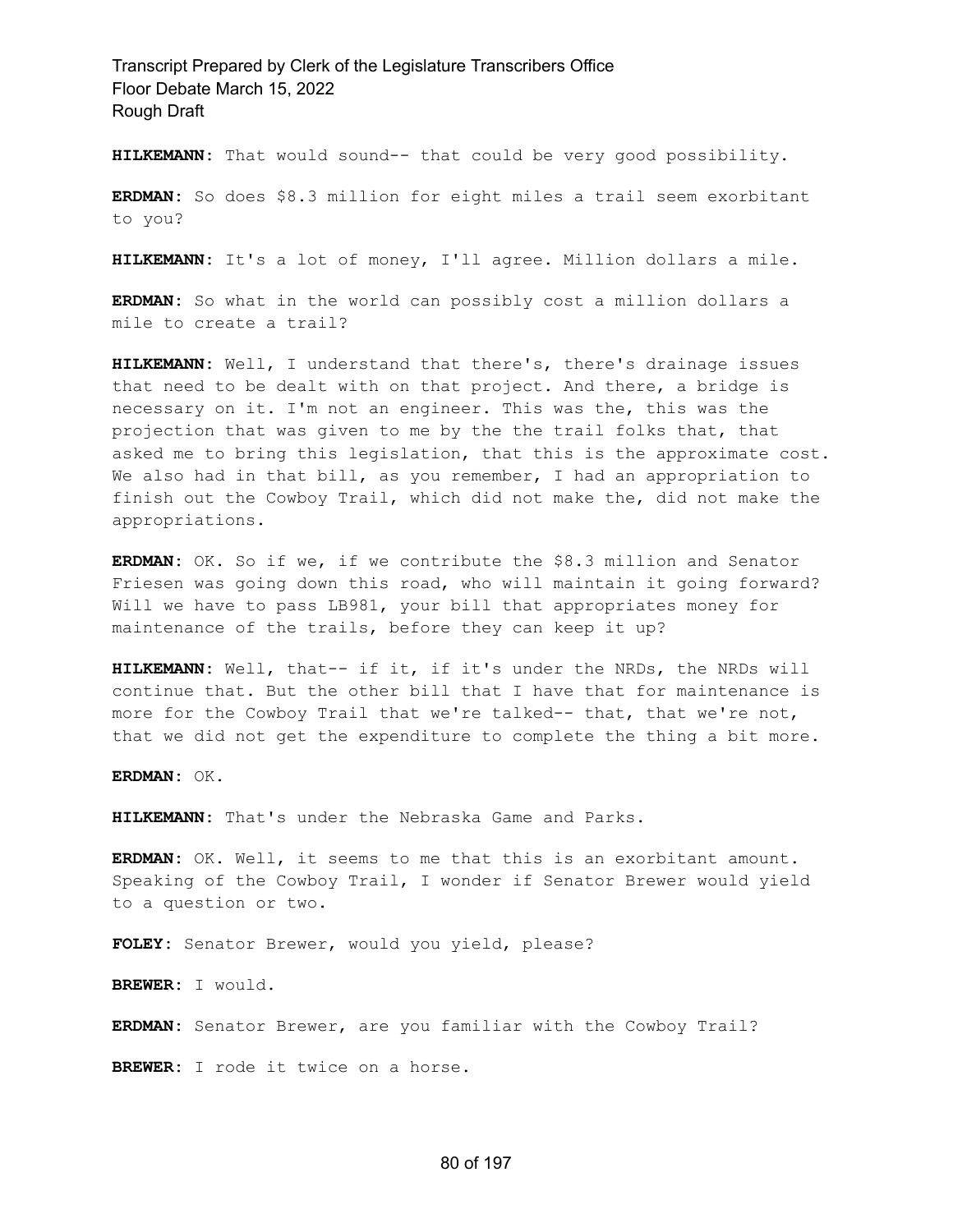**ERDMAN:** OK, so I've been past the Cowboy Trail several times as I go through your district. I have never seen, I've never seen anybody on the Cowboy Trail. How often do you think--

**FOLEY:** One minute.

**ERDMAN:** --that trail is used on a daily basis? Is it used daily?

**BREWER:** In my trips along the Cowboy Trail, I have not met many. I met one person from Oregon in a car who was lost and driving on the trail instead of Highway 20. But it's used mostly between the smaller towns for people to exercise.

**ERDMAN:** So would you say that if I wanted to travel down the Cowboy Trail, I may have to open several gates that the ranchers have put up because they're grazing it?

**BREWER:** you would have several gates and you would need some tire repair kits.

**ERDMAN:** OK. So it's not passable, very, very easily with a bicycle if you don't have that green stuff in your tire?

**BREWER:** From Gordon to Valentine, that 100 miles there is, has some challenges.

**FOLEY:** That's time, Senators. That's time. Thank you, Senator Erdman and Senator Brewer. Senator Moser.

**MOSER:** I was wondering if Senator Stinner would respond to a few questions.

**FOLEY:** Senator Stinner, would you yield, please?

**STINNER:** Yes, I will.

**MOSER:** Thank you, Senator. So we were having a little discussion before about the percentage increase in the budget. And as I recall, the growth in the budget was about 3.2 percent.

**STINNER:** That is the two-year average, yes.

**MOSER:** Yeah, and typically we've been at about 2 percent?

**STINNER:** We actually ended this session on the biennium budget at 2 percent.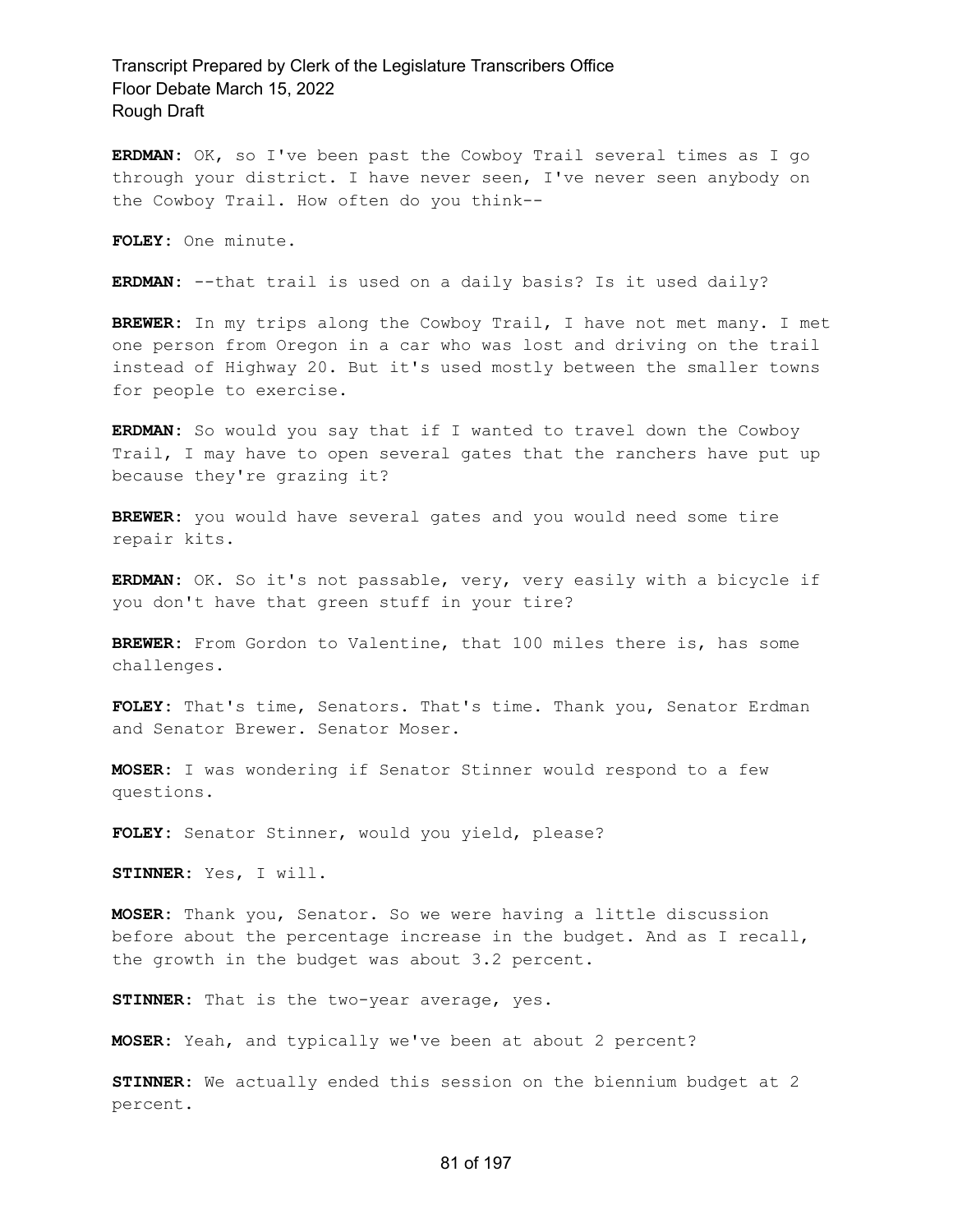**MOSER:** OK. So and 1.2 percent times \$5 billion is about \$120 million?

**STINNER:** Say that again, I'm sorry, Senator.

**MOSER:** Senator, so the 1.2 percent increase on a \$5 billion budget is about \$120 million?

**STINNER:** Yes.

**MOSER:** Yeah, it's, well, it's what we calculated before. My memory is better than yours, I guess. So I'm kidding, of course. But so how do we pay for all of these projects that we're discussing today if we only had \$120 million more in the budget? These items from the Cash Reserve Fund are beyond the budget, they're not included in the 3.2 percent?

**STINNER:** They are part of the budget, but taken one time out of the cash reserve.

**MOSER:** OK, so if we factored that \$500 million in there, that would increase the budget by 10 percent?

**STINNER:** That would be an expense. However, if you remember the Tax Rate Review Committee time, there was a negative \$100 million. We have between forecasts, two forecasts that have improved the cash for the floor of \$451 million. We have cash for the floor of \$451 million, as opposed to a negative when we actually left the fiscal year.

**MOSER:** So--

**STINNER:** So that's a general funds expenditure, right? Two things decrease general funds, transfers out, which is if you looked at the list, is all the Governor's proposals. You have one item that I've indicated that we put in from Appropriations. That one item is provider rates. In the general funds piece, you got \$450-some million at the bottom line. What we also did was to make sure that we didn't clog up that and used one-time moneys for these items that we're discussing right now, of which if you actually added it up, \$313 million is prisons, Perkins Canal, STAR WARS and a \$5 million asked by the Governor in his budget. So \$200 million was put into one time out of the cash reserve by the Appropriations Committee. That's what the discussion is about.

**MOSER:** Is the \$175 million for the corrections facilities a carryover from the previous year, or is that another amount?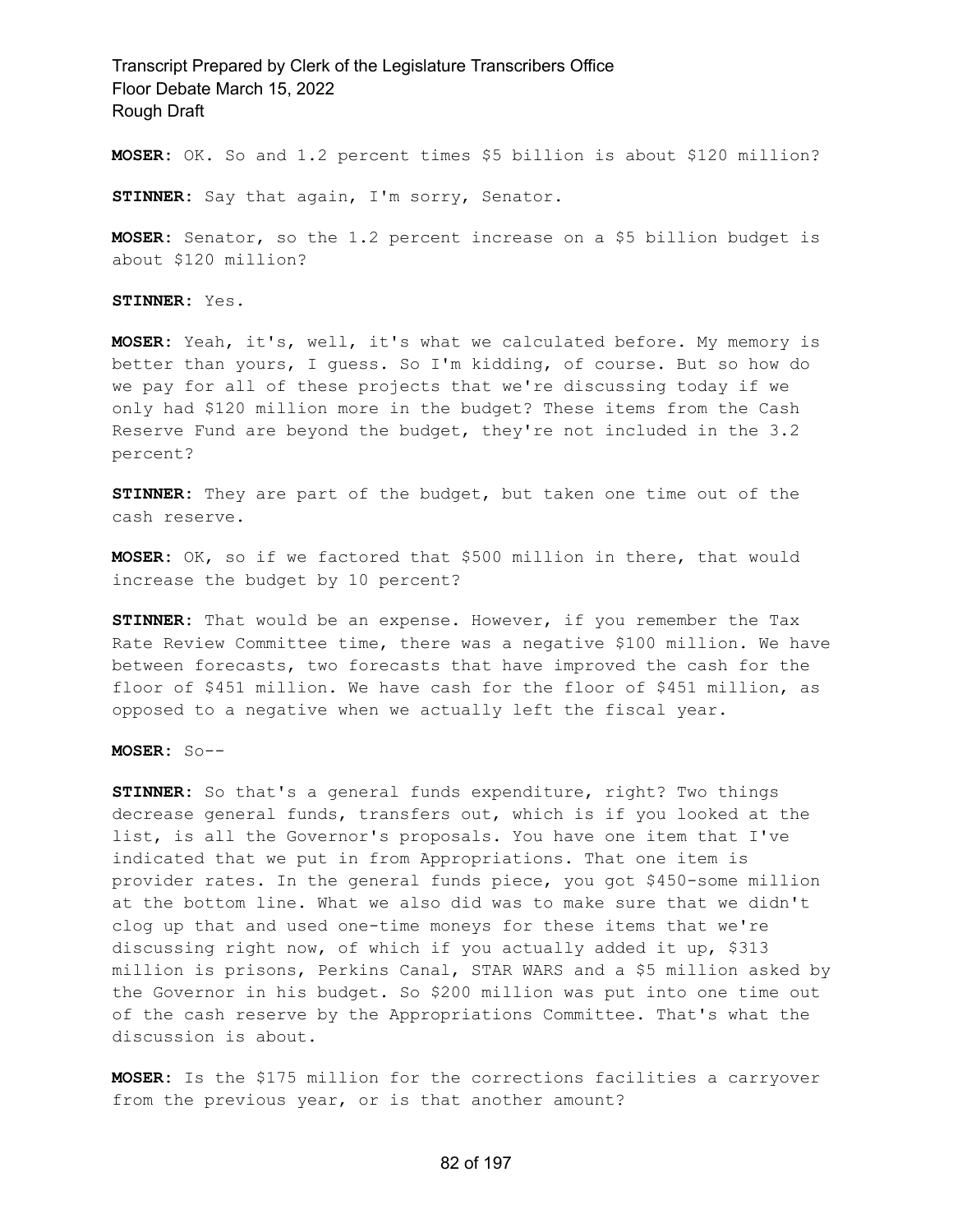**STINNER:** Yeah, the first part of the biennium we put, we we originally put \$115 million into, which was asked by the Governor, as a start into the capital construction fund. \$15 million was then taken out and put into overcrowding fund for prison reforms. So we have \$100 million that's sitting in the Capital Construction Fund at the beginning. This \$75 million that-- and we took that out of general funds. This \$175 is coming out of cash reserve and being placed into the Capital Construction Fund. So you now have \$275 million sitting in the Capital Construction Fund, in a cash fund--

**FOLEY:** One minute.

**STINNER:** --waiting to be appropriated.

**MOSER:** So if that money is not spent, does that lapse back into the budget?

**STINNER:** If we don't spend it, we can definitely bring it back or designate it to go someplace else.

**MOSER:** And overall, you consider this budget to be responsible conservative budgeting?

**STINNER:** In my estimation, it's reflecting the sign of the times, which is the inflation-- you're, you're two big expenses right now are an adjustment in salaries for government employees, for state employees, and providers that you're asking to do what we're demanded to do by the federal government mandates.

**MOSER:** OK, thank you, Senator. Appreciate it. Thank you, Mr. President.

**FOLEY:** Thank you, Senator Moser. Senator Linehan.

**LINEHAN:** Thank you, Mr. President. Good afternoon, colleagues. I love trails and I am not particularly-- I'm not a cyclist, so I'm not familiar with the trail that this would go-- where exactly this trail is. But I'm very familiar with the area because we frequently go to Schramm Park, which is on the east side of the Platte River. And I have other grandkids who were just this weekend at the Platte River Park, which is on the other side of the river. And the bridge they're talking about is a railroad bridge across that I've never walked across, but I see it when we're down there. Also, if you go up to the river, the Platte River to I-80, then you've got Mahoney Park. And then west and north of Mahoney Park, you have the Twin Rivers Park.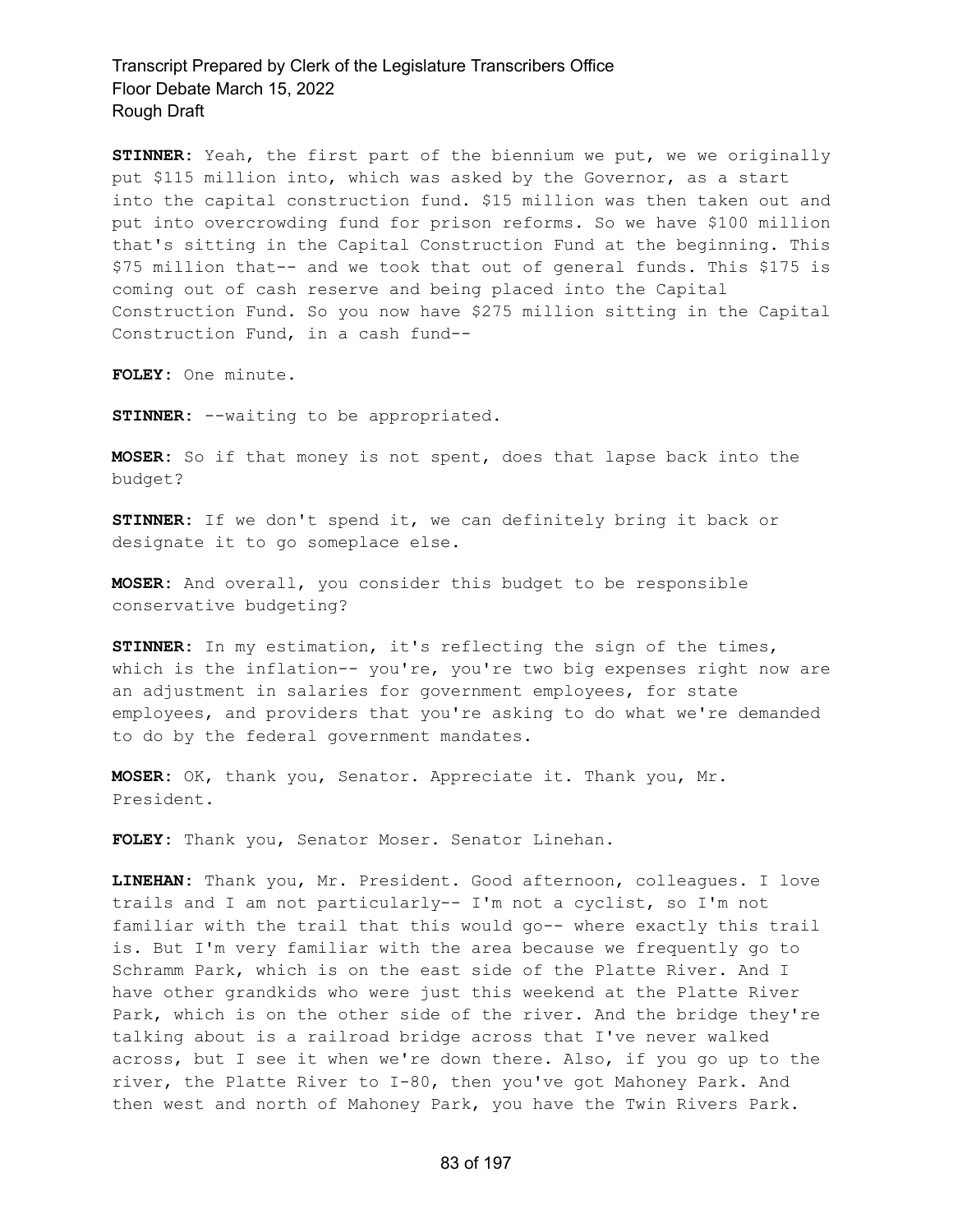And then if I understand where the new lake hopefully might go some day, it's on the other side of the Platte River, where almost up to Gretna. So here-- I'm all in on parks, on trails. I, I love them. My family uses them. I think they're underutilized. I do worry about whether Game and Parks has the funding they need to do these things. I'm wondering if on this \$8.3 million, million dollars a mile, what maybe they could do with the trail for \$4.15 million? It's just an idea. I think part of the, part of the angst we're hearing today is we have all this money and we were told early on, if I remember right, and people can correct me if I'm wrong, that if you had a bill in your committee to go ahead and have your committee do it, which is a lot of work, actually, somebody has got to write the bill, then you've got to get people there to testify. People come and testify it, you have a public hearing. And then if we kicked it out, there might be a chance for it to get appropriated, money appropriated to it. I don't think any of the bills from other committees were even looked at. I think that's why we're all going around, wait a minute, \$8.3 million? How many of us had bills for \$3 or \$4 or \$5 million but didn't even get looked at, let alone when we get to, you know, we get past this and there's money on the floor, and the Chairman of Appropriations is talking about, there's going to be 451, \$451 million on the floor. Not if we get the-- we've got three tax cut bills that have already passed and they're on Select. And if we're going to cut taxes, that's the money we've got to use. So I think maybe this is what I would propose, that we do-- the appropriators have done a great job. They've worked really hard. I understand that. But I think maybe we could go back, and these are just some ideas I have. On the provider rates, I understand, the state had to increase salaries, so we have people at our 24-hour facilities. I support that. We need to do that. I understand that other providers that we pay are screaming that-- are concerned that they can't hire help. But do we have to do 15 percent in one year? Couldn't we do 7.5 and 7.5? I mean, I don't-- this money for this cash fund, and Senator Moser asked a very good question. No, it doesn't-- if I understand Senator Chairman Stinner's-- it doesn't count toward the increase in spending. So I just think we need to-- I'll quote my good friend, Senator Pansing Brooks. We need like a little sharing of the wealth here. That's why I think everybody is like what, what is going on here? Now--

**FOLEY:** One minute.

**LINEHAN:** One minute? Again, I, I love trails. I love this area. I think what would really be good is if the STAR WARS Committee talked to the bike people, cyclists people and they figured out how this is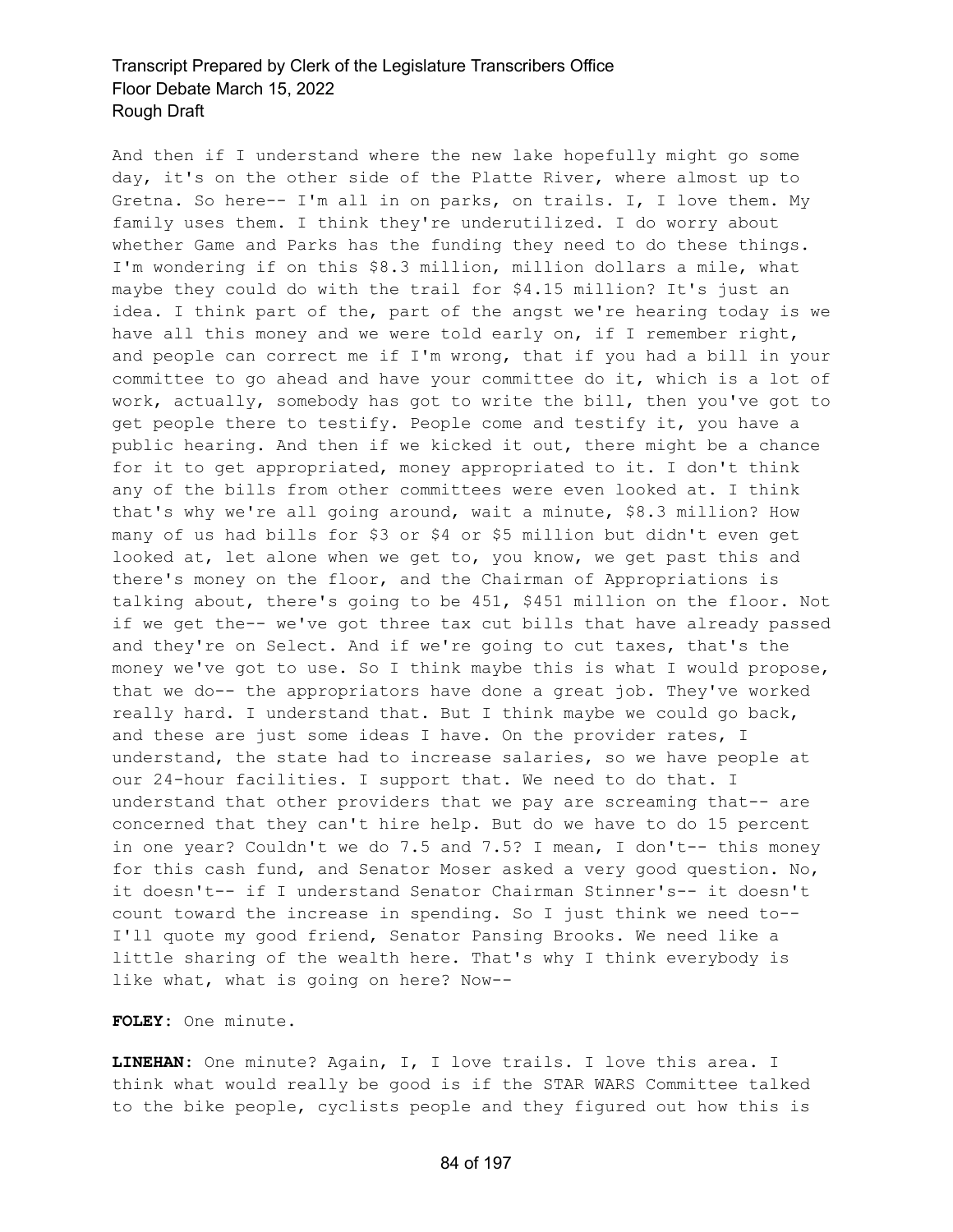all going to work together. Because if we're going to build, I mean, the new lake is like, I think, only a few miles from the trail. And if we're going have a new lake and then we're going to have a bridge across the river, this is not getting a holistic look. So I-- those would just be my suggestions. Let's go back and maybe skinny down some of these requests in the bill and see if there's not some money left over for some other people. Thank you, Mr. President.

**FOLEY:** Thank you, Senator Linehan. Senator Hilkemann.

**HILKEMANN:** Thank you, Mr. Lieutenant Governor. I'm going to give you the numbers as were given to me by the, the, the people who are doing this project, the Bike Nebraska. This says, the eight miles remaining of the unfinished trail between Lincoln and Omaha will affect the rural towns of South Bend, Wabash, Elmwood. The trail organization is also currently fundraising for this project in collaboration with the Lower Platte NRD and Cass County. The total cost is \$8,350,450. Preliminary planning and design is \$49,400. Construction, engineering and environmental is \$550,000. That's the construction breakdown costs are clearing and subgrading the prep for minimum maintenance road is \$1,800,000. Here's where the big number comes in. For the grading and drainage for trail along six miles of gravel road, is \$4,845,500. To install the base and crushed aggregate is one million to \$1,210,000. The connectors and trailhead amenities are \$249,750. The signage and barricades are \$25,250. That's the breakdown on the cost for this project. I want to, I-- please don't put the two trails together here. This is in this budget, but what, what is being concerned, Senator Friesen is LB813, which is the completing the MoPac Trail. I want to let you know that these trails are available for everybody, and they're free for everyone. They are free for everyone that wants to choose to use these. You want to put a fee on it, then that will be that-- there goes the free that goes onto it. This as, as we have the e-bike explosion happening, these trails are going to be used between Lincoln and Omaha more and more. This will be good for economic development. We cannot expect people to take advantage of, of these trails if they're not maintained well, and if the trail is not complete. This is a project, as Senator Clements said, has been in the process for a long time of trying to get completed. Let's complete that project. Let's move Nebraska forward. Let's move Nebraska forward. Why do we always have to-- it takes dollars to do some of these things, folks. Thank you, Mr. President.

**FOLEY:** Thank you, Senator Hilkemann. Senator Wayne.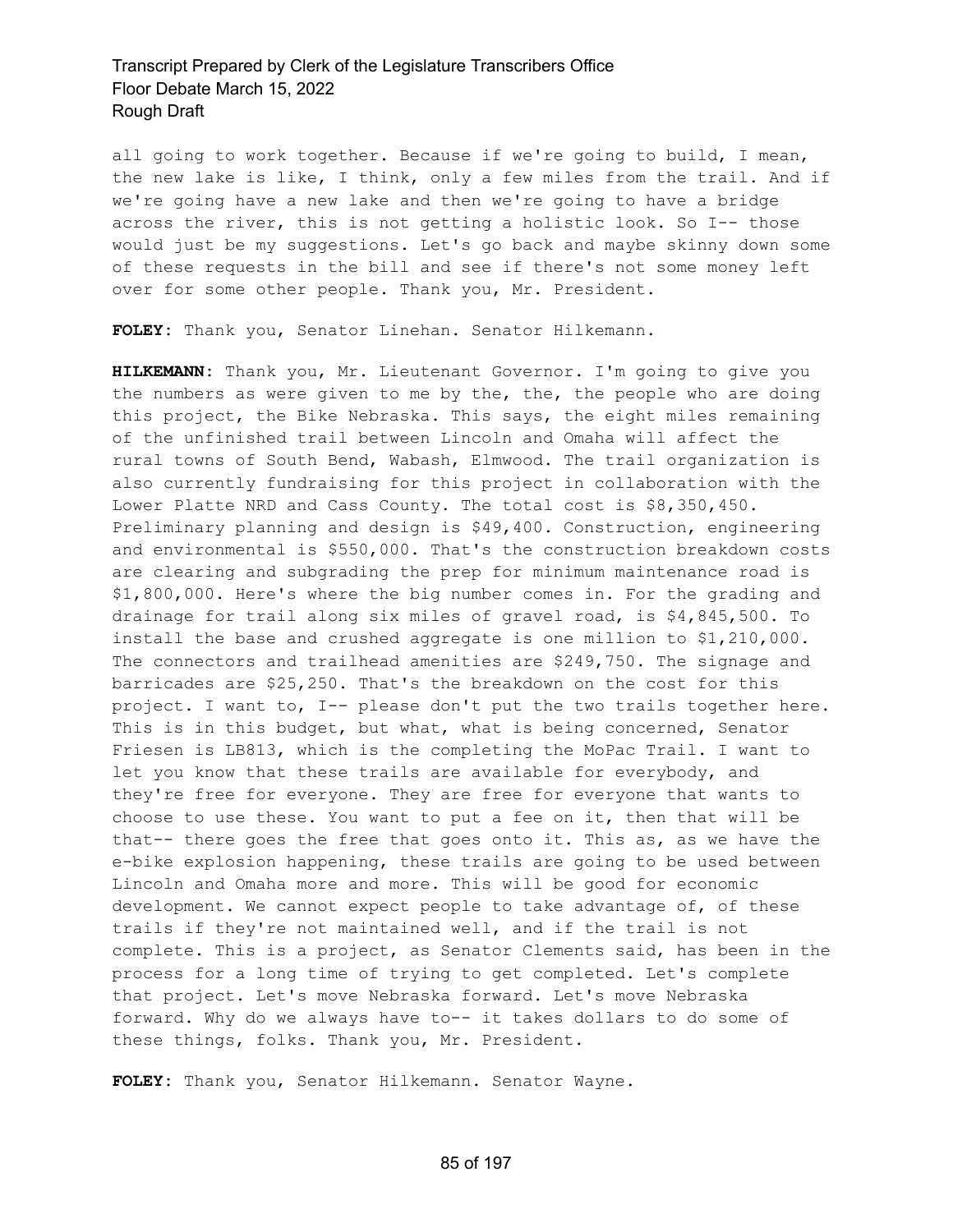**WAYNE:** Thank you, Mr. President. First time in six years, got a little excited, I agree with you. Actually, I like trails. I think the MoPac, I first heard about it was when Senator Brewer, I think, walked it as he prepared for-- oh, that was the Cowboy Trail, I just got corrected. Didn't even know what trail it was. I don't have a problem with trails. I really don't. I have more problems with the last one than I do with this one. My problem is, I can't see the overall picture. I can't see what my overall budget is. I can't see the overall of what we're doing. So that's, that's my, my number one issue. But I do have a proposal for you, Senator, and I think everybody should listen to this when we talk about construction. Senator, I do have a proposal for you. I figured out how we can save money. I'm going to do an amendment on Select File that we take the sand from the STAR WARS project and that'll be your base for your trail. We just saved a million dollars. See how simple that is? It's really that simple if we see the whole picture. So think about STAR WARS and digging a lake, and we're going to dig down in a very sandy area. I bet you we can sell that sand to Lyman-Richey or a concrete company for a couple- probably tens of millions. That's how we do business here. This is what I'm trying to get everybody in the body to understand. When we see the whole picture, we can generate wealth for everybody. All right, enough about that. Back to the, what we're talking about here. So I'm not really supportive of, of eliminating the whole trail idea. I think we should find some trails. My problem, as I said before, this current budget proposal on page 4 of the proposed Appropriations budget overall, and half of these actually appropriate some funds in this bill with cash transfers. Some of it is just setting up the fund and cash transfers. That's why we have to stop the appropriation process now, because they're all connected. And what I look at is \$336.8 million for water and trails. And when I look out here at the same list, I see zero for economic development for our urban core. That's Lincoln and Omaha. I do see the city of Bellevue. They got \$50 million through different projects, and Offutt I will include in Bellevue. But outside of that, \$336.8 million dollars in water and trail projects and zero for some of the hardest-hit areas. You can say you're going to vote yes and move this to the next round. But here's a little question that I've always asked myself: if not now, then when? If not me, if not us, then who? It's really that simple. Seventeen people just do not have to vote on cloture. That sends a strong message back to the Appropriations Committee that we need to see the entire picture. Here's what's going to happen after the budget. After the budget, LB1024 is going to be up and I'm going to see some red votes up there. And they're going to say, I just don't know how much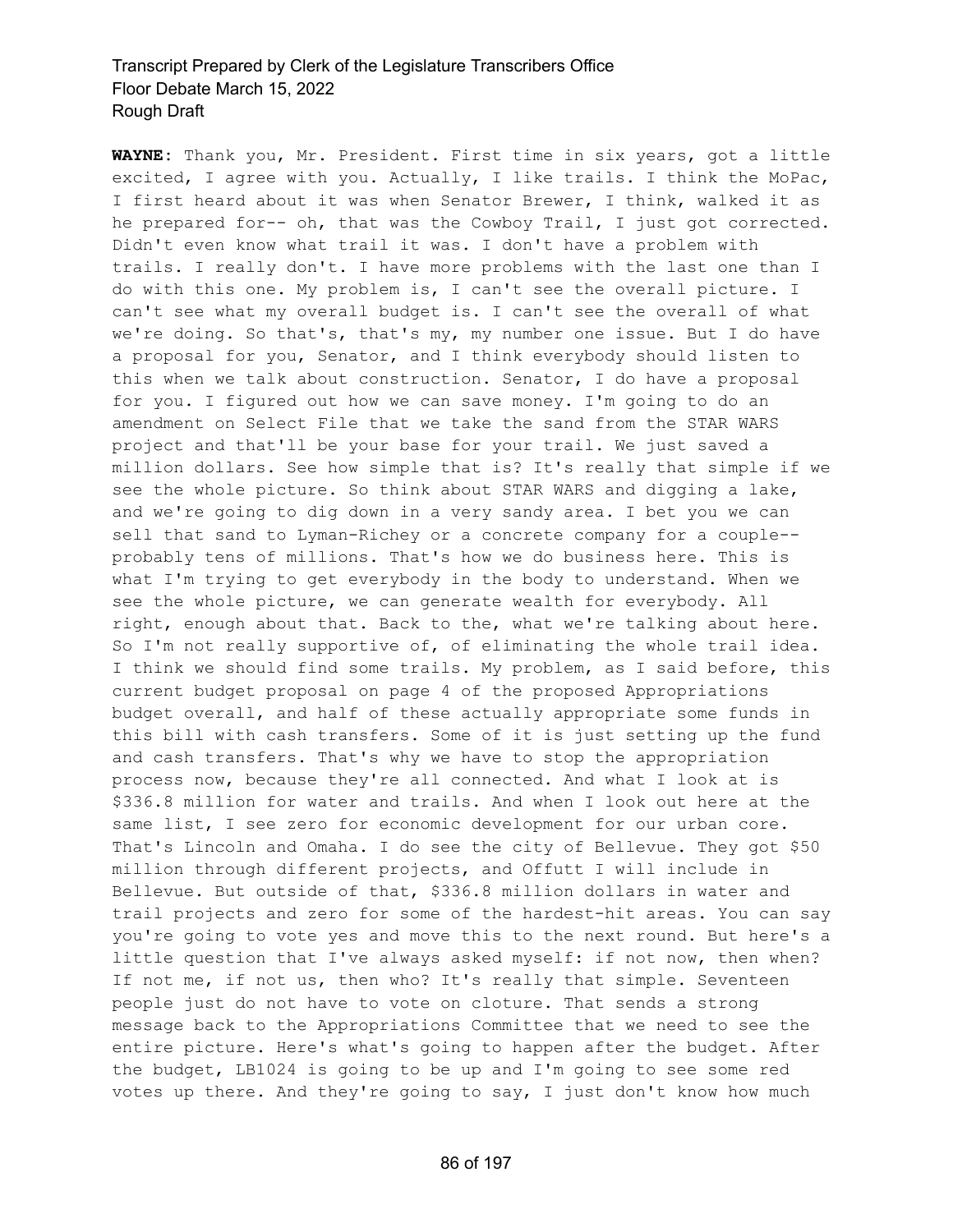the overall picture is going to be. I just don't know what all the appropriations is going to be. We haven't had that discussion. I'm not sure what we're doing with the budget. It's going to be all of the excuses that make you comfortable to vote no against our community. But for some reason, we're not comfortable voting no or not voting to stop this budget. The process is flawed. Nobody's fault, it just it is what it is. You have A bills in committees that supposedly we had a hearing over lunch. And everybody should be saying, Justin, you should be happy, you're one of the few bills that got funded. Kind of. I haven't seen the language yet, but I'm pretty sure the \$150 million goes to all census tracks. That means South Sioux City, that means Hastings, that means the Grand Island., that means Lincoln. That's not the same thing of what we were proposing in LB1024. My point is, is it's just bigger than just north and south Omaha. This is transformational dollars for the entire state. And we are going piece by piece trying to put together a puzzle piece without actually looking at what the puzzle looks like. How do we do that? We have a whole bunch of puzzle pieces, and we're just going to put them together and hope because we know this is a flat edge, it's the border, but I don't know really know what the puzzle looks like. That's what we're doing here, and everybody will quietly, that I've talked to-- and there's more than 17-- quietly agree with me, quietly say, yes, this is kind of flawed. Yes, we should take a pause. Yes, we should figure it out. But I'm still going to let it go to Select.

**FOLEY:** That's time, Senator. I apologize, I did not give you a one minute warning.

**WAYNE:** So I still get my one minute then, right? I'm just, we're gonna have a dialogue here. No, I'm just [LAUGHING]--

**FOLEY:** Thank you, Senator Wayne for understanding. Senator Machaela Cavanaugh.

**M. CAVANAUGH:** Thank you, Lieutenant Governor. Good afternoon, colleagues. I just wanted to respond a little bit to comments about where we could trim some of the budget. So providers that are providing services for disabled or in nursing homes, the people that are working there are making on average, about \$12 an hour. So a 15 percent increase would be \$1.80 an hour. So we would be taking those people from \$12 to \$13.80 an hour, which means that their annual income would go from \$24,960 to \$28,704. Don't worry, they still qualify for SNAP and child care subsidies because we still are paying them so little that we have to subsidize their pay by giving them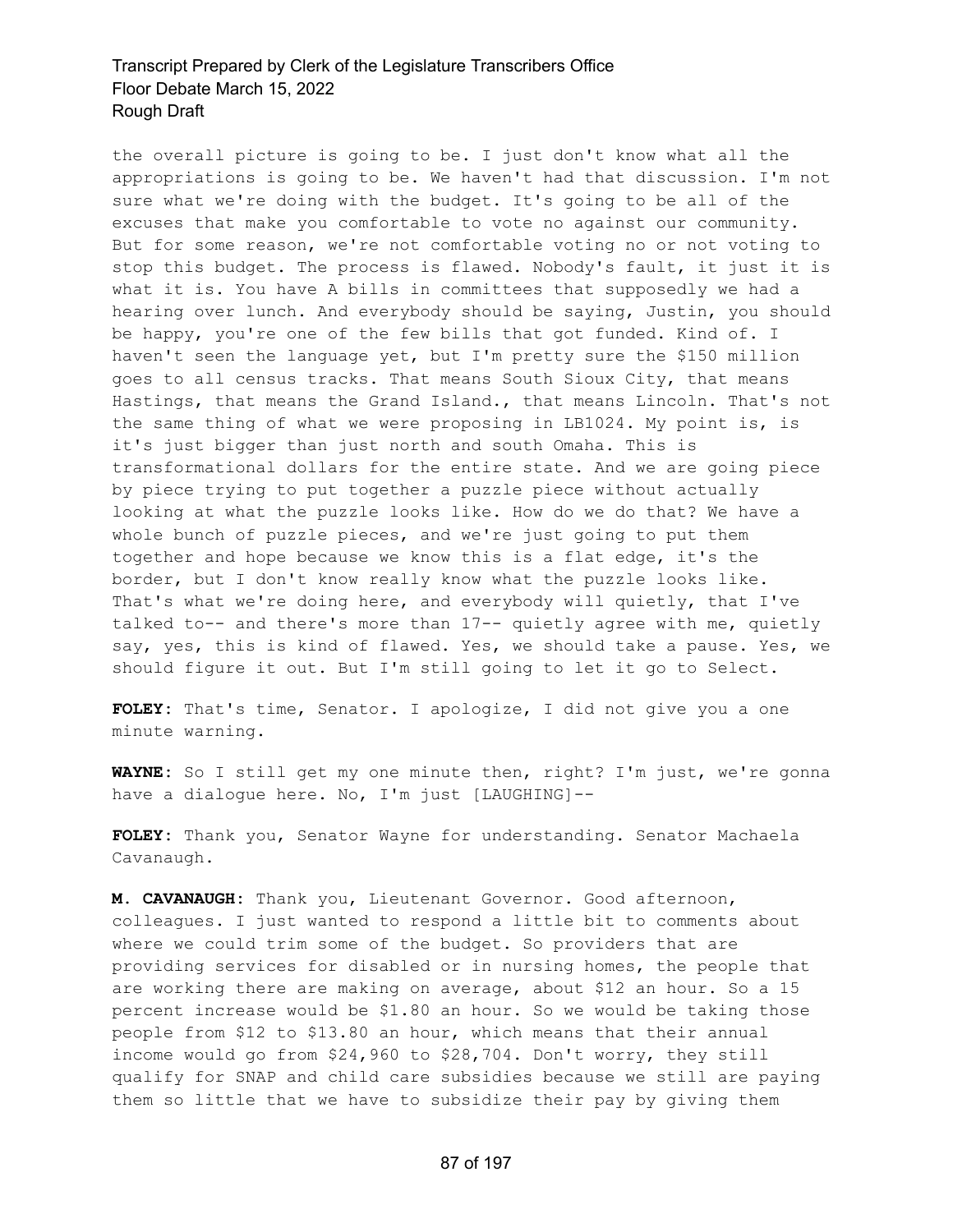those benefits as well. The McDonald's in my neighborhood has posted: We proudly pay \$20 an hour. How can we compete with that? \$13.80 an hour can't compete with that. We need to be investing in these people. They are a workforce. They are an extremely essential workforce. And all these wonderful transformational projects are fine, but we're missing the important picture of taking care of our vulnerable neighbors, brothers, sisters, children, mothers, fathers. We're not taking care of people first, and we're even suggesting that we take care of them even less. This is not my moral document. Thank you.

**FOLEY:** Thank you, Senator Cavanaugh. Senator Moser.

**MOSER:** Thank you, Mr. Lieutenant Governor. So in my discussion with Chairman Stinner there, we ran out of time before we got to the end of the discussion. But the cash reserve fund items are not included in the budget. So if you factor those in, the budget increase would be much larger. But Senator Stinner said rather than put them into the budget and have a big increase, and then next year they would not occur because we wouldn't have the, the sudden influx of money, then you'd have a negative budget, which would be all the more difficult to manage-- or well, not more difficult, but also difficult to manage. So I guess that's why they don't put it into the budget. Nonetheless, in the big picture, though, I think we have to do-- we do have to consider that. Would Senator Clements respond to a question or two?

**FOLEY:** Senator Clements, would you yield, please? Senator Clements, would you yield, please?

#### **CLEMENTS:** Yes.

**MOSER:** OK. So I was asking, asking you some questions about some of the items that were in the budget where we gave \$20 million for ambulances or we gave, you know, all these different sums. How is that money spent? How do you control who gets it and whether it's spent for the purposes that we intend it to be?

**CLEMENTS:** My understanding is that a state agency, like for the ambulances, would be the Emergency Medical Services agency, would have people apply for grants. People would apply for a grant, they say they knew-- need a new ambulance. They would submit the grant requests and that agency then would score those and award the dollars. Department of Economic Development, there are a lot of different funds that we give them, and Economic Development also puts out notice to people who apply for grants. And so the state still does manage the money, we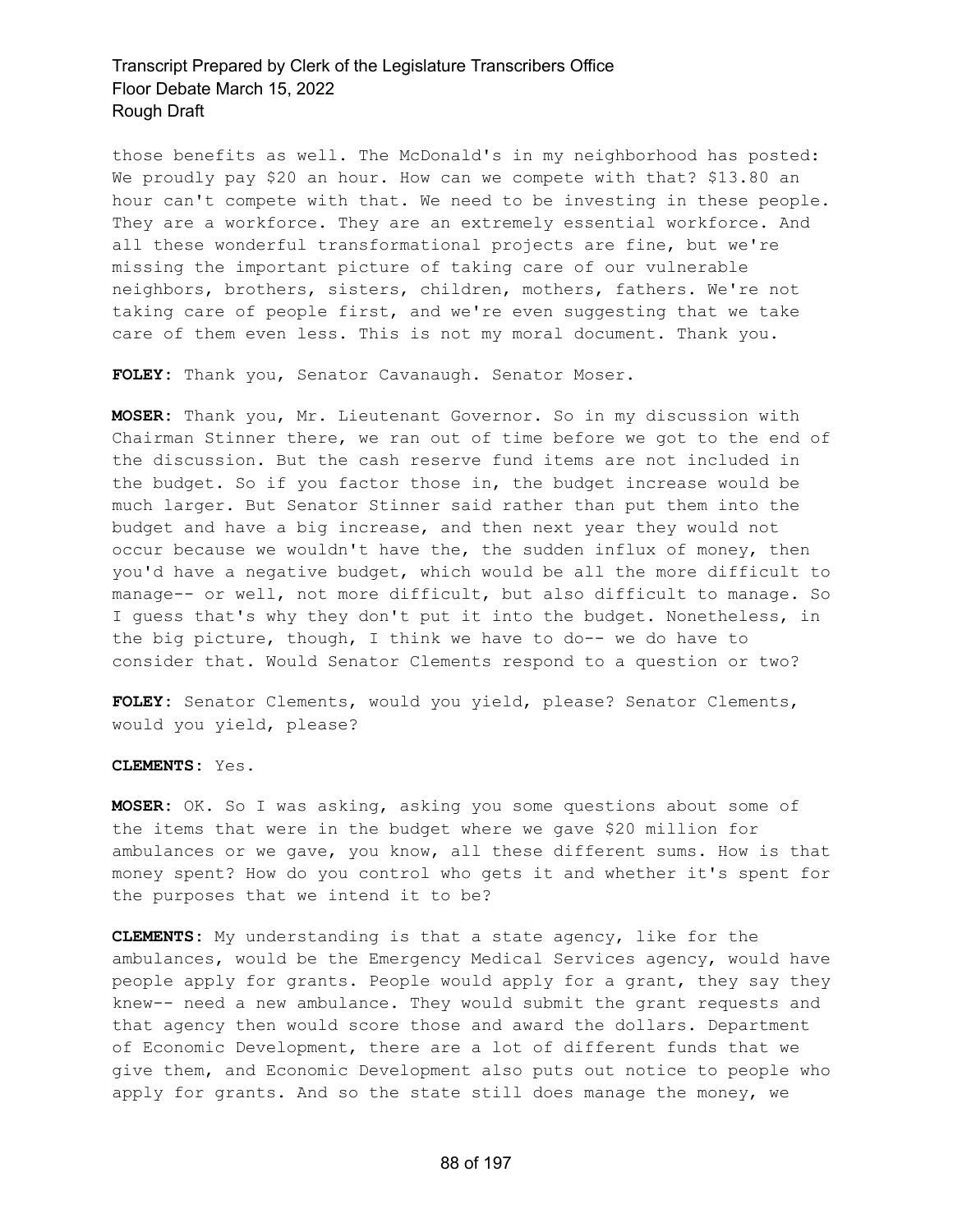don't just write a \$20 million check and let people fight over it. We do have a grant process most of the time.

**MOSER:** OK, thank you, Senator. I appreciate that. Thank you, Mr. President.

**FOLEY:** Thank you, Senator Moser. Senator Erdman.

**ERDMAN:** Thank you, Mr. President. Sorry, Senator Wayne, you got-- you didn't get the one minute, but that's the way it goes. But we keep talking about STAR WARS, and we had a vote earlier and the amendment was adopted, and they now call it JEDI. And so we need to remove from our memory STAR WARS and replace it with JEDI. And you know, you know what I mean? All those guys like Scoot-- like Luke Skywalker and all those other people are going to be on the committee. So we have a \$5 billion budget. I'm just reminded of this by my seatmate, Senator Stinner-- or Senator Clements, that we have a \$5 million budget. And here we are talking about \$8.3 million. I said, yeah, that's right. It's kind of peculiar in a way. But in another way, it's not. And it's because I think it's exorbitant if we spend \$8.3 million on a trail. And a comment was made, it's free. And the introducer used the Burke Harr method of convincing us, he yelled into the microphone like it was going to help us understand it. And we got it, we understand it. But the point is, it is not free. It's not free. OK? Because the NRD collects property tax, and that's not free. OK? But in this body, anything that doesn't have an appropriation that comes from the state, we consider that to be free because we, the state, don't have to pay it. But on the other hand, property taxpayers are paying for the trail, for the maintenance of the trail. This land was donated to the NRD, and they no longer pay property tax on this land. So it is not free because they don't pay property tax, you that live near this trail, pay more property tax. It's not free. And Senator Wayne earlier was talking about TIF and how does a golf course meet the but what for? What Senator Wayne doesn't understand is, you don't have to qualify or meet any requirements to get TIF, you just do it, because there's no penalty for not doing it right. And so I hope Senator Friesen leaves AM2345 up, because I will vote for that amendment. How much time do I have left, sir?

**FOLEY:** Two minutes.

**ERDMAN:** OK. I was hoping when I got to one minute I would give it to Senator Wayne. But oh, there he is. So I'll tell you what, I'm going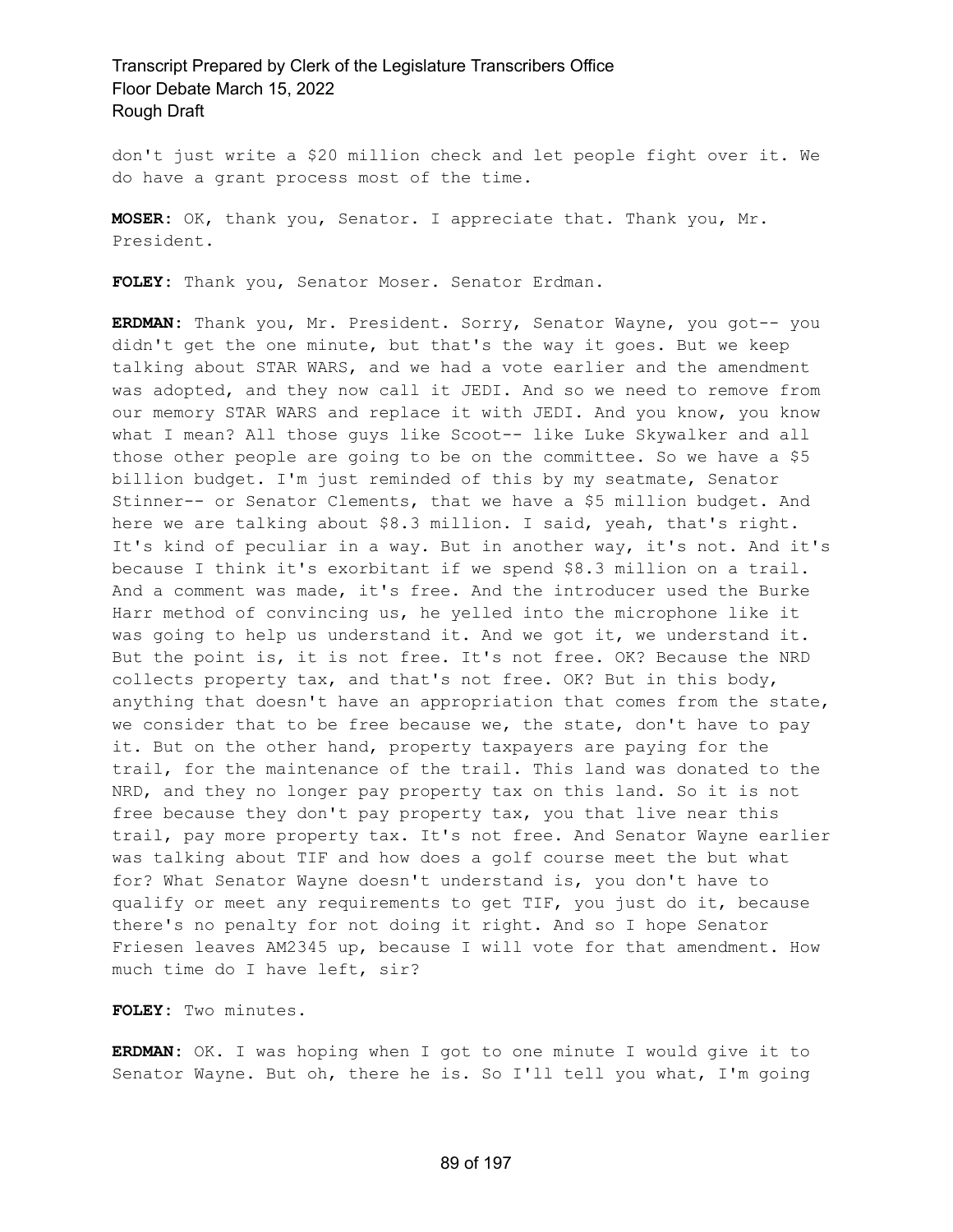to give him a little extra time. I yield the rest of my time to Senator Wayne.

**FOLEY:** Thank you, Senator Erdman. Senator Wayne, 1:50.

**WAYNE:** 1:50. So that means I got 50 seconds for you to interrupt me and tell me one minute, I just wanted to make sure I got the rules right. We're almost in the homestretch, feeling good and feeling loose. Everybody needs to get up, walk around, stretch, make sure you get your blood flowing. So again, what we're talking about today is a trail. I'm not adamantly opposed to the trail. What was interesting is nobody has talked about the reimbursement for tuition expenses for dependent Nebraska state employees, for the six community college. Thought that was pretty interesting, which I quess everybody supports. But I think it's important that we actually read the language when you, when you start talking about these funds and what they actually do. I don't think you should just take the glossy, or in this case, nonglossy committee report--

**FOLEY:** One minute.

**WAYNE:** --because oftentimes-- you said that pretty loud, too. This is going to be an ongoing joke the rest of the day-- to do that. But what I will say, and I think it really is important. Again, colleagues, I'm going to keep asking and reiterating that we go to cloture and we send a message back. In fact, I'll probably file an amendment to recommit to see what kind of vote count we could get. See even if we even get 12, because I think it's important that we understand the overall picture. We're creating a puzzle without knowing what the puzzle looks like. Thank you, Mr. President.

**FOLEY:** Thank you, Senator Wayne. Senator Ben Hansen.

**B. HANSEN:** Thank you, Mr. Lieutenant Governor. I kind of just want to point out one thing I kind of noticed with just the-- with AM2000- with the amendment, it looks like we're creating seven new cash funds just with this amendment alone. And I didn't know-- would Senator Stinner yield to a question, please?

**FOLEY:** Senator Stinner, would you yield, please?

**STINNER:** Yes, I will.

**B. HANSEN:** Thank you, Senator Stinner. Is that a lot to create in comparison to how many cash funds we do have? Or is it just mainly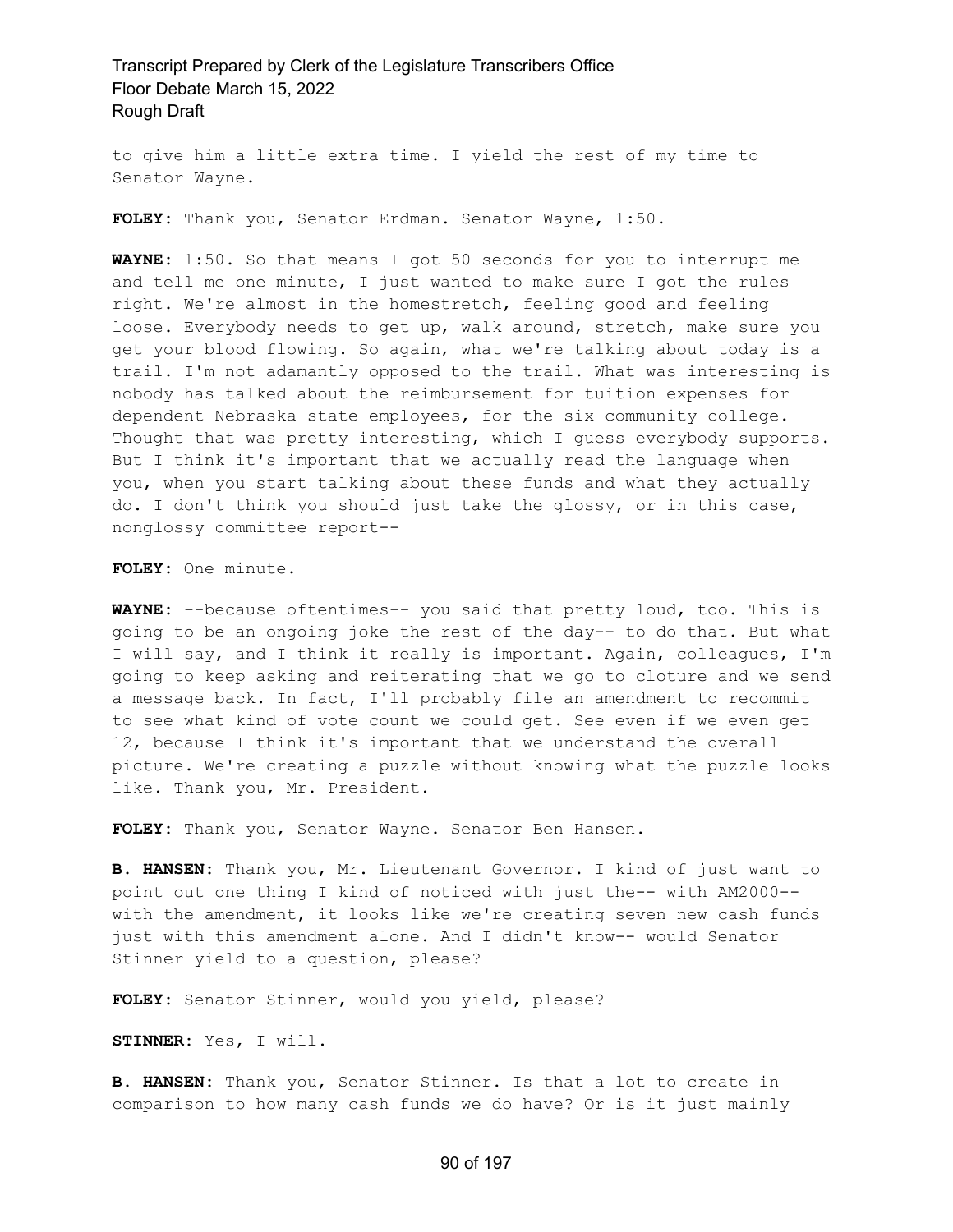because we have-- we're trying to create the cash fund to house some of this money that-- with ARPA or with just funds in general?

**STINNER:** I didn't understand what your question was when you started or where you--

**B. HANSEN:** That's fine. We created seven new cash funds just with the amendment, AM2000. Is that a lot of cash funds we're creating?

**STINNER:** For a short session? It probably is, yes.

**B. HANSEN:** OK. I'm just thinking in comparison to other years and how many cash funds we have in general. It sounds like, especially in the last four years that I've been here, I don't know if we're, we're starting to create a lot of cash funds. It just kind of worries me because if I'm going to be here another four years, where these cash flows are going to go, how we're going to, how we're going to fund them, what that's going to do to our overall budget. It seems like within the four years I've been here, it seems like we-- every year it seems like we create more cash funds. And I know that's just a way to get, get around the, the General Fund. It was just a concern of mine. But I did have a question about the cash funds in general. With the, with the-- on page 35 of the budget proposal, it says vets affairs, Offutt and STRATCOM promotion for \$5 million. I was hoping maybe you could just elaborate on that just really briefly.

**STINNER:** That is, that is what Senator Brewer was talking about, I believe. And, and the Governor actually put it in his budget. And actually, when we create a cash funds, sometimes we have to change the cash fund. I think we changed the cash fund on prison overcrowding, that's probably two different ones. That actually holds the cash until certain things happen. So maybe seven in this case isn't that much because we did STRATCOM, we changed some of that. Those cash funds had to be changed as a name. So in the three bills that are associated with that original STRATCOM, created three more cash, different cash funds to accommodate this change in bills.

**B. HANSEN:** OK.

**STINNER:** Does that make sense?

**B. HANSEN:** And I think I see that here, too. OK, thank you. Appreciate it. Would Senator Wayne yield to question, please?

**FOLEY:** Senator Wayne, would you yield, please?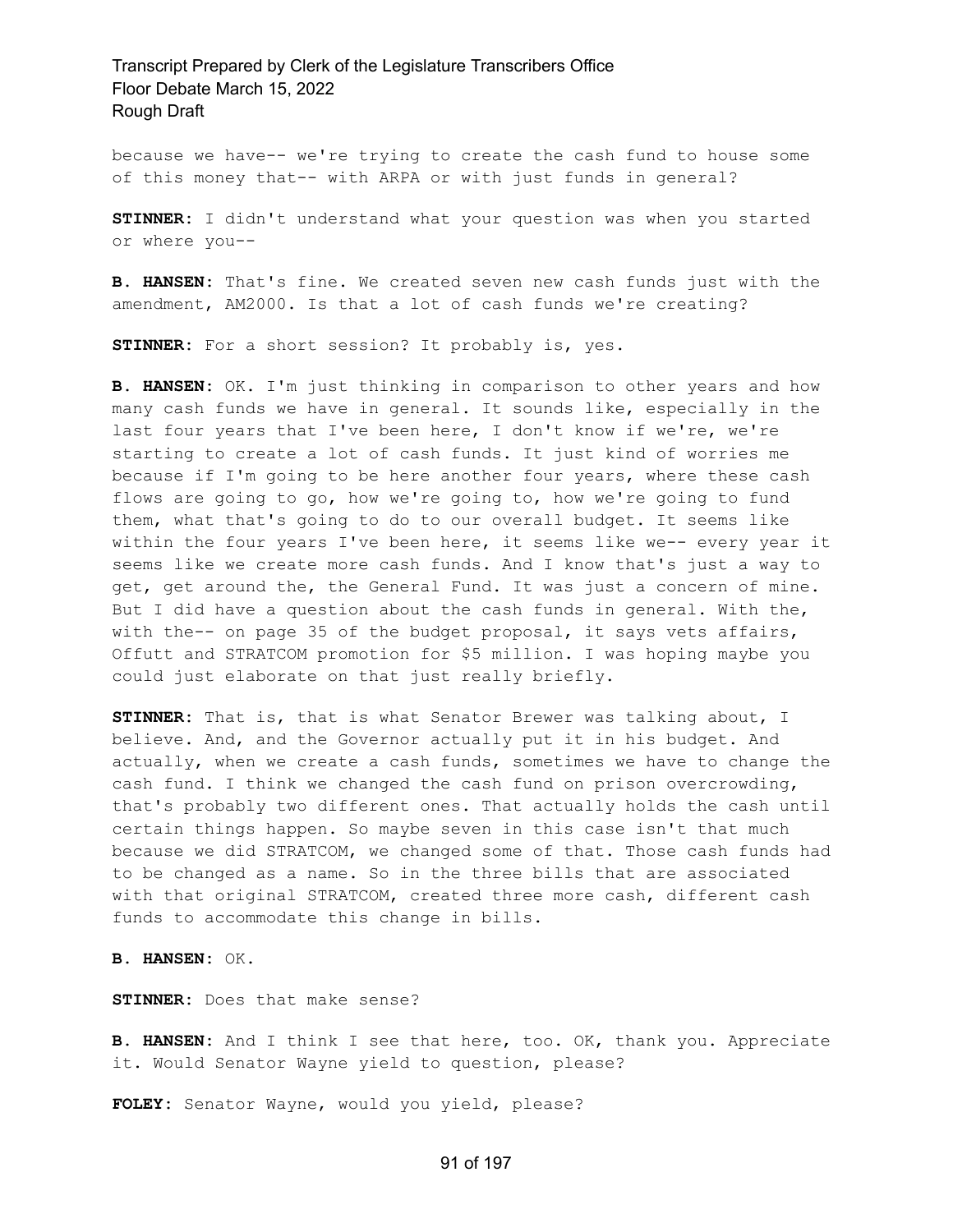**WAYNE:** Yes.

**B. HANSEN:** I was actually interested in your, your, your thoughts on taking all that sand from the lake and putting it onto the trail. Where did you say we should send that to? Who else?

**WAYNE:** I think we can send it to a concrete company. So sand is a mixture that is used to create cement, so I think we can sell it. I think we got plenty of trails that need to be compacted with good sand. And so I just, you know, we shouldn't, we shouldn't just waste anything. We should always try to figure out how to save the taxpayers money.

**B. HANSEN:** What was the name of that company you said?

**WAYNE:** Lyman-Richey.

**B. HANSEN:** Lyman-Richey. I thought you, I thought you said Lionel Richie.

**WAYNE:** No, no, that's, that's Easy Like Sunday Morning. That's different.

**B. HANSEN:** I was, I was just making sure.

**WAYNE:** Now you know why the mountain was so long with me and you.

**B. HANSEN:** OK, I just-- thank, thank you, Senator Wayne, for that. Appreciate that. OK. I think, I think as time goes on, I would like to kind of maybe discuss a little bit more about some of those cash funds, but that will be for another time. Thank you, Mr. Lieutenant Governor.

**FOLEY:** Thank you, Senator Hansen. Senator Wayne. This is your third opportunity, Senator.

**WAYNE:** Thank you, Mr. President. I'm looking for somebody about the-- Senator Williams would you yield to a question?

**FOLEY:** Senator Williams, would you yield, please?

**WAYNE:** And it's about your--

**WILLIAMS:** Absolutely.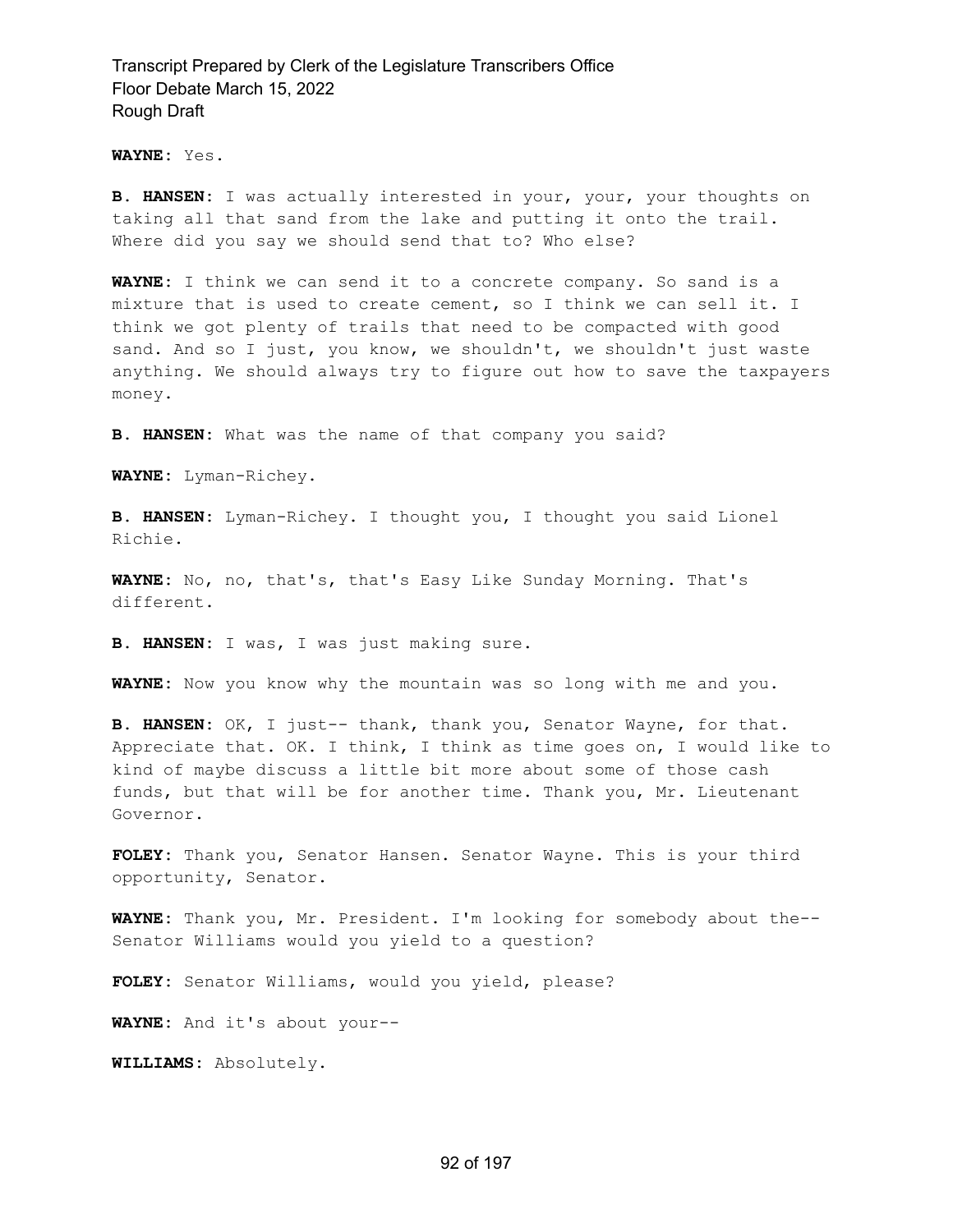**WAYNE:** It's about your agricultural innovation. Can you tell me, does that require a federal match?

**WILLIAMS:** The-- well, there's the USDA building, which is not part of the thing. The companion building that we talked about is, no, there's no federal match.

**WAYNE:** But--

**WILLIAMS:** It's a match raised by private philanthropy.

**WAYNE:** So in the bill, it says that there's going to be a companion. Do we have to wait for the companion is raised-- till the money is raised there before we start building, or are we going to build and hope the companion gets built?

**WILLIAMS:** We, if the state is involved, it would be the companion building, not the USDA building. The USDA building is fully funded by the Department of Agriculture, Federal Department of Agriculture.

**WAYNE:** So that's already been appropriated and as a part of-- it's already been appropriated?

**WILLIAMS:** Federal government has, has appropriated part of the money. The other portion is in their budget, it has yet to be appropriated.

**WAYNE:** So do we have to do the full 25 now or can we can we spread out over time to match the federal government, I guess, is my question?

**WILLIAMS:** I don't have a good answer to that.

**WAYNE:** So if we don't do it now, we're not necessarily losing anything because the federal government still hasn't appropriated the final amount to the, to the facility?

**WILLIAMS:** The USDA building is a separate project. And that's done with federal dollars on the University of Nebraska Innovation Campus, is the location it would be. It would be owned by the federal government, the employees in that would be federal government employees. The companion building is the building that we are proposing with LB703. That is \$25 million of state money and \$25 million of private philanthropy.

**WAYNE:** What I'm just trying to make sure doesn't happen is that we- what happened with Space Com where we allocated the money and then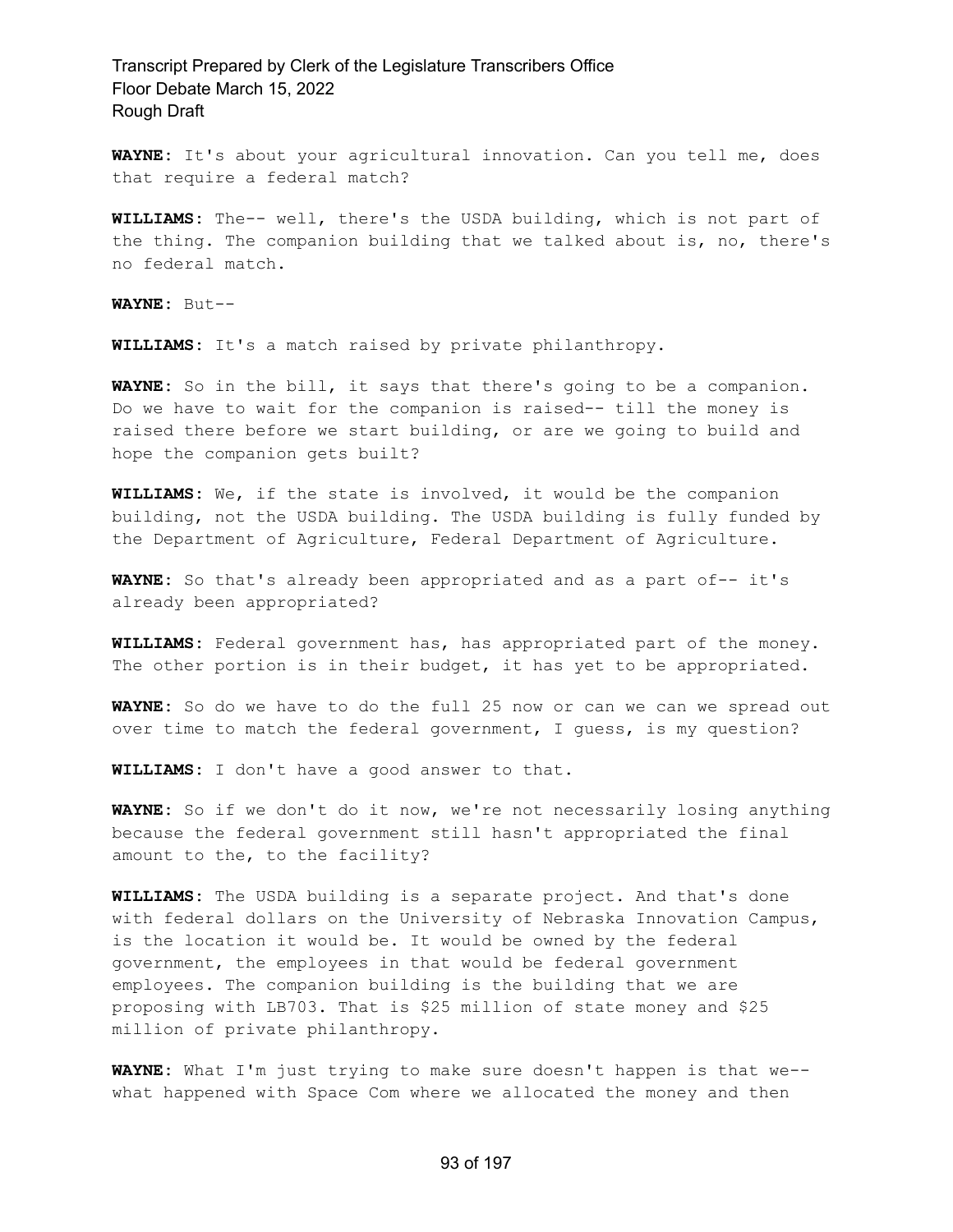somehow the federal government doesn't follow through and we just have that money sitting there. Do you have a response to that?

**WILLIAMS:** Yes, I do. The personal philanthropy will never happen for that building if the USDA building is not fully approved and in process of being built.

**WAYNE:** So can you tell me what--

**WILLIAMS:** And it's required in LB703 that the personal philanthropy be raised before the money is paid out from the state.

**WAYNE:** So can you tell me what kind of jobs will be there? I'm trying to flip through it, but I can't, I can't see it right now.

**WILLIAMS:** The jobs at the USDA building are 42 research scientists and about 100, give or take, of scientific research staff that will work with the research scientists from the USDA. The employees that will be at the companion building will be Nebraska people doing the-- taking the research that's done from the USDA building and turning that into real-world solutions for Nebraska farmers and worldwide farmers.

**WAYNE:** So will it be just plants or will there be any livestock?

**WILLIAMS:** It is-- there won't be plants or livestock in the facility, except for the portion of the USDA building 20,000 square feet of greenhouse space. But the research is both plant and livestock.

**WAYNE:** OK.

**WILLIAMS:** Precision agriculture in both the crops side and the livestock side.

**WAYNE:** All right, thank you, Senator Williams. So that-- OK, I got some more information there. I really appreciate that information. My problem with this, and there's a couple of problems, is we don't have the basic yet.

**FOLEY:** One minute.

**WAYNE:** What I mean by that is a veterinarian school, and I'll tell you why that's important. There was a young lady in my district who wanted to go to vet school, and this is literally how I found out about it two weeks ago. And if you don't believe me, you can ask Senator Erdman. And she wants to go, but she was like, I can't leave my, my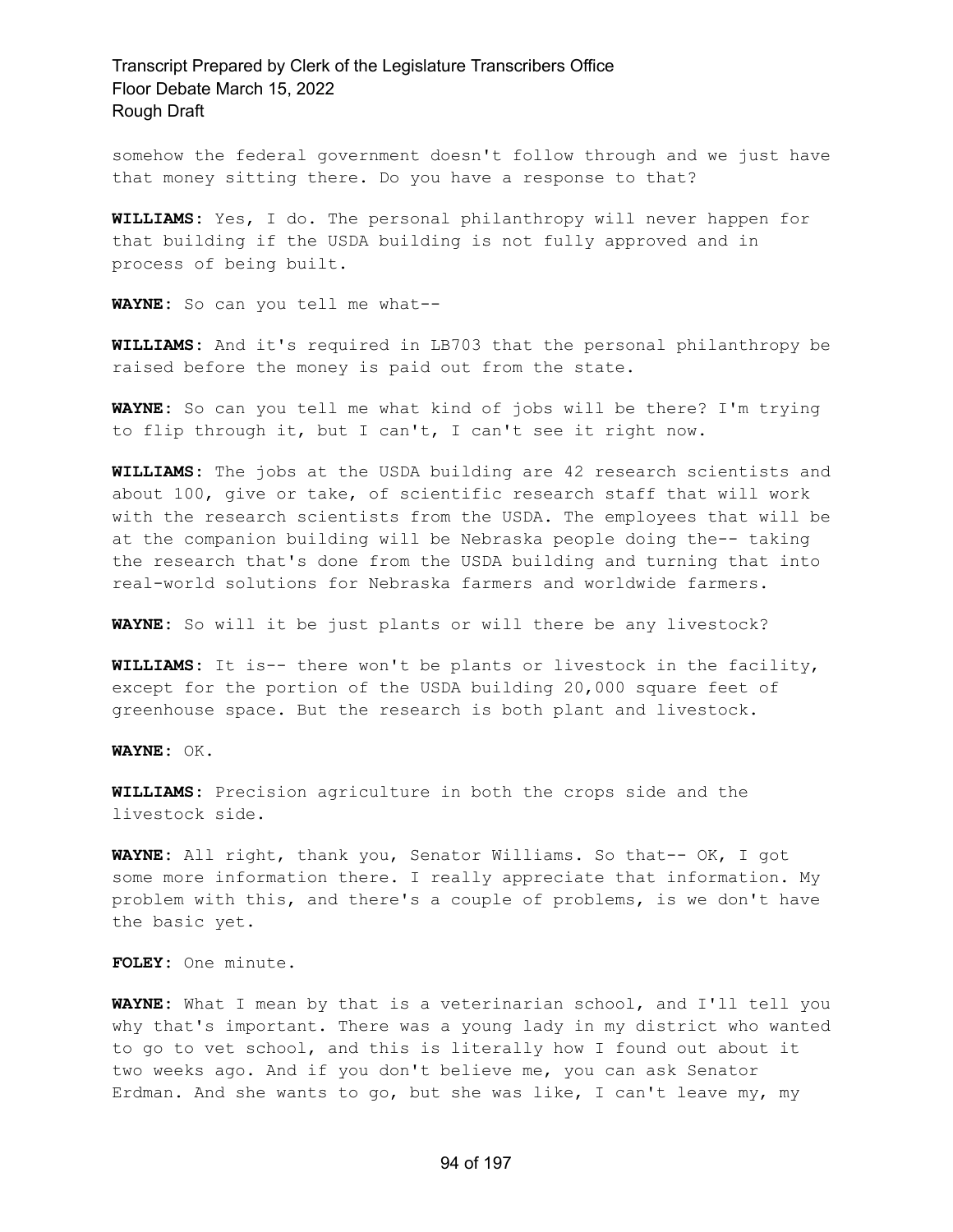family right now for numerous reasons. And I was like, what do you mean? You should be able to go to Lincoln. And she said, Lincoln doesn't have a vet school. And I said, no, we're an agricultural state. I continue to hear Senator Erdman and all the western senators say how ag drives everything, and livestock and cows are important. And she said, no, look it up. So rather than look it up, I just called Senator Erdman, who is the university expert. And he confirmed that we don't have a veterinary school. So I don't know, I think before we start innovation, we should start with a basic veterinarian school, because I'm pretty sure there's going to be veterinarians at this facility that don't come from our school. That's just weird to me, so I'd rather take this money and start a contingency fund to--

**FOLEY:** That's time, Senator.

**WAYNE:** Thank you.

**FOLEY:** Thank you, Senator Wayne. Senator Dorn.

**DORN:** Thank you, Mr. Lieutenant Governor. I want to talk a little bit about just what Senator Wayne said there. We don't have a four-year vet school. What the University of Nebraska has, and this came about about, I don't know, maybe five years ago or so, we have an agreement reached with Iowa State University where we have 25 students a year and we have the first two years here at Lincoln at East Campus. So yes, technically we have a vet school, but it is part of Iowa State and the agreement we reached with them. We tried to reach an agreement with Kansas State, that didn't come about. A lot of kids were going there. But we do have a program here that if you get into the two-year program in Nebraska, you're guaranteed the final two years at Iowa State. That's the agreement we do have with them. So we do have-- Nebraska does have, I consider it a vet school. It's just not the four-year total program in Lincoln. Two years is here, two years will be at Iowa State. Thank you, I yield my time.

**FOLEY:** Thank you, Senator Dorn. Senator Matt Hansen.

**M. HANSEN:** Thank you, Mr. President. I'll yield my time to Senator Wayne.

**FOLEY:** Senator Wayne, 5:00.

**WAYNE:** Thank you, Mr. President. Senator Dorn, I do understand that we have a two-year program. And that was my point, was she didn't want to start here and have to leave to go to Kansas State or Iowa State to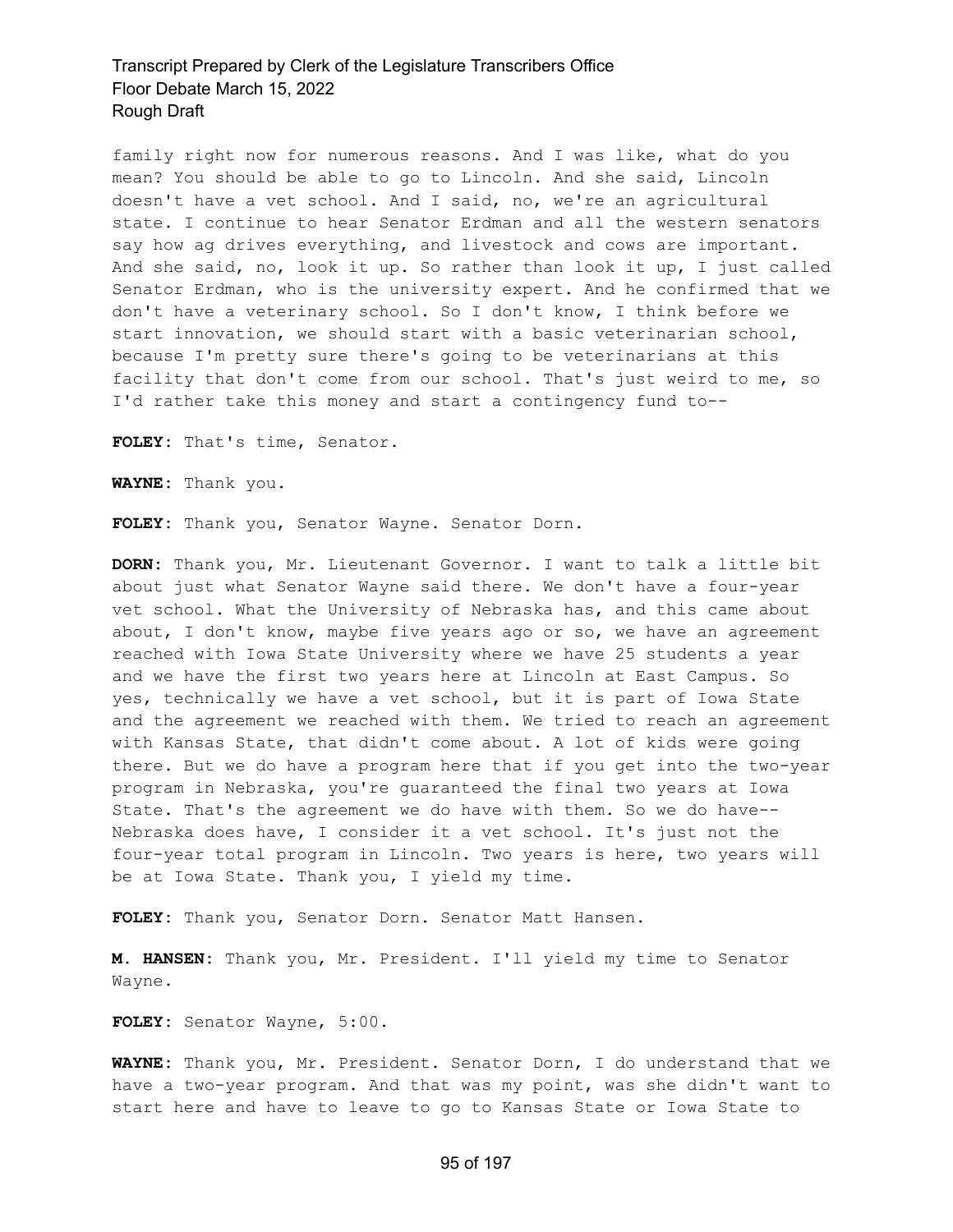finish her career. And my answer to whether we have a vet school or not is kind of like, do you have a real football program if you can't field the varsity? Like at the end of the day, you have to be able to walk across stage with University of Nebraska to call yourself a vet school. If it's a program, then it's a program. We have a lot of programs. For example, we have a three-three program at Creighton. For example, in high school, I had a program where you can go to a-- you can get part of your nursing are getting involved in the health sciences. That doesn't mean that we have technically a doctor program in high school. It doesn't. It's just a program to get you experience. And yes, you can transfer. But I'm just curious why we're not investing in our-- if we are an ag state, we should have a full-blown veterinarian school. It doesn't make sense for us to train people and then send them to Iowa State or Kansas State and hope that they come back. If we're an ag state, let's be an ag state. Thank you, Mr. President.

**FOLEY:** Thank you, Senator Wayne. I see no one in the speaking queue. Senator Friesen, you're recognized to close on AM2345.

**FRIESEN:** Thank you, Mr. President. Thank you, everyone, for the good discussion. I do a lot-- know a lot more about the MoPac Trail, and I actually know now who owns it. But Senator Wayne has been bringing up some good points as we talk about how we go out and develop our budget and the process that we use here. And I know it's changed some since I've come here, but we've got a long ways to go to make this to where we're going to have buy-in from the rest of the body, unless we're going to go through this process each time, which I don't feel it's out of line. I mean, we get to talk about different line items that people can bring up. They can talk about it, they can defend it, they can explain what it is. But when we're spending this kind of taxpayer dollars, I think people need to know that we know what we're talking about and where we're appropriating funds to go to. And I personally look at this, and I know we have Highway 81, which we'd like to have four lane to Columbus. We're begging for more roads money. We have need for projects out there. And yet, if our priority is to spend a \$8.1 million on bike trails, then so be it, this Legislature will do that. But people need to know what we're talking about when we're passing a budget. What is in the appropriations that we're doing? And that's the purpose of today. And with that, I will withdraw my amendment. Thank you, Mr. President.

**FOLEY:** AM2345 has been withdrawn. Before we proceed, items for the record, please.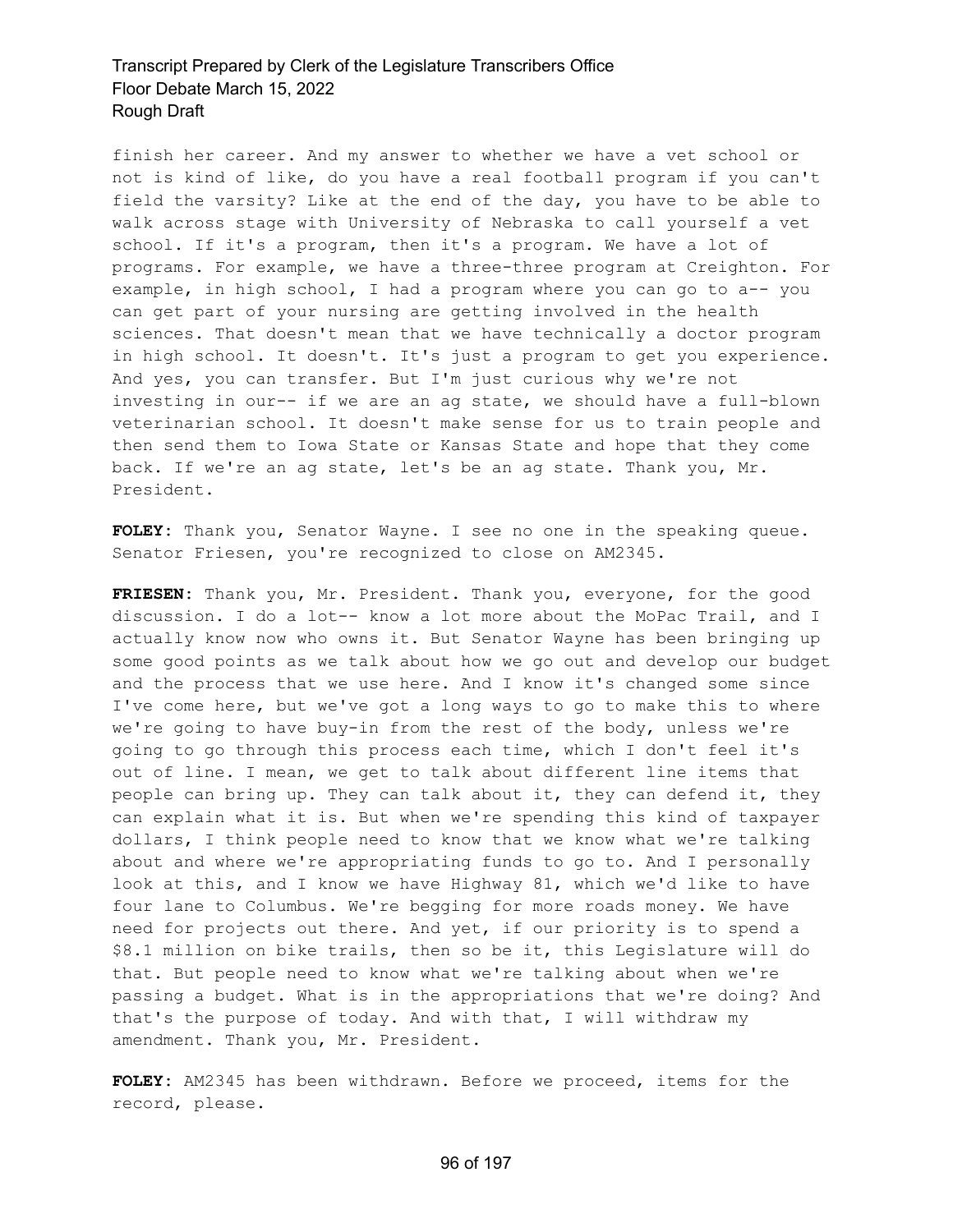**CLERK:** Thank you, Mr. President. I do. Your Committee on Business and Labor Chaired by Senator Ben Hansen reports LB1084 to General File; LB1083, General File with amendments; LB1130, General File with amendments. Senator Albrecht offers LR331, that will be laid over. Senator Wayne, an amendment to be printed to LB1024. Mr President, with respect to LB1012, Senator Wayne would move to amend with AM2360.

FOLEY: Senator Wayne, you're recognized to open on your amendment.

**CLERK:** This is the Standing Bear amendment.

**WAYNE:** Thank you, Mr. President. This is what makes doing budgets so hard, because I just did another amendment to change, to change where this goes. But I actually want to vote on this. So I got to-- I want to vote on this, and I'll fix it on Select. But what this does is create the Standing Barrier Documentary Fund, and this current amendment says it goes to the Nebraska Historical Society to administer the fund to produce a documentary on Standing Bear, Chief Standing Bear. What, what will happen on LB1013 is we're actually going to transfer it to the Nebraska Film Office Fund in DED, which is where some current film production is going on. But here's where this came from, if you realize I actually introduced a bill to deal with Standing Bear Museum. Actually during our north Omaha testimony, we had a filmmaker come in both to LB1025 and LB1024 hearings and how this ties into north Omaha. So I won't tell you the story of Standing Bear, because, one, it's been said a couple of times on this floor; and two, I'd rather have Senator Brewer do it to do more justice than what I would do talking about his culture. But the reality is, is there was a significant element of this story of Standing Bear that happened in north Omaha. And it happened in Senator McKinney's district where there was, one, him being held; and two, a trial. And there's a historical significance that ties not only north Omaha to Chief Standing Bear, and if you look at that story in that court case, that ties all America. That was the first time ever that a federal court recognized other than a white individual, as a human being who deserved due process and rights. That's a fundamental story to who we are as a people, who we are as Nebraskans and who east Omaha is to east Omaha. That is orig-- originally one of the first stories out of east Omaha that dealt with civil rights. And so when I saw the promotion of STRATCOM, and if you think about STRATCOM and the impact STRATCOM had on Omaha and the state, I'll just give you some stuff that has to do nothing with the military. One, when the Offutt decided to build out their networks of copper wire to make sure they can communicate across the country, therefore the world, that copper wire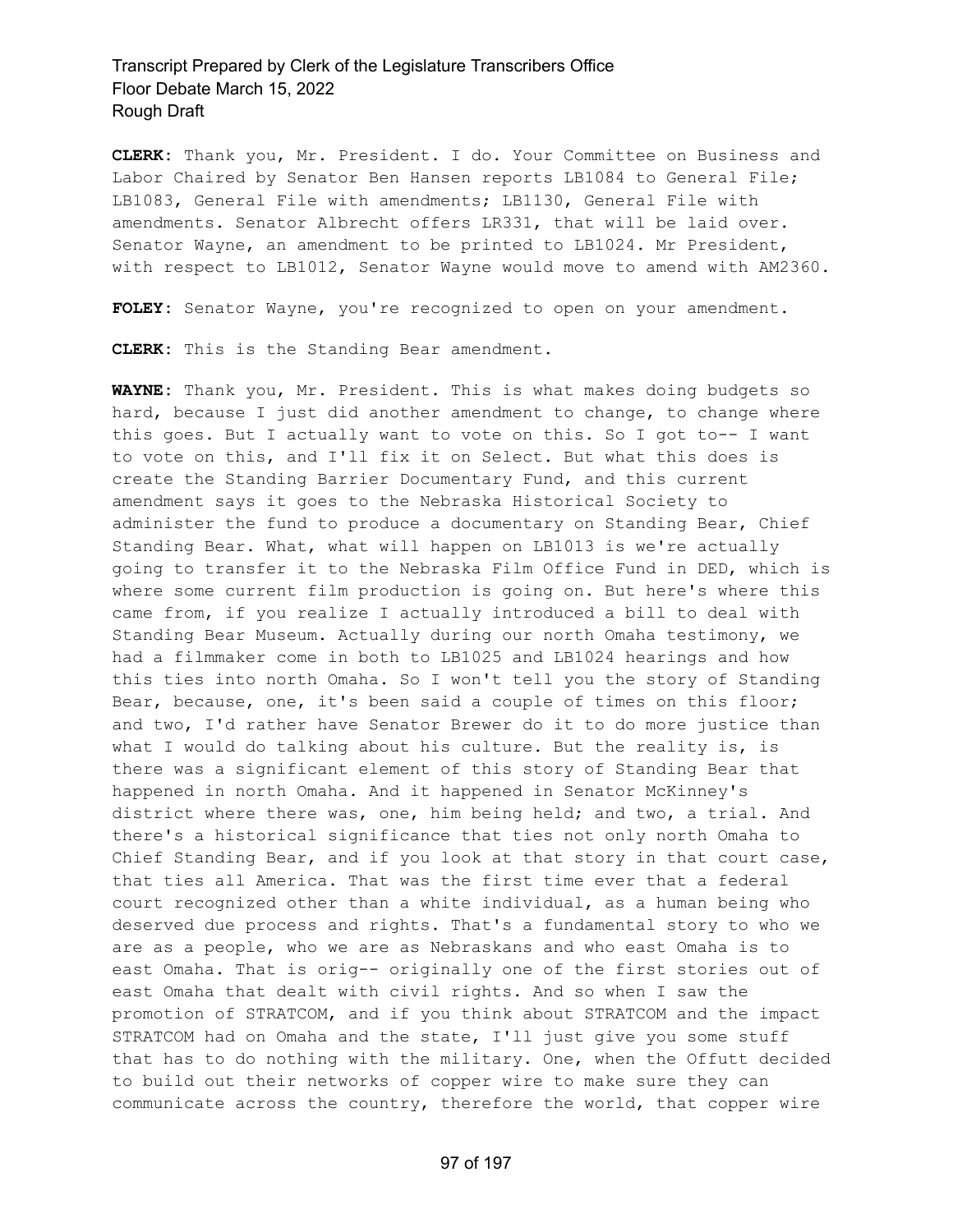led to a revolution called telemarketing. And that telemarketing happened here in Omaha because Omaha had the bandwidth of copper wire to communicate all across the country and the world. If you look at the economic impact that Offutt had when you talk about soldiers, and if you read about soldiers who were stationed in Offutt and could not buy a house in the Westside School District, who could not buy a house in Regency and had to live in north Omaha. If you look at the Nebraska black history, you will see that helped fund and stir the pot for the civil rights movement. You can literally tie Offutt to one of the first founding chapters of the NAACP in north Omaha because many, many soldiers actually had to live in north Omaha because they were not even allowed to live in Bellevue and on the base. So when you think about civil rights in north Omaha, you don't just think about African-Americans, you have to go as far as back as to Chief Standing Bear, because his struggle was the same struggle a century later that African-Americans still go through, and back then went through, for north Omaha. So when I saw the promotional and a film for SAC and I thought about the bill that I introduced, I thought there's no better time than to have this conversation right now on why we shouldn't match the same, because the impact of STRATCOM and the history of STRATCOM is just as important to not only the country, but to Nebraska as Chief Standing Bear is to not only our community, but to Nebraska and this country. So I'm open to the dialogue of splitting it 2.5 to 2.5. I don't like that idea. I think Senator Brewer has made points about the depths that they're going to have to go through to film the STRATCOM history and the clearances and extra trips they're going to have take outside of America to get that done, but I will equally tell you that the testimony that came before LB1024 and LB1025 hearings were about not just doing a film about Standing Bear, but also doing the film in their native language to make sure they don't lose their own culture. To not just talk about it from our perspective of Omaha, but to talk about it from their cultural perspective. So while we are taking time on a bill and whether it moves here in the way it is or not, I think it's important that if we're going to highlight the benefit of STRATCOM on America, we need to have a conversation about the benefit of Chief Standing Bear on America, too. Thank you, Mr. President.

**FOLEY:** Thank you, Senator Wayne. Senator Brewer.

**BREWER:** Well, that got up in the queue quick. I want everyone to understand that I do not disagree in any way with Senator Wayne and the importance of Standing Bear and the historical piece of that that goes back to where the trial was held and the decision made. The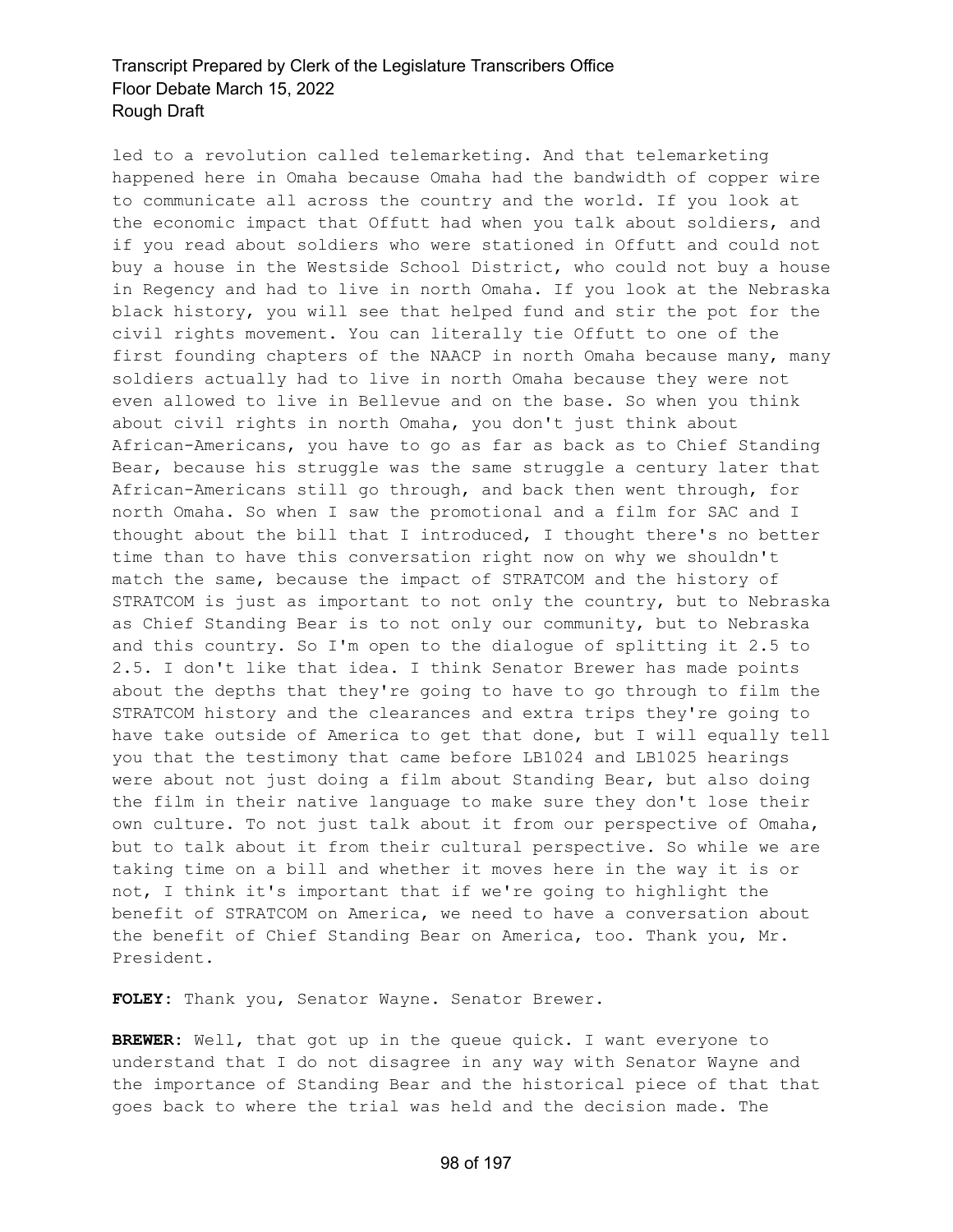problem is we don't have the extra \$5 million unless we, again, have a chance to relook at how some of the dollars are used. We-- we've made the agreement with the other support that we're getting in Omaha to be able to make this special documentary about the U.S. STRATCOM. So what I don't want to do is see us split that and not have enough to do either. So if we're going to seriously look at doing both of those, we have to figure out a funding source to do both of them. And I think they are great ideas. I understand that, that this is kind of new, new information on the actual executing of, of a movie on Standing Bear. Anybody who's followed the discussion here on the floor about Standing Bear, how we designated a day for that, and then we decided that we would remove the statue of William Jennings Bryant at our Capital and replace it with the Standing Bear statue understands what we've gone through the last few years, years with Standing Bear. But again, I'm trying to stay focused on the target here, which the Governor designated it, the Appropriations Committee designated that \$5 million to move forward. And so I'm open for the idea of finding another \$5 million, I just don't want to see us take away the ability to execute either of those. Thank you, Mr. President.

**FOLEY:** Thank you, Senator Brewer. Senator Wayne.

**WAYNE:** Thank you. Everybody got out of the queue. We were having such a fun time earlier and then we got serious and everybody jumps out the queue. So the way the amendment reads right now, I'll tell you this is why appropriations is a little hard when you start doing amendments. So LB1012 says to the Historical Society, that's not where I want it to go. I want it to go to DED, to the Nebraska Film Office Fund. So when I called up to Bill Drafting to correct it, they sent the two other ones down for LB1013 to LB1011. They are working on the side of me to correct AM2360 to make sure that it all reads the same. This again goes to my point of if we pass this one, we're naturally going to pass the next two budget bills because they all go together. You can't change one without the other. This one generally creates the funds, LB13-- or LB11-- LB1011 will actually transfer the funds. And so that again, this is why it's complicated, and this is why we have to see the whole picture. We have to see the whole thing because they all work in unison. It's all one pretty dance, and we just don't know if they're doing the foxtrot or-- I can't think of another dance right now. My point is this is a good amendment. I can keep talking about it. But I figured if we're going to just chip away at stuff and spend money on stuff without seeing the whole picture, then let's chip away at some things that benefit all and benefit different parts of the community and benefits different parts of Nebraska. In no way am I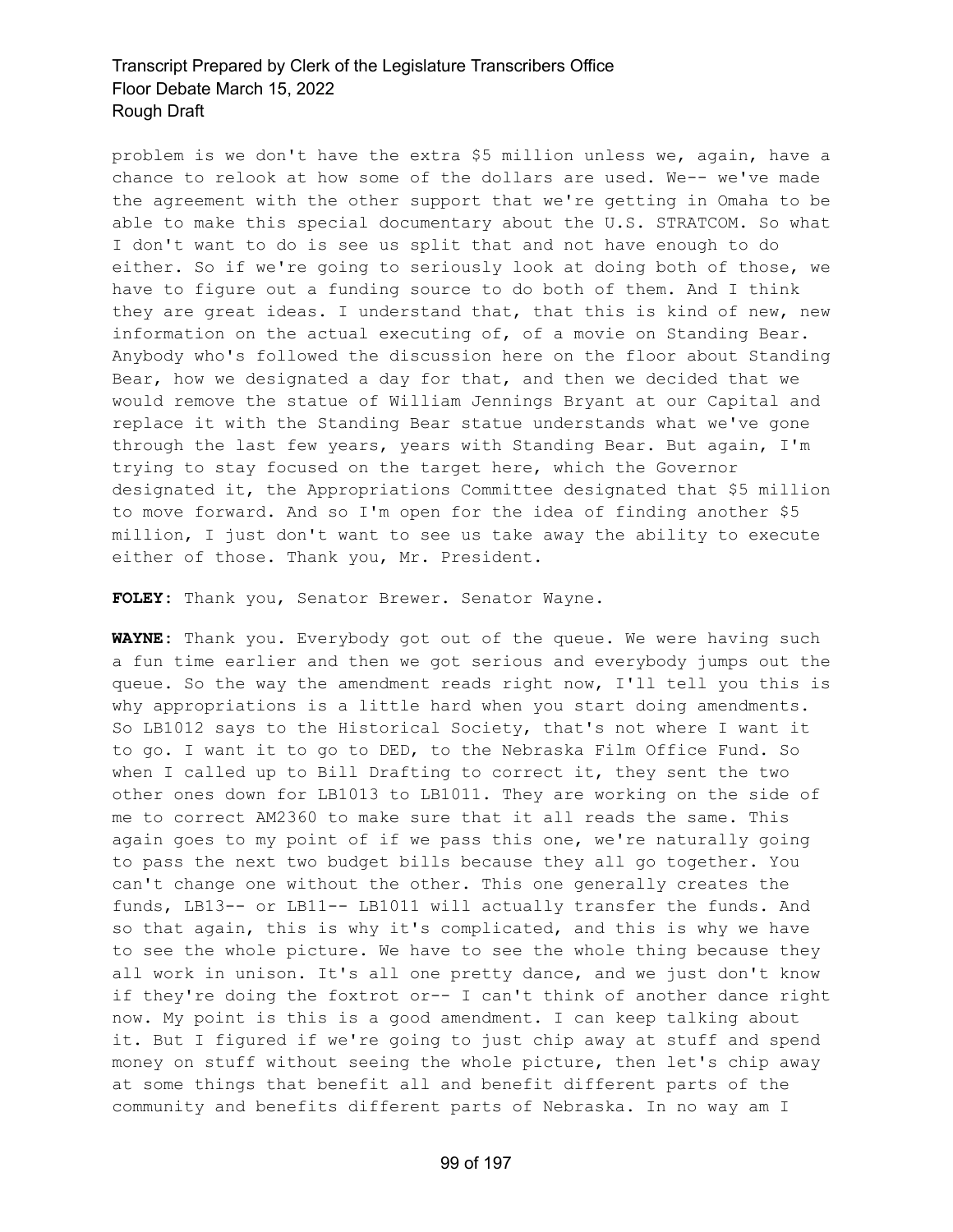trying to take away from the \$5 million. Believe it or not, I do think we need to tell the story of Offutt. I do think we need to promote one of our significant assets. But I also believe Chief Standing Bear is one of those same significant assets. So with that, I don't know if anybody else is in the queue to help me figure out this amendment, but that's OK. And I appreciate-- thank you, Mr. President.

**FOLEY:** Thank you, Senator Wayne. Senator Friesen.

**FRIESEN:** Thank you, Mr. President. Would Senator Wayne yield to a question?

**FOLEY:** Senator Wayne, would you yield, please?

**FRIESEN:** Senator Wayne, I kind of missed your opening on this a little bit, but has this idea had a hearing?

**WAYNE:** Yes, it had a hearing on an ARPA fund where I asked for a museum. And then on LB1024 and LB1025, our overall north Omaha package had a filming-- production studio and filming films dealing with significant figures in north Omaha. And this is one of them.

**FRIESEN:** What kind of fiscal note did that have?

**WAYNE:** The museum, I asked for a hundred million dollars, so you know that didn't go anywhere. But overall, our plan, LB1024, we were looking at four to five million to deal with the filming. So there was two particular films. We were looking at this film in particular with Standing Bear, and we were looking at a civil rights film that dealt with the '66 to '68 riots, basically a celebration of north Omaha and the civil rights movement that we had all the way through the desegregation of OPS in 1996.

**FRIESEN:** Is this something that maybe should-- could be funded with tourism dollars, things like that or--

**WAYNE:** Yes, actually, you'll see an amendment from LB1020-- LB1024 that there is some tourism dollars out there that may be able to fund that. There actually is a tourism grant for about \$3 million that the state applied for, that we haven't appropriated outside of everything in the budget. That's not even in our budget, that we can budget towards this. This is again goes back to why we need to see everything. But yes, there are some tourism dollars. And in fact, locally, we should be able to get some dollars from Douglas County, who has a whole tourism dollar occupation tax.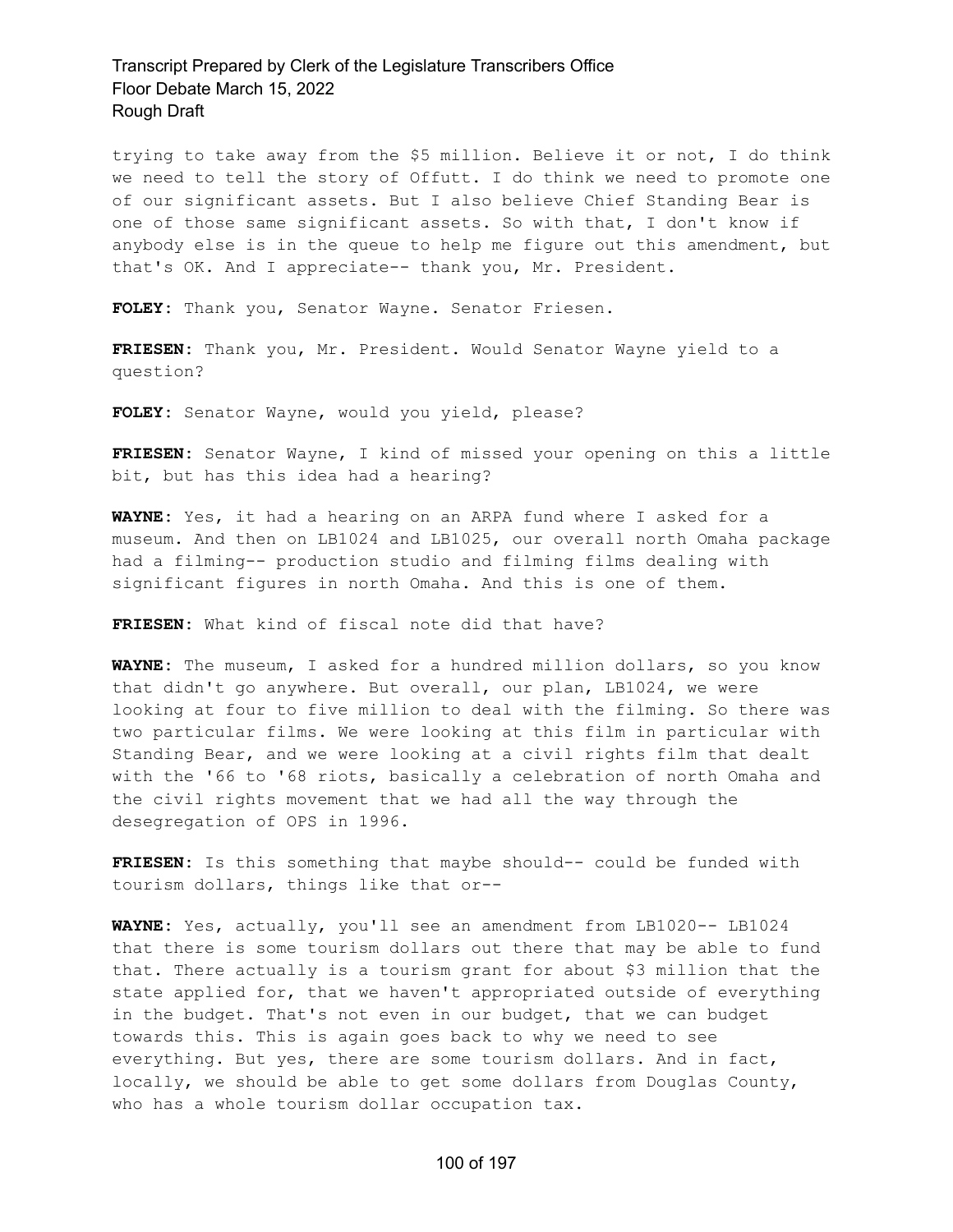**FRIESEN:** OK. Thank you, Senator Wayne. So I, I'm gonna probably be opposed to this amendment. In the past, I, and I again, this wouldn't be a priority of mine right now. And I do think things like this probably are better funded with local tourism dollars than appropriations from the state. But again, we're-- when we talk about our process here, I appreciate him throwing ideas out because each one of us should-- he's had his opportunity to have a hearing and have it out there and see if he can get it included in the bill. We can all do that. The appropriations process should be open to each of us to where we can make sure we have our, our day in court here, so to speak, to where we see if we can get money appropriated to our projects. In the past, I have, like I said, in my eight years, I've never had an appropriations bill. I've never been in front of that committee. When I first came here, I did want to be on it. I thought it would be kind of enlightening to learn how that process worked and stay on that one for two years before you go off to a committee, so you understand the funding process of the state, would help you do a better job on your committee. But again, as we're looking at prioritizing dollars, we've all got priorities out there and what might make the state better. Some of us, it's property taxes, some of us, it's going to be income tax relief to the citizens of Nebraska. What do they want? That's what I'm trying to decipher when we're having these conversations. And I want people to know what we're talking about when we're appropriating dollars. I did not bring an ARPA bill or an appropriations bill this year because again, being in Telecommunications-- Transportation, we did have a lot of federal funds to work with. So I haven't really needed any appropriations, so to speak. But again, I know there's a lot of good causes out there. But again, where should our priorities be when the state is looking at-- from my standpoint, we're seeing a continual slow decline in population in rural Nebraska. We have not funded our K-12--

**FOLEY:** One minute.

**FRIESEN:** --what I would call appropriately. Yes, we have tied up a lot of dollars in property tax relief. We have still not addressed ag's huge increase that they had in the 2010-2012 time frame where we had property taxes triple on some ag land. And I know now the residential houses are seeing their property values shoot up 15-20 percent. It's going to be interesting to see how the assessors handle some of the increases here in Lincoln when they've been holding back on raising those valuations. So I'm open for a lot more discussion. I know there is more amendments to come yet, and I look forward to having that, that process work out. Thank you, Mr. President.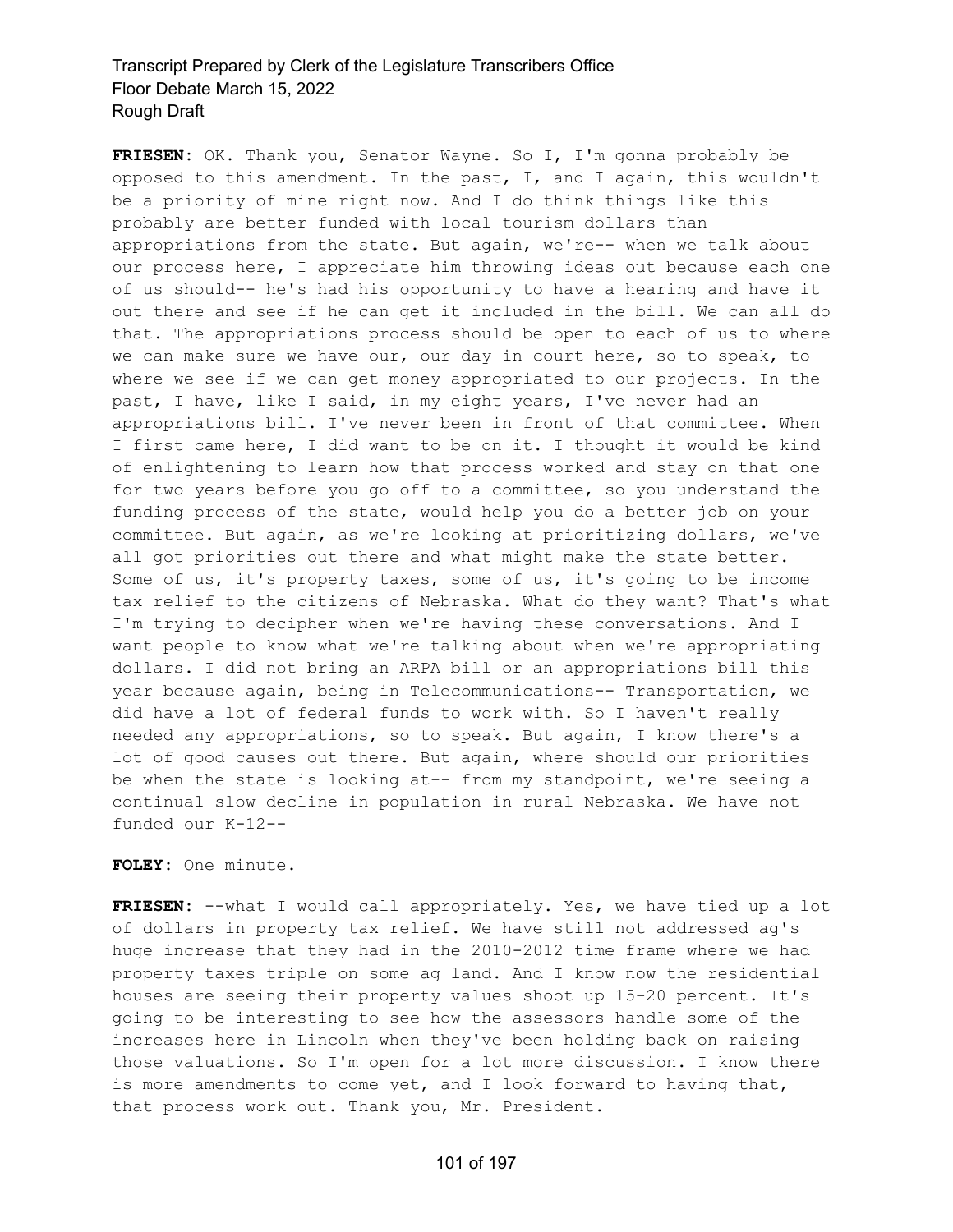**FOLEY:** Thank you, Senator Friesen. Senator John Cavanaugh.

**J. CAVANAUGH:** Thank you, Mr. President. Well, I think we have a lot of conversations-- Senator Friesen was just talking about everybody gets their chance to be heard and get a hearing and attempt to get their bill or idea into the Appropriations bill. And we had this conversation last year. Senator Flood wanted to, I think, add a million dollars to arts projects or something along those lines, and we had a whole big conversation, disagreement among some people about whether we can add things to the budget or not. And I said at that time, and I know a lot of other people said that we have to have the ability to make changes to the budget, which includes not just subtraction, but addition and adding projects in, because not all of us sit on the Appropriations Committee. And as I think Chairman Stinner said at some point in this conversation that the Appropriations budget proposal is that, a budget proposal, and that it's now on the floor for all of us to talk about it. So I think it is important to talk about the ideas that maybe we don't think rise to the level of being included in the budget, but also ideas that maybe missed-- got missed and maybe should be put in. So I think I appreciate Senator Wayne bringing this amendment, and I would see if Senator Wayne would yield to a question.

**HILGERS:** Senator Wayne, would you yield?

**WAYNE:** Yes.

**J. CAVANAUGH:** Senator Wayne, so this amendment, you were talking about just mechanically how it would work to-- if we choose to fund this program that, which would be the, the documentary film about Standing Bear, we need to have this bill. But this doesn't fund it?

**WAYNE:** No, I just found out, just talking to the experts. LB1011 and LB1013, since I'm using an existing cash fund, I don't have to create a new cash fund. I can just do it through the existing.

**J. CAVANAUGH:** So we don't even actually need this amendment is what you're telling me now?

**WAYNE:** Yeah. Kind of messed me up. I was seeing who would vote on it. But OK, it happens.

**J. CAVANAUGH:** Well, I was going to encourage people that, that by voting for it, they, they can vote for it and that's not necessarily making the decision to fund it at this time anyway, right?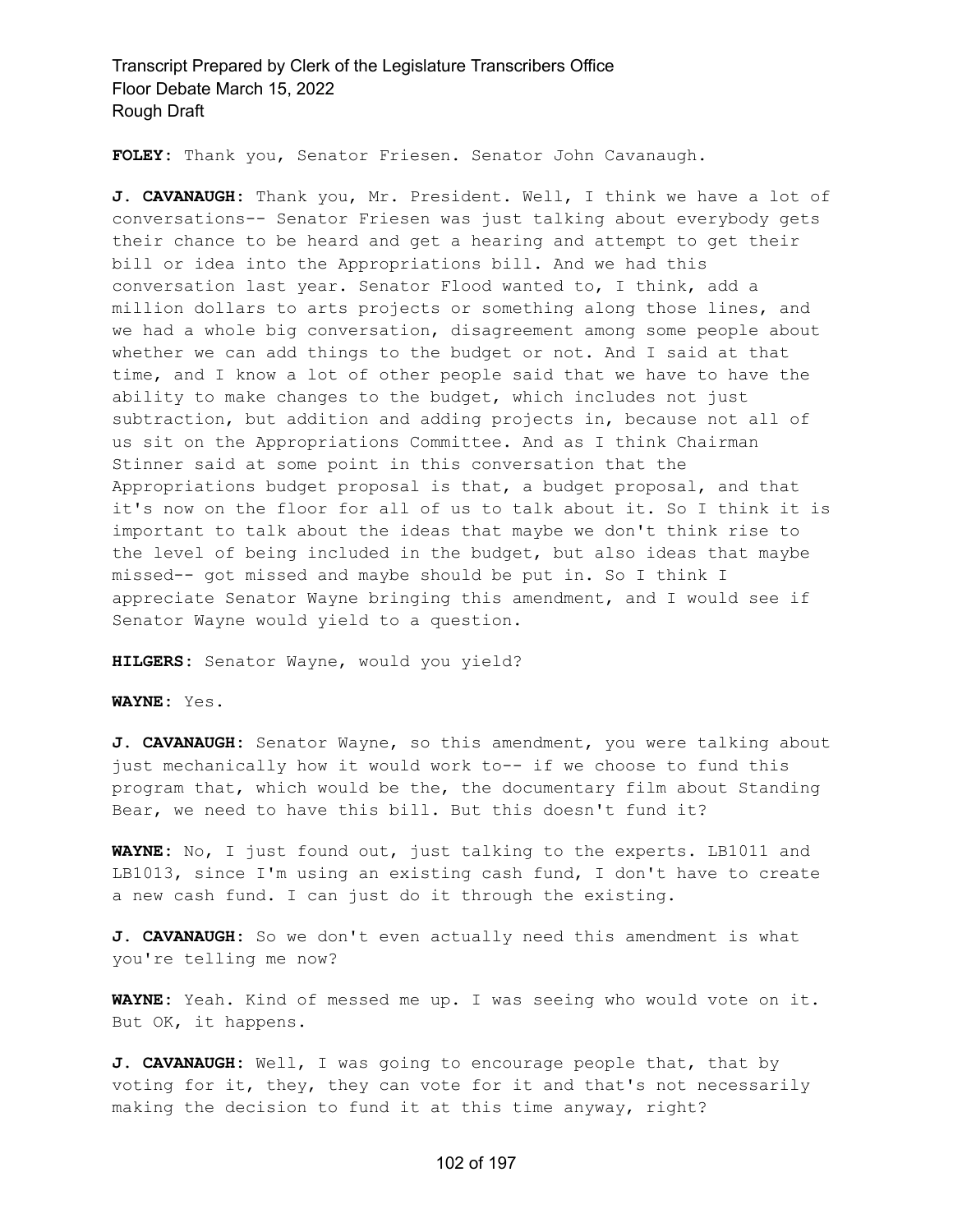**WAYNE:** Yeah, we'll just-- we're going to withdraw it here soon, in a little bit.

**J. CAVANAUGH:** OK. Well, then that, that answers my next question, I suppose. We don't need to-- so we'll take up this issue maybe on the next bill is what it sounds like, or one of the subsequent bills, about whether this meets a priority or something we want to do ahead of other things. But again, everybody, you know, every question, every program, every allocation of funds from the largest down to the smallest is one being put a-- pit against another. And the suggestion of funding a film about Chief Standing Bear obviously was not included, but maybe we have the potential to add it in, in another bill. And I suppose at that point I would make my determination. But I generally am supportive of the idea based off of the statements I've heard so far. And with that, I'll yield the remainder of time, Mr. President. Thank you.

**HILGERS:** Thank you, Senator Cavanaugh and Senator Wayne. Senator Linehan, you're recognized.

**LINEHAN:** Thank you, Mr. Speaker. I would ask if Senator Wayne would yield to some questions.

**HILGERS:** Senator Wayne, would you yield?

**WAYNE:** Yes.

**LINEHAN:** And I'm sorry, I did not give you a heads up. Didn't we-- in, in the budgets, in one of the budgets when we've been here, didn't we create something at DED for films?

**WAYNE:** Yes.

**LINEHAN:** Can you explain what that project is? I know it's not your bill, I'm sorry.

**WAYNE:** I was going to defer to Senator Wishart, I think it was her bill.

**LINEHAN:** OK, well, I can do that. Senator Wishart, would you yield to a question?

**HILGERS:** Senator Wishart, would you yield?

**WISHART:** Yes.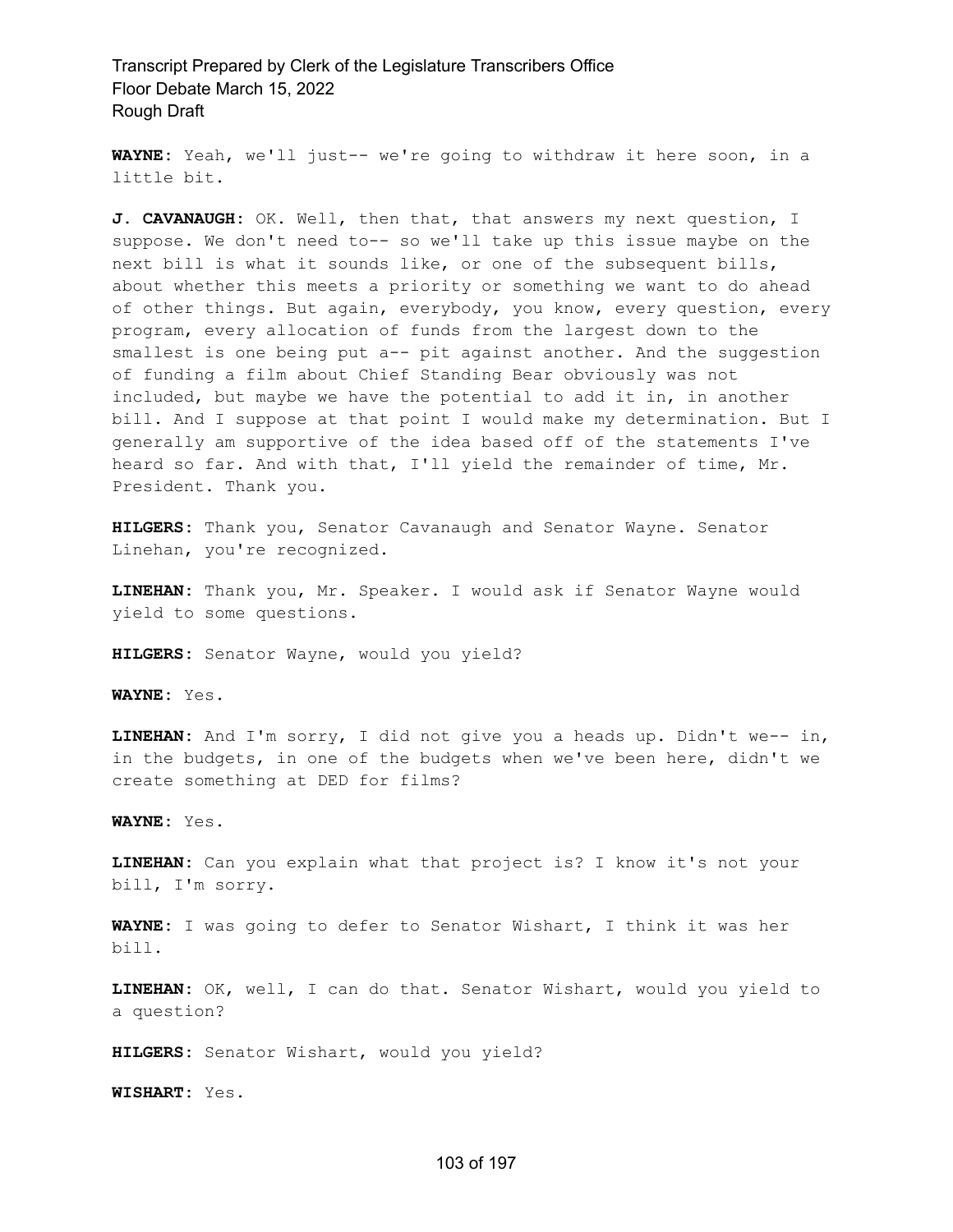**LINEHAN:** So did we put aside \$10 million a year for films in Nebraska in the budget last year?

**WISHART:** No, we put \$1 million one time.

**LINEHAN:** \$1 million one time. So we don't have, we don't have a ongoing film thing?

**WISHART:** No. We do have a film office.

**LINEHAN:** What happened to the \$1 million that we did the one time?

**WISHART:** That fund is within DED, and my understanding is there are some films that are coming out that are leveraging those dollars to be filmed here in Nebraska.

**LINEHAN:** Your understanding, but you don't have any exact results of the million?

**WISHART:** Yeah, I do. They, they created a grant program where you could maximize-- you can max out at \$400,000. And one of the results is there's a film that is, that goes back, it's like a Christmas-type of film that's going to be about the Huskers in the 1980s that Tom Osborne is involved in. That's one of the films that will take advantage of this program.

**LINEHAN:** OK. All right, thank you, Senator Wishart. I'm having-- well, as everybody in here knows, I have a hard time saying no to Senator Wayne, but is it-- Senator Wayne would you yield to a question again?

**HILGERS:** Senator Wayne, would you yield?

**WAYNE:** Yes.

**LINEHAN:** I know nothing about the costs of making films. Is \$5 million a reasonable number? And where does it come from?

**WAYNE:** My \$5 million came from the SAC \$5 million.

**LINEHAN:** OK, so I need to ask Senator Brewer?

**WAYNE:** Well, I can answer that question because--

**LINEHAN:** OK.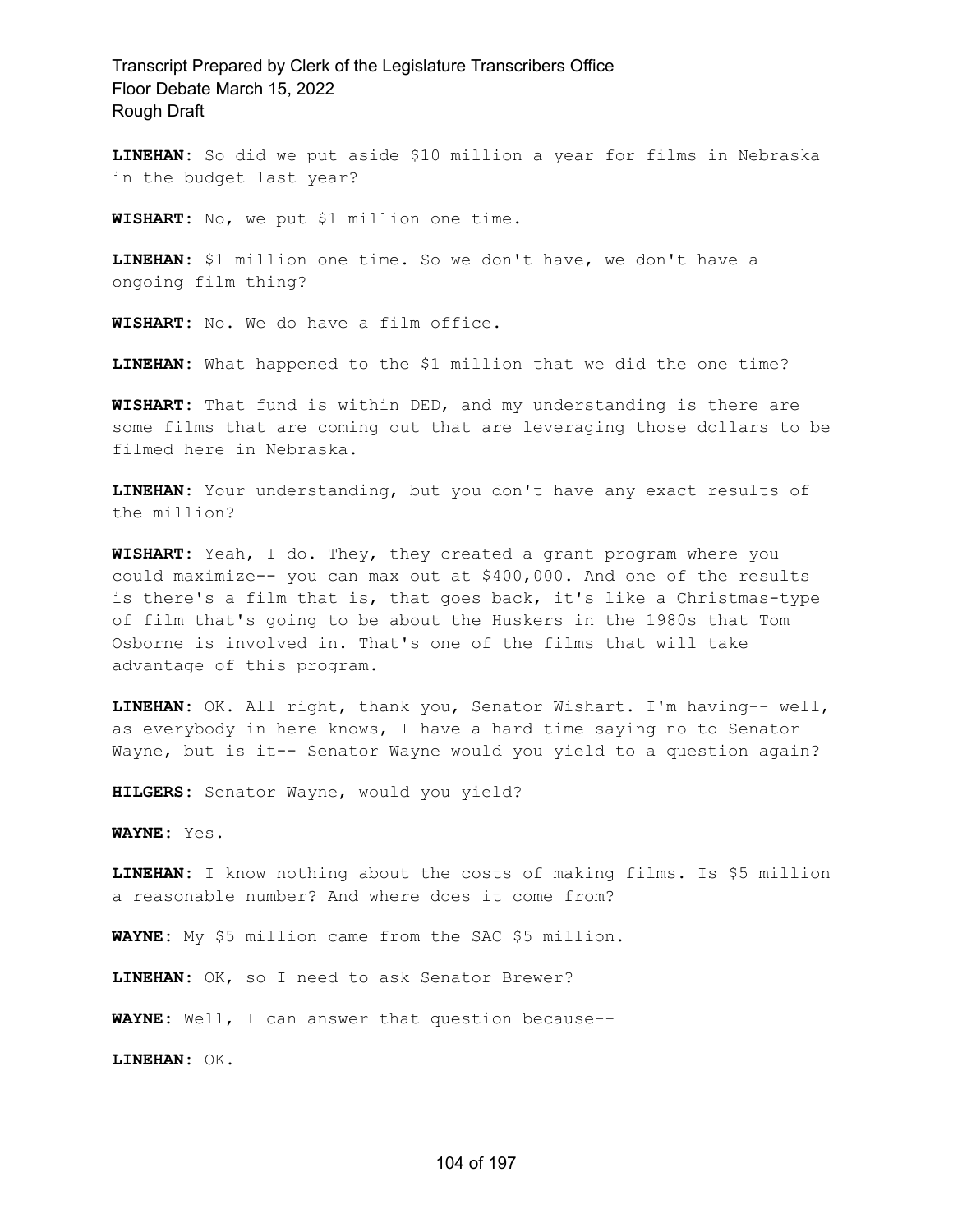**WAYNE:** --we had a-- on our mountain trip, we had a filmmaker who taught us a lot about how to do these types of films.

**LINEHAN:** OK.

**WAYNE:** And part of it is when doing SAC you're going through a lot of history. You're interviewing a lot of people. Those people aren't necessarily in Omaha. Some of them are worldwide, so there's a lot of expense of just getting to those people. And so for that particular film, that probably isn't too high of a number, because of the history.

**LINEHAN:** And the same would hold for one on Standing Bear?

**WAYNE:** Yes, actually, the budget for the Standing Bear is about \$30 million.

**LINEHAN:** OK, if you're going to fix whatever we need to fix here, should I yield you the rest of my time?

**WAYNE:** I have my button pushed.

**LINEHAN:** OK, then I'll just give it back to the chair.

**HILGERS:** Thank you, Senator Linehan, Senator Wayne and Senator Wishart, the other senator. Senator Arch, you're recognized.

**ARCH:** Thank you, Mr. Speaker. Senator Wayne, I have a question for you, if you would yield.

**HILGERS:** Senator Wayne, would you yield?

**WAYNE:** Yes.

**ARCH:** I, I share some of your frustration that you've expressed on not having the whole picture as we're going through this. If, if this, if this bill does not pass cloture, if it goes eight, well, how do you envision the future? How would you get your head around the big, the big picture, the whole, the whole picture? What would that process look like? What are you thinking about?

**WAYNE:** Well, I'm glad you said that. One, I think the ARPA funds, and I have my light on after you, so we can keep talking. The ARPA funds probably won't-- all the language won't be out for probably another four or five days based off of what I heard. But by not passing this

#### 105 of 197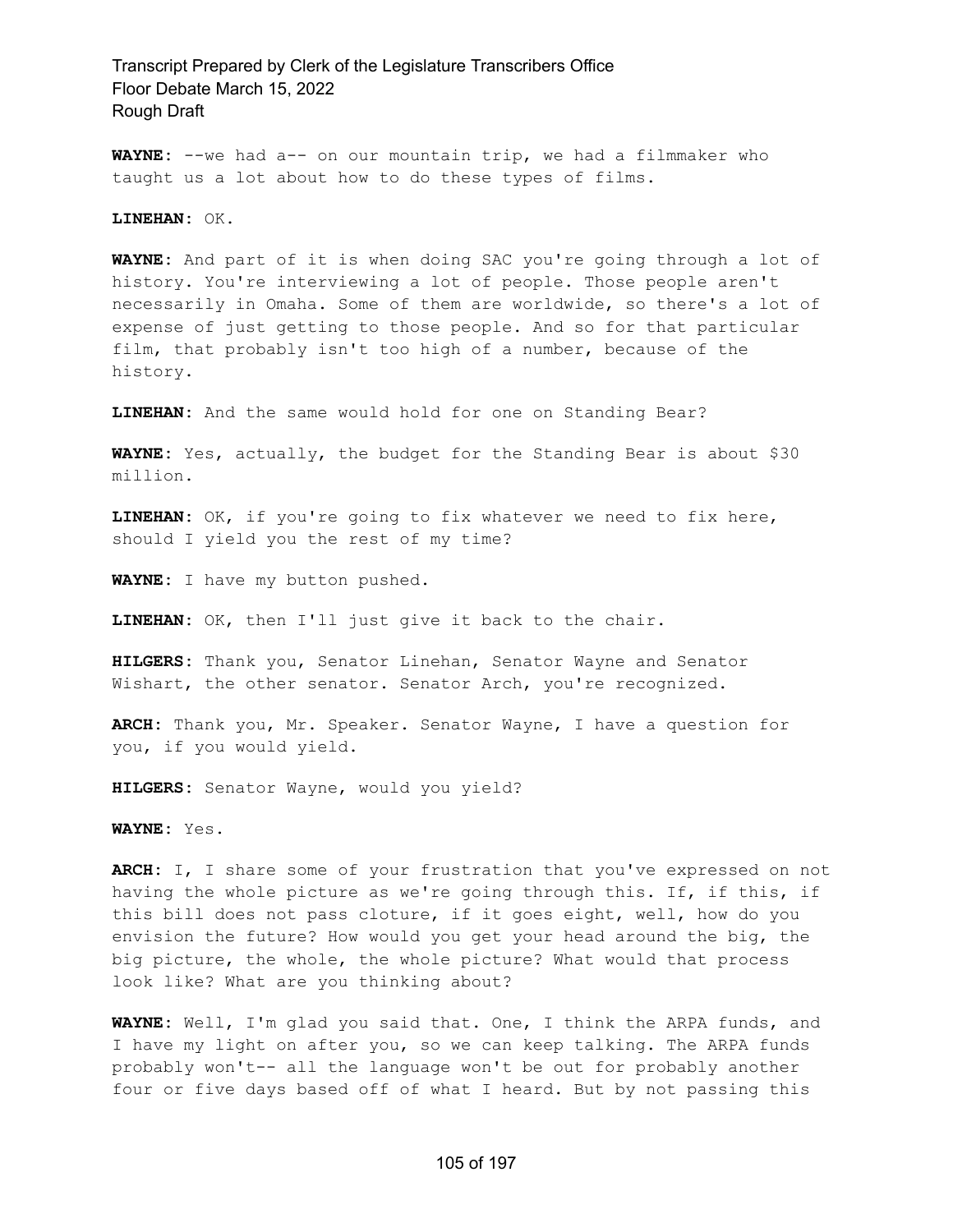bill, we're not actually creating those seven cash funds. So the other two bills, theoretically, we would be transferring cash to caches that don't exist, so they-- it can't happen. So this bill will have to catch up. So we could have conversations, and we may even pass other bills, but we're not actually being able to transfer cash to these seven new cash funds because they're not actually created. So this would have to catch up. So what happens if a bill doesn't pass cloture, particularly this bill? There's two options. One, it has to fail cloture three times on general affair [SIC] before it's actually dead. No Speaker ever has done that because usually if they don't pass the first time cloture, you probably will get the votes. But the rule says you have three times. Or two, we can make it a Speaker majority propose-- major proposal, and that will-- the Speaker can not only control when it goes on the agenda, but the order of the amendments that he feels is correct to move the body forward. So there's, there's still avenues to do it, but we would have everything to the floor. So what I think on the mainline budget, we have all the data, all the budget, and we start having a broad conversation about the budget. We start figuring out the ARPA as it goes along. And then we have a broad discussion on both budgets and come back. Either way, these bills aren't going to pass for another week, week and a half. So we have time.

**ARCH:** Do you see that happening on the floor, those broad discussions?

**WAYNE:** I know that in this body, our best and worst deals are done when there's a time crunch. I know in this body, we don't actually make deals until we're having these conversations on the floor, in the corner, trying to figure out how we move 25 ahead. And those are usually the hardest conversations, but often the most productive conversations.

**ARCH:** Thank you, Senator Wayne. I yield the balance of my time to Senator Wayne.

**HILGERS:** Senator Wayne, 2:25 and you're next in the queue.

**WAYNE:** Thank you, Mr. President. So first, colleagues, let me tell you what happened on here. And so maybe other people don't make the same mistake that I just made and have to figure out you did something wrong. So what I did is I created the Standing Bear Cash Fund. By creating a Standing Bear Cash Fund, I have to go into this bill, LB1012. Well, I don't have to create the Standing Bear Cash Fund because the DED has the Nebraska Film Office Fund already there. And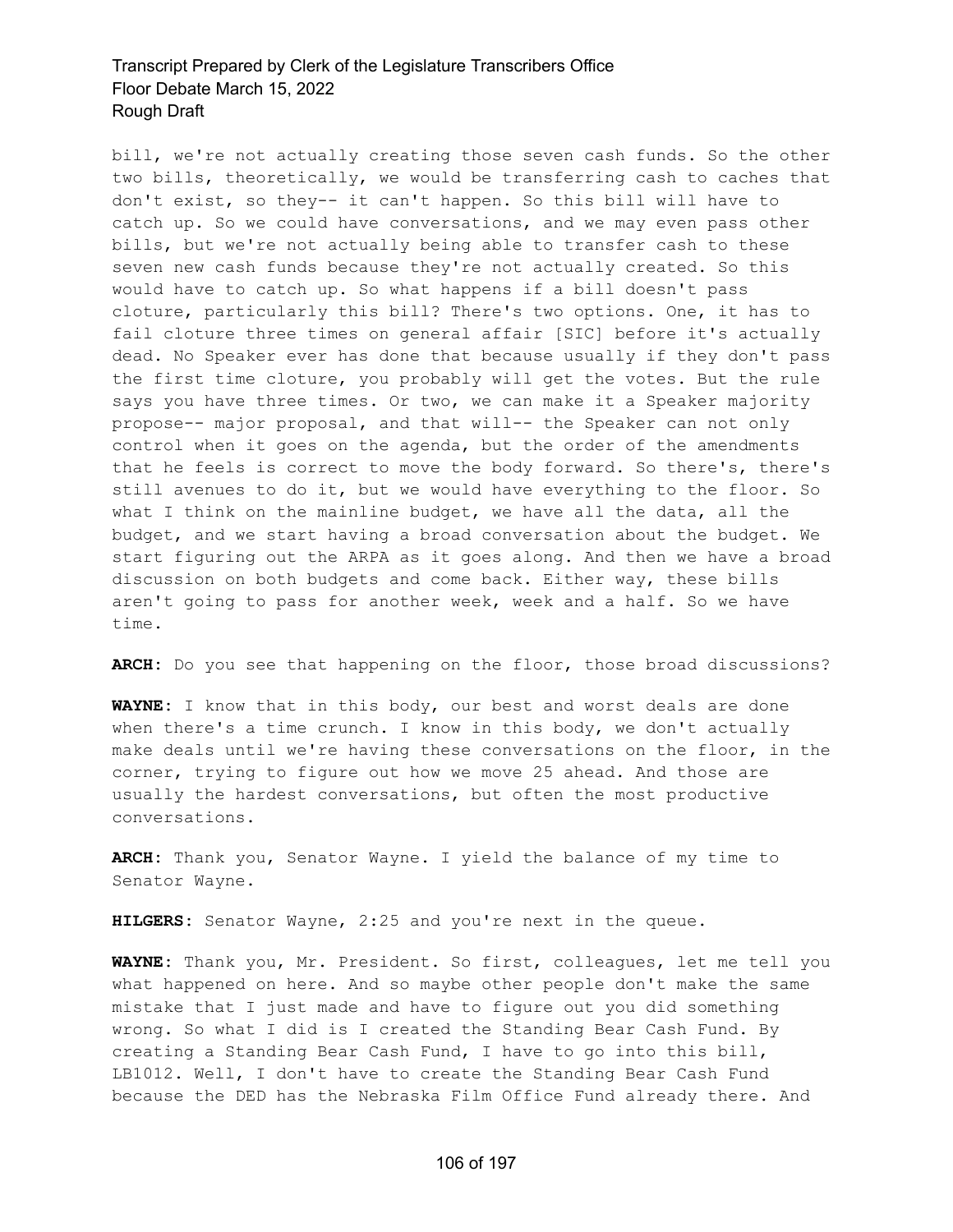so if we move this money over there and give them direction and guidance through, through legislation saying this will go to the Standing Bear film, that covers what I'm doing. So since I'm not- since I don't have to create a Standing Bear Cash Fund, I can use the other two bills, the mainline budget and the cash transfer, just to transfer the cash to the existing fund with guidance on where the, where that actually goes. So the lesson learned in my sixth year is if you don't have to create a cash fund, you get to skip one of these three budget bills. And that's what happened here. I created a cash fund, but I didn't need to necessarily. There's already a fund set up in DED to do what I'm asking it to do. Now with that being said, it doesn't take away from the merits of what we're talking about. What I'm not trying to do--

**HILGERS:** One minute.

**WAYNE:** --is take away what Senator Brewer is already proposing for the SAC Museum. I mean SAC, Strategic Air Command, promotional video. I think that is critical. But I do think there are stories to be told in Nebraska that are not being told that we as Nebraskans should be telling. For example, if you read the history of north Omaha about the number of African-American senators who were down here before Senator Chambers, one name was Ricketts. Shocking. He was a Republican. He had major influence. He actually passed Nebraska's first interracial marriage laws. Like, those are forgotten histories that we need to talk about and we need to share. So we should be doing more and we should be embracing these types of film industries that can happen. There's a company right now who wants to establish in north Omaha. They have a film they want to do. I'm next in the queue?

**HILGERS:** You're on your time, Senator.

**WAYNE:** Thank you. And they want to move here. They will end up bringing 10 to 20 \$100,000-plus jobs. They actually came to one of our presentations, or to one of our hearings. And they need about 5,000 square feet of warehouse space to create their studio. They have contracts with ABC and Disney to do production. And they want to do it in north Omaha. They're making a-- and they're not from a north Omaha, but they're making a conscious effort so the community can see something different than what they currently see, and they want to be a part of this innovative change. One of the key things to our LB1024 plan is we want to be the mecca of entrepreneurship, the mecca of entrepreneurship in the Midwest. And part of that, believe it or not, is film production and technology. When you have startup companies,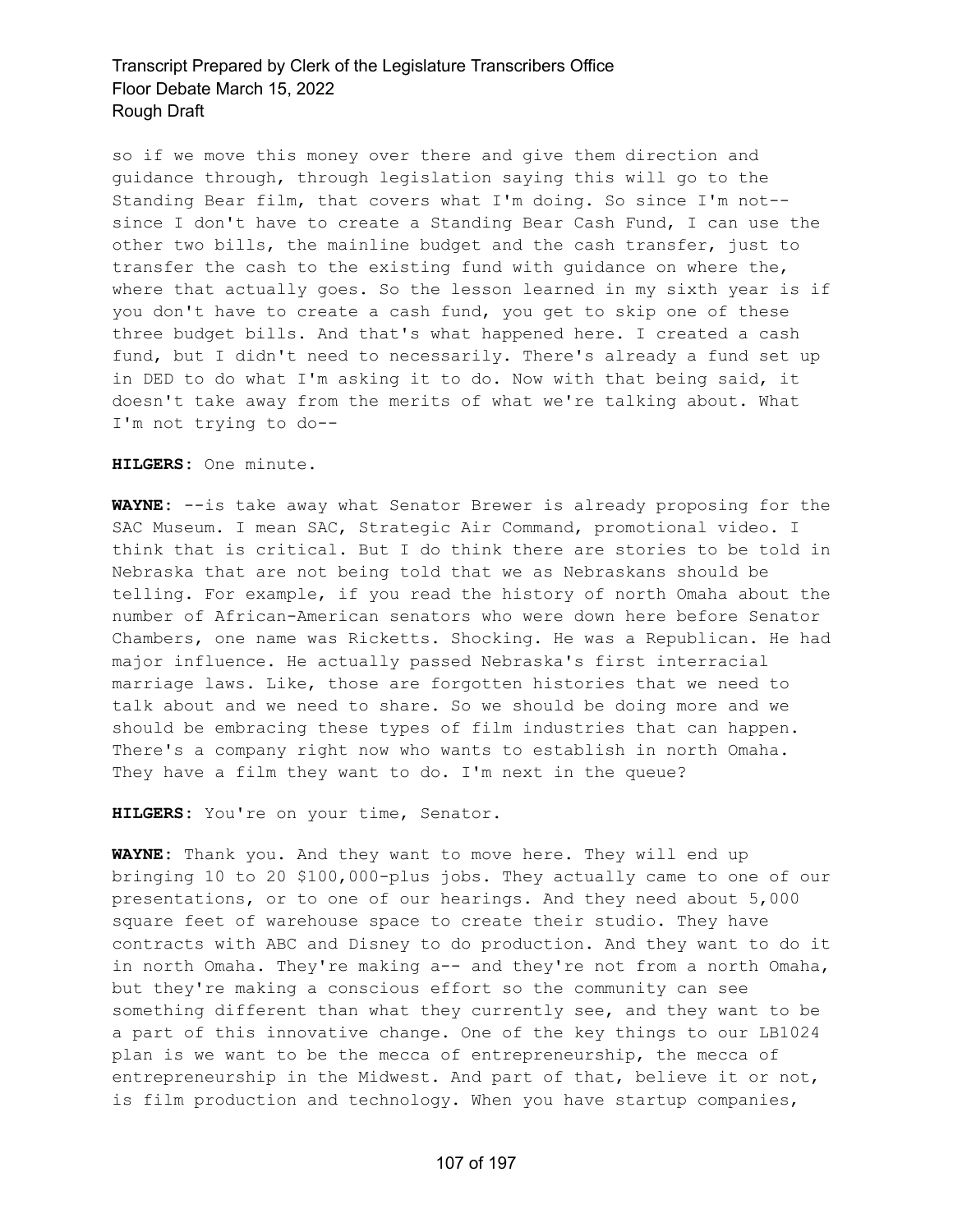they are looking to ways to promote and do those things, and it will naturally feed off of each other. So that's part of the reason why in LB1024 and LB1025, there was a film aspect of it. We had one individual talk about shooting films already in north Omaha. I'll give you another example. If you don't have Hulu or you don't have Prime, it's called Out of Omaha. You should go watch it. It's about twin brothers who grew up in Omaha and actually ended up in Grand Island, and they still have a concrete company out in Grand Island doing driveways and some things like that. Talking about the Omaha story. There are people who want to do this and it's a, it's a productive-well, people make a lot of money doing it. And so there is an opportunity. So this isn't far-fetched. I would love to be able to attach this to LB1011 or LB1013, move it forward with the Standing Bear. It's a \$30 million production, and they're only asking the state to put in \$5. That's huge for this state. That's huge for this country. But I understand that I did this amendment wrong, so at this time, Speaker Hilgers, I-- Mr. President, I will withdraw my amendment.

**HILGERS:** The amendment is withdrawn. Mr. Clerk for an amendment.

**CLERK:** Mr. President, the next amendment I have to the bill, FA127 by Senator Wayne.

**HILGERS:** Senator Wayne, you are recognized to open on FA127.

**WAYNE:** Thank you, Mr. President. I'm pulling up 12-- oh oh, the 15 and 5. OK, thank you, Mr. President. This is more about process and I will withdraw this amendment. I understand what Senator Kolterman is trying to do with this type of research. My only reason for putting this amendment is to talk to you about one of the bills that I introduced before, and it's not to pick on Senator Kolterman. I think we should always be looking for innovative ways to do research, especially around health care. And I think we should do more about it. But I do want to talk about process, because there will be some of us returning next year, and I want people to think about how we don't run into a little bit of these situations. So a couple of years ago, I introduced a bill about diabetes research, and what they found out is if you have a person-- well, one, if you can upload your results every time you take them and you have somebody sitting at a computer, usually a nurse practitioner, and they're watching those results, you actually in the first four to eight weeks almost completely lower your A1C to the recommended below seven. And here's the reason why: you can't lie. See, I'm diabetic, and I go to my doctor all the time and I'm like,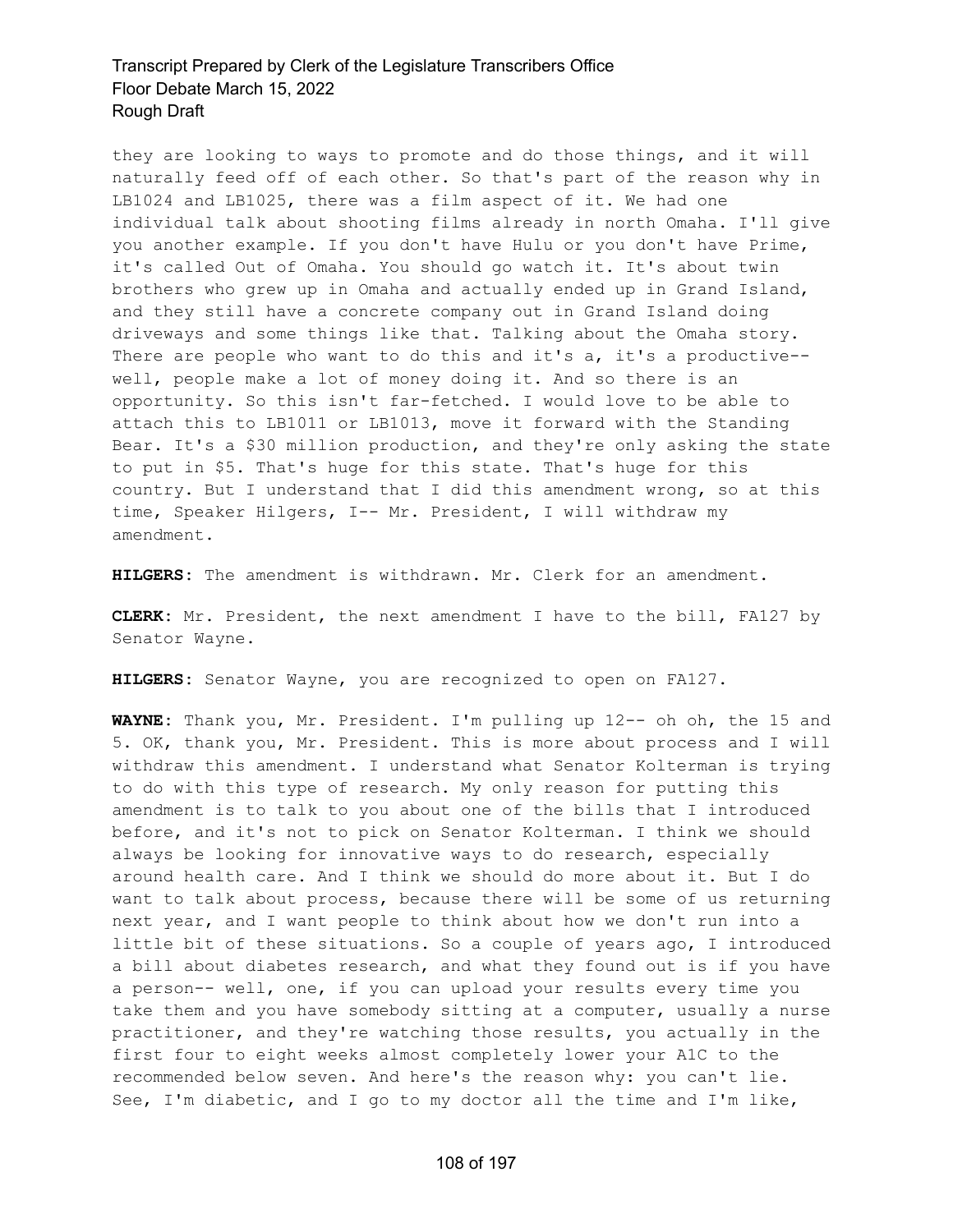yeah, I take my prescriptions every morning and every night. And every weekend I'm supposed to take a shot, I got that too, we're good. But in reality, there's a couple of days I might not. Wake up a little late, or after the long day I go over to Billy's and maybe have a drink, and I don't like taking them with, you know, just making my liver bad. But my point is is this instant feedback fundamentally changes how you do it. And how do I know? Because at one point, my pharmacist was calling me roughly every month to check in, and I had to upload them. Now here I am an attorney. At least, I mean, I hope Creighton thinks I'm well-educated, some of you might not think I'm well-educated in here. I went to Creighton undergrad, Creighton Law School, but at the end of the day, I find myself still not following the regimen. So I introduced a bill to do a pilot program with the Med Center, and Lord and behold, I was in front of the HHS Committee. And it didn't get out of committee, of course, because most of my bills don't, cause I introduce 75 of them. But this one went to Appropriations for pretty much the same kind of thing of starting a, basically a pilot program or something like that. So will Senator Arch yield to a question?

**HILGERS:** Senator Arch, would you yield?

**ARCH:** Yes.

**WAYNE:** And I promise not to get you in trouble.

**ARCH:** Thank you.

**WAYNE:** How do you know when a bill should come to your committee versus Appropriations? And what do you go through to make sure all the bills that are referred in the Executive Committee go to the right committee?

ARCH: Well, as you know, the Exec Committee refers, so how do I know? They are, they're referred to the committee. On the other hand, the process that we use in our office is every day to-- of those 10 days, those bills are introduced. And my staff and I sit down and go through those, and we kind of highlight and anticipate which bills maybe should-- will be coming to HHS or should be coming to HHS. There's also times that we get bills that we don't think should be coming to HHS and then we may go, and you and I have had this, where that really should be in Urban Affairs or-- and so then we then we do some of that as well. But yeah, so it's a, it's a matter of the Exec Board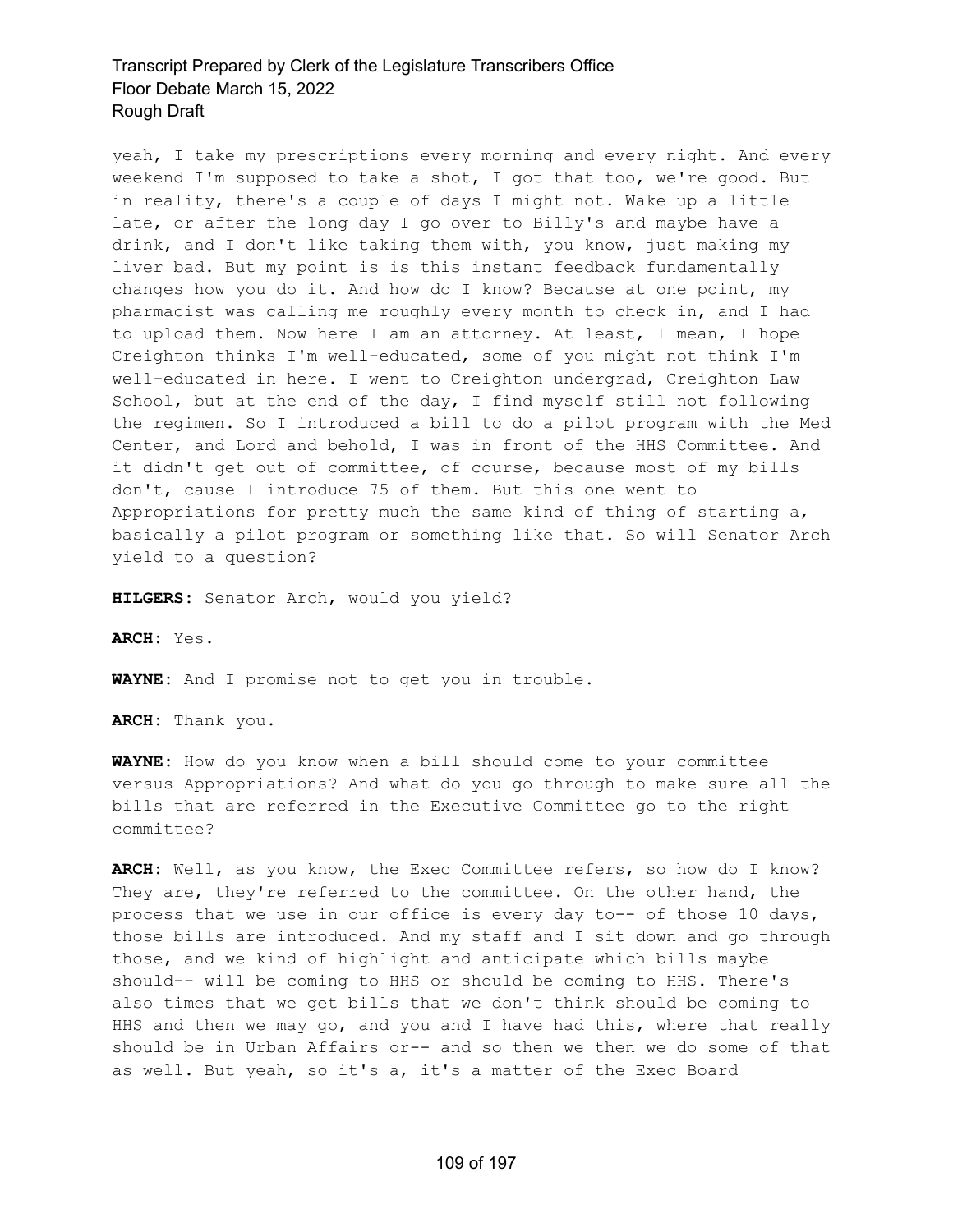referring, and it's also a matter of us tracking and sometimes convincing that something ought to be rereferred.

**WAYNE:** Thank you. And that's what we do in our office too in Urban Affairs. Our counsel usually sends us a note and we try to talk among each other and as Chairman to figure out where it goes. And my point is is oftentimes when there's just an appropriation, we don't get to see it. And we often argue about whether it should go to our committee. It's a straight line appropriation, so it goes to Appropriations. Is Senator Hansen still here? Would he yield to a question?

**HILGERS:** Which, which Senator Hansen?

**WAYNE:** Can I do both at the same time and confuse the transcribers? OK, I'll go with Ben, Senator Ben Hansen.

**WAYNE:** Senator Ben Hansen, would you yield?

**B. HANSEN:** Yes.

**WAYNE:** Senator Hansen, we kind of talked about this issue of jurisdiction on the mountain. Can you kind of give your side of what you thought?

**B. HANSEN:** Oh, OK, I missed part of what you were saying earlier because I was on a phone call. Sorry, about referencing?

**WAYNE:** Yes. Yes, and about committees of jurisdiction and how maybe they should come back to the original committee. The bill we introduced together?

**B. HANSEN:** Yes.

**WAYNE:** OK.

**B. HANSEN:** Oh, OK. Yes. Sorry. If any of you were on the mountain with Justin and I, this is typically how he communicates, like I'm reading his mind. And so now I understand. Yeah, about referencing and about the idea that when we create a new program?

#### **WAYNE:** Yes.

**B. HANSEN:** Yes. So the idea was that. And that might kind of talk about all the the giant book of programs that we have when I was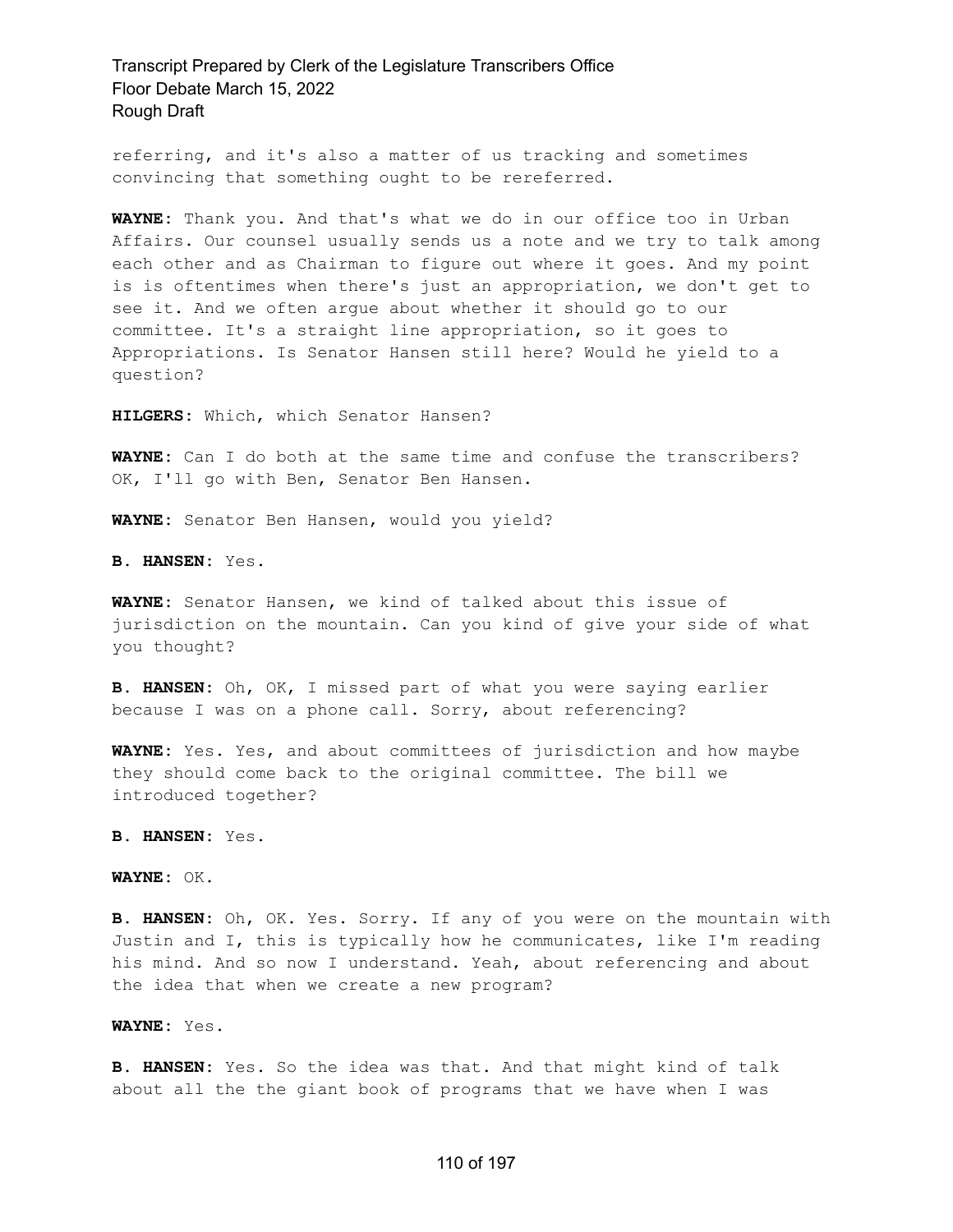looking at all the cash funds that we have in the state of Nebraska, is that whenever we create a new program, sometimes it just goes into perpetuity and it just-- we just end up spending money on stuff and we don't really have any recollection or idea of how it's performing. And so the bill that we did introduce, anybody who created a new program, maybe one of these other cash funds as well, would have to come back to the committee that it was referenced to or that it should be referenced to. And then that committee then decides that it should continue after five years or if they should sunset it. So that way, we have some kind of discretion on-- an idea on how the program is doing, how it is performing and whether it is a wise spend of the taxpayer dollars, or to continue to spend. Is that correct, Senator Wayne? All right.

**WAYNE:** Thank you, Senator Hansen. And then colleagues, again, I'm not necessarily, I think \$5 million is probably correct. I don't have all the data on this and so on my next time up, I will ask Senator Kolterman to kind of explain a little bit more about this type of research. I know he handed out a pamphlet on it, or a statement on it. But since we're talking specifically about this. And then I will ask Senator Arch to tell me a little bit more about the-- or maybe Senator Stinner, to ask to tell me a little bit more about the health cash-- Health Care Cash Fund, because I don't know a whole lot about it. And I think if we're moving money around, we should talk about it. How much time do I have left?

**HILGERS:** Three minutes.

**WAYNE:** OK, so will Senator Kolterman yield to a question?

**HILGERS:** Senator Kolterman, would you yield? Senator Kolterman, would you yield?

**KOLTERMAN:** Yes, I will.

**WAYNE:** Senator Kolterman, again, I told you earlier, I'm not trying to take this amendment to a vote, but can you-- since we're talking about this particular amendment in this section, can you tell us a little bit more about it? The, the cancer research?

**KOLTERMAN:** Oh, sure. It's a bill that I brought four years ago to do research at the University of Nebraska Medical Center. We appealed to the Board of Regents to set up a pancreatic cancer center of excellence and figured out what it was going to cost to operate that

#### 111 of 197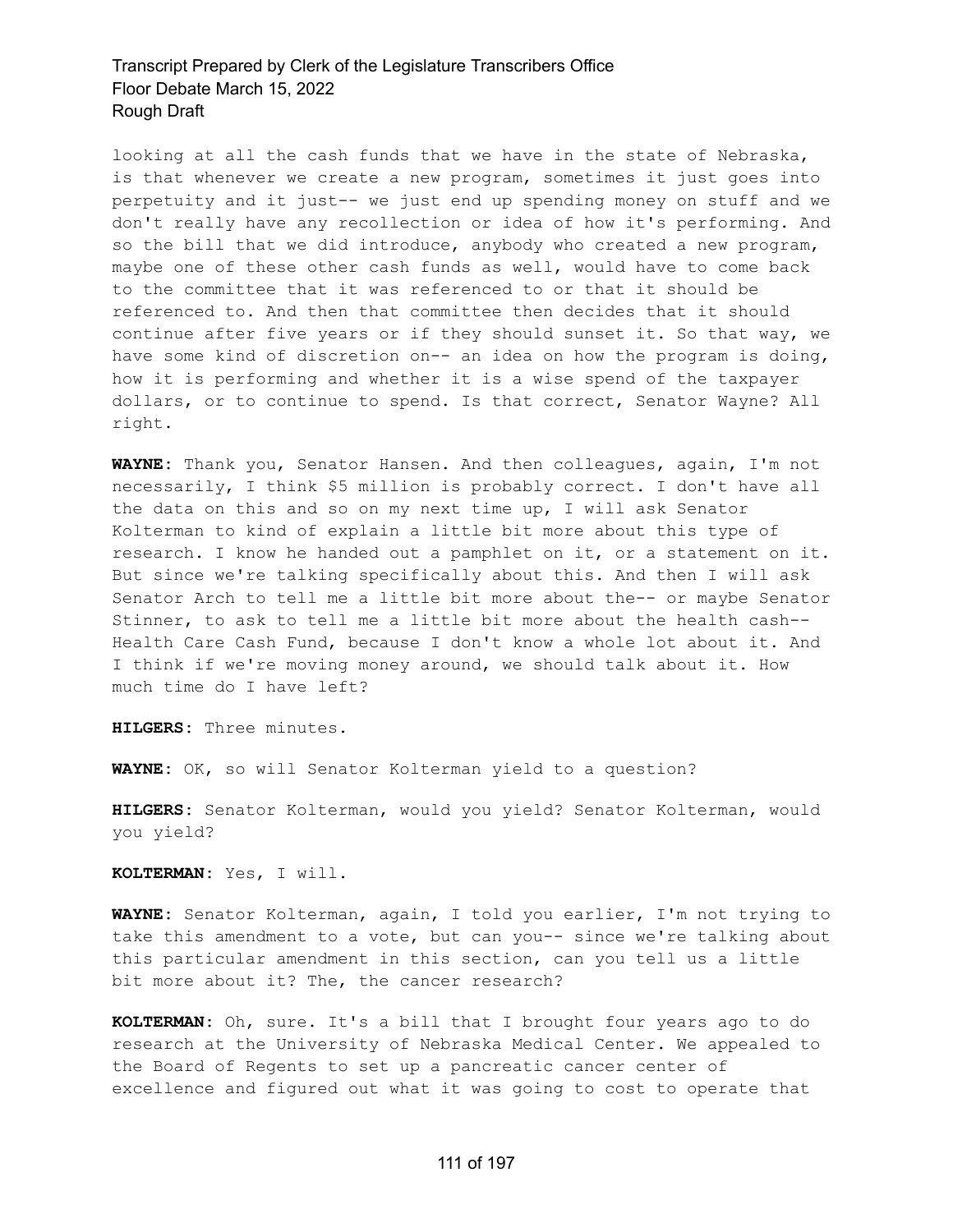facility and get it started only, because it's just startup dollars. And so they came back with \$15 million from us and \$15 million from private moneys.

**WAYNE:** Thank you, Senator Kolterman. Senator Stinner, will you yield to a question?

**HILGERS:** Senator Stinner, would you yield?

**STINNER:** Yes, I will.

**WAYNE:** I'm just trying to get more information on the Health Care Cash Fund. Can you tell me a little bit about that?

**STINNER:** OK, the Health Care Cash Fund was set up from the Tobacco Settlement Fund, and there was another fund for the overpayment of Medicaid payments. And then the nursing homes had to pay it back, so there was two funds initially. Those two funds earned interest, and the interest earned from those funds were put into the Health Care Cash Fund, plus the dollars that came in from the Tobacco Settlement Fund. So there was about \$35 to \$40 million on an annual basis that comes in from the Tobacco Settlement Fund, plus the earnings. And then that made it available to take out certain expenses as it relates to health care. And there's a whole list of what the past Legislatures have deemed to be appropriate expenses for them. What has happened over the years--

**HILGERS:** One minute.

**STINNER:** --because we haven't used all of the funds, it has built up the corpus of the Health Care Cash Fund, the Tobacco Settlement Fund, the fees that has built up over a period of time. And now is at about \$550 million. So and I can go on, the Investment Council actually invests this money. They have indicated that we over a long period of time, our expectations are that there will be around 6 percent earnings off of this because it's invested in various different investment vehicles. So if you take 6 percent times, \$500 million, you get \$30 million, you get \$35 million, that's \$65 million. You're still within that \$50-some million that we were taken out. And in this year, we're going to take out \$62. So there should-- what I'm trying to say is there should be plenty of funds that flow from the health care- from the Tobacco Settlement Fund, plus the tobacco settlement to pay the 60--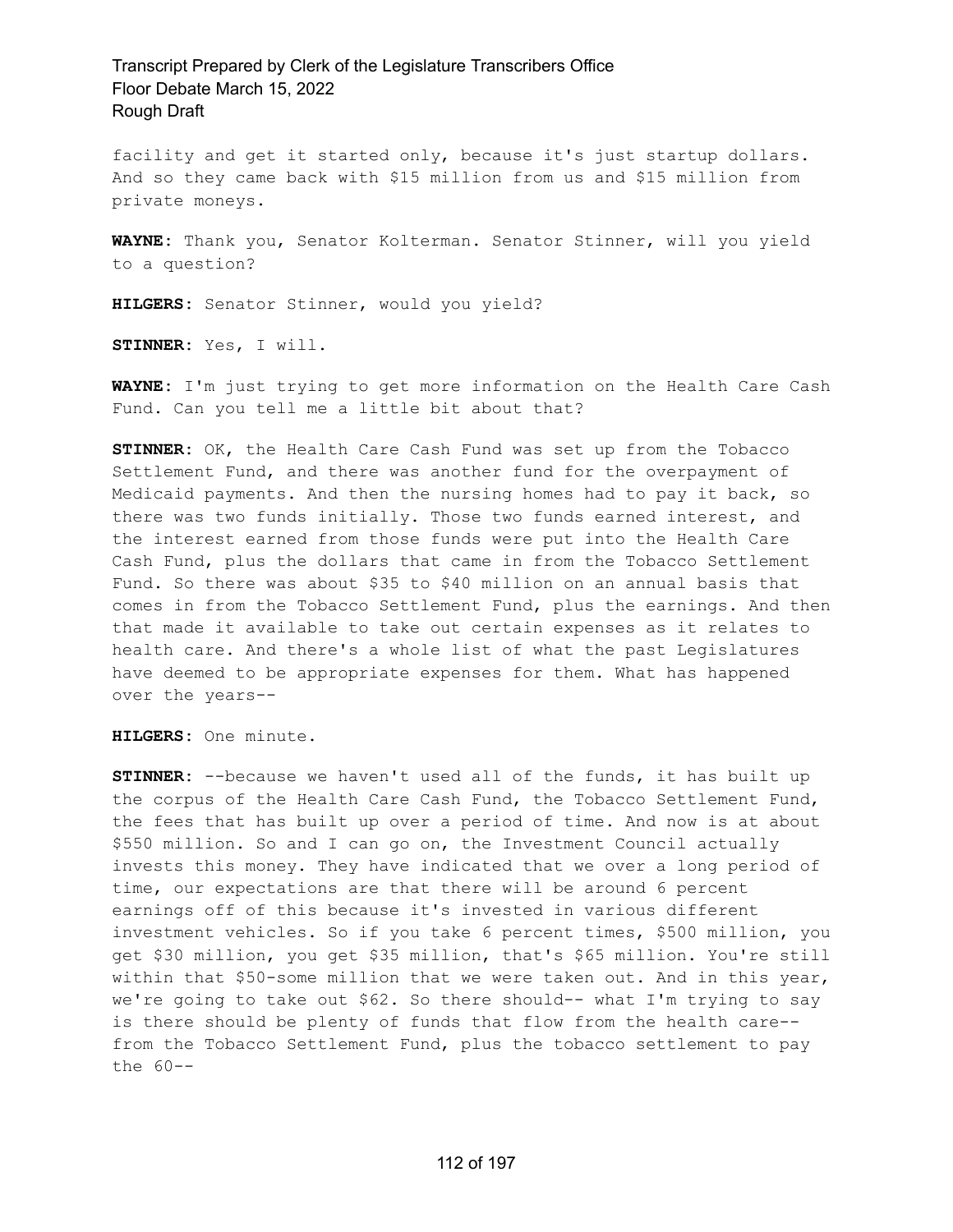**HILGERS:** That's time, Senators. Thank you for opening, Senator Wayne. Debate is now open on a FA127. Senator John Cavanaugh, you're recognized.

**J. CAVANAUGH:** Thank you, Mr. Speaker. And I think my reading of FA127, I would be opposed to. I appreciate the conversation about the Health Care Cash Fund, and that's a topic I'd like to hear more about. I think I cosponsored the underlying bill on this with Senator Kolterman, was a cosponsor. This type of project, you know, I've talked about a couple of times today, just projects in general. And I continue to be appreciative of everyone engaging and talking about the specifics of projects and why they're relevant and why they're important. And I think that is a good topic, and I certainly appreciate Senator Wayne facilitating the conversation about this and making sure that everybody is engaging and talking about this subject, but as it pertains to this, it's \$15 million, as Senator Kolterman said, which would that include-- get, I think it was \$15 million in private investment as well that would go to creating this Center for Excellence in Research. And those are the types of things we have, if you haven't been to UNMC, you should go check it out, it is an impressive facility. And if you are somebody who has been-- was in Omaha 25 years ago or is from Omaha, you can see how much growth and investment and creation of economic development that UNMC has led the way on in that part of town. And it's these type of projects, many of them over years that has led to that sort of investment and growth that UNMC and the jobs and the people that live in midtown Omaha now in my district and Senator Vargas's district and Senator McDonnell's district and Senator Hunt's district and Senator McKinney's district, the areas that are right around UNMC, where there's all of these people that are moving into the area that are good-paying jobs, high-paying jobs, professional researchers and doctors and scientists that are bringing people into the community. And those are the, those are-- this is a, this is an economic development tool. This is a future-looking project. This is something that will return, have a return on its investment. And so it is the type of project that I think meets that, checks those boxes. As I'm looking down on my paper, I see the-- as I talked about Senator McDonnell's portion of the NC3 and the number of jobs, 400 jobs, \$170,000 is the average wage. And that's what we're talking about here. Same sort of idea, creating those sorts of facilities that then will create more follow-on jobs. And then, of course, technology, technology innovation, research, intellectual property that then creates further investment in the state and more jobs. And these are the types of things that hopefully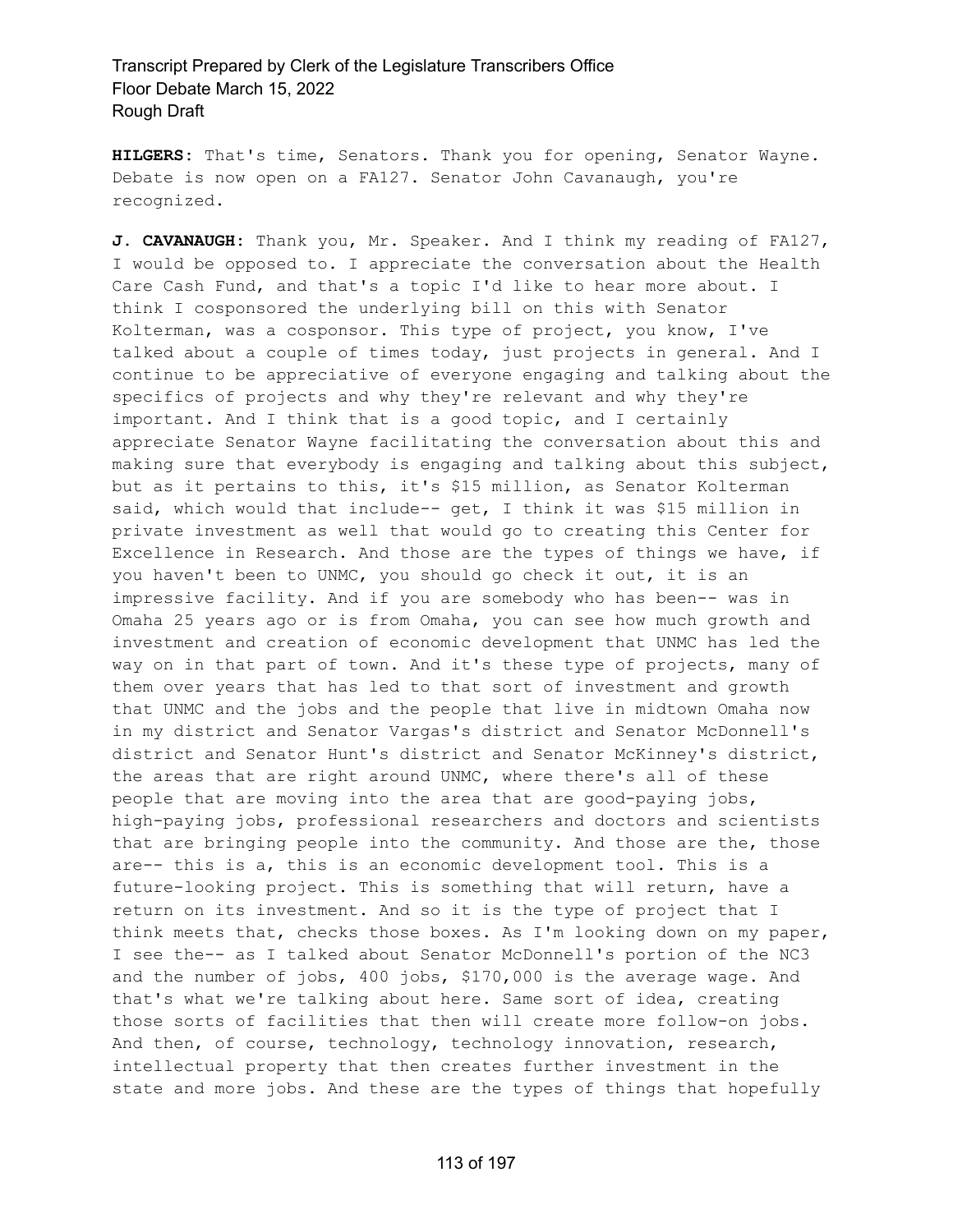we can continue to do in the state and that may be the types of investments, you know, we're talking about. We shouldn't spend money just to spend money. We shouldn't do things that we wouldn't otherwise do just because we have the money right now to do it. This is the type of project, as Senator Kolterman said, he's been trying to get done for, I think he said, four years. That is a project that we were trying to do before we had the money to do it. And of course, now we have the money and then it should be high on our list of things that we can undertake and invest in the future. So I would, I guess, be opposed to FA127, can support this portion as is. Thank you, Mr. President.

**HILGERS:** Thank you, Senator Cavanaugh. Senator Matt Hansen, you're recognized.

**M. HANSEN:** Thank you, Mr. President, and good afternoon, colleagues. I kind of wanted to rise a little bit again to check back in on the budget. I understand what Senator Wayne is doing, what he's try- points he's trying to make on FA127, so I won't speak to that. I do think that kind of notion of the process, including of what concepts get included in the budget and what concepts have to be kind of standalone appropriations or standalone bills is interesting. And frankly, one I've struggled with this Legislature in order to get things done effectively in this body. You know, kind of a-- this, this, this notion of talking about in my mind, talking about some of the things that we've created, such as the canal and STAR WARS or JEDI Act needing to be done through the budget package because the bills have already been advanced. In my mind, you know, many times when we do something like that, that's actually an obligation of the bill itself with its own trailing A bill. And sure, it might be incumbent upon the Appropriations Committee or incumbent upon the introducer to work with the Appropriations Committee to account for that, to make sure that number works. But I think about all the years in which we literally had any sort of fiscal note was kind of a complete roadblock, complete, you know, veto gate on any sort of appropriations and how that influence-- and how that influenced my tenure. Frankly, had I realized and recognized and I think fully appreciated the amount of work the Appropriations Committee was going to bring forward this year, I would have liked to and could have and should have brought more proposals for them to consider in the sense that, you know, seeing that some of these things, seeing that some of these individual one-liners that are being created and funding at a high level and knowing that we have some kind of institutional system-- system or, you know, personnel things that could have been funded or could have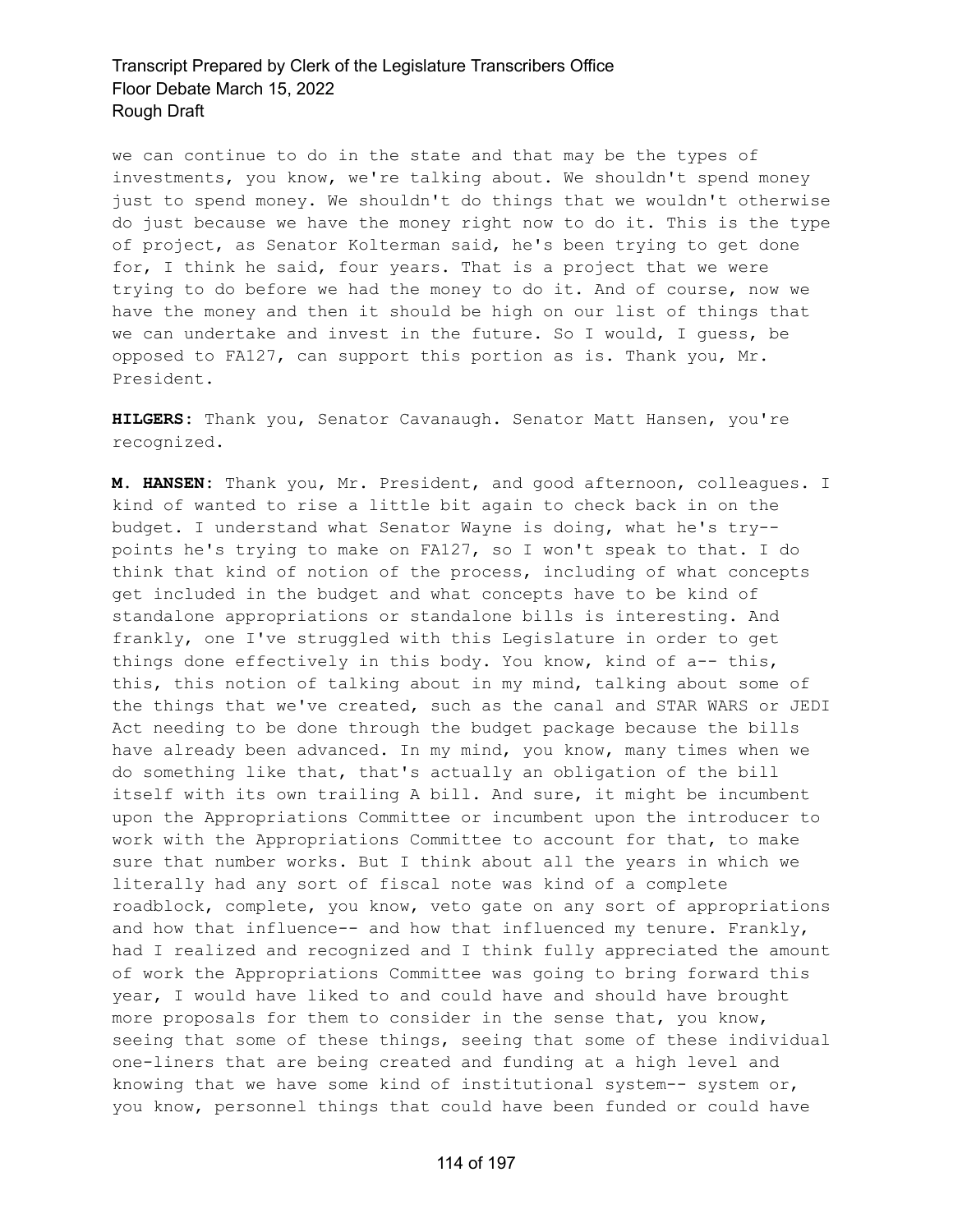been improved, and knowing that those hadn't. Sometimes you know, that does go to individual subject matter committees. I had a bill, for example, this year in front of Business and Labor that would have been a number of things to kind of the Meat Packing Bill of Rights in the Meat Packing Bill of Rights Coordinator, which is statutorily created position. One of the things, though it would have done, was it would have required that that position could have been a full-time position as opposed to its current half-time position. This is a person created by statute-- a position created by statute, and it's a wide range of duties. In my mind, more than a full-time employee's worth of duties, but is currently only working about half time at the Department of Labor. They have other duties to make up the rest of their 40 hours. And because that was included, it was some policy issues, I understand why they got reference to a standing committee. I don't disagree with that. In retrospect, having known and seen what was going on this year, I should have done what another number of other senators have talked about doing, is kind of splitting the issue and sending a bill to both Appropriations and to the standing subject matter committee in order to get at a minimum the appropriation for that, and maybe putting aside all of the other policy changes that we wanted. See even going forward, had I wanted to do something with that bill, still having to maybe make it narrowly and narrow it in order to get it out of committee, we will be at a difficulty of still finding a vehicle, still attaching it to a priority bill, attaching it to a package or doing something to move it forward. As apparent-- as opposed to had I brought to say that direct appropriations to the Appropriations Committee, that could have been something I advocated for. Now, in some ways that doubles our effort and we see this this year where several people are talking about, and I sat through some of the Urban Affairs Committee's--

#### **HILGERS:** One minute.

**M. HANSEN:** --several Urban Affairs committee hearings Senator Wayne talked about, where I knew full well that he was pitching stuff to the Appropriations Committee, but I also was on the subject matter standing committee. And what my role was there and how our role as a standing committee in order to appropriate money was interesting and was something that I think we-- kind of ebbs and flows a little bit throughout this body, at least through my eight years in terms of how much and when the kind of policy decisions in terms of finances go to the standing committees versus how much are like wrote appropriations, because sometimes creating a new program gets referenced one way or another. And I don't think ever wrongly necessarily, but it does seem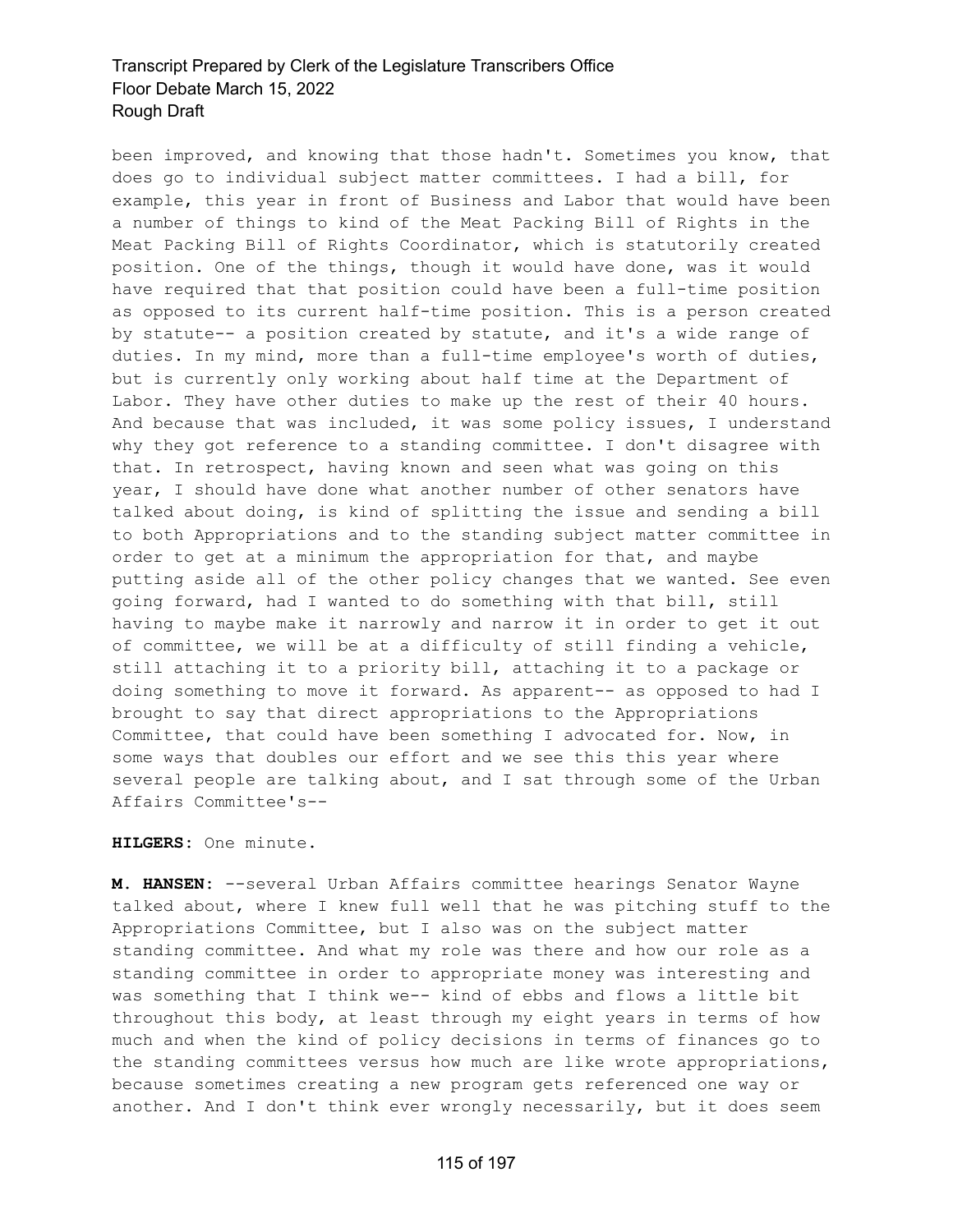to, as we see in, you know, LB1024, LB1025, other bills kind of in the same vein, going to two different committees based upon, you know, simple wording in terms of what-- how they appropriate, basically how many or how much distinction is placed on it. With that, I--

**HILGERS:** That's time, Senator.

**M. HANSEN:** Thank you, Mr. President.

**HILGERS:** Thank you, Senator Hansen. Senator Machaela Cavanaugh, you're recognized.

**M. CAVANAUGH:** Thank you, Mr. Speaker. I wanted to rise to talk about the Health Care Cash Fund a little bit as well. I will not be voting FA127. So the Health Care Cash Fund, as has been stated a couple of times here, was created out of the Tobacco Settlement Fund-- Trust Fund. And so if you look at our original biennium budget from April of 2021 on page 68, it will tell you a little bit more about the Health Care Cash Fund. But the intention of the funds in the Health Care Cash Fund are to be used to improve health outcomes. So in my esteem, Senator Kolterman's request to put money towards pancreatic cancer research would be meeting that definition of improving health care outcomes. I, as Senator Arch as well learned from former Senator Sara Howard, the importance of protecting when we're dispersing funds from the Health Care Cash Fund because it is supposed to be suit-- to a specific need. And we do have more opportunities to address those needs of health care outcomes. And I think I hope that's something that the body in the future can work on. But for this year, this, this now, this moment in time, I think that Senator Kolterman's request for \$50 million for pancreatic cancer research is meets every standard that should be required for the Health Care Cash Fund. So I stand in support of that portion of the underlying bill. Thank you.

**HILGERS:** Thank you, Senator Cavanaugh. Senator McKinney, you're recognized.

**McKINNEY:** Thank you, Mr Speaker. I rise, you know, to speak on this bill, LB1012 encompasses some bills that I've introduced this year. But I wanted to stand up and talk about an editorial that was in the Omaha World-Herald the other day. It's entitled: Find a way to shut off the pipeline that helps fill Nebraska prisons. Omaha Police Chief Todd Schmaderer made an important, important and, and provocative statement recently about the value of investing in Nebraskan communities as a way to reduce crime and incarceration. I'd rather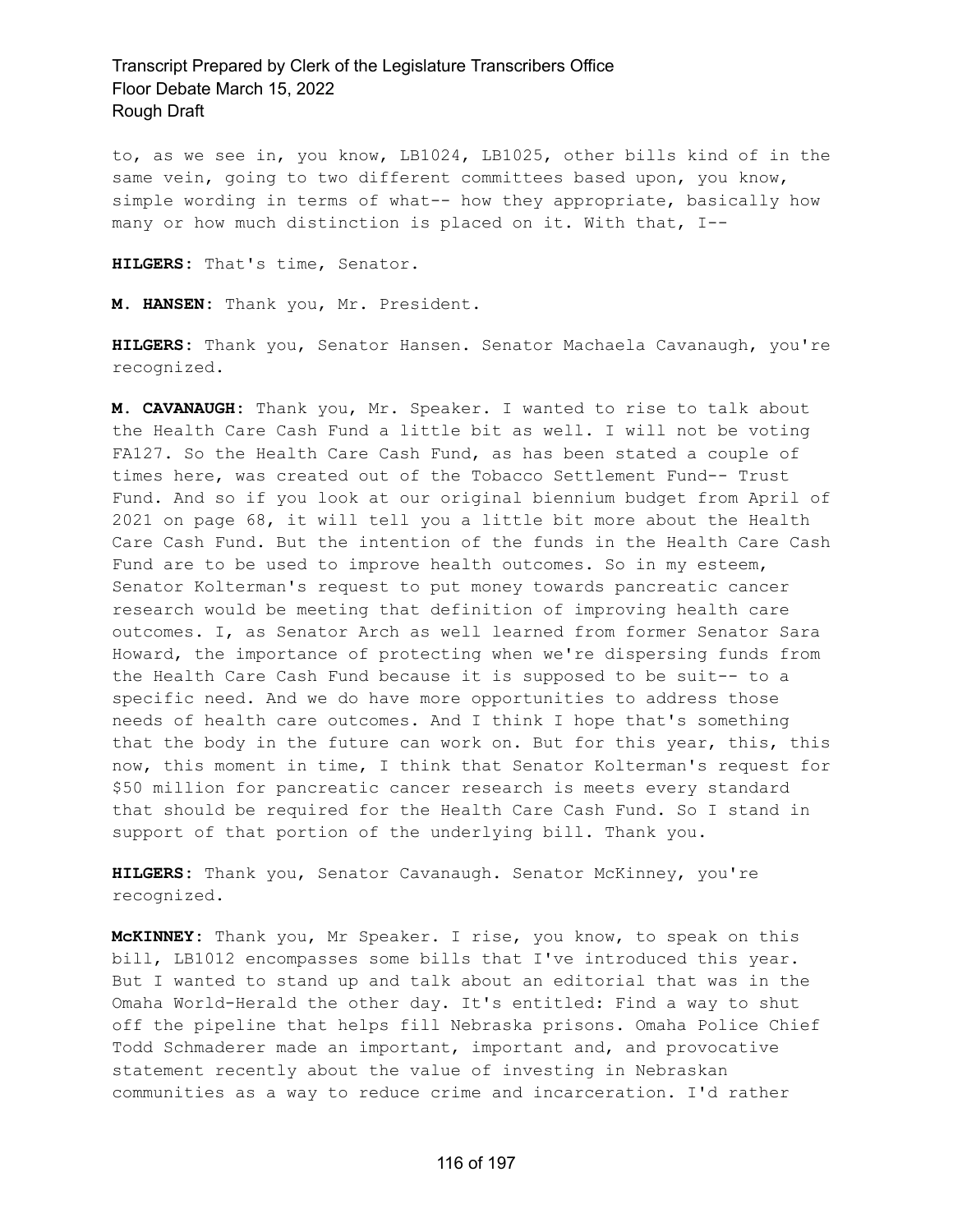have 1,000 jobs strategically placed in the right part of our city to affect poverty, Schmaderer told senators last month. That would reduce violent crime far more than 1,000 police officers. At a time when Nebraskan prison systems has become the most overcrowded and fastest growing in America, we should pay attention to Omaha's top law enforcement officer. In a World-Herald article last Sunday, reporter Henry Cordes took a detailed look at racial disparities in Nebraska's population, prison population. He found that Nebraska locks up people of color at a far higher rate than the nation as a whole. And Nebraska's gaps between this low white incarceration rate and high rates of racial minorities are among the widest in the country. Some readers shrugged at those facts, commenting online that, that this disparity could be easily explained. Maybe people of color are more heavily represented in prison simply because they commit more crimes. Actually, the World-Herald story looked at studies about that, and the results aren't definitive. Blacks are more likely to be arrested than whites, for example, though it's not clear whether that's because of higher levels of offending among the black population or unequal enforcement by police. It's a topic that could be debated a long time. But that wasn't the key issue raised in last week's article. Instead, the story examined what has become a pipeline from certain neighborhoods into the state's prison and jails: multigenerational poverty, a lack of-- a lack of ready jobs, elevated levels of broken families and school struggles have helped create conditions that make it far more likely that people growing up in those areas would wind up in prison. Cordes reported on a Harvard University study that traced an entire cohort of Americans who were roughly 27 to 32 years old in a 2020-- 2010 census. Using census and tax records, the researchers determined where those people grew up and what their lives were like in 2010. The analysis showed that a handful in north Omaha neighborhoods produce some of the highest incarceration rates found anywhere in the country, and the four census tracts centered on 30th Street and Ames, 20 percent or more of the males who grew up in those tracks were incarcerated on the day of the 2020-- 2010 census. Those tracts ranked in the top 250 out of the 7-- 73,000 census tracked nationally in terms of male incarceration. Thankfully, individuals can overcome their environments. A majority of kids from those neighborhoods did not wind up in prison, and when Cordes interviewed some of those who have been incarcerated, they took responsibility for their mistakes. But it's indisputable that the circumstances of a young person's upbringing, the prevalence of nearby gangs and a shortage of positive role models in their lives can lead to those mistakes more likely. That's what Schmaderer is getting at. Changing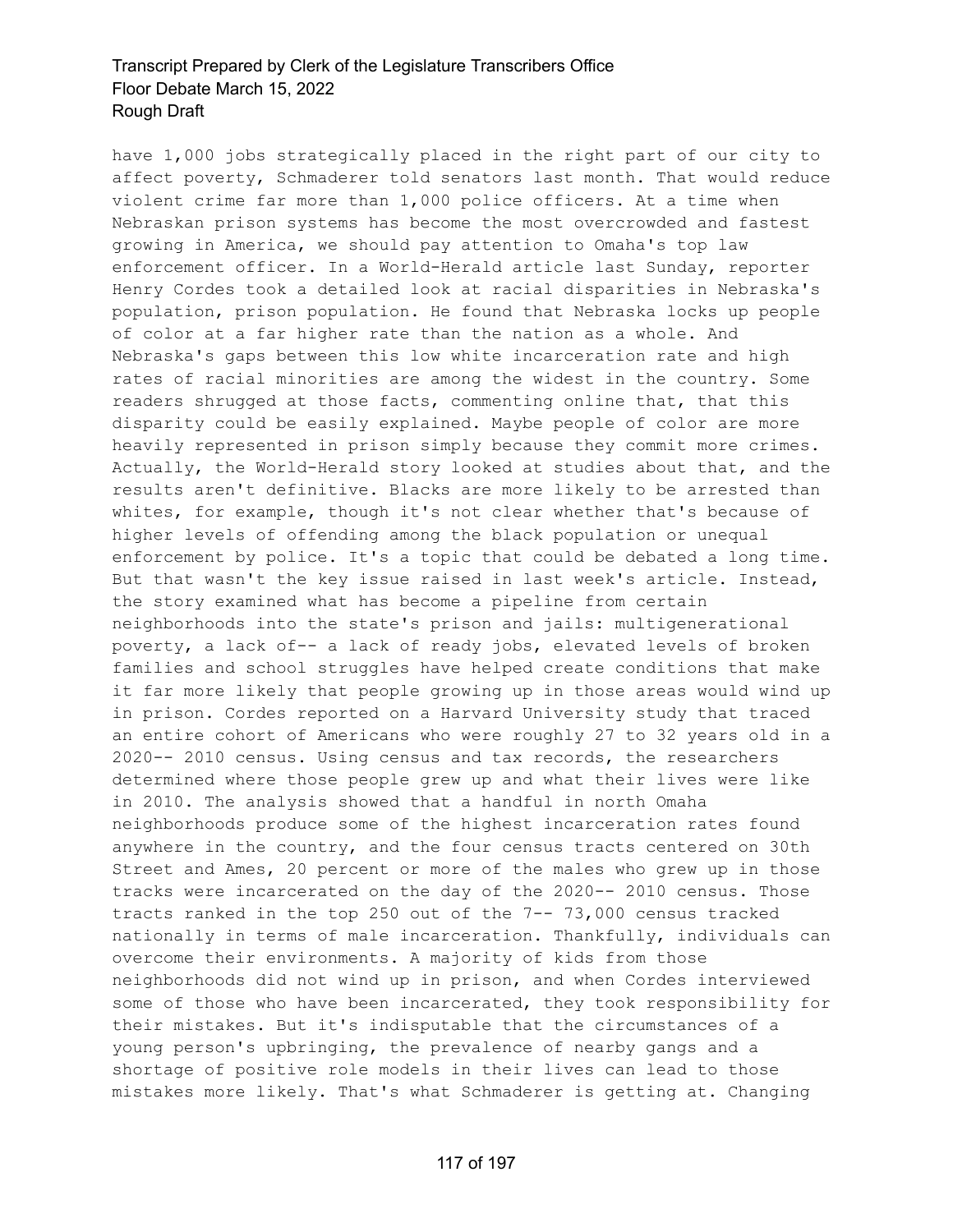the environment, as hard as that might be to do, is ultimately more of a solution than hiring-- more of a solution than hiring a lot more, a lot more police officers to arrest wrongdoers. It just makes sense that having fewer wrongdoers in the first place would be better for Nebraska, reducing the need for costly prisons. LB1024--

**HILGERS:** One minute.

**McKINNEY:** --introduced by Senator Wayne and sponsored by myself, is aimed at improving conditions in north and south Omaha. It would tap \$450 million in federal pandemic recovery funds to housing, job training, business development in those areas. The proposal is working its way through the Legislature, and I'll finish this when I get back on the mike. Thank you.

**HILGERS:** Thank you, Senator McKinney. Senator Wayne, you are recognized.

**WAYNE:** Thank you, Mr. President. Will Senator Ben Hansen yield to a question?

**HILGERS:** Senator Ben Hansen, will you yield?

**B. HANSEN:** Yes.

**WAYNE:** Senator Hansen, on the-- what I, what I call the mountain, you had talked about and ARPA fund bill that you were going to introduce. Did you introduce it and what was it?

**B. HANSEN:** Was that the debit card one?

**WAYNE:** Yes.

**B. HANSEN:** Yes. Yeah, I did. I introduced what we called ARPA for the people. And so introduced this in Appropriations, I believe was LB1079. It was a kind of a unique way of using the federal funds that we're getting from ARPA. So what would, what would happen is we were asking for 50 percent of the ARPA funds, which is around \$520-some million to be allocated and dispersed to all the residents of Nebraska equally in the form of a prepaid debit card. And it was going to come out to somewhere around, I believe, what was it, \$256 per person, and that they had to use in a Nebraska-located business or a Nebraska-owned business. And so I felt, along with others, that this is one of the best ways that we can actually use this money that was definitely a one-time ask, that went back into the community that went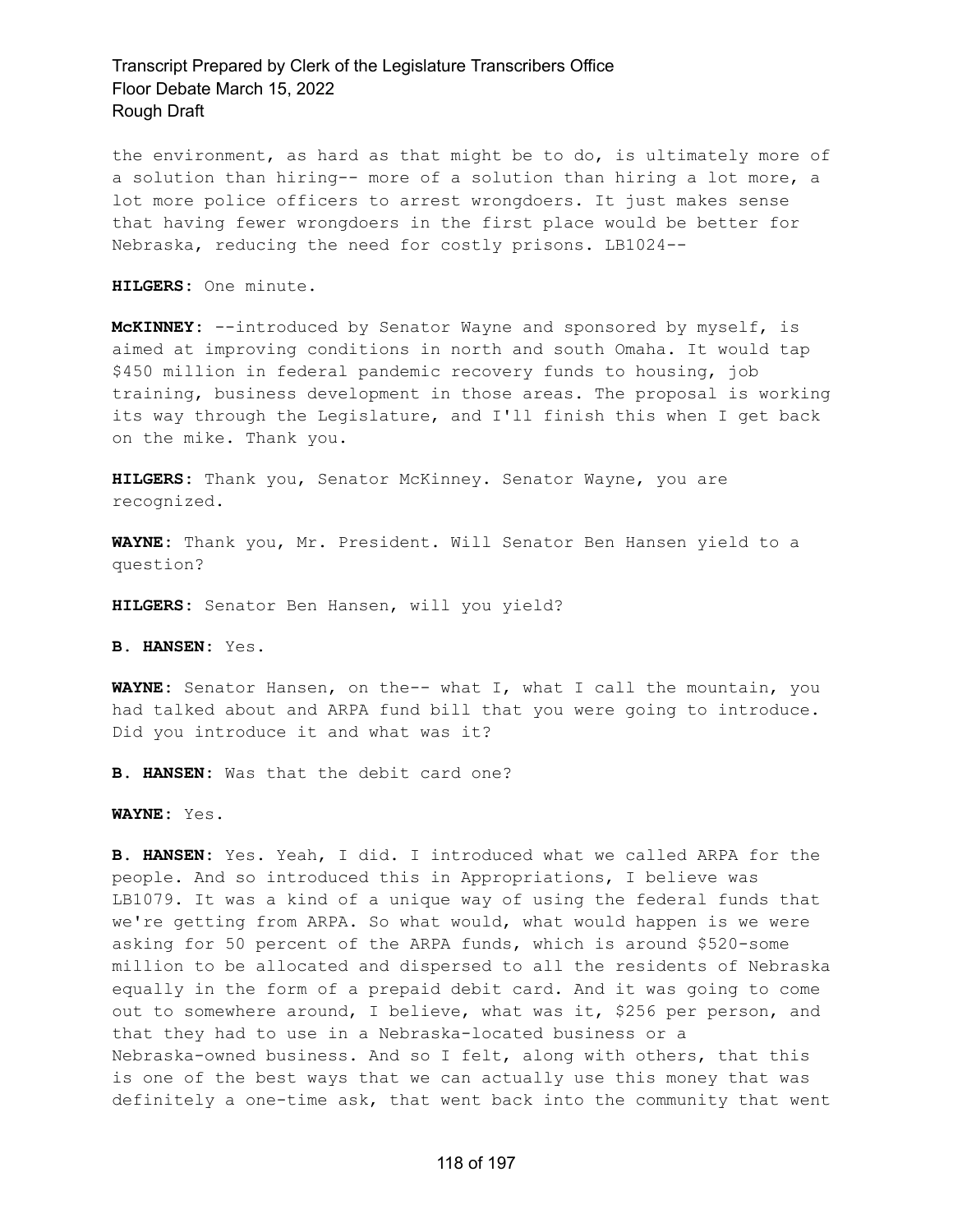to the people instead of us spending it. And so half of it could be spent by us in government and the other half can be spent by the people as they see fit. Because I was, I was-- we just had the notion that the people know how best to spend this money for themselves or their family. So a single mother with, with two children would have almost \$750 or \$800 to be able to use to spend on groceries in Nebraska or be able to spend on diapers, which would go a long way. You know, and the, the reoccurring effect that this would have on the community, I believe, even in the grocery industry and the, the retail industry said that the revenue back to the state to each community would be a total of something around \$450 million. And I think even the Department of Revenue, I think it was their assessment of our bill, their-- on their fiscal note says about \$26 million also on top of that would go back to the state. So you can see how we, we have a lot of asks for this money that we can spend for a lot of different things. But it's, it's us deciding which kind of government agency a lot of times that we're going to spend it on or what kind of government program we're going to spend it on. This is not a government program. This is going back to the people. And so I only thought that fair, especially when a lot of this money that's getting sent to us from the federal government, a lot of people are starting to see the negative effects of that, and that's called inflation. So your loaf of bread that was \$2 now is \$2.75 or \$3, or everybody knows where that gallon of gas is going now. This would help, this would help the, the people deal with those inflationary effects. And so in essence, that's what the bill is about. And so everyone would get a prepaid debit card, you couldn't use it for gambling. You couldn't use it for the lottery. You can go to an ATM and cash it out and you had to use it within a year of when it was activated. So there's a lot of anti-fraud components to this bill, and this is not something new. I believe the state of Hawaii did something like this last year where they gave residents a prepaid debit card that they could use on rest- in restaurants. This was during COVID. And it was a wildly, wildly popular program that they decided to do something similar again, I believe, later on. So not, not something new, but this would be definitely a unique and people-centered approach to spending some of this money. Sorry, I was a little long-winded there.

**HILGERS:** One minute.

**WAYNE:** Anything else you want to add?

**B. HANSEN:** That it's a wonderful bill and that we should consider it. But other than that, no.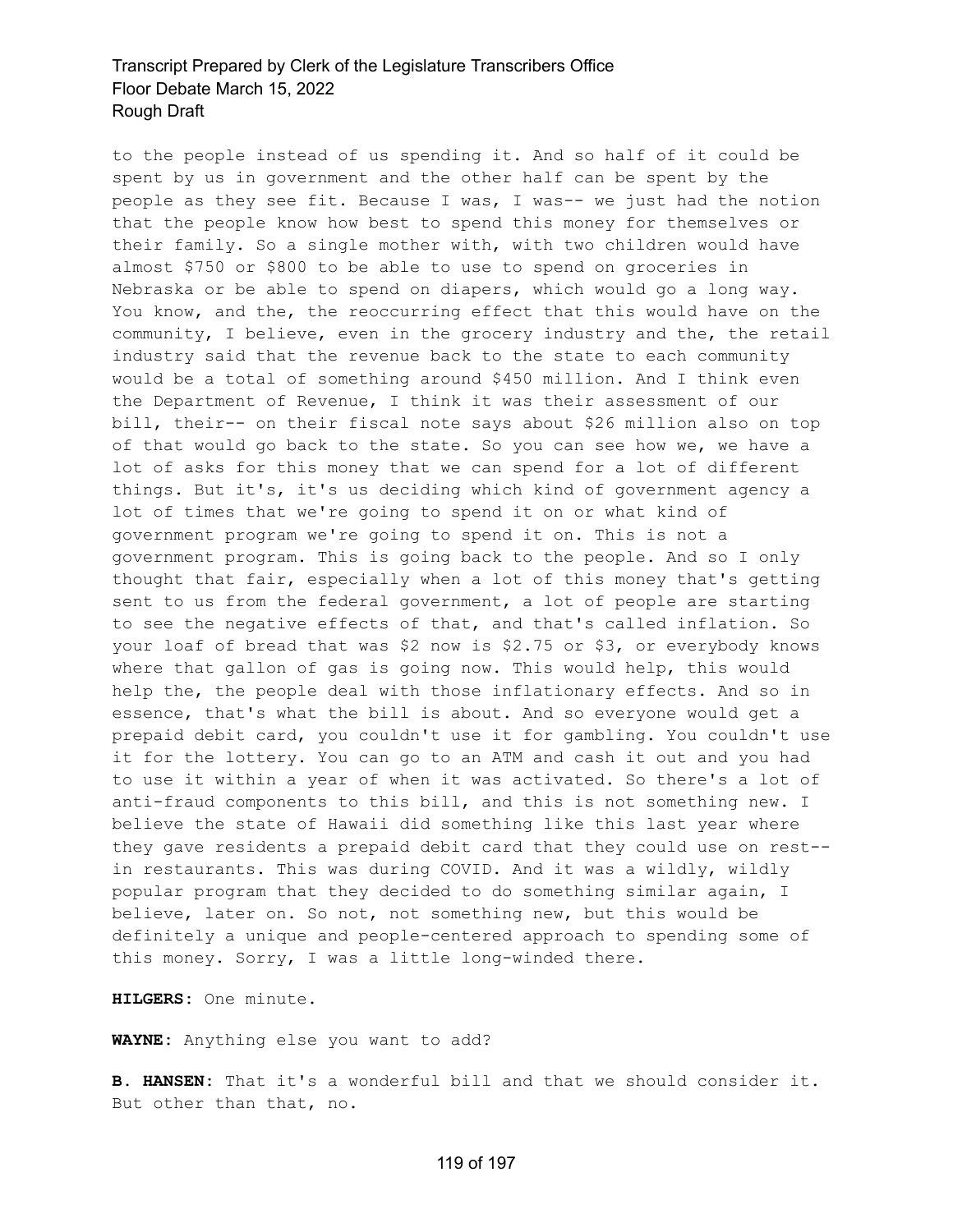**WAYNE:** Will the debit cards have a pin number, or will it just more like a credit card?

**B. HANSEN:** Don't know if they have a pin number per se, but you have to call it in. If some people remember, I think the federal government gave a stimulus package about a year or two ago where they sent out some of these prepaid debit cards and you had to call in to activate it. And so that was some of the anti-fraud measures, you had to verify who you were in order to activate it and sign the back of it.

**WAYNE:** Thank you, Senator Hansen. With that, I will yield the rest of my time to the chair.

**HILGERS:** Thank you, Senator Wayne and Senator Hansen. Senator McKinney, you are recognized.

**McKINNEY:** Thank you, and I'll finish my discussion about this editorial from the World-Herald, which is entitled: Find a way to shut off the pipeline that fills Nebraska prisons. They state that we're not in a position to say that the amount that should be spent on such efforts, nor should anyone think it would be easy to fix deep-seated societal problems. But there is no excuse for failing to try. The alternative is to accept growing numbers of people in prison, swelling the prison population at great cost to Nebraska taxpayers, more tax dollars for police, more taxes for courts and prosecution, more taxes for prison buildings and guards. That's just part of the price for not addressing the conditions that have at least contributed to a high concentration rates of north Omaha, of individuals from north Omaha and other places inside of our prisons. Other ways that Nebraska pays, pays for crime, the cost of victims, a broader sense of fear in the community, the lifelong impact on those who become unemployable after their release now that they have a criminal past. The path we are on isn't a productive one. It's not good for young people who are lured into a self-destructive lifestyle of crime. It's not good to Nebraska taxpayers either. But we're not likely to get off that path merely by hiring more police officers and putting more people in prisons. Omaha Police Chief says more jobs, more opportunity and more hope will go a long way towards changing the conditions that contribute to crime, and we should listen to him. And I agree, we don't need more police. We don't need to raise more felonies. We don't need more offences. We need to invest. And when we talk about carving things out of the budget, I know it's not on this LB1012, but I think the number that is set aside technically for the prison should be decreased to zero, because we could use \$175 million for western Nebraska and eastern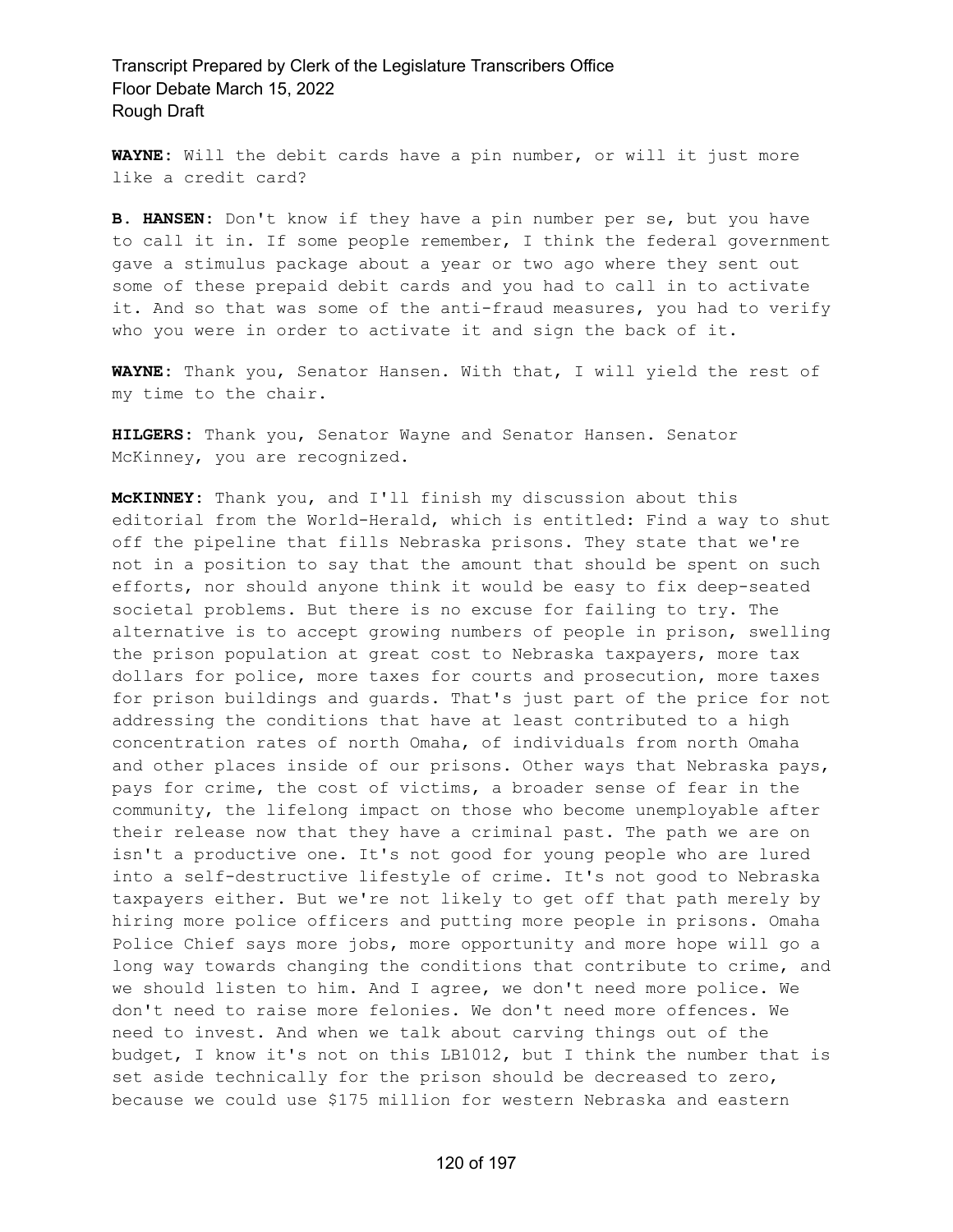Nebraska, which would benefit the whole state. I see no benefit in building a prison when we have individuals that don't want to support reforms. And if we're not going to support reforms, we need to take to prison completely off the table, take the money and actually invest it into Nebraskans. We talk about tax relief. Let's use some of the \$175 million for tax relief. Yes, let's use some of the \$175 million for DD. Let's use one of some of the \$175 million to the north Omaha plan and other plans other senators have. We should do that. We don't need to build a prison, because even if we were to build a prison, we'll have to build another prison soon as it's put online. We cannot build our way out this problem, and that's something we need to just continue to think about as we go forward, especially once we move on to the debate about the other budget bills, I think is LB1011 that has it in there or LB1013, I can't remember. But that's \$175 million that we could use for Nebraskans. We don't need to build a prison. We could use \$175 million to invest in Nebraska in every corner of the state. Thank you.

**HILGERS:** Thank you, Senator McKinney. Senator Wayne, you are recognized.

**WAYNE:** Thank you, Mr. President. Will Senator Friesen yield to a question?

**HILGERS:** Senator Friesen, would you yield?

**FRIESEN:** Yes, I would.

**WAYNE:** Senator Friesen, can you tell me about the ARPA funds that you had in your committee?

**FRIESEN:** We had two bills, I guess, that asked for ARPA funding. And what we decided to do was basically just one of the bills wasn't worthy of moving on and the other one we funded in a different manner. So we took the ARPA funding away from it and fund it through a grant process.

**WAYNE:** You have any-- what about budget bills, do you have any bills with a, a fiscal notes?

**FRIESEN:** I do have a bill that does have a fiscal note, and I think that was the, the one call bill that we are going to have a hearing on shortly. That had a \$200,000 fiscal note.

#### 121 of 197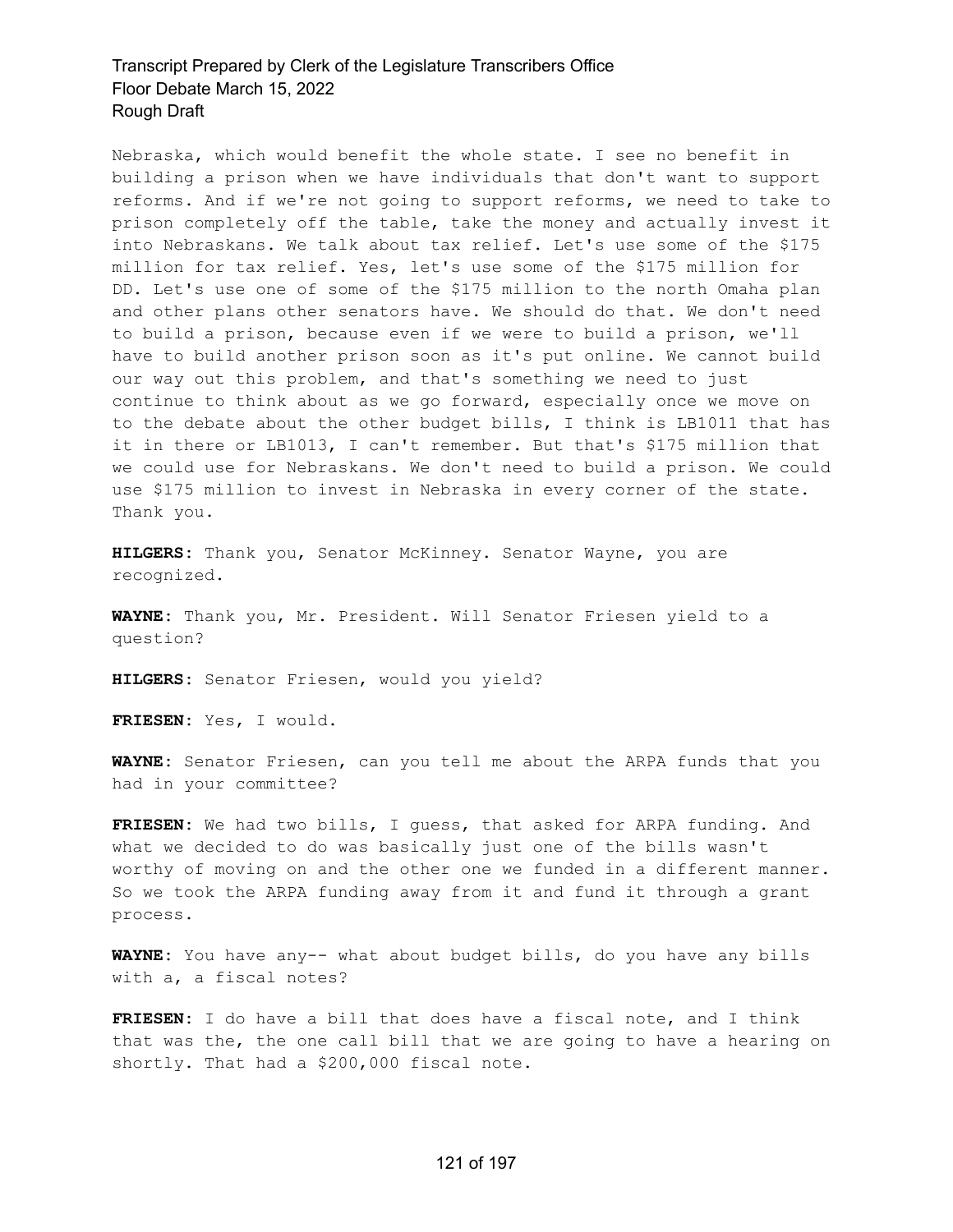**WAYNE:** Thank you, Senator Friesen. Senator Blood, will you yield to a question?

**HILGERS:** Senator Blood, would you yield?

**BLOOD:** Yes, I'm happy to yield.

**WAYNE:** Senator Blood, did you have, did you have any budget bills or anything that impacted the budget? Can you tell me a little bit about them?

**BLOOD:** I did have an ARPA request, one that I'm really disappointed didn't get approved. Do you want to hear about it?

**WAYNE:** Yes, I do.

**BLOOD:** So unfortunately, the funding for the research group that was studying the Mead area and the neonicotinoid poisoning in that area will only have funding until June. They are researchers that are combined both the Med Center, Nebraska Medicine and Creighton. And we asked for funds so they could continue the research. What they are doing is they are following the victims, see what types of health issues they have. They want to make sure that the, the plants, the animals, the people continue to be unaffected, and those that are affected that we're able to get in front of it. Instead of 10 years later, find out that they have cancers and brain tumors and other maladies. But unfortunately, we were not able to get those funds. And so my fear is much like the fear that we see over and over again here in Nebraska, where the people have become collateral damage and we wait until it's an issue before we try to fund it, which only costs taxpayers more. So I was actually quite disappointed. Kind of hoping we could find some money somewhere in the budget to maybe keep it moving forward. I know Senator Bostelman has a bill an opportunity to do this as well that's already out onto the floor. So I really am hoping that we can find some way to keep it moving.

**WAYNE:** And what was the fiscal note on that?

**BLOOD:** I think we asked for \$10 million, but we could have done with \$7 million.

**WAYNE:** And how many people could that have potentially impacted?

**BLOOD:** Anybody who wanted to participate in that area.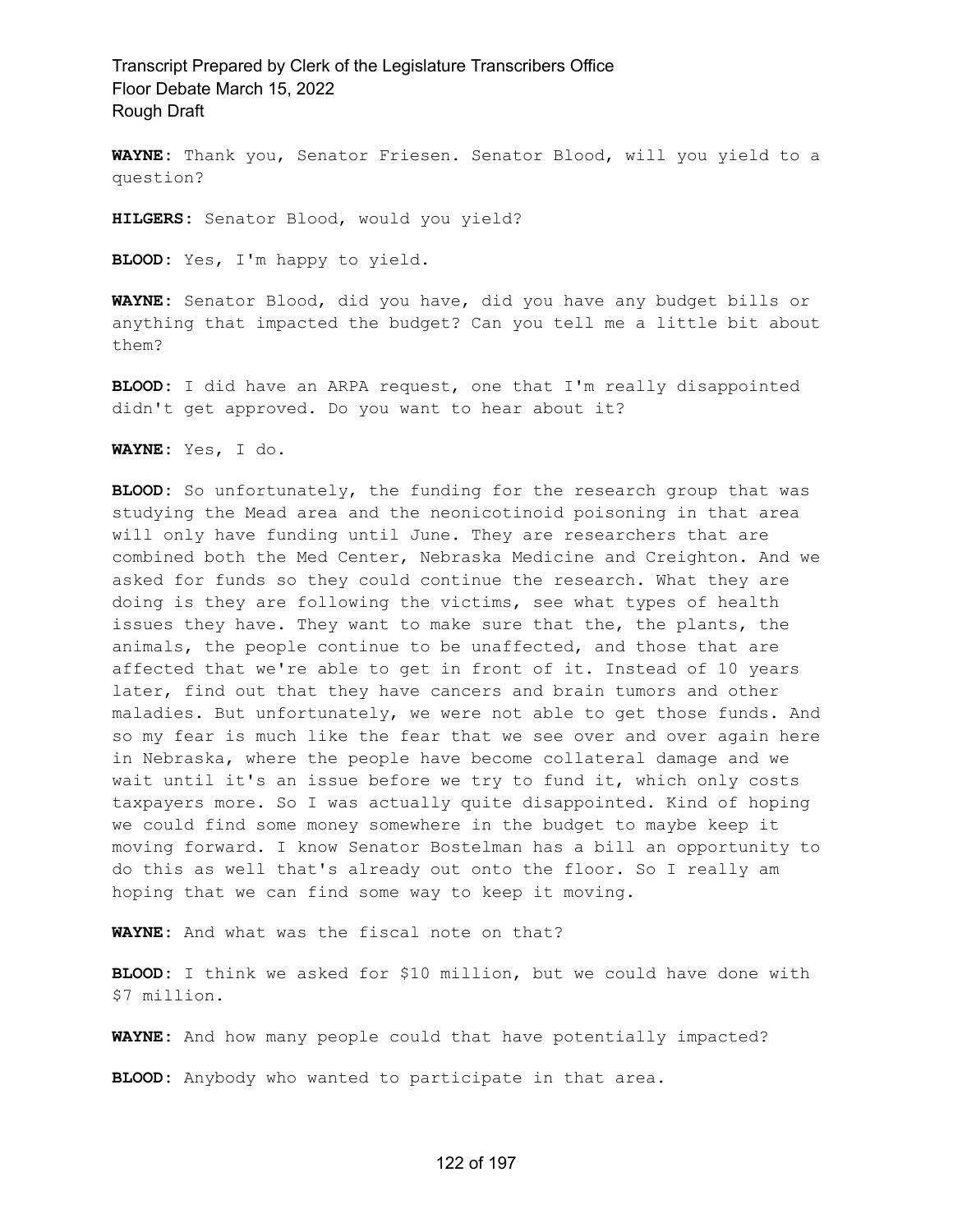**WAYNE:** Thank you, Senator Blood. Colleagues, part of the reason why I'm asking questions about ARPA and the budget is because I really understand that there were a lot of budget and ARPA requests, and there's no easy way to say no to many of the, of the requests. And that's kind of, I mean, we used to use Legislative Council to kind of get information about things, but that's kind of where we as a body should figure out a matrix or figure out priorities for the body. The one thing that I knew for the last four years, up until LB1107 passed, was property tax relief was a major issue. I do recall that at one point there were four or five different property tax bills, and the property tax bills' introducers couldn't agree on which property tax bill or how to move forward. And then later on--

**HILGERS:** One minute.

**WAYNE:** --everybody moved forward. But if you recall how LB1107, which I figure was one of our, as a body, one of our biggest changes or passages of a bill that I think arguably dollarwise was super significant as we have a billion dollars in property tax relief now. How did that move forward? The first two times it failed, and it wasn't till the third time that we moved everything jointly that it moved forward. And I hope we have the courage to do the same thing when it comes to the budget bills, is to demand that we all see the whole chess puzzle-- or see the whole puzzle in front of us and move everything forward together. Thank you, Mr. President.

**HILGERS:** Thank you, Senator Wayne, Senator Blood and Senator Friesen. Senator Wayne, seeing no one else in the queue, you're recognized to close.

**WAYNE:** Thank you, Mr President. Colleagues, again, we're going to be here for a little bit. I am going to withdraw my next amendment and then I think I have one more after that, which actually I want to get a vote on. And then I believe Senator Friesen has a couple amendments after that, and then I'm probably will have a motion to recommit put up, if I can't get my other amendment coming here. And I'll tell you what, there is two amendments that I'm looking at that I want votes on. So I'm gonna signal ahead of time for those who may be impacted is, one, I want to reduce the \$50 million for irrigation districts down to \$25 million. I think a \$50 million spend-- or at least break it up over a couple of years. Maybe a lot to do in one year. The other one is on page 14, when we're talking about the intern-- internships programs. You notice on page 14, there's, there is some limiting language on lines 27 to 30 that says the department of economic-- or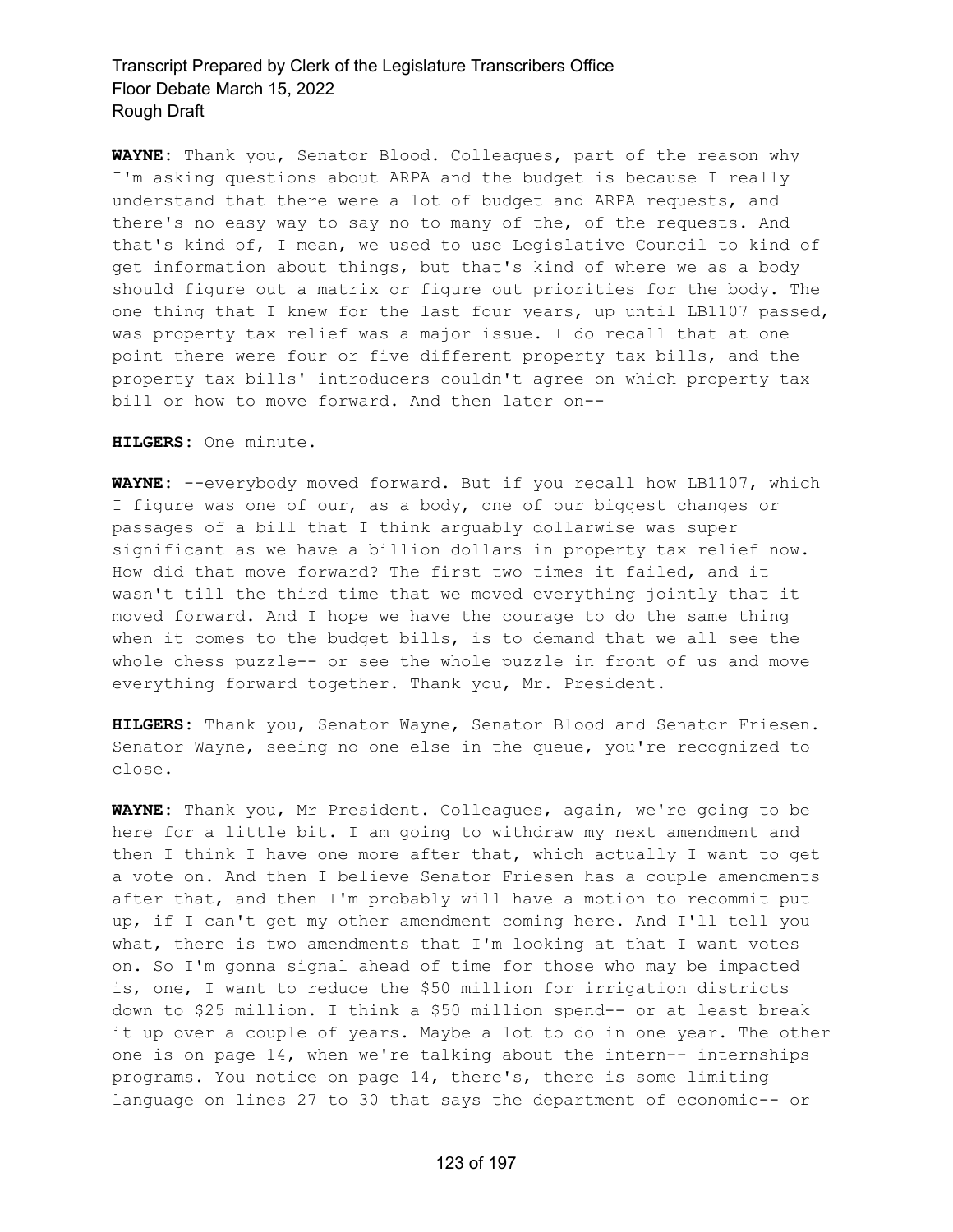any entity which the department contracts with may use up to 5 percent of any appropriation to carry out sections, et cetera. But you also look at line 14 through 16 that says the department may enter into a contract. And so I want to have some clarifying languages if that 5 percent is applying to all of it. And if it does apply to all of it, then maybe anybody who, anybody or any entity that we contract out within our budget, maybe we should keep all of those administrative costs down to 5 percent. So we'll have some conversations about that. If it's good for DED, it's good for whoever else we deal with. And with that, I'll withdraw FA127. Thank you.

**HILGERS:** Amendments are withdrawn.

**HILGERS:** Mr. Clerk for an amendment.

**CLERK:** Senator Wayne, I understand you want to withdraw the next amendment, which is FA128. Is that right?

**WAYNE:** Yes.

**CLERK:** OK. Mr. President, Senator Wayne would move to amend with FA129.

**HILGERS:** Senator Wayne, you are recognized to open on FA129.

**WAYNE:** Thank you, Mr. President. So colleagues, if this amendment is written right, it deals with the irrigation districts and it's the \$50 million for irrigation district, moving it down to \$25 million. Now I know in Natural Resources there were LR that talked about irrigation districts, and so this is kind of out of my wheelhouse. I-- I do have a sprinkler system, but I don't have an irrigation system, so we'll be asking some questions just so we-- everybody has an understanding of the history here, why a \$50 million ask is important. And primarily the reason I'm doing this is because when it comes to LB1024, we continue to hear about feasibility studies and committees and justifying why the need is there despite every newspaper, chief of police, everybody saying the need is there, that's not good enough. We have to do more. So what we're going to talk about here is justifying why irrigation districts need \$50 million. When I misspoke last time saying that they had a taxing authority, they don't. They have an assessment, and many of these are owned by private individuals. So, you know, there are some questions about are we just giving individual farmers a break on their operations by paying for their integrat- irrigation districts for themselves? So there are some questions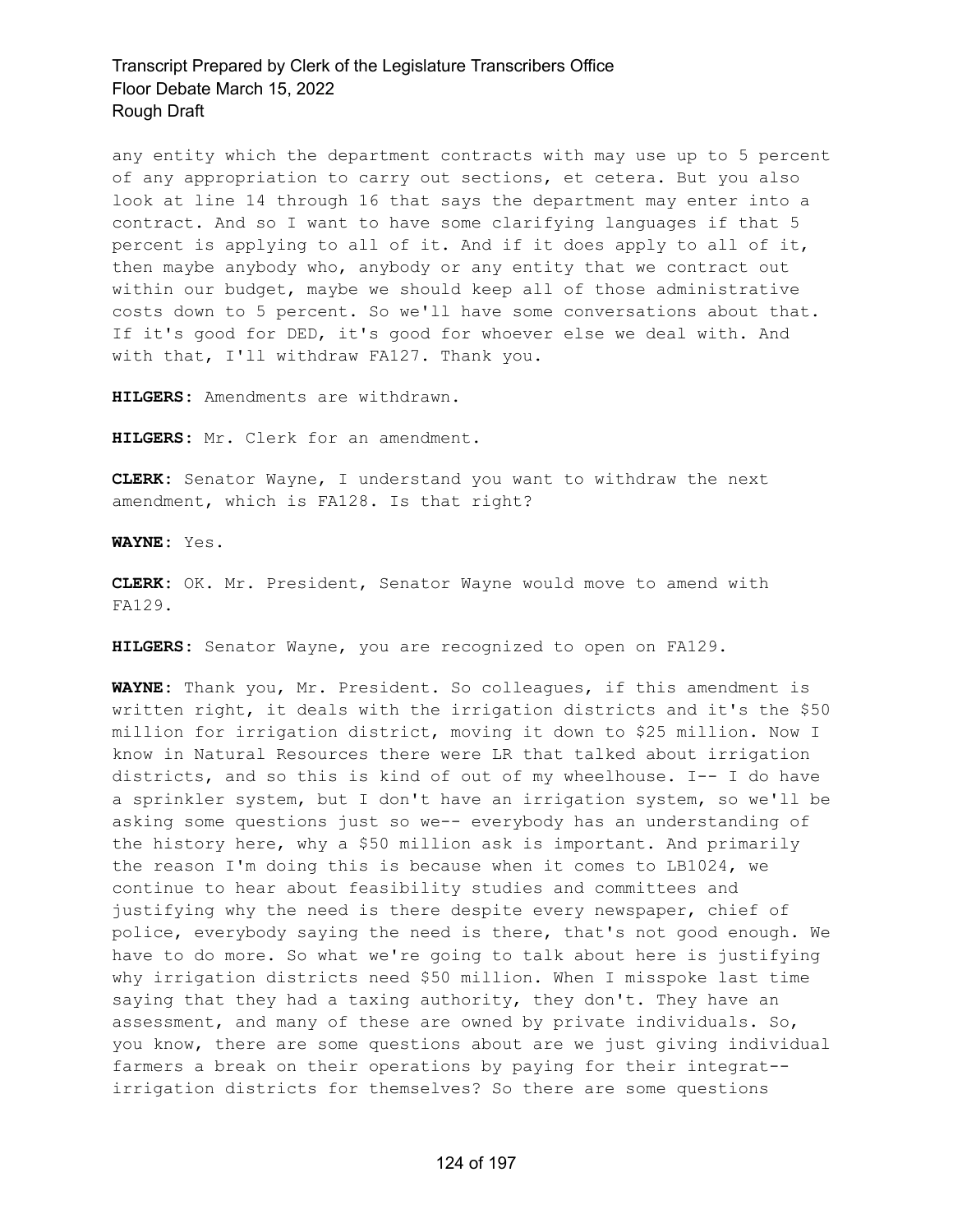around if we're doing that. I mean, maybe we need to give some landowners in Omaha the similar treatment on their sprinkler systems and stuff like that. Now I'm joking because obviously irrigation feeds the entire planet and sprinkling system just hopefully makes your lawn look a little better. So clearly, there's a huge difference between feeding people versus watering grass. But my point is, is there should be some justification on the record of why this is necessary. So I don't know if Senator Bostelman queued in, but I hope he did and Senator Friesen. So I will stop there and listen to some conversation and maybe ask some questions. Thank you, Mr. President.

**HILGERS:** Thank you, Senator Wayne. Debate is now open on FA129. Senator Bostelman, you're recognized.

**BOSTELMAN:** Thank you, Mr. Speaker. Let's go through LB1074 just a little bit for everybody's knowledge. This is a one-time, \$50 million transfer from Cash Reserves to the Surface Water Irrigation Cash Fund, which comes from my bill, which was LB1074. Following the Gering-Laramie tunnel collapse in 2019, the state of our critical surface water infrastructure, which provides farmers with essential water needed to be examined, as Chair of the Natural Resources Committee, I introduced LR117, which surveyed irrigation districts, reclamation districts, public power districts, canal companies, and other surface water projects to examine the condition of surface water irrigation projects and infrastructure, understand the status of projected costs of infrastructure, rehabilitation projects, and evaluate the anticipated effect-- anticipated effects relating to completion or delay of those projects. I do have LR117 with me, or you can look it up online if you'd like. The survey found that many irrigation systems in central and western Nebraska have significant aging and deterioration problems in their flumes, head gates and checks with some of the-- some as old as 100 years old. There were significant costs associated with completing these projects, which total approximately \$150 million. So why is this important? Well, many of these districts are very small and made up of volunteers who do not have the available funds for these projects as they do not have taxing authority, only assessment authority. And they rely on user fees charged to the farmers and to the members. The investment into these projects do not just benefit irrigators, but all Nebraskans. This investment works to provide significant groundwater recharge within the operating projects and beyond to even benefit the river flows and groundwater enhancements to communities like Kearney, Grand Island, Lincoln, and Omaha that rely on sustainable groundwater sources for domestic and business demands. Return flows in the Panhandle have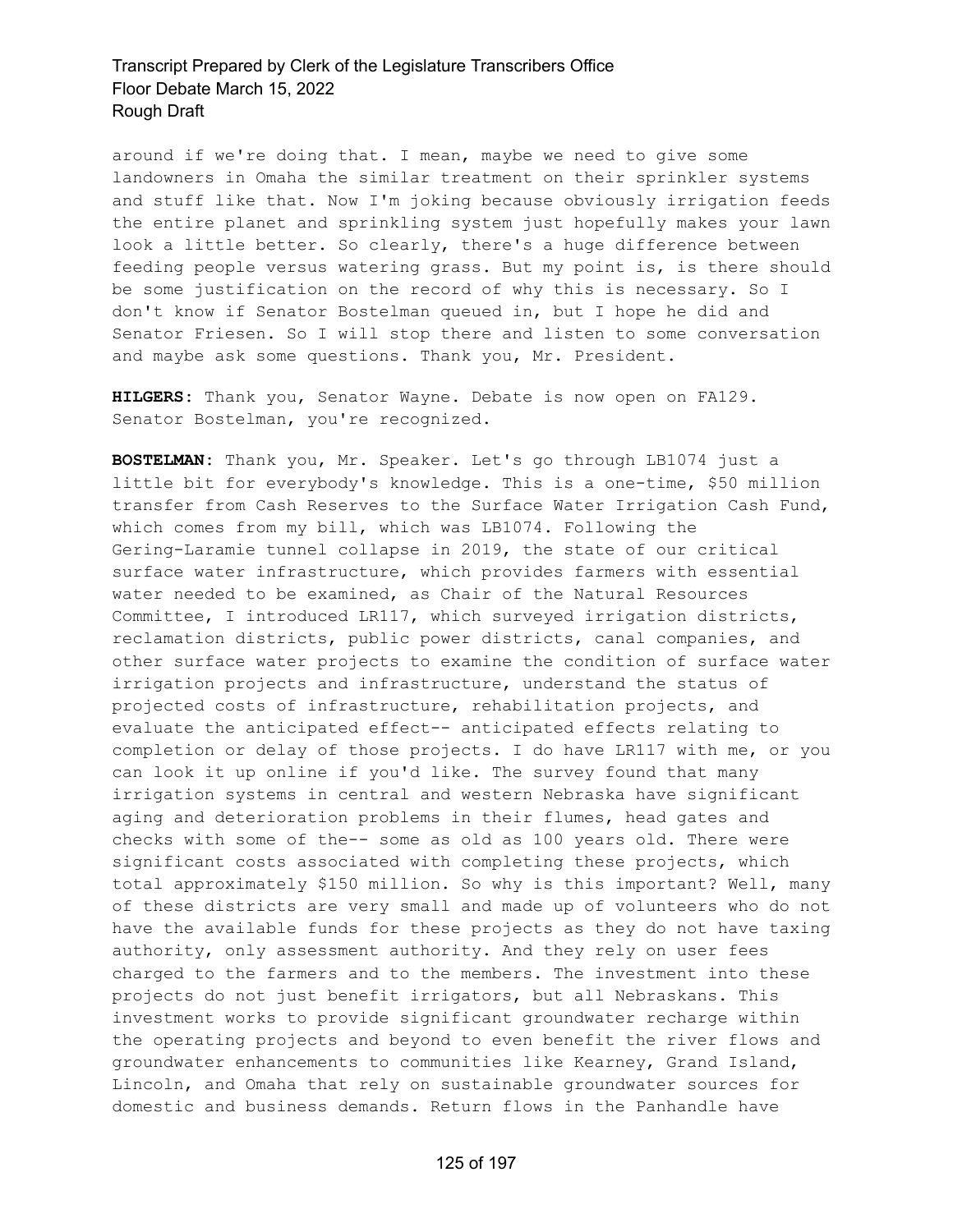generated excellent cold stream return flows for fishery enhancements in that immediate area. Deliveries of surface water have also provided groundwater storage, where prior groundwater was not available under Panhandle lands. This bill provides critical needed funds to begin to address the \$150 million in needs for surface water irrigation systems. This one-time transfer establishes a grant program with a maximum award of \$5 million per applicant, who need to provide a 10 percent match. So as what Senator Wayne was saying before, so these projects that we have out there and we can talk about this a little more, Bureau of land Reclamation began some of these projects that are out there. The farmers, the landowners out there actually pay for those projects over time. There's also different types of systems that are put in that are paid for. And what's happened now is that these systems are-- are aged, 70 years, 80 years old. And there-- they need to be rehabilitated. One of the things I talked to Senator Wayne about, what they do is there are certain companies out-- there's a couple specifically that I've looked at. I actually toured their facilities. One of them is called Rubicon and they do a replacement, the gates, the head gates and that and they run everything computerized: significant savings on water, significant savings on efficiencies, significant cost savings to the areas. And this would help in some of these areas to provide those type of systems to take that aged system out that's-- that's leaking. That's-- that's wasting or water that's-- that maybe is leaving the system in a sense that they now can capture more of that water and keep more of that water there and utilize it more efficiently rather than having perhaps--

**HILGERS:** One minute.

**BOSTELMAN:** --a ditch runner. You can call for your-- the inches you need on the computer. If it rains, then you shut it off. You cancel that call so you don't call that water. It's a huge water saver. That's a huge opportunity for these irrigation, and the purpose of this is for the little guys, for the small systems that are out there, the folks who can't afford to replace this. And remember, these are farmers. These are folks out there that are growing the food, feeding the livestock, doing the things. In western Nebraska, this is their only choice. This is-- this is perhaps their only option. And we saw that when that Laramie tunnel collapse happened here a couple of years ago. And this-- the state and this body took significant action to help address that as well, the Gering and Laramie tunnel collapse. This is a significant issue for central and western Nebraska. And I'll be glad to answer or try to answer other questions you may have. Thank you, Mr. President.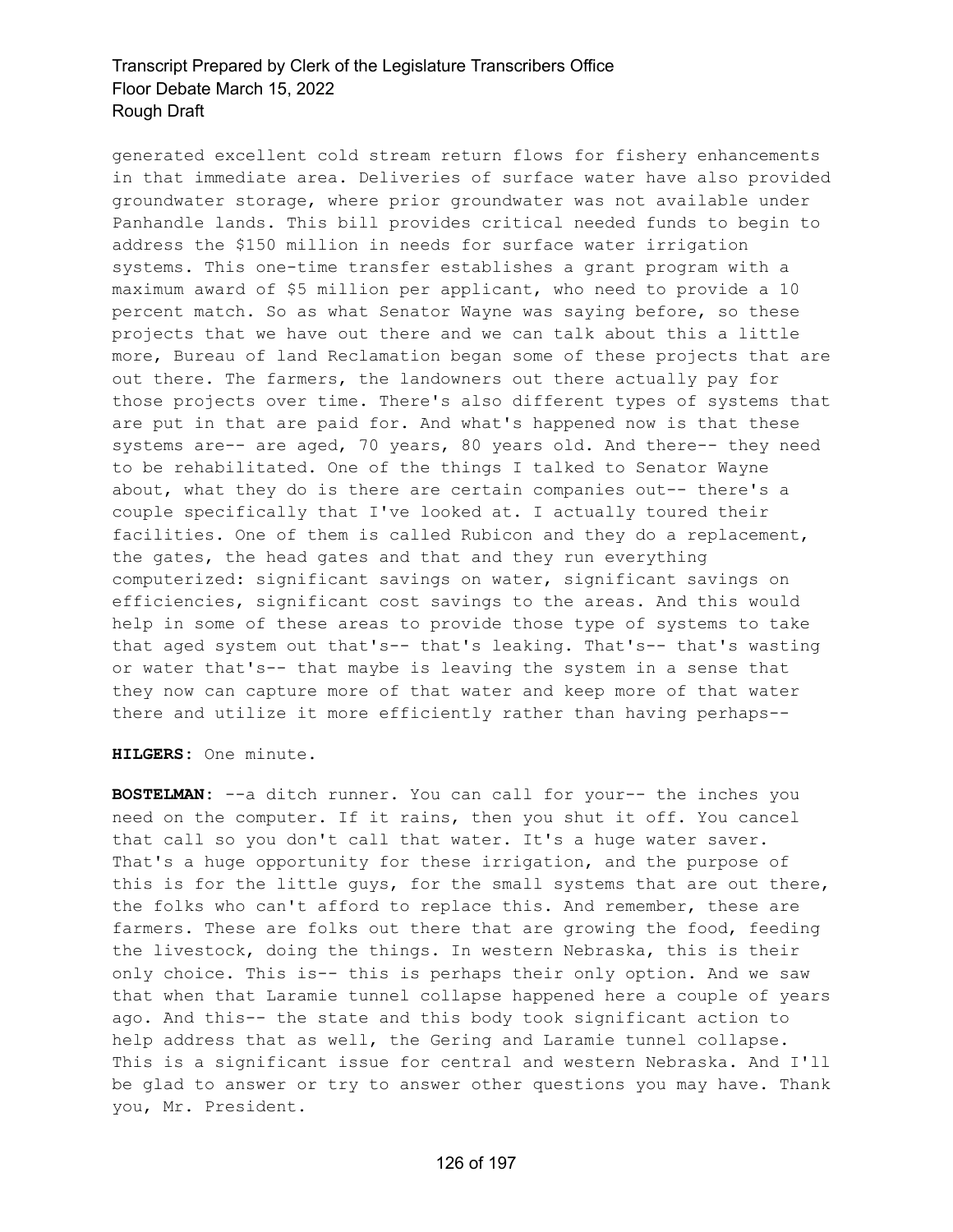**HILGERS:** Thank you, Senator Bostelman. Senator Friesen, you're recognized.

**FRIESEN:** Thank you, Mr. President. So my next amendment basically removes all of the funding for this, what he's just trying to reduce funding for, so I will spend my time talking on-- on the amendment that's before us. And then when it comes time for my amendment, I will pull it. But I want to have a-- this is where I think everybody should be paying attention, and I'd want everybody to learn a little bit about the difference between groundwater irrigation and surface water irrigation. And I'm hoping that Senator Erdman and some of the others who are more familiar with the canal system and who pays what and how that system is maintained can join into this discussion as we move on in trying to decide if this funding should happen or not. So I'll give an example of a-- of a groundwater irrigated farm. We don't have programs where the federal government has come in and-- and helped drill wells and develop our irrigation systems. We did that all on her own. And so today, if you wanted to put in a groundwater irrigation well and put in a corner system pivot, which irrigates probably around 150 acres of a 160-acre quarter, you would invest if your pivot lasted for 40 years, just give or take, you're going to have a \$25-an-acre investment, plus maintenance repairs on that that you're going to have to do yourself. And then if you look at the cost then of the fuel to pump the water, you're going to be adding another \$40 to \$60 an acre on top of that for the cost of pumping the water. Now, when you take water from an irrigation districts, I'm-- that's where I'm interested in seeing what water delivery costs and what these guys are being charged per acre-foot or however they measure the water. But I'm-- I will say maybe that they haven't been charging enough that they can set aside some money for maintenance of their system. Because when you have a system like that is built, and if I understand correctly, this was a federal project back in the day where you build the reservoir, Lake McConaughy, and then you build a series of canals and irrigation ditches off of that. And in those private irrigation districts that were formed, I think they either got a long-term, low-interest loan from the federal government. They're probably still paying that off, I'm not sure. But I am interested in the charges that they pay for delivery of that water and their irrigation versus what we do in groundwater. And so I know when we talked LB962, our water law, that was always a big discussion on how we manage our river flows, whether we manage them for fish and wildlife and endangered species, or if we have to manage them for irrigation. And so the canal system is great. It recharges groundwater wherever the canals are. It's an efficient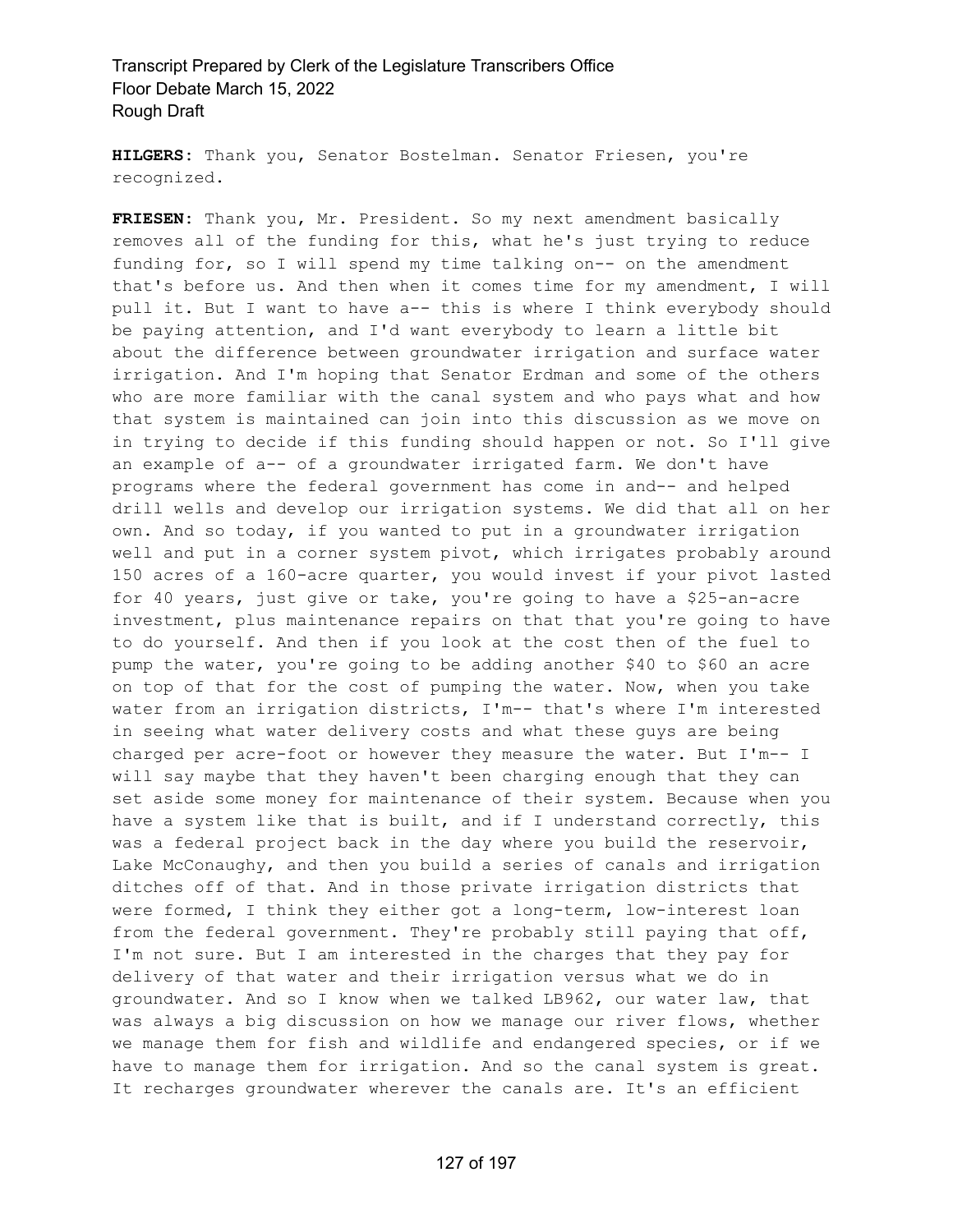way to move surface water around. But as far as delivering water for irrigation, it's kind of inefficient because you might be delivering or you might be diverting three acre-feet of water to get one foot of irrigation water. It just depends on how much everybody is using and how they're applying it. So this is a discussion I think I'm looking forward to, to finding out just what-- what is the maintenance, who has been paying for it, and whether or not enough has been charged for irrigating those fields that they can build up enough of a reserve to pay for maintenance of that system. With that, I'm looking forward to the discussion as we go forward. Thank you, Mr. President.

**HILGERS:** Thank you, Senator Friesen. Senator John Cavanaugh, you're recognized.

**J. CAVANAUGH:** Thank you, Mr. President. And I was very much looking forward to this conversation because when I was reading through the budget proposal, this was one of the ones I had flagged as needing for me to understand further. But before I go into the nitty-gritty of my questions and concerns, Senator Bostelman, I think, referred to a company called the Rubicon. That right, Senator Bostelman? Yep. So I'm-- I wonder if I'm the first person to make this reference today. So the Rubicon is a river in Rome, in Italy, in the Roman Empire. And when Julius Caesar crossed the Rubicon River with the-- his-- the Roman Army and did not give up being the general, he became a dictator and that was crossing the Rubicon has become a metaphor for crossing like some sort of ultimate line. I mention that because today Julius Caesar comes to mind, as today is considered the Ides of March, which is another reference to Julius Caesar and in the play by William Shakespeare, he is warned by the soothsayers to beware the Ides of March. And if we all recall what happened to Julius Caesar on those, the Ides, March 15, of that year was that he was stabbed by the other members of the Senate. So as we stand in the floor of the Senate of the state in Nebraska, it's always good to consider how much worse it could be. But this, I appreciate Senator Friesen's comments. I was staring at him intently because I have undertaken to try to learn more about water law because it has and water policy has come up a lot. And in this year, in my time on the Natural Resources Committee, I appreciate Senator Wayne talking about this topic and I appreciate Senator Bostelman taking questions. And I wonder if Senator Bostelman would yield to a question.

**HILGERS:** Senator Bostelman, would you yield?

**BOSTELMAN:** Of course.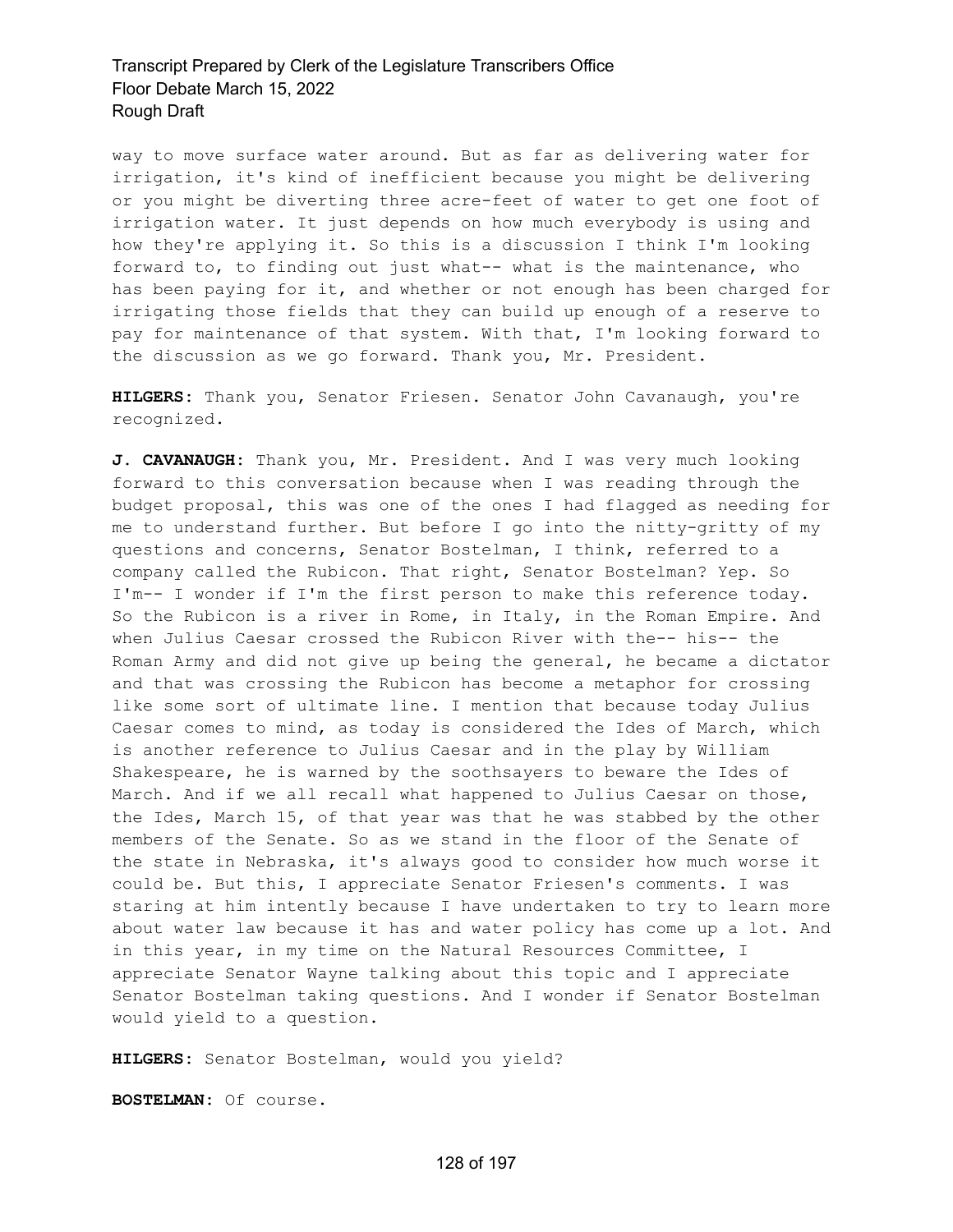**J. CAVANAUGH:** Senator, how many of these irrigation districts are there? If-- I apologize, if that was already asked.

**BOSTELMAN:** H'm.

**J. CAVANAUGH:** It's--

**BOSTELMAN:** I-- I want to-- I can tell you for sure, but I want to say there are 60 or 70 of them.

**J. CAVANAUGH:** My number that I looked up quickly was 64 maybe that--

**BOSTELMAN:** That sounds about right, yeah.

**J. CAVANAUGH:** And so and I know you said, this is the little guys. Do you have any-- any idea what the average size number of individuals they serve?

**BOSTELMAN:** The average what?

**J. CAVANAUGH:** Number of individuals, number of farms, acreages.

**BOSTELMAN:** Each one's different. Like I can tell you, the Frenchman has 45,669 permitted acres. Now, how many individual owners of that I can't tell you. Each one's different. Some of them are very small with just a handful and-- and some of them are much larger.

**J. CAVANAUGH:** Thank you for that. I'm curious. So like I said, I saw this in the budget and I was looking through trying to do my homework and due diligence. And I saw this and I thought, are there five of these? Are there a thousand of these? I don't know. So 64 was the number I found. I think that might-- there might be a census from a year or so ago, and I remember that I think it was the Natural Resources Committee. I-- my first-- one of the very first Exec Sessions I had here we talked about elections of these boards. I know people said they're volunteers and we had-- we-- I think I heard a bill that said the boards could be elected by members outside of the state of Nebraska if the district was on the border. And I don't know if I still have Senator Bostelman yielding to questions. Do you recall that bill, Senator? Or am I misremembering that? Was that not a Natural Resources bill?

**BOSTELMAN:** Can you say it again?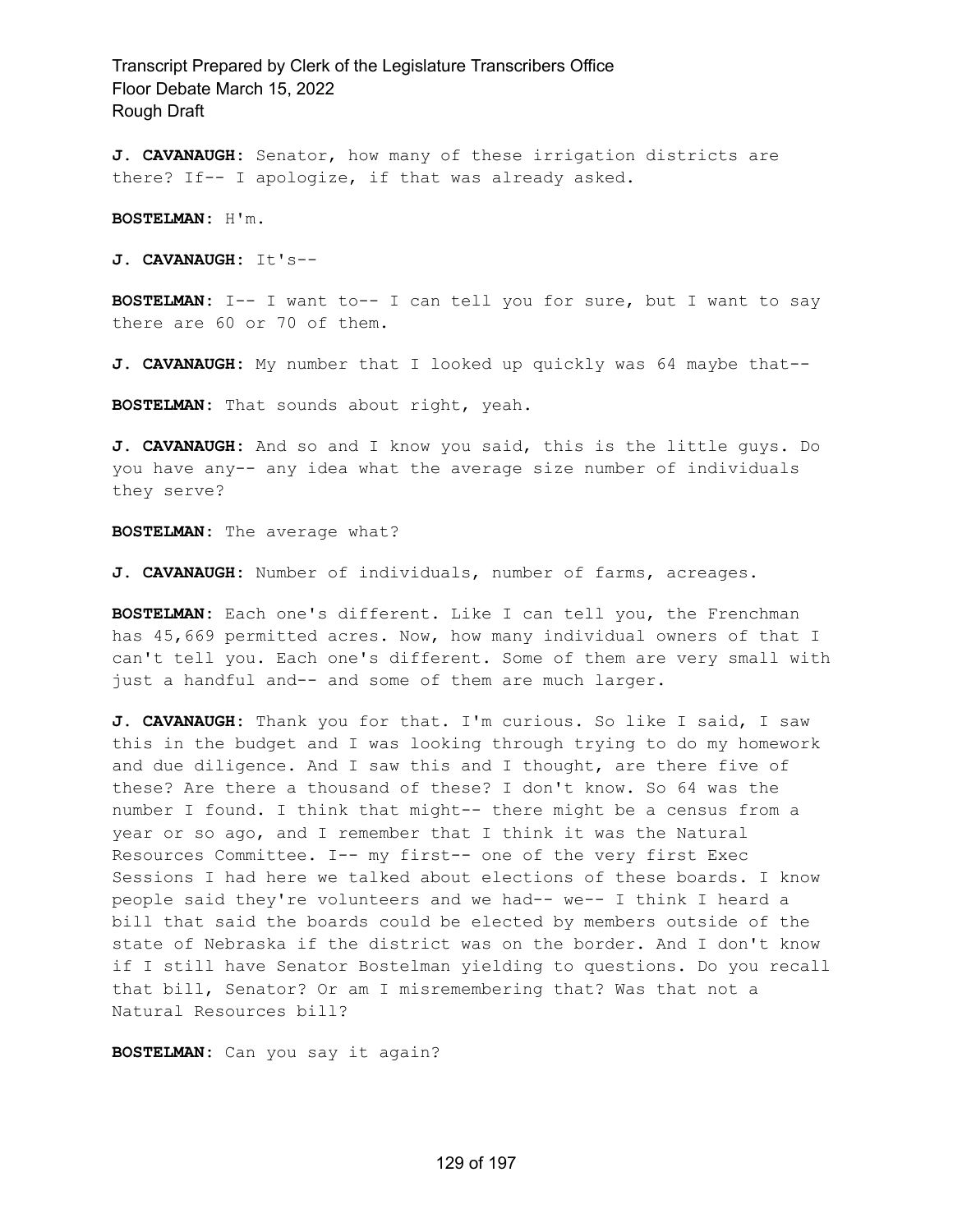**J. CAVANAUGH:** Where members for the natural resource-- for the irrigation districts could reside outside the state of Nebraska. Was that?

**BOSTELMAN:** There was, we had one bill. Senator Hughes had that bill last year, year before. It's clear in the southwest corner--

**HILGERS:** One minute.

**BOSTELMAN:** --of the state where there's just a couple of counties, very small area, a couple thousand acres, I think, total. That- that's what you're talking about and 63 is a number of--

**J. CAVANAUGH:** Oh.

**BOSTELMAN:** --is the number of irrigated-- of--

**J. CAVANAUGH:** Thank you.

**BOSTELMAN:** --surface water irrigators.

**J. CAVANAUGH:** Thank-- thank you, Senator Bostelman. And so I'm just-- I'm seriously just trying to get the lay of the land and understand what we're talking about is why I'm asking these questions at this point. And so I'll push my light again and keep talking. But-- so we did have a bill that I thought it applied to any that were similarly situated. But there was one particular irrigation district that was on the border of the southeast corner of Nebraska, and some of the individuals resided in the state of Colorado as well. That-- that's my recollection. If somebody, I would be corrected if I'm incorrect about that, I will ask off the mike. Thank you, Mr. President.

**HILGERS:** Thank you, Senator Cavanaugh and Senator Bostelman. Senator Erdman, you're recognized.

**ERDMAN:** Thank you, Mr. President, and good afternoon. I got here just in time to have a discussion about the water. Let me try to answer a few of the questions that Senator Friesen has. Generally, the major irrigation canal districts in my area, the water charge, or the O&M they call it, operation and maintenance, runs in at \$30 an acre category. The smaller irrigation districts that draw out of the river and have a water right to do that, their water right is less because they don't have to maintain the dams and the lengthy canal to get the water to their farm. We are not purchasing water. We-- we pay for the operation and maintenance of the system. And so what has happened over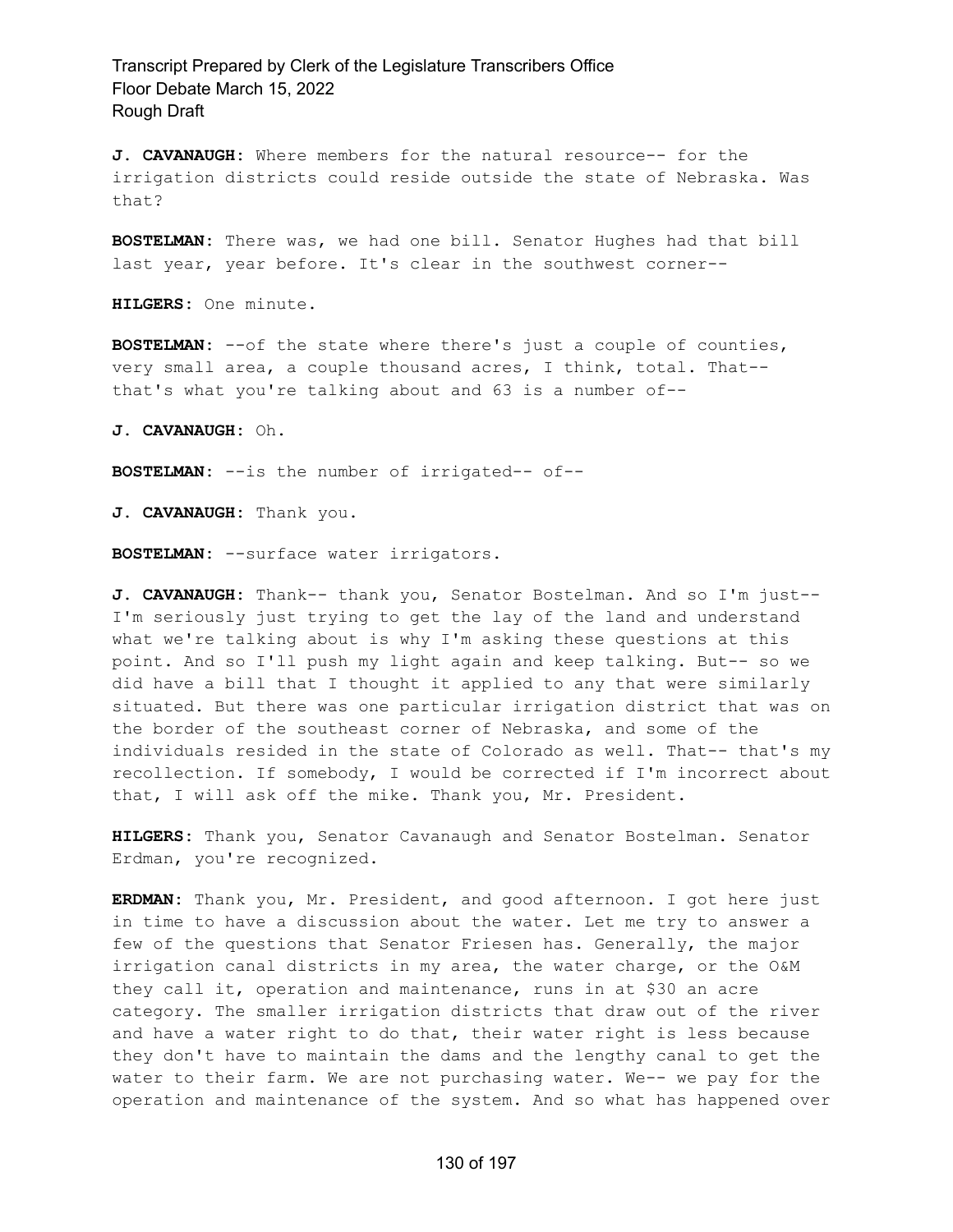time, Senator Friesen, is these canals were constructed in-- in the early 1900s and some of those head gates were put in, in that period of time and they're steel. And they've kind of rusted away, and we have to make some changes on the diversions and some of those other projects that they have that they function with every summer. And so this bill that Senator Bostelman put in place is an opportunity for the smaller districts to make an application for a grant process so that they can fulfill the need to replace some of these ailing or aging facilities. And so when you talked about as an irrigator in eastern Nebraska, you drill a well and then you pump the water from that well and then you have the cost of the pivot. Plus you have the- the electrical cost to distribute the water. These gentlemen or ladies that farm in my district have those similar costs. They buy pivots and place those on the land. The water is delivered to their property from the irrigation district. They then pick up the water from there with a pump, and they pump that through their pivots. And generally, most of the land in my district is now pivot irrigated. There are a few surface irrigation or gravity irrigation fields left, not that many. And so they have the electric costs as you have. They have the pivot costs as you have, but they have property tax, maybe not quite as high as yours, but \$50, \$60 an acre. And then you have the \$30 an acre O&M charge for the water that is delivered to their property. And so when the water is short and we don't have the snowmelt and the runoff in the mountains in Wyoming, then they are restricted in how much water they get. And when they have a pivot that pumps 800 gallons a minute, you can't restrict that down and have pump 600. So what they do is they do a rotation. And so that pivot may be on for five days and off for two while someone else is using that same water. And so it's an issue for us in western Nebraska to use this source of money to catch up with those projects that are aging and are in need of replacement. And so I believe that this is an opportunity for us to catch up and do those things that they would have to raise exorbitant amount of taxes or O&M charges to make up the difference. So one of the best places to store water is underground. And so as we in the western part of the state receive water from Wyoming and we irrigate with it, and then it goes into the aquifer and guess who gets it next? Eastern Nebraska and water runs downhill. And so when we use water out there, everything that is not used by the crop gets into the groundwater and it moves on to the east and then the farmers there can enjoy it as well. So as time went by,--

**HILGERS:** One minute.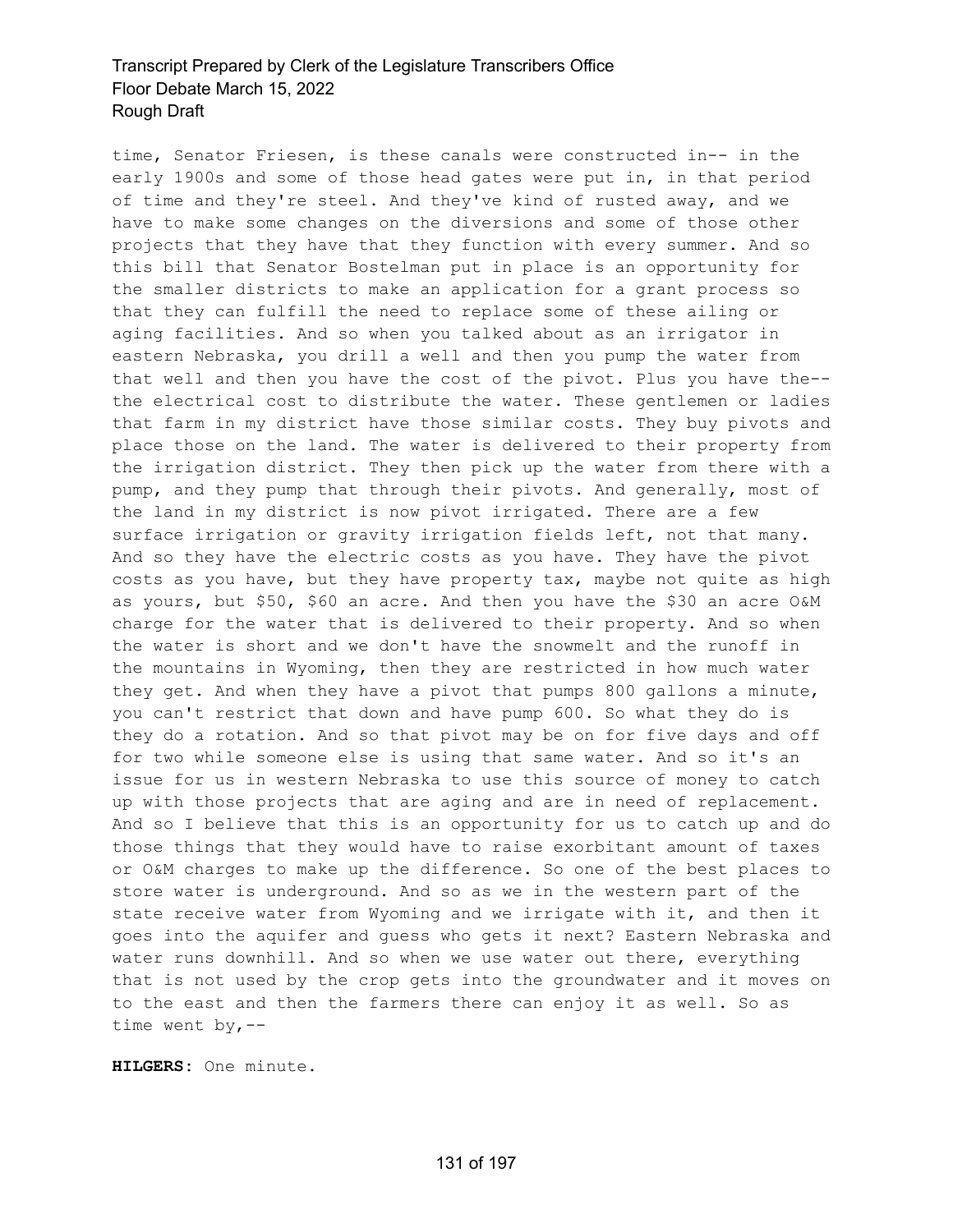**ERDMAN:** --more pivots-- thank you. As time went by, the more pivots that were put in, the less runoff or recharge from one irrigation system to the next was realized. And so consequently we become more efficient. And we've also tried to be very good stewards of the water because water is very important to us. We only receive about 14 to 15 inches of rain annually, and those two days when we get that is pretty tough. And I make that as a joke, but we get a lot of heavy rains early sometimes, and it's not spread out through the growing season. And so if you have a center pivot and you miss a day or two, it really affects your yield. So if you have any more questions that I may try to help you with, I would be glad to do that. Thank you.

**HILGERS:** Thank you, Senator Erdman. Senator Machaela Cavanaugh, you're recognized.

**M. CAVANAUGH:** Thank you, Mr. Speaker. I want to start out by letting Senator John Cavanaugh know that I'm going to yield him my time if he wants to make his way back. But I am going to speak about some of the remarks that Senator John Cavanaugh made about the Ides of March. I'd like to start out with has anyone ever heard of Car Talk: Click & Clack, the siblings? Feel a little bit like this is a Click & Clack moment from our ride this morning where we discussed the Ides of March. And while John, Senator John Cavanaugh brought out the doom and gloom of the Ides of March, Ides actually is the middle of a month and means that it is when it is most likely to be a full moon. So I looked. We are not in a full moon today. We are in a waxing gibbous and which the definition of is confusing to both Senator Cavanaughs of what a gibbous is. But we are in a waxing gibbous and we will have a full moon on March 18. And thankfully for all of us, we will not be here together. That's probably the best thing. So I will yield the remainder of my time to Senator John Cavanaugh to talk more about Ides of March or what have you.

**HILGERS:** Senator John Cavanaugh, 3:48.

**J. CAVANAUGH:** Thank you, Mr. President. Thank you, other Senator Cavanaugh. In the play Julius Caesar by William Shakespeare, the Ides of March was the 15th. However, it is not always the 15th apparently. This is something I learned today. And yes, a waxing gibbous moon is a very confusing definition. But I think my comment stands about, still at this moment, stands about the floor of the Nebraska Senate being a more pleasant place to be on this particular March 15 than the March 15 of whatever year that was, the year 66 A.D. or something, B.C. or not. I can't remember these. But I guess since I have the time, I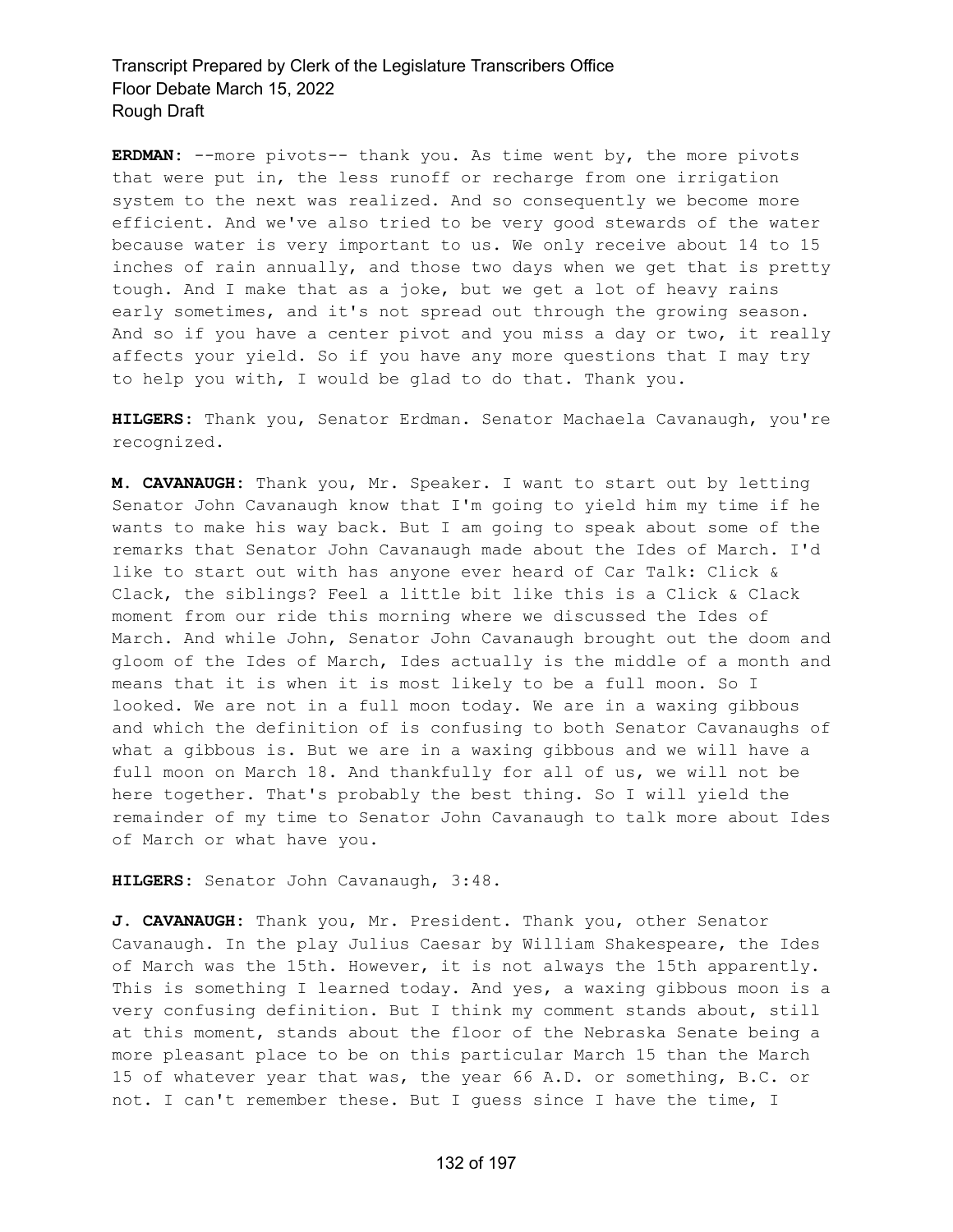pushed my light, I'm going to continue to talk about the irrigation district funds. And to put it in the context of everything we've been talking about, I appreciate and again, I am no expert on these issues, but I am making, I think, a good faith effort to learn about water allocation issues and the things that go along with it. So the Surface Water Irrigation Fund, we're allocating \$50 million, and I wrote in my note here, how many-- got that question answered-- irrigation districts are there? And then to give \$5 million to each-- each one or the maximum of \$5 million with a 10 percent matching fund, means that some-- an irrigation district could get \$5 million by putting up \$500,000. And I recognize I don't fully understand all of the ins and outs of this, and I appreciate the continued conversation on this. But that's a-- a pretty substantial amount of money for a small commitment. As Senator McDonnell, I will continue to reference his Strategic Command because it's on the similar page here, but we're putting up \$20 million in the other side and we are last dollars in. And I think he said they had to put up \$60 million or \$40 million. So there's a substantial other commitment from others for-- to get state of Nebraska dollars to that. And there's a lot of other 50 percent match on the STRATCOM conversation we had earlier or our match is a maximum of 50 percent. So we're not putting in more. But in this instance, we are committing to put in 90 percent of the money, up to 90 percent of the money, which is certainly generous on the side of the state of Nebraska. I recognize how important water is to agricultural production, certainly in the western part of the state of Nebraska. And that as Senator Erdman correctly--

**HILGERS:** One minute.

**J. CAVANAUGH:** Thank you, Mr. President-- correctly pointed out, the application of water in Scottsbluff then fills up, recharges the water flows in the eastern part of Nebraska and continues through that cycle as we go east and downhill. So these folks do apply that water to that land, and we do get some return on that. And of course, there's the cost. I'll run out of time here, but I've got my light pushed so I'll keep talking later. But this is a question again. This is \$50 million out of the appropriation. Is this the right amount of money? Is this a return on investment for the whole state of Nebraska? And this, I think, is important parts of this conversation. Thank you, Mr. President, and thank you, Senator Cavanaugh.

**HILGERS:** Thank you, Senator Cavanaugh and Senator Cavanaugh. Senator Stinner, you're recognized.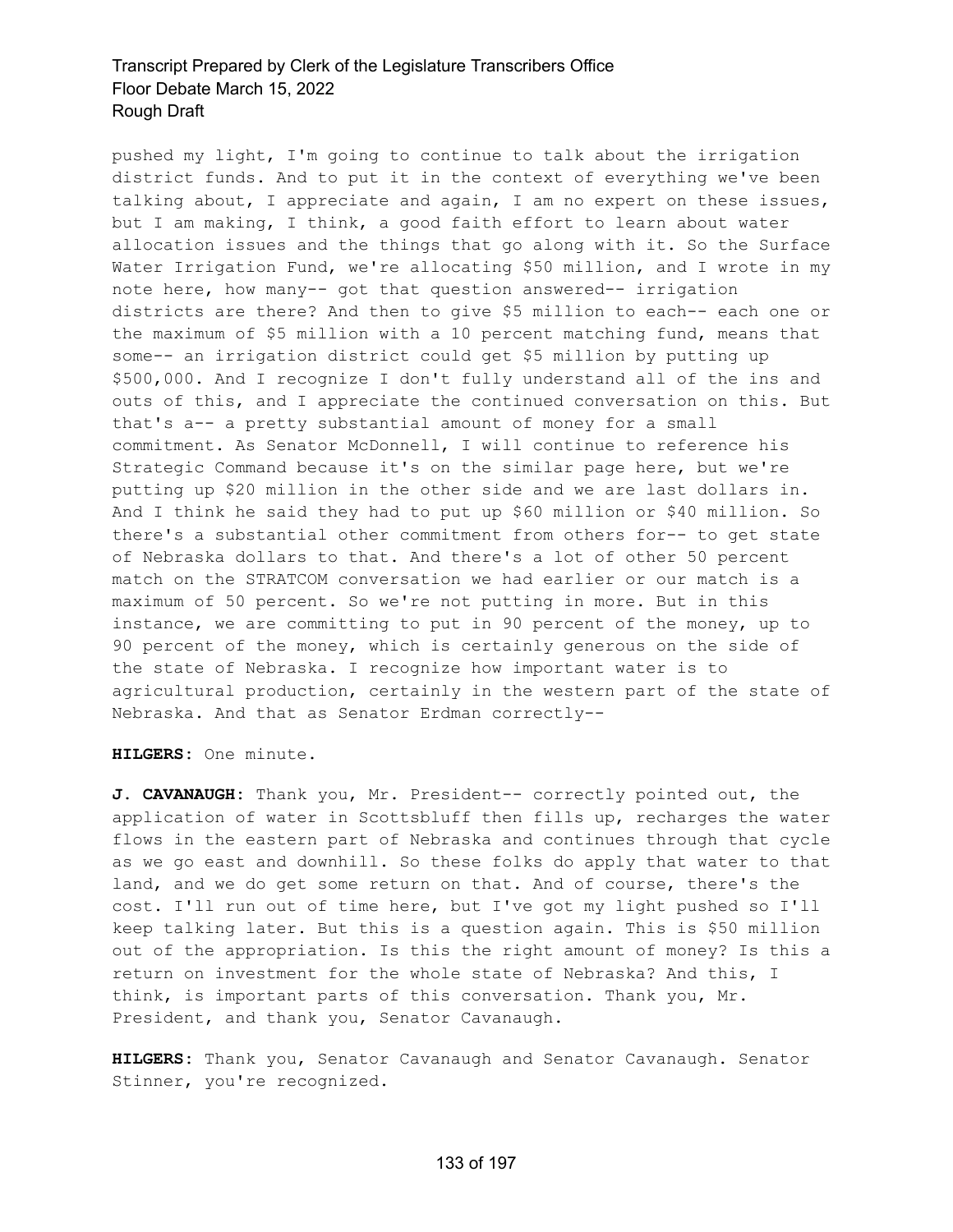**STINNER:** Thank you, Mr. President. I've been sitting back enjoying the ride and listening to the commentary, and it's a good commentary, good questions, and I do truly appreciate it. But it came to my attention just here recently that there are a lot of people that are concerned, a lot of people. I don't know who they are because they've never talked to me until right now, that you have to be on Appropriations in order to get your bill passed, and they float number 4, page 4. It's all appropriation. Well, first of all, it isn't, but that's besides the point. So I went back and I'm going to keep score for you. OK? These are budget bills that came to the committee, 32 of them. Now I have nothing to do with referencing, folks; 32 bills asked Appropriations to hear their bill, to Exec on their bill. That means 20 of those bills were carried by Appropriations members. That shouldn't be a surprise. If somebody outside wants an appropriations type of bill, generally, you pick somebody on that committee. If it's a revenue bill, somebody from Revenue is the likely person to carry that bill. I would submit to you all the committees are approximately the same because you want to have that expertise, you want to have that voice. Twelve people came to our committee, were referenced to our committee, 12 bills were referenced to us. And here's how unfair we were. We passed on 10, 10 out of the 12. And oh, let's keep score here, \$283 million is what we put as request that actually were processed for appropriations to the Cash Reserve, 283 (million), not \$500 (million). Of that, committee members got \$108 (million). I got \$52 (million). I got \$52 (million). I got \$26 (million) and \$26 (million) for providers out of the \$108 (million). Outside members got \$174 million. You know, and oh, by the way, it was brought up, jeez, look. Look at their schedule on the back, the second one on ARPA, how unfair the appropriations is. The Governor got \$638 million. That's 63 percent of the total. Actually, if I put the \$150 (million) that we had to pull up because it didn't qualify, he'd have been about 80 percent. The appropriations number is what we worked on as an Appropriations Committee. It could be anybody's bill, anybody's bill. The \$20 (million) that came from the other committee was something that came on Lincoln water and we Execed on it and we decided, five hands, got it. Five hands, we got passed. That's how it works, folks. You know, if there's anybody that has tried to be fair and balanced in this place, I believe I'm at the top of the list. I believe my committee is. We don't give preferences. We look at the merits of it. And to even insinuate that that just brings it to a, just a base level. We're going to discredit this committee. We're going to discredit this budget because look, look at the individuals who carried these bills. They're all on Appropriat-- well, they're not. If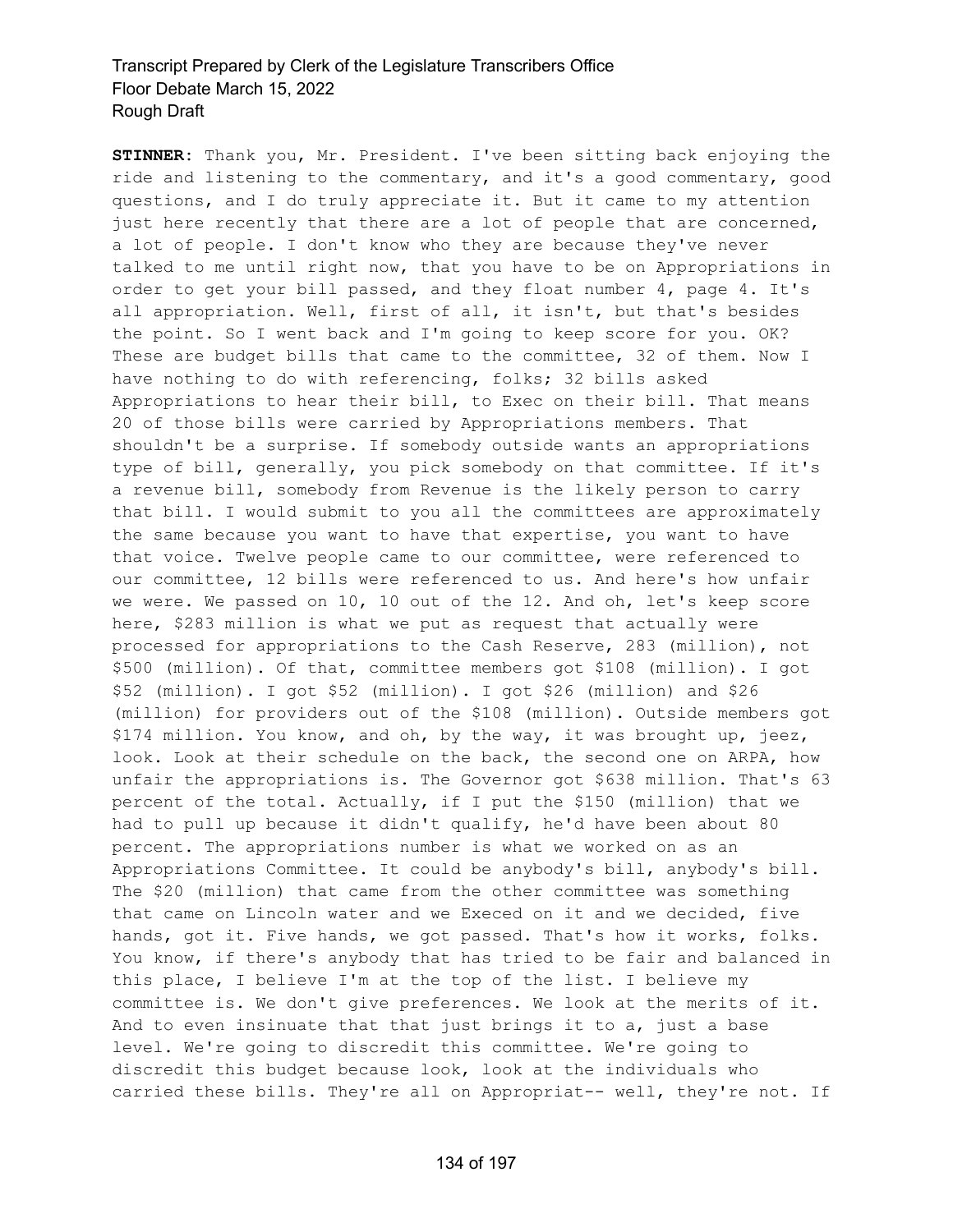you think I'm mad, you better believe it. Nobody, nobody has ever questioned my integrity or my honesty. Thank you, Mr. President.

**HILGERS:** Thank you, Senator Stinner. Senator John Cavanaugh, you're recognized.

**J. CAVANAUGH:** Thank you, Mr. President. Well, I continue to not question or malign the work of the committee. I think I, at least my perspective is it's our obligation to talk through these ideas here in this broader context and not to criticize the work of the committee, but to disagree if we disagree and to articulate our disagreements and our specific reasons for thinking that-- for disagreeing and why other things should be a higher priority. Of course, I respect the work of the Appropriations Committee and Senator Stinner and I have been consider, appreciate his mentorship here and helping me understand this process. And I'm actually quite sad he won't be here going forward because I think I still have a lot to learn and particularly could learn more from him. And so I appreciate again, but I think that it is our obligation to continue to have these conversations and questions and comments as they pertain to the issues. And so as this issue, that the Surface Water Irrigation Fund, I continue. The reason I put down how many and the reason I asked how many individuals are part of those, each of those irrigation districts is to try to put my arms around the idea of cost-benefit analysis questions. Again, \$50 million in appropriations, how many people is that going to help? How many Nebraskans is that going to help? What is the economic, the return on investment for the state of Nebraska for that amount of money? I can't answer that question at the moment, but I continue to try to understand and-- and articulate and see what that is. And so that's-- that is why I ask those questions and that's why I put it in that context. I understand and recognize that, as Senator Erdman has talked about, that there are ancillary benefits outside of the direct appropriation cost. And that is true of so many appropriations when people stand here and say, what? This money is only helping so many people, things like housing assistance, homelessness assistance, rental assistance. Those have direct benefits to individuals and to several thousand individuals were helped by the rental assistance, the ERA funds that the city of Omaha, Douglas County, Lancaster County took the state of Nebraska. Those individuals were helped by that, but it also had ancillary benefits being improving employment, school performance, healthcare outcomes, criminal justice-related outcomes. There are a lot of hard to quantify other benefits. And so it is important that we consider those ancillary external benefits, those things that sink down into the soil and migrate to somewhere else that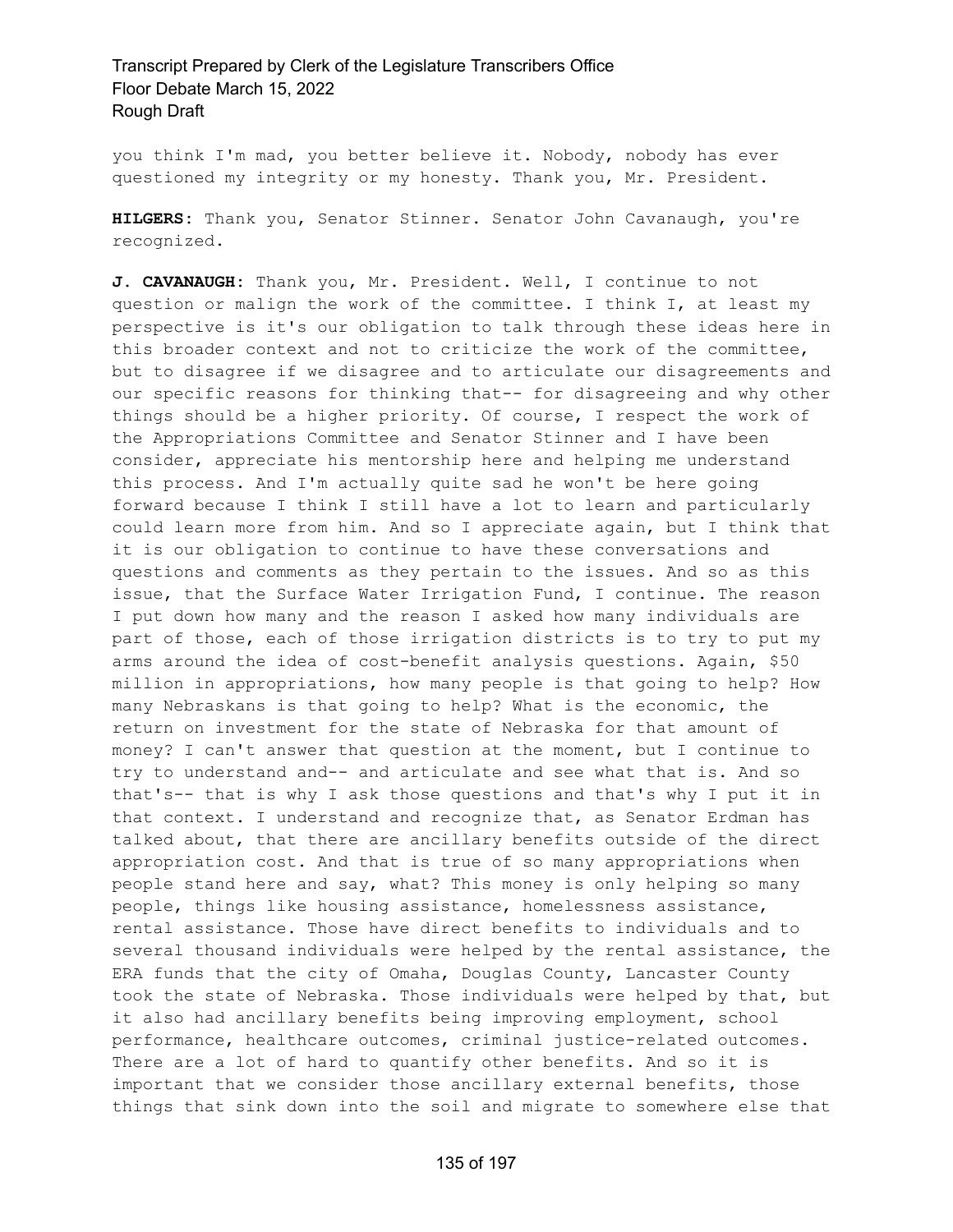you might not see on the surface as Senator Erdman is talking about. And that is something we need to consider with all of these other questions. It is not just the direct benefit of these, however, many 63 irrigation districts and the however many individuals that those irrigation districts comprise of. But also what is the broader effect of the state of Nebraska? So that is, I think, an important. I would like to-- I-- I don't know, and maybe it's not answerable to-- to all those questions, but those are the considerations when we say how much is the appropriate amount of money? What-- what else, of course, could we, should we do with this money? As Senator Wayne's proposal here is, \$25 million off of this, down to \$25 million isn't enough money to accomplish the objective we're talking about. Is that, is the return on investment on that going to be enough that and then we apply that \$25 million to some other program that maybe would have yield a higher benefit. And of course, if this is a beneficial program, you know, maybe we should do an on-- ongoing appropriation and we should spend money, more money in the future. And that's kind of my next point is one of the reasons for this--

**HILGERS:** One minute.

**J. CAVANAUGH:** Thank you, Mr. President. One of the arguments for this bill, well, I guess I can take it up on my next time, so I don't have to be truncated. Thank you, Mr. President.

**HILGERS:** Thank you, Senator Cavanaugh. Senator Friesen, you're recognized.

**FRIESEN:** Thank you, Mr. President. Would Senator Bostelman yield to questions?

**HILGERS:** Senator Bostelman, would you yield?

**BOSTELMAN:** Yes.

**FRIESEN:** So, Senator Bostelman, I've been talking a little bit about how groundwater irrigation works and the costs associated with that. Senator Erdman touched on several things on how the irrigation districts works. And in your bill, you-- you've talked a lot about the total cost of what we're looking at here on-- on some of the maintenance things. And could you give me a kind of a round number of what the total cost of the probably the-- the back maintenance, the backlog that we have in surface water irrigation districts?

**BOSTELMAN:** Well, if we include all 63--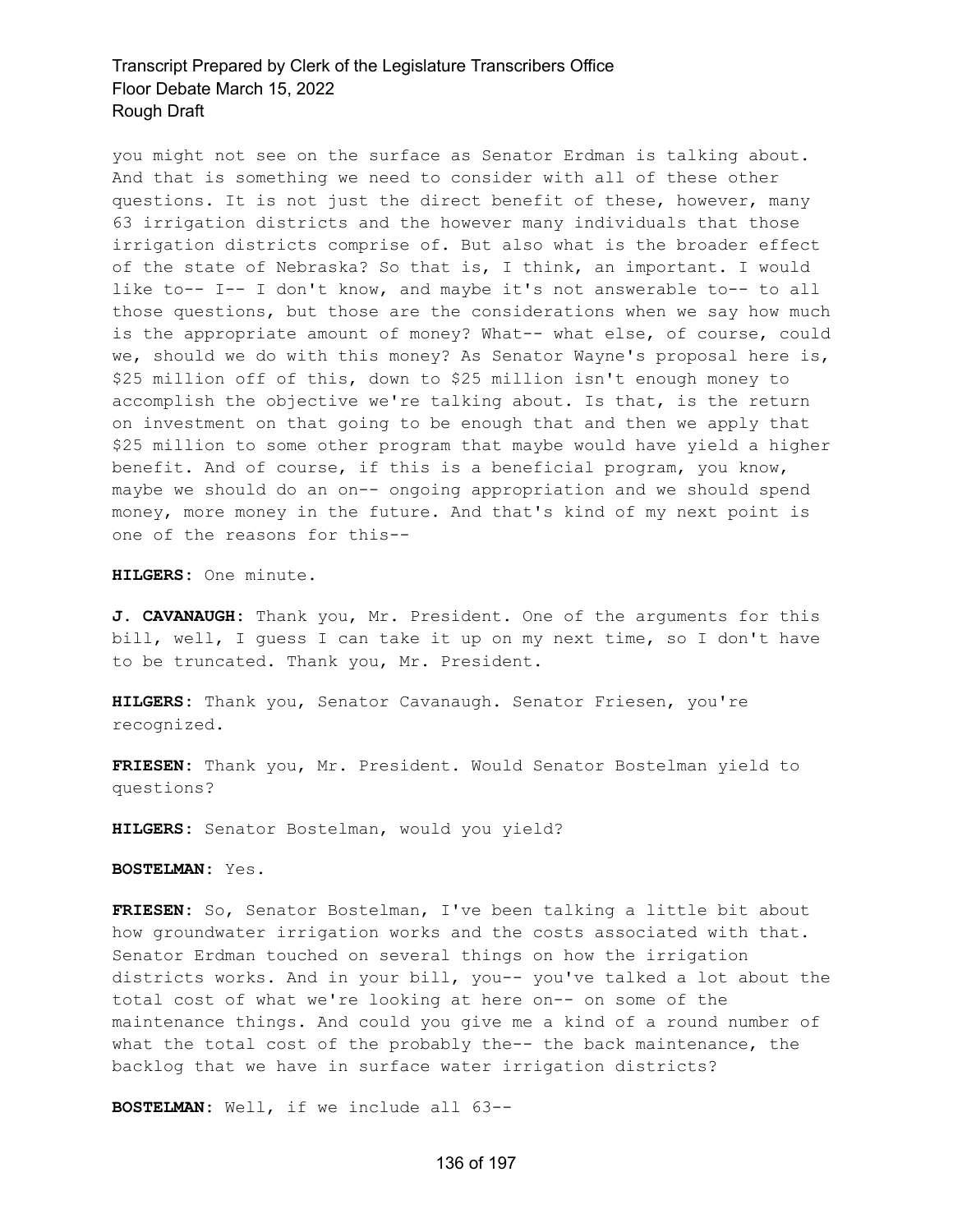**FRIESEN:** Yeah, even if you included all.

**BOSTELMAN:** --the majority of them, that was-- that was \$150 million what we had was-- was what we're looking at. But if you go down to, you know, head gates or something like that, we're in the \$15 million in some areas. And then I mean, that's a little bit less when you get into the others, it's \$113 million.

**FRIESEN:** So one other thing that I hadn't thought of and I think Senator Erdman maybe touched on it and I know you did, is sometimes when a-- a canal crosses a road or a highway, you put in a flue, I think they call it. Would you tell me a little bit what it cost to replace one of those?

**BOSTELMAN:** Sure. If you go to Pathfinder Irrigation District, it's about \$2 million. If you go to the Nine Mile Irrigation District, it's \$40,000. If you go to the Empire Canal system, it's \$15,000. So it really depends upon the structure, how big it is and where it's located.

**FRIESEN:** OK, so sometimes on the other side of that, you might only be irrigating a couple of thousand acres and you've got a huge expense of replacing that flue, those types of things where you would have a hard time coming up with the funds, would you say?

**BOSTELMAN:** Correct.

**FRIESEN:** OK. Thank you, Senator Bostelman. So this does kind of explain a few things. I still, you know, again, without understanding the districts and how much they had been charging in the past, this is something that I would expect them to make sure that they're charging as much as they can so that they can build up a maintenance fund and take care of these systems because that's what others have to do. And we see that all across, I guess the state, when we're doing things. In the past, the university puts up buildings but doesn't do maintenance, and then they come running to us and need extra money for maintenance of those buildings. So we have to make sure that each of us is taking care of our-- our own maintenance as we're going forward. But I can-- I can see where these costs are sometimes excessive, and there's no way that the irrigators on that line could-- could afford the ability to pay for these types of improvements to their-- to their system. But it is important and the irrigation out there, I mean, they do receive a lot less rain than we do. And again, if the water isn't in the lake, if Lake McConaughy is low, there have been years where they haven't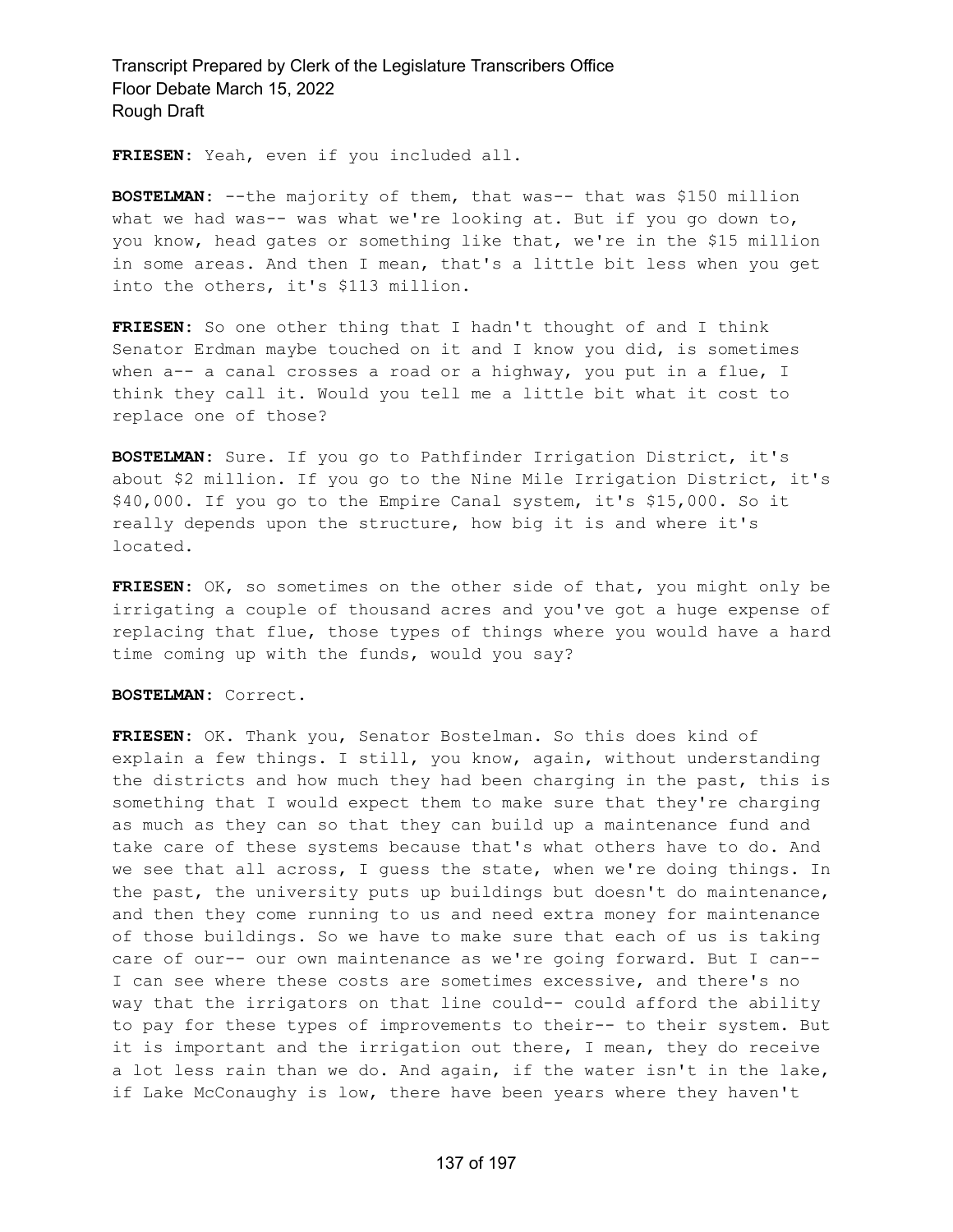received their allocation and that's-- they still have to pay those delivery charges. Even if they don't get water, they have to pay for the maintenance of that, that flat fee that they're charged. So I think, you know, I'm not convinced yet, maybe, that it has to be a whole \$50 million. But I am supportive of-- of putting some money to this as I learn more about it. And that's one thing that I think we're doing here is everybody is talking about their systems and the needs that are out there and who is affected by that. And when I heard you mention Nine Mile Canal, I thought parts of that were abandoned, but that's my recollection from back in the day. So I'm-- I'm going to be listening to anybody else that has any better information on some of these surface water irrigation projects. But it does look like there is a need. And I think this, I guess from my standpoint, would have--

**WILLIAMS:** One minute.

**FRIESEN:** --I don't know if it qualified for ARPA funding, but this would have been a good example of one-time maintenance fees where ARPA funding maybe could have been used. Thank you, Mr. President.

**WILLIAMS:** Thank you, Senator Friesen and Senator Bostelman. Senator Bostelman, you're recognized.

**BOSTELMAN:** Thank you, Mr. President. Let me touch on a few things we've talked about already and bring up a couple of other points. Senator Friesen and I, we've been talking on the side a little bit about this. And what Senator Erdman said earlier, you know, the efficiencies, what they use now, a lot of this is used mainly through pivots. So they are using this, run it through pivots so that, you know, we're talking about efficiencies of use of water. And that water then either recharges the groundwater where it's at or it moves down into the Platte River system. And that system, you know, benefits clear across the state and a lot of different areas, our wildlife and our cities and development, those type of things. So that was looked at and some other things to look at as we're talking about costs. I'll just give you some costs. In the Alliance Irrigation District, for head gates and diversion, \$150,000; Browns Creek Irrigation, \$200,000; Castle Rock Irrigation, \$900,000; Chimney Rock, a million, so there's different needs. Frenchman Valley for checks is \$100,000; \$75,000 for head gates. These are some estimates of projects that they know they went out and they've done the work on these already. As far as estimating out what these costs would be as they come in: Midland-Overland Canal is \$50,000; Middle Loup, \$1.2 million; Nine Mile Irrigation, \$150,000; Pioneer Irrigation, a million; Sargent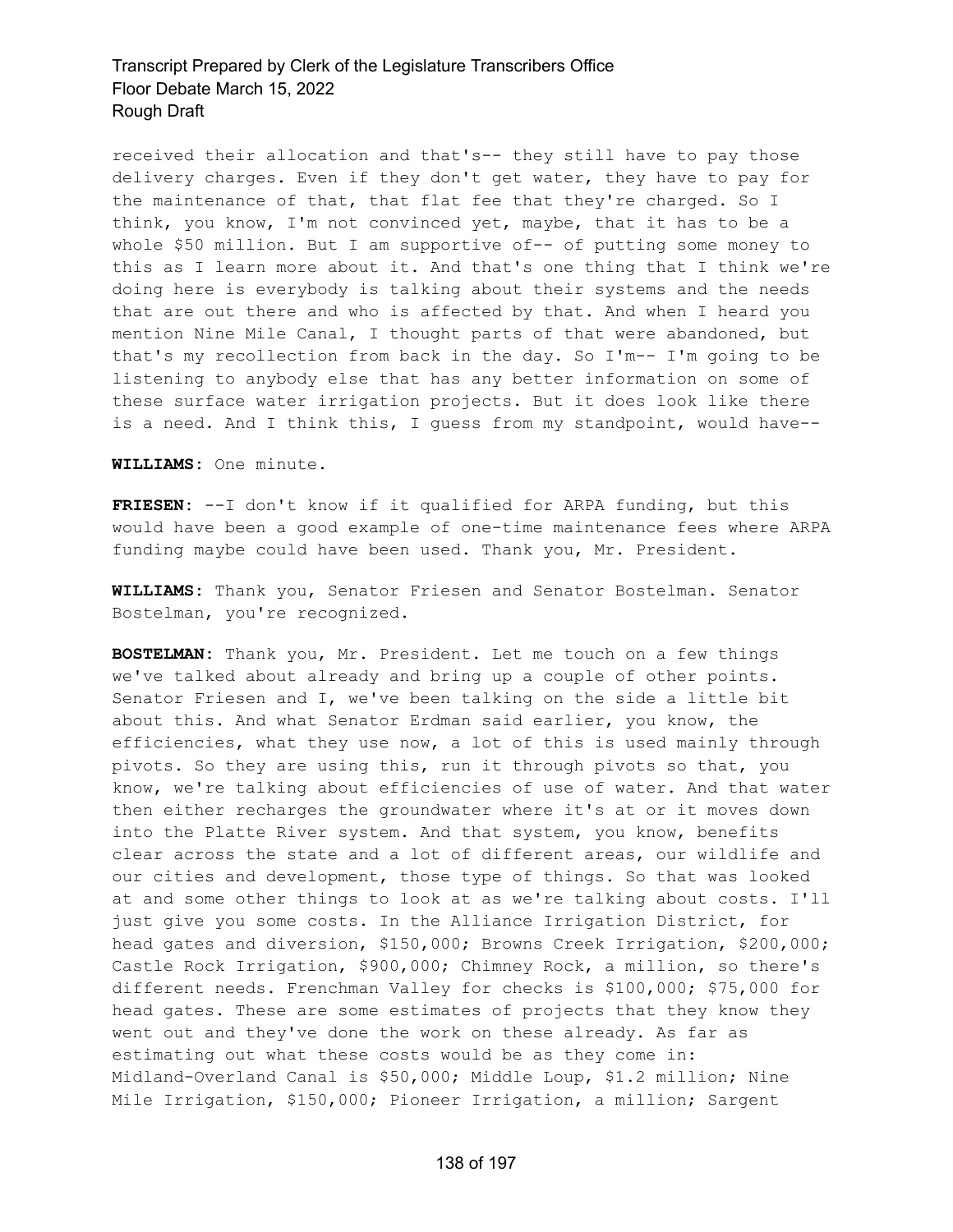Irrigation, \$500,000. And the point of what we're doing here with this is-- is identifying-- what we've done is identifying those smaller surface water irrigators, those farmers, those-- those ones are out there that just have a, say, a handful of volunteers, farmers that are out there that form these irrigation districts or surface water irrigators that they do pay annually for O&M. So in the Frenchman for-- for instance, and Senator Friesen and I were talking about this. So the Frenchman, they do, and others, they do get inspected. Let's see. Let me find it here. They do get inspected by the bureau every year and so they do do maintenance on that. But when you have a 70- to 100-year-old system, there are some things are going to fail. And when those things fail, like a flume that goes underneath the road, it's pretty darn expensive. And that's just beyond the capability of that small irrigation district or those surface water irrigators. The frent-- the Frenchman-Cambridge Irrigation District, as I said, serves 45,669 permitted acres, permitted acres, maintains 150 miles of canals and over 100 miles of buried pipe laterals. So Frenchman-Cambridge's water users are currently repaying the federal government for the construction costs associated with the project. The construction costs per year is \$81,300 and it will be paid off in 2040. Canal system, they also pay the federal government O&M on three dams for about \$46,000 per year. Their contract with reclamation, Bureau of Reclamation has required us to set aside \$13,500 per year for emergency repairs. Last year in '21, the annual payment jumped to \$81,000 per year. And we-- the Frenchman also has a \$5 per acre user's fee for federal contract obligation, then they pay \$4.25 per inch for water allocation. The irrigation district was-- infrastructure is seven years old and needs some attention. Every five years, Reclamation does a complete inspection of our projects and makes repair recommendations. And so what LB1074, what the amendment we're talking about today does, this pays that above and beyond, if you will. The things that they've been working on that now there's- there's costs in there that they're just not able to come up with. They're not able to fund that. And this makes a significant improvement adjustment, if you will, to their system to make--

**WILLIAMS:** One minute.

**BOSTELMAN:** --it more efficient, to make it more user friendly in a sense, especially if we go into the Rubicon systems or there's another company. I'm sorry, I forget the name of that company, what they use. Those systems make a huge difference and moves more water downstream. So there's more users for that. And again, it's our farmers that are out there that are irrigating. In some of these places, this is the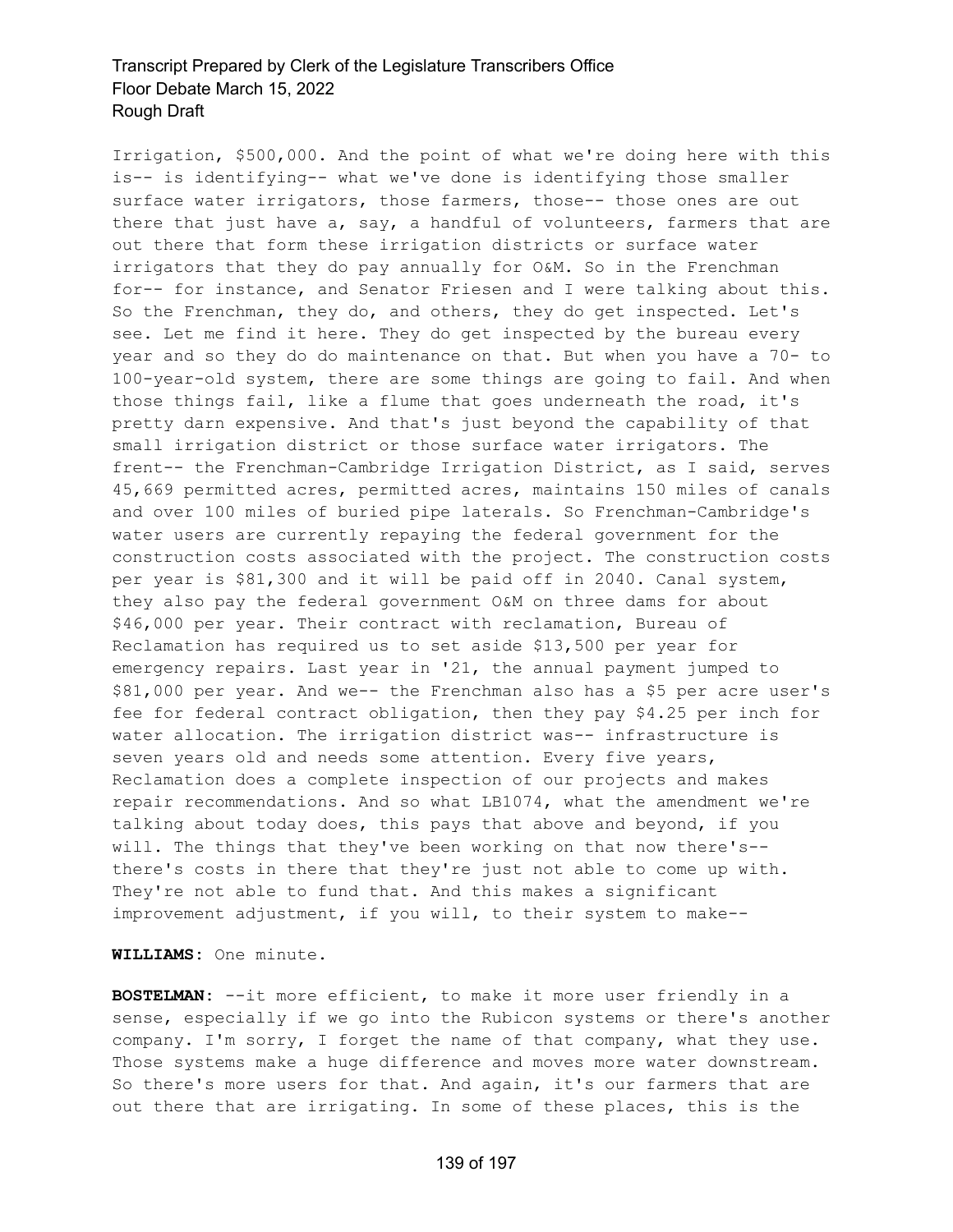on-- this is the only water they have. They can't drill. They can't put a well in because there's no groundwater for them. It's not there, not enough for irrigation. So this is the only systems that they have to exist. And we saw that if, remember, when the canal collapsed in '19. It was a disaster out in western Nebraska because of irrigation water was-- was-- wasn't there and we were looking at a complete crop loss out there. These systems are pretty integral to these areas of the state. Eastern side of the state and some of the central side of the state were pretty fortunate because we do have water that we can access. Not all areas but a lot of areas.

**WILLIAMS:** Time, Senator. Thank you, Senator Bostelman. Senator Wayne, you're recognized.

**WAYNE:** Thank you, Mr. President. So I'm learning a lot about irrigation districts. I'm learning a lot about irrigation. Would Senator Erdman yield to a question?

**WILLIAMS:** Senator Erdman, would you yield?

**ERDMAN:** I'd be glad to.

**WAYNE:** Senator Erdman, can you tell me about the-- the Laramie Canal and tell me, where's the construction at on that?

**ERDMAN:** On the tunnel?

**WAYNE:** Yes.

**ERDMAN:** OK. The tunnel collapsed a couple of years ago, Senator, and they ran out of water in the middle of July. And then that winter they went in and reinforced it, and they could run about three quarters, maybe eight tenths of the normal flow. And they went in and done some more work on that second tunnel, the one that collapsed. And they're still in about that stage, but the goal is to repair those long term. Last week, the state of Wyoming, I contacted a senator over there that her and I were working on this. They approved their \$23.1 million for tunnel repairs and our half is 23.1 and that's in the budget as well.

**WAYNE:** So is the crisis over? There's water flowing?

**ERDMAN:** The water was flowing, but not at full capacity.

**WAYNE:** So we have to continue to support it until it gets to full capacity.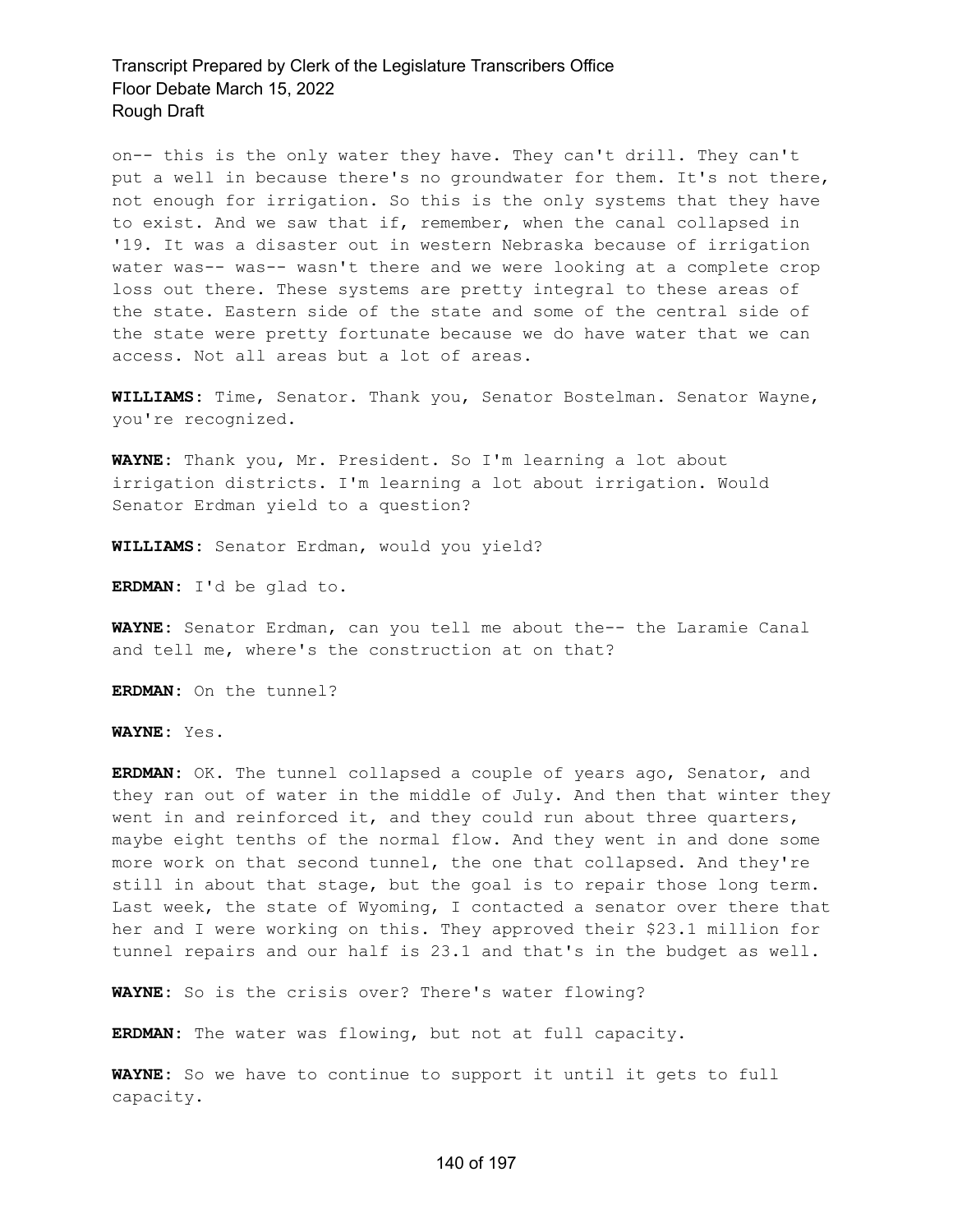**ERDMAN:** That's correct.

**WAYNE:** OK. Thank you, Senator Erdman. I just want us to remember that when we talk about the ERA funds, when that bill comes up because we have to fully support it until we're all the way over the crisis and we're not all the way there. But I'm still learning about irrigation districts. I still want to talk to you, Senator Erdman. I didn't- tell-- tell me, does this money go to the irrigation districts themselves? Because I've heard that many of these irrigation systems are actually paid for by the farmers, and many of them are actually on loans and they're paying back the loan. How-- do you know how that's going to work out?

**ERDMAN:** The money will go directly to the irrigation district to pay for the cost of the replacement of the-- of the items they're replacing. It's not going to go to the farmers.

**WAYNE:** Will Senator Bostelman yield to a couple of questions?

**WILLIAMS:** Senator Bostelman, would you yield?

**BOSTELMAN:** Yes.

**WAYNE:** Senator Bostelman, I was under the impression from some testimony where I read, and I think me and you had a conversation, that some of these farmers have loans out on this, their property as far as some of this irrigation to maintain and support. Will they be reimbursed anything?

**BOSTELMAN:** This goes as a grant program that's run through DNR that goes out to the irrigation districts for surface water irrigators.

**WAYNE:** So can-- maybe you or Senator Erdman can tell me how the canal the-- that we potentially will build, how the Laramie project, like, how does all of this connect? Is it all like connected or are they independent? Senator Erdman?

**ERDMAN:** They're two-- they're two separate-- two separate projects here, Senator. Senator Bostelman--

**WAYNE:** Are they connected though, like, does the irrigation districts feed off of?

**ERDMAN:** No. No.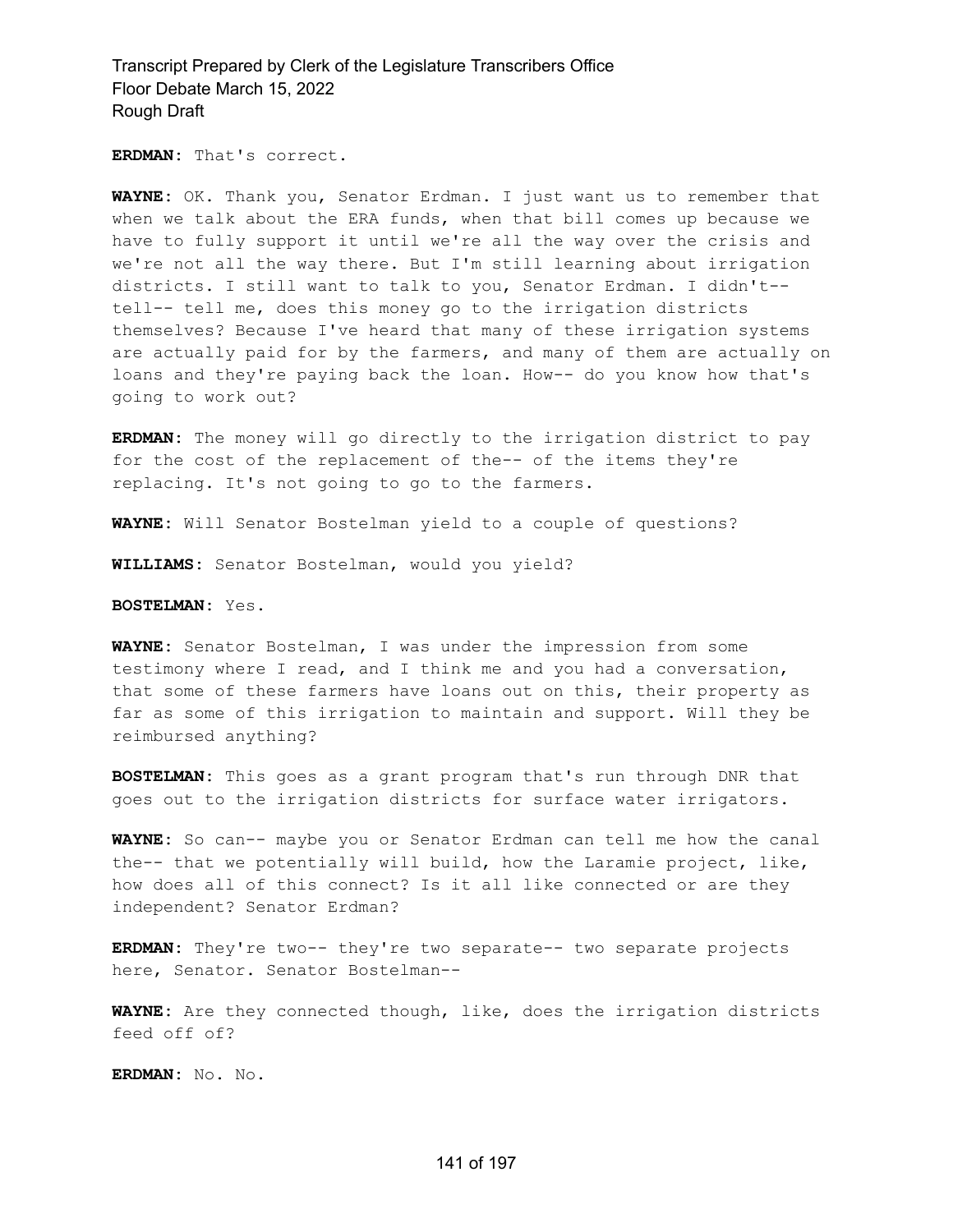**WAYNE:** OK.

**ERDMAN:** The-- the Fort Laramie-- Gering-Fort Laramie District is the one that had the tunnel collapse and that runs on the south side of Scottsbluff and goes into the Gering Valley south of Scottsbluff. That is a separate district. Then the other districts all either come off of the North Platte River or are picked up at the Wyoming line, where they pick up the water to go through canal system in the northern part-- northern part of Morrill County and Scotts Bluff County. So it's two separate-- it's separate things. Senator Bostelman's bill is for those districts that are not included in the tunnel and the tunnel collapse.

**WAYNE:** And do you feel that we need a full \$50 million this year or can we spread it out over a couple of years?

**ERDMAN:** I think-- I think it's a one-time-- one-time contribution, one-time spend--

**WILLIAMS:** One minute.

**ERDMAN:** --\$50 million.

**WAYNE:** Would you support 25 and 25 or you think we can actually spend all this money immediately?

**ERDMAN:** I think that would probably be a question for Senator Bostelman. He has all the information from those irrigation districts, but he may be able to answer that better than I did.

**WAYNE:** Senator Bostelman, will you yield to a question?

**WILLIAMS:** Senator Bostelman, would you yield?

**BOSTELMAN:** Yes.

**WAYNE:** You heard the question. Could you help me with that?

**BOSTELMAN:** Sure. 30 mill-- \$30 million the first year and \$20 million the second year.

**WAYNE:** Thank you. Thank you, Mr. President.

**WILLIAMS:** Thank you, Senator Wayne, Senator Erdman, and Senator Bostelman. Senator Hunt, you're recognized.

#### 142 of 197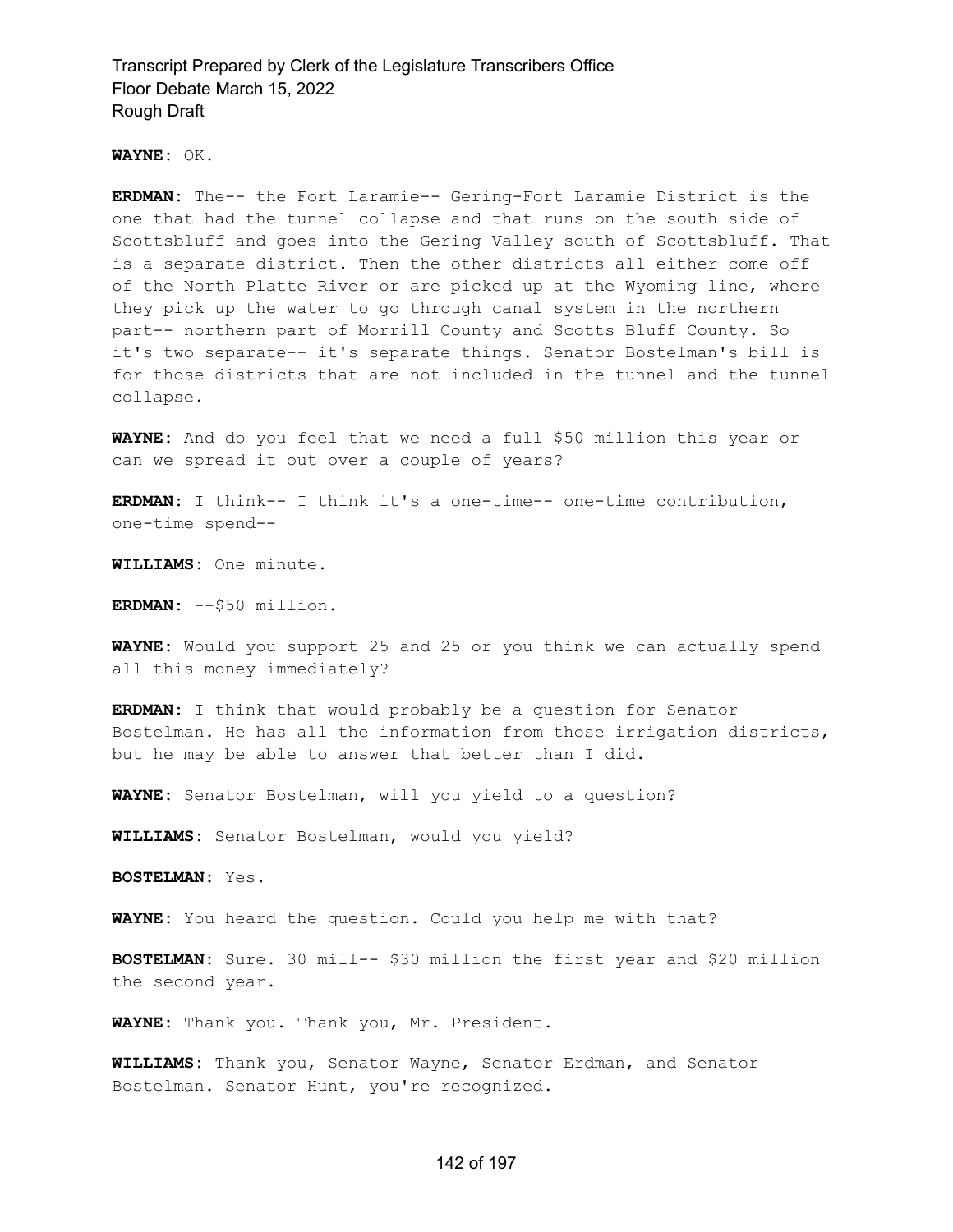**HUNT:** Thank you, Mr. President. Colleagues, in January-- in late January, I criticized Senator Flood for having a campaign event out in the Rotunda. I think that this is a completely inappropriate use of the Capitol. And today I see Chuck Herbster has had an event out in the Rotunda just like an hour ago, and that must be where the Lieutenant Governor went when he left the Chair. Several of our colleagues were there: Senator Halloran, Senator Briese, going out into the Rotunda for a campaign rally in the middle of the legislative session, in the middle of the day when the people of Nebraska are paying us to be here to do their business. It is vulgar. It is a mockery of the democratic institution that this place is supposed to represent. And colleagues, I think that we need to look seriously at a rule to prevent campaigning in this building because it is ethically bankrupt, it's embarrassing, and it's shameful to this institution. Thank you, Mr. President.

**WILLIAMS:** Thank you, Senator Hunt. Senator John Cavanaugh, you're recognized and this is your third opportunity.

**J. CAVANAUGH:** Thank you, Mr. President. And again, I thank everybody for talking about this and educating me further about the subject, and there were some of the exchange there that was helpful and informative. And talking about, again, the value proposition purely, the idea of \$50 million with only a 10 percent match from the individuals is, you know, that's a-- that's a question. And again, recognize the cost borne and how important this is, and this is a lifeblood for these organizations and for these folks out there. And I think Senator Wayne addressed the canal or the-- the Laramie Canal out there and the, I think, I don't have it handy, but there is an ARPA appropriation in that proposed ARPA budget that would also go to help pay for that project. And so this is again a question of really just the role of the state of Nebraska in these situations, and is this the right way to do it? Is this the best use of our funds? And I know there was a conversation about loan forgiveness, loan assurities, how these projects are being paid for. Those are good questions. Is this the right way to structure this? But the one question that I think Senator Friesen was addressing this in talking about charging an appropriate cost to the users. This is a user-based, user fee-based organizations and making sure you have the appropriate maintenance fund. You're charging enough over the life of a 70-year, apparently, piece of infrastructure to be able to replace it on whatever it is, the regular scale that it should be replaced. And that-- I was thinking about that and it reminded me of there was a story within the last year about condo associations nationally, and with particularity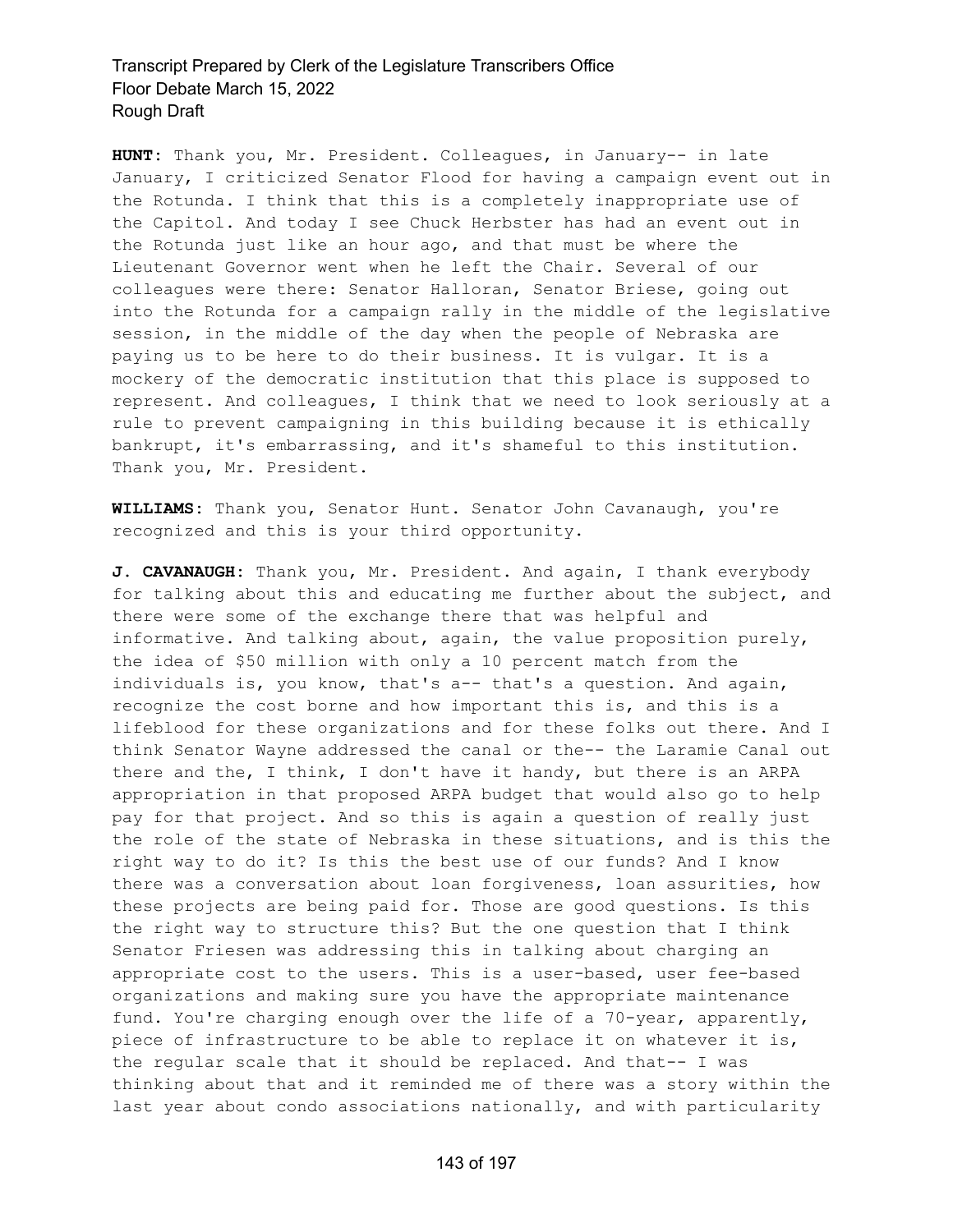the one I think it was in, somewhere in Florida that the building actually had a catastrophic and tragic collapse. And one of the reasons for that was they were not funding appropriately the maintenance fund in that and that had to do with the fact, and this happens is a lot of places, where you artificially keep the fees low, lower than would be necessary to appropriately maintain and run this organization, which is the obligation of those running it. And they keep the fees low. Basically, it's sort of like a shell game, pretending like everything's OK and that we're not going to need to do this. And so that obviously is-- that's a question a lot of people have about a lot of things, like when we talk about how to run a government. We have and we have fixed fees, fixed costs with a government that we must meet and service and then we have other wants, needs on the other side as well. And so we have an obligation to make sure that we set the rates, being taxes, at the appropriate amount to make sure that we fund the essential functions of government. And sometimes we set them too low. Sometimes we set them too high. But the-- the obligation is to make sure that you are-- are asking of those that you are servicing to fund the full scope, which is the current operation, being in this case the water, but also the ongoing maintenance and replacement costs. And so are we as the state in this particular instance, stepping in more generously than is probably necessary to help replace pieces, implements, pieces of equipment that maybe should have been replaced over the 70-year life or should have been-- the money should have been accumulated over that life to make sure it is paid for? And so those are questions I think that are important to consider to answer while--

**WILLIAMS:** One minute.

**J. CAVANAUGH:** --we consider this. And of course, as always, is this the right use of \$50 million, 25 million under this amendment, for the state budget in lieu of all the other things we could have done with that? And are we getting the return on investment that we need and expect on this sort of expenditure? Thank you, Mr. President.

**WILLIAMS:** Thank you, Senator Cavanaugh. Senator Erdman, you're recognized.

**ERDMAN:** Thank you, Mr. President. Sorry for the delay there. I want to-- I want to mention a little bit about when we had the hearing on this bill and the people who understand, know about water districts came in and I asked the question, how many of these irrigation districts are in my district or in western Nebraska? And I had guessed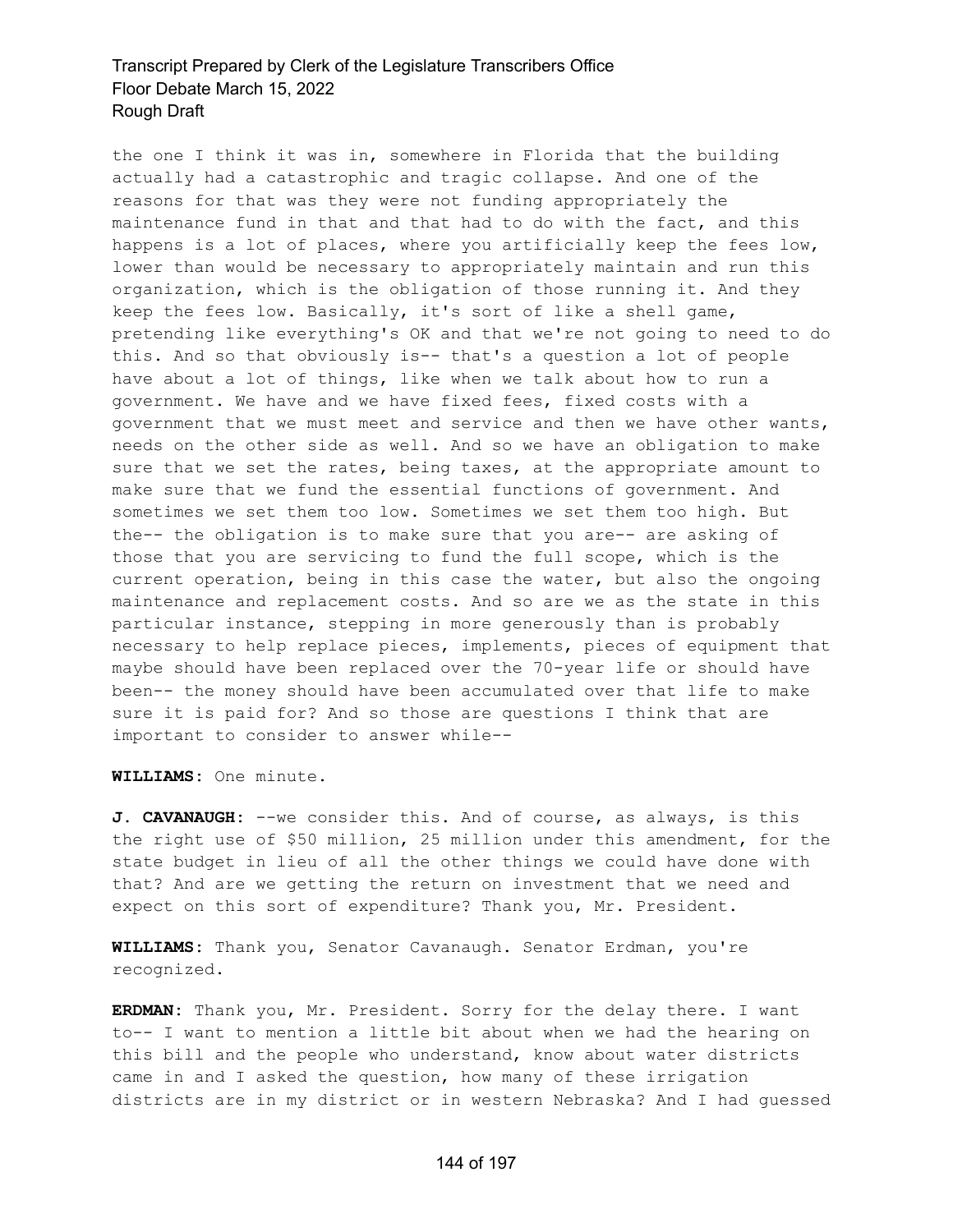29, and I think the real answer was 30. So most of these irrigation districts that this money would apply for are in either my district or Senator Stinner's district. That is a significant number. And then when you get past McConaughy, then I think there's a couple past McConaughy, but most of them are in my district. I've had conversations with several of these board members that are on these ditch boards, irrigation district boards, about this specific bill, and they don't believe that they would be able to charge enough per acre on O&M charges to make this up. I'll-- I'll give you an example. In Whitney, Nebraska, Whitney is a small community between Crawford and Chadron, and there's a reservoir there, Whitney Reservoir, and they have an irrigation district that irrigates about 700 acres on the other side of a creek. And so they go underneath the creek with a flume or a three-- three-foot pipe, and that pipe's been there for nearly 100 years and it's rusting out and needs to be replaced. So their original bid to repair the pipe was around \$900,000. And as time goes by, every time they get a bid, it's higher because of the material costs are going up. And so if they were going to replace that flume, that pipe, at a million dollars total cost or more and they vided-- divided that up on the 700 acres, it would be exorbitant on how much they would pay. And so those acres may just go dry. And so those farmers on that side of the-- of that side of the creek would not be able to irrigate. And I would assume that ground is probably worth \$4,000 an acre today. And so it's probably assessed at \$2,500 to \$3,000, which they're paying property tax on. And so if that dries up, that will become dryland and the assessed value will probably somewhere in the \$600 or \$700 range or less. And so it's a pretty significant deal for these small districts to be able to recoup the expense of changing that pipe and others. And I think Senator Bostelman pretty much explained what each district had and what the- what the repercussions of not being able to do that would be. So those are the issues that we were facing. And so I think it's vital that we stay at the \$50 million and I appreciate the discussion today, and I hope that surface irrigation is more well or better understood than it was before we started. Thank you.

**WILLIAMS:** Thank you, Senator Erdman. Senator Bostelman, you're recognized and this is your third opportunity.

**BOSTELMAN:** Thank you, Mr. President. Just want to go back on a couple of things since it looks like I'll be the last one speaking in the queue before it goes to Senator Wayne. And the thing is, is as we looked at this project, it doesn't just benefit those individuals who live out in western Nebraska who have no other, no other source of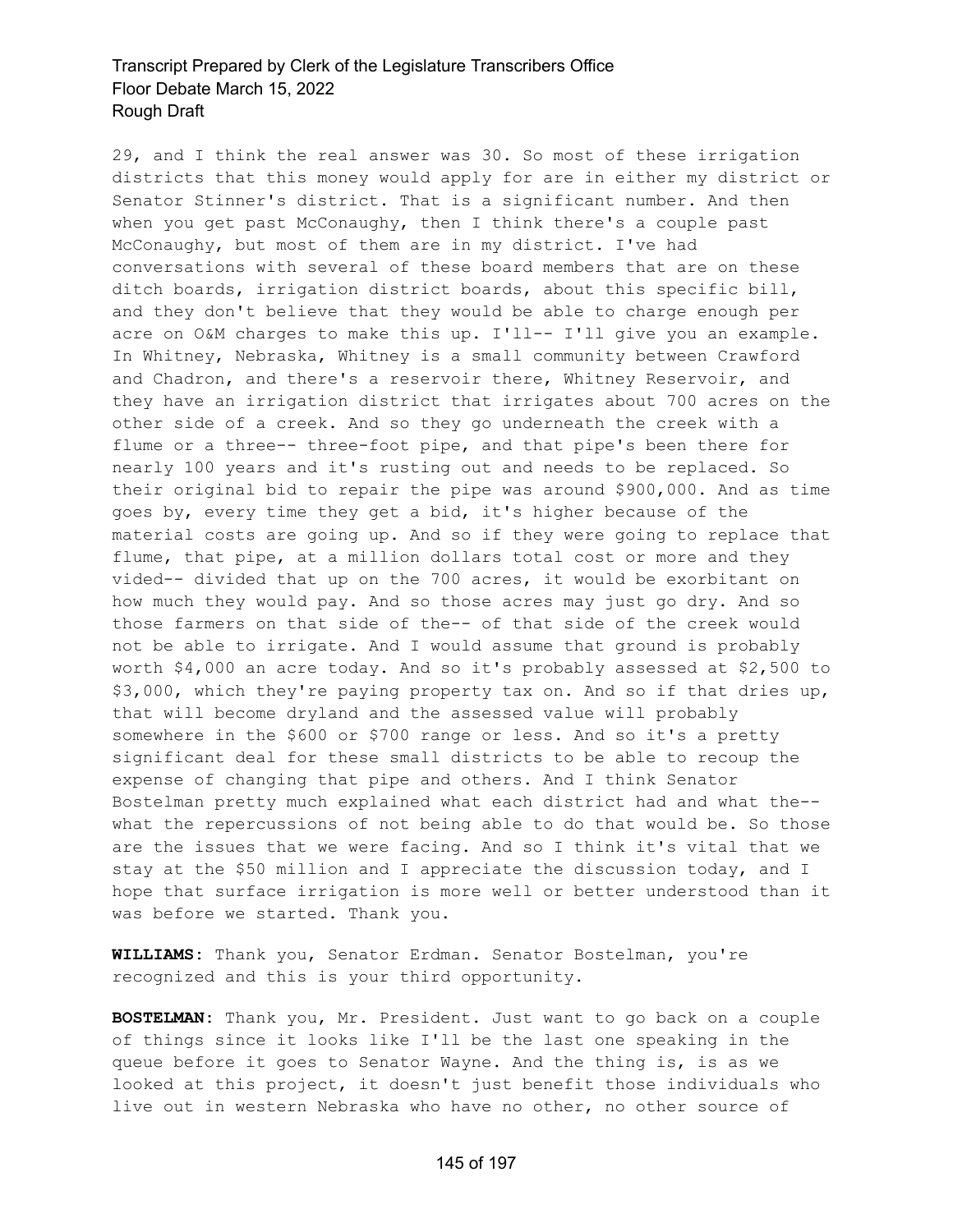water. So now you're talking an economic impact in those areas, but also benefits all of us across the state of Nebraska. I have a map here. It's pretty hard to-- to read or to see, but it does-- it is significant where those areas are out west, where there just is not any other water source for them. So if we dry up this water source, if this water source goes away, if we don't improve upon it, make it more efficient then, you know, what-- then-- then those farmers aren't going to be able to raise a crop. What's that going to do to that economy to those small towns out west? We talk about giving money to one side of the state or the other. I don't know. And maybe Senator Erdman could yield to a question.

**WILLIAMS:** Senator Erdman, would you yield?

**ERDMAN:** Yes.

**BOSTELMAN:** Thank you, Senator Erdman. Do you know, has there been any significant funding go out to your-- to this part of the state for- for help in this area or anything similar to that? Do we have anything out there that's-- that's doing a lot of economic development on [INAUDIBLE]

**ERDMAN:** I think they've made applications for the Water Sustainability Fund, but I'm not sure how many of those have been granted.

**BOSTELMAN:** So really, this is the only opportunity they have to do something.

**ERDMAN:** That's correct.

**BOSTELMAN:** Only opportunity the state's had to actually do anything out in the western part of the state.

**ERDMAN:** That's correct. Senator Bostelman, for the six years that I've been here, I have had a conversation with some of those irrigation districts almost every year about helping them replace some of their infrastructure.

**BOSTELMAN:** I understand that, and I understand this has been looked at for a couple-- couple of years. I think previously Senator Hughes had something that he looked at a couple of years ago, and then we're just following up because especially once we had that, the Fort Laramie-Gering collapse, that just really shown the reason why we really need to take a look at these systems to make sure that we can provide the water where it's needed. It's not like it's something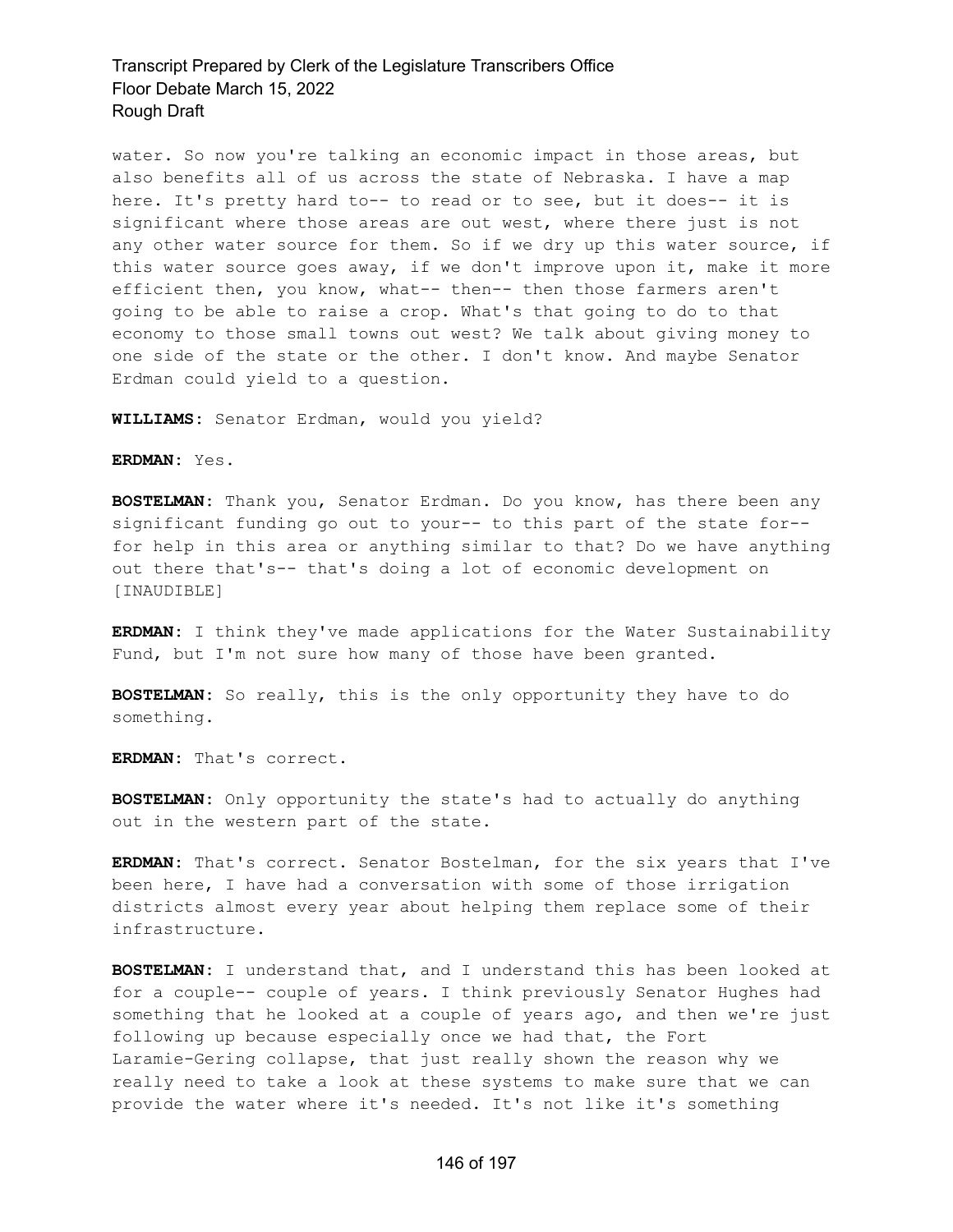that's not needed. It's not a luxury out there. This is something that you have to have in order to raise those crops. You have to have these. And we're talking a third. A third ask is a third of what they have identified of what the need is. So with that, it's-- it's broken out in two years, \$30 million this year, \$20 million next year. How would that help your-- the district out there, Senator Erdman?

**ERDMAN:** Well, I think-- I think it'd be a tremendous asset for them to have that especially, say, for example, the one example I gave you at Whitney, if they could draw some of these funds to accomplish that, those 700 acres, may be irrigated and opposed to, if they don't get it, they may not get irrigation there. So it is a significant thing and it's a long ways from Lincoln, but we would sure appreciate some help.

**BOSTELMAN:** That's something I think that-- that I think we need to realize is this just does-- this isn't something that they have an opportunity that-- that they can do themselves. They really need this assistance in order to make those changes to benefit, again, all across the state: wildlife, people, cities, businesses. It is something significant that we need to do, and I would appreciate continued support. I would say a red on FA129. Thank you.

**WILLIAMS:** Thank you, Senator Bostelman and Senator Erdman. Seeing no one in the queue, Senator Wayne, you're recognized to close on FA129.

**WAYNE:** Thank you, Mr. President. And colleagues, I don't know about you. I would love to be doing legal work right now and making more than less than the minimum wage that I make when we're here being senators. But I think it's very important. I learned a lot. I'm on Natural Resources, but I learned a very-- a lot about irrigation districts. I've learned a little bit about the Health Care Cash Fund. And I think we're appropriating a lot of money. We should know what we're appropriating. So I appreciate the discussion. I think it was a great discussion. I have one more amendment that I may or may not drop depending on time. And with that, I'll withdraw FA129.

**WILLIAMS:** FA129 is withdrawn. Mr. Clerk for items.

**CLERK:** Before we proceed, Mr. President, thank you. Enrollment and Review reports LB1102, LB1102A, LB283, LB779, LB808, LB1092, and LB1204 all to Select File, some having Enrollment and Review amendments. Senator Morfeld, an amendment to LB1011 and to LB1014. Senator Wayne an amendment to LB1013. New resolutions: LR332 by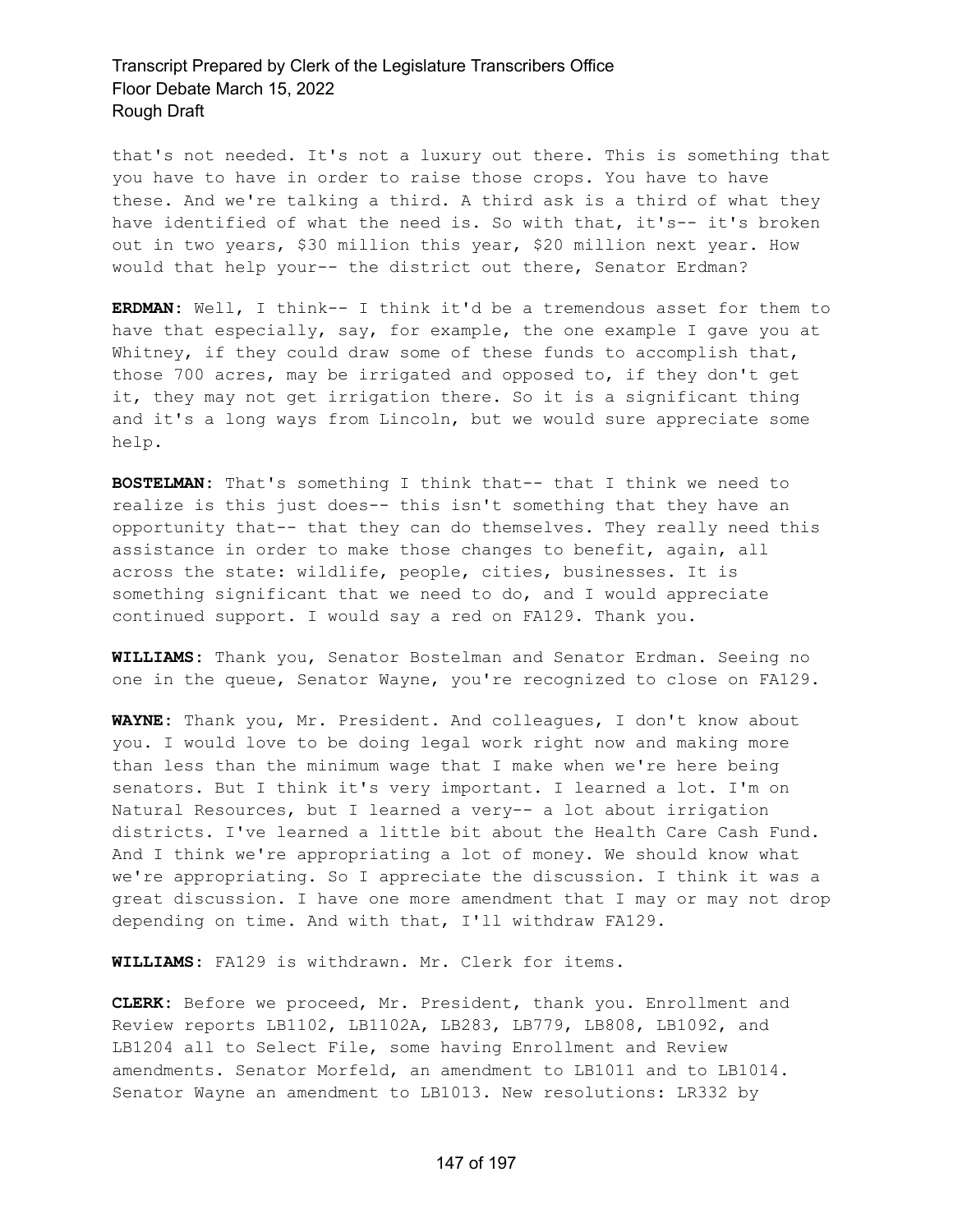Senator Bostar will be laid over and LR333 is an interim study resolution introduced by Senator McDonnell. Mr. President, Senator Friesen, you have the next amendment, Senator, AM2348 [SIC AM2345]

**WILLIAMS:** Senator Friesen, you're recognized to open on AM2348 [SIC].

**FRIESEN:** Thank you, Mr. President. So what this bill did was completely strike the section that we were just talking about. And so I think everybody has pretty well discussed that enough that we know where the money is going, why it's going where it's going. And we've all learned a little bit more about surface groundwater irrigation. And so I will withdraw this amendment. Thank you, Mr. President.

**WILLIAMS:** That amendment is withdrawn. Mr. Clerk.

**CLERK:** Mr. President, next amendment, Senator Wayne, AM2382.

**WILLIAMS:** Senator Wayne, you're recognized to open on AM2382.

**WAYNE:** Thank you, Mr. President. This is actually-- I'm totally confused by this section of-- of-- of the bill. So if you turn to page 14 and I don't know if Senator Stinner or Senator Wishart or somebody can walk me through this, we turn to page 14, lines 14-16. It says: The department may enter into a contract with a Nebraska-based entity-- nonprofit entity for the purposes of carrying out any or all provisions of Section 81-1210.01 to 81-1210.03. OK, that makes sense. Then if you go down to page, same page line 27-30, it says: The Department of Economic Development, or any entity in which the department contracts for such purpose, may use up to 5 percent of any appropriation to carry out Sections 81-1210.01 to 81-1210.03 for the administrative services. Where I'm confused is why are-- why are we putting a limitation of 5 percent, which I do agree with because my amendment actually adds the 5 percent limitation to line 14 through 16? But I'm just not sure why there is a 5 percent limitation on one and a 5 percent limitation on the other. And I can't tell if the departments are the same departments, then these are two conflicting different languages for the same section of law. So my amendment just clarifies and keeps it the same for both of them saying we're going to cap them both at 5 percent for administration purposes. So I don't know whose bill this is. But if somebody can explain on the mike the difference or-- oh, OK. And with that, I will-- can you talk for a little bit? OK. All right. If anybody can punch in and help me explain why there is two different provisions for the same section of law. Thank you, Mr. President.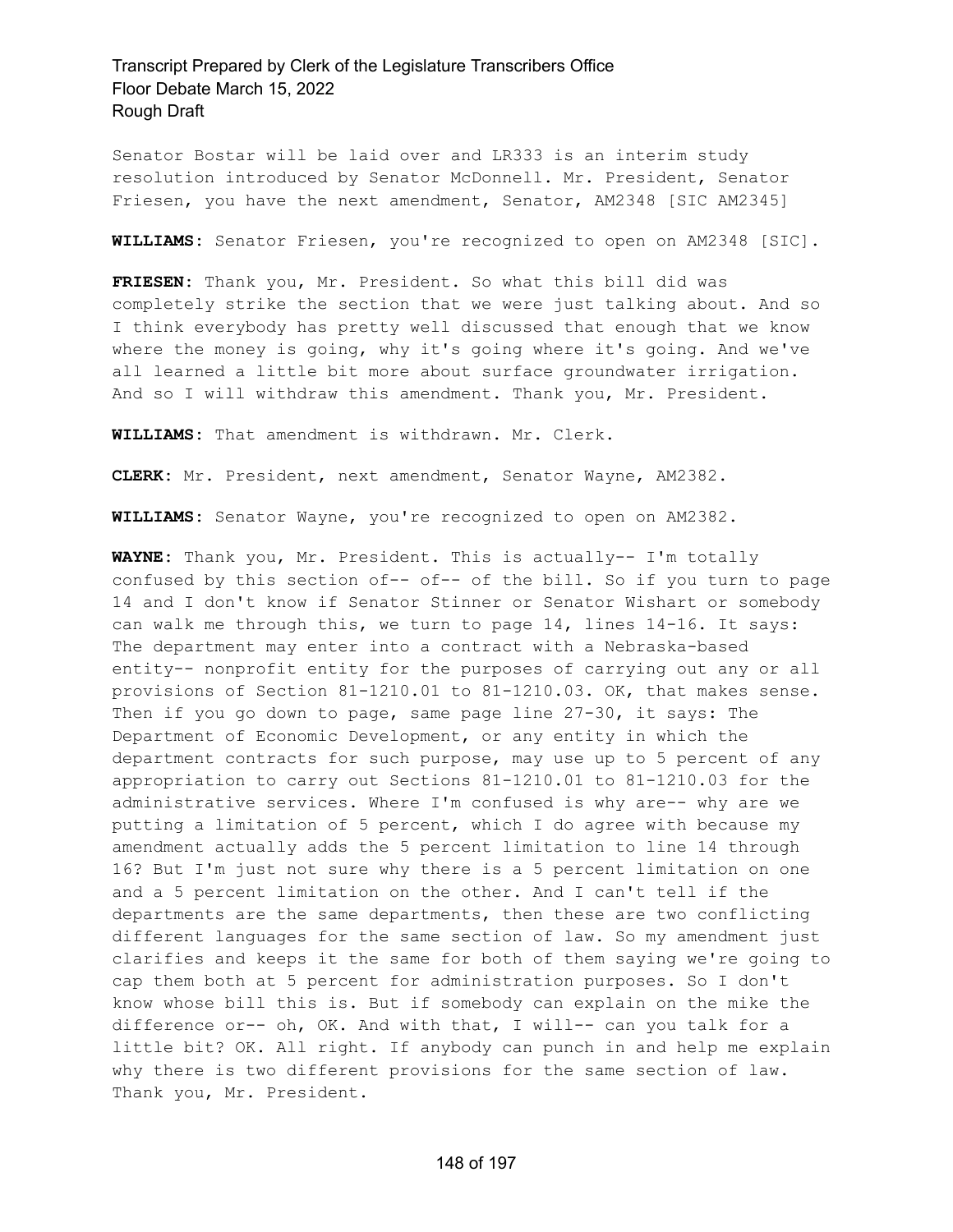**WILLIAMS:** Thank you, Senator Wayne. Debate is now open. Senator Flood, you're recognized.

**FLOOD:** Thank you, Mr. President and members. I believe what Senator Wayne is questioning is the LB1167 language that was included in the budget by the Appropriations Committee. Let me set the stage for you. So we have obviously, through this COVID process, seen a massive disruption in our workforce. A number of our older workers did not return to the workforce, and we have north of 60,000 open jobs in the state of Nebraska, and we don't have anybody to fill a lot of those jobs. Our unemployment rate is at the lowest point in the history of the United States. As a singular, sovereign state, we are the lowest in unemployment. So we find ourselves at an intersection of problems and jobs, and the problem is that we don't have enough people to fill the jobs. And so what we have worked together with the Nebraska State Chamber, the Omaha Chamber, the Lincoln Chamber, businesses across the state, industry leaders, nonprofit groups, we have met constantly over the summer. They have met a lot and they have basically asked the question, what's the best way forward? When I was here probably 12 years ago, we started a program called InternNE, which helps companies employ students that are either in there studying at the university or in their high school experience. And the company actually has the funds to bring in more interns and train more people. The idea here is to connect students with jobs in Nebraska before they leave the state. It happens in Omaha all the time. All of these really bright Nebraska students and in they're interested in vocational work, they're in- they're interested in becoming mechanics. They're interested in working in a field that requires a four-year degree. They leave the state. We don't get them back. The survey, the research says that if you lose somebody at age 25, they're not coming back. And so our job is to find that soon-to-be college graduate or that high school graduate that wants to work in the great state of Nebraska and then link that student with a job. And LB1167 really provides-- initially was a proposal to put \$50 million into the InternNE program. And the idea was that with that kind of influx of cash that the state of Nebraska would go out, it would put an RFP out there to any organization that would match that up to \$5 million. And the Appropriations Committee ultimately committed \$20 million to that out of General Funds. I need to really understand what Senator Wayne's objection is, and I think he's referencing that in the highlighted areas. He gave me his-- his bill here. It says on page 14, line 27: The Department of Economic Development, or any entity with which the department contracts for such purpose, may use up to five percent of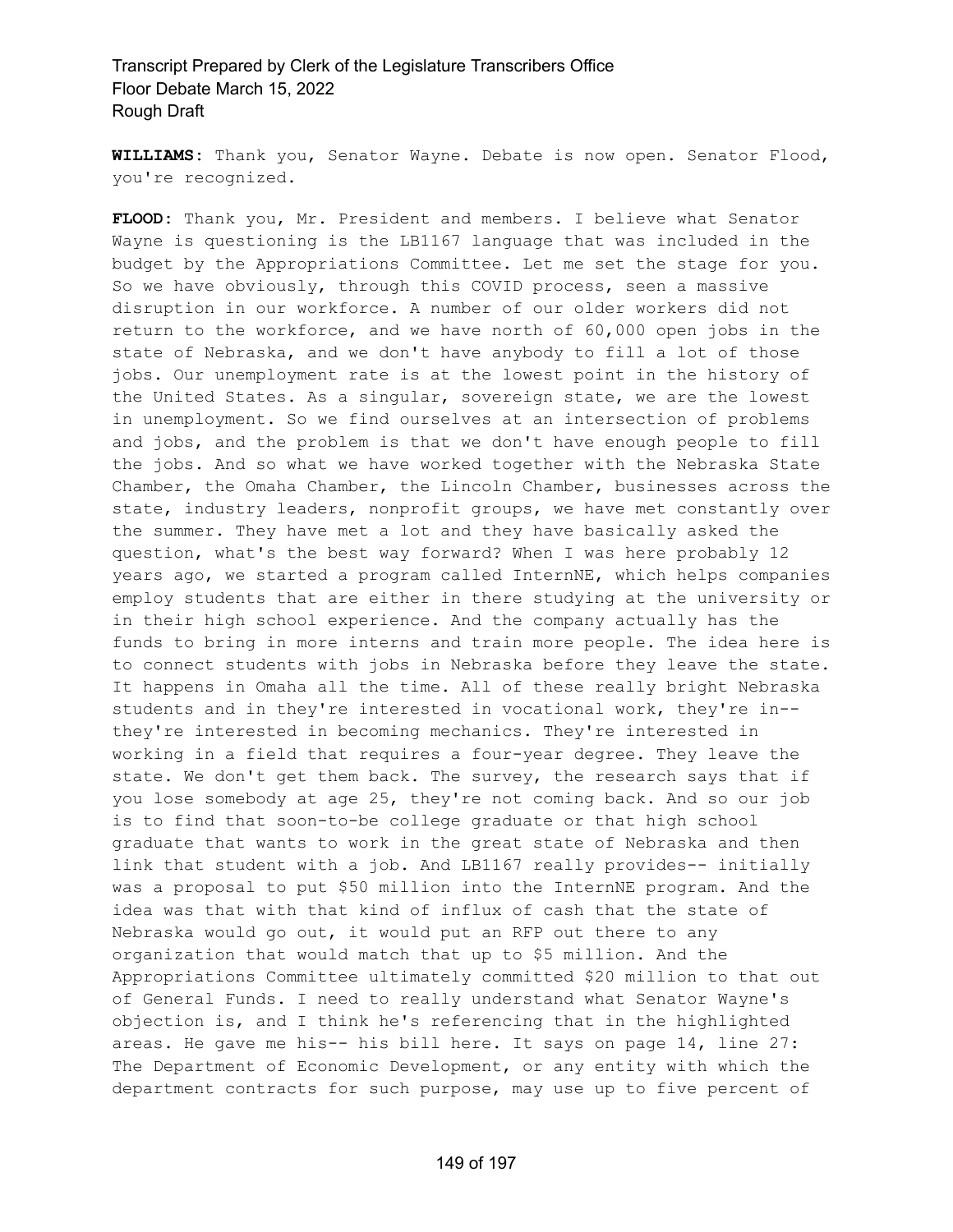any appropriation to carry out these sections for administrative purposes. And then on page 15, line 15, it says: The Legislature finds that the development of a public-private-partnership facility in conjunction with the U.S. Strategic Command will enhance-- OK, so that's a different section. I don't think he intended that to be there. So Senator, may I ask Senator Wayne a question?

**WILLIAMS:** Senator Wayne, would you yield?

**WAYNE:** Yes.

**FLOOD:** Can you tell me what your amendment does here?

**WAYNE:** All my amendment does is take the exact same language from 27 to 30 and put it from 14, well, it would probably be now 17, move it down a line. I'm just mimicking the 5 percent language because I'm not sure what the difference is.

**FLOOD:** OK, so help me. I don't have the benefit of having that pulled right up here, and I don't have it on my gadget--

**WILLIAMS:** One minute.

**FLOOD:** -- but can you explain your-- you want to apply it from where and put it to where? Where is the language coming from?

**WAYNE:** The language is coming from the lines 27-30, which limits the contract, if we contract or DED can only use up to 5 percent--

**FLOOD:** Right.

**WAYNE:** --for administration services. But the language above that is just wide open, saying that we can contract it out. So to me, there's conflicting languages. Is it 5 percent or is it any and all?

**FLOOD:** I'll have to defer to the opinion of the Appropriations Committee. I think there's value. Obviously, I share with you, Senator Wayne, in having a 5 percent administrative cap on the fees so that we can make sure that as much money gets out across the state as possible. I'll defer to the Appropriations Committee staff and members of the Appropriations Committee on the actual language, and I'll take a look at it myself. Thank you, Mr. President.

**WILLIAMS:** Thank you, Senator Flood and Senator Wayne. Senator John Cavanaugh, you're recognized.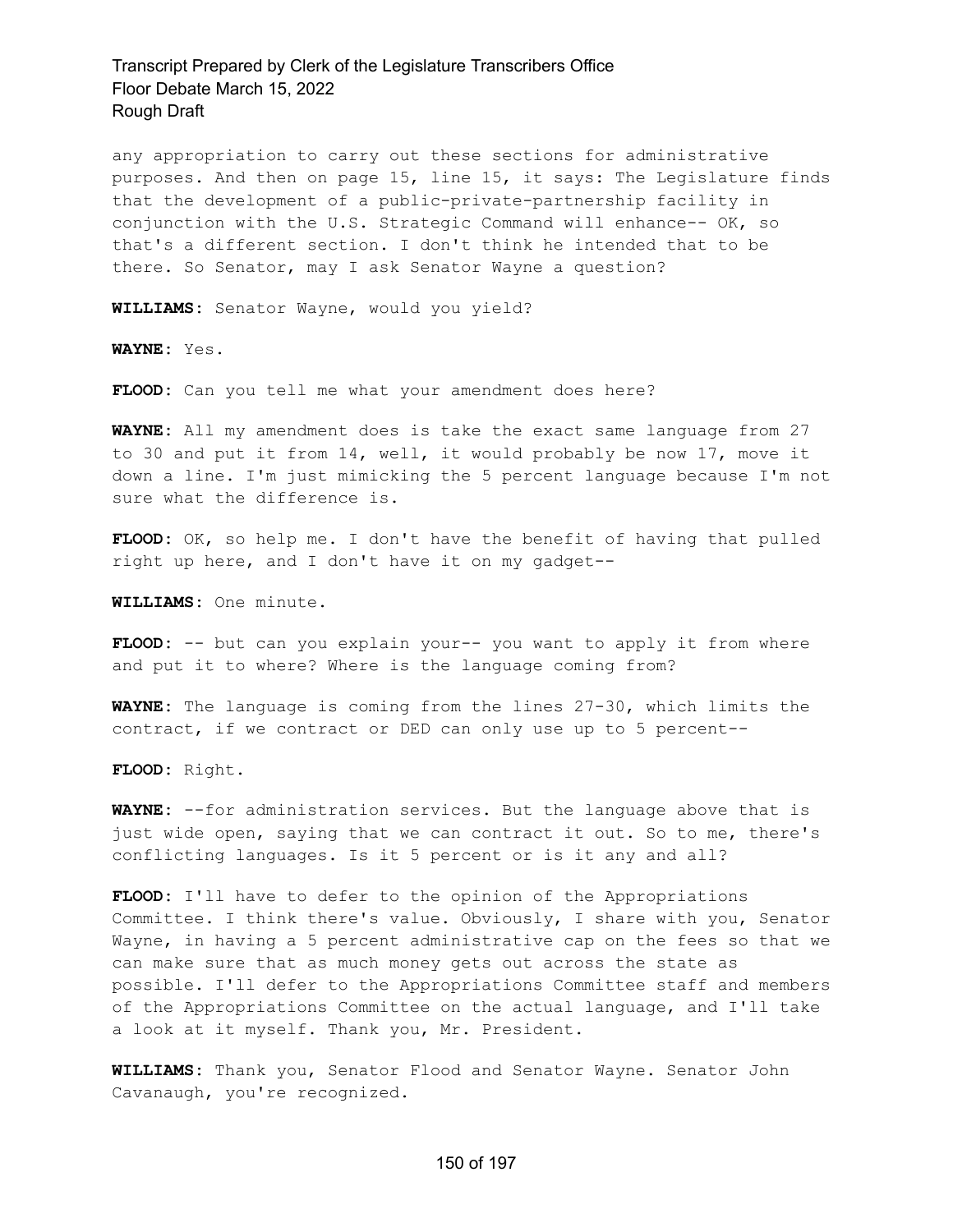**J. CAVANAUGH:** Thank-- thank you, Mr. President. Well, I again, thank you to Senator Wayne for kind of giving us a chance to talk about this. This was another one I was curious about and I've been trying to digest. And so I appreciate Senator Flood giving us the highlights of the program. And I was just sitting here doing the math and looking at this. So there's a \$20 million appropriation here. And if I'm reading it right, the maximum grant award per internship is \$7,500, which essentially means this would create a program for about 2,600 Nebraskans. And it includes things like tuition reimbursement for courses at institutions of higher education, internship, housing, transportation expenses, internship administrative and recruitment costs. And so-- and it's for businesses of less than 50 full-time equivalent employees. So again, to put this in the context we're talking about is the value to Nebraska, the return on investment. Senator Flood did a nice job of explaining the rationale, the justification, basically getting people to get involved in the workforce here, getting that educational experience. The real-world employment experience are valuable things; and if you get people to have jobs here, they're more likely to stay here. And so that does have a value. And obviously these \$20 million would be-- I think so there's a matching fund part. I don't quite see that here, but I-- I'm sure Senator Flood was correct about that. It might be on a different page, but basically, you know, we've gotten to a point in our society where a lot of interns become-- is synonymous with free or very cheap labor. And it's lost its meaning, which an internship used to be an educational opportunity for someone to get real-world work experience in a field that they were interested in, maybe try out a field and, you know, see if they wanted to work in that-- that employer, see if they wanted to work in that field, see if they wanted to work in that community. And so it was an opportunity for people. And so then the student, the intern got value out of it in those sorts of ways and so that we've started making it so they don't-- everybody's taking advan-- a lot of people have taken advantage of that. So I think this is an opportunity to right that sort of system and maybe get more people into taking advantage of these type of programs. And I think Senator Flood is probably correct that if people, young people, college students work in Nebraska at these smaller employers, they're going to be more likely to stay here. When I went to school, I had to go to a different city for an internship. I didn't end up staying there, but I think a number of people did stay in the city where they did their internship because they built those workplace connections, even though they would go back to where their school was. So if we can ensure that kids going to UNO and Lincoln can get a job in Nebraska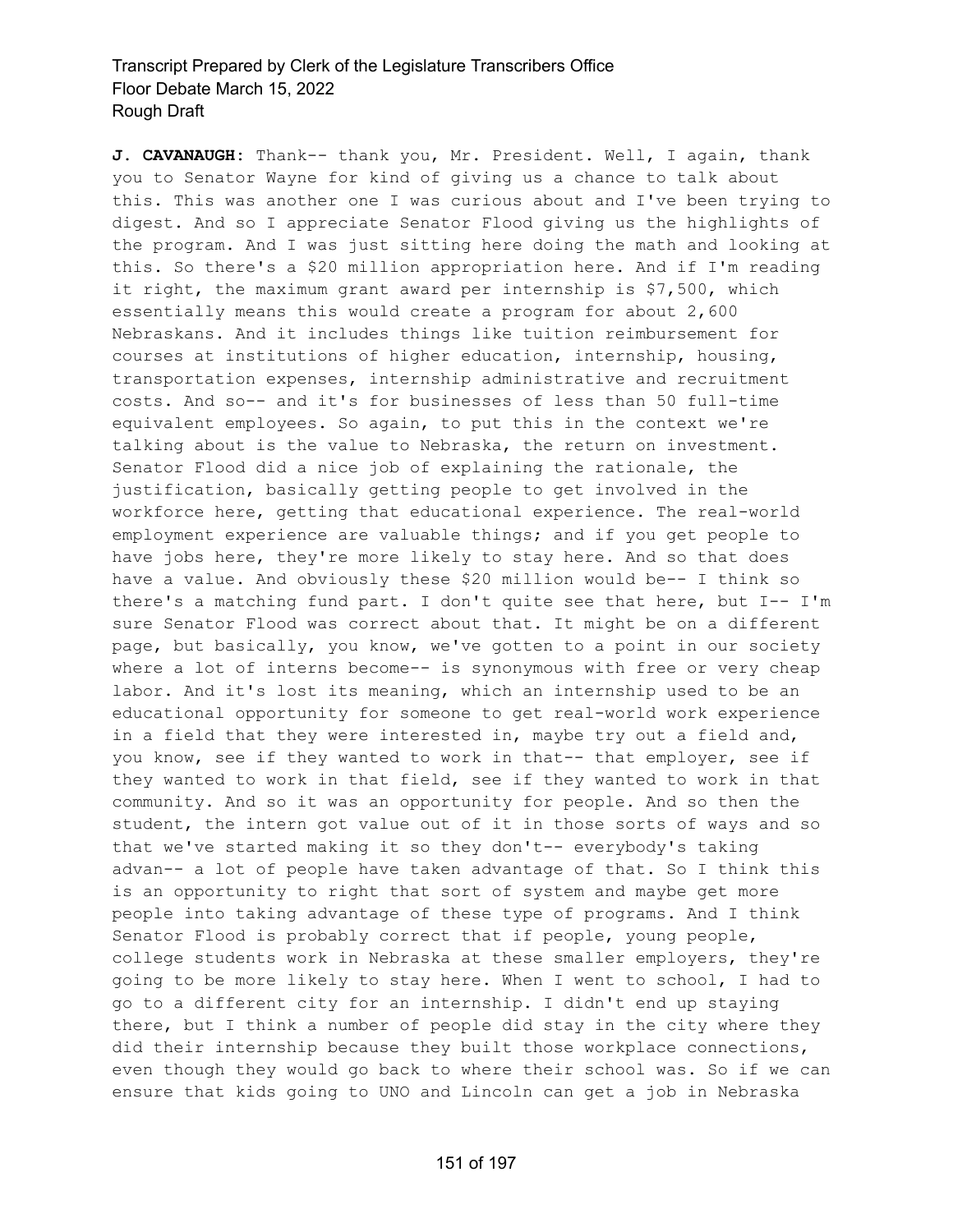and not have to go to Iowa City or Kansas City or Chicago for their summer internship to get some work experience, they're gonna be more likely to stay in Nebraska and work in those fields and professions. So like I said, it's-- before I think, you know, figuring out the cost-benefit analysis. What's the return on investment? What are all the other ancillary benefits to things are-- are considerations that I'm trying to consider as I look at all of these and determine whether or not I agree with individual programs in the budget as a whole. And you know, of course, we have to think about other ways in which we could use this money. And of course, I always go back--

#### **WILLIAMS:** One minute.

**J. CAVANAUGH:** Thank you, Mr. President. I've advocated for using a lot of our funds for housing assistance and rental assistance and healthcare, access things like that. Students getting paid, I think, fits into a category that helps with people staying in school, being able to pay their rent, and having those successes in life and being able to move forward and lift themselves up. So on the face, it certainly seems to me like a beneficial program that go forward. As to the question that Senator Wayne is asking, I would generally join him in his amendment. I'm waiting to hear if they resolve that issue now that they've had some time to talk about it. Thank you, Mr. President.

**WILLIAMS:** Thank you, Senator Cavanaugh. Senator Wayne, you're recognized.

**WAYNE:** Thank you, Mr. President. I am going to take a just a little bit of time. They-- some individuals think they can read these two together. So I'm going to let them go ahead and read those two together. I do think you can't. So colleagues, let me just take a step back and talk about what's going on today. If we were making a constitution, I don't think you think we can make a constitution in eight hours. Probably several, several months of debate would actually bring us to somewhere where we can have a constitution. What's interesting, the second most important document besides the constitution this body can do is the budget. And in fact, the only thing in our constitution that we have to do is our budget. So I don't think any-- and actually this year we don't have to do it. I don't think anybody on Appropriations should think any appropriation bill. or appropriations together, the budget, will move in necessarily one day. In fact, if you look at historically, I believe there was one budget that moved in about four or five hours and the body got so much heat that that never happened again. It typically is a day, day and a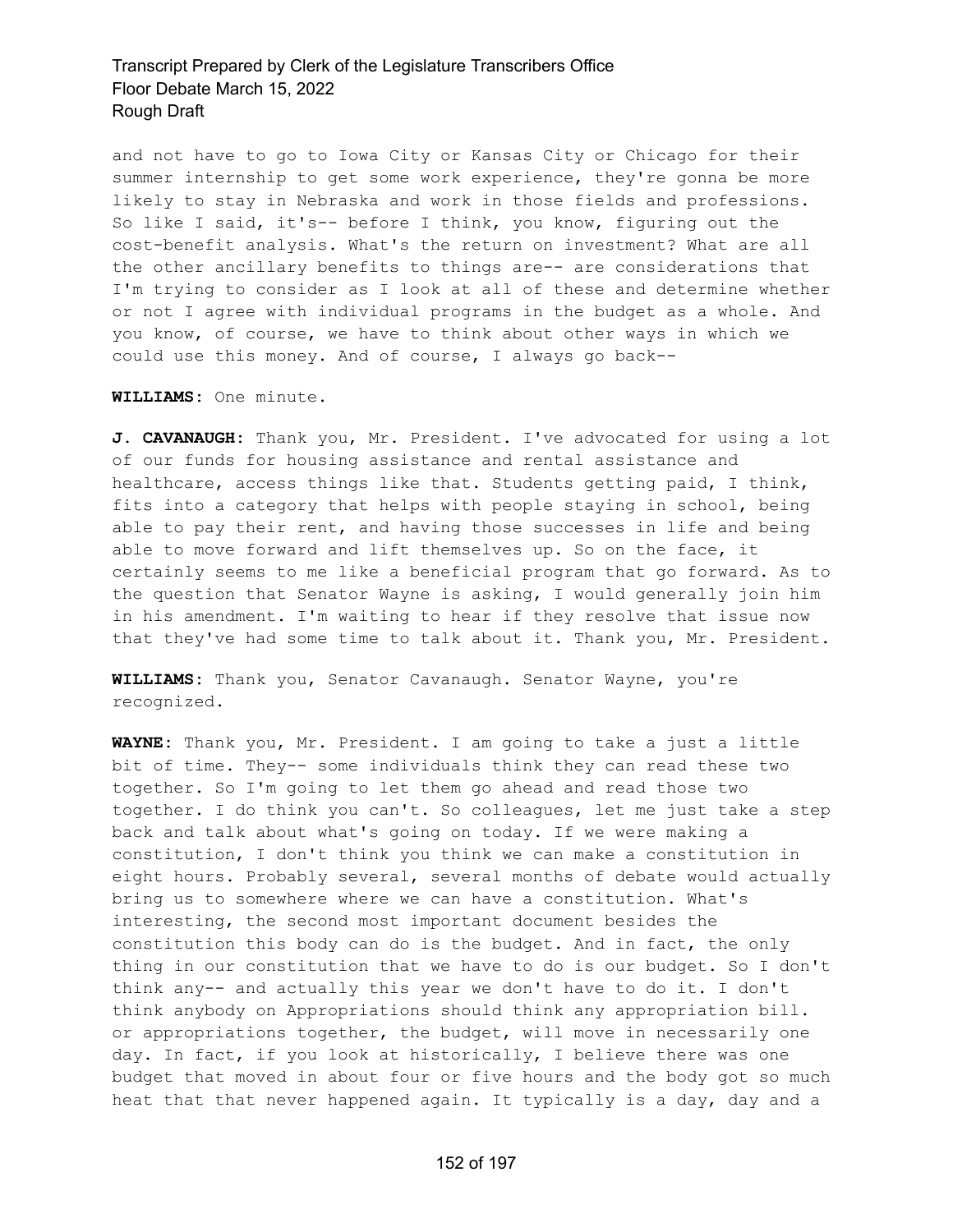half, if not longer, because it literally is the most important document, besides our constitution, we really have. Statutes are important, and don't think they're not, but this literally puts money where your mouth is. And the issue I have isn't-- I have issues with the process, but that's just the nature of the process that we, I don't blame the Appropriations Committee for this, that we ourselves have set up all the way from the Exec Board to Urban Affairs Chair. We just have always done it this way. And so that's the way we do it. And every year since I've been here, there hasn't been one appropriation bill that has sailed through. In fact, our first year went without 33 votes multiple times over Title X. It was just-- I've never had appropriation bill go smoothly since I've been here. But my point is that at some point we have to make a change. We have to do something different that's better for the body. And I can think of no more important time than like right now when we have extra dollars that everybody's fighting for. And I don't think it's fair, and I don't mean fair as in balancing what the Appropriation Committee did, I just don't think it's fair to the body to leave that on a nine-member committee. That would be essentially leaving on a nine-member committee writing our constitution. I don't think anybody would necessarily think that's the way we should operate. It would be a floor debate. It would be multiple debates. I mean, that's just the way it goes. And so our budget is important, and for me and for those who say they want to help, this is that moment where we get uncomfortable. This is that moment on the budget where we say, does the budget reflect what we want to happen in Nebraska? And for me, it doesn't at this point. Now we can talk about down the road what ARPA might look like, but that's not what we're voting on today. What we are voting on today is the budget, the budget before us and particularly this bill about creating new--

#### **WILLIAMS:** One minute.

**WAYNE:** --cash funds. And by creating new cash funds and some appropriation dollars, I'm still trying to figure out why the trail has cash in it in this bill and other bills don't, I-- that's beyond my pay. But regardless, this is part of our budgeting process. And the question is, does the budget today reflect Nebraska values? And for me, the community that I represent is not even shown in this budget or this-- bills being incorporated and cash fund transfers. I think generally we look at Medicare and Medicaid and provider rates. I'm good with that. But when I look at the total of 500 and-- over \$500 million in cash transfers, I'm sorry. It's just not representing what I believe we should be doing for certain areas of our community.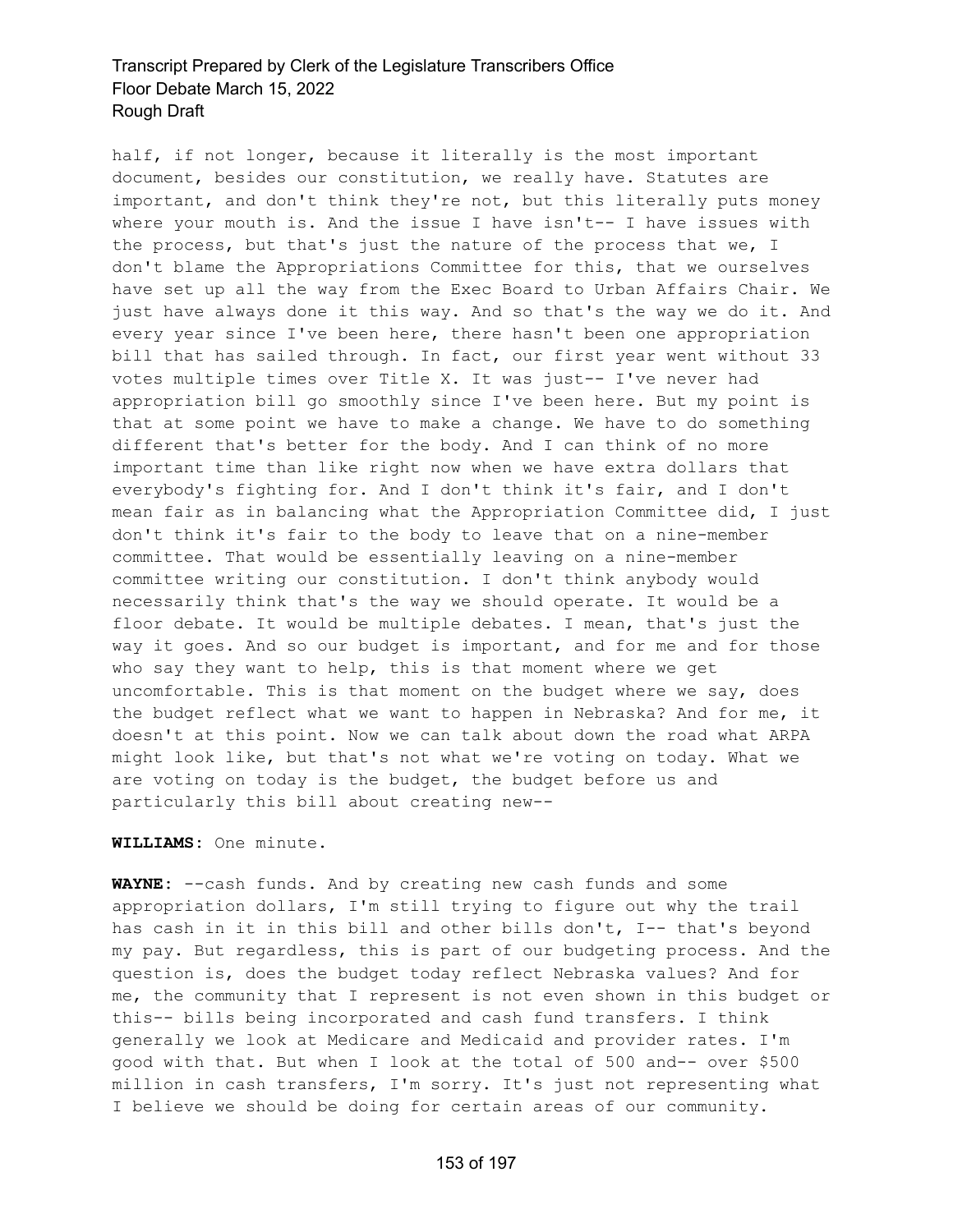**WILLIAMS:** Time, Senator. Thank you, Senator Wayne. Senator Erdman, you're recognized.

**ERDMAN:** Thank you, Mr. President. As I listened to this bill in our hearing and I listened to what Senator Flood wanted to accomplish with this bill, I believe that this bill will be an ongoing appropriation. It was announced in the hearing by Senator Flood that this was a one-time appropriations. But I will tell you that this will be a raving success. And at the end of two years, there's no way that we can let this stop. And I'm not saying that I'm opposed to this bill. But I just want to make you aware of the fact that this very well could be an ongoing obligation. And so I was wondering if Senator Flood would yield to a question.

**WILLIAMS:** Senator Clements, would you yield?

**ERDMAN:** Senator Flood.

**WILLIAMS:** Excuse me, Senator Flood, would you yield?

**FLOOD:** Yes, Mr. President.

**ERDMAN:** Thank you, Senator Flood. Senator Flood, did you see the original fiscal note for this bill?

**FLOOD:** I'm sure I did, I can't specifically recall it.

**ERDMAN:** OK, let me-- let me just get to my point. My point is they said it was going to be 10, 10 FTEs to-- to run this program, 10. Do you have a problem with that?

**FLOOD:** Well, one of the reasons that I really support this bill is that we give the department the ability to contract out through an RFP with a third party and we cap the expense at 5 percent of the total amount. So I think that limits certainly the number of people. The benefit of using an RFP would be to get this out of state government so we didn't create those positions and then have to deal with them because I really do think it is a one-time deal.

**ERDMAN:** Yeah, and that's your opinion. I understand that and I appreciate that and I have mine, so we'll see what happens in two years. But.

**FLOOD:** That's not the first time.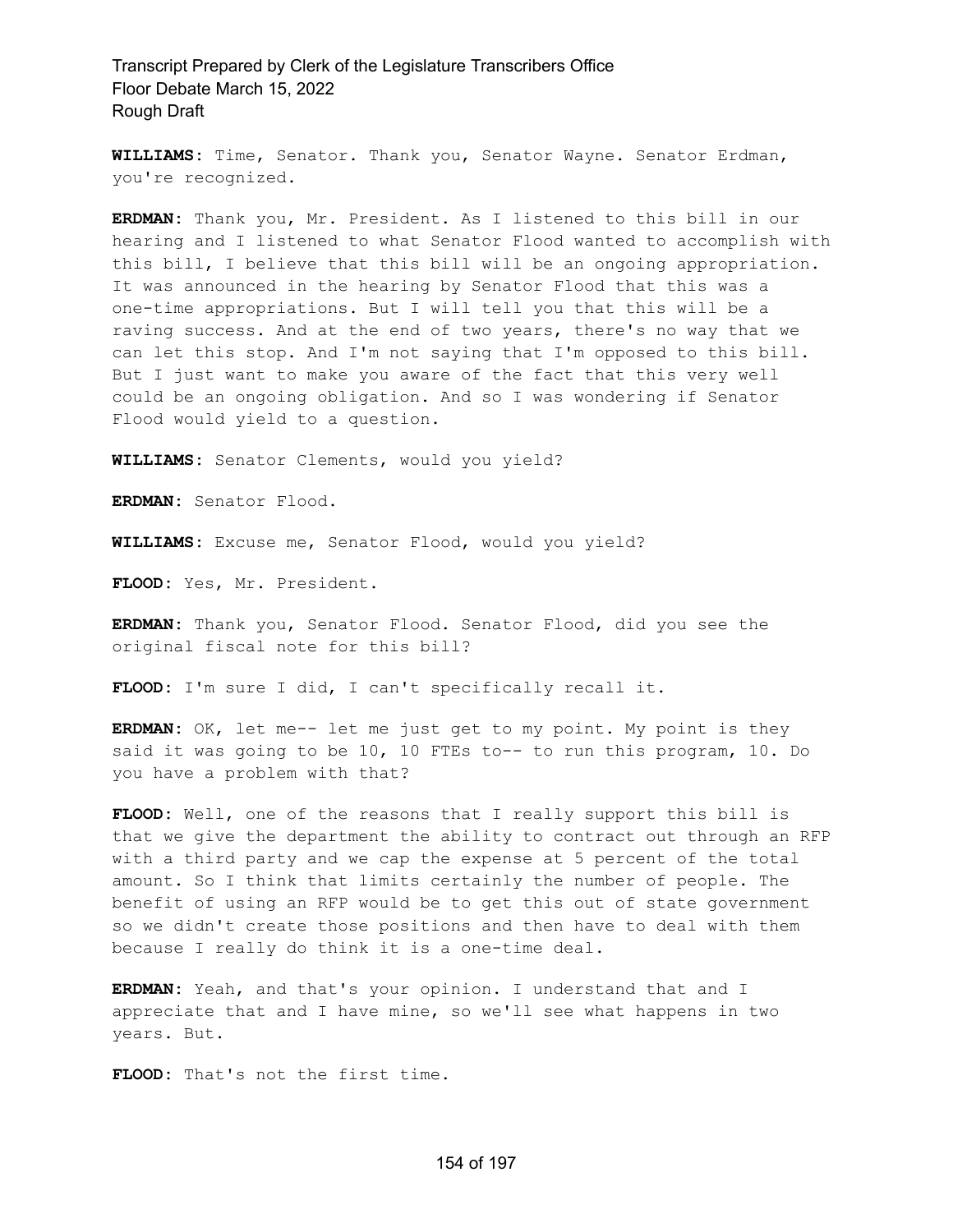**ERDMAN:** Ten, ten people. Yeah, I understand. Ten people is a lot of people. And so the Appropriation Committee has cut that back to \$20 million instead of 50. So I would make the assumption that they're probably going to consider still having ten people.

**FLOOD:** Well, I hope there are thousands of young people that end up with jobs in this state, and I think that capping it at 5 percent is reasonable. It keeps the focus on what the mission is and that is to get these jobs out into the community.

**ERDMAN:** Yeah. Well, those ten people, according to our fiscal note, would be a lot more than the 5 percent. So thank you. Thank you for answering the question. So as we-- as we proceed here, Senator Wayne had talked about the first year we were here and the way we adapt- adopted that budget. And that was my first experience. And as we got down to the end of that budget, I concluded from my back of the envelope math that we were out of sync about \$250 million. And so I introduced an amendment to the budget to adopt the previous year's budget, which was about \$250 million less than the budget that we brought to the floor. It came up late evening in May and the Speaker went to the people who had their lights on and had them turn their lights off. And I got 19 votes, needed 25, got 19. We adjourned. In October of that year, the Forecasting Board met and said we are out of balance \$238 million.

**WILLIAMS:** One minute.

**ERDMAN:** And it wasn't because I had ESPN [SIC] and I could tell what was going to happen. It's because I knew what was happening in agriculture and what was going to happen to the economy. And so Senator Wayne is right. We should take some time to understand what this budget means and what it's going to mean for the future. So taking time to talk about these things is not all bad. But one of the things that concerns me about the ARPA money is to distribute that money is going to be \$25 million, \$25 million associated with the distribution of that. In the Appropriations Committee, I volunteered to do it for \$5 million. And Senator McDonnell upped me one, and he said he'd do it for 4.5. But think about that a minute, if you would, \$25 million, \$25 million to distribute the money. If you don't think that's exorbitant, come and talk to me and explain to me why you think \$25 million is appropriate. Thank you.

**WILLIAMS:** Thank you, Senator Erdman and Senator Flood. Senator Wayne, you're recognized.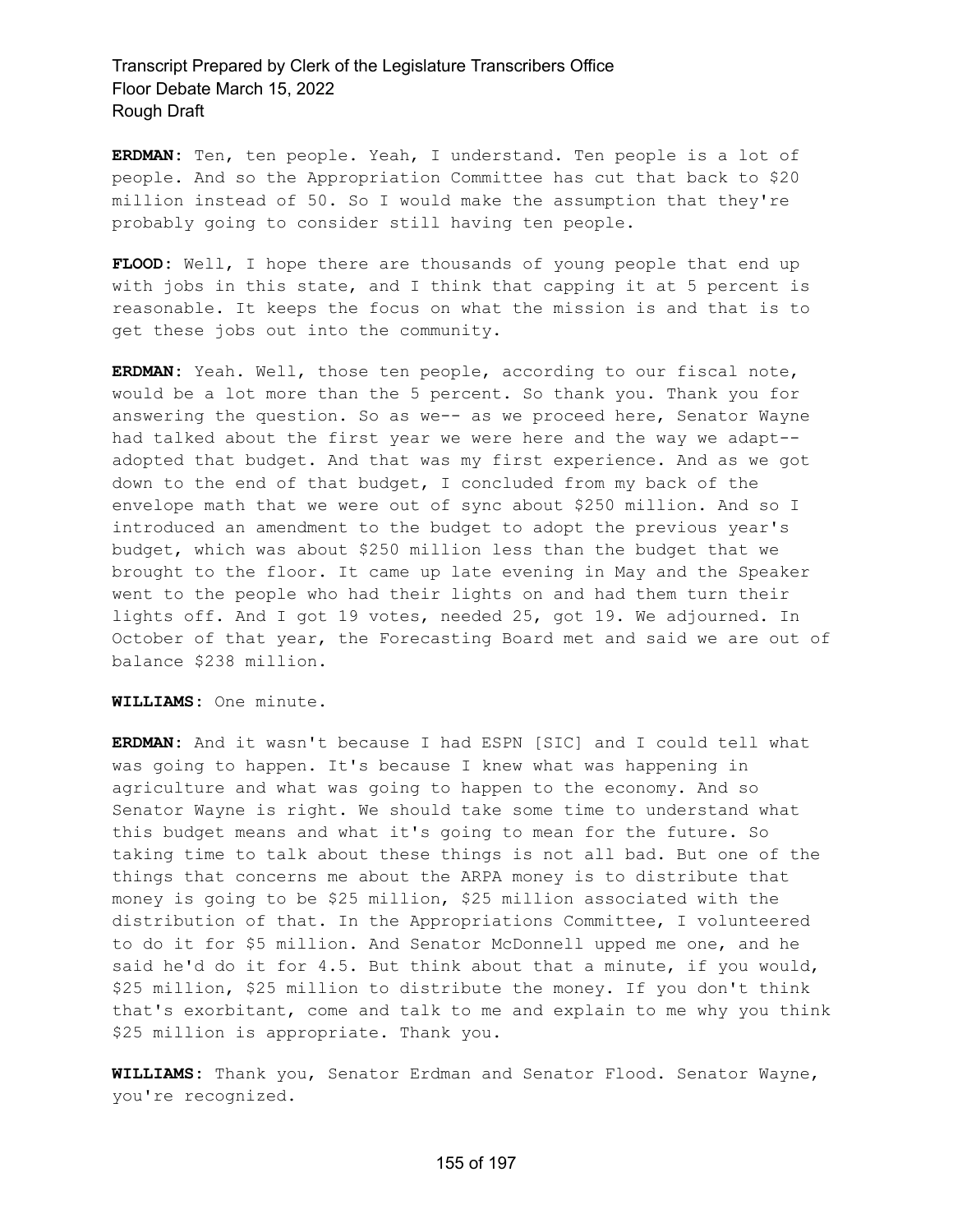**WAYNE:** Thank you. Thank you, Mr. President. The more I keep reading this, this is what happens when you keep reading these two sections on page 14, you just lawyer it to death. And so in 14 through 16, they say the department may enter into a contract with a Nebraska-based nonprofit entity for the purpose of carrying out any or all of said provisions. Then through 27 to 30, it says the Department of Economic or any entity with which the department contracts for such purpose. It didn't use the same language as nonprofit entity. So to me, that does conflict because any entity in qualifying words of nonprofit entity are two different things. But here's my real problem with it with the overall program now that I'm thinking about it. Why aren't companies doing this? Why aren't companies who need people going to colleges, recruiting interns, and just sending their name and what they're doing to the department to get reimbursed? Why do we have to have a nonprofit be the go between? If companies in Nebraska are hurting for so many people to be there, then why aren't companies engaging in the workforce they're trying to hire? I know I'm making too much logical sense right now. So just I know it's late, but let's just think about this. If a company, if a law firm, Wayne Law, is looking for-- to expand their attorneys, I'm going to Creighton or UNL and I'm going to look for clerks. So I'm going to hire clerks; and if I know I can get reimbursed by the Department of Labor or whoever or DED, why wouldn't I just send the hours they work to the government to get reimbursed? Why do I have to go to a nonprofit? Will Senator Flood yield to a question?

**WILLIAMS:** Senator Flood, would you yield?

**FLOOD:** Yes.

**WAYNE:** So I just proposed a hypothetical. I'm not sure if you were listening. I need to repeat that. What are your-- what are your thoughts on why we need a go-between for companies to go out and recruit and hire people?

**FLOOD:** Well, I think workforce development looks different in different parts of the state, with different communities in the state and different subcommunities within larger communities like yours. And I think at the end of the day, the State Chamber who brought this to me initially, working with the partners from the Lincoln Chamber and the Omaha Chamber, felt that this was too much of one-time money for the Department of Economic Development to immediately ramp up, that the DED folks would have the option, if they felt that way under whatever administration, to put out an RFP and have different groups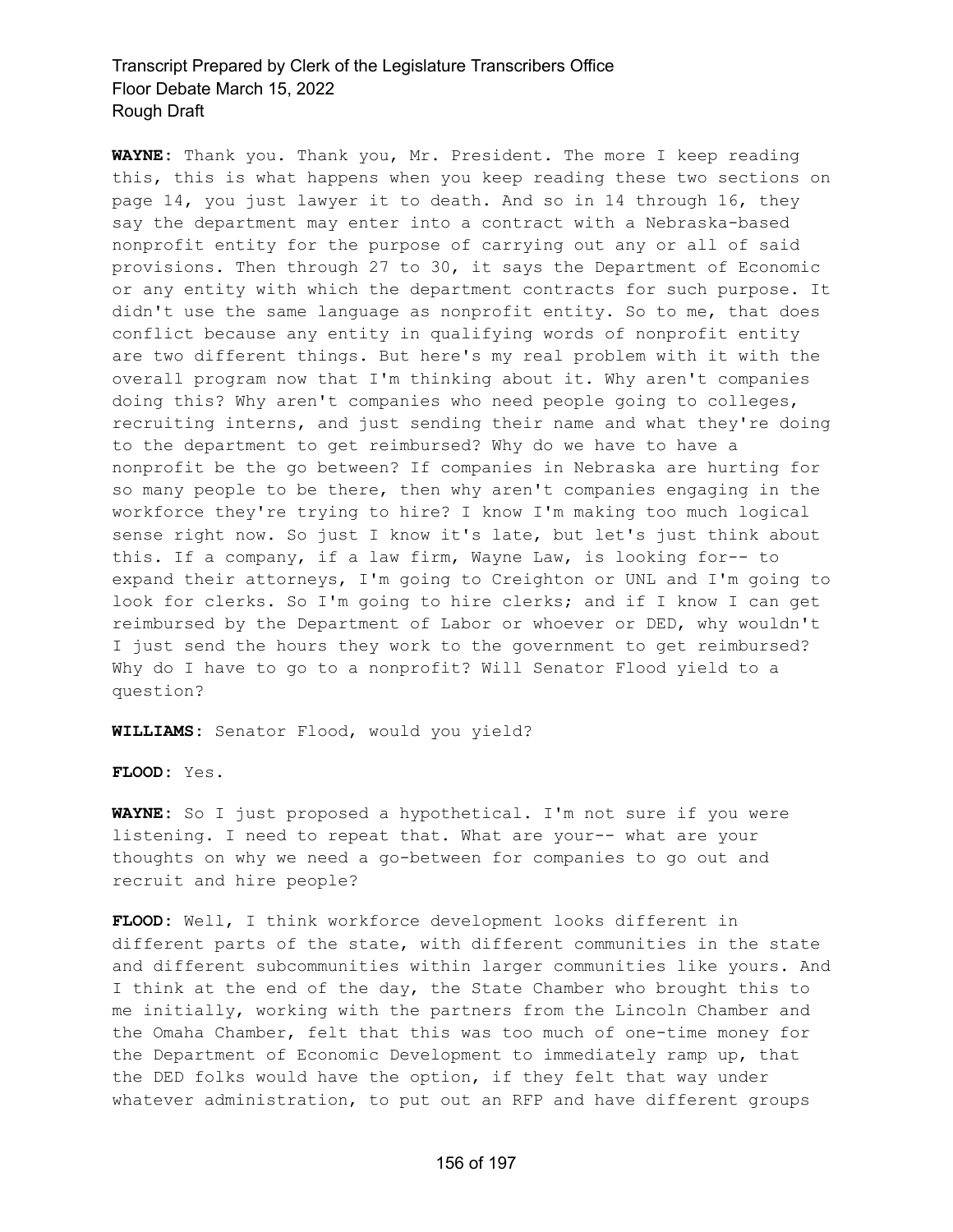across the state that show interest that want-- there's also a \$5 million match, I believe. So whatever organization puts into this, they have to donate to the same cause \$5 million. And so the idea is to match money out there from other organizations. And if I may on your time, I'll tell you what we're doing in Norfolk to accomplish things like this.

**WAYNE:** Sure. You can push your button and yield me back some time. That'll be great.

**FLOOD:** What I would say is that one of the problems we have in nor- in rural counties is that between, you know, 20 and 50 percent of persons aged 20 to 24 leave rural counties, and the net migration tables show--

**WILLIAMS:** One minute.

**FLOOD:** --that they're moving to other places. And so we're trying to put our communities in between that student, whether it's college or high school and what they may consider is another option, like a Kansas City or a Denver, an Austin or Boston. And we're trying to improve the quality of life in our community. And so we get people to go to Wayne State for three years and then their fourth year, they move and live and work in downtown Norfolk. And they would be getting an education at the same time that they're actually working in a business full time for credit so that when they graduate in May, they actually have a job there and they're around other people their age. And one of the challenges we've had with 22-year-olds specifically is that when they're in a rural community, there aren't as many 22-year-olds for them to be around, and they oftentimes leave your community looking for their mate. So that's biology and economic development and workforce development wrapped up in one big answer for you. But I think it's complicated, and--

**WILLIAMS:** Time, Senator.

**FLOOD:** --that's why I'm for this.

**WILLIAMS:** Thank you, Senator Flood and Senator Wayne. Senator Matt Hansen, you're recognized.

**M. HANSEN:** Thank you, Mr. President, and I'll yield my time to Senator Wayne.

**WILLIAMS:** Senator Wayne, yielded 4:55.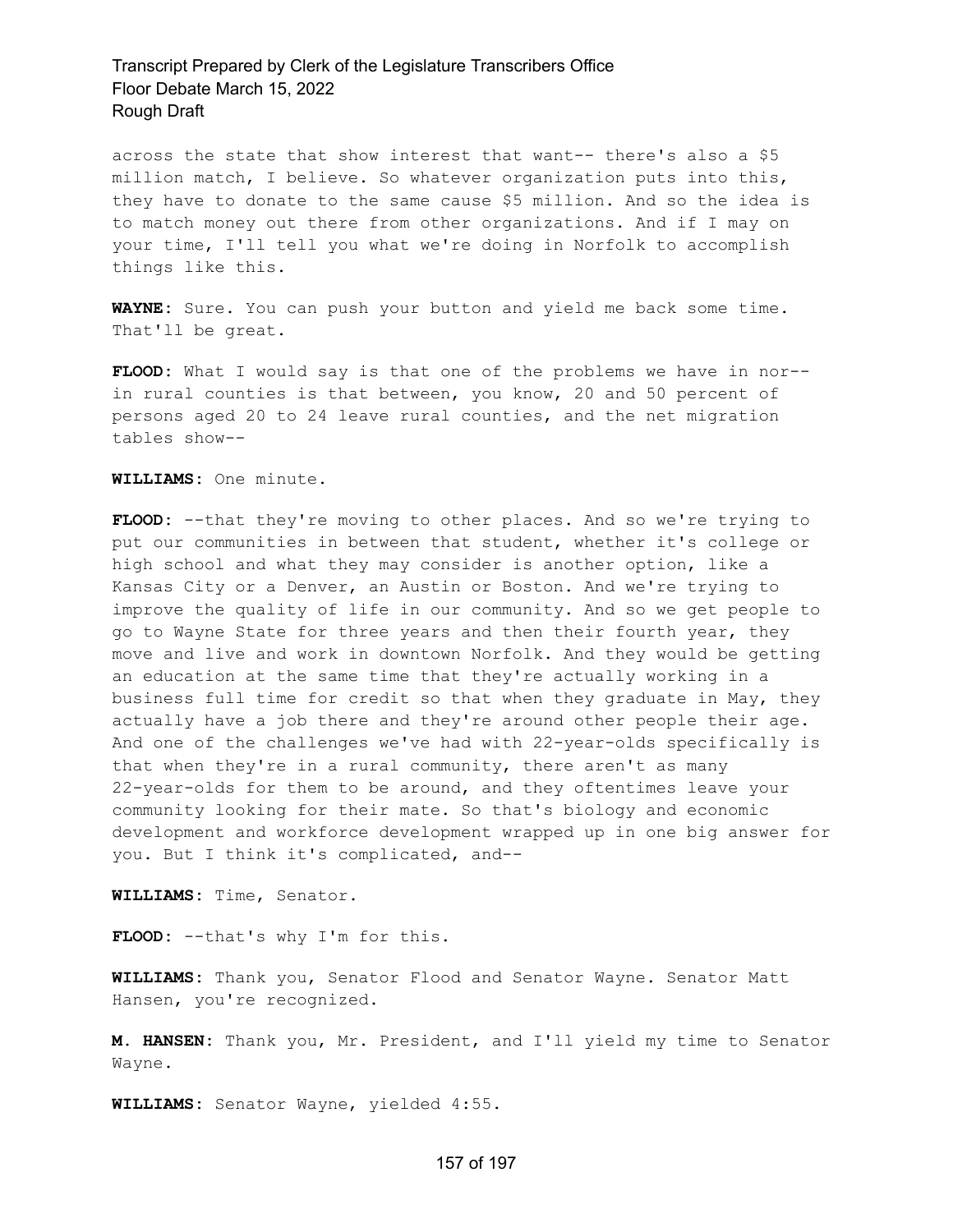**WAYNE:** There was no way it took five seconds for him to yield. OK, thank you, Mr. President. But no, I'm really thinking about this. The more I keep thinking about this and the more I keep thinking about this process. Senator Flood, the act of the problem is rural Nebraska is no different than north and south Omaha when it comes to wage internships, employment gaps, and employment rates. What this bill actually says, and it gave me like a second wind, what this bill actually says is you have to be enrolled full time. So that means employers know where these individuals are. They're not-- they're not just somewhere on a farm not employed in order to be-- or not in a school. In order to qualify for this program, they have to be enrolled. So I'm still not understanding why we are setting aside \$20 million for a nonprofit to go do what the employer should be doing already. The employer should be saying, I need a workforce. I need to grow Nucor. I need to grow Valmont. And if that needs to happen, I have to go to where the kids-- students are, whether in high school or in college. And if they're at a community college, we got so many navigators and so many other things going, I don't know how we're not already connecting this and why we need another nonprofit to do this. Let's think about that. If Hawkins Construction needs more carpenters, they're going to Metro Community College to try to get those carpenters. They don't need a nonprofit to say, hey, find me people who are in school full time to bring to our work-- workforce. We know where they're at. They're in school full time. So the nonprofit's going to get the money, go to the school and say, hey, here's an employer who needs you. I mean, this sounds like \$20 million that can go to property tax relief, or \$20 million that can go to help increase TEEOSA. But this \$20 million is not-- I don't-- I guess I really don't understand what we're truly doing here when the employment gap is on the employers to fill. And I'm pretty sure those employers would love to take that check, which is what's going to happen anyway, per the program. The employer gets reimbursed, I mean the intern gets paid actually through this, so why not just reimburse the employer? Less overhead, less costs, less money that we have to deal with when it comes to another organizations being [INAUDIBLE] And I do agree with Senator Erdman. This is not a one-time funding project. Because based on population growth, based on job growth that we're seeing in Nebraska, there is always going to be an employment gap where there is going to be a need for interns. So we really need to think about this, and I know a lot of people aren't necessarily listening and engaged in this. But I think at the end of the day, tell me why we need a nonprofit to fill this gap. And I would gladly like to have that dialogue on why we need that when an employer is capable. Every law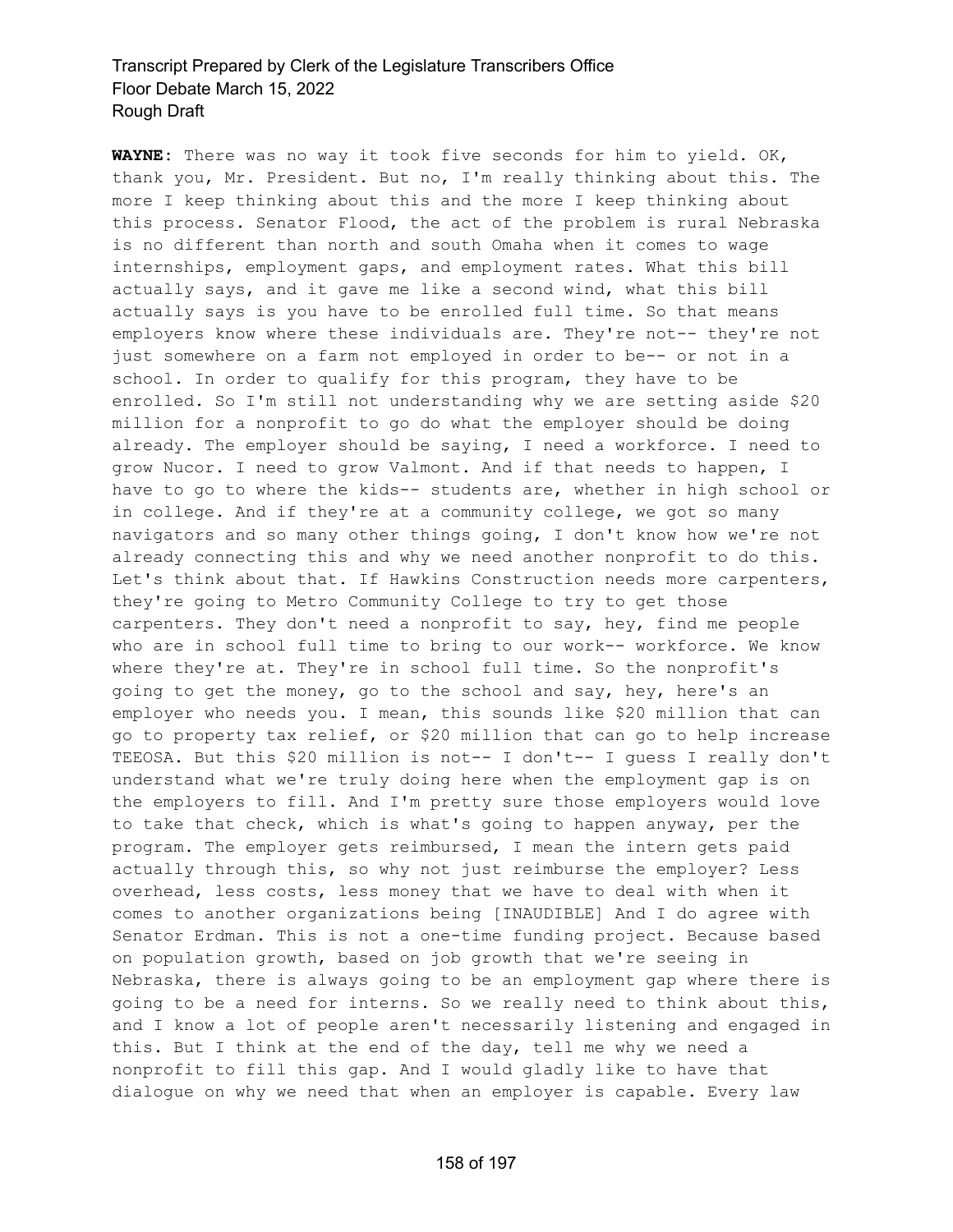firm does that, and it's not about geographical location. I'm sure there are internships and partnerships right now with high schools. I know they are in Omaha Public Schools. I know there is in Grand Island. I know there is in Sidney. And I know all the community colleges have intern programs where they have college fair, I mean, career fairs where all of them come in and see each other and figure out where they're going to go.

**WILLIAMS:** One minute.

**WAYNE:** So why do need some in-between person to connect them with employers when employers are the ones who are already doing it anyway? Maybe I'm not making sense. Maybe it's late and I haven't had enough coffee, but that just seems like a way that I just think we save some money. I could be wrong, but I doubt it. Thank you, Mr. President.

**WILLIAMS:** Thank you, Senator Wayne. Senator McKinney, you're recognized.

**McKINNEY:** Thank you, Mr. President. I yield the balance of my time to Senator Wayne.

**WILLIAMS:** Senator Wayne, you're yielded 4:53.

**WAYNE:** Will Senator Friesen yield to a question?

**WILLIAMS:** Senator Friesen, would you yield?

**FRIESEN:** Yes, I would.

**WAYNE:** Senator Friesen, you and I had these conversations quite a bit about this unemployment rate in our-- and the maybe employees are not playing-- paying as much as they should. And I don't know if you heard me what I was talking about, but I'm genuinely looking for some feedback on what I said just a little bit ago.

**FRIESEN:** Well, I mean, the internship program and how companies-- to me, if you're a good company and you're out looking for good employees, you're going to have an internship program because you can get those kids right out of high school to come in and you can pick the cream of the crop, so to speak, get rid of the rest of them. Internship programs are-- they're great for a business. I think they're fantastic, but I-- it lets a business really sort through some people and be able to hire the best of the best.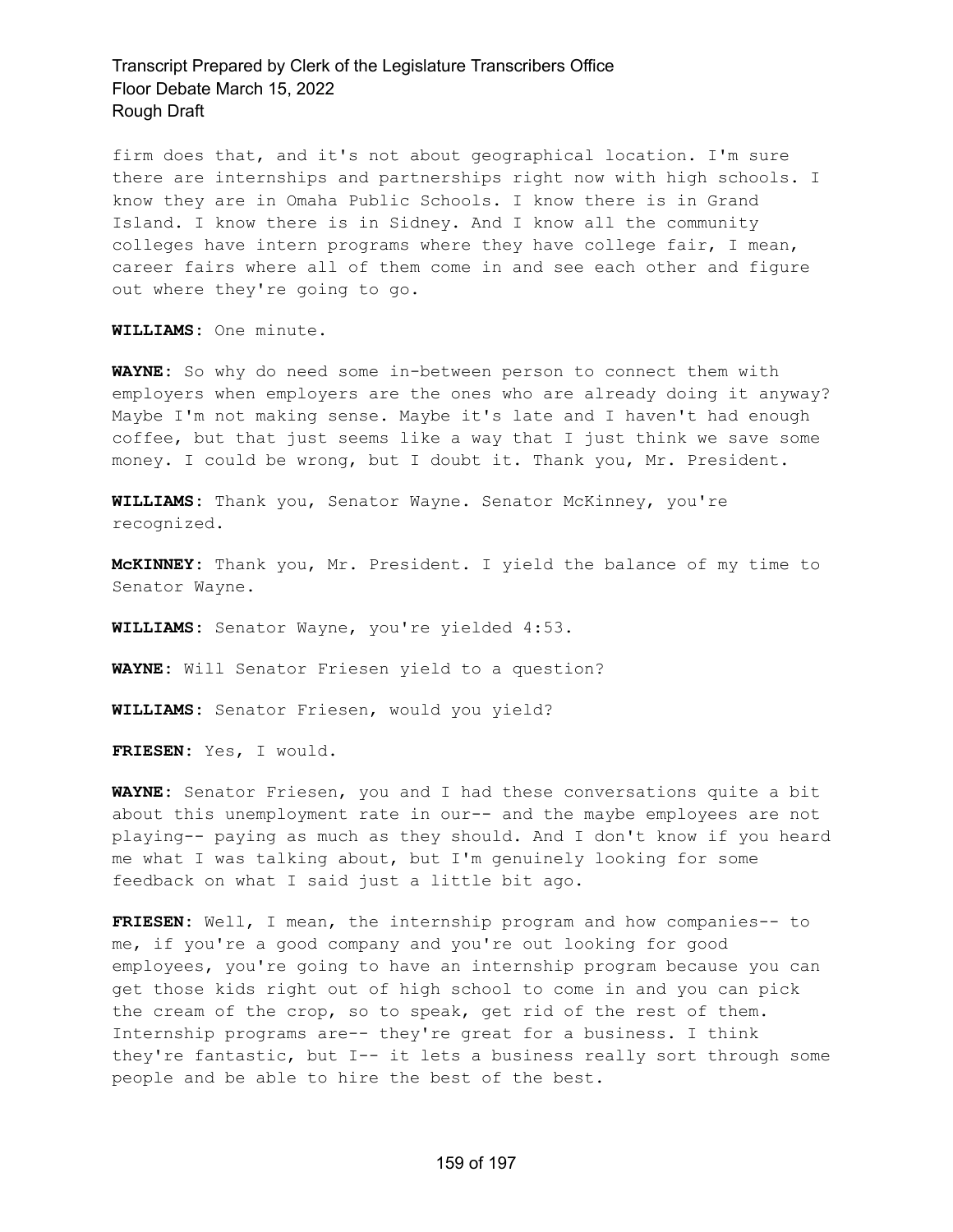**WAYNE:** Thank you. So again, I have in every moment throughout this process had to justify multiple times and I'm going to-- I said it from beginning, anything over a certain amount we got to justify today, and that's where we're at. So I am-- I just think maybe-- I'm not necessarily opposed to it. I just think maybe we should rely on the private market to figure out this answer, and nobody's really told me what the nonprofit does that's different than what a corporation can do. That's all I'm trying to figure out. I was looking for a response.

**FRIESEN:** I guess, I-- I don't understand either the long path here because we've-- we've given tax credits and things to employers to- to hire people also. I mean, this is just a different way of doing it, I guess. I'm not familiar with the bill enough that I could answer that. But to me, there's numerous ways of going about it. I don't know whether a nonprofit has to be involved or not.

**WAYNE:** Correct. Thank you, Mr. President.

**WILLIAMS:** Thank you. Senator Wayneand Senator Friesen. Senator Wishart, you're recognized.

**WISHART:** Thank you, Mr. President. I rise in opposition to the amendment and in strong support of the bill that was brought by Senator Flood. So to answer a couple of questions that have been introduced to this floor debate, first of all, we are not creating a new program. Senator Flood is not creating a new program. InternNE is a program that has existed for many years. It was actually a pretty sleepy program until Senator Flood, in his leadership, looked at it and recognized the benefits that would come to our state with revitalizing this program. So what was done is we made sure to expand it to include high school students. It's really important, especially in rural areas, that high school students get access to businesses in their community. Because if they leave and go to college, they will have potentially that anchor to come back to and those connections. Secondly, the funding that was created and is going into either Department of Economic Development, which, by the way, again, this fund already exists. What this bill does is allows for the Department of Economic Development to contract with a nonprofit to be a pass-through so that stipends for interns who are involved in this program, so stipends for the high school students and the college students, run through this and are administered by this nonprofit. So the Department of Economic Development does not have to own this program in terms of the administration. And as we've discussed with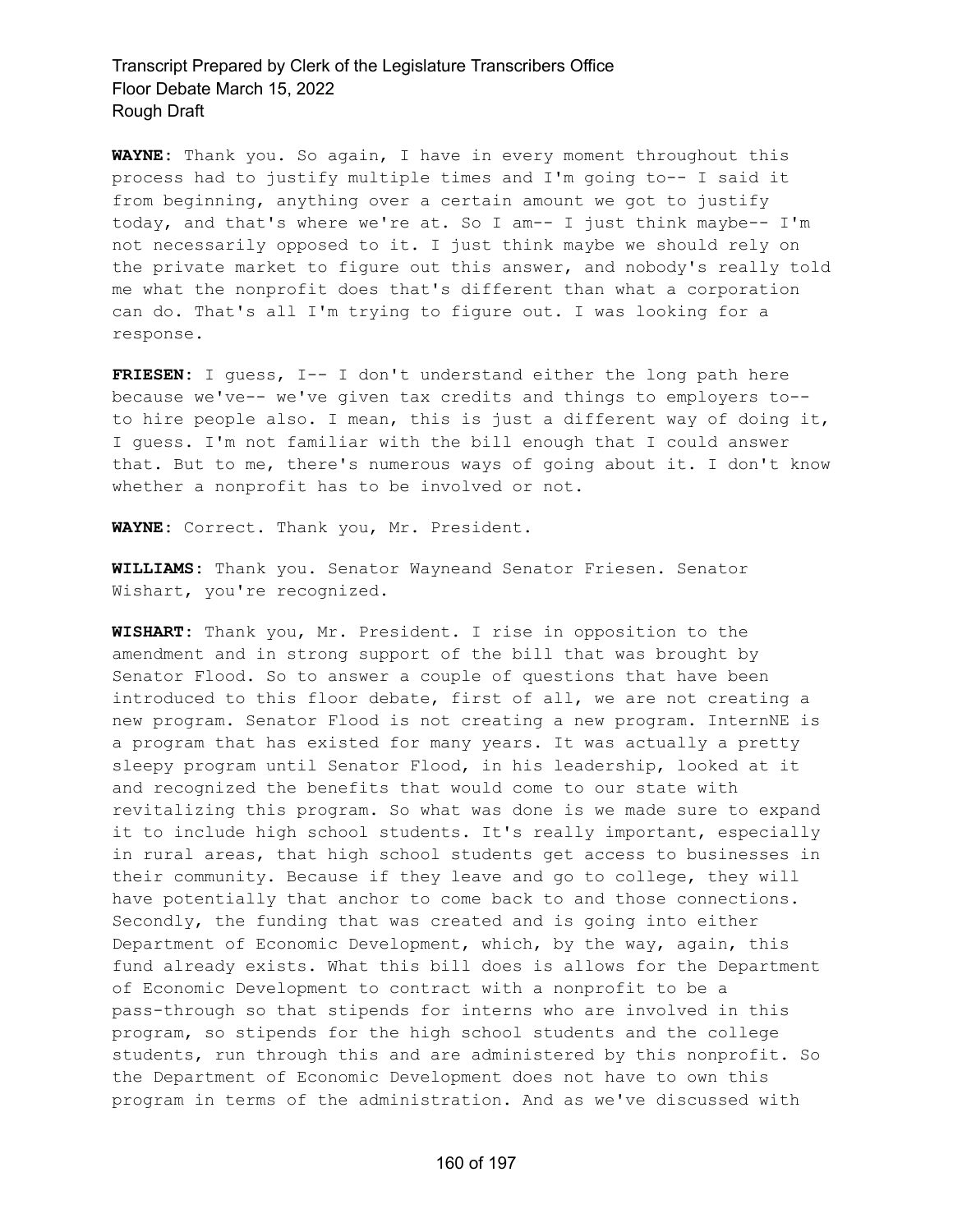Senator Wayne's amendment, what we have done in Senator Flood's legislation is restrict the amount that that nonprofit can use to 5 percent of that \$20 million for the administrative overhead. I want to step back and say that one of the statistics that has stuck in my head for many years now was one that I heard at an Aging Nebraska breakfast about four years ago, where the speaker said that the way that our population trajectory in Nebraska is going is that by 2030, we will have more people 65 and older in our state than 18 and younger. Think about that. We will have more people leaving our workforce than entering our workforce. And, you know, one of the conversations and dialogues that really struck me when we were talking about the canal is the amount of conversations that went on about how much Colorado's population is exploding on the Front Range. We're the opposite, colleagues. We're losing young people every single day. And so, yes, when we're looking at workforce and we're looking at solutions and Senator Flood has the courage to take a sleepy program and revitalize it and make it actually work creatively, we're going to include that in our budget. That's a priority. A priority is changing the trajectory of this state's population. We need to be doing that. We should have done it 10 years ago. This bill helps us move in that direction. And finally, as somebody who previously worked for over five years in the after-school and summer learning space, I will tell you not every kid wants to go out for sports. As much as I love athletics, not every kid wants to go out for sports. This bill brings back the summer jobs program. It gives young kids in high school, in particular, something to do that is engaging with their life, where they're engaging with other meaningful adult relationships and building a career for themselves in high school. I cannot imagine  $why--$ 

#### **WILLIAMS:** One minute.

**WISHART:** --someone would not want to support a bill that funds stipends for young people to get job experience. That's workforce development, and it's after school. So I encourage you all to support the underlying bill that's incorporated into AM2000, and I encourage you to support LB1012. Thank you.

**WILLIAMS:** Thank you, Senator Wishart. Senator Flood, you're recognized.

**FLOOD:** Thank you, Mr. President. Good evening, members. A couple of quick comments. The language that you're looking at that Senator Wayne has identified is the same approach and identical to what we do with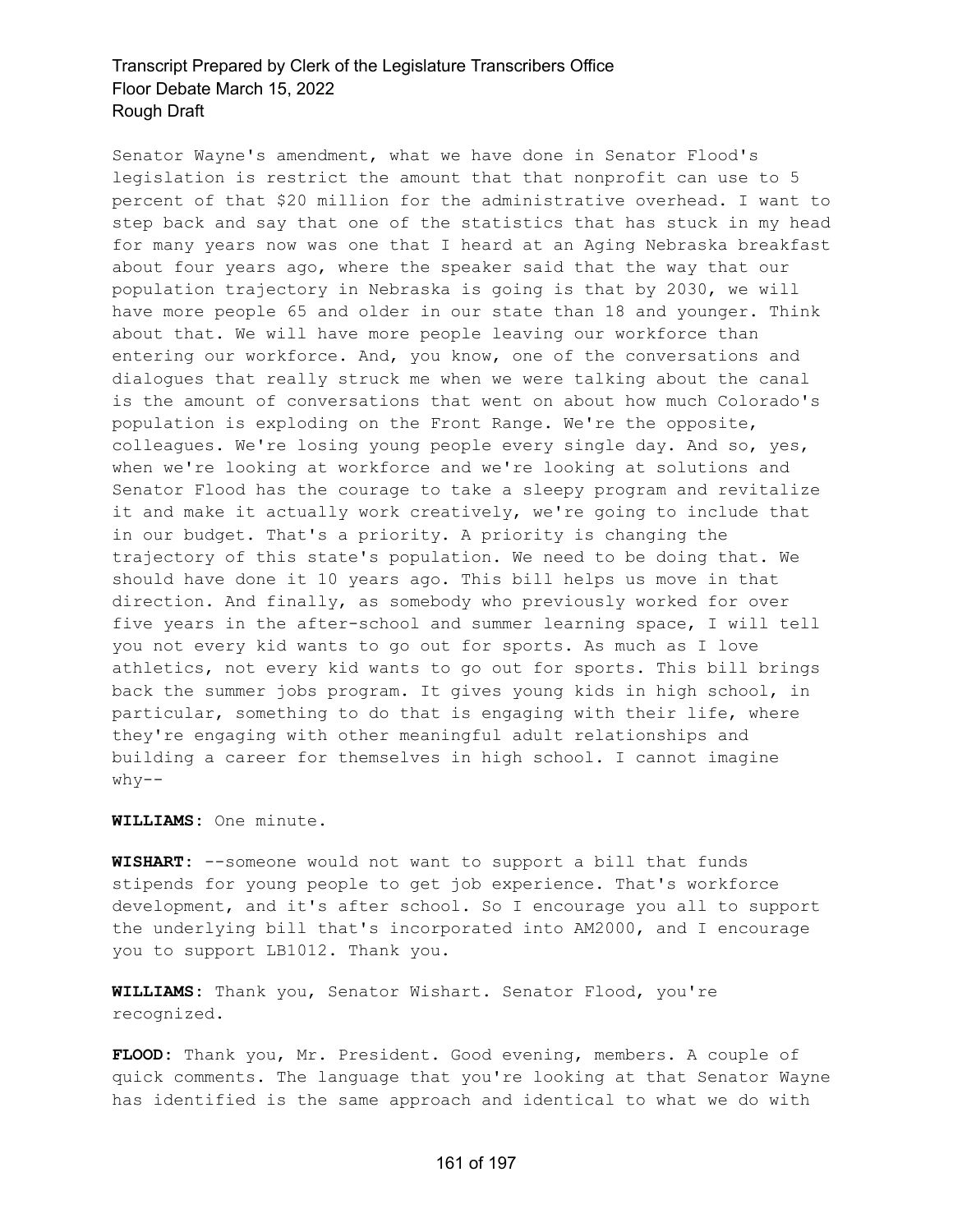the Business Innovation Act, where the state of Nebraska contracts with outfits like Invest Nebraska. And that has been wildly successful, so successful that this body greatly increased the amount of money we're spending in the Business Innovation Act. Senator Wishart is right. I will tell you my experience with workforce development and workforce development can mean a lot of things to a lot of different people. But let me tell you, this bill has everything to do with every community that wants to get engaged. That includes north Omaha. That includes south Omaha. I don't serve in this Legislature, and neither do you, to help one specific area of the state solely. And I want to make sure that the people in north and south Omaha know that there are projects that will probably likely be funded in your area. The Omaha Chamber of Commerce is engaged here. The Makerspace effort, Millwork Commons, which is in a portion of the downtown, north downtown area, is a-- has been an idol for people in workforce development as to how they've put it together and what they've done. But I'll tell you how I got here. I got here by giving my own time starting in 2018, spending pretty much, I'd say, 25 to 40 percent of my time since January 1 of 2018 on trying to figure out different ways to make a section of Nebraska grow. And at the end of the day, it's about figuring ways to get those young people to stay in rural communities. Senator Aguilar's doing the same thing. This money could be used by St. Francis Hospital to expose Latinas and Latinos to the health professions where they sorely need more nurses, CNAs, doctors, paramedics. St. Francis Hospital in-- in Grand Island specifically is looking at this. The community of Grand Island is looking at this to take advantage of exposing Latinos to this program. They are excited about it. How would I use this program? I would use this program to get college students to live their fourth year of college in my hometown and get them jobs so that they start working; and then when they graduate, they have a place with a job offer. That's what we want. You can stand up here and throw arrows at it. You can stand up and ask questions. You can stand up and question it, which is your right, and I appreciate it. But let's not say this is for one town or another. Let's not suggest this isn't for north Omaha or south Omaha. This is for anybody that wants to put a plan together to solve a problem because workforce development is the number one problem long term facing our state as our workforce gets older. If not this, then what? Is it go set up a booth at a career fair? We're all doing it. I've done it. I'm trying to hire. We've got to go get these pages here. How many of them will have options outside of the state of Nebraska? How many of them know what kinds of jobs we have in the state of Nebraska? We need to intentionally put ourselves in front of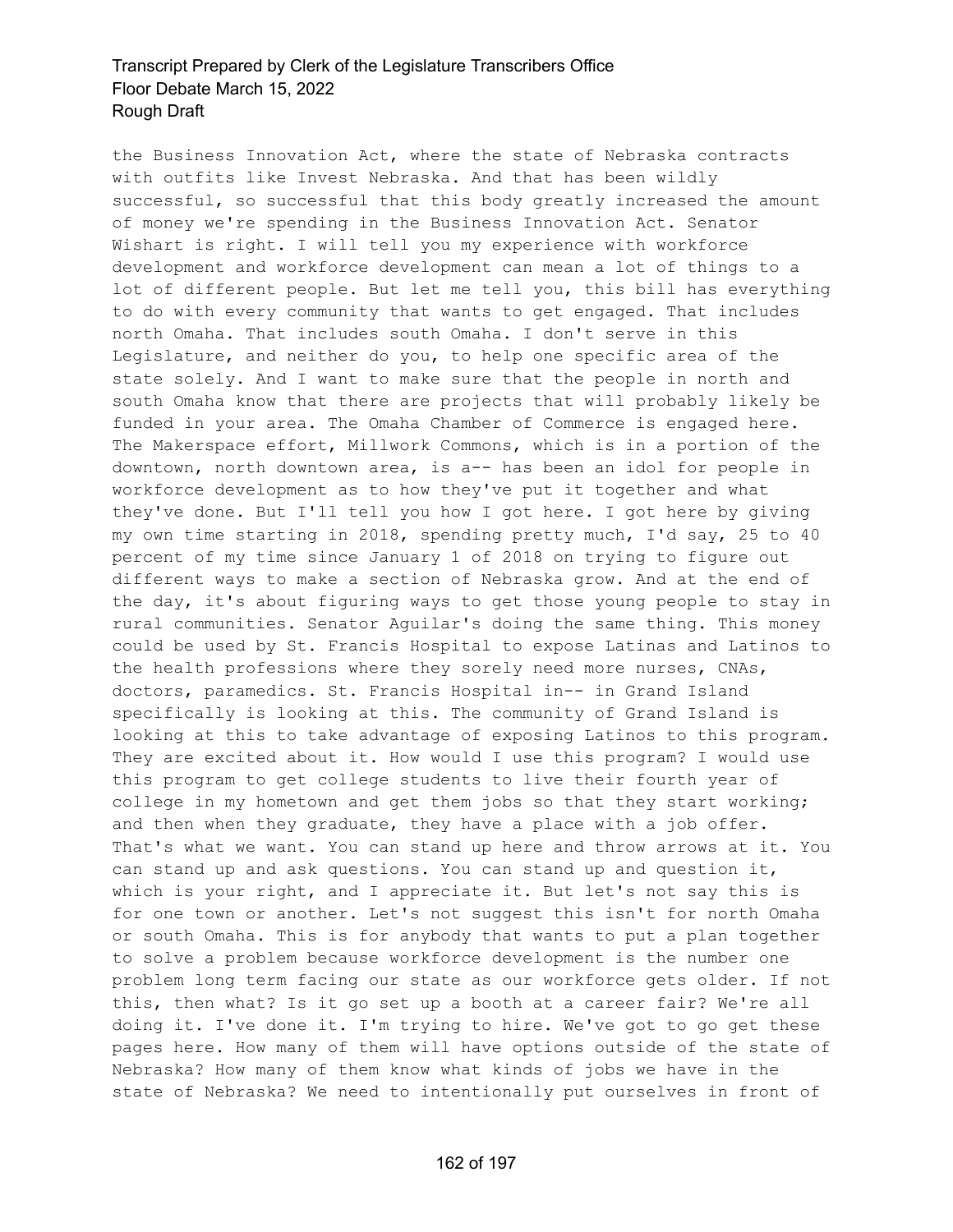them and say, oh, by the way, did you know Nelnet has this opportunity? Or by the way, did you know this business in north Omaha or south Omaha has this opportunity? As someone who runs a broadcasting company, I will tell you, I am really trying to find Spanish speaking announcers and salespeople and production assistants, people that understand the language. Do you know how many of them are in broadcasting programs? Almost zero. So what do we have to do? We have to figure out a way to expose them to the business, to help them get an education, and--

**WILLIAMS:** One minute.

**FLOOD:** --give them a job to try it out, to see if we spark something inside of somebody that says, I can do this and I can see something else. Do you know how many young people in Schuyler think this is an option for them? Do you know what the two biggest jobs are for kids in Schuyler? Meat cutting, yes, meat cutting and teachers because those are the only two professions they intersect with. So if you want that to be the only options for the kids at Schuyler Central or Schuyler Central, that's fine. But this program steps in the between that student and the rest of the world and says, how about this? How about business finance? How about this in sales? That's what this does. So let's have a conversation about it. Thank you, Mr. President.

**WILLIAMS:** Thank you, Senator Flood. Senator Kolterman, you're recognized.

**KOLTERMAN:** Thank you, Mr. President. Boy, that's a tough act to follow. But I concur 100 percent with Senator Flood. I support LB1012 and AM2000, and I'm going to vote against AM2382 unless it gets pulled. I decided to talk on this. I don't talk a lot on the mike, but I talk-- I wanted to talk on this because it does affect our future. In Seward, Nebraska, in my district, the 24th District, we have Concordia University, we have York College in York, we have Southeast-- Southeast Community College in Lincoln and Milford. All of those institutions use these internships and they promote them. They gladly promote them. And you know why? Because it keeps-- it keeps the young people here. It's a great way to work. But not only the-- the institutions that are helping train these kids, but also in my area we've got some of the best seed corn companies in the world. We have Syngenta, we have Bayer, we have Corteva. Those are all huge companies. They hire these kids during the summers with the idea that, hey, if they're-- if they're in agriculture, we're going to keep them in agriculture. We're going to keep them in our state. That's what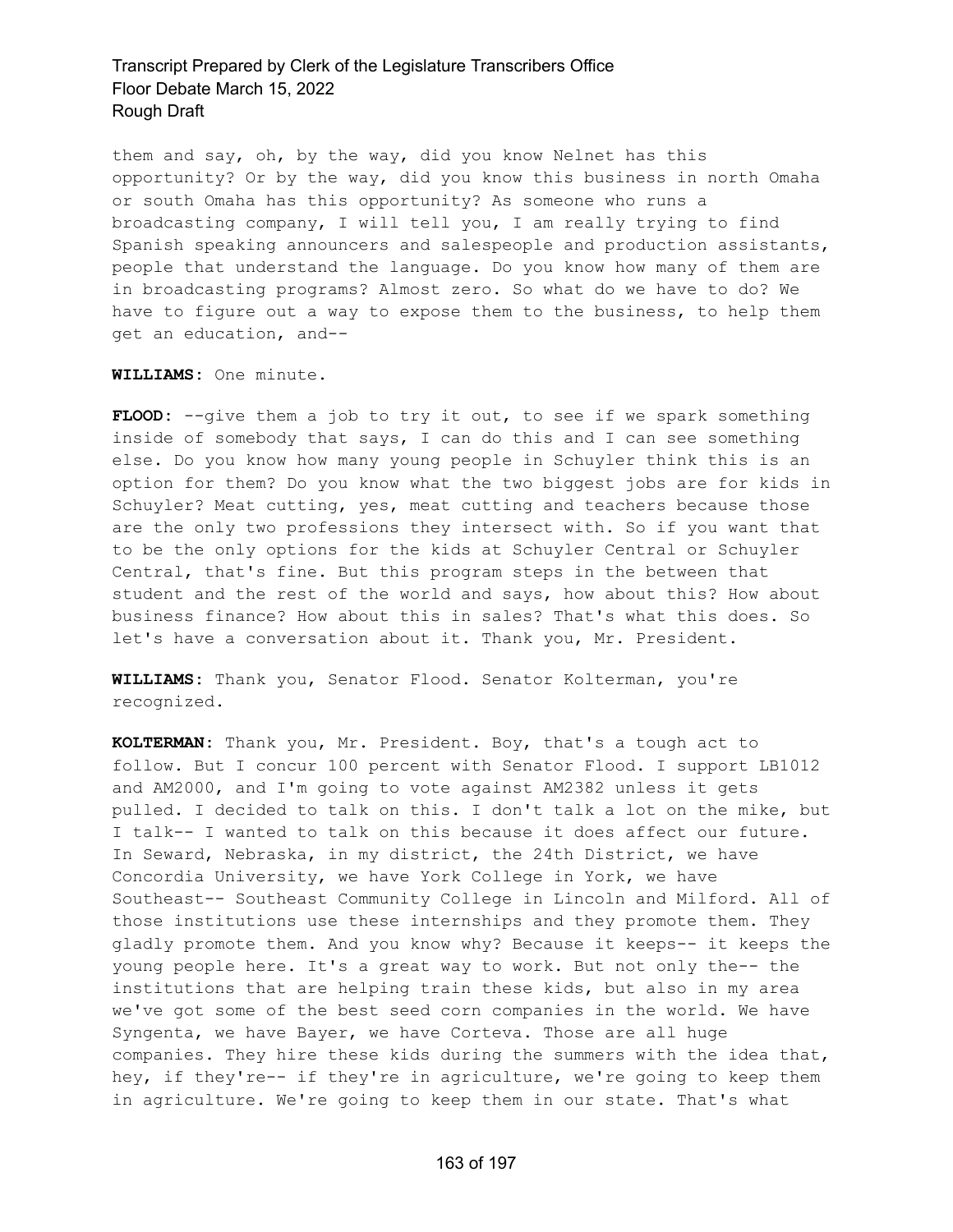this is all about. Because if they're here and they're working, who knows, they might find their-- their future spouse. That will keep them here. Finally, I'd just like to tell you a little story about what happened to me last week. I had a-- I had an intern that came into my office that was working for one of my local paper. She's actually a sophomore at the University of Nebraska here in Lincoln, and she wanted to interview me. And I said, well, how did you get here? And she said, well, I lived in Kansas. I came back here. I'm living in Lincoln, Nebraska, but I saw this advertisement in Seward from a job fair. I took this job and she said, I'm loving it. Now she's at UNL. She works in Seward part time. She doesn't have to go to Seward because of technology. She's getting paid. She's going to the University of Nebraska. She's getting a degree. And I said, well, I would just encourage you to stay in Nebraska when you graduate. She said, I really like what we have in Nebraska. And so I just think it's important that we continue to enhance these products. This is-- this is a great program. It's doing wonders for our state. If it wasn't working, we probably wouldn't have brought this bill back. But it's got a-- it's got a success story behind it. We need to continue to support it. And I would encourage you to vote against AM2382. And let's-- let's advance this aspect of the bill too. Thank you.

**WILLIAMS:** Thank you, Senator Kolterman. Senator Hunt, you're recognized.

**HUNT:** Thank you, Mr. William-- or Mr. Williams-- Mr. President. Either works depending on where you are. I wanted to pipe up and talk about InternNE as well. My companies benefited from InternNE since 2013. We've taken advantage of it six or seven or eight times to hire college students in Omaha to come and work for me. And they've done things ranging from coding and technology development to marketing and online advertising. And-- but, you know, it was a great thing for my business, and it's always been a great thing for my business because it made it easier for me to pay them a competitive wage because my business got reimbursed for part of the money that we used to pay them. So in that way, as a small business owner, especially, it was a benefit that I was happy to be able to take advantage of. I found out about it from the Omaha Chamber of Commerce going to different trainings and events that they would have sharing resources for business owners. But one, I have a reality check for you, colleagues, too, about how the InternNE program works practically in Nebraska. Another problem-- a problem I had with it when I was using it was that my small company of, you know, 20 or fewer employees was competing with big companies like First National Bank and, you know, big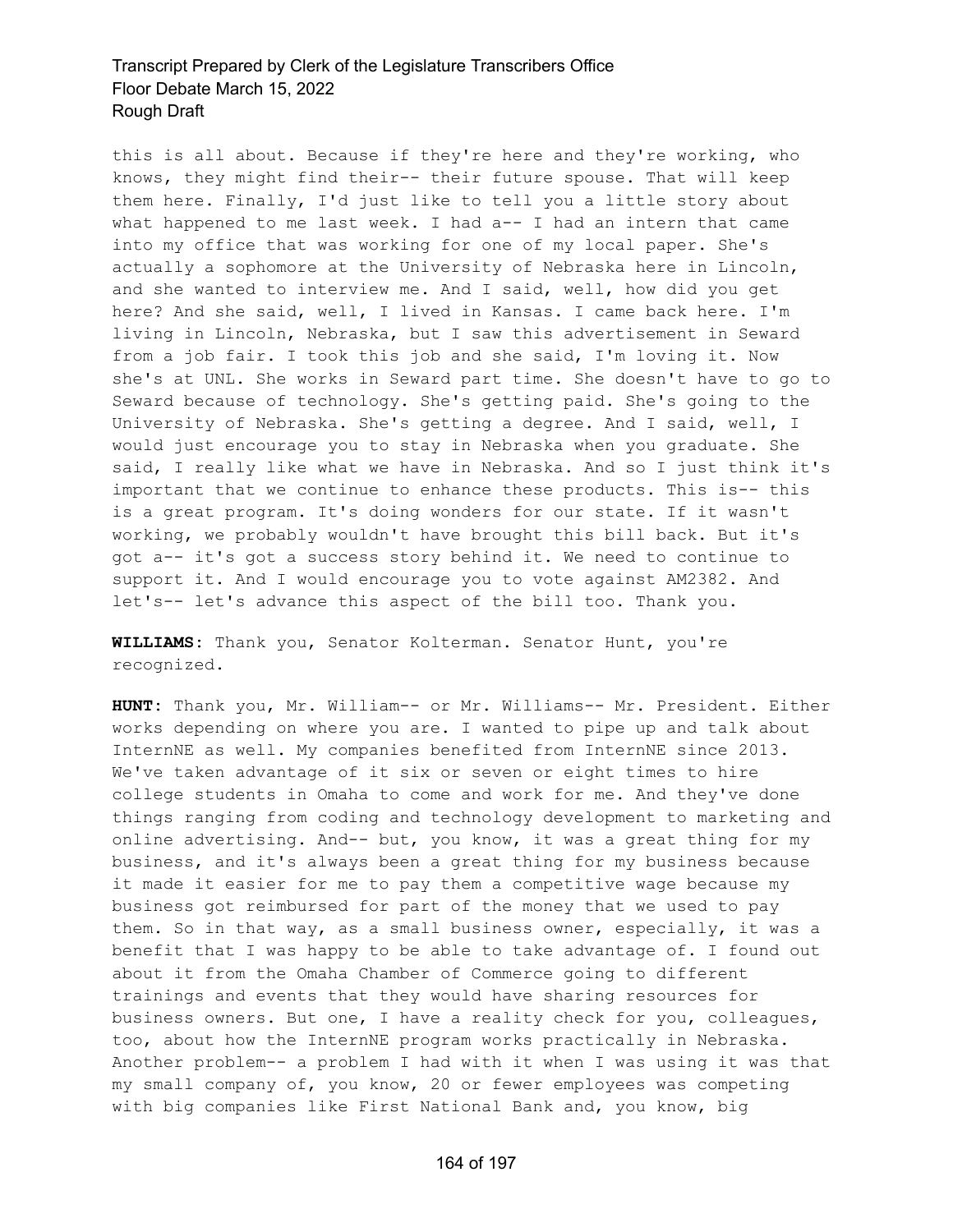companies like that in Omaha for these InternNE grant dollars where that grant money for the bigger companies wouldn't really go as far as it would for a smaller business like mine. But anyway, another problem that I had with it at the time was that it only applied to college students. And I think that there's something very classist and problematic about that because having a college degree definitely prepares you differently for the world. It doesn't guarantee that you're going to end up having a job. It just privileges one type of learning over another. And so I'm happy to see that the InternNE program has opened up to other types of nontraditional students, high school students. And I think that we need to continue to make these funds available to companies in a more expansive way and allow small businesses to hire the best person for the job, not necessarily a college student. That was a qualm that I had with it a while ago when we were using it. But colleagues, I want to reality check you because every single employee that I had, that-- that I hired because of the InternNE program and took advantage of those funds has left Nebraska, 100 percent of them. They live in Denver, Chicago, New York City, Los Angeles, Shreveport. And colleagues, I'm proud of them because I feel like I'm-- it's-- it's a testament to my success, and it makes me very proud to have been part of their story where they moved upward to something that was better for them to live in a place that was more aligned with their values, where they felt they could be more successful, and where they had more cultural opportunities as well. You can look at how the landscape of education is changing in Nebraska over the last 15 years. When I started using InternNE program, Omaha Code School was just about to graduate its first class of graduates. And this was a really important thing that started in 2014 in Omaha to train people how to code, and they would go on to have, you know, great careers as programmers and they did. It was an extremely, extremely successful program in Omaha. But guess what, colleagues? All the founders of that program and more than 75 percent of the graduates that I can think of off the top of my head,  $-$ 

#### **WILLIAMS:** One minute.

**HUNT:** --they've left Nebraska. They live in San Francisco, L.A., Portland, Seattle, Chicago. Incentives for businesses is not what keeps Nebraskans here. Research shows that, studies show that in Nebraska and in other states. And colleagues, my anecdotal experience of using InternNE as a business owner for eight or nine years shows that. It helped me as a business owner because it cut down on my expenses. There are other benefits that I would prefer to have as a business owner, such as a pool. I could pay in for paid leave for my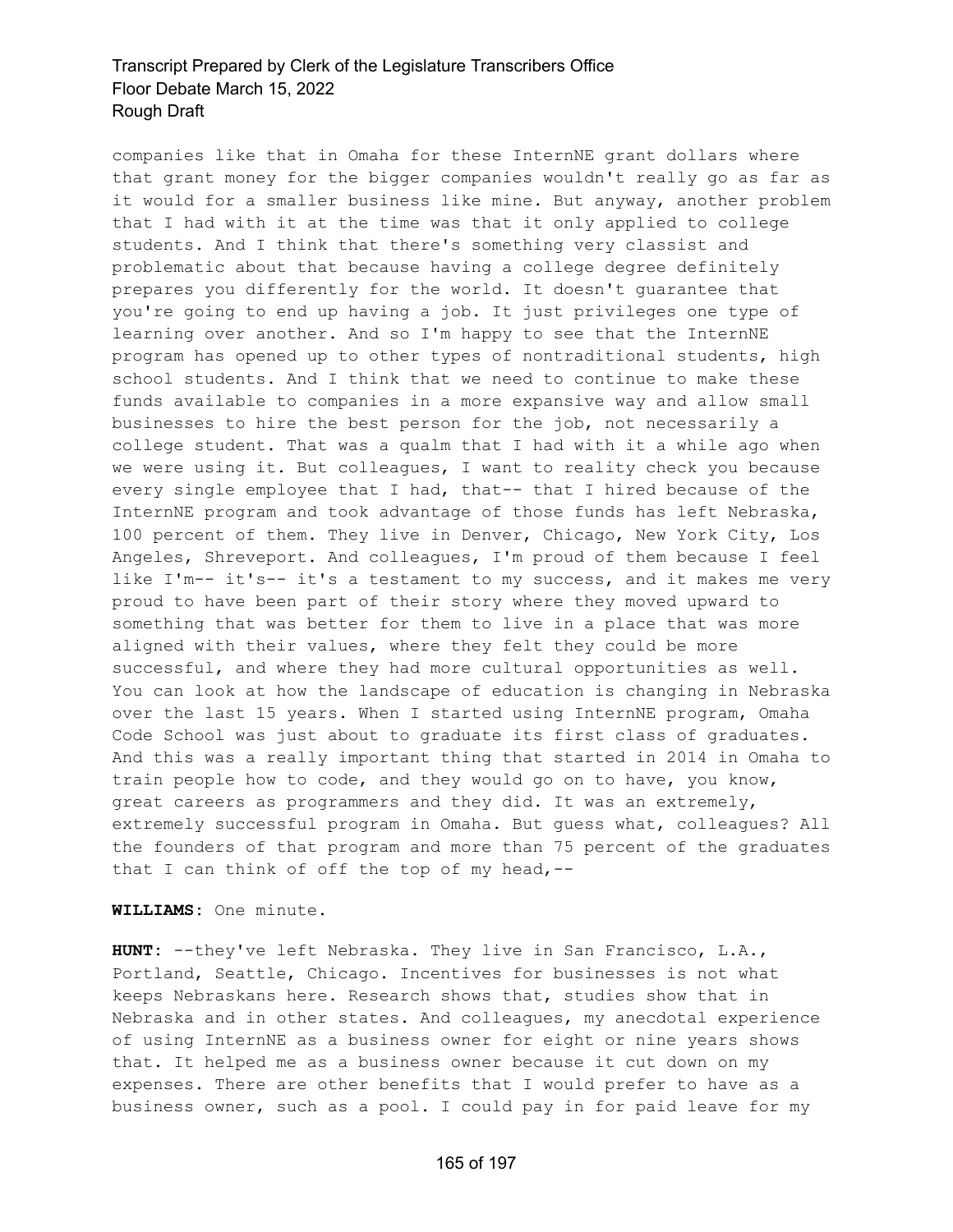employees, things like that that we've discussed and killed. But InternNE is not what keeps Nebraskans here. Everyone I've had that used it left. Thanks, Mr. President.

**WILLIAMS:** Thank you, Senator Hunt. Senator Aguilar, you're recognized.

**AGUILAR:** Thank you, Mr. President and members. First, I want to start off by thanking Senator Flood and Senator Wishart for their comments. Their comments pretty much did a good job of selling one of my bills I have coming up, 90-- LB902, the Career Scholarship program. And the whole purpose and the whole concept behind it, quite simply, is because employers have already tried everything Senator Wayne suggested. They worked at that. They've tried it. And we still have these young, bright minds in a brain drain situation, leaving the state of Nebraska. We've got to do something to stop that. We've got to be innovative. That's what Senator Flood's bill does. That's what my LB902 does. We're looking forward to getting this in action. We're going to put it in place in Grand Island and set a model for the rest of the state, north and south Omaha, if you will. Anybody that wants to take advantage of this program can do so and increase their workforce. Keep these bright minds here in Nebraska where they belong. We're looking forward to-- I'll also tell you a little bit about a program Senator Flood referred to, which is going to be a partnership between CHI Hospital in Grand Island and Grand Island Public Schools. The public school is going to take over the eighth floor of CHI. It's going to become a virtual classroom. Students will come there if they're going to choose to work in the health field. They will come there and go to school during the day, take their classes there, and eventually work there. They'll go on from there when they graduate, they'll go to one of the community college or a four-year university, whichever they choose, and then come back to Grand Island. We now have two hospitals that we need to fill. We have a terrible work healthcare shortage, as everybody does in the state. These are the kind of programs that's going to keep those kids here. We really need to get these things passed and get them into law and working in the great state of Nebraska. If Senator Flood would choose, he can have the rest of my time. Thank you, Mr. President.

**WILLIAMS:** Senator Flood, you're yielded 2:30 and you're also next in the queue.

**FLOOD:** Mr. President, I'll just go next to my time if that's OK. Thank you, Mr. President. I appreciate being recognized. I would reiterate here that what a lot of people in this state are working on, I think,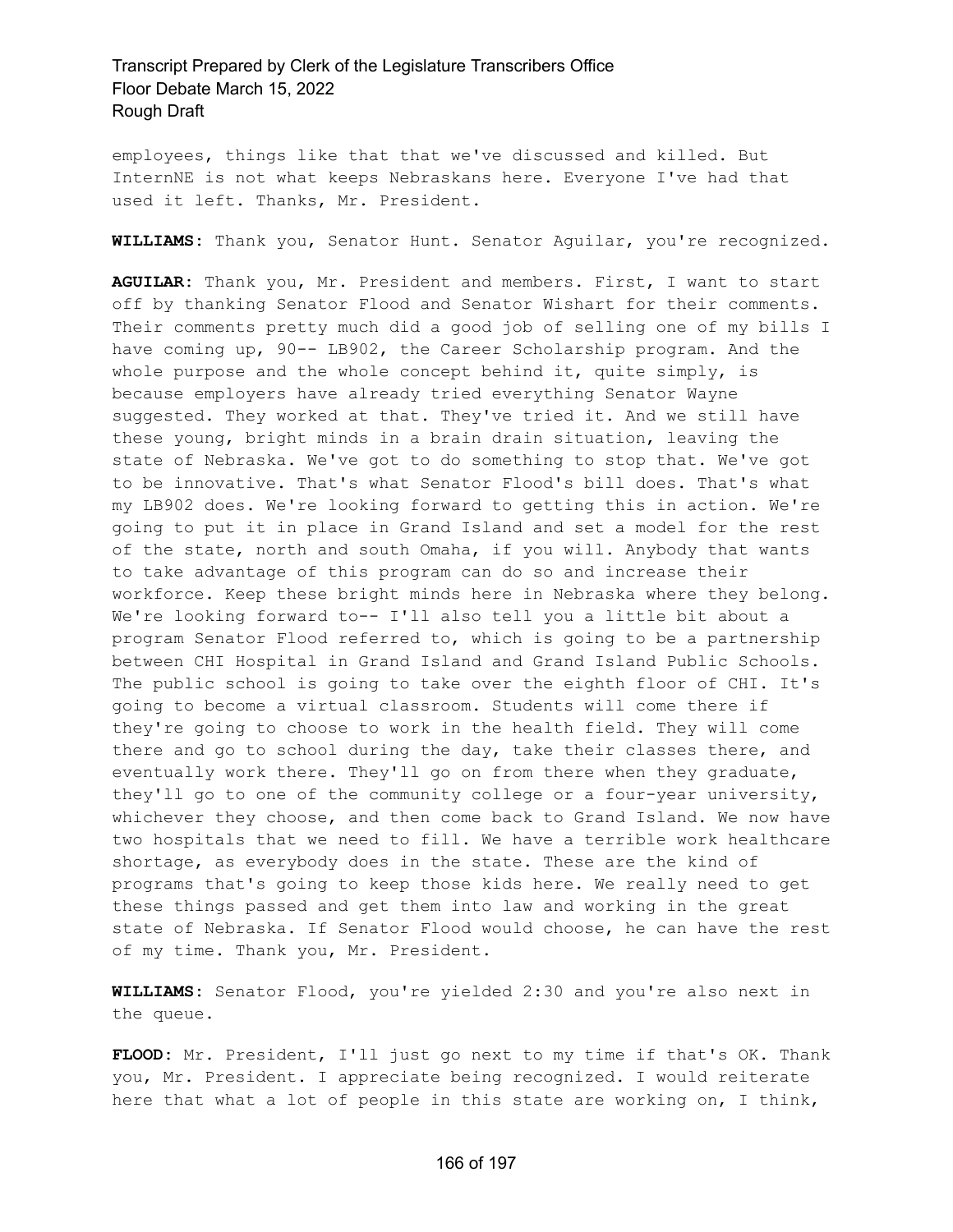is the same thing. What Senator Wayne and Senator McKinney want in their district is economic development. They want opportunities, jobs. And at every corner, as a member of the Revenue Committee, when these opportunities come across in the form of a bill and Senator McKinney presents what I think is very smart, he's talking about getting coding in our schools. Yes, I think that's great. I think that is something that needs to happen across the state and it will because of what he's doing. When Senator Wayne comes in and says, hey, we should spend some of this innovation funding on businesses that locate in north Omaha, my position is let's make sure that those people are living in north Omaha, that they're building their business in north Omaha and that that money is going to north Omaha. There's nothing specific in these bills today that-- that directs the money any certain place. And our problem is bigger than \$20 million. Our opportunity is way larger than that. And I do believe, I really believe that ultimately employers are going to get better employees when we increase our pay. The average wage in Norfolk, Madison County is \$20 an hour. In Platte County, it's \$22 an hour. And when I tell people in my district, I'll say the number one thing we can do for workforce is increase wage because it is the most attractive to a number, a majority of employees. They really look at-- they really look at that. And if we want to be aggressive, we have to. And I think you're seeing employers across this state increase the hourly wage. I haven't seen any data yet that confirms it, but I hear about nursing homes and so many other people doing this. Let me draw you a direct connect with-- this committee is doing in this budget with what the real-world implications are. Do you know how many nursing homes are going to close this year in Nebraska? More than you'd care to know about. I've had a call from the nursing- nursing homes in my area, and they basically have said at different times, I don't know if we'll be able to make payroll at the end of the month. The workforce shortage is hitting rural Nebraska, probably the same way it's hitting urban Nebraska, but we're losing infrastructure. It's happening in every community that has a nursing home, and we have students that have no idea they're interested in the medical field. We can get them a CNA their senior year in high school and we can introduce them to the patients that are working at the nursing home, and we can hopefully inspire a lifetime of healthcare professionalism from them. I don't think sometimes we realize how unaware of career opportunities high school students really are. And I don't know if you've ever tried to interact with different schools and getting in front of those students and introducing them to different businesses. The schools want to, but they oftentimes don't know where to start. There isn't that connection with business or there's not that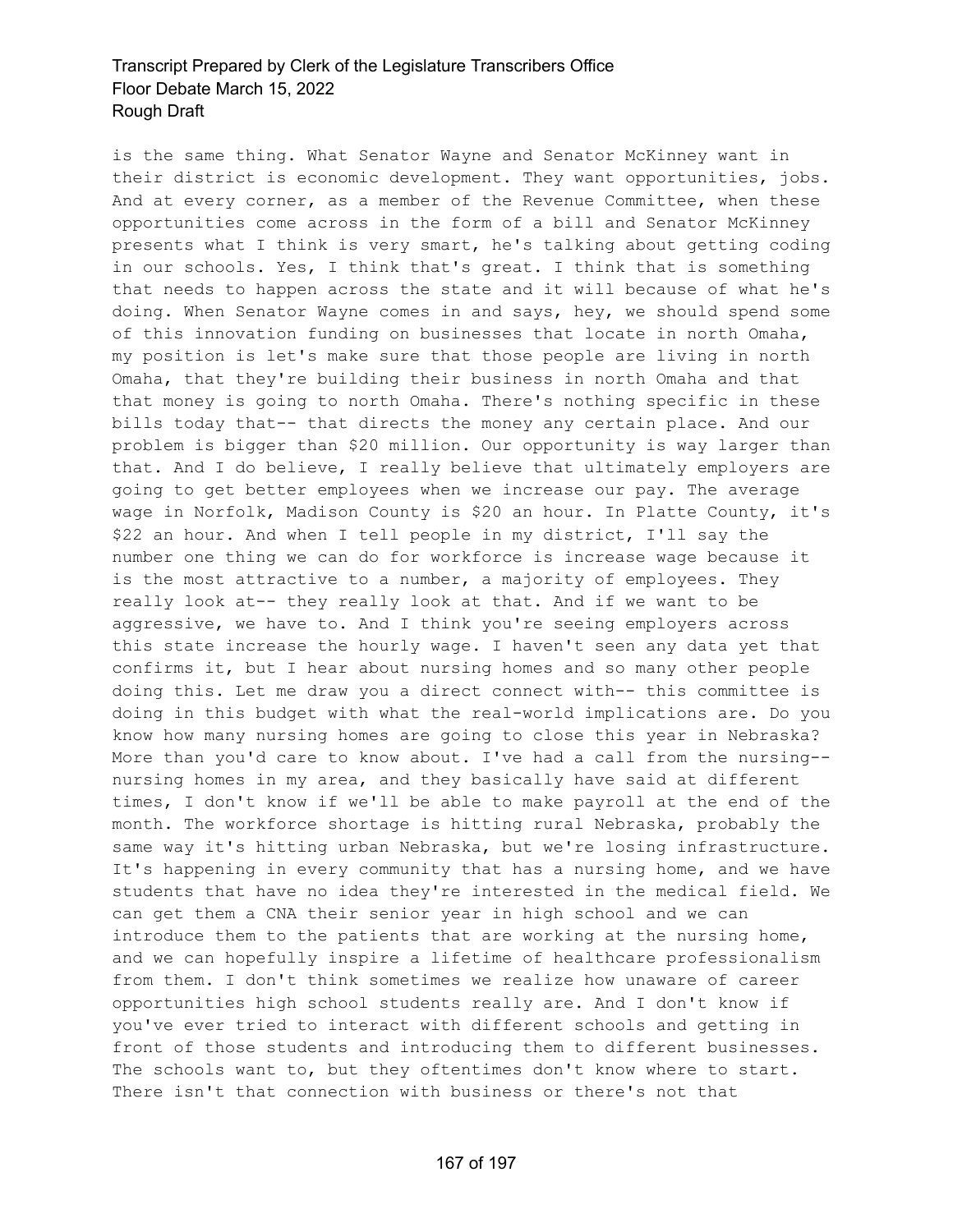connection with any kind of a program. And it's hard. We have the greatest resource in this state that isn't a natural resource like waters or rivers or the soil. It's the people. People in Battle Creek are some of the best people ever. Their children are going to go the biggest places. We have those same people in north Omaha and south Omaha and south Lincoln and north Lincoln, in Grand Island, in Sydney, in Kearney, in-- in Crawford.

#### **WILLIAMS:** One minute.

**FLOOD:** We have to connect them with jobs, and this is an effort, funded by the state, that complements private funding that connects the student with the opportunity. I think, in my personal opinion, we should focus less on athletic practices in the summer and more on getting jobs. I think kids should work. I started working at 15. It was the best thing that ever happened to me. I think it is the best thing that can happen to a lot of people. Get a job. We've got them. Put kids to work. Get them opportunities. Get some of the school athletic stuff out of the way and pay them, get them some money in their pocket so that they-- they appreciate that other people appreciate what they're doing and what they're bringing to the labor force. Thank you, Mr. President.

**WILLIAMS:** Thank you, Senator Flood. Senator Hunt, you're recognized.

**HUNT:** Thank you, Mr. President, and thank you, pages. I won't take up much time here. I want to just make the point really clear. I have worked so hard my whole adult life as a business owner in Nebraska, as a business leader in Nebraska. I've brought millions of dollars into this state as a small business owner without taking on any debt. I've created dozens of jobs for local people that kept money local in my neighborhood, and I've spent so much time trying to make Nebraska a place where young people want to live, where young people feel like they can have a future, but everything that we do in this body can't- it completely overwhelms everything that good people in all of our communities are trying to do to keep young people here. It doesn't matter how fun my office is or what, you know, nice perks and benefits we have when my coworkers know, my employees know that we have unprecedented discrimination in this state, when they could-- we could ban abortion this year and they wouldn't even be able to get reproductive healthcare, they wouldn't even be able to terminate a pregnancy before six weeks if they wanted to, when we have so many attacks on our teachers and in our schools in this community. Colleagues, none of that can trump anything that any business owner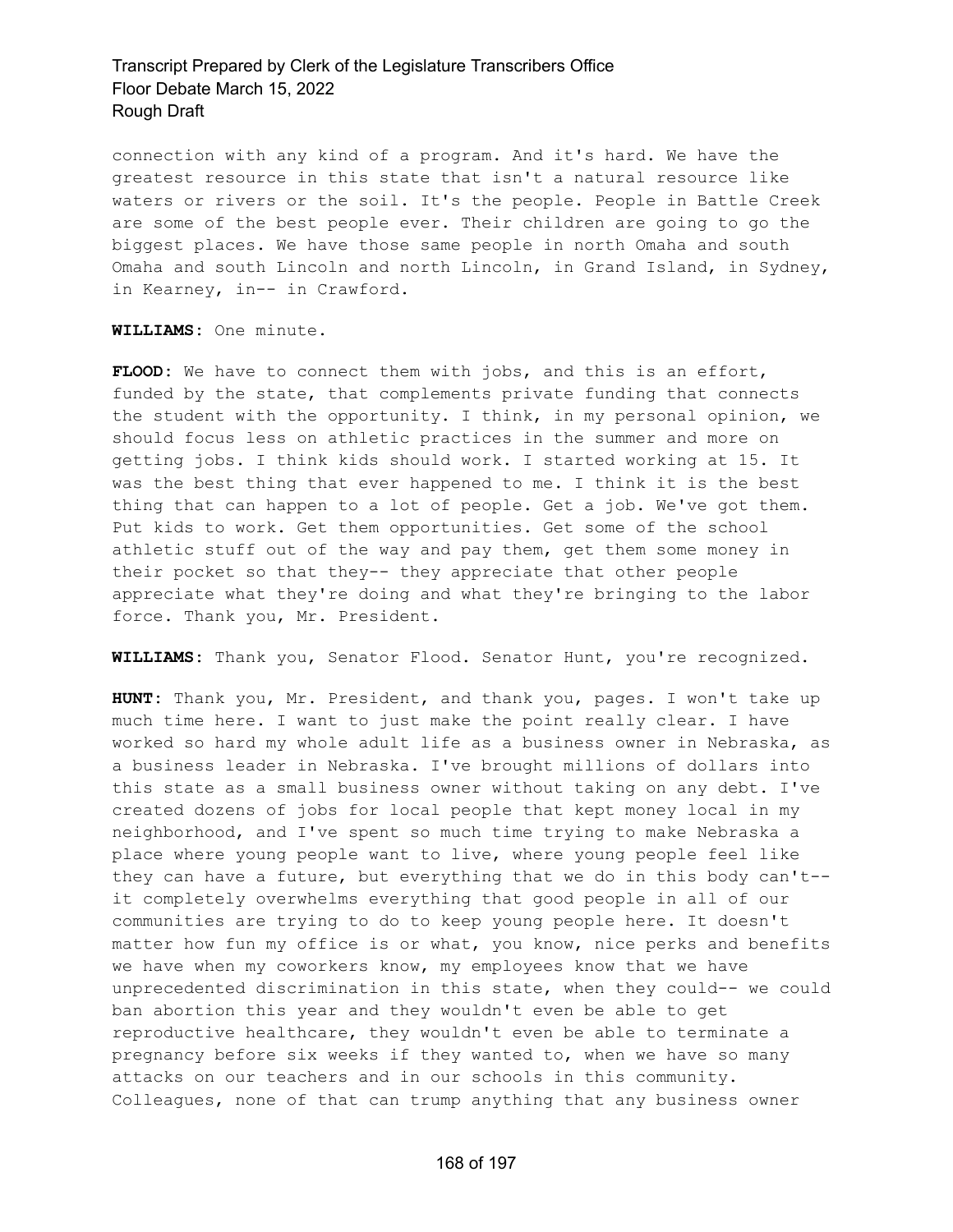can do to make this state a hospitable place for young workers. And trust me, I've tried it and I'm about to give up. I feel like you've gotta hit a wall and get to a place as a person where you say, I cannot drag this culture anywhere. People are making choices and that's out of my control. And I put in my 20-25 years to try to make this place better for the next generation and it didn't work and I've got to move on, and maybe I'll be the next person going to Portland or Denver or San Francisco or Chicago, Des Moines. Can you imagine moving to Des Moines because it's more progressive than Nebraska? That's the level that we're getting to. So, colleagues, please, there are business incentives that are nice. Yay, go us! We helped kids. But don't get it twisted and don't be patting yourselves on the back so much thinking that you've really done something for kids when the kids are looking at the work that we do in here every day and going, I can't wait to get out of here. Thank you, Mr. President.

**WILLIAMS:** Thank you, Senator Hunt. Senator Machaela Cavanaugh, you're recognized.

**M. CAVANAUGH:** Thank you, Mr. President. Good evening, colleagues. OK, so I've been listening to the debate about Senator Wayne's amendment and the internship programs and-- and I've been listening to what Senator Hunt had said about-- I don't-- I'm going to paraphrase here, but about it being for university-educated people, and that's eliminating an entire entity of our workforce. And I appreciate the job development and the pipeline that others are trying to create here. But Senator Hunt's point really sticks with me because we've been talking about how we don't have a workforce in this state. We don't have a workforce. We don't have a workforce. And starting at college is too late, and there are so many people who don't go to college and we should be starting with that workforce. And I know that there's a bill, because I followed it, and it was LB1085, that created a high school pipeline where you do engage in activities like the healthcare industry or future leaders or Future Farmers of America. And I would like to see something more comprehensive. If we're going to be building our workforce, I would-- personally would like to see it be more targeted and broader. And I believe that this is Senator Pansing Brooks's bill, and clearly she understands the need for building our-- our workforce right at the right age where young people are just starting to try different industries out, try different jobs out, and learning who they are, and this is a great opportunity to start building that workforce. And also, if we were to use Pansing-- Senator Pansing Brooks's bill as a model, I think we would also eventually see a correlation in a decrease in the school-to-prison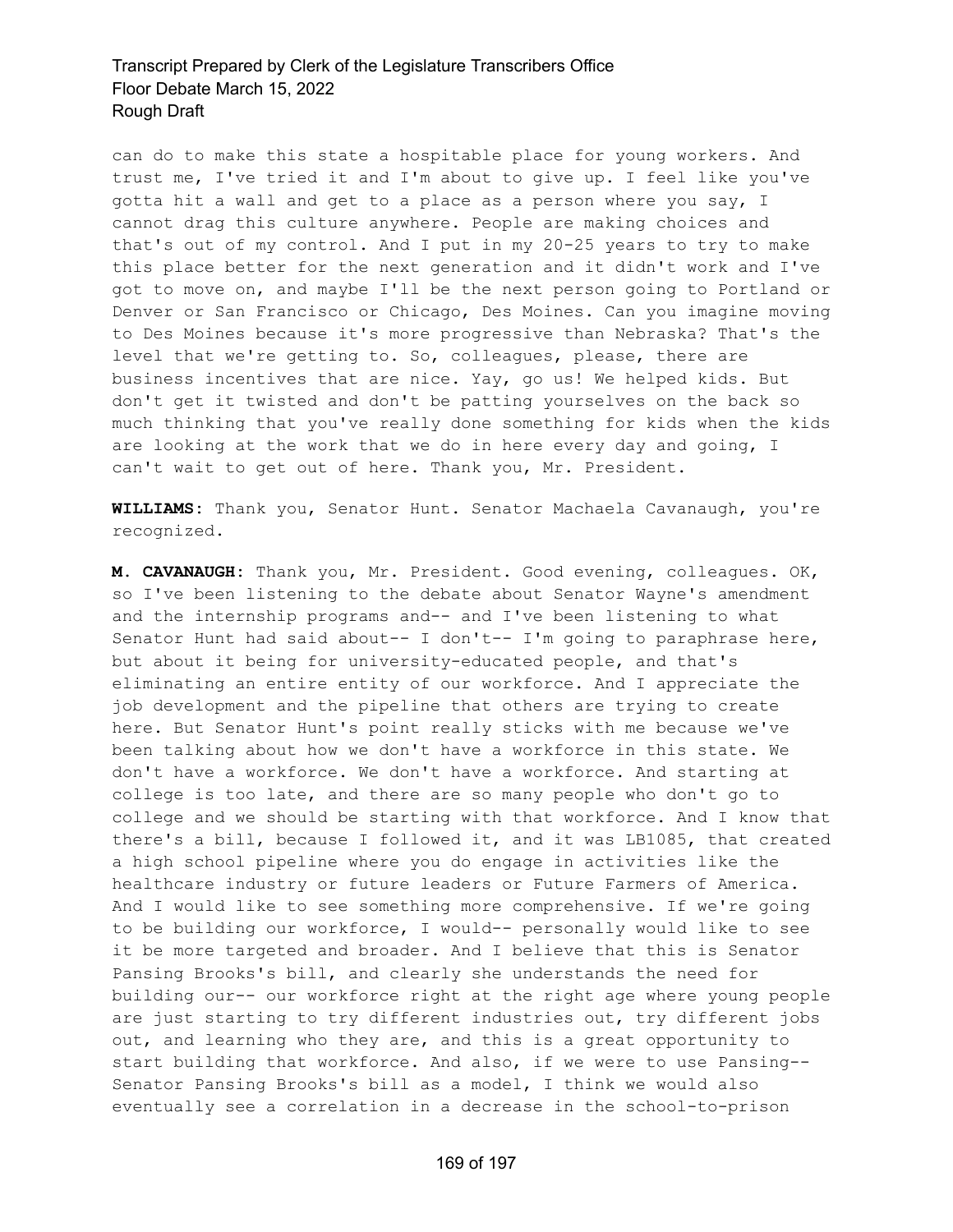pipeline, which would save the state even more money, so I'm not entirely opposed to sections-- Section 15, I believe it is, lines 14 through 16 on-- on page 14. I'm not opposed to it, but I do think that there's more that we could be doing, and I am opposed to those that are of a lower economic status or ability are always getting put on the back burner in Nebraska and in this Legislature. So I hope that we can come to some agreement where we can be more innovative at a younger age. Thank you.

**WILLIAMS:** Thank you, Senator Cavanaugh. Senator Pansing Brooks, you're recognized.

**PANSING BROOKS:** Thank you, Mr. President. I'm rising-- this has been a long day of a lot of discussion, a lot of different, interesting ideas. Senator Cavanaugh is correct. I did have a bill that I was- had been very excited about. It's an ARPA bill, LB1085. That bill, the goal of the bill was to work on the school-to-workforce pipeline. Every effort that I've made in the past, that others have made in the past, all look at the end of the pipeline. They're looking at how to keep them once they're in college or once-- once they're-- try to attract them back to the state. In fact, I've had a veterans bill that tried to keep-- that has set up a program where the veterans can learn about jobs available here and also then have opportunities to stay here, rather than having those veterans at-- at SAC move on to another state. So those are areas that I've been very concerned about. Of course, all the LGBTQ-plus work is about workforce development, keeping our kids in our state; all the work about juvenile justice and not over-arresting our kids has about-- been about keeping our kids employable and in our state. So I'm-- I'm slightly aggravated that- that that bill was not in the proposal that's coming out on the ARPA funds. And I know we have a lot of other things, but my bill looks at the fact that we-- we want to look at the beginning and have-- have programs like FFA and DECA, and I've been so excited about this bill. It-- it also has HOSA, which is for the healthcare workers. These are opportunities for our kids to get into the businesses and get connected with professionals in the businesses across our state, the ag kids to get into those ag programs and get connected and stay here and see opportunity and have connections to be able to grow. But, no, that's really not important enough. It-- it wasn't a very important bill. I only got two votes, just so you all know, two. And it's the one bill that deals with our kids in high school, working to promote them and bring them into this state, keep them here, get them educated, get them connected in the professions that they're looking at. It includes rising educators, so it would include teachers. It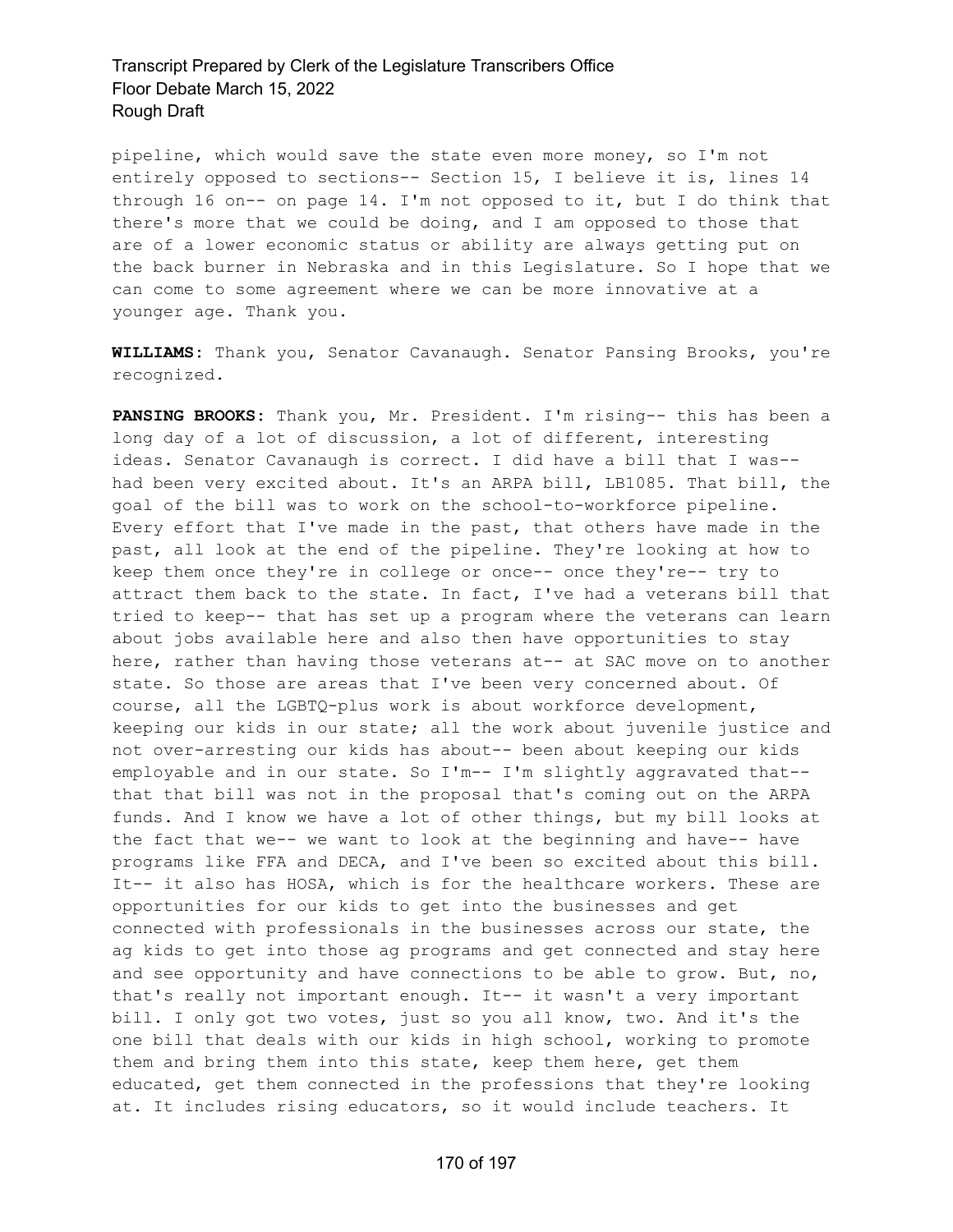includes the HOSA, which includes healthcare people. I know I'm sounding aggravated, but I am aggravated about that. I think it's a- a bill that was totally overlooked. And I'm frustrated because, after all the time I've spent trying to keep kids able to be in the workforce, fighting against them being over-arrested, all that work for eight years, and now we have a bill that has the opportunity to give kids access to the school-to-workforce pipeline and, nope, we're not interested, much more important to work on the end of the whole program, much more important to be sure to let-- to-- and, yes, it is important to-- to encourage people to move here and to encourage them to stay. But it's also important to show opportunity and hope and give people the chance, give these kids a chance to see how fabulous our state is, how we can work and give them a job that's valuable and they can get paid.

**WILLIAMS:** One minute.

**PANSING BROOKS:** So I am slightly aggravated. I appreciate the fact that the Appropriations Committee has worked their tail off. I wish they had discussed each of the bills. I know that they had a lot, but we have a lot in Education and in Judiciary, and we discuss and meet on those bills, so-- es-- especially the ones that come out to the floor, so-- and bills that people ask us to discuss. So that's a decision that everybody made in Appropriations. I'm-- I'm grateful for Senator Stinner and-- and the work he does. He is an amazing person and I don't wish I were doing what he's doing. But there is a significant bill that will help our kids to stay here on the front end, but it's just been thrown into the mess of everything else that's forgotten this year. Thank you, Mr. President.

**WILLIAMS:** Thank you, Senator Pansing Brooks. Senator Wishart, you're recognized.

**WISHART:** Thank you. I wanted to rise as one-- as one of two that supported Senator Pansing-- Patty Pansing Brooks's ARPA request. Colleagues, if you had had a chance to be in the hearing, it was one of the best hearings that we had in front of Appropriations when it comes to ARPA, in my mind, because she had the majority of the testifiers is young people who are involved in these career technical clubs. In particular, I think it was DECA and some students that came from a Lincoln public school that are involved in DECA, who came and spoke to us and it was incredible. They-- the optimism that they have for their future makes me optimistic about our future. And so, yes, I would have loved to see Senator Pansing Brooks's bill make it through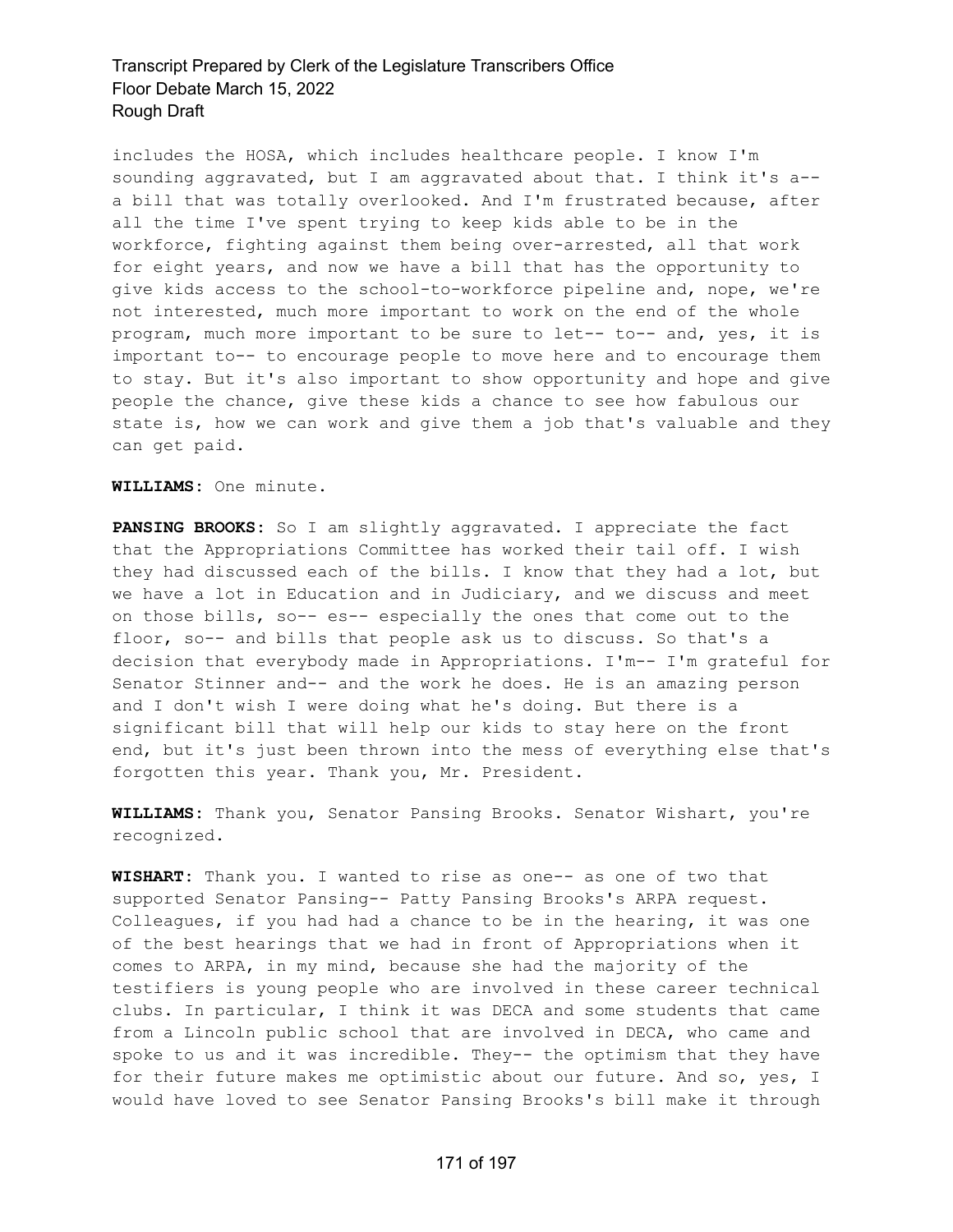ARPA. I think this is something that merits further discussion, regardless of ARPA, in terms of a program where we're one-- I believe we're the only in the country that doesn't put any skin in the game in terms of the state appropriating money towards these types of clubs. So again, the ARPA decision was tough. We had a very short turnaround in deadline for us to get through it all, and so we used a scoring system and unfortunately that means that not every piece of legislation, not even close to every piece of legislation that I would have liked to see through, come through ARPA, made it through. And Senator Pansing Brooks's bill was one of those. Thank you.

**WILLIAMS:** Thank you, Senator Wishart. Senator Wayne, you're recognized to close on AM2382.

**WAYNE:** Thank you, Mr. President. Colleagues, I just want to remind everybody what the amendment actually does. It was simply to mimic the language below, on line 27 through 30 to line 14 through 16. Many people think reasonable minds can differ, that they think they can be read together, so about 45-- 47 minutes ago I said I was going to withdraw this motion, but people got a little into the conversation. So let me just respond to Senator Flood very quickly. Here's the answer, Senator Flood. A nonprofit can meet students where they are. That's the reason why you got your bill. A nonprofit, who knows the community, can meet students where they are, because oftentimes employers are in the community but don't necessarily know the community. I support the bill, but we gotta question it when we talk about \$20 million. With that, I'll withdraw my motion, AM-- or my amendment, AM2382.

**WILLIAMS:** Your amendment is withdrawn. Mr. Clerk.

**CLERK:** Mr. President, I have a priority motion. Senator Wayne would move to recommit LB1012.

**WILLIAMS:** Senator Wayne, you're recognized to open on your motion to recommit.

**WAYNE:** Call of the house.

**WILLIAMS:** Members, there's been a request to place a house under call. The question is, shall the house go under call? All those in favor vote aye; those opposed vote nay. Record, Mr. Clerk.

**CLERK:** 26 ayes, 3 nays to place the house under call.

#### 172 of 197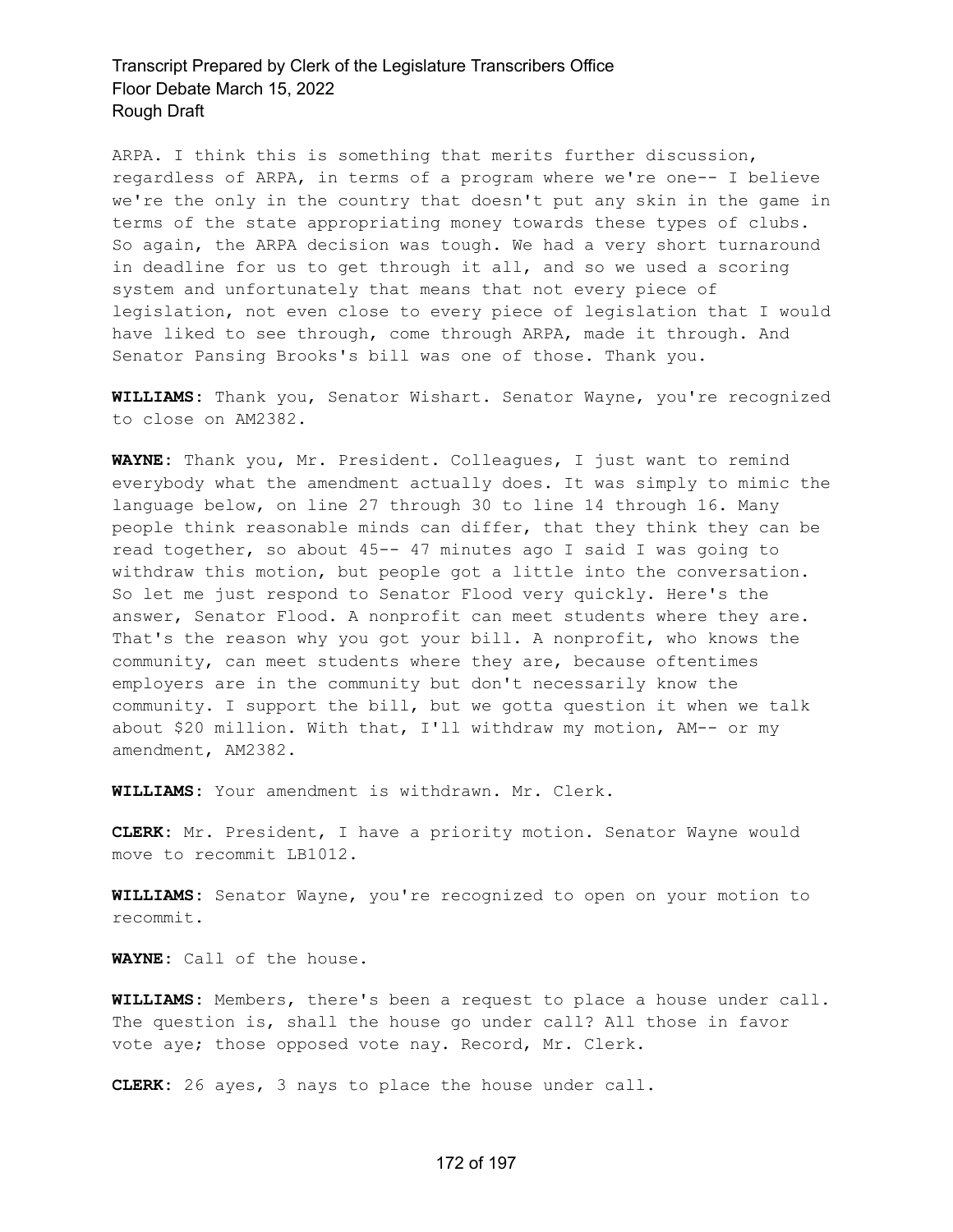**WILLIAMS:** The house is under call. Senators, please record your presence. Those unexcused senators outside the Chamber, please return to the Chamber and record your presence. All unauthorized personnel please leave the floor. The house is under call. Senator Wayne, you're recognized to go ahead.

**WAYNE:** Thank you, Mr. President. Colleagues, there's a reason why I called the house, because Senator Stinner is going to call the house right after me because we'll do a cloture vote here right after I get done speaking, so I just decided to call it a little bit early. I know we were originally going to go to 6:52. We went back and looked at the time and it's going to be about 6:45, so just shutting off one minute or two won't-- won't hurt anybody, I think, here. So, colleagues, here's where we're at. There's going to be a cloture vote. I am asking you to be present, not voting. I think the Appropriations Committee has done a tremendous job of going through the budget. However, I feel the appropriation in this recommendations for the cash transfers overall leave out a significant portion of the community that I represent. Now it isn't that I don't think things should go in other places. I think there should be. But in order for us to see the entire puzzle, we should know what that puzzle looks like before we start making it. So after here, we're going to have two more budget bills. I will not lead the filibuster and quiet is kept. I don't think I led today's filibuster. I think you all led it yourselves. But the point is, is we're moving and I get that, but until we see the overall package, the budget starting today on the board spends over \$368-- \$68 million-- \$383.5 million on water and trails. I can't in good conscience vote for a budget that does not have dollars for the community that I represent, basic economic development when we talk about cash transfers of over \$513 million. So that's where we're basically at. I know that there's probably going to be a 46, maybe 43 to just a couple of us present and not voting. But here's what I will tell you. If you say you care about north Omaha and you want to change north Omaha, I can't wait until we make changes potentially on the next budget or the next bill. We are voting on the bill in front of us, and the bill in front of us is setting up cash transfers that completely leaves out one of the most hardest-hit areas from not just the pandemic, but for the last 50 years. There's very few census tracts that are harder hit than Senator McKinney's and I's census tracts. And when we have an extra \$513 million, not to appropriate anything to change that community sends the message that Nebraska is not for everyone, and I hope this body will reverse that message by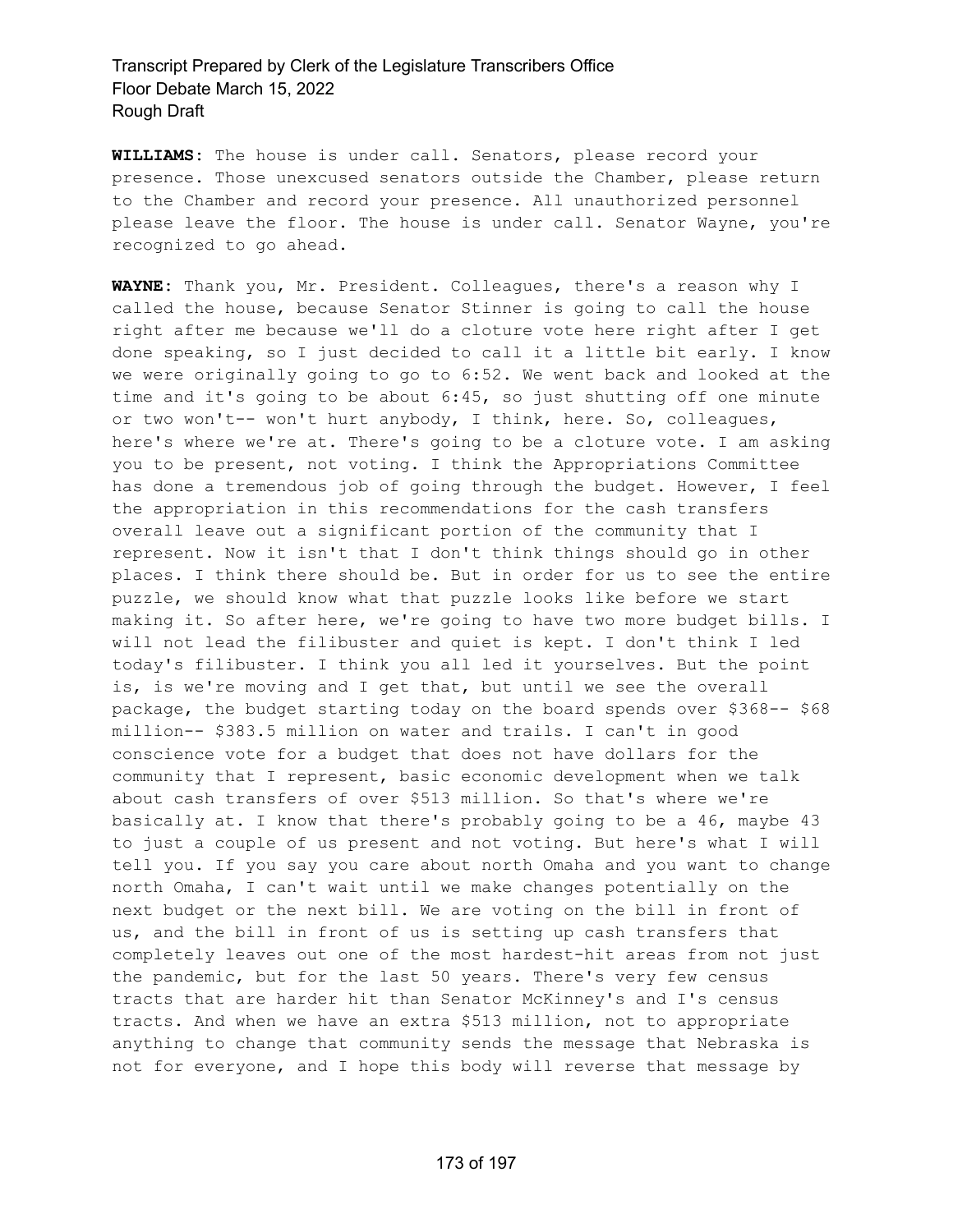simply saying, let's go back to the drawing board and be present, not voting. With that, I'll withdraw my motion to recommit, 158.

**WILLIAMS:** Motion to recommit is withdrawn. Mr. Clerk, you have a motion on the desk?

**CLERK:** I do, Mr. President. I do. Senator Stinner would move to invoke cloture pursuant to Rule 7, Section 10.

**WILLIAMS:** It is the ruling of the Chair that there has been a full and fair debate afforded to LB1012. Senator Stinner, for what purpose do you rise?

**STINNER:** I would like a-- I would like to continue the call to the house as well as roll call in reverse order, please.

**WILLIAMS:** We are under call. All senators are now present. The motion is to invoke cloture. Please call the roll in reverse order.

**CLERK:** Senator Wishart voting yes. Senator Williams voting yes. Senator Wayne not voting. Senator Walz voting yes. Senator Vargas voting yes. Senator Stinner voting yes. Senator Slama voting yes. Senator Sanders voting yes. Senator Pansing Brooks voting yes. Senator Pahls. Senator Murman voting yes. Senator Moser voting no. Senator Morfeld voting yes. Senator McKinney not voting. Senator McDonnell voting yes. Senator McCollister voting yes. Senator Lowe voting yes. Senator Linehan not voting. Senator Lindstrom voting yes. Senator Lathrop voting yes. Senator Kolterman voting yes. Senator Jacobson voting yes. Senator Hunt not voting. Senator Hughes voting yes. Senator Hilkemann voting yes. Senator Hilgers voting yes. Senator Matt Hansen not voting. Senator Ben Hansen voting yes. Senator Halloran voting yes. Senator Gragert voting yes. Senator Geist voting yes. Senator Friesen not voting. Senator Flood voting yes. Senator Erdman voting yes. Senator Dorn voting yes. Senator DeBoer voting yes. Senator Day not voting. Senator Clements voting yes. Senator Machaela Cavanaugh not voting. Senator John Cavanaugh not voting. Senator Briese voting yes. Senator Brewer voting yes. Senator Brandt voting yes. Senator Bostelman voting yes. Senator Bostar voting yes. Senator Blood voting yes. Senator Arch voting yes. Senator Albrecht voting yes. Senator Aguilar voting yes. 38 ayes, 1 nay, Mr. President, to invoke cloture.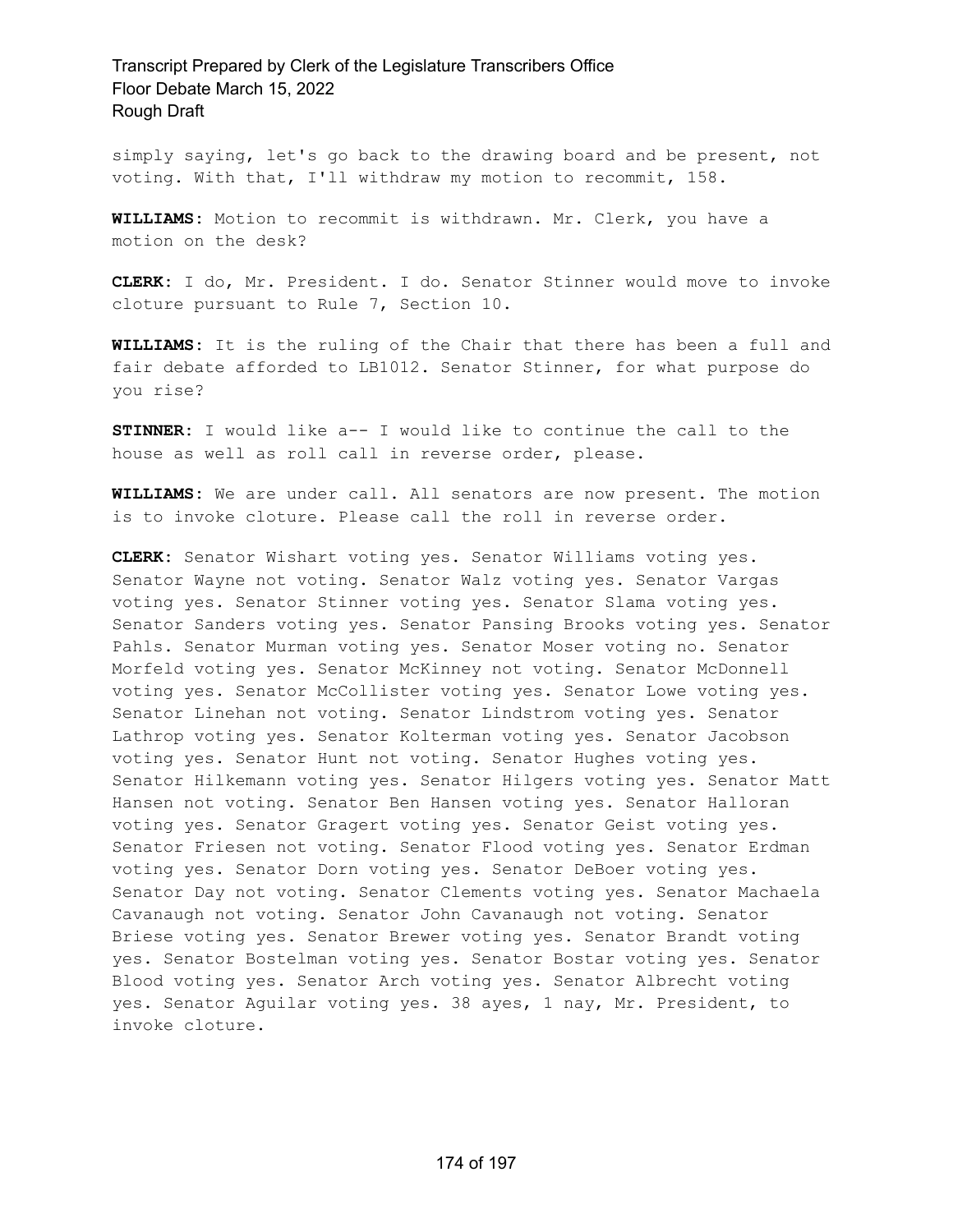**WILLIAMS:** The motion to invoke cloture is adopted. Members, the next vote is on the adoption of AM2000. All those in favor vote aye; those opposed vote nay. Have all voted? Record, Mr. Clerk.

**CLERK:** 41 ayes, 2 nays, Mr. President, on the adoption of committee amendments.

**WILLIAMS:** The amendment is adopted. Members, we will now vote on the advancement of LB1012 to E&R Initial. All those in favor vote aye; those opposed vote nay. Have all voted? Record, Mr. Clerk.

**CLERK:** 38 ayes, 2 nays, Mr. President, on the advancement of the bill.

**WILLIAMS:** The motion is adopted. LB1012 is advanced. Raise the call. Mr. Clerk, do you have any items?

**CLERK:** I do, before we proceed, Mr. President. Amendments to be printed: Senator Wayne to LB1013; Senator Matt Hansen, LB1013; Senator Wayne to LB1011; and Senator Friesen to LB1012. In addition, a new resolution, offered by Senator Jacobson; that resolution will be laid over. Mr. President, proceeding on, the next bill, LB1011, it's a bill introduced by the Speaker at the request of the Governor. It's a bill for an act relating to appropriations; it amends Laws 2021, LB380; it defines terms; it provides changes; and eliminates appropriations for the operation of state government. The bill was introduced on January 13 of this year, at that time referred to Appropriations, advanced to General File. There are committee amendments pending, Mr. President.

**WILLIAMS:** Thank you, Mr. Clerk. Senator Stinner, you're recognized to open on L-- LB1011.

**STINNER:** Thank you, Mr. President. Members of the Legislature, LB1011 happens to be the date of my birth, October 11, so maybe there is some good karma in this. We'll-- we'll find out. But LB1011, introduced by the Speaker at the request of the Governor as part of the Governor's 2022 midbiennium adjustments, budget adjustments recommended for 2021 and-- to 2023 biennium. The bill makes adjustments to appropriations andre-appropriations for the state operations, aid and construction programs and modifies intent language and earmarks accompanying appropriations approved by the One Hundred Seventh Legislature, First Session, for the current fiscal year ending June 30, 2022, and the next fiscal year ending June 30, 2023. This legislative bill contains an emergency clause, and I will add that, if you saw the preliminary budget, we basically adopted all of the recommendations from the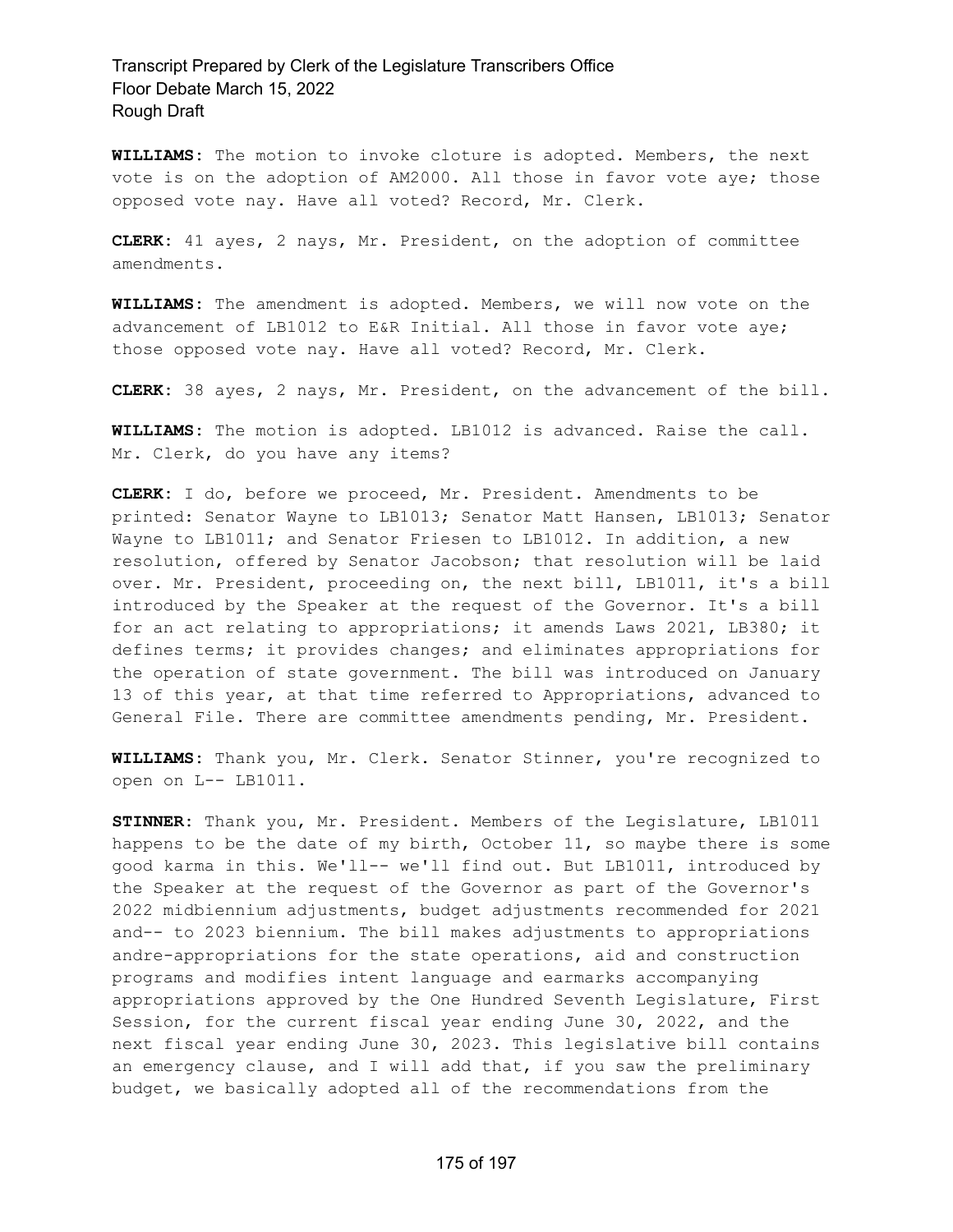Governor except for the Perkins Canal, which was a request for \$400 million. The crime lab we had some questions on, so we left that out, which was about 16, and Department of Education was a combination of- of-- of both General Funds, as well as federal funds. Obviously, you saw where we did add in the regular budget in, and you'll see it as- as we work that way. The Perkins Canal then became \$53.5 million. The crime lab was put into the construction budget, along with the Department of Education's request. With that, I would ask, Mr. President, request to move to the amendment.

**ARCH:** Please proceed.

**STINNER:** Thank you very much, Mr. President. The committee amendment, AM1999, becomes the bill. The amendment contains the Appropriations Committee recommendations for new adj-- new and adjustments to existing appropriations and reappropriations for state operations, aid, and construction programs, provides certain transfers, and modifies intent language and earmarks accompanying appropriations approved by the One Hundred Seventh Legislature, First Session, for the current fiscal year, June 30, 2022, and the next fiscal year ending June 30, 2023. Details of the committee's recommendations can be found in our midbiennium budget adjustment book that we passed out and have briefed everyone on. Please refer to the various pages that I'll try to identify. If you could go actually to page 4-- or page 3, excuse me, you will see most-- the General Fund budget changes. These were the only change that this committee made over and above what the Governor has done as it relates to this budget. The only change we made was for provider rates. You could see \$94,620,000 with an offset, obviously, of \$39,590,000. The net effect on General Funds then was about \$55 million. The rest are recommendations actually by the Governor. They're salary changes that were negotiated during the fall of last year. You can see the impact of that is \$62,473,000. Homestead exemption is being adjusted up \$7.9 million for the current biennium- part of the biennium, and 11.7 for the second part of the biennium, for a total of \$19.6 million. Other adjustments can be looked at in- in various sections. There is transfers also that you can look at. These are all transfers that were recommended in the preliminary. It's on page 22. There has been a change just in the Perkins Canal, a transfer. So anyhow, you can refer to that. I know it's getting late, so I'm going to try to be as brief as I can with the comments that I make. This budget actually came out of committee 7-2. With that, I would ask for your green vote. Thank you.

**ARCH:** Thank you, Senator. Mr. Clerk.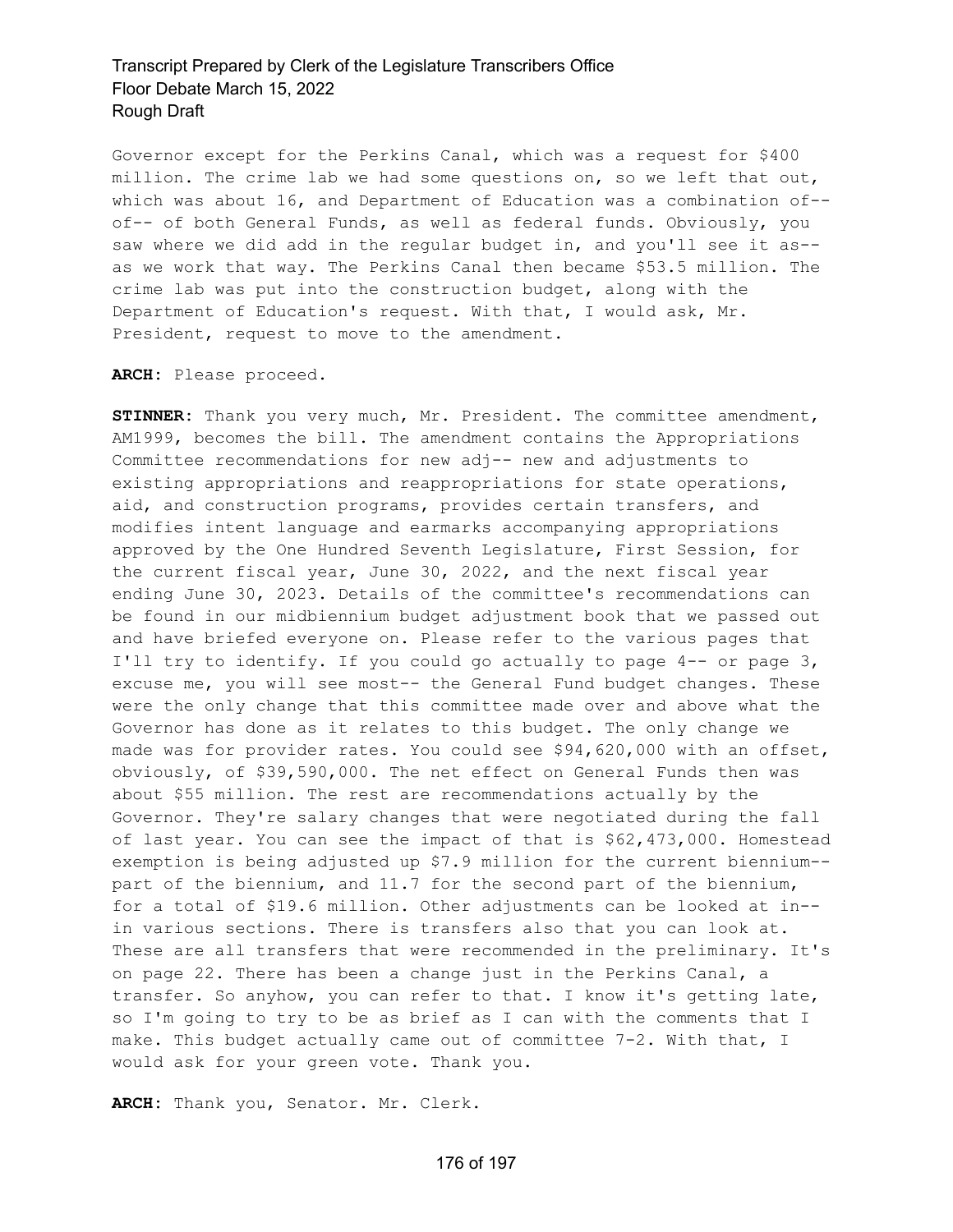**CLERK:** Mr. President, I now have amendments to the committee amendments, the first, Senator Lathrop, floor amendment 74.

**ARCH:** Senator Lathrop, you're welcome to open on-- on FA74.

**LATHROP:** Thank you, Mr. President and colleagues. Good evening and thanks for sticking around. I know it'd be easy to cut out right now, but I appreciate-- I think we have something very consequential to talk about tonight. I have no intention of trying to scuttle LB1011 or the committee amendment, but I have a number of amendments because I want to take an opportunity to visit with you about corrections. And I think it's appropriate that we talk about corrections during a budget bill because it will become a huge budget problem if we don't address corrections this session. We are, in a very real way, at a crossroads in Nebraska when it comes to corrections. In July of 2020, the Governor declared an overcrowding emergency. Actually, we were in an overcrowding emergency long before he declared it. We were placed into an overcrowding emergency because we reached  $1--$  a point, 100 and-over 140 percent of design capacity. We are actually, at the Department of Corrections, at 152 percent of design capacity. And I know for many of you, you have read, you have heard, but you have not been intimately involved, unless perhaps you're on the Appropriations Committee or the Judiciary Committee, with the issues related to the Department of Corrections and overcrowding. For a lot of you, this may seem like inside baseball, and I hope today and over the next several hours to have an opportunity to answer questions about the Department of Corrections, answer questions about the overcrowding, answer questions about the Governor's proposal to spend \$270 million to expand capacity. You should know that the Department of Corrections and the growth in the population, in 2011, we appropriated and spent \$179 million. Only 11 year-- pardon me, nine years later, in 2020, we budgeted and spent \$272 million. So over ten years, we have realized a 51 percent increase in the Corrections budget. That doesn't tell the entire story, colleagues. Nationally-- nationally, corrections populations have been reduced by nearly a quarter, while Nebraska's Department of Corrections population has grown by some 17 percent since 2011. And we are only one of two states in the entire country that have seen an increase in their population over the last ten years. While other states across the country have seen a drop in their population, Nebraska has grown in its population. And while our population has grown, our admissions are down. We have passed out a chart, and I'd like you to take a look at this, if you don't mind, and I'd like to walk you through this chart because it really tells a story. On the chart, you will see a blue line. That blue line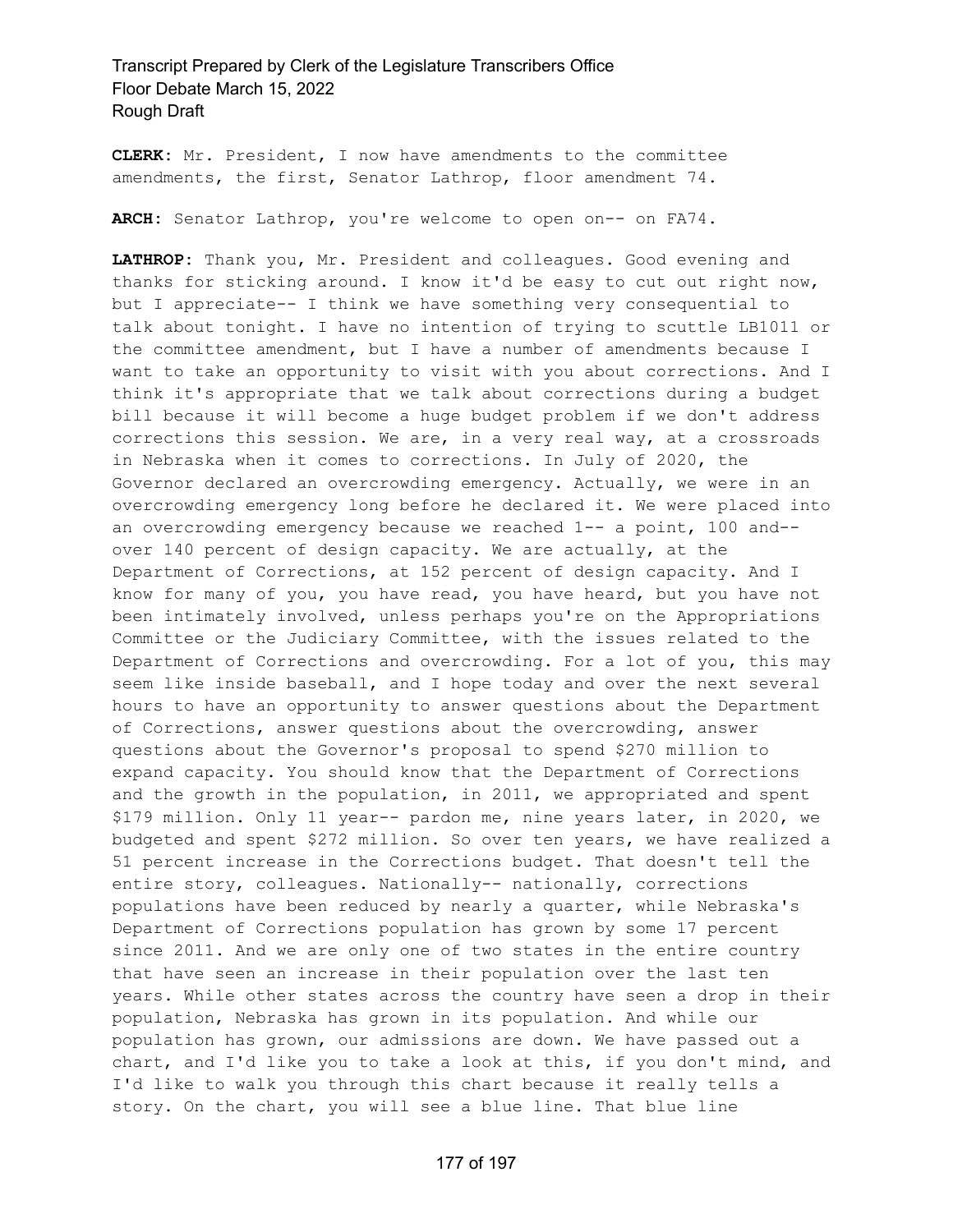represents design capacity at the Department of Corrections. There is a red line that represents operational capacity. By definition, operational capacity is 125 percent of design capacity. The black line represents our actual capacity-- the actual average daily population. You can see the trend. In 2020, the Department of Corrections hired or contracted with a group called JFA. They do population projections all over the country. They've done four or five of them for us here in Nebraska. The dotted line that you see on this chart represents our projected average daily population. And I can tell you, having looked at a number of these, they are extremely accurate. You will see the blue and the red lines start moving up in 2018. They are flat before 2018 because the state did nothing to expand our capacity at the Department of Corrections, at least from 2005 through 2018. After Governor Ricketts came into office, he began to make investments in capacity at the Department of Corrections, so you will see those lines begin to move up. Each one of those represent additional capacity as a consequence of building that was appropriated by this Legislature and requested by the Governor. The last significant increase in that red and blue line represents the net effect of building the proposed prison and closing the Penitentiary. So you can see very clearly from this chart that, while we've attempted to build our way out of an overcrowding emergency, the red line never catches up with the black line or the dashed line on this chart. In fact-- in fact, if we were to build the new facility that the Governor has proposed and we completed it three or four years from now, in five years, we would be 1,300 beds short of operational capacity. We would never get out of an overcrowding emergency. This same chart and this same topic came up in the Appropriations Committee. The Appropriations Committee has chosen to place the money for the new prison-- it's been allocated but not appropriated. You won't see it in the bill that we'll take up today, but it's there. But as Senator Stinner-- as Senator-- Senator Stinner noted in the Appropriations Committee, \$270 million isn't what we need if we're not going to do something about the number-- the number of inmates at the Department of Corrections. We'll need a billion dollars of building and we'll need way more staff than we've been able to hire and we'll have operating costs that will eat us alive. My concern today, and I will take plenty of time talking about the issues related to the Department of Corrections, but in my estimation, and-- and I don't speak for the Appropriations Committee, but my belief is that you can't build more capacity until we do something about the growth in the average daily population. It will grow by 2.5 percent every year unless we do some type of criminal justice reform that flattens the trajectory. Until we do that, colleagues, this conversation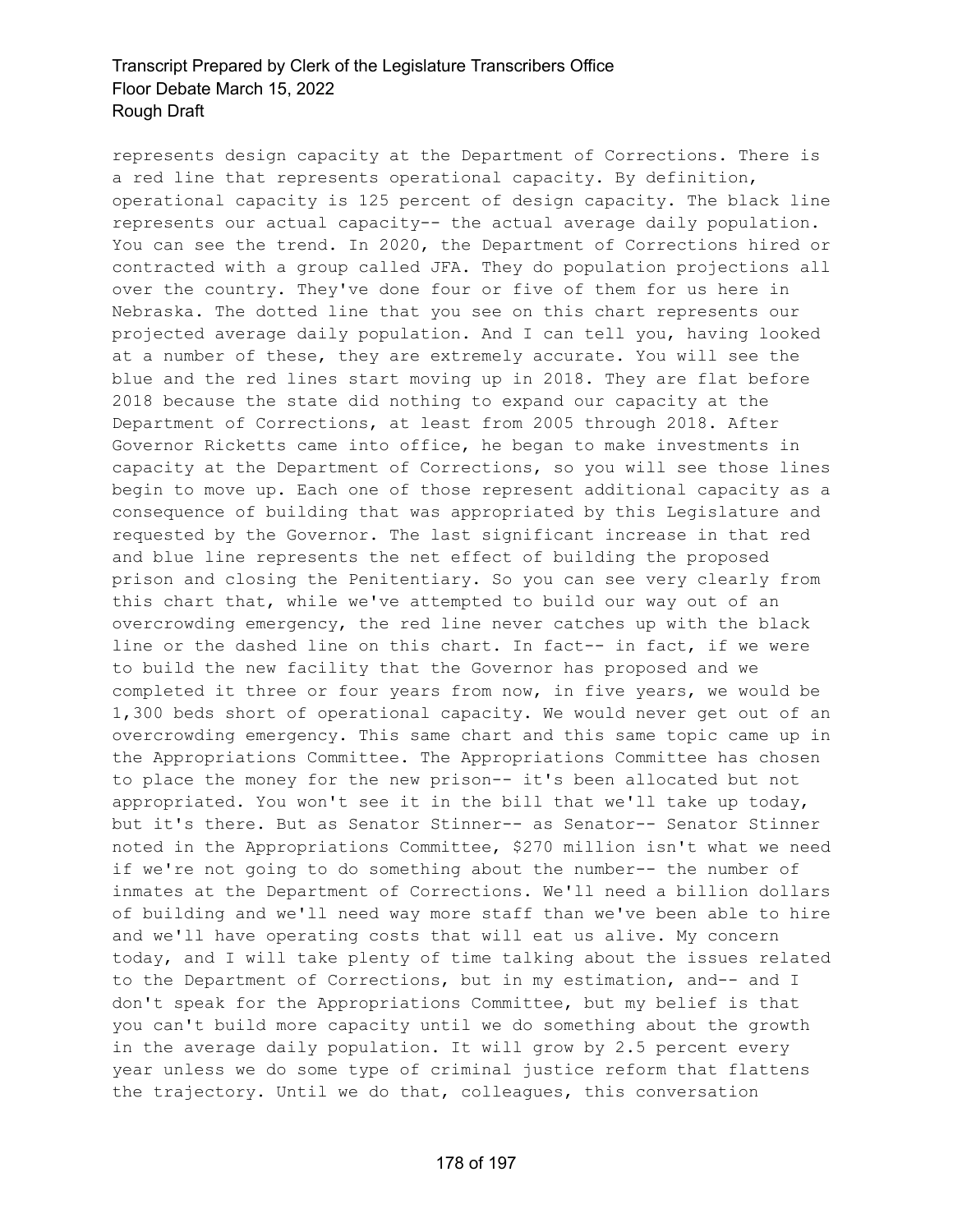belongs in a budget debate where we talk about what we want to be spending our money on, being smart on crime instead of incarcerating people for longer than is necessary. I'm happy as we go-- how much more time do I have, Mr. Presiding Officer?

#### **ARCH:** 1:53.

**LATHROP:** OK. We have, as a state, brought in CJI. I'll talk about that the next time I'm on the mic. CJI came in to do an analysis. I'll talk about what they found. I'll talk about the-- the prison proposal. I also have some issues with the prison proposal in that we are trying to fund a prison before we have a facilities study. I'll explain what a facilities study is and why that needs to come before any appropriation for a prison. And with that, I'll-- I'll yield the balance of my time. I'm-- I'm happy to answer any questions you may have as we go through this process. Thank you.

**ARCH:** Thank you, Senator Lathrop. The debate is now open. Senator McKinney, you are recognized.

**McKINNEY:** Thank you, Mr. President. I rise in support of FA74 because I think this is a great discussion to have tonight about the prisons in the proposal. And I was sitting here thinking and I was like, you know, I wish we-- I know we have the Judiciary Committee, which is a good thing, but I also wish we had a board of corrections, like the State Board of Education, to, you know, monitor the Department of Corrections a lot more because I find many issues with the Department of Corrections and how they operate. And also, you know, I'm strongly against this prison for many reasons. I do not think we could build our way out of the situation that our state is currently in. I know many people probably differ with me, but that-- it is what it is. But the facts are the facts that Nebraska has the tenth-highest black incarceration rate in the United States. We barely invest in communities like north and south Omaha. But people think it's a smart investment to build a prison instead of improving those communities and investing in those communities. But we also have people that are hesitant to vote for bills that would decrease the population and be smart on justice. You know, those that oppose LB920 forget that a couple of years ago there was a bill passed in Congress, called the First Step Act, that went further. And you know who strongly supported that? President Trump. But nobody wants to talk about that. It's just, no, we can't do nothing, we're going to destroy the world if we pass LB920 or any other bill, but, hey, let's try to pass a bill to enhance felonies for bus drivers, let's pass a bill to allow police to swab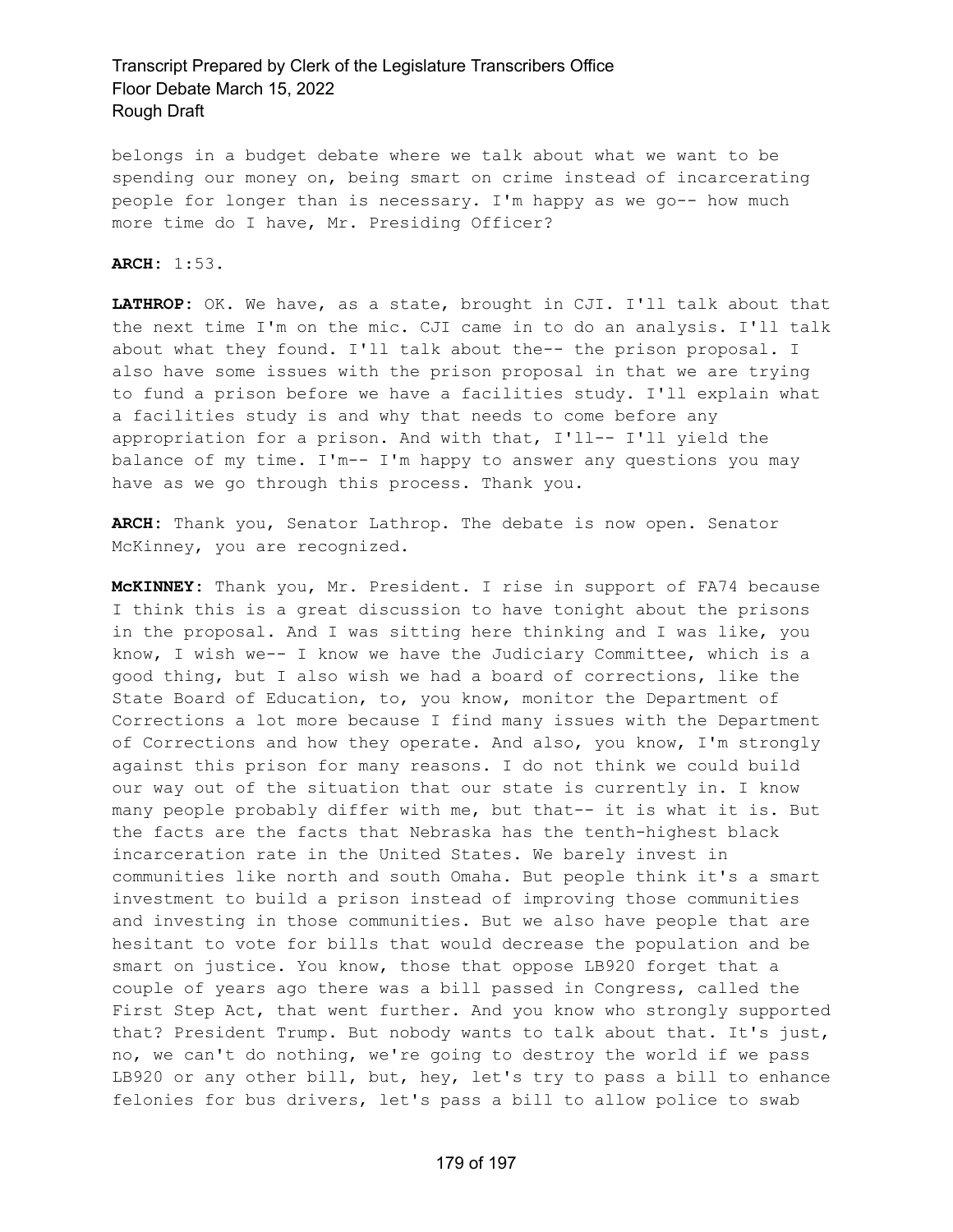your mouth if you're charged with a crime. Those are OK, but things to be smart on justice and decrease the amount of people going inside and outside of our prisons are the end of the world, the world is going to end, and that's the problem. We have to change our philosophy and the way that we think about criminal justice. We could be smart. I know a lot of you are stuck in the '90s and would-- and would like to be tough on crime. But if you want to be tough on crime, then don't complain about property taxes, don't stand up and say we need to address property taxes, we need to do all these things around taxes, but you want to support a bill or support a prison that is not even going to be \$230 million by the end of it. Supply chain's backed up. There's a war in Europe. It might be a half a billion dollars or more, but nobody wants to talk about that. And also, if we were to build this prison and we don't do nothing about this trend, by the time that prison comes online, we'll have to build another prison. We have to address not only the future population, but the current population. We have to be smart on justice and invest in people and a system when they're getting out. People are getting out of prison with a hundred-dollar check and being told to figure it out when they sat in prison five years but they couldn't get programming because the department doesn't know how to properly staff our prisons. Then they want us to build a prison because they didn't keep up the maintenance at the Nebraska State Penitentiary, what I feel-- in which I feel like it was on purpose to try to justify building a prison. You got a director to come to the Judiciary Committee that says, I can't advocate for bills, but he's one-- but he comes in and advocates basically against bills.

**ARCH:** One minute.

**McKINNEY:** We really have to have a real conversation about this, and I'm not saying you gotta disagree with me, but just saying no isn't going to work for anybody, not me, you, or the people that we serve, not the taxpayers. Just saying no to say no is not going to work. We have to come to some type of conversation or agreement on these things or else we're going to keep trying to build our way out of a situation that's never going to work. And thank you, and I'll be back on the mic.

**ARCH:** Thank you, Senator. Senator John Cavanaugh, you're recognized.

**J. CAVANAUGH:** Thank you, Mr. President. Thank you, Senator Lathrop and Senator McKinney, for raising this issue. I don't serve on the Judiciary Committee, but if anybody's ever watched, I spend a bit of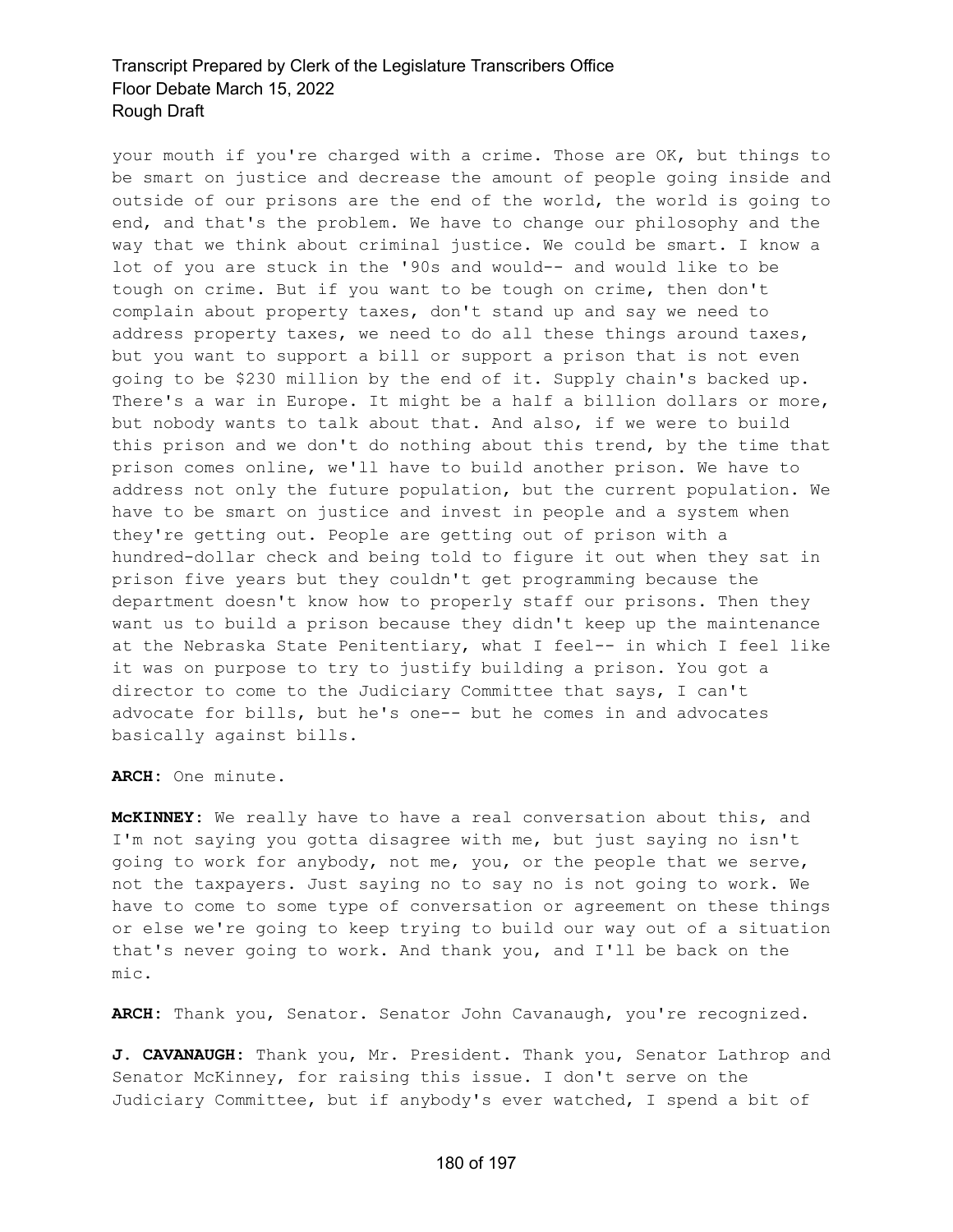time there. So I'm interested in these issues, of course, and I appreciate this handout that Senator Lathrop handed out with the chart, and I would certainly encourage everyone to look at it, think it over, ask some questions. And there's a lot of information in it, and it kind of tells you a lot of things. But I've talked about this as kind of a general theme of things that I talk about, which is that we bear the consequences of our actions and we have an obligation to reconcile ourselves to those actions, to our-- the consequences for our actions. And we need to take them into consideration whenever we take any conduct-- we-- when we pass any law, we undertake any idea, and that's what we're talking about here. This is-- this chart demonstrates that the proposition that building a prison for \$270 million is not going to meet the obligation that is the-- the natural consequence of our conduct and that we are at a crossroads now where we can either continue to build well beyond what we're talking about, growing at a 2.5 percent, as Senator Lathrop said, a year in terms of individuals that we are incarcerating, human beings that we are locking up. And we can continue down that path and pay, but we have to make sure that we understand and we recognize, when we continue on that path, that there is, aside from the human cost, there is a monetary cost that the state of Nebraska bears for that choice. And that's the conversation we're having here, and that's why Senator Lathrop said this needs to be a conversation around the budget, that if you look at this chart, the suggestion that we're going to build our way out of this for the \$270 million is obviously not true, that the suggestion that it will not increase our operating expenses is not true, the fact that we-- if we choose to continue down the path that we're continuing without making some reforms, we are going to have a huge budgetary cost. And so that's why it's important to have this conversation. There are a lot of suggestions-- Senator Lathrop will probably get up and talk about them some more-- with the CJI, but- and I-- I will push my light and keep talking. But I think, if I have time, I wanted to read a quote from obviously somebody that I appreciate, an orator, was President Kennedy, and when he spoke at the American University about peace and he said that our problems are manmade, therefore, they can be solved by man; and man can be as big as he wants; no problem of human destiny is beyond human beings; man's reason and spirit have often solved the seemingly unsolvable, and we believe they can do it again. What he's saying there is that we could find peace with the Soviet Union, at that time, a nuclear power that seemed unreasonable and that the problem seemed intractable, obviously, that we could not resolve peace. We achieved a peace at that time, which now we're looking back and-- and wondering how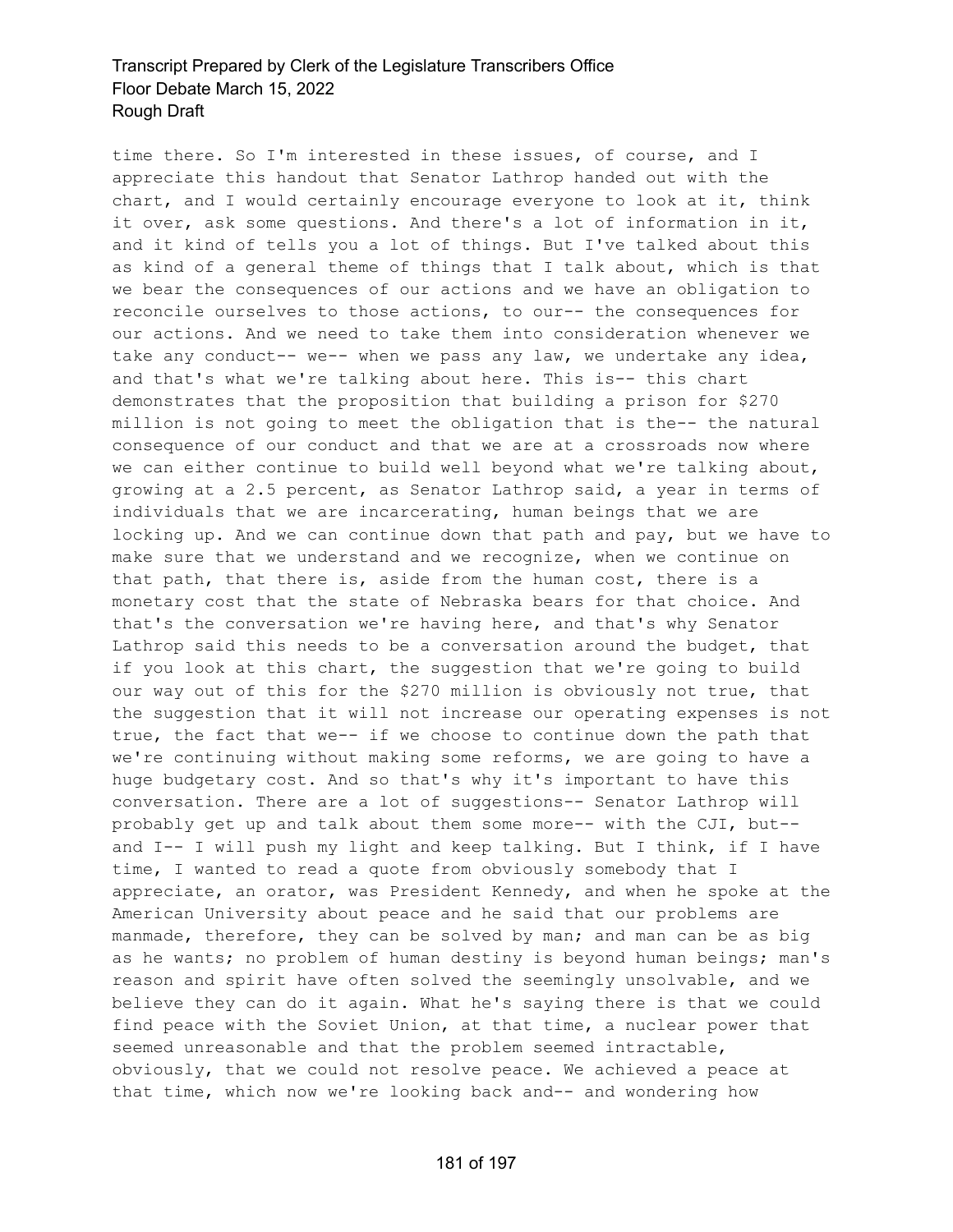durable that peace was. But he was setting out the challenge that these problems were caused by us and, therefore, can be solved by us. And we are presented with the same question here today, if we have that will. So we can choose to appropriate--

**ARCH:** One minute.

**J. CAVANAUGH:** --and appropriate and appropriate hundreds of millions of dollars more to continue incarcerating at the rate, more human beings than we have, and continue to increase the number of people. Or we can find another way. We can do smarter things. We can do the things-- some of the things that were suggested by CJI and find other things that are practical and that work for the state of Nebraska. There are suggestions out there. Other states have done this. Other states have decreased the level of incarceration, have found smarter ways to resolve these issues. And so that's the proposition we're presented here, we're presenting, we're talking about, we need to address as a body and as a state. Otherwise, we will be saddled with this cost and with growing costs of incarceration and administration of that incarceration going into the future. Thank you, Mr. President.

**ARCH:** Thank you, Senator. Senator Flood, you are recognized.

**FLOOD:** Thank you, Mr. President. Good evening, members. I want to start with this. I think, as I understand it, LB1011 doesn't appropriate the money to build a prison. It puts the money into a construction cash fund, which still requires appropriation by the Legislature before a prison is built. My understanding is that the Nebraska State Penitentiary is at the end of its useful life. May I ask Senator Lathrop some questions?

**ARCH:** Sarah Lathrop, will you yield?

**LATHROP:** Yes, I will.

**FLOOD:** Senator Lathrop, thank you for voicing your concerns and your thoughts and your efforts on criminal justice reform and our prison system. When was the State Peni-- we're talking-- I'm talking about the State Penitentiary at 27th [SIC] and Highway 2 in Lincoln. When was that facility originally constructed?

**LATHROP:** Originally?

**FLOOD:** It was like 1888 or something like that?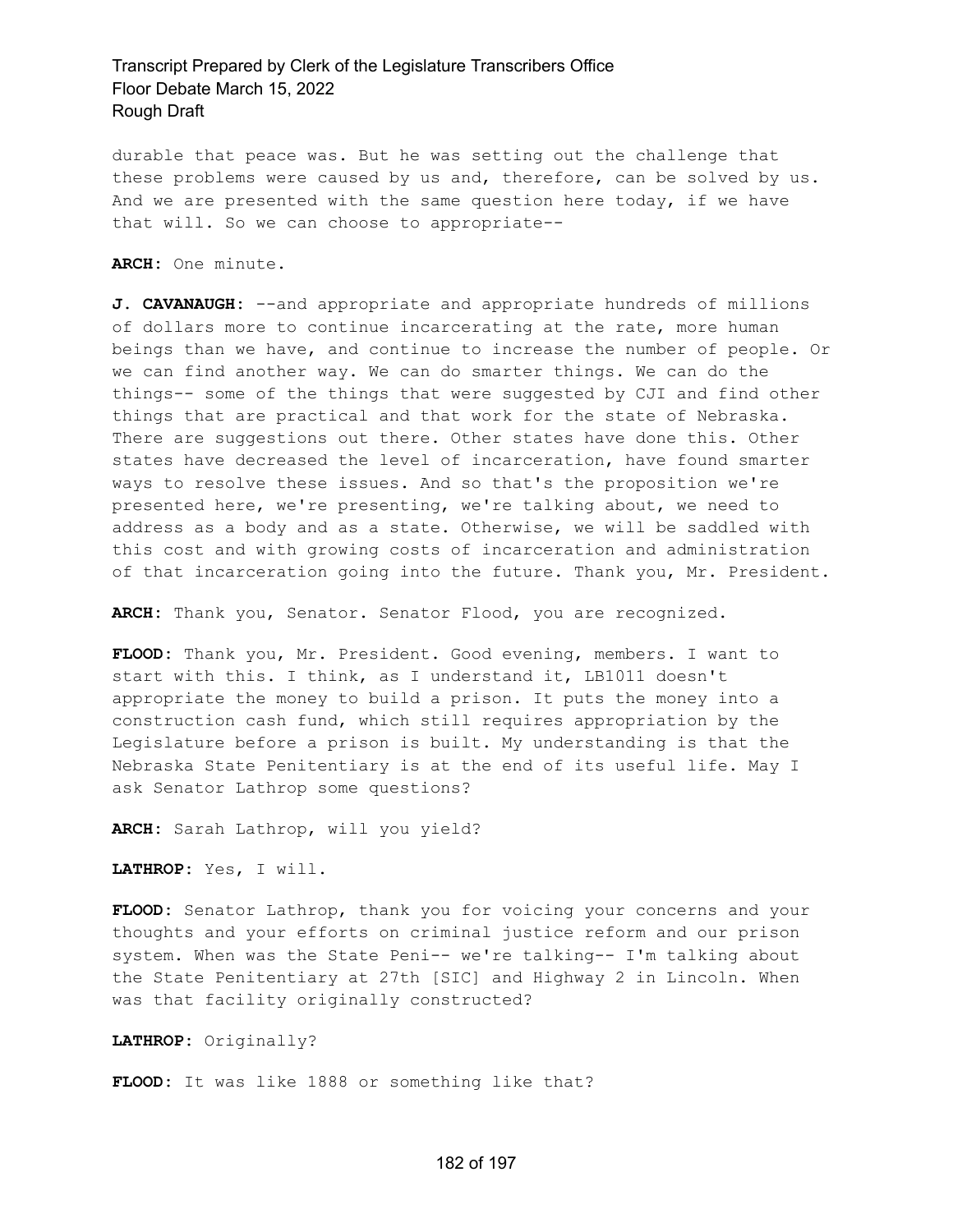**LATHROP:** Yeah, there's-- I don't think there's anything there that was part of the original construction, however, but I think-- I think that may be right. It may have been the first location of the first prison 100 years ago or something, but it's not 100 years old.

**FLOOD:** And as I understand it, the last major upgrade to the State Penitentiary was in 1980.

**LATHROP:** We did-- well, we've done-- we've made some appropriations and done some housing units since 1980.

**FLOOD:** OK. So I guess, this summer, did we have-- as I understand, didn't we have a situation where-- was it the plumbing that wasn't working and they had to set up portapotties for the inmates?

**LATHROP:** That did happen.

**FLOOD:** And what was the cause? Was-- was that a water system failure?

**LATHROP:** It was either a water or a sewer system failure. To be honest with you, I was out of town and that was all kind of happening while I was, I think, on vacation.

FLOOD: So in your opinion, does that fac-- I mean, given where you sit and what you've seen, with all of the information that you've collected over all the years and the work that you've done, in your opinion as a senator, does that-- does the State Penitentiary-- is that a facility that needs to be replaced?

**LATHROP:** So does it need to be replaced? Yes. Yes.

**FLOOD:** OK.

**LATHROP:** Probably right away? Not necessarily, but does it need to be replaced soon? Yes.

**FLOOD:** So here's a question, and-- and I'm trying to find a middle ground between where some of the prior speakers and where you are at and where maybe the-- the committee of the Appropriations Committee is at. What if we put a caveat in the budget language that said we-- we do intend to build a new facility and it is the intent of the Legislature to essentially mothball or vacate the real estate at 27th [SIC] and Highway 2 so that it-- and I'm-- I'm sure you're familiar with the va-- vacation of a real estate. Under the state terms, it first has to be offered to any other public entity, and then it can be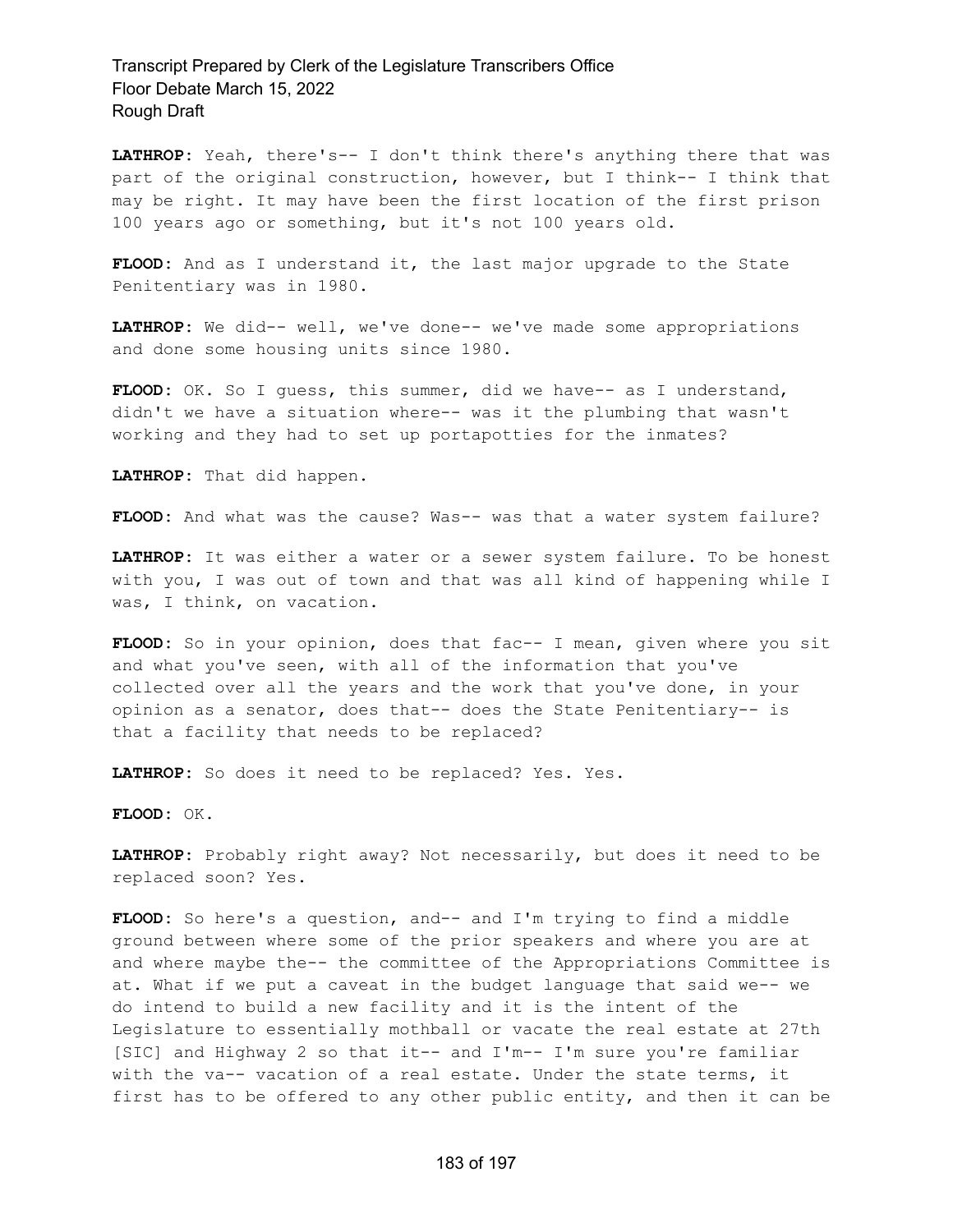put up to the highest bidder. If we did that, can't we get through this replacement issue without further delay? Would that address the concerns of you, for instance?

**LATHROP:** No.

**FLOOD:** And that's not a trick question.

**LATHROP:** No, no, no, and I appreciate the question because it gets to the central point, which is, until we do something about the population growth-- and we are outliers in the country on this issue. Until we do something about the population growth, building these 1,500 beds will be a start. It will be a start and that \$270 million we spend, we'll need to double that if we want to-- if we want to take care of what will need between now and 2030, only-- only five years after this place would be completed, or four.

**FLOOD:** And there was a study done that looked at replacing the current systems and--

**ARCH:** One minute.

**FLOOD:** --and buildings there, and that was about an estimate of \$220 million. Is that right?

**LATHROP:** That is-- you're-- you're exactly right. That was the [INAUDIBLE] study, and I'm going to talk about that next time I'm on the mic.

**FLOOD:** OK, what I would say here is that, at the end of the day, I think there's two separate issues and they are-- they are being linked by Senator Lathrop for obvious reasons. But we need a new State Penitentiary. I don't think anybody here would object to mothballing everything that we have at 27th [SIC] and Highway 2, let the city of Lincoln have it, let that go to bidder. That's in a perfect spot for anything from a community college to a housing development. I mean, that's prime real estate on Highway 2 with rail access. I think that we should move forward, build a replacement facility, just on-- and I'll-- I'll say this word, humanitarian grounds, given what I've heard about the condition of the current State Penitentiary, and then we're going to have an opportunity later this year on LB920--

**ARCH:** Time, Senator.

**FLOOD:** Thank you, Mr. President.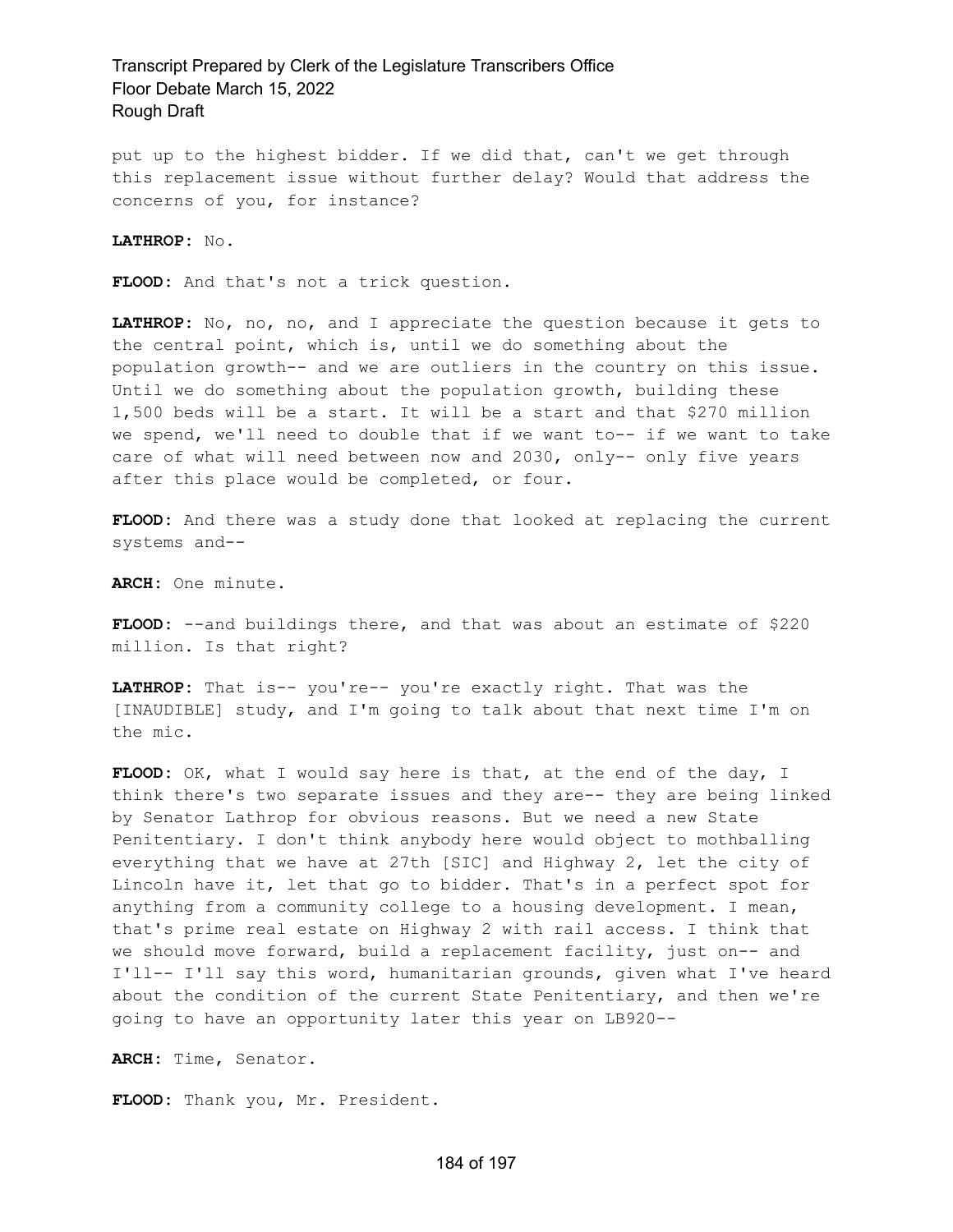**ARCH:** Senator Lathrop, you are recognized.

**LATHROP:** Thank you, Mr. President. I'm glad that-- thank you for the question, Senator Flood. And this-- the-- I want to address Senator Flood's remark that these are separate issues, because this-- if they are separate issues, we are going to ignore the problem that is requiring all this capacity and just say, nah, we're not going to worry about that LB920, we'll deal with LB920 at some point, that's a separate issue. And then we'll go ahead and-- and start building these 1,500 beds. Colleagues, that facility, that 1,500 beds isn't going to be enough. It's not enough. If we close the Penitentiary, and the Penitentiary right now has a design capacity of-- Penitentiary has a design capacity of 818, an operational capacity of 1,000, and we have 1,300 people in it. If we close the Pen, as Senator Flood has suggested, and build the 1,500 beds, we're spending \$270 million to get 700 more beds. OK? If you're thinking about-- and that's why I think it's important that we do this during the budget. That's-- that doesn't make sense because it won't-- that 700 beds-- we're going to need 1,300 just as fast as we can build them, and that's just a start. Until we find a way to flatten the line on the graph that I shared with you, we will be attempting to build our way out of it or we will be kicking the can down the road. But it doesn't work. This is one of the most significant issues facing the state, colleagues. It's not a lake. It's not a ditch. It's not the ARPA money. It is, what are we going to do about the growth in our prison population? Because until we get a handle on it, you are going to be back here reducing property tax cuts, you are going to have to come up with a lot of money to build beds, and-- and if you built another one of these things and got it done in 2030, you'd need to build 200 more a year, 200 more a year. Otherwise, talking about building, we don't know what to build until we know what our population is going to be going forward, and that's the point of this conversation. That's why the bill-- why the prison wasn't appropriated by the Appropriations Committee. That's the issue today. And I-- you know, I've been here 12 years, and you're probably tired of me saying that, but every time that we come into this body, we look around at the beginning of the year and say, what are the major issues that we need to address this year, right? Maybe it's property taxes. Maybe it's finding a business tax incentive plan. Maybe it is dealing with a canal that brings water in from Wyoming. Whatever those issues are, we know what they are, and this has to be on the top of the list. It has to be on the top of the list. And I'm talking about we need to figure out how to solve that issue. And I'm going to tell you that a lot of people have done a lot of work on it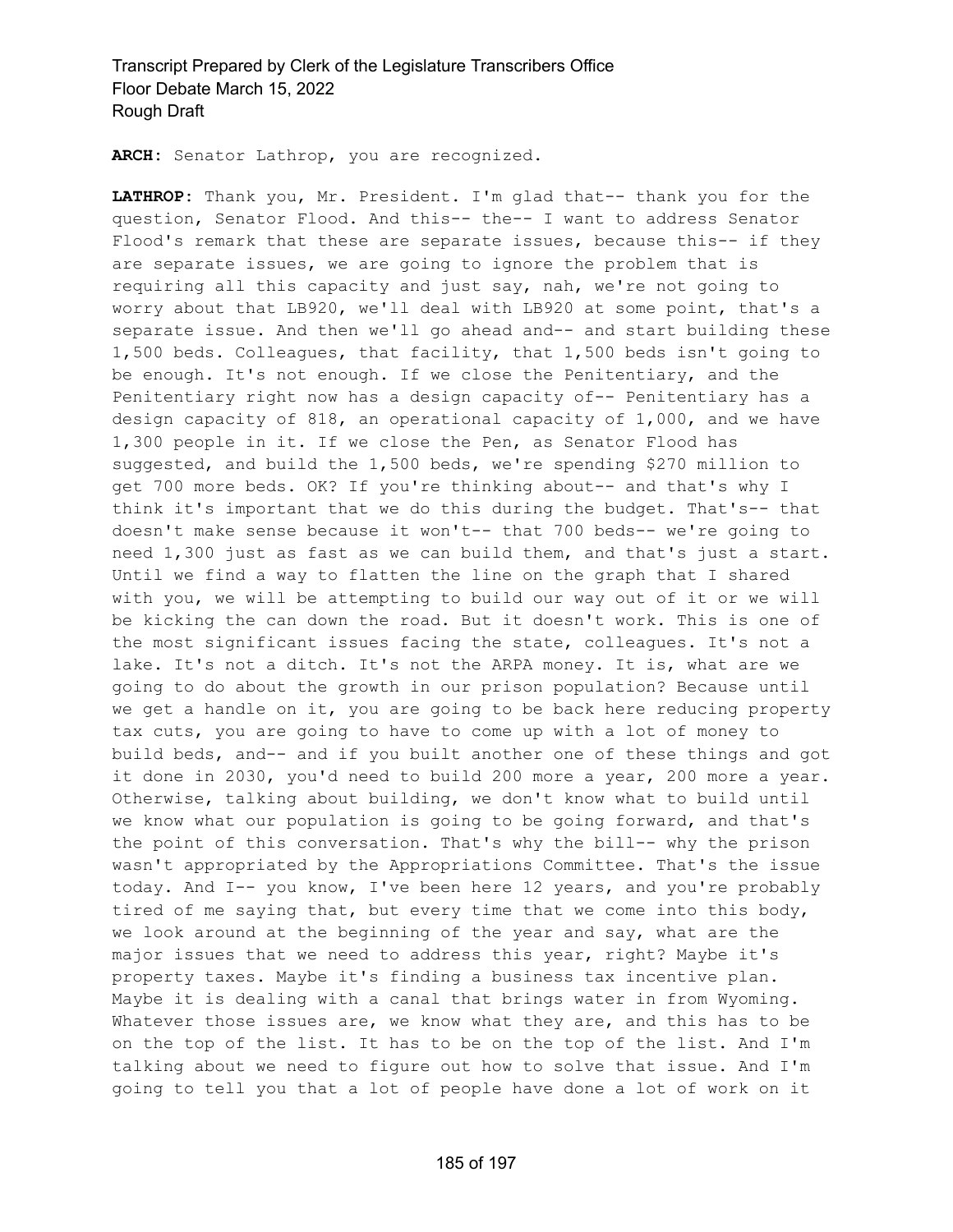over the last nine months, and I'm going to talk about that, too, but they're not separate issues. Why would we build 1,500 beds to improve our capacity by 700 and still--

**ARCH:** One minute.

LATHROP: --need 1,300 more beds four years later? Like, we need more land, we need a different plan. If you guys don't want to do corrections reform-- and we'll have that conversation eventually down here. If you don't want to do that, then get ready to spend more money on corrections, and I mean a lot more, a lot more on operating costs, and that assumes that we can staff it. I appreciate that the Governor is now offering \$28 an hour to new staff. And did we have a lot of the old former people come back? Yes, we did. And do we have some people that are coming in from out of state? Yes, we do. We expect a surge at the front end of this offer. But will we be able to staff? We're 150 short and we're about to open 384 beds over at Lincoln Corrections Center. If you haven't toured it, you can.

**ARCH:** Time, Senator.

**LATHROP:** Thank you.

**ARCH:** Thank you, Senator. Senator DeBoer, you are recognized.

**DeBOER:** Thank you, Mr. President. Colleagues, if you hear some frustration in Senator Lathrop's voice or any of the other Judiciary Committee members, it's because I think maybe many of us feel a little bit like the Greek character from Greek mythology. Cassandra. Cassandra is given the future sight. She has that gift, but no one will ever believe her, so she predicts the future and no one ever believes her. And I guess, for me, that's a little bit what it feels like when we have this chart that we have here, that Senator Lathrop has passed out to you, and when we come up on the floor and we say the sky is kind of falling for real in corrections. We have an overcrowding emergency for a couple of years now and it's-- it's not getting better. I feel like we come in here and we say bad things are coming and it feels a little bit like shouting into the void. This chart literally keeps me up at night. I think about the men and women who work in these facilities. I think about the people who are incarcerated in these facilities, and I think about our community and it keeps me up at night. What are the consequences from this overcrowding, from this overcrowding that is getting increasingly worse? Like, we need to flatten this curve. Remember flatten the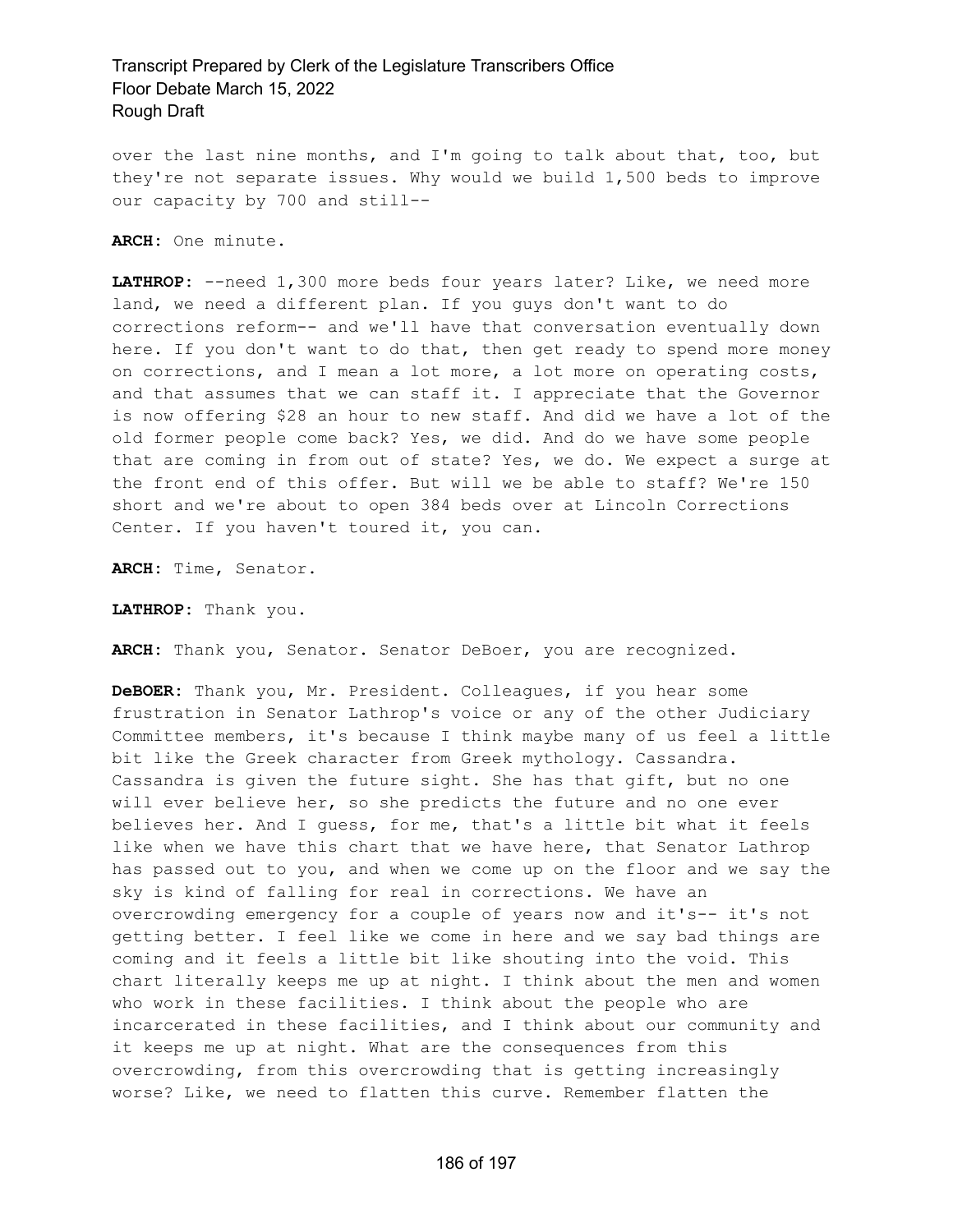curve? Here's a curve we gotta flatten. Most of the people who are incarcerated will get out. They'll come back into our community at the end of their sentence. What has happened to them in the time that they're in their incarceration? Think about the fact that at some facilities, there's a facility that was at 300 percent capacity. If any of you have had to stay in for quarantine over the last couple of years, you know what it's like to be in your house. Maybe you have an apartment. You get twitchy. Now imagine having three times too many people and a much smaller place and doing that year after year. When you come out of that situation, do we imagine that you will be a reformed citizen? I have concerns about that. If we have to let people out a little early because we literally have no other space for them, what does that mean for our communities? Second of all, good, decent people work there. We see them. They come and talk to us. These are hardworking Nebraskans who work in our Corrections Department and deserve so much thanks from us. Their working conditions are not good, and the reason they're not good is because they have to watch over way more people than the facility that they are in was designed to house. So if somebody says to me, oh, I don't care about the inmates in there, we can talk about that as a separate issue. Think about the people who are working there. These are your neighbors. Senator Wishart has a lot of them in her district, good people. I think about them at night. There are inmates there. Their lives are affected.

**ARCH:** One minute.

**DeBOER:** Thank you, Mr. President. I worry about riots. I worry about riots. You think, oh, she's saying the sky is falling? Wasn't there something about Chicken Little, Senator Lowe? The sky is falling. We have too many people in there, a lot too many. Sometime it's going to be too much. How do we fix it? I will grant you, there's probably a combination of things we need to do, but we take on big problems in this-- in this place. We take on property taxes. We take on the Saint Francis service area problems. We take on the Social Security taxes. We take on water issues. Whatever you've done in your committee, we take those on. We need to take--

**ARCH:** One minute.

**DeBOER:** --this on. Thank you, Mr. President.

**ARCH:** Thank you, Senator. Senator McKinney, you are recognized.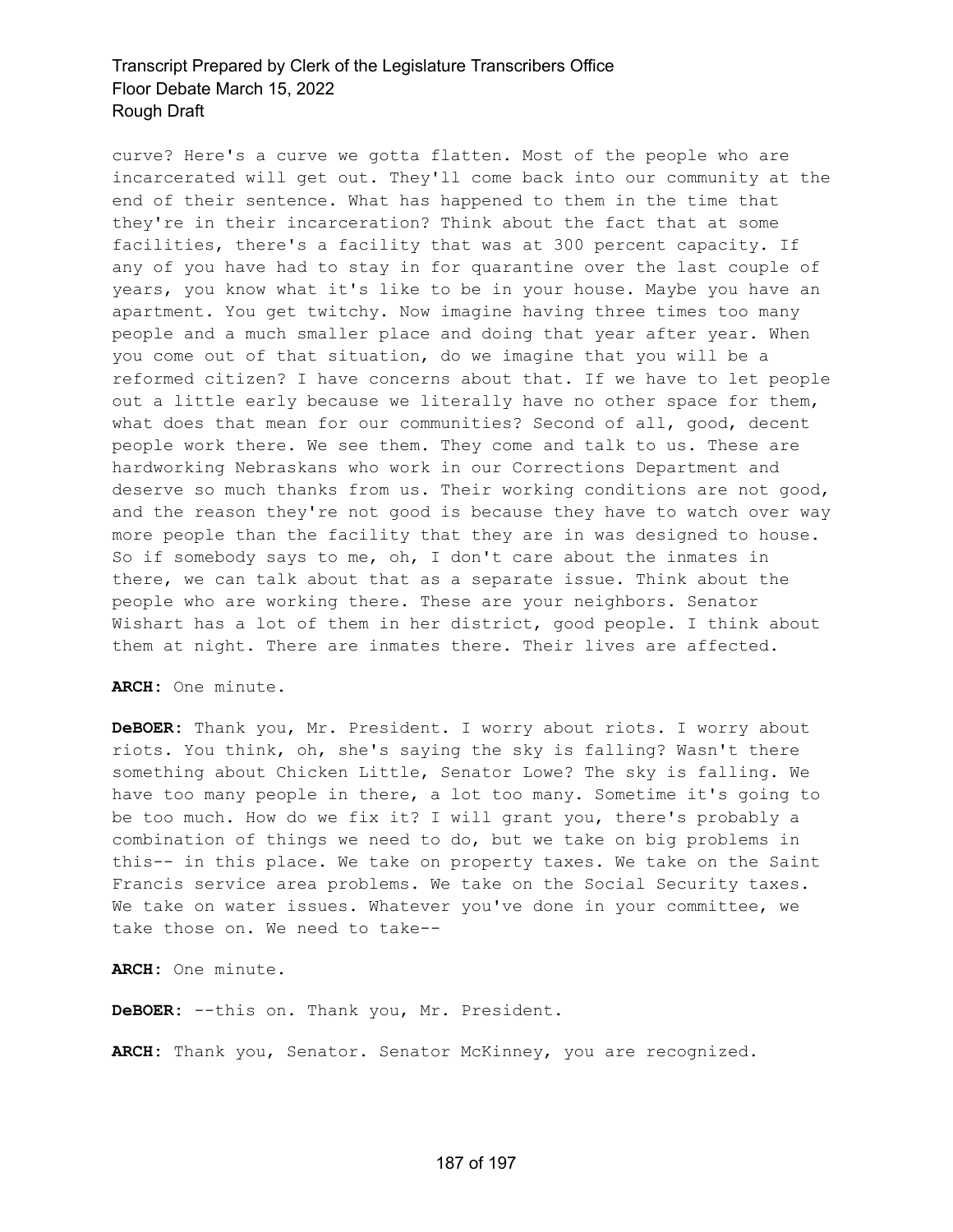**McKINNEY:** Thank you, Mr. President. I rise again in support of FA74 because we cannot build our way out of this. You cannot grow the state building prisons. Go talk to the people in Tecumseh. Nobody wants a prison in-- in-- in their community, honestly. Then we talk about the useful life of NSP. Let's talk about the deferred maintenance that the Department of Corrections and the Governor refuse to do. Let's talk about that. The water main break? Deferred maintenance. They could fix it, but they say, oh, we don't really want to do it because we're overcrowded. Let's talk about that. And vacate NSP is not an option because they want to repurpose it for medium security or minimum security. But they don't say that, but that's what they want to do. This is not two separate issues. This is one issue. Criminal justice reform is one issue. Whether you want to talk about building something or passing a bill to change sentencing, to me, that's one issue. Then you want to talk about humanity. If we're going to be humans and speak about humanity, it's humane to invest in people and invest in the communities where they're coming from so they never end up in a prison. It's not humane to keep trying to raise felonies for mentally ill individuals. It's not humane to disproportionately target individuals and how our state has the tenth-highest black incarceration rate in the state. Is that-- in the country. Is that humane? Then we talk about community. A lot of people inside right now, I know. When I go in-- ask Senator Lathrop. When we went to Tecumseh, I knew almost everybody on the yard. Go to NSP. I know a-- a lot of people in there as well. Wherever you go, I know them. So when you talk about community, a lot of people from my community are in our prisons and they're not just black; they're white and Latino, as well, people I grew up with, people that I've known. Yes, they may have committed offense. I'm not excusing that, but that doesn't make them less than human. Let's talk-- if we're talking about hu-- hu- humanity and being humane, we cannot build our way out this issue. Even if we were to agree to build a prison that would take five years, so for another five years our prisons would be overcrowded. Are we forgetting that part? if we were still to build a prison, for five years our prisons would still be overcrowded. Are we going to disregard that fact and not do anything? That is the problem, that is the issue I have with this body. You're-- you're-- you're being unreasonable. Oh, let's just mothball NSP and get rid of the problem. You're not going to get rid of the problem because we could vote today to build another prison and our prisons will still be overcrowded and we still have issues and we're talking about being humane and hu- hu-- humanity. Let's be real here. We have to-- one, I don't agree with ever building a prison, just based on a lot of principles that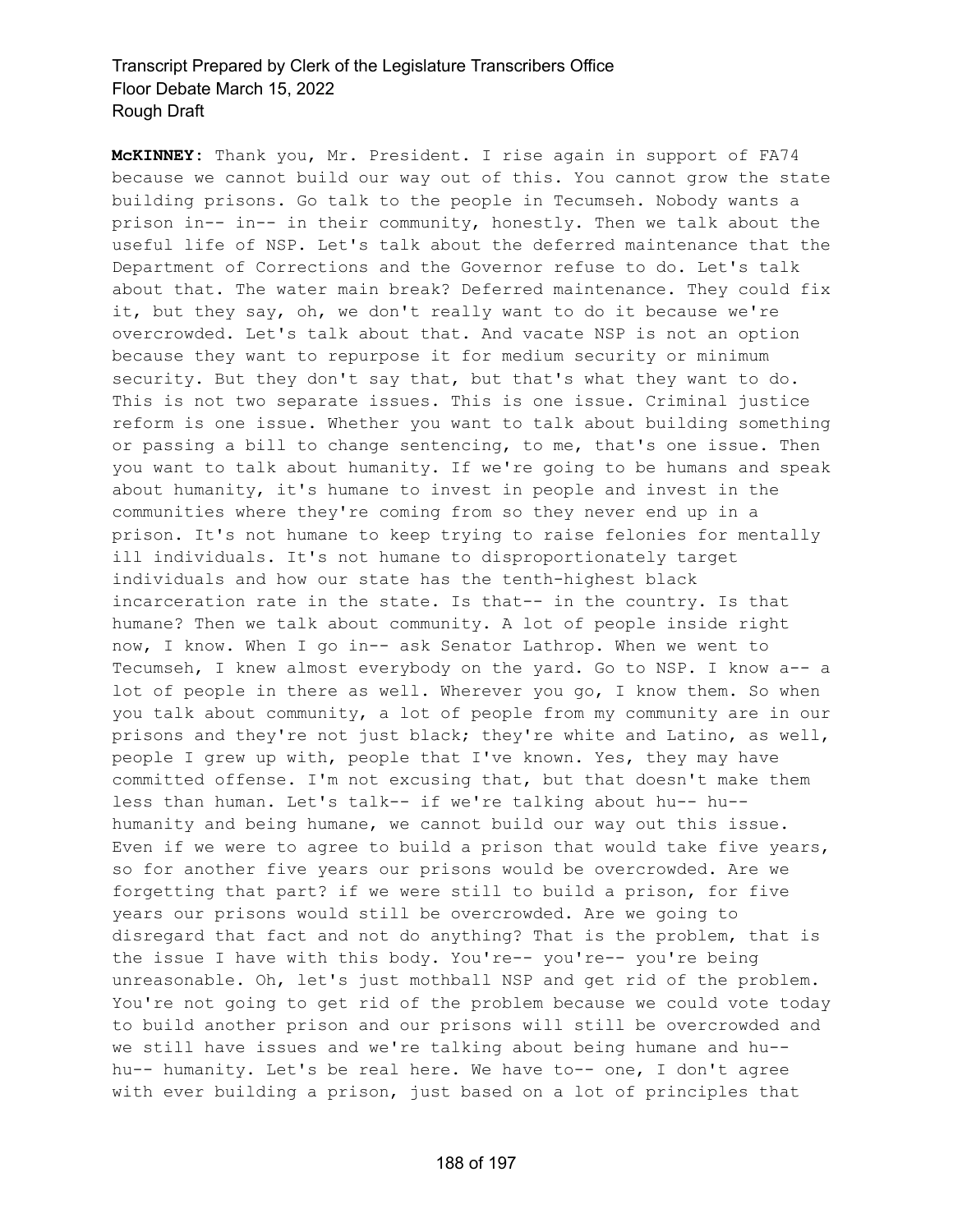I-- I just strongly disagree with. Two, we need to pass some reforms. Your-- your favorite president ever in the last 20 years passed a bill in Congress that went further than LB920, but we got people opposing LB920 right now. Let's talk about that. It's unreasonable. We cannot build our way out this problem. We have to pass legislation to decrease the curve or else, even if we were to build another prison, we would have to build another prison in another ten years and where are we going to put it? Fremont doesn't want a prison. North Omaha definitely doesn't want a prison. Tecumseh barely wants a prison. So where are we going to place it? Let's be--

**ARCH:** One minute.

**McKINNEY:** --real here and really think about this. Again, before I get off the mic-- and I'll get back on and explain what's-- compare the First Step Act to LB920, so we can have another real conversation. But even if we were to vote to build a prison, it would take five years or more-- it's maybe more now there's a war in Europe and supply chain is going to be backed up and we're still going to be overcrowded. And we're talking about hu-- humaneness and humanity. Thank you.

**ARCH:** Thank you, Senator. Senator John Cavanaugh, you are recognized.

**J. CAVANAUGH:** Thank you, Mr. President. So again I rise in, well, I guess, probably end up being in support of LB1011. But what we're talking about now is whether or not to build additional prison capacity. And I do recognize how the money is moved around and it's not a direct appropriation for this, but it is-- if we're talking about moving forward with this, we need to be talking about it well in advance of doing it. But I just pulled out a map here of the State Pen. And I know a lot of people like to say things like it's 100 years old and it's well past its useful life. And obviously, as people have talked about, there are parts of it that need improvement, as Senator McKinney was just talking about, Deferred Maintenance Fund. But I just thought I'd go through and list off the age of some of these buildings and start with there's a housing unit built in 2020; there's another housing unit built in 1981; another housing unit built in 1993; another housing unit built in 1981; another one built in 1981-- 1981; activity center in '75. Let's see what this one is. The industry factory was 1955; the private vendor building, 1972; the cantina in 1981, so-- a housing unit built in, let's see, '98-- '98, and then there's a medium security unit built in 1954. And then there's a bunch of others. Obviously, I know people probably don't want to hear me just keep listing off numbers, but I can't find anything much older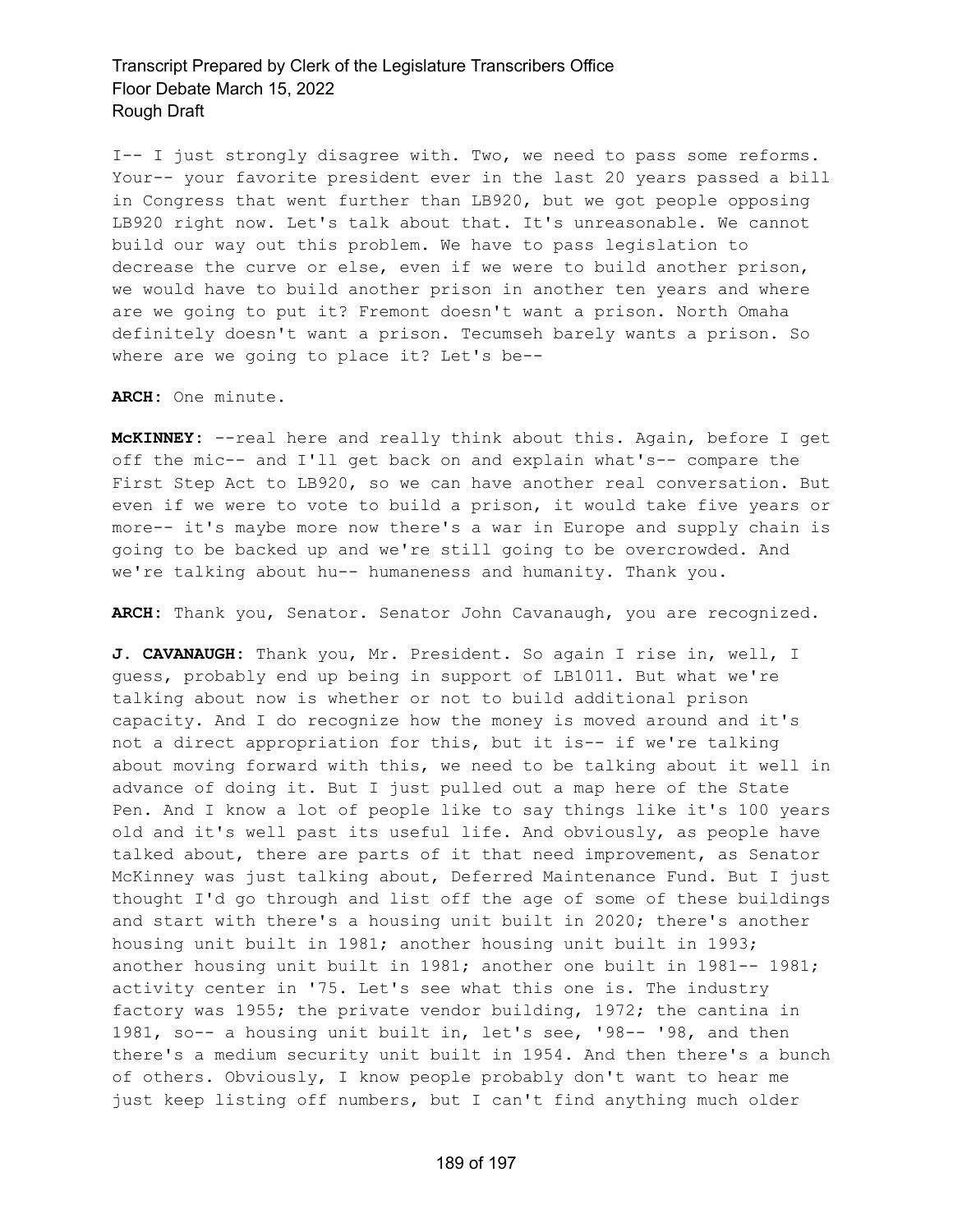than, well, the '50s, which is pretty old. But that is the-- a facility and there's-- the housing units are all built in the '80s or later. There's a chapel built in 1931. So when people say 100 years old, they're referring to the fact that this has been the site of the penitentiary for that length of time, not how old are the buildings here. So when people think about what this facility is, they need to make sure that they're not thinking about it in-- in the context of, I guess, the movies. But again, there does-- there is definitely a necessity for upgrades, improvements, things like that, and to make the-- the-- the term of incarceration for individuals when they are required and necessary to be incarcerated a more humane experience, and we certainly should make sure that people have an op-- opportunity to get treatment, classes, room for growth so when they come out, they're in a better position than they were when they went in. But we need to also make sure we are not incarcerating people that are unnecessary to incarcerate, meaning that we are not, one, sending people to prison for things that are not in the interest of safety of the community, not in the interest of rehabilitation for the individual, and that we are not being specifically punitive, meaning just punishing people for the sake of punishing people. I know people believe in deterrence effect of sentences and looking at-- looking at sentences when individuals are potentially considering committing a crime. There are a lot of crimes that individuals commit without that consideration, so it's not as an effective a deterrent as you would- you might think to most people. But when we are talking about a prison, we're talking about-- when we're talking about the budget, we're talking about long-term projections, we've had a long conversation about what the out-year budget looks like, how much money we're going to have on estimated growth of the-- the revenue projections, we need to make sure that we are--

#### **ARCH:** One minute.

**J. CAVANAUGH:** --thank you, Mr. President-- thinking also towards making sure we're not spending money on things that will blow-- blow up the budget, making-- in terms of increasing the budget at a huge rate, and that's exactly what we're talking about here. And again, we talked about this cost of building a new facility is not going to actually solve the overcrowding problem. And I would again tell you to take a look at the flier, the-- that Senator Lathrop handed out with the difference between rated capacity and actual capacity and make sure that-- you know, think about it again and-- and ask those questions. But I think I'm going to be out of time in a second here. I'll push my light and get back on. Thank you.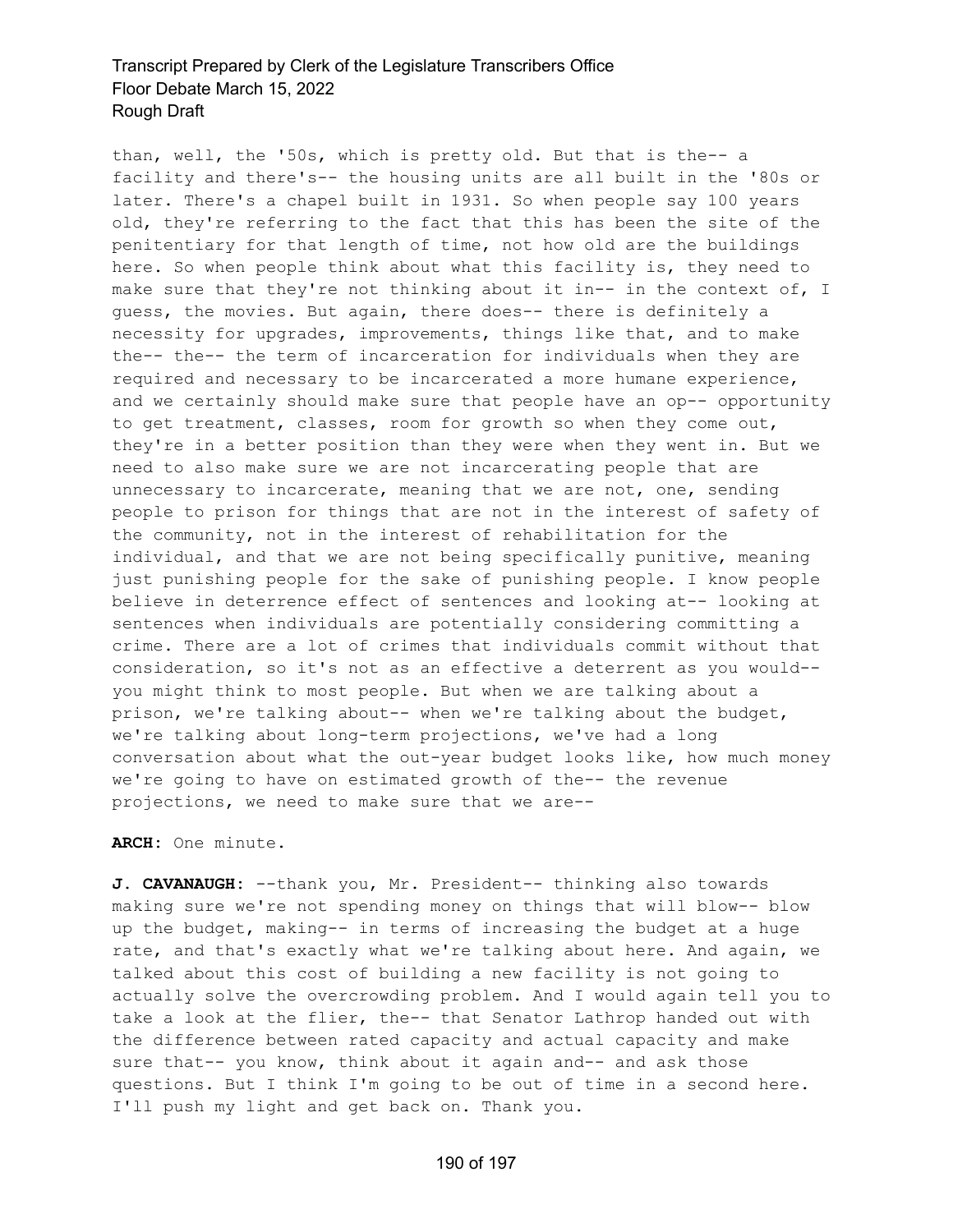**ARCH:** Thank you, Senator. Senator Wishart, you are recognized.

**WISHART:** Thank you, Mr. President. Colleagues, I rise in opposition to the floor amendment but in support of the conversation that Chairman Lathrop is having today on the budget. Colleagues, if it was up to me, we would take the money that we've set aside for the prison and we'd put the entire thing into the north Omaha plan. If that was up to me, that's what we do. And so the middle ground is what I think this Appropriations Committee has put forward, where we've set the money aside and the Department of Corrections has to meet some obligations that we have requested from last year to show us their full vision for how they're going to manage in an efficient and effective way the correction system that, from what I've witnessed, we have continued on Appropriations Committee to invest in and not seen the results that this state or this Legislature should expect out of the department. I want to turn your attention to the amount of funding that this Legislature, since I've been in the body, has put and the amount of beds that we funded and yet we're still here today. Renovation in housing at CCC-Lincoln, we did that in 2015-2016. Reception and Treatment Center, DEC, and LCC, we built that. We did a State Penitentiary dormitory project, some more beds. High-security housing units, we did that pretty recently. And then now the department comes back for more beds. Last year, when our committee pushed back on the department and said that we need to have metrics to understand your vision moving forward for the entire Department of Corrections system, there were a couple things that we specifically asked in legislation that were due before we would-- we would even consider appropriating money for a correctional facility, and two of those items have not been completed yet. One is a-- is a-- a risk-assessment analysis of the levels of security in which we are incarcerating people in our current corrections system. We need to understand, are we effectively incarcerating people at the right level of security to meet the public safety needs of the state but also to meet the re-- rehabilitation needs of that particular inmate? We have not, I believe, received that yet. I think Chairman Stinner has more of a pulse on the timing of that. We also asked for a master plan for the entire Department of Corrections, which we have yet to receive. We put in hundreds of thousands of dollars to receive that master plan. We have not had a master plan done for years in terms of the Department of Corrections looking at all of the facilities that the Department of Corrections is responsible for and getting us a plan on how we intend to utilize all of those facilities. I would require that before I would ever think of putting up a new correctional facility. And last, I want to say that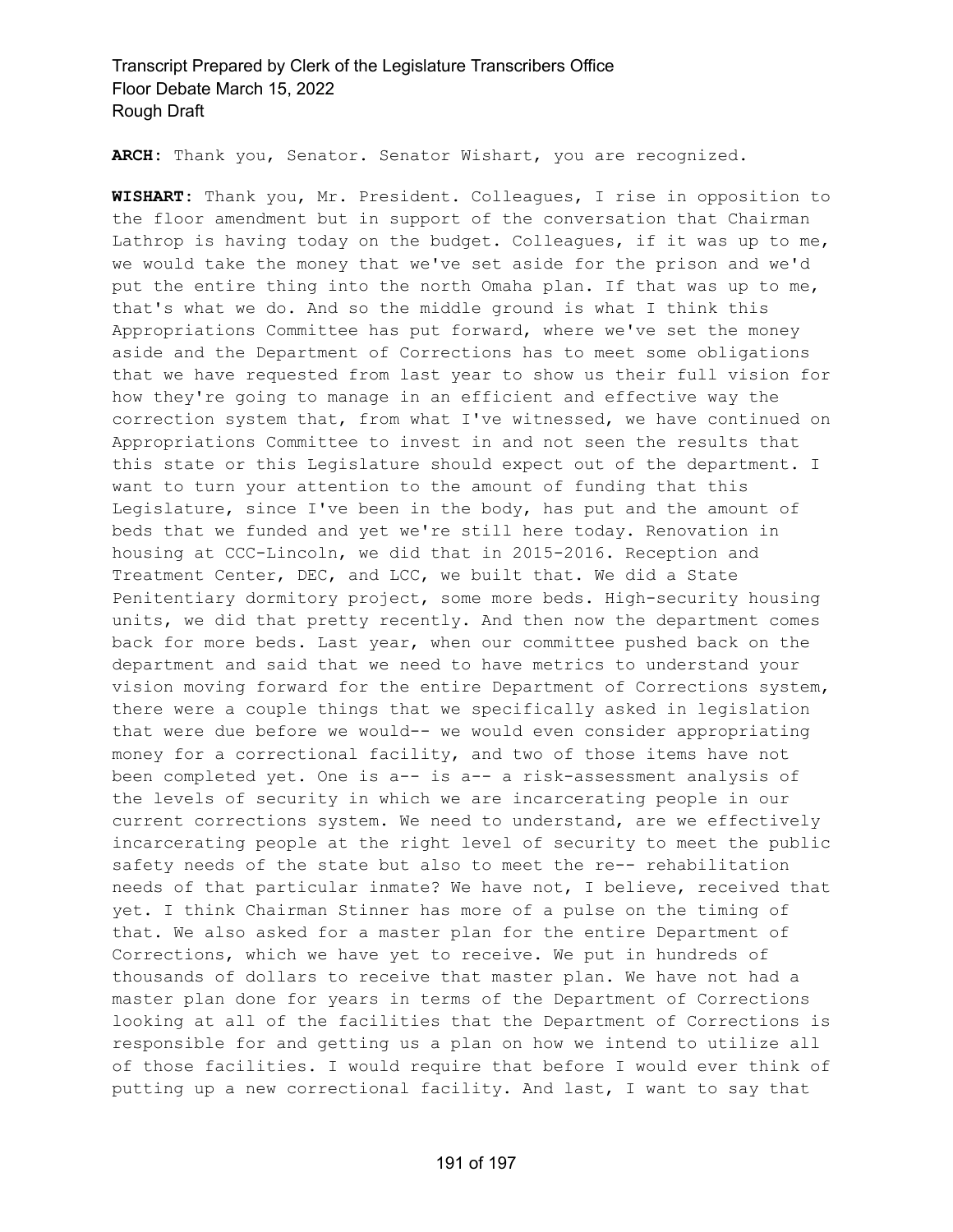from the appropriations perspective, the dialogue around this specific appropriations has changed drastically within the last three years in terms of our communication with the Department of Corrections. First, it was that we need to build--

**ARCH:** One minute.

**WISHART:** --an additional correction facility on top of the Penitentiary. Well, actually, first it was let's do a public-private partnership to build a prison. Then it was let's build an additional correctional facility, a new prison on top of the old Penitentiary, in-- in addition to the old Penitentiary, just to be clear. And we would utilize that Penitentiary for minimum security, and now it's- that Penitentiary is unlivable. Before we make a major investment on top of the investments we've already made in corrections, we need to make sure that we have fully vetted this project; and two, we need to look as if we have done everything possible in someone like Senator McKinney's district to address the cradle-to-prison pipeline that exists. Thank you.

**ARCH:** Thank you, Senator, Senator McCollister, you are recognized.

**McCOLLISTER:** Thank you, Mr. President. Good evening, colleagues. I didn't speak at all on LB1012, but I'm certainly going to speak on this issue, and I contend this is a fight worth having. I've been involved with criminal justice reform for at least 12 years. When I was at the Platte Institute, we engaged with this-- this very topic. And we looked to Texas, of all states, to look at what criminal justice reform can do. They had an enlightened person, a number of senators, and they decided that they're going to take a look at criminal justice reform and, by doing that, they closed a number of prisons. And what's going on in Texas is not unusual. A number of states around the country have been-- been involved with CJI, and they've been able to engage and-- and make criminal justice re- reform occur in those states, and they've lowered prison populations without endangering public safety. So I-- I think this is a conversation we need to have, no matter how long it takes. Criminal justice reform bridges a wide political spectrum. In fact, you'll see that the ACLU, ALEC, CJI, they are all saying essentially the same thing: By looking at sentencing, parole, we can actually reduce prison populations. And that's something we should do. In 1980, we had 1,400 inmates in our prison system. And now, 4-- 42 years later, we have about 5,500, and that makes absolutely no sense. We can actually improve public safety and reduce prison populations. They are not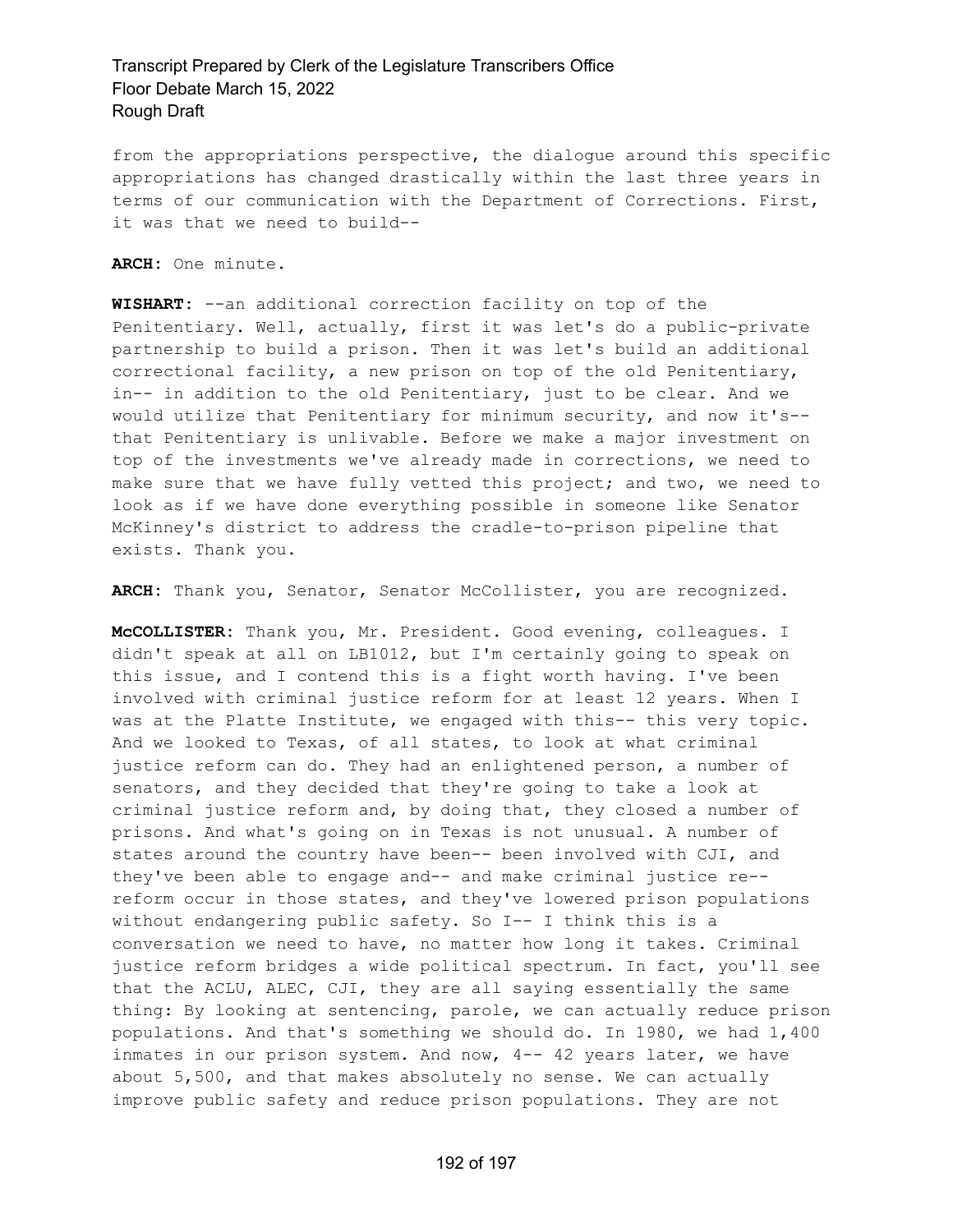mutually exclusive. As I said, a large number of states have done this, engaged in this process, and we need to do that in Nebraska. We need to lower the prison population in Nebraska. I look at the elderly prisoners we have in our system, long past the time that they're likely to commit crimes, and they could-- should be paroled immediately, and one element of LB920 was to do that and the Governor did not agree to that particular provision. It makes no sense. The Chief Justice came in here and we talked about the cost of putting a person in prison. And I had previously thought it was around \$35,000 dollars. No, it's approximately \$50,000. So how do we want to spend the state's money? Are we going to build prison after prison after prison, house people unnecessarily? There's an opportunity cost that we're missing. If you want property tax relief, if you want income tax relief, you're not going to get it if you spend all the money on-- on prisons. It makes no sense to do this and we need to engage with everyone in the Legislature and take a hard look at this and decide which direction we want to go. I yield the balance of my time to Senator McKinney.

**ARCH:** Senator McKinney, you're yielded 1:35.

**McKINNEY:** Thank you, Senator McCollister. I just want to say I probably can't get on the mic again, but I was just thinking this- this building is over how many years old? A hundred- something, probably. Should we mothball this building because it's past its useful life? No, we shouldn't, because we've kept up the maintenance. But the Department of Corrections has decided not to keep up the maintenance to try to justify building a prison, and that is the problem. Again, there was a bill passed by Congress, the First Step Act, which--

**ARCH:** One minute.

**McKINNEY:** --goal was to reduce the size of the federal prison population while maintaining public safety, signed in law by President Trump. The goals of LB920 is to reduce recidivism, improve public safety, shift resources to be more cost effective, but people oppose that. Maybe Senator Lathrop probably should have been a Republican and introduced LB920. It might have helped. I don't know. But we need to get smart on criminal justice in this state or else we're going to continue this cycle. We can't build our way out of it because if we voted to build a prison today, it would take five-plus years and we'll still be overcrowded and still have these issues, which is why we need to pass reforms. Thank you.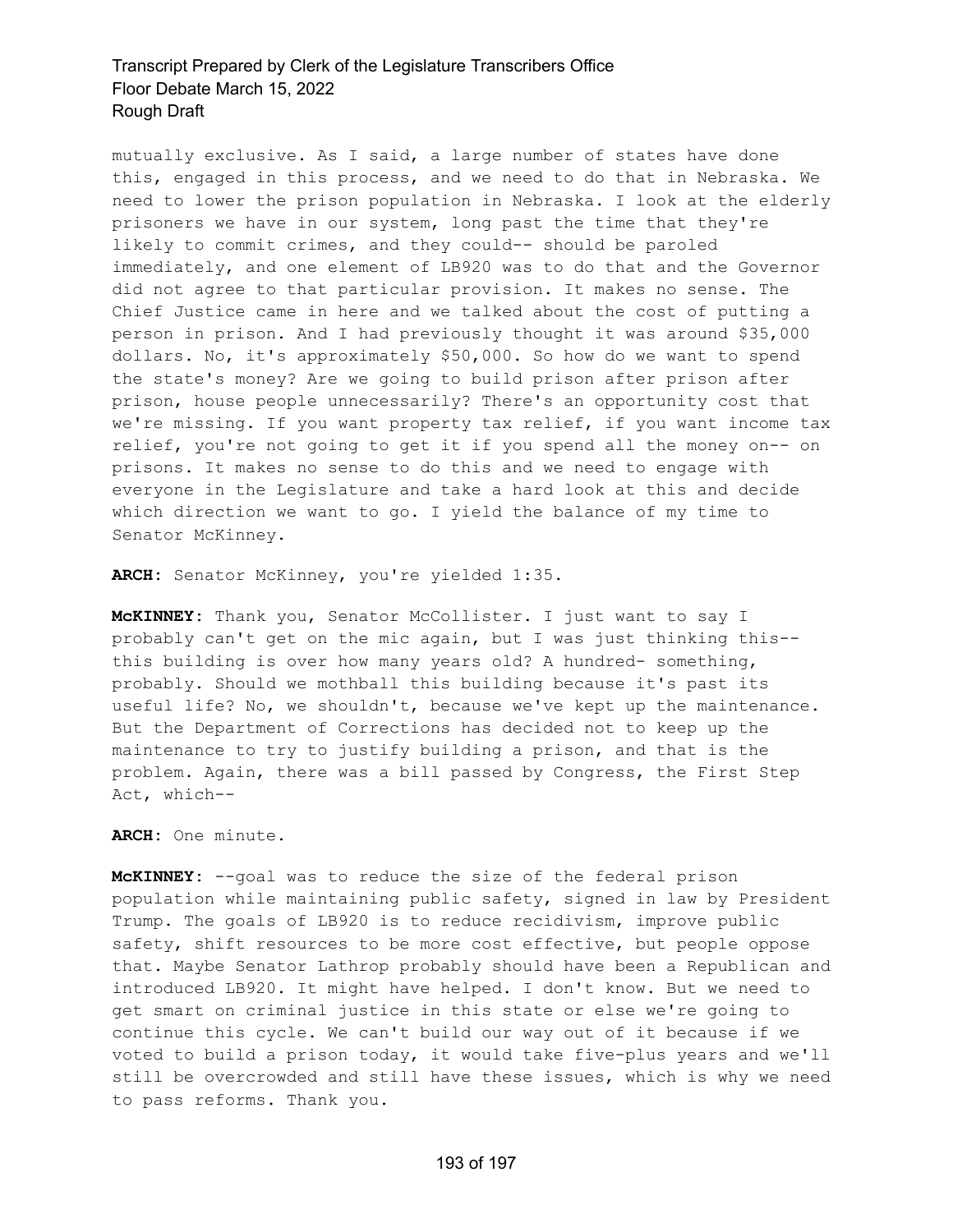**ARCH:** Thank you. Senator McCollister, Senator McKinney. Senator Lathrop, you are recognized and this is your third opportunity.

**LATHROP:** Thank you, Mr. President. Colleagues, I want to take a moment to talk about a second reason why I have a problem with the prison proposal, and that is it's a process thing. But-- but this is- sometimes you hear people talk about process and you might roll your eyes. This is kind of a big deal. So when-- if you want to go about building a prison, here's-- here's how you do it. You have a facilities study done. Let me tell you what a facilities study is because we've had one done in 2006, we had another one done in 2014, and the Appropriations Committee budgeted for an update in the last appropriations bill that we thought we'd have at the beginning of the year. So let me tell you what a facilities study is and why it is important if you're going to build a prison. A facilities study is where you bring experts into your state and they do an assessment. The first thing they do is project your prison population. So they look at the trends, much like the JFA report-- that's that dotted line-- they look at the trends for incarceration, they look at the trends by security level. So not all cells are the same. There's maximum security, there's medium, there's lower custody levels, and there's community custody, right? The community custody are very cheap beds to build. The maximum security are very expensive beds to build, and so you get a study that shows what's your population going to do, how many beds do you need at the high-security level, medium security level, lower security level, and community custody. Then they do an inventory of the beds you have, and they show you where you need to build, what kind of beds to build, do you need the expensive high-security ones, do you need the cheaper community custody beds, right? The Appropriations Committee put in the appropriations bill last year for them to update this report. If you want to build a prison, do the facilities study and tell us what you need, have-- have the experts come in. And you don't make an investment that's somewhere near \$300 million without this step. You don't do it. What happened is the Department of Corrections said, yeah, we got that report coming, not in January like we expected, not when it would be useful, in January, which we asked for, but in August, in August. Guess where we'll be in August? Not here. So one of the-- one of the-- really, the due diligence that you do before you make this kind of an investment, that kind of due diligence has not been done, and it won't be done until after they start building. So we will arbitrarily make a decision to build high- and medium-security beds that we may or may not need. We may not even need high-security beds and they're the most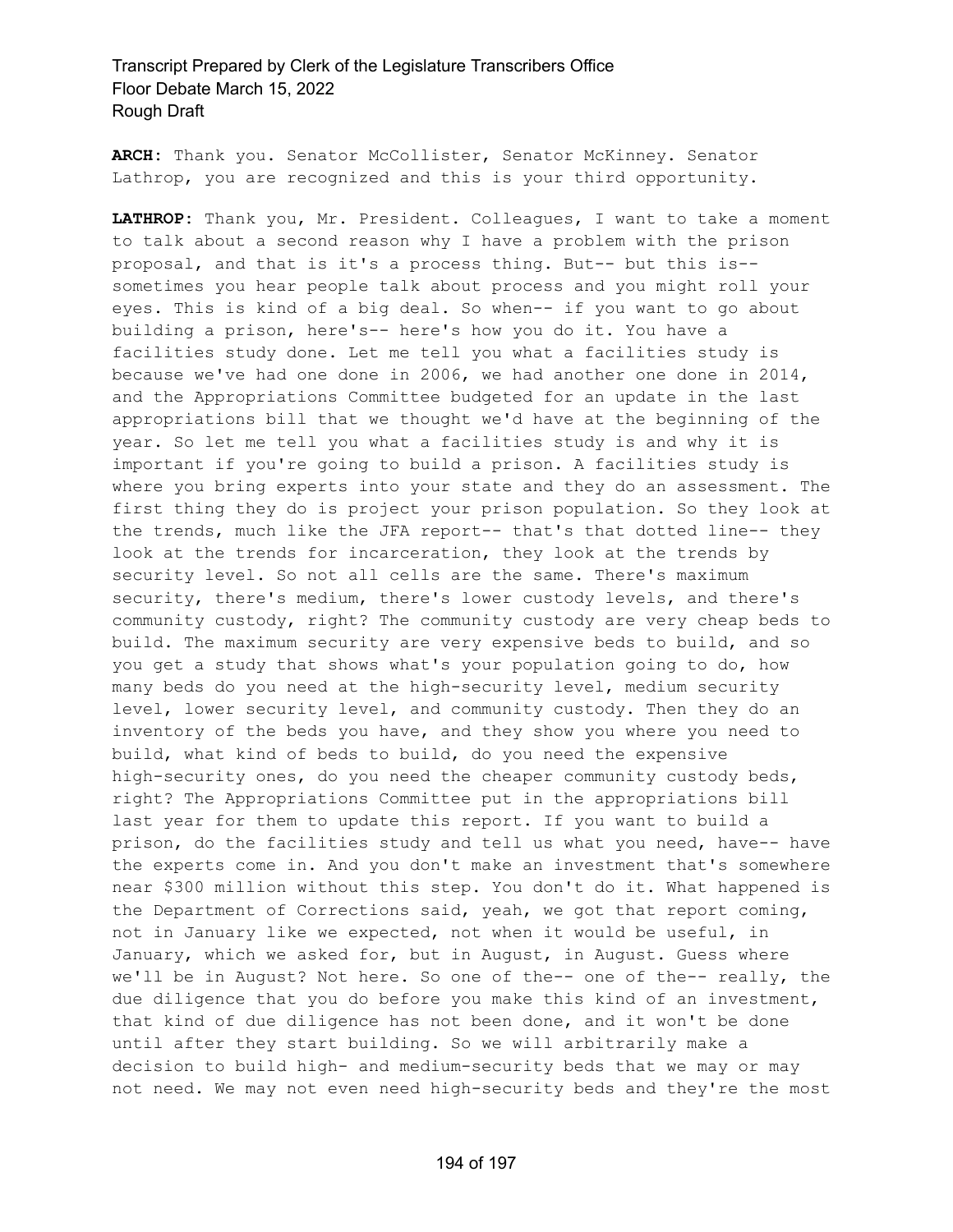expensive beds. We also commissioned a study with UNO to look at our classification system. Are we calling-- how many people do we have in the high-security level of classification that actually are lower-security people but we've raised them up to high because they're long-termers and we're going to send them to Tecumseh, which is a high-security place? Those two studies are really important for us in our due diligence--

**ARCH:** One minute.

**LATHROP:** --before we make the investment. Did you say time?

**ARCH:** One minute.

**LATHROP:** OK. Those studies weren't done and they won't be done until after we're supposed to make a decision about building a prison. Now you've heard me talk that I have a concern that we need to solve both of these problems before we move forward on either one of them, and I believe that, but there is a second reason. We haven't done the things you need to do, the steps you need to take, the due diligence that must be done before you make an investment that approaches \$300 million. That's-- I'm not going to spend a lot of time on that issue anymore, just to tell you that hasn't been done and that's a second reason why I strongly oppose the construction of the new prison. Thank you.

**ARCH:** Thank you, Senator. Senator Pansing Brooks, you are recognized.

**PANSING BROOKS:** Thank you, Mr. President. So I just wanted to talk a little bit about the fact that since I've been here, in 2015, we've continued to talk and talk and talk about this. One of the things that-- that I discussed in-- in 2015 and I've used every year since has been the vicious cycle, the vicious cycle that we have in prisons and prison reform. So we know that we have overcrowding, and that's why some of the discussion is to, oh, well, let's solve it by building the new prison. But with that overcrowding, we have understaffing; and due to the understaffing, we have a lack of programming because the guards-- there aren't enough guards to take the inmates to the programming and there aren't enough rooms to take the inmates to for the programming. So we have overcrowding, which leads to understaffing, which leads to a lack of programming. That then leads to more pa-- more people that end up not getting parole and jamming out, which then, of course, leads to recidivism, which then again leads to our overcrowding. So we have this continuous, vicious cycle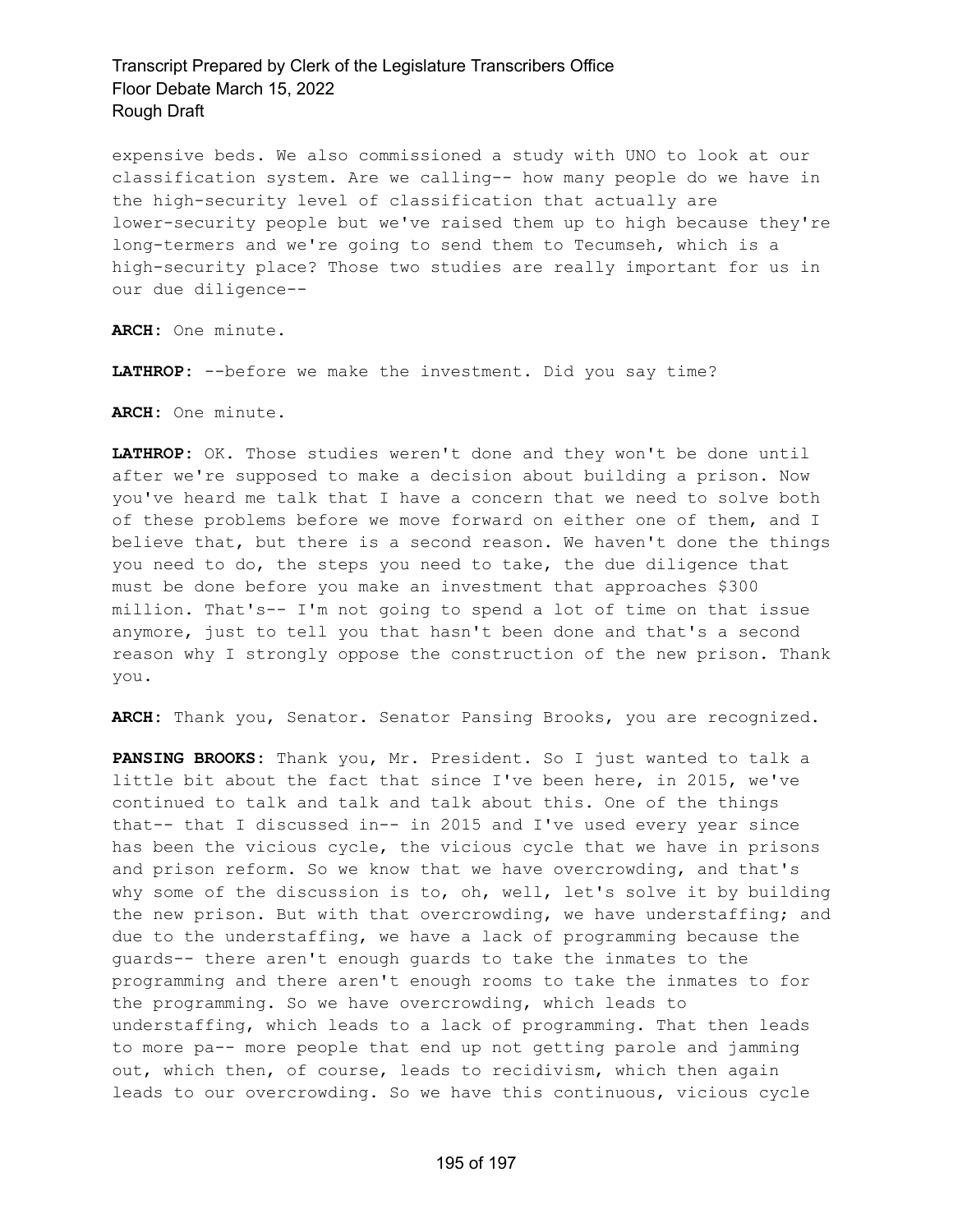that we have been talking about all of my eight years in this Legislature, and we haven't dealt with two of the things that could help. We haven't created a robust program of-- of-- for programming, and we haven't-- we haven't created-- we haven't done as much on sentencing reform as we should have. So if you look at the JFA table that's on-- on the website for the Judiciary Committee, Table 11, page 25, shows the males that were released fiscal year 2019 with their length of stay. And if you look-- if you look at some of the ones, just pulling out a couple, the homicides, there were 24 homicides. Ninety-two percent were paroled, which was pretty good. Eight percent were discharged. That means jammed out. So then you go to the next- next level and it's sex and morals, and the men that have had problems with that, 28 percent of them are jammed out, jammed out without programming. That means they aren't having anybody follow them along. We have talked and talked about sentencing reform and what are we doing? If 28 percent of the people that are in for sex crimes are jamming out and not having the requisite supervision that they need, what in the world are we doing? You think we're making our communities safer? We're not. So this is just the continual discussion of-- of the fact that some people just want to build a prison. I-- I co-chaired the Lincoln Public Schools bond issue with Senator-- former Senator Kathy Campbell. It was for \$250 million. And for the first part of that campaign, we had a year-and-a-half study talking to the schools of the community about what was needed, talking to the people in the community about what was needed, talking to the teachers and the administrators about what was needed, and we came up with a decision that touched every doorstep and every zip code. But that was after a study where we knew what to do. There was discussion about tearing down Southeast High School, my alma mater that opened-- Southeast High School opened in about 1960 and they were going--

**ARCH:** One minute.

**PANSING BROOKS:** --to tear it down. But because of the study, they found out that-- that, yes, while something like \$36 million were going to be spent, that that was far better and a far better value to spend that to-- to refurbish Southeast High School than to tear it down and try to rebuild from scratch. So right now, we're being asked to decide an issue, to build a prison without a study. You heard-- you heard Senator Lathrop talk about that. I think it's-- it's shortsighted. Maybe-- maybe building a prison is the best choice, but without a study, how will we ever really know? Thank you, Mr. President.